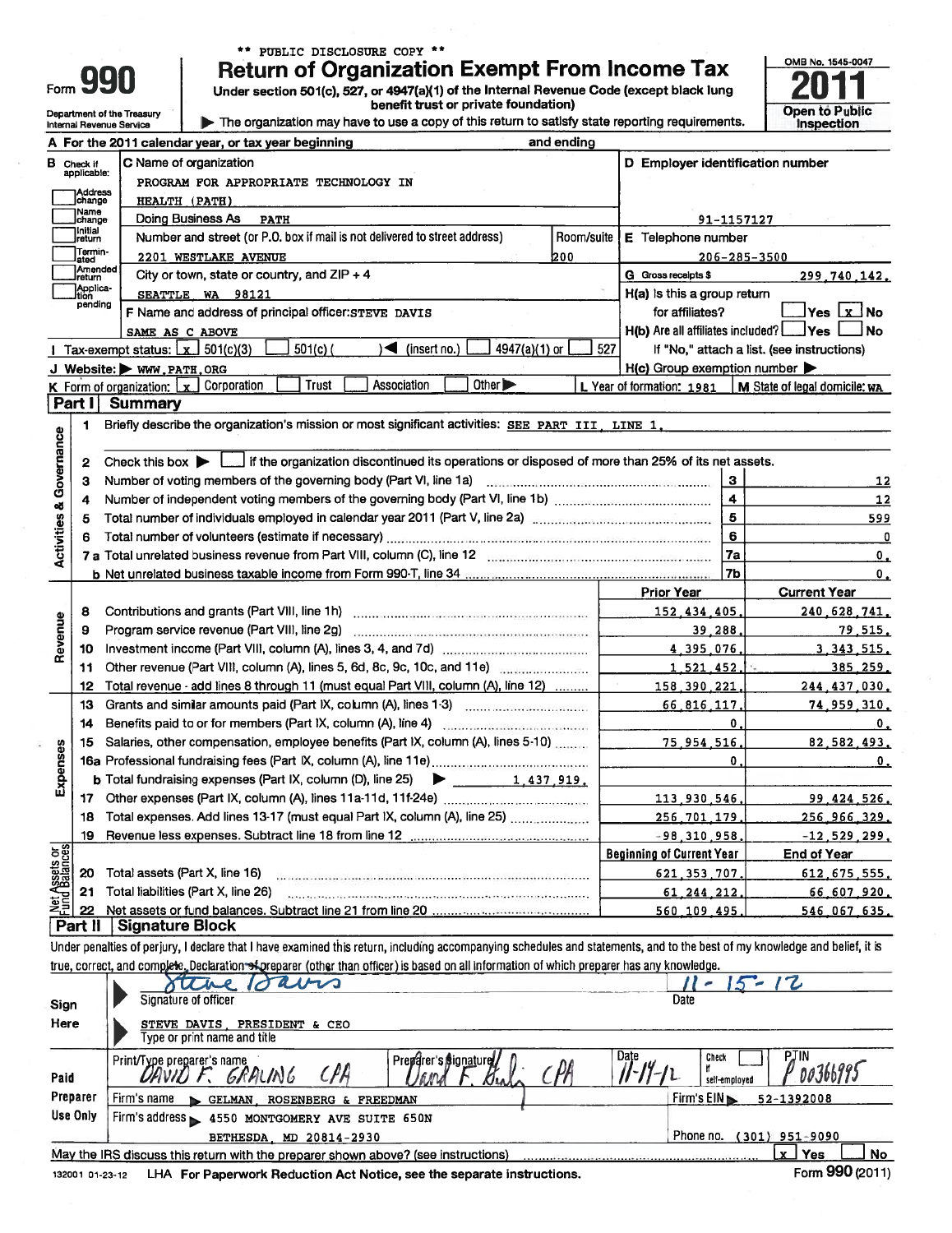|                    | PROGRAM FOR APPROPRIATE TECHNOLOGY IN                                                                                                                                                                                                                                                                                                                                                                                                                                                  |            |                                  |
|--------------------|----------------------------------------------------------------------------------------------------------------------------------------------------------------------------------------------------------------------------------------------------------------------------------------------------------------------------------------------------------------------------------------------------------------------------------------------------------------------------------------|------------|----------------------------------|
|                    | HEALTH (PATH)<br>Form 990 (2011)                                                                                                                                                                                                                                                                                                                                                                                                                                                       | 91-1157127 | Page 2                           |
|                    | <b>Part III Statement of Program Service Accomplishments</b>                                                                                                                                                                                                                                                                                                                                                                                                                           |            |                                  |
|                    |                                                                                                                                                                                                                                                                                                                                                                                                                                                                                        |            | $\mathbf{x}$                     |
| $\mathbf{1}$       | Briefly describe the organization's mission:                                                                                                                                                                                                                                                                                                                                                                                                                                           |            |                                  |
|                    | PATH IS AN INTERNATIONAL NONPROFIT ORGANIZATION. PATH'S MISSION IS TO                                                                                                                                                                                                                                                                                                                                                                                                                  |            |                                  |
|                    | IMPROVE THE HEALTH OF PEOPLE AROUND THE WORLD BY ADVANCING                                                                                                                                                                                                                                                                                                                                                                                                                             |            |                                  |
|                    | TECHNOLOGIES, STRENGTHENING SYSTEMS, AND ENCOURAGING HEALTHY                                                                                                                                                                                                                                                                                                                                                                                                                           |            |                                  |
|                    | BEHAVIORS.                                                                                                                                                                                                                                                                                                                                                                                                                                                                             |            |                                  |
| $\mathbf{2}$       | Did the organization undertake any significant program services during the year which were not listed on                                                                                                                                                                                                                                                                                                                                                                               |            |                                  |
|                    |                                                                                                                                                                                                                                                                                                                                                                                                                                                                                        |            | $\Box$ Yes $\boxed{\text{x}}$ No |
|                    | If "Yes." describe these new services on Schedule O.                                                                                                                                                                                                                                                                                                                                                                                                                                   |            |                                  |
| 3                  | Did the organization cease conducting, or make significant changes in how it conducts, any program services?                                                                                                                                                                                                                                                                                                                                                                           |            | $\Box$ Yes $\boxed{\text{x}}$ No |
|                    | If "Yes," describe these changes on Schedule O.                                                                                                                                                                                                                                                                                                                                                                                                                                        |            |                                  |
| 4                  | Describe the organization's program service accomplishments for each of its three largest program services, as measured by expenses.                                                                                                                                                                                                                                                                                                                                                   |            |                                  |
|                    | Section 501(c)(3) and 501(c)(4) organizations and section 4947(a)(1) trusts are required to report the amount of grants and allocations to                                                                                                                                                                                                                                                                                                                                             |            |                                  |
|                    | others, the total expenses, and revenue, if any, for each program service reported.                                                                                                                                                                                                                                                                                                                                                                                                    |            |                                  |
| 4a                 |                                                                                                                                                                                                                                                                                                                                                                                                                                                                                        |            | 826.                             |
|                    | VACCINES AND IMMUNIZATION:                                                                                                                                                                                                                                                                                                                                                                                                                                                             |            |                                  |
|                    | VACCINATION MAY BE THE MOST EFFECTIVE HEALTH INTERVENTION OF ALL TIME.                                                                                                                                                                                                                                                                                                                                                                                                                 |            |                                  |
|                    | PATH IS WORKING TO IMPROVE ACCESS TO LIFESAVING VACCINES IN POOR                                                                                                                                                                                                                                                                                                                                                                                                                       |            |                                  |
|                    | COUNTRIES AROUND THE WORLD. OUR PROJECTS ACCELERATE VACCINE RESEARCH                                                                                                                                                                                                                                                                                                                                                                                                                   |            |                                  |
|                    | AND DEVELOPMENT, INCREASE ACCESS TO NEW VACCINES, AND STRENGTHEN                                                                                                                                                                                                                                                                                                                                                                                                                       |            |                                  |
|                    | IMMUNIZATION SYSTEMS.                                                                                                                                                                                                                                                                                                                                                                                                                                                                  |            |                                  |
|                    |                                                                                                                                                                                                                                                                                                                                                                                                                                                                                        |            |                                  |
|                    | IN 2011 WE USED INNOVATIVE APPROACHES TO INCREASE THE USE OF EXISTING                                                                                                                                                                                                                                                                                                                                                                                                                  |            |                                  |
|                    | VACCINES IN DEVELOPING COUNTRIES AND WORKED WITH PARTNERS TO ADVANCE                                                                                                                                                                                                                                                                                                                                                                                                                   |            |                                  |
|                    | THE DEVELOPMENT OF SAFE, EFFECTIVE, AND AFFORDABLE NEW VACCINES.                                                                                                                                                                                                                                                                                                                                                                                                                       |            |                                  |
|                    | THROUGH THIS WORK, WE ARE FIGHTING POTENTIALLY DEADLY HEALTH THREATS                                                                                                                                                                                                                                                                                                                                                                                                                   |            |                                  |
|                    | SUCH AS DIARRHEAL DISEASE, JAPANESE ENCEPHALITIS, MALARIA, MENINGITIS,                                                                                                                                                                                                                                                                                                                                                                                                                 |            |                                  |
| 4b                 | (Expenses \$ 71,900,662. including grants of \$ 22,405,739.) (Revenue \$ 13,946.)<br>(Code:                                                                                                                                                                                                                                                                                                                                                                                            |            |                                  |
|                    | EMERGING AND EPIDEMIC DISEASES:                                                                                                                                                                                                                                                                                                                                                                                                                                                        |            |                                  |
|                    | THE BURDEN OF EMERGING AND EPIDEMIC DISEASES-INCLUDING MALARIA,                                                                                                                                                                                                                                                                                                                                                                                                                        |            |                                  |
|                    | HIV/AIDS, TUBERCULOSIS (TB), AND INFLUENZA-FALLS MOST HEAVILY ON                                                                                                                                                                                                                                                                                                                                                                                                                       |            |                                  |
|                    | DEVELOPING COUNTRIES WITH THE FEWEST RESOURCES TO RESPOND. PATH WORKS                                                                                                                                                                                                                                                                                                                                                                                                                  |            |                                  |
|                    | AROUND THE GLOBE TO HELP THESE COUNTRIES STRENGTHEN PREVENTION,                                                                                                                                                                                                                                                                                                                                                                                                                        |            |                                  |
|                    | DIAGNOSIS, AND TREATMENT; ENCOURAGE HEALTHY BEHAVIORS; AND MOBILIZE                                                                                                                                                                                                                                                                                                                                                                                                                    |            |                                  |
|                    | RESOURCES TO CONTROL DISEASE.                                                                                                                                                                                                                                                                                                                                                                                                                                                          |            |                                  |
|                    |                                                                                                                                                                                                                                                                                                                                                                                                                                                                                        |            |                                  |
|                    | TO DECREASE MALARIA TRANSMISSION, PATH PARTNERS WITH NATIONAL PROGRAMS<br>TO PIONEER NEW CONTROL STRATEGIES. IN 2011 THE MALARIA CONTROL AND                                                                                                                                                                                                                                                                                                                                           |            |                                  |
|                    | EVALUATION PARTNERSHIP IN AFRICA, A PROGRAM AT PATH, WORKED CLOSELY                                                                                                                                                                                                                                                                                                                                                                                                                    |            |                                  |
|                    | WITH SENEGAL'S MALARIA CONTROL PROGRAM TO DEVELOP DISTRICT-LEVEL PLANS                                                                                                                                                                                                                                                                                                                                                                                                                 |            |                                  |
| 4с                 |                                                                                                                                                                                                                                                                                                                                                                                                                                                                                        |            | $51, 717.$ )                     |
|                    | $\frac{\text{(Code:}}{\text{Area: } \frac{1}{2} \cdot \frac{1}{2} \cdot \frac{1}{2} \cdot \frac{1}{2} \cdot \frac{1}{2} \cdot \frac{1}{2} \cdot \frac{1}{2} \cdot \frac{1}{2} \cdot \frac{1}{2} \cdot \frac{1}{2} \cdot \frac{1}{2} \cdot \frac{1}{2} \cdot \frac{1}{2} \cdot \frac{1}{2} \cdot \frac{1}{2} \cdot \frac{1}{2} \cdot \frac{1}{2} \cdot \frac{1}{2} \cdot \frac{1}{2} \cdot \frac{1}{2} \cdot \frac{1}{2} \cdot \frac{1}{2} \cdot \frac{1}{2} \$<br>HEALTH TECHNOLOGIES: |            |                                  |
|                    | PATH DEVELOPS APPROPRIATELY DESIGNED, AFFORDABLE, AND INNOVATIVE                                                                                                                                                                                                                                                                                                                                                                                                                       |            |                                  |
|                    | TECHNOLOGIES TO ADDRESS HIGH-PRIORITY HEALTH PROBLEMS IN LOW-RESOURCE                                                                                                                                                                                                                                                                                                                                                                                                                  |            |                                  |
|                    | SETTINGS. OUR INTERVENTIONS HELP IMPROVE IMMUNIZATION, NUTRITION,                                                                                                                                                                                                                                                                                                                                                                                                                      |            |                                  |
|                    | DIAGNOSIS, CHILD SURVIVAL, AND MATERNAL AND REPRODUCTIVE HEALTH.                                                                                                                                                                                                                                                                                                                                                                                                                       |            |                                  |
|                    |                                                                                                                                                                                                                                                                                                                                                                                                                                                                                        |            |                                  |
|                    | IN 2011 ONE OF OUR LARGEST TECHNOLOGY-FOCUSED EFFORTS WAS THE SAFE                                                                                                                                                                                                                                                                                                                                                                                                                     |            |                                  |
|                    | WATER PROJECT, WHICH WORKED TO DEVELOP A VARIETY OF METHODS FOR THE                                                                                                                                                                                                                                                                                                                                                                                                                    |            |                                  |
|                    | COMMERCIAL PRODUCTION, MARKETING, AND DISTRIBUTION OF HOUSEHOLD WATER                                                                                                                                                                                                                                                                                                                                                                                                                  |            |                                  |
|                    | TREATMENT AND SAFE STORAGE SOLUTIONS IN ASIA AND AFRICA. IN ADDITION,                                                                                                                                                                                                                                                                                                                                                                                                                  |            |                                  |
|                    | OUR TECHNOLOGIES FOR HEALTH PROJECT FOCUSED ON ADAPTING, DESIGNING,                                                                                                                                                                                                                                                                                                                                                                                                                    |            |                                  |
|                    | DEVELOPING, AND ADVANCING A RANGE OF TECHNOLOGIES. THESE INCLUDED                                                                                                                                                                                                                                                                                                                                                                                                                      |            |                                  |
|                    | 4d Other program services (Describe in Schedule O.)                                                                                                                                                                                                                                                                                                                                                                                                                                    |            |                                  |
|                    |                                                                                                                                                                                                                                                                                                                                                                                                                                                                                        |            |                                  |
| 4e                 | (Expenses \$31, 254, 919. including grants of \$6, 944, 090.) (Revenue \$13, 026.)<br>Total program service expenses ▶218, 405, 737.                                                                                                                                                                                                                                                                                                                                                   |            |                                  |
|                    |                                                                                                                                                                                                                                                                                                                                                                                                                                                                                        |            | Form 990 (2011)                  |
| 132002<br>02-09-12 | SEE SCHEDULE O FOR CONTINUATION(S)                                                                                                                                                                                                                                                                                                                                                                                                                                                     |            |                                  |
|                    | 2                                                                                                                                                                                                                                                                                                                                                                                                                                                                                      |            |                                  |

| 08081115 745960 2526 |  |
|----------------------|--|
|                      |  |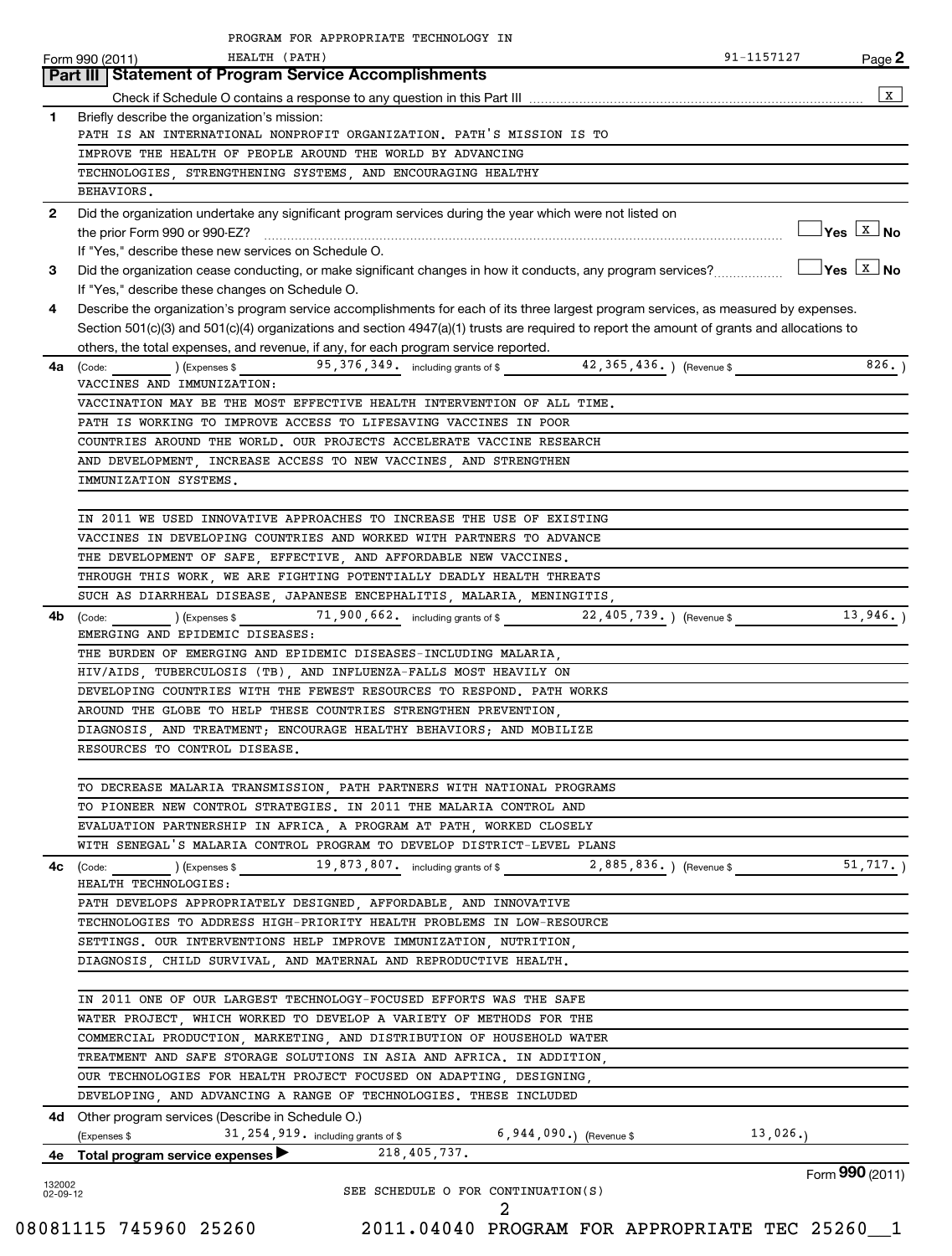|           | PROGRAM FOR APPROPRIATE TECHNOLOGY IN                                                                                                                                                                                                |                 |     |        |
|-----------|--------------------------------------------------------------------------------------------------------------------------------------------------------------------------------------------------------------------------------------|-----------------|-----|--------|
|           | HEALTH (PATH)<br>91-1157127<br>Form 990 (2011)                                                                                                                                                                                       |                 |     | Page 3 |
|           | <b>Checklist of Required Schedules</b><br>∣ Part IV I                                                                                                                                                                                |                 |     |        |
|           |                                                                                                                                                                                                                                      |                 | Yes | No     |
| 1.        | Is the organization described in section $501(c)(3)$ or $4947(a)(1)$ (other than a private foundation)?<br>If "Yes," complete Schedule A                                                                                             | $\mathbf{1}$    | х   |        |
| 2         |                                                                                                                                                                                                                                      | $\mathbf{2}$    | х   |        |
| 3         | Did the organization engage in direct or indirect political campaign activities on behalf of or in opposition to candidates for                                                                                                      |                 |     |        |
|           | public office? If "Yes," complete Schedule C, Part I                                                                                                                                                                                 | 3               |     | х      |
| 4         | Section 501(c)(3) organizations. Did the organization engage in lobbying activities, or have a section 501(h) election in effect                                                                                                     |                 |     |        |
|           |                                                                                                                                                                                                                                      | 4               | х   |        |
| 5         | Is the organization a section 501(c)(4), 501(c)(5), or 501(c)(6) organization that receives membership dues, assessments, or                                                                                                         |                 |     |        |
|           |                                                                                                                                                                                                                                      | 5               |     | х      |
| 6         | Did the organization maintain any donor advised funds or any similar funds or accounts for which donors have the right to                                                                                                            |                 |     |        |
|           | provide advice on the distribution or investment of amounts in such funds or accounts? If "Yes," complete Schedule D, Part I                                                                                                         | 6               |     | х      |
| 7.        | Did the organization receive or hold a conservation easement, including easements to preserve open space,                                                                                                                            |                 |     |        |
|           |                                                                                                                                                                                                                                      | $\overline{7}$  |     | х      |
| 8         | Did the organization maintain collections of works of art, historical treasures, or other similar assets? If "Yes," complete                                                                                                         |                 |     |        |
|           | Schedule D, Part III <b>Process Commission Contract Contract Contract Contract Contract Contract Contract Contract Contract Contract Contract Contract Contract Contract Contract Contract Contract Contract Contract Contract C</b> | 8               |     | х      |
| 9         | Did the organization report an amount in Part X, line 21; serve as a custodian for amounts not listed in Part X; or provide                                                                                                          |                 |     | х      |
|           | credit counseling, debt management, credit repair, or debt negotiation services? If "Yes," complete Schedule D, Part IV                                                                                                              | 9               |     |        |
| 10        | Did the organization, directly or through a related organization, hold assets in temporarily restricted endowments, permanent                                                                                                        | 10              | х   |        |
| 11        | If the organization's answer to any of the following questions is "Yes," then complete Schedule D, Parts VI, VII, VIII, IX, or X                                                                                                     |                 |     |        |
|           | as applicable.                                                                                                                                                                                                                       |                 |     |        |
|           | a Did the organization report an amount for land, buildings, and equipment in Part X, line 10? If "Yes," complete Schedule D,                                                                                                        |                 |     |        |
|           | Part VI                                                                                                                                                                                                                              | 11a             | х   |        |
|           | <b>b</b> Did the organization report an amount for investments - other securities in Part X, line 12 that is 5% or more of its total                                                                                                 |                 |     |        |
|           |                                                                                                                                                                                                                                      | 11b             |     | х      |
|           | c Did the organization report an amount for investments - program related in Part X, line 13 that is 5% or more of its total                                                                                                         |                 |     |        |
|           |                                                                                                                                                                                                                                      | 11c             |     | х      |
|           | d Did the organization report an amount for other assets in Part X, line 15 that is 5% or more of its total assets reported in                                                                                                       |                 |     |        |
|           |                                                                                                                                                                                                                                      | 11d             |     | X      |
|           |                                                                                                                                                                                                                                      | 11 <sub>c</sub> |     | x      |
| f         | Did the organization's separate or consolidated financial statements for the tax year include a footnote that addresses                                                                                                              |                 |     |        |
|           | the organization's liability for uncertain tax positions under FIN 48 (ASC 740)? If "Yes," complete Schedule D, Part X                                                                                                               | 11f             |     | х      |
|           | 12a Did the organization obtain separate, independent audited financial statements for the tax year? If "Yes," complete                                                                                                              |                 |     |        |
|           | Schedule D. Parts XI. XII. and XIII                                                                                                                                                                                                  | 12a             |     | x      |
|           | <b>b</b> Was the organization included in consolidated, independent audited financial statements for the tax year?                                                                                                                   |                 | Х   |        |
|           | If "Yes," and if the organization answered "No" to line 12a, then completing Schedule D, Parts XI, XII, and XIII is optional                                                                                                         | <b>12b</b>      |     | x      |
| 13<br>14a |                                                                                                                                                                                                                                      | 13<br>14a       | х   |        |
| b         | Did the organization have aggregate revenues or expenses of more than \$10,000 from grantmaking, fundraising, business,                                                                                                              |                 |     |        |
|           | investment, and program service activities outside the United States, or aggregate foreign investments valued at \$100,000                                                                                                           |                 |     |        |
|           |                                                                                                                                                                                                                                      | 14 <sub>b</sub> | х   |        |
| 15        | Did the organization report on Part IX, column (A), line 3, more than \$5,000 of grants or assistance to any organization                                                                                                            |                 |     |        |
|           |                                                                                                                                                                                                                                      | 15              | Х   |        |
| 16        | Did the organization report on Part IX, column (A), line 3, more than \$5,000 of aggregate grants or assistance to individuals                                                                                                       |                 |     |        |
|           |                                                                                                                                                                                                                                      | 16              |     | х      |
| 17        | Did the organization report a total of more than \$15,000 of expenses for professional fundraising services on Part IX,                                                                                                              |                 |     |        |
|           |                                                                                                                                                                                                                                      | 17              |     | х      |
| 18        | Did the organization report more than \$15,000 total of fundraising event gross income and contributions on Part VIII, lines                                                                                                         |                 |     |        |
|           |                                                                                                                                                                                                                                      | 18              | х   |        |
| 19        | Did the organization report more than \$15,000 of gross income from gaming activities on Part VIII, line 9a? If "Yes,"                                                                                                               |                 |     |        |
|           |                                                                                                                                                                                                                                      | 19              |     | х      |
|           |                                                                                                                                                                                                                                      | 20a             |     | х      |
|           |                                                                                                                                                                                                                                      | 20 <sub>b</sub> |     |        |

Form (2011) **990**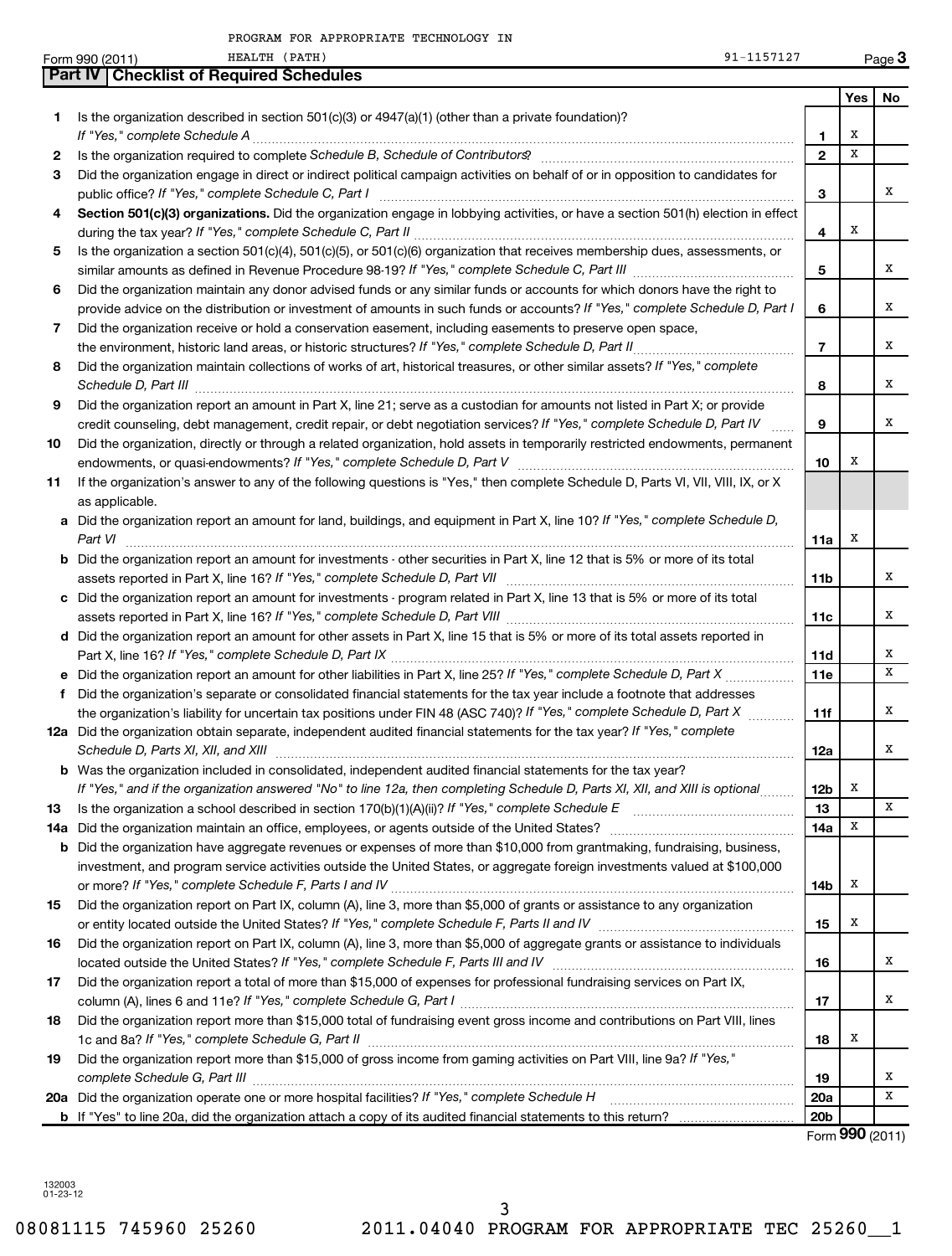|    | PROGRAM FOR APPROPRIATE TECHNOLOGY IN                                                                                               |                 |     |                 |
|----|-------------------------------------------------------------------------------------------------------------------------------------|-----------------|-----|-----------------|
|    | HEALTH (PATH)<br>91-1157127<br>Form 990 (2011)                                                                                      |                 |     | Page 4          |
|    | <b>Checklist of Required Schedules (continued)</b><br><b>Part IV</b>                                                                |                 |     |                 |
|    |                                                                                                                                     |                 | Yes | No.             |
| 21 | Did the organization report more than \$5,000 of grants and other assistance to any government or organization in the               |                 |     |                 |
|    |                                                                                                                                     | 21              | Х   |                 |
| 22 | Did the organization report more than \$5,000 of grants and other assistance to individuals in the United States on Part IX,        |                 |     |                 |
|    | column (A), line 2? If "Yes," complete Schedule I, Parts I and III                                                                  | 22              |     | x               |
| 23 | Did the organization answer "Yes" to Part VII, Section A, line 3, 4, or 5 about compensation of the organization's current          |                 |     |                 |
|    | and former officers, directors, trustees, key employees, and highest compensated employees? If "Yes," complete                      |                 |     |                 |
|    | Schedule J                                                                                                                          | 23              | Х   |                 |
|    | 24a Did the organization have a tax-exempt bond issue with an outstanding principal amount of more than \$100,000 as of the         |                 |     |                 |
|    | last day of the year, that was issued after December 31, 2002? If "Yes," answer lines 24b through 24d and complete                  |                 |     |                 |
|    | Schedule K. If "No", go to line 25                                                                                                  | 24a             |     | x               |
|    | <b>b</b> Did the organization invest any proceeds of tax-exempt bonds beyond a temporary period exception?                          | 24 <sub>b</sub> |     |                 |
| c  | Did the organization maintain an escrow account other than a refunding escrow at any time during the year to defease                |                 |     |                 |
|    |                                                                                                                                     | 24c             |     |                 |
|    |                                                                                                                                     | 24d             |     |                 |
|    | 25a Section 501(c)(3) and 501(c)(4) organizations. Did the organization engage in an excess benefit transaction with a              |                 |     |                 |
|    | disqualified person during the year? If "Yes," complete Schedule L, Part I                                                          | 25a             |     | х               |
|    | <b>b</b> Is the organization aware that it engaged in an excess benefit transaction with a disqualified person in a prior year, and |                 |     |                 |
|    | that the transaction has not been reported on any of the organization's prior Forms 990 or 990-EZ? If "Yes," complete               |                 |     |                 |
|    | Schedule L, Part I                                                                                                                  | 25 <sub>b</sub> |     | х               |
| 26 | Was a loan to or by a current or former officer, director, trustee, key employee, highly compensated employee, or disqualified      |                 |     |                 |
|    |                                                                                                                                     | 26              |     | x               |
| 27 | Did the organization provide a grant or other assistance to an officer, director, trustee, key employee, substantial                |                 |     |                 |
|    | contributor or employee thereof, a grant selection committee member, or to a 35% controlled entity or family member                 |                 |     |                 |
|    |                                                                                                                                     | 27              |     | Х               |
| 28 | Was the organization a party to a business transaction with one of the following parties (see Schedule L, Part IV                   |                 |     |                 |
|    | instructions for applicable filing thresholds, conditions, and exceptions):                                                         |                 |     |                 |
|    | a A current or former officer, director, trustee, or key employee? If "Yes," complete Schedule L, Part IV                           | 28a             |     | х               |
|    | <b>b</b> A family member of a current or former officer, director, trustee, or key employee? If "Yes," complete Schedule L, Part IV | 28 <sub>b</sub> |     | x               |
|    | c An entity of which a current or former officer, director, trustee, or key employee (or a family member thereof) was an officer,   |                 |     |                 |
|    | director, trustee, or direct or indirect owner? If "Yes," complete Schedule L, Part IV                                              | 28c             |     | х               |
| 29 | Did the organization receive more than \$25,000 in non-cash contributions? If "Yes," complete Schedule M                            | 29              | X   |                 |
| 30 | Did the organization receive contributions of art, historical treasures, or other similar assets, or qualified conservation         |                 |     |                 |
|    |                                                                                                                                     | 30              |     | х               |
|    | Did the organization liquidate, terminate, or dissolve and cease operations?                                                        |                 |     |                 |
|    | If "Yes," complete Schedule N, Part I                                                                                               | 31              |     | х               |
| 32 | Did the organization sell, exchange, dispose of, or transfer more than 25% of its net assets? If "Yes," complete                    |                 |     |                 |
|    | Schedule N, Part II                                                                                                                 | 32              |     | X               |
| 33 | Did the organization own 100% of an entity disregarded as separate from the organization under Regulations                          |                 |     |                 |
|    |                                                                                                                                     | 33              |     | X               |
| 34 | Was the organization related to any tax-exempt or taxable entity?                                                                   |                 |     |                 |
|    |                                                                                                                                     | 34              | X   |                 |
|    |                                                                                                                                     | 35a             | X   |                 |
| b  | Did the organization receive any payment from or engage in any transaction with a controlled entity within the meaning of           |                 |     |                 |
|    |                                                                                                                                     | 35b             | х   |                 |
| 36 | Section 501(c)(3) organizations. Did the organization make any transfers to an exempt non-charitable related organization?          |                 |     |                 |
|    |                                                                                                                                     | 36              |     | x               |
| 37 | Did the organization conduct more than 5% of its activities through an entity that is not a related organization                    |                 |     |                 |
|    |                                                                                                                                     | 37              |     | X               |
| 38 | Did the organization complete Schedule O and provide explanations in Schedule O for Part VI, lines 11 and 19?                       |                 |     |                 |
|    |                                                                                                                                     | 38              | X   |                 |
|    |                                                                                                                                     |                 |     | Form 990 (2011) |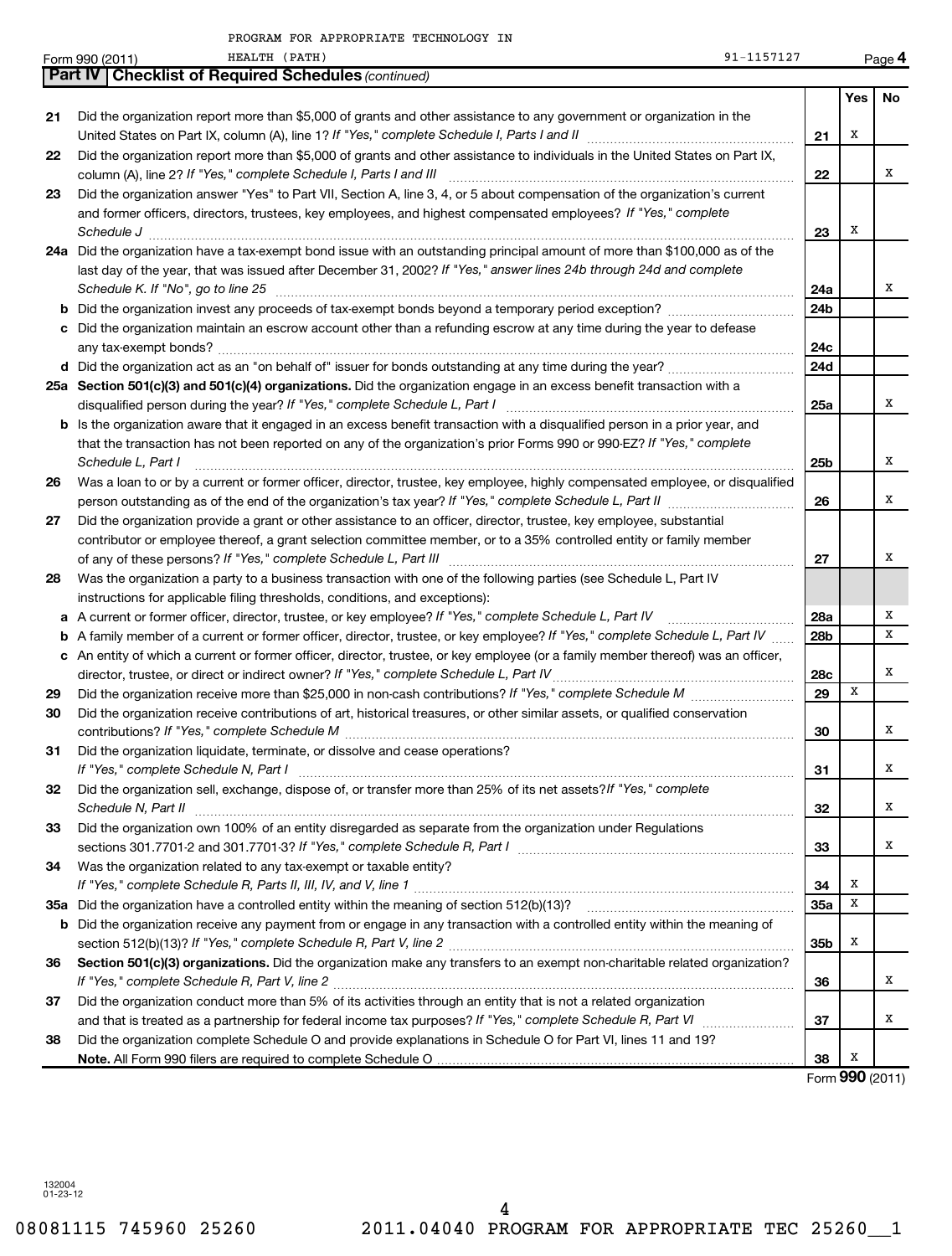| HEALTH (PATH)<br>91-1157127<br>$Page$ 5<br>Form 990 (2011)<br><b>Part V</b><br><b>Statements Regarding Other IRS Filings and Tax Compliance</b><br>Check if Schedule O contains a response to any question in this Part V<br>X<br>No<br>Yes<br>187<br>1a<br>1 <sub>b</sub><br>Enter the number of Forms W-2G included in line 1a. Enter -0- if not applicable<br>b<br>Did the organization comply with backup withholding rules for reportable payments to vendors and reportable gaming<br>c<br>х<br>1c<br>2a Enter the number of employees reported on Form W-3, Transmittal of Wage and Tax Statements,<br>599<br>filed for the calendar year ending with or within the year covered by this return <i>[[[[[[[[[[[[[[]]]]</i> ]]<br>2a<br>х<br>b If at least one is reported on line 2a, did the organization file all required federal employment tax returns?<br>2b<br>Note. If the sum of lines 1a and 2a is greater than 250, you may be required to e-file (see instructions)<br>х<br>За<br>За<br>If "Yes," has it filed a Form 990-T for this year? If "No," provide an explanation in Schedule O<br>3b<br>b<br>4a At any time during the calendar year, did the organization have an interest in, or a signature or other authority over, a<br>х<br>financial account in a foreign country (such as a bank account, securities account, or other financial account)?<br>4a<br><b>b</b> If "Yes," enter the name of the foreign country: SEE SCHEDULE O<br>See instructions for filing requirements for Form TD F 90-22.1, Report of Foreign Bank and Financial Accounts.<br>х<br>5a<br>х<br>5b<br>b<br>5c<br>с<br>6a Does the organization have annual gross receipts that are normally greater than \$100,000, and did the organization solicit<br>х<br>6a<br><b>b</b> If "Yes," did the organization include with every solicitation an express statement that such contributions or gifts<br>6b<br>Organizations that may receive deductible contributions under section 170(c).<br>7<br>Did the organization receive a payment in excess of \$75 made partly as a contribution and partly for goods and services provided to the payor?<br>х<br>7a<br>a<br>7b<br>b<br>Did the organization sell, exchange, or otherwise dispose of tangible personal property for which it was required<br>c<br>х<br>7c<br><b>7d</b><br>х<br>Did the organization receive any funds, directly or indirectly, to pay premiums on a personal benefit contract?<br>7е<br>е<br>х<br>7f<br>f.<br>If the organization received a contribution of qualified intellectual property, did the organization file Form 8899 as required?<br>7g<br>g<br>If the organization received a contribution of cars, boats, airplanes, or other vehicles, did the organization file a Form 1098-C?<br>7h<br>h<br>Sponsoring organizations maintaining donor advised funds and section 509(a)(3) supporting organizations. Did the supporting $N/A$<br>8<br>organization, or a donor advised fund maintained by a sponsoring organization, have excess business holdings at any time during the year?<br>8<br>9<br>Sponsoring organizations maintaining donor advised funds.<br>N/A<br>9а<br>а<br>N/A<br>9b<br>b<br>10<br>Section 501(c)(7) organizations. Enter:<br>10a<br>а<br>Gross receipts, included on Form 990, Part VIII, line 12, for public use of club facilities<br>10b<br>b<br>Section 501(c)(12) organizations. Enter:<br>11<br>N/A<br>11a<br>а<br>b Gross income from other sources (Do not net amounts due or paid to other sources against<br>amounts due or received from them.)<br>11b<br>12a Section 4947(a)(1) non-exempt charitable trusts. Is the organization filing Form 990 in lieu of Form 1041?<br>12a<br>If "Yes," enter the amount of tax-exempt interest received or accrued during the year $\ldots$ $N/A$ .<br>12b<br>b<br>Section 501(c)(29) qualified nonprofit health insurance issuers.<br>13<br>N/A<br>a Is the organization licensed to issue qualified health plans in more than one state?<br>1За<br>Note. See the instructions for additional information the organization must report on Schedule O.<br><b>b</b> Enter the amount of reserves the organization is required to maintain by the states in which the<br>13b<br>13 <sub>c</sub><br>с<br>х<br>14a Did the organization receive any payments for indoor tanning services during the tax year?<br>14a<br><b>b</b> If "Yes," has it filed a Form 720 to report these payments? If "No," provide an explanation in Schedule O<br>14 <sub>b</sub> | PROGRAM FOR APPROPRIATE TECHNOLOGY IN |  |  |
|----------------------------------------------------------------------------------------------------------------------------------------------------------------------------------------------------------------------------------------------------------------------------------------------------------------------------------------------------------------------------------------------------------------------------------------------------------------------------------------------------------------------------------------------------------------------------------------------------------------------------------------------------------------------------------------------------------------------------------------------------------------------------------------------------------------------------------------------------------------------------------------------------------------------------------------------------------------------------------------------------------------------------------------------------------------------------------------------------------------------------------------------------------------------------------------------------------------------------------------------------------------------------------------------------------------------------------------------------------------------------------------------------------------------------------------------------------------------------------------------------------------------------------------------------------------------------------------------------------------------------------------------------------------------------------------------------------------------------------------------------------------------------------------------------------------------------------------------------------------------------------------------------------------------------------------------------------------------------------------------------------------------------------------------------------------------------------------------------------------------------------------------------------------------------------------------------------------------------------------------------------------------------------------------------------------------------------------------------------------------------------------------------------------------------------------------------------------------------------------------------------------------------------------------------------------------------------------------------------------------------------------------------------------------------------------------------------------------------------------------------------------------------------------------------------------------------------------------------------------------------------------------------------------------------------------------------------------------------------------------------------------------------------------------------------------------------------------------------------------------------------------------------------------------------------------------------------------------------------------------------------------------------------------------------------------------------------------------------------------------------------------------------------------------------------------------------------------------------------------------------------------------------------------------------------------------------------------------------------------------------------------------------------------------------------------------------------------------------------------------------------------------------------------------------------------------------------------------------------------------------------------------------------------------------------------------------------------------------------------------------------------------------------------------------------------------------------------------------------------------------------------------------------------------------------------------------------------------------------------------------------------------------------------------------------------------------------------------------------------------------------------------------------------------------------------------------------------------------------------------------------------------------|---------------------------------------|--|--|
|                                                                                                                                                                                                                                                                                                                                                                                                                                                                                                                                                                                                                                                                                                                                                                                                                                                                                                                                                                                                                                                                                                                                                                                                                                                                                                                                                                                                                                                                                                                                                                                                                                                                                                                                                                                                                                                                                                                                                                                                                                                                                                                                                                                                                                                                                                                                                                                                                                                                                                                                                                                                                                                                                                                                                                                                                                                                                                                                                                                                                                                                                                                                                                                                                                                                                                                                                                                                                                                                                                                                                                                                                                                                                                                                                                                                                                                                                                                                                                                                                                                                                                                                                                                                                                                                                                                                                                                                                                                                                                                            |                                       |  |  |
|                                                                                                                                                                                                                                                                                                                                                                                                                                                                                                                                                                                                                                                                                                                                                                                                                                                                                                                                                                                                                                                                                                                                                                                                                                                                                                                                                                                                                                                                                                                                                                                                                                                                                                                                                                                                                                                                                                                                                                                                                                                                                                                                                                                                                                                                                                                                                                                                                                                                                                                                                                                                                                                                                                                                                                                                                                                                                                                                                                                                                                                                                                                                                                                                                                                                                                                                                                                                                                                                                                                                                                                                                                                                                                                                                                                                                                                                                                                                                                                                                                                                                                                                                                                                                                                                                                                                                                                                                                                                                                                            |                                       |  |  |
|                                                                                                                                                                                                                                                                                                                                                                                                                                                                                                                                                                                                                                                                                                                                                                                                                                                                                                                                                                                                                                                                                                                                                                                                                                                                                                                                                                                                                                                                                                                                                                                                                                                                                                                                                                                                                                                                                                                                                                                                                                                                                                                                                                                                                                                                                                                                                                                                                                                                                                                                                                                                                                                                                                                                                                                                                                                                                                                                                                                                                                                                                                                                                                                                                                                                                                                                                                                                                                                                                                                                                                                                                                                                                                                                                                                                                                                                                                                                                                                                                                                                                                                                                                                                                                                                                                                                                                                                                                                                                                                            |                                       |  |  |
|                                                                                                                                                                                                                                                                                                                                                                                                                                                                                                                                                                                                                                                                                                                                                                                                                                                                                                                                                                                                                                                                                                                                                                                                                                                                                                                                                                                                                                                                                                                                                                                                                                                                                                                                                                                                                                                                                                                                                                                                                                                                                                                                                                                                                                                                                                                                                                                                                                                                                                                                                                                                                                                                                                                                                                                                                                                                                                                                                                                                                                                                                                                                                                                                                                                                                                                                                                                                                                                                                                                                                                                                                                                                                                                                                                                                                                                                                                                                                                                                                                                                                                                                                                                                                                                                                                                                                                                                                                                                                                                            |                                       |  |  |
|                                                                                                                                                                                                                                                                                                                                                                                                                                                                                                                                                                                                                                                                                                                                                                                                                                                                                                                                                                                                                                                                                                                                                                                                                                                                                                                                                                                                                                                                                                                                                                                                                                                                                                                                                                                                                                                                                                                                                                                                                                                                                                                                                                                                                                                                                                                                                                                                                                                                                                                                                                                                                                                                                                                                                                                                                                                                                                                                                                                                                                                                                                                                                                                                                                                                                                                                                                                                                                                                                                                                                                                                                                                                                                                                                                                                                                                                                                                                                                                                                                                                                                                                                                                                                                                                                                                                                                                                                                                                                                                            |                                       |  |  |
|                                                                                                                                                                                                                                                                                                                                                                                                                                                                                                                                                                                                                                                                                                                                                                                                                                                                                                                                                                                                                                                                                                                                                                                                                                                                                                                                                                                                                                                                                                                                                                                                                                                                                                                                                                                                                                                                                                                                                                                                                                                                                                                                                                                                                                                                                                                                                                                                                                                                                                                                                                                                                                                                                                                                                                                                                                                                                                                                                                                                                                                                                                                                                                                                                                                                                                                                                                                                                                                                                                                                                                                                                                                                                                                                                                                                                                                                                                                                                                                                                                                                                                                                                                                                                                                                                                                                                                                                                                                                                                                            |                                       |  |  |
|                                                                                                                                                                                                                                                                                                                                                                                                                                                                                                                                                                                                                                                                                                                                                                                                                                                                                                                                                                                                                                                                                                                                                                                                                                                                                                                                                                                                                                                                                                                                                                                                                                                                                                                                                                                                                                                                                                                                                                                                                                                                                                                                                                                                                                                                                                                                                                                                                                                                                                                                                                                                                                                                                                                                                                                                                                                                                                                                                                                                                                                                                                                                                                                                                                                                                                                                                                                                                                                                                                                                                                                                                                                                                                                                                                                                                                                                                                                                                                                                                                                                                                                                                                                                                                                                                                                                                                                                                                                                                                                            |                                       |  |  |
|                                                                                                                                                                                                                                                                                                                                                                                                                                                                                                                                                                                                                                                                                                                                                                                                                                                                                                                                                                                                                                                                                                                                                                                                                                                                                                                                                                                                                                                                                                                                                                                                                                                                                                                                                                                                                                                                                                                                                                                                                                                                                                                                                                                                                                                                                                                                                                                                                                                                                                                                                                                                                                                                                                                                                                                                                                                                                                                                                                                                                                                                                                                                                                                                                                                                                                                                                                                                                                                                                                                                                                                                                                                                                                                                                                                                                                                                                                                                                                                                                                                                                                                                                                                                                                                                                                                                                                                                                                                                                                                            |                                       |  |  |
|                                                                                                                                                                                                                                                                                                                                                                                                                                                                                                                                                                                                                                                                                                                                                                                                                                                                                                                                                                                                                                                                                                                                                                                                                                                                                                                                                                                                                                                                                                                                                                                                                                                                                                                                                                                                                                                                                                                                                                                                                                                                                                                                                                                                                                                                                                                                                                                                                                                                                                                                                                                                                                                                                                                                                                                                                                                                                                                                                                                                                                                                                                                                                                                                                                                                                                                                                                                                                                                                                                                                                                                                                                                                                                                                                                                                                                                                                                                                                                                                                                                                                                                                                                                                                                                                                                                                                                                                                                                                                                                            |                                       |  |  |
|                                                                                                                                                                                                                                                                                                                                                                                                                                                                                                                                                                                                                                                                                                                                                                                                                                                                                                                                                                                                                                                                                                                                                                                                                                                                                                                                                                                                                                                                                                                                                                                                                                                                                                                                                                                                                                                                                                                                                                                                                                                                                                                                                                                                                                                                                                                                                                                                                                                                                                                                                                                                                                                                                                                                                                                                                                                                                                                                                                                                                                                                                                                                                                                                                                                                                                                                                                                                                                                                                                                                                                                                                                                                                                                                                                                                                                                                                                                                                                                                                                                                                                                                                                                                                                                                                                                                                                                                                                                                                                                            |                                       |  |  |
|                                                                                                                                                                                                                                                                                                                                                                                                                                                                                                                                                                                                                                                                                                                                                                                                                                                                                                                                                                                                                                                                                                                                                                                                                                                                                                                                                                                                                                                                                                                                                                                                                                                                                                                                                                                                                                                                                                                                                                                                                                                                                                                                                                                                                                                                                                                                                                                                                                                                                                                                                                                                                                                                                                                                                                                                                                                                                                                                                                                                                                                                                                                                                                                                                                                                                                                                                                                                                                                                                                                                                                                                                                                                                                                                                                                                                                                                                                                                                                                                                                                                                                                                                                                                                                                                                                                                                                                                                                                                                                                            |                                       |  |  |
|                                                                                                                                                                                                                                                                                                                                                                                                                                                                                                                                                                                                                                                                                                                                                                                                                                                                                                                                                                                                                                                                                                                                                                                                                                                                                                                                                                                                                                                                                                                                                                                                                                                                                                                                                                                                                                                                                                                                                                                                                                                                                                                                                                                                                                                                                                                                                                                                                                                                                                                                                                                                                                                                                                                                                                                                                                                                                                                                                                                                                                                                                                                                                                                                                                                                                                                                                                                                                                                                                                                                                                                                                                                                                                                                                                                                                                                                                                                                                                                                                                                                                                                                                                                                                                                                                                                                                                                                                                                                                                                            |                                       |  |  |
|                                                                                                                                                                                                                                                                                                                                                                                                                                                                                                                                                                                                                                                                                                                                                                                                                                                                                                                                                                                                                                                                                                                                                                                                                                                                                                                                                                                                                                                                                                                                                                                                                                                                                                                                                                                                                                                                                                                                                                                                                                                                                                                                                                                                                                                                                                                                                                                                                                                                                                                                                                                                                                                                                                                                                                                                                                                                                                                                                                                                                                                                                                                                                                                                                                                                                                                                                                                                                                                                                                                                                                                                                                                                                                                                                                                                                                                                                                                                                                                                                                                                                                                                                                                                                                                                                                                                                                                                                                                                                                                            |                                       |  |  |
|                                                                                                                                                                                                                                                                                                                                                                                                                                                                                                                                                                                                                                                                                                                                                                                                                                                                                                                                                                                                                                                                                                                                                                                                                                                                                                                                                                                                                                                                                                                                                                                                                                                                                                                                                                                                                                                                                                                                                                                                                                                                                                                                                                                                                                                                                                                                                                                                                                                                                                                                                                                                                                                                                                                                                                                                                                                                                                                                                                                                                                                                                                                                                                                                                                                                                                                                                                                                                                                                                                                                                                                                                                                                                                                                                                                                                                                                                                                                                                                                                                                                                                                                                                                                                                                                                                                                                                                                                                                                                                                            |                                       |  |  |
|                                                                                                                                                                                                                                                                                                                                                                                                                                                                                                                                                                                                                                                                                                                                                                                                                                                                                                                                                                                                                                                                                                                                                                                                                                                                                                                                                                                                                                                                                                                                                                                                                                                                                                                                                                                                                                                                                                                                                                                                                                                                                                                                                                                                                                                                                                                                                                                                                                                                                                                                                                                                                                                                                                                                                                                                                                                                                                                                                                                                                                                                                                                                                                                                                                                                                                                                                                                                                                                                                                                                                                                                                                                                                                                                                                                                                                                                                                                                                                                                                                                                                                                                                                                                                                                                                                                                                                                                                                                                                                                            |                                       |  |  |
|                                                                                                                                                                                                                                                                                                                                                                                                                                                                                                                                                                                                                                                                                                                                                                                                                                                                                                                                                                                                                                                                                                                                                                                                                                                                                                                                                                                                                                                                                                                                                                                                                                                                                                                                                                                                                                                                                                                                                                                                                                                                                                                                                                                                                                                                                                                                                                                                                                                                                                                                                                                                                                                                                                                                                                                                                                                                                                                                                                                                                                                                                                                                                                                                                                                                                                                                                                                                                                                                                                                                                                                                                                                                                                                                                                                                                                                                                                                                                                                                                                                                                                                                                                                                                                                                                                                                                                                                                                                                                                                            |                                       |  |  |
|                                                                                                                                                                                                                                                                                                                                                                                                                                                                                                                                                                                                                                                                                                                                                                                                                                                                                                                                                                                                                                                                                                                                                                                                                                                                                                                                                                                                                                                                                                                                                                                                                                                                                                                                                                                                                                                                                                                                                                                                                                                                                                                                                                                                                                                                                                                                                                                                                                                                                                                                                                                                                                                                                                                                                                                                                                                                                                                                                                                                                                                                                                                                                                                                                                                                                                                                                                                                                                                                                                                                                                                                                                                                                                                                                                                                                                                                                                                                                                                                                                                                                                                                                                                                                                                                                                                                                                                                                                                                                                                            |                                       |  |  |
|                                                                                                                                                                                                                                                                                                                                                                                                                                                                                                                                                                                                                                                                                                                                                                                                                                                                                                                                                                                                                                                                                                                                                                                                                                                                                                                                                                                                                                                                                                                                                                                                                                                                                                                                                                                                                                                                                                                                                                                                                                                                                                                                                                                                                                                                                                                                                                                                                                                                                                                                                                                                                                                                                                                                                                                                                                                                                                                                                                                                                                                                                                                                                                                                                                                                                                                                                                                                                                                                                                                                                                                                                                                                                                                                                                                                                                                                                                                                                                                                                                                                                                                                                                                                                                                                                                                                                                                                                                                                                                                            |                                       |  |  |
|                                                                                                                                                                                                                                                                                                                                                                                                                                                                                                                                                                                                                                                                                                                                                                                                                                                                                                                                                                                                                                                                                                                                                                                                                                                                                                                                                                                                                                                                                                                                                                                                                                                                                                                                                                                                                                                                                                                                                                                                                                                                                                                                                                                                                                                                                                                                                                                                                                                                                                                                                                                                                                                                                                                                                                                                                                                                                                                                                                                                                                                                                                                                                                                                                                                                                                                                                                                                                                                                                                                                                                                                                                                                                                                                                                                                                                                                                                                                                                                                                                                                                                                                                                                                                                                                                                                                                                                                                                                                                                                            |                                       |  |  |
|                                                                                                                                                                                                                                                                                                                                                                                                                                                                                                                                                                                                                                                                                                                                                                                                                                                                                                                                                                                                                                                                                                                                                                                                                                                                                                                                                                                                                                                                                                                                                                                                                                                                                                                                                                                                                                                                                                                                                                                                                                                                                                                                                                                                                                                                                                                                                                                                                                                                                                                                                                                                                                                                                                                                                                                                                                                                                                                                                                                                                                                                                                                                                                                                                                                                                                                                                                                                                                                                                                                                                                                                                                                                                                                                                                                                                                                                                                                                                                                                                                                                                                                                                                                                                                                                                                                                                                                                                                                                                                                            |                                       |  |  |
|                                                                                                                                                                                                                                                                                                                                                                                                                                                                                                                                                                                                                                                                                                                                                                                                                                                                                                                                                                                                                                                                                                                                                                                                                                                                                                                                                                                                                                                                                                                                                                                                                                                                                                                                                                                                                                                                                                                                                                                                                                                                                                                                                                                                                                                                                                                                                                                                                                                                                                                                                                                                                                                                                                                                                                                                                                                                                                                                                                                                                                                                                                                                                                                                                                                                                                                                                                                                                                                                                                                                                                                                                                                                                                                                                                                                                                                                                                                                                                                                                                                                                                                                                                                                                                                                                                                                                                                                                                                                                                                            |                                       |  |  |
|                                                                                                                                                                                                                                                                                                                                                                                                                                                                                                                                                                                                                                                                                                                                                                                                                                                                                                                                                                                                                                                                                                                                                                                                                                                                                                                                                                                                                                                                                                                                                                                                                                                                                                                                                                                                                                                                                                                                                                                                                                                                                                                                                                                                                                                                                                                                                                                                                                                                                                                                                                                                                                                                                                                                                                                                                                                                                                                                                                                                                                                                                                                                                                                                                                                                                                                                                                                                                                                                                                                                                                                                                                                                                                                                                                                                                                                                                                                                                                                                                                                                                                                                                                                                                                                                                                                                                                                                                                                                                                                            |                                       |  |  |
|                                                                                                                                                                                                                                                                                                                                                                                                                                                                                                                                                                                                                                                                                                                                                                                                                                                                                                                                                                                                                                                                                                                                                                                                                                                                                                                                                                                                                                                                                                                                                                                                                                                                                                                                                                                                                                                                                                                                                                                                                                                                                                                                                                                                                                                                                                                                                                                                                                                                                                                                                                                                                                                                                                                                                                                                                                                                                                                                                                                                                                                                                                                                                                                                                                                                                                                                                                                                                                                                                                                                                                                                                                                                                                                                                                                                                                                                                                                                                                                                                                                                                                                                                                                                                                                                                                                                                                                                                                                                                                                            |                                       |  |  |
|                                                                                                                                                                                                                                                                                                                                                                                                                                                                                                                                                                                                                                                                                                                                                                                                                                                                                                                                                                                                                                                                                                                                                                                                                                                                                                                                                                                                                                                                                                                                                                                                                                                                                                                                                                                                                                                                                                                                                                                                                                                                                                                                                                                                                                                                                                                                                                                                                                                                                                                                                                                                                                                                                                                                                                                                                                                                                                                                                                                                                                                                                                                                                                                                                                                                                                                                                                                                                                                                                                                                                                                                                                                                                                                                                                                                                                                                                                                                                                                                                                                                                                                                                                                                                                                                                                                                                                                                                                                                                                                            |                                       |  |  |
|                                                                                                                                                                                                                                                                                                                                                                                                                                                                                                                                                                                                                                                                                                                                                                                                                                                                                                                                                                                                                                                                                                                                                                                                                                                                                                                                                                                                                                                                                                                                                                                                                                                                                                                                                                                                                                                                                                                                                                                                                                                                                                                                                                                                                                                                                                                                                                                                                                                                                                                                                                                                                                                                                                                                                                                                                                                                                                                                                                                                                                                                                                                                                                                                                                                                                                                                                                                                                                                                                                                                                                                                                                                                                                                                                                                                                                                                                                                                                                                                                                                                                                                                                                                                                                                                                                                                                                                                                                                                                                                            |                                       |  |  |
| Form 990 (2011)                                                                                                                                                                                                                                                                                                                                                                                                                                                                                                                                                                                                                                                                                                                                                                                                                                                                                                                                                                                                                                                                                                                                                                                                                                                                                                                                                                                                                                                                                                                                                                                                                                                                                                                                                                                                                                                                                                                                                                                                                                                                                                                                                                                                                                                                                                                                                                                                                                                                                                                                                                                                                                                                                                                                                                                                                                                                                                                                                                                                                                                                                                                                                                                                                                                                                                                                                                                                                                                                                                                                                                                                                                                                                                                                                                                                                                                                                                                                                                                                                                                                                                                                                                                                                                                                                                                                                                                                                                                                                                            |                                       |  |  |
|                                                                                                                                                                                                                                                                                                                                                                                                                                                                                                                                                                                                                                                                                                                                                                                                                                                                                                                                                                                                                                                                                                                                                                                                                                                                                                                                                                                                                                                                                                                                                                                                                                                                                                                                                                                                                                                                                                                                                                                                                                                                                                                                                                                                                                                                                                                                                                                                                                                                                                                                                                                                                                                                                                                                                                                                                                                                                                                                                                                                                                                                                                                                                                                                                                                                                                                                                                                                                                                                                                                                                                                                                                                                                                                                                                                                                                                                                                                                                                                                                                                                                                                                                                                                                                                                                                                                                                                                                                                                                                                            |                                       |  |  |
|                                                                                                                                                                                                                                                                                                                                                                                                                                                                                                                                                                                                                                                                                                                                                                                                                                                                                                                                                                                                                                                                                                                                                                                                                                                                                                                                                                                                                                                                                                                                                                                                                                                                                                                                                                                                                                                                                                                                                                                                                                                                                                                                                                                                                                                                                                                                                                                                                                                                                                                                                                                                                                                                                                                                                                                                                                                                                                                                                                                                                                                                                                                                                                                                                                                                                                                                                                                                                                                                                                                                                                                                                                                                                                                                                                                                                                                                                                                                                                                                                                                                                                                                                                                                                                                                                                                                                                                                                                                                                                                            |                                       |  |  |
|                                                                                                                                                                                                                                                                                                                                                                                                                                                                                                                                                                                                                                                                                                                                                                                                                                                                                                                                                                                                                                                                                                                                                                                                                                                                                                                                                                                                                                                                                                                                                                                                                                                                                                                                                                                                                                                                                                                                                                                                                                                                                                                                                                                                                                                                                                                                                                                                                                                                                                                                                                                                                                                                                                                                                                                                                                                                                                                                                                                                                                                                                                                                                                                                                                                                                                                                                                                                                                                                                                                                                                                                                                                                                                                                                                                                                                                                                                                                                                                                                                                                                                                                                                                                                                                                                                                                                                                                                                                                                                                            |                                       |  |  |
|                                                                                                                                                                                                                                                                                                                                                                                                                                                                                                                                                                                                                                                                                                                                                                                                                                                                                                                                                                                                                                                                                                                                                                                                                                                                                                                                                                                                                                                                                                                                                                                                                                                                                                                                                                                                                                                                                                                                                                                                                                                                                                                                                                                                                                                                                                                                                                                                                                                                                                                                                                                                                                                                                                                                                                                                                                                                                                                                                                                                                                                                                                                                                                                                                                                                                                                                                                                                                                                                                                                                                                                                                                                                                                                                                                                                                                                                                                                                                                                                                                                                                                                                                                                                                                                                                                                                                                                                                                                                                                                            |                                       |  |  |
|                                                                                                                                                                                                                                                                                                                                                                                                                                                                                                                                                                                                                                                                                                                                                                                                                                                                                                                                                                                                                                                                                                                                                                                                                                                                                                                                                                                                                                                                                                                                                                                                                                                                                                                                                                                                                                                                                                                                                                                                                                                                                                                                                                                                                                                                                                                                                                                                                                                                                                                                                                                                                                                                                                                                                                                                                                                                                                                                                                                                                                                                                                                                                                                                                                                                                                                                                                                                                                                                                                                                                                                                                                                                                                                                                                                                                                                                                                                                                                                                                                                                                                                                                                                                                                                                                                                                                                                                                                                                                                                            |                                       |  |  |
|                                                                                                                                                                                                                                                                                                                                                                                                                                                                                                                                                                                                                                                                                                                                                                                                                                                                                                                                                                                                                                                                                                                                                                                                                                                                                                                                                                                                                                                                                                                                                                                                                                                                                                                                                                                                                                                                                                                                                                                                                                                                                                                                                                                                                                                                                                                                                                                                                                                                                                                                                                                                                                                                                                                                                                                                                                                                                                                                                                                                                                                                                                                                                                                                                                                                                                                                                                                                                                                                                                                                                                                                                                                                                                                                                                                                                                                                                                                                                                                                                                                                                                                                                                                                                                                                                                                                                                                                                                                                                                                            |                                       |  |  |
|                                                                                                                                                                                                                                                                                                                                                                                                                                                                                                                                                                                                                                                                                                                                                                                                                                                                                                                                                                                                                                                                                                                                                                                                                                                                                                                                                                                                                                                                                                                                                                                                                                                                                                                                                                                                                                                                                                                                                                                                                                                                                                                                                                                                                                                                                                                                                                                                                                                                                                                                                                                                                                                                                                                                                                                                                                                                                                                                                                                                                                                                                                                                                                                                                                                                                                                                                                                                                                                                                                                                                                                                                                                                                                                                                                                                                                                                                                                                                                                                                                                                                                                                                                                                                                                                                                                                                                                                                                                                                                                            |                                       |  |  |
|                                                                                                                                                                                                                                                                                                                                                                                                                                                                                                                                                                                                                                                                                                                                                                                                                                                                                                                                                                                                                                                                                                                                                                                                                                                                                                                                                                                                                                                                                                                                                                                                                                                                                                                                                                                                                                                                                                                                                                                                                                                                                                                                                                                                                                                                                                                                                                                                                                                                                                                                                                                                                                                                                                                                                                                                                                                                                                                                                                                                                                                                                                                                                                                                                                                                                                                                                                                                                                                                                                                                                                                                                                                                                                                                                                                                                                                                                                                                                                                                                                                                                                                                                                                                                                                                                                                                                                                                                                                                                                                            |                                       |  |  |
|                                                                                                                                                                                                                                                                                                                                                                                                                                                                                                                                                                                                                                                                                                                                                                                                                                                                                                                                                                                                                                                                                                                                                                                                                                                                                                                                                                                                                                                                                                                                                                                                                                                                                                                                                                                                                                                                                                                                                                                                                                                                                                                                                                                                                                                                                                                                                                                                                                                                                                                                                                                                                                                                                                                                                                                                                                                                                                                                                                                                                                                                                                                                                                                                                                                                                                                                                                                                                                                                                                                                                                                                                                                                                                                                                                                                                                                                                                                                                                                                                                                                                                                                                                                                                                                                                                                                                                                                                                                                                                                            |                                       |  |  |
|                                                                                                                                                                                                                                                                                                                                                                                                                                                                                                                                                                                                                                                                                                                                                                                                                                                                                                                                                                                                                                                                                                                                                                                                                                                                                                                                                                                                                                                                                                                                                                                                                                                                                                                                                                                                                                                                                                                                                                                                                                                                                                                                                                                                                                                                                                                                                                                                                                                                                                                                                                                                                                                                                                                                                                                                                                                                                                                                                                                                                                                                                                                                                                                                                                                                                                                                                                                                                                                                                                                                                                                                                                                                                                                                                                                                                                                                                                                                                                                                                                                                                                                                                                                                                                                                                                                                                                                                                                                                                                                            |                                       |  |  |
|                                                                                                                                                                                                                                                                                                                                                                                                                                                                                                                                                                                                                                                                                                                                                                                                                                                                                                                                                                                                                                                                                                                                                                                                                                                                                                                                                                                                                                                                                                                                                                                                                                                                                                                                                                                                                                                                                                                                                                                                                                                                                                                                                                                                                                                                                                                                                                                                                                                                                                                                                                                                                                                                                                                                                                                                                                                                                                                                                                                                                                                                                                                                                                                                                                                                                                                                                                                                                                                                                                                                                                                                                                                                                                                                                                                                                                                                                                                                                                                                                                                                                                                                                                                                                                                                                                                                                                                                                                                                                                                            |                                       |  |  |
|                                                                                                                                                                                                                                                                                                                                                                                                                                                                                                                                                                                                                                                                                                                                                                                                                                                                                                                                                                                                                                                                                                                                                                                                                                                                                                                                                                                                                                                                                                                                                                                                                                                                                                                                                                                                                                                                                                                                                                                                                                                                                                                                                                                                                                                                                                                                                                                                                                                                                                                                                                                                                                                                                                                                                                                                                                                                                                                                                                                                                                                                                                                                                                                                                                                                                                                                                                                                                                                                                                                                                                                                                                                                                                                                                                                                                                                                                                                                                                                                                                                                                                                                                                                                                                                                                                                                                                                                                                                                                                                            |                                       |  |  |
|                                                                                                                                                                                                                                                                                                                                                                                                                                                                                                                                                                                                                                                                                                                                                                                                                                                                                                                                                                                                                                                                                                                                                                                                                                                                                                                                                                                                                                                                                                                                                                                                                                                                                                                                                                                                                                                                                                                                                                                                                                                                                                                                                                                                                                                                                                                                                                                                                                                                                                                                                                                                                                                                                                                                                                                                                                                                                                                                                                                                                                                                                                                                                                                                                                                                                                                                                                                                                                                                                                                                                                                                                                                                                                                                                                                                                                                                                                                                                                                                                                                                                                                                                                                                                                                                                                                                                                                                                                                                                                                            |                                       |  |  |
|                                                                                                                                                                                                                                                                                                                                                                                                                                                                                                                                                                                                                                                                                                                                                                                                                                                                                                                                                                                                                                                                                                                                                                                                                                                                                                                                                                                                                                                                                                                                                                                                                                                                                                                                                                                                                                                                                                                                                                                                                                                                                                                                                                                                                                                                                                                                                                                                                                                                                                                                                                                                                                                                                                                                                                                                                                                                                                                                                                                                                                                                                                                                                                                                                                                                                                                                                                                                                                                                                                                                                                                                                                                                                                                                                                                                                                                                                                                                                                                                                                                                                                                                                                                                                                                                                                                                                                                                                                                                                                                            |                                       |  |  |
|                                                                                                                                                                                                                                                                                                                                                                                                                                                                                                                                                                                                                                                                                                                                                                                                                                                                                                                                                                                                                                                                                                                                                                                                                                                                                                                                                                                                                                                                                                                                                                                                                                                                                                                                                                                                                                                                                                                                                                                                                                                                                                                                                                                                                                                                                                                                                                                                                                                                                                                                                                                                                                                                                                                                                                                                                                                                                                                                                                                                                                                                                                                                                                                                                                                                                                                                                                                                                                                                                                                                                                                                                                                                                                                                                                                                                                                                                                                                                                                                                                                                                                                                                                                                                                                                                                                                                                                                                                                                                                                            |                                       |  |  |
|                                                                                                                                                                                                                                                                                                                                                                                                                                                                                                                                                                                                                                                                                                                                                                                                                                                                                                                                                                                                                                                                                                                                                                                                                                                                                                                                                                                                                                                                                                                                                                                                                                                                                                                                                                                                                                                                                                                                                                                                                                                                                                                                                                                                                                                                                                                                                                                                                                                                                                                                                                                                                                                                                                                                                                                                                                                                                                                                                                                                                                                                                                                                                                                                                                                                                                                                                                                                                                                                                                                                                                                                                                                                                                                                                                                                                                                                                                                                                                                                                                                                                                                                                                                                                                                                                                                                                                                                                                                                                                                            |                                       |  |  |
|                                                                                                                                                                                                                                                                                                                                                                                                                                                                                                                                                                                                                                                                                                                                                                                                                                                                                                                                                                                                                                                                                                                                                                                                                                                                                                                                                                                                                                                                                                                                                                                                                                                                                                                                                                                                                                                                                                                                                                                                                                                                                                                                                                                                                                                                                                                                                                                                                                                                                                                                                                                                                                                                                                                                                                                                                                                                                                                                                                                                                                                                                                                                                                                                                                                                                                                                                                                                                                                                                                                                                                                                                                                                                                                                                                                                                                                                                                                                                                                                                                                                                                                                                                                                                                                                                                                                                                                                                                                                                                                            |                                       |  |  |
|                                                                                                                                                                                                                                                                                                                                                                                                                                                                                                                                                                                                                                                                                                                                                                                                                                                                                                                                                                                                                                                                                                                                                                                                                                                                                                                                                                                                                                                                                                                                                                                                                                                                                                                                                                                                                                                                                                                                                                                                                                                                                                                                                                                                                                                                                                                                                                                                                                                                                                                                                                                                                                                                                                                                                                                                                                                                                                                                                                                                                                                                                                                                                                                                                                                                                                                                                                                                                                                                                                                                                                                                                                                                                                                                                                                                                                                                                                                                                                                                                                                                                                                                                                                                                                                                                                                                                                                                                                                                                                                            |                                       |  |  |
|                                                                                                                                                                                                                                                                                                                                                                                                                                                                                                                                                                                                                                                                                                                                                                                                                                                                                                                                                                                                                                                                                                                                                                                                                                                                                                                                                                                                                                                                                                                                                                                                                                                                                                                                                                                                                                                                                                                                                                                                                                                                                                                                                                                                                                                                                                                                                                                                                                                                                                                                                                                                                                                                                                                                                                                                                                                                                                                                                                                                                                                                                                                                                                                                                                                                                                                                                                                                                                                                                                                                                                                                                                                                                                                                                                                                                                                                                                                                                                                                                                                                                                                                                                                                                                                                                                                                                                                                                                                                                                                            |                                       |  |  |
|                                                                                                                                                                                                                                                                                                                                                                                                                                                                                                                                                                                                                                                                                                                                                                                                                                                                                                                                                                                                                                                                                                                                                                                                                                                                                                                                                                                                                                                                                                                                                                                                                                                                                                                                                                                                                                                                                                                                                                                                                                                                                                                                                                                                                                                                                                                                                                                                                                                                                                                                                                                                                                                                                                                                                                                                                                                                                                                                                                                                                                                                                                                                                                                                                                                                                                                                                                                                                                                                                                                                                                                                                                                                                                                                                                                                                                                                                                                                                                                                                                                                                                                                                                                                                                                                                                                                                                                                                                                                                                                            |                                       |  |  |
|                                                                                                                                                                                                                                                                                                                                                                                                                                                                                                                                                                                                                                                                                                                                                                                                                                                                                                                                                                                                                                                                                                                                                                                                                                                                                                                                                                                                                                                                                                                                                                                                                                                                                                                                                                                                                                                                                                                                                                                                                                                                                                                                                                                                                                                                                                                                                                                                                                                                                                                                                                                                                                                                                                                                                                                                                                                                                                                                                                                                                                                                                                                                                                                                                                                                                                                                                                                                                                                                                                                                                                                                                                                                                                                                                                                                                                                                                                                                                                                                                                                                                                                                                                                                                                                                                                                                                                                                                                                                                                                            |                                       |  |  |
|                                                                                                                                                                                                                                                                                                                                                                                                                                                                                                                                                                                                                                                                                                                                                                                                                                                                                                                                                                                                                                                                                                                                                                                                                                                                                                                                                                                                                                                                                                                                                                                                                                                                                                                                                                                                                                                                                                                                                                                                                                                                                                                                                                                                                                                                                                                                                                                                                                                                                                                                                                                                                                                                                                                                                                                                                                                                                                                                                                                                                                                                                                                                                                                                                                                                                                                                                                                                                                                                                                                                                                                                                                                                                                                                                                                                                                                                                                                                                                                                                                                                                                                                                                                                                                                                                                                                                                                                                                                                                                                            |                                       |  |  |
|                                                                                                                                                                                                                                                                                                                                                                                                                                                                                                                                                                                                                                                                                                                                                                                                                                                                                                                                                                                                                                                                                                                                                                                                                                                                                                                                                                                                                                                                                                                                                                                                                                                                                                                                                                                                                                                                                                                                                                                                                                                                                                                                                                                                                                                                                                                                                                                                                                                                                                                                                                                                                                                                                                                                                                                                                                                                                                                                                                                                                                                                                                                                                                                                                                                                                                                                                                                                                                                                                                                                                                                                                                                                                                                                                                                                                                                                                                                                                                                                                                                                                                                                                                                                                                                                                                                                                                                                                                                                                                                            |                                       |  |  |
|                                                                                                                                                                                                                                                                                                                                                                                                                                                                                                                                                                                                                                                                                                                                                                                                                                                                                                                                                                                                                                                                                                                                                                                                                                                                                                                                                                                                                                                                                                                                                                                                                                                                                                                                                                                                                                                                                                                                                                                                                                                                                                                                                                                                                                                                                                                                                                                                                                                                                                                                                                                                                                                                                                                                                                                                                                                                                                                                                                                                                                                                                                                                                                                                                                                                                                                                                                                                                                                                                                                                                                                                                                                                                                                                                                                                                                                                                                                                                                                                                                                                                                                                                                                                                                                                                                                                                                                                                                                                                                                            |                                       |  |  |
|                                                                                                                                                                                                                                                                                                                                                                                                                                                                                                                                                                                                                                                                                                                                                                                                                                                                                                                                                                                                                                                                                                                                                                                                                                                                                                                                                                                                                                                                                                                                                                                                                                                                                                                                                                                                                                                                                                                                                                                                                                                                                                                                                                                                                                                                                                                                                                                                                                                                                                                                                                                                                                                                                                                                                                                                                                                                                                                                                                                                                                                                                                                                                                                                                                                                                                                                                                                                                                                                                                                                                                                                                                                                                                                                                                                                                                                                                                                                                                                                                                                                                                                                                                                                                                                                                                                                                                                                                                                                                                                            |                                       |  |  |
|                                                                                                                                                                                                                                                                                                                                                                                                                                                                                                                                                                                                                                                                                                                                                                                                                                                                                                                                                                                                                                                                                                                                                                                                                                                                                                                                                                                                                                                                                                                                                                                                                                                                                                                                                                                                                                                                                                                                                                                                                                                                                                                                                                                                                                                                                                                                                                                                                                                                                                                                                                                                                                                                                                                                                                                                                                                                                                                                                                                                                                                                                                                                                                                                                                                                                                                                                                                                                                                                                                                                                                                                                                                                                                                                                                                                                                                                                                                                                                                                                                                                                                                                                                                                                                                                                                                                                                                                                                                                                                                            |                                       |  |  |
|                                                                                                                                                                                                                                                                                                                                                                                                                                                                                                                                                                                                                                                                                                                                                                                                                                                                                                                                                                                                                                                                                                                                                                                                                                                                                                                                                                                                                                                                                                                                                                                                                                                                                                                                                                                                                                                                                                                                                                                                                                                                                                                                                                                                                                                                                                                                                                                                                                                                                                                                                                                                                                                                                                                                                                                                                                                                                                                                                                                                                                                                                                                                                                                                                                                                                                                                                                                                                                                                                                                                                                                                                                                                                                                                                                                                                                                                                                                                                                                                                                                                                                                                                                                                                                                                                                                                                                                                                                                                                                                            |                                       |  |  |
|                                                                                                                                                                                                                                                                                                                                                                                                                                                                                                                                                                                                                                                                                                                                                                                                                                                                                                                                                                                                                                                                                                                                                                                                                                                                                                                                                                                                                                                                                                                                                                                                                                                                                                                                                                                                                                                                                                                                                                                                                                                                                                                                                                                                                                                                                                                                                                                                                                                                                                                                                                                                                                                                                                                                                                                                                                                                                                                                                                                                                                                                                                                                                                                                                                                                                                                                                                                                                                                                                                                                                                                                                                                                                                                                                                                                                                                                                                                                                                                                                                                                                                                                                                                                                                                                                                                                                                                                                                                                                                                            |                                       |  |  |
|                                                                                                                                                                                                                                                                                                                                                                                                                                                                                                                                                                                                                                                                                                                                                                                                                                                                                                                                                                                                                                                                                                                                                                                                                                                                                                                                                                                                                                                                                                                                                                                                                                                                                                                                                                                                                                                                                                                                                                                                                                                                                                                                                                                                                                                                                                                                                                                                                                                                                                                                                                                                                                                                                                                                                                                                                                                                                                                                                                                                                                                                                                                                                                                                                                                                                                                                                                                                                                                                                                                                                                                                                                                                                                                                                                                                                                                                                                                                                                                                                                                                                                                                                                                                                                                                                                                                                                                                                                                                                                                            |                                       |  |  |
|                                                                                                                                                                                                                                                                                                                                                                                                                                                                                                                                                                                                                                                                                                                                                                                                                                                                                                                                                                                                                                                                                                                                                                                                                                                                                                                                                                                                                                                                                                                                                                                                                                                                                                                                                                                                                                                                                                                                                                                                                                                                                                                                                                                                                                                                                                                                                                                                                                                                                                                                                                                                                                                                                                                                                                                                                                                                                                                                                                                                                                                                                                                                                                                                                                                                                                                                                                                                                                                                                                                                                                                                                                                                                                                                                                                                                                                                                                                                                                                                                                                                                                                                                                                                                                                                                                                                                                                                                                                                                                                            |                                       |  |  |
|                                                                                                                                                                                                                                                                                                                                                                                                                                                                                                                                                                                                                                                                                                                                                                                                                                                                                                                                                                                                                                                                                                                                                                                                                                                                                                                                                                                                                                                                                                                                                                                                                                                                                                                                                                                                                                                                                                                                                                                                                                                                                                                                                                                                                                                                                                                                                                                                                                                                                                                                                                                                                                                                                                                                                                                                                                                                                                                                                                                                                                                                                                                                                                                                                                                                                                                                                                                                                                                                                                                                                                                                                                                                                                                                                                                                                                                                                                                                                                                                                                                                                                                                                                                                                                                                                                                                                                                                                                                                                                                            |                                       |  |  |
|                                                                                                                                                                                                                                                                                                                                                                                                                                                                                                                                                                                                                                                                                                                                                                                                                                                                                                                                                                                                                                                                                                                                                                                                                                                                                                                                                                                                                                                                                                                                                                                                                                                                                                                                                                                                                                                                                                                                                                                                                                                                                                                                                                                                                                                                                                                                                                                                                                                                                                                                                                                                                                                                                                                                                                                                                                                                                                                                                                                                                                                                                                                                                                                                                                                                                                                                                                                                                                                                                                                                                                                                                                                                                                                                                                                                                                                                                                                                                                                                                                                                                                                                                                                                                                                                                                                                                                                                                                                                                                                            |                                       |  |  |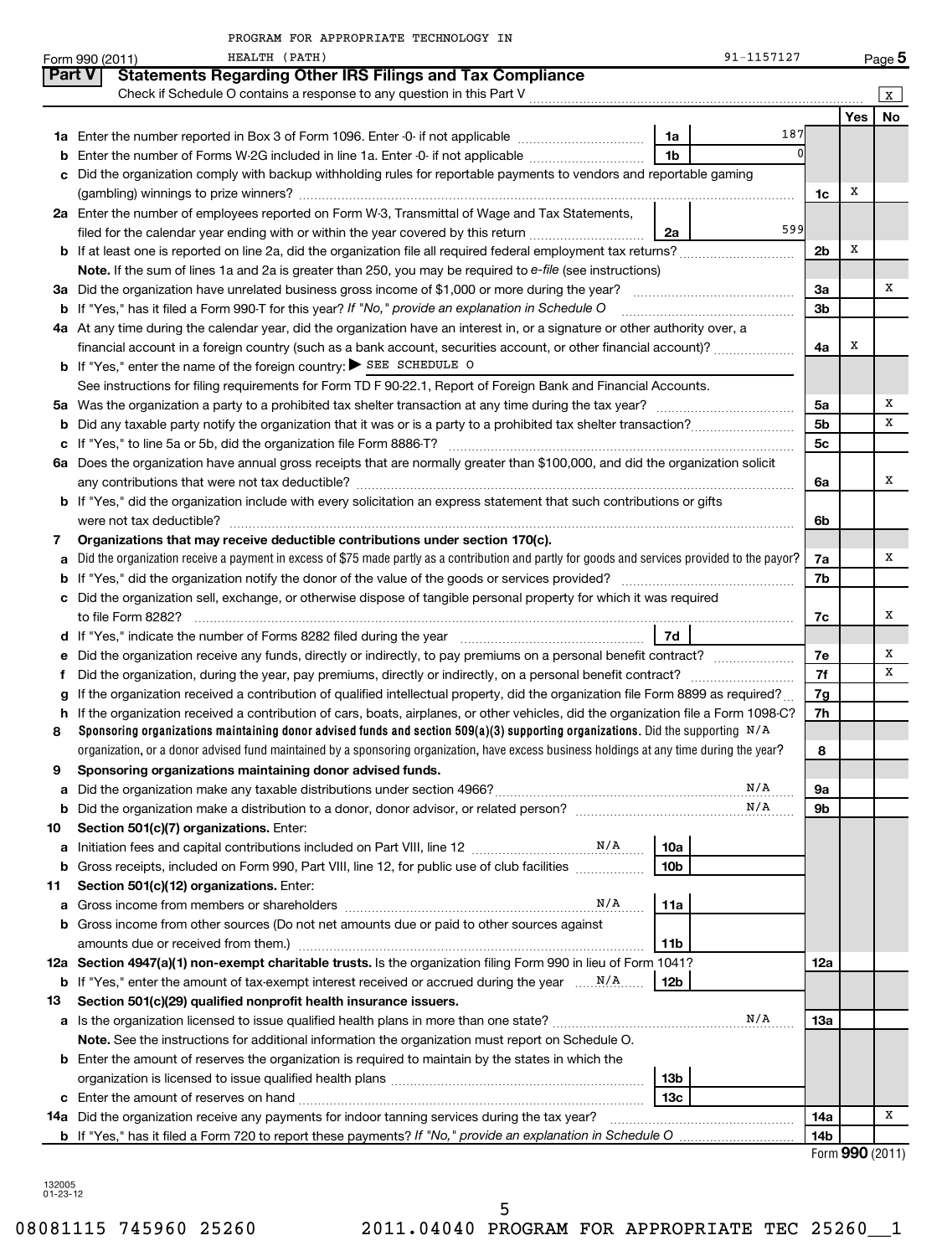|                          | HEALTH (PATH)<br>91-1157127<br>Form 990 (2011)                                                                                                                                                                                                                                                                                                                                         |                 |                 | Page 6       |
|--------------------------|----------------------------------------------------------------------------------------------------------------------------------------------------------------------------------------------------------------------------------------------------------------------------------------------------------------------------------------------------------------------------------------|-----------------|-----------------|--------------|
|                          | Part VI<br>Governance, Management, and Disclosure For each "Yes" response to lines 2 through 7b below, and for a "No" response                                                                                                                                                                                                                                                         |                 |                 |              |
|                          | to line 8a, 8b, or 10b below, describe the circumstances, processes, or changes in Schedule O. See instructions.                                                                                                                                                                                                                                                                       |                 |                 |              |
|                          |                                                                                                                                                                                                                                                                                                                                                                                        |                 |                 | $\mathbf{x}$ |
|                          | <b>Section A. Governing Body and Management</b>                                                                                                                                                                                                                                                                                                                                        |                 |                 |              |
|                          |                                                                                                                                                                                                                                                                                                                                                                                        |                 | Yes             | No           |
|                          | 12<br>1a Enter the number of voting members of the governing body at the end of the tax year<br>1a                                                                                                                                                                                                                                                                                     |                 |                 |              |
|                          | If there are material differences in voting rights among members of the governing body, or if the governing                                                                                                                                                                                                                                                                            |                 |                 |              |
|                          | body delegated broad authority to an executive committee or similar committee, explain in Schedule O.                                                                                                                                                                                                                                                                                  |                 |                 |              |
| b                        | 12<br>Enter the number of voting members included in line 1a, above, who are independent<br>1b                                                                                                                                                                                                                                                                                         |                 |                 |              |
| 2                        | Did any officer, director, trustee, or key employee have a family relationship or a business relationship with any other                                                                                                                                                                                                                                                               |                 |                 |              |
|                          | officer, director, trustee, or key employee?<br>$\begin{bmatrix} \begin{bmatrix} 0 & 0 & 0 \\ 0 & 0 & 0 \\ 0 & 0 & 0 \\ 0 & 0 & 0 \\ 0 & 0 & 0 \\ 0 & 0 & 0 \\ 0 & 0 & 0 \\ 0 & 0 & 0 & 0 \\ 0 & 0 & 0 & 0 \\ 0 & 0 & 0 & 0 \\ 0 & 0 & 0 & 0 & 0 \\ 0 & 0 & 0 & 0 & 0 \\ 0 & 0 & 0 & 0 & 0 \\ 0 & 0 & 0 & 0 & 0 & 0 \\ 0 & 0 & 0 & 0 & 0 & 0 \\ 0 & 0 & 0 & 0 & 0 & 0 & 0 \\ 0 & 0 & $ | 2               |                 | x            |
| З                        | Did the organization delegate control over management duties customarily performed by or under the direct supervision                                                                                                                                                                                                                                                                  | 3               |                 | х            |
| 4                        | Did the organization make any significant changes to its governing documents since the prior Form 990 was filed?                                                                                                                                                                                                                                                                       | 4               |                 | X            |
| 5                        |                                                                                                                                                                                                                                                                                                                                                                                        | 5               |                 | х            |
| 6                        |                                                                                                                                                                                                                                                                                                                                                                                        | 6               |                 | х            |
| 7а                       | Did the organization have members, stockholders, or other persons who had the power to elect or appoint one or                                                                                                                                                                                                                                                                         |                 |                 |              |
|                          |                                                                                                                                                                                                                                                                                                                                                                                        | 7a              |                 | x            |
| b                        | Are any governance decisions of the organization reserved to (or subject to approval by) members, stockholders, or                                                                                                                                                                                                                                                                     |                 |                 |              |
|                          | persons other than the governing body?                                                                                                                                                                                                                                                                                                                                                 | 7b              |                 | х            |
| 8                        | Did the organization contemporaneously document the meetings held or written actions undertaken during the year by the following:                                                                                                                                                                                                                                                      |                 |                 |              |
| а                        |                                                                                                                                                                                                                                                                                                                                                                                        | 8a              | х               |              |
| b                        |                                                                                                                                                                                                                                                                                                                                                                                        | 8b              | х               |              |
| 9                        | Is there any officer, director, trustee, or key employee listed in Part VII, Section A, who cannot be reached at the                                                                                                                                                                                                                                                                   |                 |                 |              |
|                          |                                                                                                                                                                                                                                                                                                                                                                                        | 9               |                 | x            |
|                          | Section B. Policies (This Section B requests information about policies not required by the Internal Revenue Code.)                                                                                                                                                                                                                                                                    |                 |                 |              |
|                          |                                                                                                                                                                                                                                                                                                                                                                                        |                 | Yes             | No           |
|                          |                                                                                                                                                                                                                                                                                                                                                                                        | 10a             |                 | х            |
|                          | b If "Yes," did the organization have written policies and procedures governing the activities of such chapters, affiliates,                                                                                                                                                                                                                                                           |                 |                 |              |
|                          |                                                                                                                                                                                                                                                                                                                                                                                        | 10b             |                 |              |
|                          | 11a Has the organization provided a complete copy of this Form 990 to all members of its governing body before filing the form?                                                                                                                                                                                                                                                        | 11a             | x               |              |
|                          | <b>b</b> Describe in Schedule O the process, if any, used by the organization to review this Form 990.                                                                                                                                                                                                                                                                                 |                 |                 |              |
| 12a                      | Did the organization have a written conflict of interest policy? If "No," go to line 13                                                                                                                                                                                                                                                                                                | 12a             | х               |              |
| b                        | Were officers, directors, or trustees, and key employees required to disclose annually interests that could give rise to conflicts?                                                                                                                                                                                                                                                    | 12 <sub>b</sub> | Х               |              |
| c                        | Did the organization regularly and consistently monitor and enforce compliance with the policy? If "Yes," describe<br>in Schedule O how this was done                                                                                                                                                                                                                                  |                 | х               |              |
| 13                       | Did the organization have a written whistleblower policy?                                                                                                                                                                                                                                                                                                                              | 12c<br>13       | х               |              |
| 14                       |                                                                                                                                                                                                                                                                                                                                                                                        | 14              | Х               |              |
| 15                       | Did the process for determining compensation of the following persons include a review and approval by independent                                                                                                                                                                                                                                                                     |                 |                 |              |
|                          | persons, comparability data, and contemporaneous substantiation of the deliberation and decision?                                                                                                                                                                                                                                                                                      |                 |                 |              |
| a                        | The organization's CEO, Executive Director, or top management official manufactured content of the organization's CEO, Executive Director, or top management official manufactured content of the state of the state of the st                                                                                                                                                         | <b>15a</b>      | х               |              |
| b                        |                                                                                                                                                                                                                                                                                                                                                                                        | 15b             | х               |              |
|                          | If "Yes" to line 15a or 15b, describe the process in Schedule O (see instructions).                                                                                                                                                                                                                                                                                                    |                 |                 |              |
|                          | <b>16a</b> Did the organization invest in, contribute assets to, or participate in a joint venture or similar arrangement with a                                                                                                                                                                                                                                                       |                 |                 |              |
|                          | taxable entity during the year?                                                                                                                                                                                                                                                                                                                                                        | 16a             |                 | х            |
|                          | <b>b</b> If "Yes," did the organization follow a written policy or procedure requiring the organization to evaluate its participation                                                                                                                                                                                                                                                  |                 |                 |              |
|                          | in joint venture arrangements under applicable federal tax law, and take steps to safeguard the organization's                                                                                                                                                                                                                                                                         |                 |                 |              |
|                          | exempt status with respect to such arrangements?                                                                                                                                                                                                                                                                                                                                       | 16b             |                 |              |
|                          | <b>Section C. Disclosure</b>                                                                                                                                                                                                                                                                                                                                                           |                 |                 |              |
| 17                       | List the states with which a copy of this Form 990 is required to be filed ▶SEE SCHEDULE O                                                                                                                                                                                                                                                                                             |                 |                 |              |
| 18                       | Section 6104 requires an organization to make its Forms 1023 (or 1024 if applicable), 990, and 990-T (Section 501(c)(3)s only) available                                                                                                                                                                                                                                               |                 |                 |              |
|                          | for public inspection. Indicate how you made these available. Check all that apply.                                                                                                                                                                                                                                                                                                    |                 |                 |              |
|                          | $\lfloor x \rfloor$ Own website<br>$\boxed{\text{X}}$ Upon request<br>Another's website                                                                                                                                                                                                                                                                                                |                 |                 |              |
| 19                       | Describe in Schedule O whether (and if so, how), the organization made its governing documents, conflict of interest policy, and financial                                                                                                                                                                                                                                             |                 |                 |              |
|                          | statements available to the public during the tax year.                                                                                                                                                                                                                                                                                                                                |                 |                 |              |
| 20                       | State the name, physical address, and telephone number of the person who possesses the books and records of the organization:<br>MARLOW KEE, CHIEF FINANCIAL OFFICER - 206-285-3500                                                                                                                                                                                                    |                 |                 |              |
|                          | 2201 WESTLAKE AVE., SUITE 200, SEATTLE, WA 98121                                                                                                                                                                                                                                                                                                                                       |                 |                 |              |
| 132006<br>$01 - 23 - 12$ |                                                                                                                                                                                                                                                                                                                                                                                        |                 | Form 990 (2011) |              |
|                          | 6                                                                                                                                                                                                                                                                                                                                                                                      |                 |                 |              |
|                          |                                                                                                                                                                                                                                                                                                                                                                                        |                 |                 |              |

|  |  |  | 08081115 745960 2526 |  |
|--|--|--|----------------------|--|
|  |  |  |                      |  |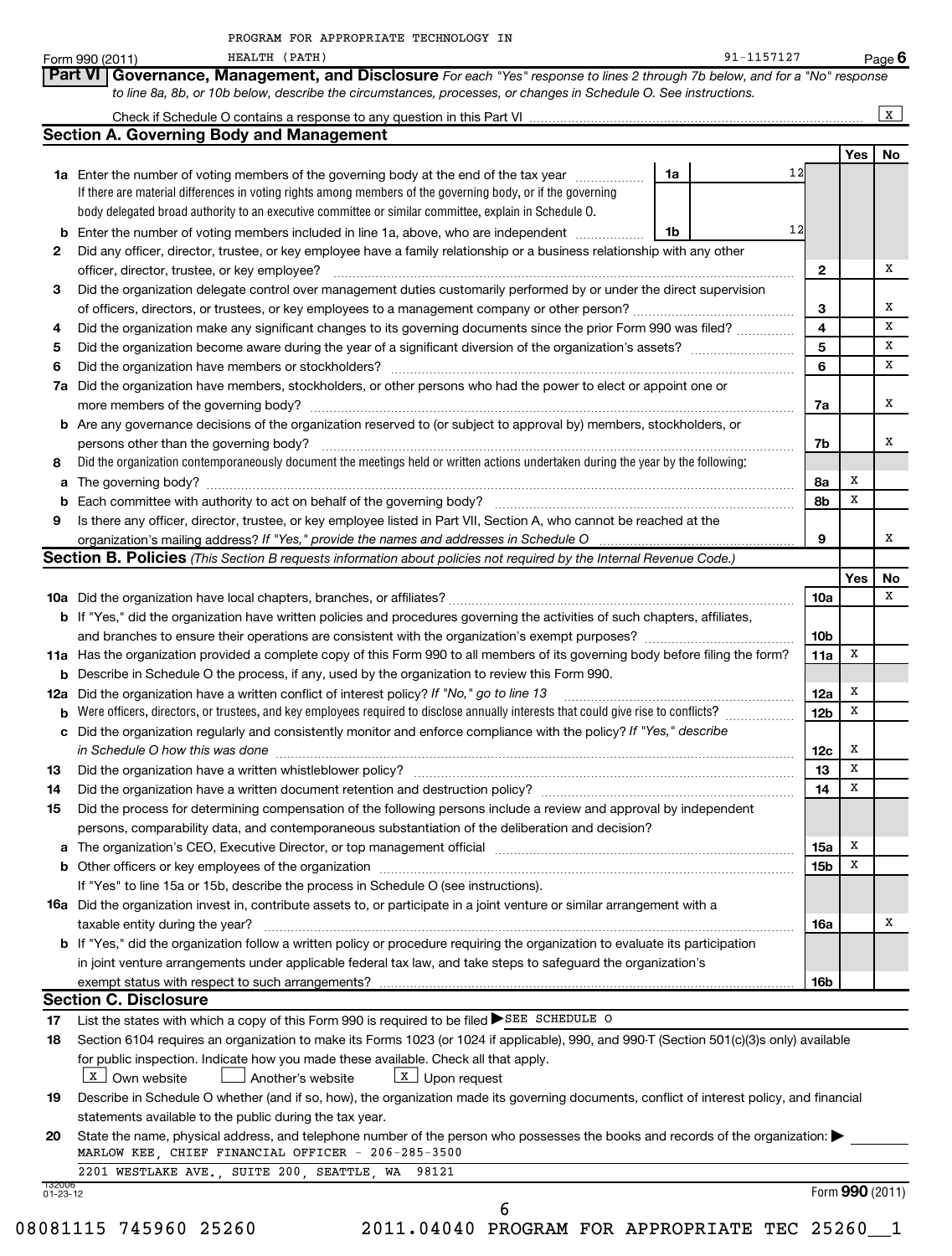**7**

| Part VII Compensation of Officers, Directors, Trustees, Key Employees, Highest Compensated |  |
|--------------------------------------------------------------------------------------------|--|
| <b>Employees, and Independent Contractors</b>                                              |  |
| Check if Schedule O contains a response to any question in this Part VII                   |  |

**Section A. Officers, Directors, Trustees, Key Employees, and Highest Compensated Employees**

**1a**  Complete this table for all persons required to be listed. Report compensation for the calendar year ending with or within the organization's tax year.

• List all of the organization's current officers, directors, trustees (whether individuals or organizations), regardless of amount of compensation. Enter -0- in columns  $(D)$ ,  $(E)$ , and  $(F)$  if no compensation was paid.

**•** List all of the organization's **current** key employees, if any. See instructions for definition of "key employee."

 $\bullet$  List the organization's five  $\tt current$  highest compensated employees (other than an officer, director, trustee, or key employee) who received reportable compensation (Box 5 of Form W-2 and/or Box 7 of Form 1099-MISC) of more than \$100,000 from the organization and any related organizations .

 $\bullet$  List all of the organization's former officers, key employees, and highest compensated employees who received more than \$100,000 of reportable compensation from the organization and any related organizations.

**•** List all of the organization's former directors or trustees that received, in the capacity as a former director or trustee of the organization, more than \$10,000 of reportable compensation from the organization and any related organizations.

List persons in the following order: individual trustees or directors; institutional trustees; officers; key employees; highest compensated employees; and former such persons.

Check this box if neither the organization nor any related organization compensated any current officer, director, or trustee.  $\left\vert \cdot\right\vert$ 

| (A)                            | (B)               |                     |                                                                  | (C)                                     |              |                                 |        | (D)             | (E)                           | (F)                   |
|--------------------------------|-------------------|---------------------|------------------------------------------------------------------|-----------------------------------------|--------------|---------------------------------|--------|-----------------|-------------------------------|-----------------------|
| Name and Title                 | Average           |                     |                                                                  | Position<br>(do not check more than one |              |                                 |        | Reportable      | Reportable                    | Estimated             |
|                                | hours per         |                     | box, unless person is both an<br>officer and a director/trustee) |                                         |              |                                 |        | compensation    | compensation                  | amount of             |
|                                | week<br>(describe |                     |                                                                  |                                         |              |                                 |        | from<br>the     | from related<br>organizations | other<br>compensation |
|                                | hours for         | trustee or director |                                                                  |                                         |              |                                 |        | organization    | (W-2/1099-MISC)               | from the              |
|                                | related           |                     |                                                                  |                                         |              |                                 |        | (W-2/1099-MISC) |                               | organization          |
|                                | organizations     |                     |                                                                  |                                         |              |                                 |        |                 |                               | and related           |
|                                | in Schedule       | Individual t        | Institutional trustee                                            | Officer                                 | Key employee | Highest compensated<br>employee | Former |                 |                               | organizations         |
| MOLLY JOEL COYE<br>(1)         | O)                |                     |                                                                  |                                         |              |                                 |        |                 |                               |                       |
| <b>BOARD CHAIR</b>             | 2,00              | X                   |                                                                  | $\mathbf x$                             |              |                                 |        | 0.              | 0                             | 0.                    |
| (2) VERA CORDEIRO              |                   |                     |                                                                  |                                         |              |                                 |        |                 |                               |                       |
| BOARD VICE CHAIR               | 2,00              | X                   |                                                                  | $\mathbf x$                             |              |                                 |        | 0               | 0                             | 0.                    |
| <b>DEAN ALLEN</b><br>(3)       |                   |                     |                                                                  |                                         |              |                                 |        |                 |                               |                       |
| <b>BOARD TREASURER</b>         | 2,00              | X                   |                                                                  | X                                       |              |                                 |        | 0               | 0                             | 0.                    |
| JAY SATIA<br>(4)               |                   |                     |                                                                  |                                         |              |                                 |        |                 |                               |                       |
| <b>BOARD SECRETARY</b>         | 2,00              | X                   |                                                                  | X                                       |              |                                 |        | 0.              | 0.                            | 0.                    |
| (5) PHYLLIS CAMPBELL           |                   |                     |                                                                  |                                         |              |                                 |        |                 |                               |                       |
| <b>DIRECTOR</b>                | 2,00              | х                   |                                                                  |                                         |              |                                 |        | 0.              | 0                             | 0.                    |
| (6)<br>SUPAMIT CHUNSUTTIWAT    |                   |                     |                                                                  |                                         |              |                                 |        |                 |                               |                       |
| <b>DIRECTOR</b>                | 2,00              | X                   |                                                                  |                                         |              |                                 |        | 0               | 0                             | 0.                    |
| AWA MARIE COLL-SECK<br>(7)     |                   |                     |                                                                  |                                         |              |                                 |        |                 |                               |                       |
| <b>DIRECTOR</b>                | 2,00              | X                   |                                                                  |                                         |              |                                 |        | $\mathbf{0}$ .  | 0                             | 0.                    |
| (8) ALEX CHIKA EZEH            |                   |                     |                                                                  |                                         |              |                                 |        |                 |                               |                       |
| <b>DIRECTOR</b>                | 2,00              | X                   |                                                                  |                                         |              |                                 |        | $\mathbf 0$ .   | 0                             | 0.                    |
| (9)<br>GEORGE GOTSADZE         |                   |                     |                                                                  |                                         |              |                                 |        |                 |                               |                       |
| <b>DIRECTOR</b>                | 2,00              | X                   |                                                                  |                                         |              |                                 |        | $\mathbf{0}$ .  | 0                             | 0.                    |
| (10) EIVOR HALKJAER            |                   |                     |                                                                  |                                         |              |                                 |        |                 |                               |                       |
| <b>DIRECTOR</b>                | 2.00              | X                   |                                                                  |                                         |              |                                 |        | 0               | 0                             | $\mathbf 0$ .         |
| (11) VINCENT MCGEE             |                   |                     |                                                                  |                                         |              |                                 |        |                 |                               |                       |
| <b>DIRECTOR</b>                | 2,00              | X                   |                                                                  |                                         |              |                                 |        | $\mathbf{0}$    | 0                             | $\mathbf 0$ .         |
| (12) KEVIN REILLY              |                   |                     |                                                                  |                                         |              |                                 |        |                 |                               |                       |
| <b>DIRECTOR</b>                | 2,00              | X                   |                                                                  |                                         |              |                                 |        | 0.              | 0.                            | 0.                    |
| (13) CHRISTOPHER J ELIAS       |                   |                     |                                                                  |                                         |              |                                 |        |                 |                               |                       |
| PRESIDENT AND CEO              | 40.00             |                     |                                                                  | X                                       |              |                                 |        | 524, 445.       | 0.                            | 39,496.               |
| (14) ERIC G WALKER             |                   |                     |                                                                  |                                         |              |                                 |        |                 |                               |                       |
| VP, CORPORATE SERVICES         | 40.00             |                     |                                                                  | X                                       |              |                                 |        | 235,336.        | 0                             | 35,164.               |
| (15) AYORINDE AJAYI            |                   |                     |                                                                  |                                         |              |                                 |        |                 |                               |                       |
| VP, FIELD PROGRAMS             | 40.00             |                     |                                                                  |                                         | X            |                                 |        | 244,024.        | 0.                            | 31,424.               |
| (16) ERIK A ARNOLD             |                   |                     |                                                                  |                                         |              |                                 |        |                 |                               |                       |
| CHIEF INFORMATION OFFICER      | 40.00             |                     |                                                                  |                                         | $\mathbf x$  |                                 |        | 194,761.        | 0.                            | 33,800.               |
| (17) JOHN W BOSLEGO            |                   |                     |                                                                  |                                         |              |                                 |        |                 |                               |                       |
| DIR, VACCINE DEV. GLOBAL PROG. | 40.00             |                     |                                                                  |                                         | $\mathbf x$  |                                 |        | 307,880         | $\mathbf{0}$ .                | 29,405.               |
| 132007 01-23-12                |                   |                     |                                                                  |                                         |              |                                 |        |                 |                               | Form 990 (2011)       |

7

132007 01-23-12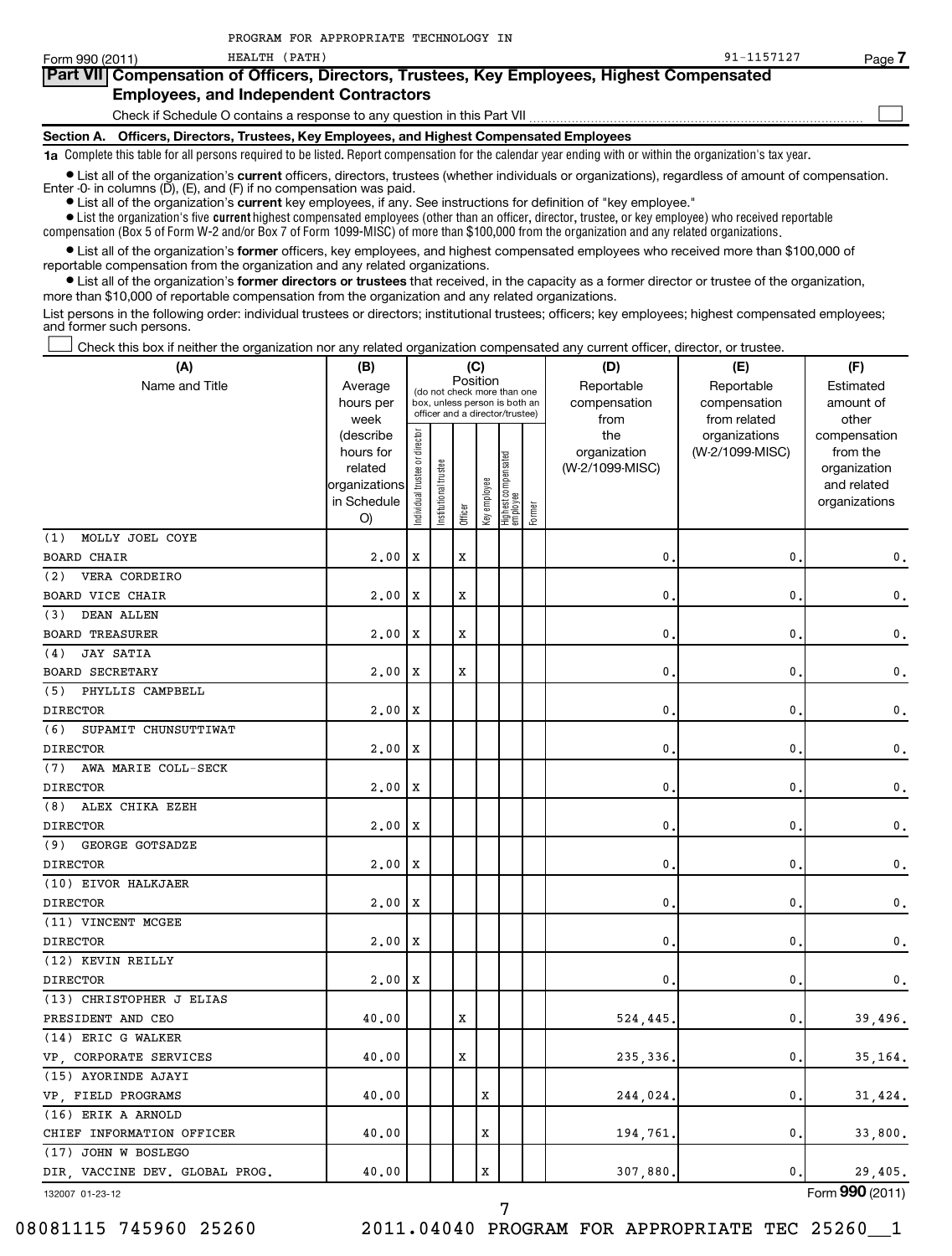| HEALTH (PATH)<br>Form 990 (2011)                                                                                                           |                        |                     |                       |          |              |                                                                  |        |                                 | 91-1157127      |         |         |                          | Page 8    |
|--------------------------------------------------------------------------------------------------------------------------------------------|------------------------|---------------------|-----------------------|----------|--------------|------------------------------------------------------------------|--------|---------------------------------|-----------------|---------|---------|--------------------------|-----------|
| <b>Part VII</b><br>Section A. Officers, Directors, Trustees, Key Employees, and Highest Compensated Employees (continued)                  |                        |                     |                       |          |              |                                                                  |        |                                 |                 |         |         |                          |           |
| (A)                                                                                                                                        | (B)                    |                     |                       |          | (C)          |                                                                  |        | (D)                             | (E)             |         |         | (F)                      |           |
| Name and title                                                                                                                             | Average                |                     |                       | Position |              | (do not check more than one                                      |        | Reportable                      | Reportable      |         |         | Estimated                |           |
|                                                                                                                                            | hours per              |                     |                       |          |              | box, unless person is both an<br>officer and a director/trustee) |        | compensation                    | compensation    |         |         | amount of                |           |
|                                                                                                                                            | week                   |                     |                       |          |              |                                                                  |        | from                            | from related    |         |         | other                    |           |
|                                                                                                                                            | (describe<br>hours for |                     |                       |          |              |                                                                  |        | the                             | organizations   |         |         | compensation             |           |
|                                                                                                                                            | related                |                     |                       |          |              |                                                                  |        | organization<br>(W-2/1099-MISC) | (W-2/1099-MISC) |         |         | from the<br>organization |           |
|                                                                                                                                            | organizations          | trustee or director |                       |          |              |                                                                  |        |                                 |                 |         |         | and related              |           |
|                                                                                                                                            | in Schedule            |                     | Institutional trustee |          | Key employee |                                                                  |        |                                 |                 |         |         | organizations            |           |
|                                                                                                                                            | O)                     | Individual          |                       | Officer  |              | Highest compensated<br> employee                                 | Former |                                 |                 |         |         |                          |           |
| (18) CATHERINE BROKENSHIRE-SCOTT                                                                                                           |                        |                     |                       |          |              |                                                                  |        |                                 |                 |         |         |                          |           |
| COUNTRY PROG. LEADER, SOUTH AFRICA                                                                                                         | 40.00                  |                     |                       |          | x            |                                                                  |        | 240, 212.                       |                 | 0.      |         |                          | 30,434.   |
| (19) RAMONA ANNE BYRKIT                                                                                                                    |                        |                     |                       |          |              |                                                                  |        |                                 |                 |         |         |                          |           |
| COUNTRY PROG. LEADER, VIETNAM                                                                                                              | 40.00                  |                     |                       |          | x            |                                                                  |        | 226,085.                        |                 | 0.      |         |                          | 39,856.   |
| (20) MICHAEL J FREE                                                                                                                        |                        |                     |                       |          |              |                                                                  |        |                                 |                 |         |         |                          |           |
| VP AND SR. ADVISOR FOR TECH.                                                                                                               | 40.00                  |                     |                       |          | x            |                                                                  |        | 212,162.                        |                 | 0.      |         |                          | 17,035.   |
| (21) MICHELLE GARDNER                                                                                                                      |                        |                     |                       |          |              |                                                                  |        |                                 |                 |         |         |                          |           |
| COUNTRY PROG. LEADER, CAMBODIA                                                                                                             | 40.00                  |                     |                       |          | x            |                                                                  |        | 178,466.                        |                 | 0.      |         |                          | 32,599.   |
| (22) JANE E HUTCHINGS                                                                                                                      |                        |                     |                       |          |              |                                                                  |        |                                 |                 |         |         |                          |           |
| DIR, REPRODUCTIVE HEALTH<br>40.00<br>X<br>170,979.<br>0.                                                                                   |                        |                     |                       |          |              |                                                                  |        |                                 |                 |         | 28,723. |                          |           |
| (23) SCOTT JACKSON                                                                                                                         |                        |                     |                       |          |              |                                                                  |        |                                 |                 |         |         |                          |           |
| VP, EXTERNAL RELATIONS<br>40.00<br>X<br>0.<br>219,188.                                                                                     |                        |                     |                       |          |              |                                                                  |        |                                 |                 | 31,704. |         |                          |           |
| (24) MARLOW KEE                                                                                                                            |                        |                     |                       |          |              |                                                                  |        |                                 |                 |         |         |                          |           |
| CHIEF FINANCIAL OFFICER                                                                                                                    | 40.00                  |                     |                       |          | x            |                                                                  |        | 198,034.                        |                 | 0.      |         |                          | 33, 323.  |
| (25) F MARC LAFORCE                                                                                                                        |                        |                     |                       |          |              |                                                                  |        |                                 |                 |         |         |                          |           |
| PROJECT DIR., MENINGITIS VACCINE                                                                                                           | 40.00                  |                     |                       |          | x            |                                                                  |        | 216,939.                        |                 | 0.      |         |                          | 33,719.   |
| (26) DAN LASTER                                                                                                                            |                        |                     |                       |          |              |                                                                  |        |                                 |                 |         |         |                          |           |
| GENERAL COUNSEL                                                                                                                            | 40.00                  |                     |                       |          | x            |                                                                  |        | 216,927.                        |                 | 0.      |         |                          | 27,235.   |
| 1b Sub-total                                                                                                                               |                        |                     |                       |          |              |                                                                  |        | 3, 385, 438.                    |                 | 0.      |         |                          | 443, 917. |
| c Total from continuation sheets to Part VII, Section A                                                                                    |                        |                     |                       |          |              |                                                                  |        | 2,991,112.                      |                 | 0.      |         |                          | 394,195.  |
|                                                                                                                                            |                        |                     |                       |          |              |                                                                  |        | 6, 376, 550.                    |                 | 0.      |         |                          | 838, 112. |
| 2 Total number of individuals (including but not limited to those listed above) who received more than \$100,000 of reportable             |                        |                     |                       |          |              |                                                                  |        |                                 |                 |         |         |                          |           |
| compensation from the organization $\blacktriangleright$                                                                                   |                        |                     |                       |          |              |                                                                  |        |                                 |                 |         |         |                          | 161       |
|                                                                                                                                            |                        |                     |                       |          |              |                                                                  |        |                                 |                 |         |         | Yes                      | No        |
| 3<br>Did the organization list any former officer, director, or trustee, key employee, or highest compensated employee on                  |                        |                     |                       |          |              |                                                                  |        |                                 |                 |         |         |                          |           |
| line 1a? If "Yes," complete Schedule J for such individual                                                                                 |                        |                     |                       |          |              |                                                                  |        |                                 |                 |         | 3       |                          | x         |
| For any individual listed on line 1a, is the sum of reportable compensation and other compensation from the organization<br>4              |                        |                     |                       |          |              |                                                                  |        |                                 |                 |         |         |                          |           |
| and related organizations greater than \$150,000? If "Yes," complete Schedule J for such individual                                        |                        |                     |                       |          |              |                                                                  |        |                                 |                 |         | 4       | х                        |           |
| Did any person listed on line 1a receive or accrue compensation from any unrelated organization or individual for services<br>5            |                        |                     |                       |          |              |                                                                  |        |                                 |                 |         |         |                          |           |
| rendered to the organization? If "Yes," complete Schedule J for such person<br><b>Section B. Independent Contractors</b>                   |                        |                     |                       |          |              |                                                                  |        |                                 |                 |         | 5       |                          | х         |
|                                                                                                                                            |                        |                     |                       |          |              |                                                                  |        |                                 |                 |         |         |                          |           |
| Complete this table for your five highest compensated independent contractors that received more than \$100,000 of compensation from<br>1. |                        |                     |                       |          |              |                                                                  |        |                                 |                 |         |         |                          |           |
| the organization. Report compensation for the calendar year ending with or within the organization's tax year.                             |                        |                     |                       |          |              |                                                                  |        |                                 |                 |         |         |                          |           |
| (A)<br>Name and business address                                                                                                           |                        |                     |                       |          |              |                                                                  |        | (B)<br>Description of services  |                 |         | (C)     | Compensation             |           |
| DAIILA COMOPPHOPION OC                                                                                                                     |                        |                     |                       |          |              |                                                                  |        |                                 |                 |         |         |                          |           |

| Name and business address                                                                                                        | Description of services    | Compensation    |
|----------------------------------------------------------------------------------------------------------------------------------|----------------------------|-----------------|
| JAMES G. DAVIS CONSTRUCTION CO                                                                                                   |                            |                 |
| 12530 PARKLAND DRIVE, ROCKVILLE, MD 20852                                                                                        | GENERAL CONTRACTOR         | 1,581,272.      |
| COMMERCIAL OFFICE INTERIORS                                                                                                      |                            |                 |
| 2601 4TH AVE, STE 700, SEATTLE, WA 98121                                                                                         | GENERAL CONTRACTOR         | 695,078.        |
| NORTHERN TRUST                                                                                                                   |                            |                 |
| 50 S. LASALLE ST., CHICAGO, IL 60675                                                                                             | <b>ASSET MANAGEMENT</b>    | 592.456.        |
| CLARK, NUBER & CO, 10900 NE 4TH STREET,                                                                                          |                            |                 |
| SUITE 1700, BELLEVUE, WA 98004                                                                                                   | <b>ACCOUNTING SERVICES</b> | 194,195.        |
| NADIR HARJEE, 102 GORDON ROWE CRESCENT,                                                                                          |                            |                 |
| RICHMOND HILL, ONTARIO, CANADA L4C                                                                                               | INDEP. CONSULTANT          | 190,210.        |
| Total number of independent contractors (including but not limited to those listed above) who received more than<br>$\mathbf{2}$ |                            |                 |
| 10<br>$$100,000$ of compensation from the organization $\blacktriangleright$                                                     |                            |                 |
| SEE PART VII, SECTION A CONTINUATION SHEETS                                                                                      |                            | Form 990 (2011) |

132008 01-23-12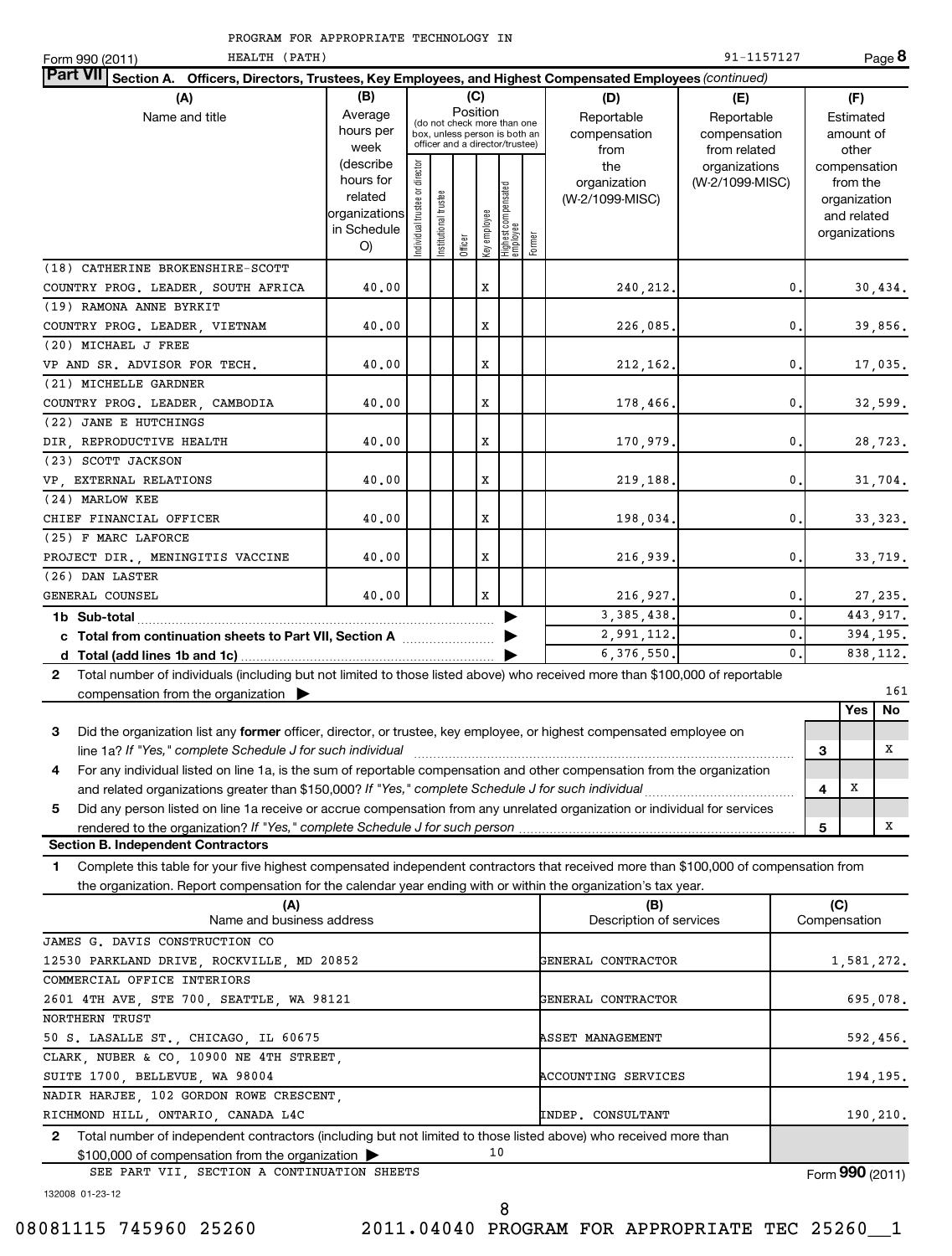| Part VII Section A. Officers, Directors, Trustees, Key Employees, and Highest Compensated Employees (continued) |             |                                |                       |         |                        |                              |        |                 |                               |                       |
|-----------------------------------------------------------------------------------------------------------------|-------------|--------------------------------|-----------------------|---------|------------------------|------------------------------|--------|-----------------|-------------------------------|-----------------------|
| (A)                                                                                                             | (B)         |                                |                       |         | (C)                    |                              |        | (D)             | (E)                           | (F)                   |
| Name and title                                                                                                  | Average     |                                |                       |         | Position               |                              |        | Reportable      | Reportable                    | Estimated             |
|                                                                                                                 | hours       |                                |                       |         | (check all that apply) |                              |        | compensation    | compensation                  | amount of             |
|                                                                                                                 | per<br>week |                                |                       |         |                        |                              |        | from<br>the     | from related<br>organizations | other<br>compensation |
|                                                                                                                 |             |                                |                       |         |                        |                              |        | organization    | (W-2/1099-MISC)               | from the              |
|                                                                                                                 |             |                                |                       |         |                        |                              |        | (W-2/1099-MISC) |                               | organization          |
|                                                                                                                 |             |                                |                       |         |                        |                              |        |                 |                               | and related           |
|                                                                                                                 |             |                                |                       |         |                        |                              |        |                 |                               | organizations         |
|                                                                                                                 |             | Individual trustee or director | Institutional trustee | Officer | Key employee           | Highest compensated employee | Former |                 |                               |                       |
| (27) CHRISTIAN GEORGES LOUCQ                                                                                    |             |                                |                       |         |                        |                              |        |                 |                               |                       |
| DIR., MALARIA VACCINE INITIATIVE                                                                                | 40.00       |                                |                       |         | x                      |                              |        | 281, 234.       | 0.                            | 22,161.               |
| (28) JULIE M PULERWITZ                                                                                          |             |                                |                       |         |                        |                              |        |                 |                               |                       |
| HIV/AIDS GLOBAL PROG. LEADER                                                                                    | 40.00       |                                |                       |         | x                      |                              |        | 170,667.        | 0.                            | 29,179.               |
| (29) JACQUELINE D SHERRIS                                                                                       |             |                                |                       |         |                        |                              |        |                 |                               |                       |
| VP, GLOBAL PROGRAMS                                                                                             | 40.00       |                                |                       |         | x                      |                              |        | 244,324.        | 0.                            | 19, 102.              |
| (30) CATHARINE TAYLOR                                                                                           |             |                                |                       |         |                        |                              |        |                 |                               |                       |
| GLOBAL PROG. LEADER, MCHN GLOBAL PRO                                                                            | 40.00       |                                |                       |         | х                      |                              |        | 199,577.        | 0.                            | 28,349.               |
| (31) SHARON THOMPSON                                                                                            |             |                                |                       |         |                        |                              |        |                 |                               |                       |
| CHIEF HUMAN RESOURCES OFFICER                                                                                   | 40.00       |                                |                       |         | х                      |                              |        | 220,785.        | 0.                            | 32, 221.              |
| (32) RIKKA TRANGSRUD                                                                                            |             |                                |                       |         |                        |                              |        |                 |                               |                       |
| COUNTRY PROG. LEADER, KENYA                                                                                     | 40.00       |                                |                       |         | х                      |                              |        | 228,718.        | 0.                            | 30,591.               |
| (33) JOHN ROBERT WECKER                                                                                         |             |                                |                       |         |                        |                              |        |                 |                               |                       |
| DIR., VACCINE ACCESS AND DELIV.                                                                                 | 40.00       |                                |                       |         | x                      |                              |        | 221,753.        | 0.                            | 32,735.               |
| (34) JOAN LITTLEFIELD                                                                                           |             |                                |                       |         |                        |                              |        |                 |                               |                       |
| COUNTRY PROGRAM LEADER I                                                                                        | 40.00       |                                |                       |         | x                      |                              |        | 198,687.        | 0.                            | 37,360.               |
| (35) ASHLEY BIRKETT                                                                                             |             |                                |                       |         |                        |                              |        |                 |                               |                       |
| ASSOCIATE DIRECTOR II                                                                                           | 40.00       |                                |                       |         |                        | х                            |        | 226,976.        | 0.                            | 27, 275.              |
| (36) JOHN SKIBIAK                                                                                               |             |                                |                       |         |                        |                              |        |                 |                               |                       |
| DIRECTOR, RHSC                                                                                                  | 40.00       |                                |                       |         |                        | х                            |        | 326,406.        | 0.                            | 35, 378.              |
| (37) DUNCAN OWENS EARLE                                                                                         |             |                                |                       |         |                        |                              |        |                 |                               |                       |
| PROG. DIR., MALARIA CONTROL & EVAL.                                                                             | 40.00       |                                |                       |         |                        | х                            |        | 237,584.        | 0.                            | 30,378.               |
| (38) GEORGE ROBERTSON                                                                                           |             |                                |                       |         |                        |                              |        |                 |                               |                       |
| SR. TECH. ADVISOR, VACCINE DEV. PROG                                                                            | 40.00       |                                |                       |         |                        | х                            |        | 219,198.        | 0.                            | 34, 365.              |
| (39) JORGE FLORES                                                                                               |             |                                |                       |         |                        |                              |        |                 |                               |                       |
| ASSOCIATE DIRECTOR II                                                                                           | 40.00       |                                |                       |         |                        | X                            |        | 215,203.        | 0.                            | 35,101.               |
|                                                                                                                 |             |                                |                       |         |                        |                              |        |                 |                               |                       |
|                                                                                                                 |             |                                |                       |         |                        |                              |        |                 |                               |                       |
|                                                                                                                 |             |                                |                       |         |                        |                              |        |                 |                               |                       |
|                                                                                                                 |             |                                |                       |         |                        |                              |        |                 |                               |                       |
|                                                                                                                 |             |                                |                       |         |                        |                              |        |                 |                               |                       |
|                                                                                                                 |             |                                |                       |         |                        |                              |        |                 |                               |                       |
|                                                                                                                 |             |                                |                       |         |                        |                              |        |                 |                               |                       |
|                                                                                                                 |             |                                |                       |         |                        |                              |        |                 |                               |                       |
|                                                                                                                 |             |                                |                       |         |                        |                              |        |                 |                               |                       |
|                                                                                                                 |             |                                |                       |         |                        |                              |        |                 |                               |                       |
|                                                                                                                 |             |                                |                       |         |                        |                              |        |                 |                               |                       |
|                                                                                                                 |             |                                |                       |         |                        |                              |        |                 |                               |                       |
|                                                                                                                 |             |                                |                       |         |                        |                              |        |                 |                               |                       |
|                                                                                                                 |             |                                |                       |         |                        |                              |        |                 |                               |                       |
|                                                                                                                 |             |                                |                       |         |                        |                              |        | 2,991,112.      |                               | 394,195.              |
|                                                                                                                 |             |                                |                       |         |                        |                              |        |                 |                               |                       |

Form 990 (2011)

HEALTH (PATH) 91-1157127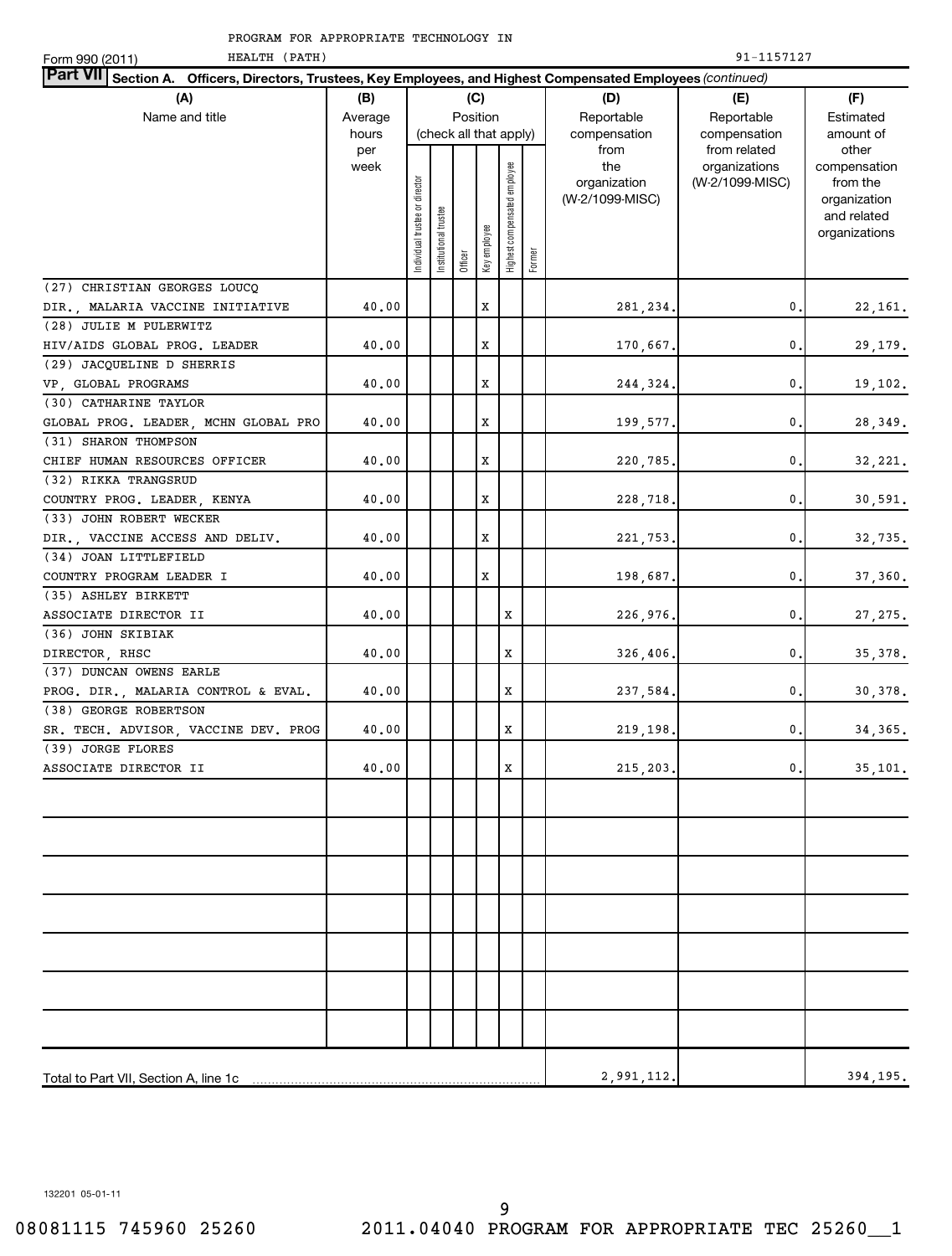|  |  |  | PROGRAM FOR APPROPRIATE TECHNOLOGY IN |  |  |
|--|--|--|---------------------------------------|--|--|
|--|--|--|---------------------------------------|--|--|

|                                                           |        |                                                                                | HEALTH (PATH)<br>Form 990 (2011)                                                                |                |                           |                              |                                                 | 91-1157127                              | Page 9                                                                       |
|-----------------------------------------------------------|--------|--------------------------------------------------------------------------------|-------------------------------------------------------------------------------------------------|----------------|---------------------------|------------------------------|-------------------------------------------------|-----------------------------------------|------------------------------------------------------------------------------|
| <b>Part VIII</b>                                          |        |                                                                                | <b>Statement of Revenue</b>                                                                     |                |                           |                              |                                                 |                                         |                                                                              |
|                                                           |        |                                                                                |                                                                                                 |                |                           | (A)<br>Total revenue         | (B)<br>Related or<br>exempt function<br>revenue | (C)<br>Unrelated<br>business<br>revenue | (D)<br>Revenue<br>excluded from<br>tax under<br>sections 512,<br>513, or 514 |
| Contributions, Gifts, Grants<br>and Other Similar Amounts |        |                                                                                | 1 a Federated campaigns                                                                         | 1a             |                           |                              |                                                 |                                         |                                                                              |
|                                                           |        |                                                                                | <b>b</b> Membership dues                                                                        | 1 <sub>b</sub> |                           |                              |                                                 |                                         |                                                                              |
|                                                           |        |                                                                                | c Fundraising events                                                                            | 1c             | 11,696.                   |                              |                                                 |                                         |                                                                              |
|                                                           |        |                                                                                | d Related organizations                                                                         | 1d<br>.        | 11, 316, 221.             |                              |                                                 |                                         |                                                                              |
|                                                           |        |                                                                                | e Government grants (contributions)                                                             | 1e             | 114,657,534.              |                              |                                                 |                                         |                                                                              |
|                                                           |        |                                                                                | f All other contributions, gifts, grants, and                                                   |                |                           |                              |                                                 |                                         |                                                                              |
|                                                           |        |                                                                                | similar amounts not included above                                                              | 1f             | 114,643,290.              |                              |                                                 |                                         |                                                                              |
|                                                           |        |                                                                                | g Noncash contributions included in lines 1a-1f: \$                                             |                | 3,919,516.                |                              |                                                 |                                         |                                                                              |
|                                                           |        |                                                                                |                                                                                                 |                | ▶                         | 240,628,741.                 |                                                 |                                         |                                                                              |
|                                                           |        |                                                                                |                                                                                                 |                | <b>Business Code</b>      |                              |                                                 |                                         |                                                                              |
|                                                           |        | 2а                                                                             | CONSULTANCIES                                                                                   |                | 541900                    | 39,697.                      | 39,697.                                         |                                         |                                                                              |
| Program Service<br>Revenue                                |        | b                                                                              | HONORARIUM                                                                                      |                | 900099                    | 27,475.                      | 27,475.                                         |                                         |                                                                              |
|                                                           |        | c                                                                              | SALES                                                                                           |                | 900099                    | 12,343.                      | 12,343.                                         |                                         |                                                                              |
|                                                           |        | d                                                                              |                                                                                                 |                |                           |                              |                                                 |                                         |                                                                              |
|                                                           |        | е                                                                              |                                                                                                 |                |                           |                              |                                                 |                                         |                                                                              |
|                                                           |        |                                                                                | f All other program service revenue                                                             |                |                           |                              |                                                 |                                         |                                                                              |
|                                                           |        |                                                                                |                                                                                                 |                | ▶                         | 79,515.                      |                                                 |                                         |                                                                              |
|                                                           | 3      |                                                                                | Investment income (including dividends, interest, and                                           |                |                           | 2,708,431.                   |                                                 |                                         | 2,708,431.                                                                   |
|                                                           |        |                                                                                | Income from investment of tax-exempt bond proceeds                                              |                |                           |                              |                                                 |                                         |                                                                              |
|                                                           | 4<br>5 |                                                                                |                                                                                                 |                |                           | 11,038.                      |                                                 |                                         | 11,038.                                                                      |
|                                                           |        |                                                                                |                                                                                                 | (i) Real       | (ii) Personal             |                              |                                                 |                                         |                                                                              |
|                                                           |        |                                                                                |                                                                                                 | 77,685.        |                           |                              |                                                 |                                         |                                                                              |
|                                                           |        | 6 a Gross rents<br><b>b</b> Less: rental expenses<br>c Rental income or (loss) |                                                                                                 | 200,946.       |                           |                              |                                                 |                                         |                                                                              |
|                                                           |        |                                                                                |                                                                                                 | $-123, 261$    |                           |                              |                                                 |                                         |                                                                              |
|                                                           |        |                                                                                | d Net rental income or (loss)                                                                   |                | ▶                         | $-123, 261.$                 |                                                 |                                         | $-123, 261.$                                                                 |
|                                                           |        |                                                                                | 7 a Gross amount from sales of                                                                  | (i) Securities | (ii) Other                |                              |                                                 |                                         |                                                                              |
|                                                           |        |                                                                                | assets other than inventory                                                                     | 53,705,000.    | 2,016,716.                |                              |                                                 |                                         |                                                                              |
|                                                           |        |                                                                                | <b>b</b> Less: cost or other basis                                                              |                |                           |                              |                                                 |                                         |                                                                              |
|                                                           |        |                                                                                | and sales expenses                                                                              |                | $52,978,228$ . 2,108,404. |                              |                                                 |                                         |                                                                              |
|                                                           |        |                                                                                | c Gain or (loss)                                                                                | 726,772.       | $-91,688.$                |                              |                                                 |                                         |                                                                              |
|                                                           |        |                                                                                |                                                                                                 |                |                           | 635,084.                     |                                                 |                                         | 635,084.                                                                     |
|                                                           |        |                                                                                | 8 a Gross income from fundraising events (not                                                   |                |                           |                              |                                                 |                                         |                                                                              |
| <b>Other Revenue</b>                                      |        |                                                                                | $11,696.$ of<br>including \$                                                                    |                |                           |                              |                                                 |                                         |                                                                              |
|                                                           |        |                                                                                | contributions reported on line 1c). See                                                         |                |                           |                              |                                                 |                                         |                                                                              |
|                                                           |        |                                                                                |                                                                                                 | a              | 10,420.                   |                              |                                                 |                                         |                                                                              |
|                                                           |        |                                                                                |                                                                                                 | b              | 15,534.                   |                              |                                                 |                                         |                                                                              |
|                                                           |        |                                                                                | c Net income or (loss) from fundraising events                                                  |                | ▶                         | $-5, 114.$                   |                                                 |                                         | $-5, 114.$                                                                   |
|                                                           |        |                                                                                | 9 a Gross income from gaming activities. See                                                    |                |                           |                              |                                                 |                                         |                                                                              |
|                                                           |        |                                                                                |                                                                                                 |                |                           |                              |                                                 |                                         |                                                                              |
|                                                           |        |                                                                                | <b>b</b> Less: direct expenses <b>manually</b><br>c Net income or (loss) from gaming activities | b              |                           |                              |                                                 |                                         |                                                                              |
|                                                           |        |                                                                                | 10 a Gross sales of inventory, less returns                                                     |                |                           |                              |                                                 |                                         |                                                                              |
|                                                           |        |                                                                                |                                                                                                 |                |                           |                              |                                                 |                                         |                                                                              |
|                                                           |        |                                                                                |                                                                                                 | b              |                           |                              |                                                 |                                         |                                                                              |
|                                                           |        |                                                                                | c Net income or (loss) from sales of inventory                                                  |                |                           |                              |                                                 |                                         |                                                                              |
|                                                           |        |                                                                                | Miscellaneous Revenue                                                                           |                | <b>Business Code</b>      |                              |                                                 |                                         |                                                                              |
|                                                           |        |                                                                                | 11 a REIMBURSEMENTS                                                                             |                | 900099                    | 262,289.                     |                                                 |                                         | 262,289.                                                                     |
|                                                           |        |                                                                                | <b>b</b> GAIN-FOREIGN EXCH.                                                                     |                | 900099                    | 219, 327.                    |                                                 |                                         | 219, 327.                                                                    |
|                                                           |        |                                                                                | c OTHER                                                                                         |                | 900099                    | 20,980.                      |                                                 |                                         | 20,980.                                                                      |
|                                                           |        |                                                                                |                                                                                                 |                |                           |                              |                                                 |                                         |                                                                              |
|                                                           |        |                                                                                |                                                                                                 |                | ▶                         | 502,596.                     |                                                 |                                         |                                                                              |
|                                                           | 12     |                                                                                |                                                                                                 |                |                           | $\overline{244}$ , 437, 030. | 79,515.                                         | 0.                                      | $\overline{3}$ , 728, 774.                                                   |
| 132009<br>$01 - 23 - 12$                                  |        |                                                                                |                                                                                                 |                |                           |                              |                                                 |                                         | Form 990 (2011)                                                              |

08081115 745960 25260 2011.04040 PROGRAM FOR APPROPRIATE TEC 25260\_\_1

10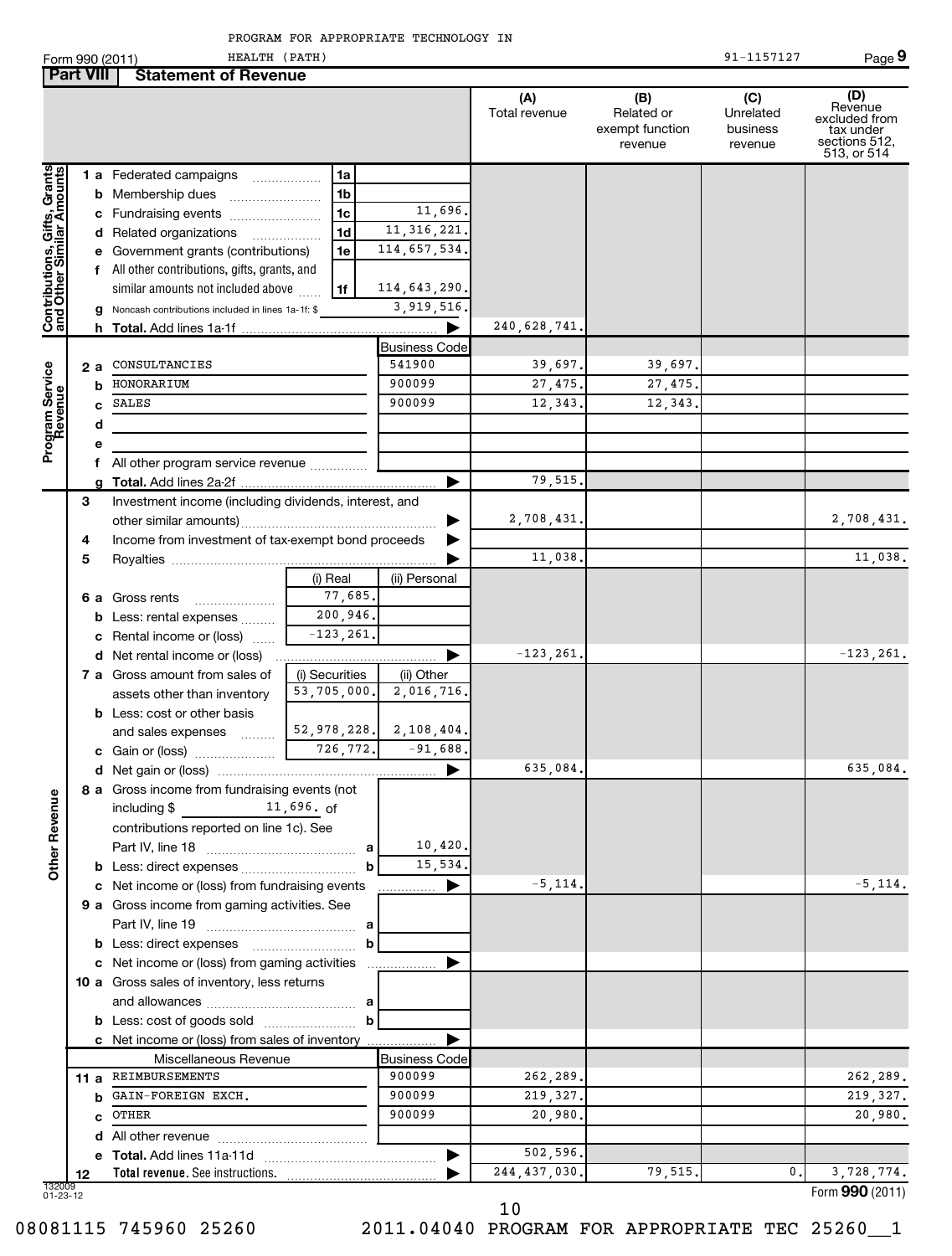**Part IX Statement of Functional Expenses**

*Section 501(c)(3) and 501(c)(4) organizations must complete all columns. All other organizations must complete column (A) but are not required to complete columns (B), (C), and (D).*

|         | Check if Schedule O contains a response to any question in this Part IX                                                                                                                                     |                            |                                    |                                           |                                |
|---------|-------------------------------------------------------------------------------------------------------------------------------------------------------------------------------------------------------------|----------------------------|------------------------------------|-------------------------------------------|--------------------------------|
|         | Do not include amounts reported on lines 6b,<br>7b, 8b, 9b, and 10b of Part VIII.                                                                                                                           | Total expenses             | (B)<br>Program service<br>expenses | (C)<br>Management and<br>general expenses | (D)<br>Fundraising<br>expenses |
| 1.      | Grants and other assistance to governments and                                                                                                                                                              |                            |                                    |                                           |                                |
|         | organizations in the United States. See Part IV, line 21                                                                                                                                                    | 24,898,654.                | 24,898,654.                        |                                           |                                |
| 2       | Grants and other assistance to individuals in                                                                                                                                                               |                            |                                    |                                           |                                |
|         | the United States. See Part IV, line 22                                                                                                                                                                     |                            |                                    |                                           |                                |
| 3       | Grants and other assistance to governments,                                                                                                                                                                 |                            |                                    |                                           |                                |
|         | organizations, and individuals outside the                                                                                                                                                                  |                            |                                    |                                           |                                |
|         | United States. See Part IV, lines 15 and 16                                                                                                                                                                 | 50,060,656.                | 50,060,656.                        |                                           |                                |
| 4       | Benefits paid to or for members                                                                                                                                                                             |                            |                                    |                                           |                                |
| 5       | Compensation of current officers, directors,                                                                                                                                                                |                            |                                    |                                           |                                |
|         | trustees, and key employees                                                                                                                                                                                 | 5,826,796.                 | 3,761,079.                         | 1,998,730.                                | 66,987.                        |
| 6       | Compensation not included above, to disqualified                                                                                                                                                            |                            |                                    |                                           |                                |
|         | persons (as defined under section 4958(f)(1)) and                                                                                                                                                           |                            |                                    |                                           |                                |
|         | persons described in section 4958(c)(3)(B)                                                                                                                                                                  |                            |                                    |                                           |                                |
| 7       | Other salaries and wages                                                                                                                                                                                    | 58,827,956.                | 36, 168, 399.                      | 22,100,685.                               | 558,872.                       |
| 8       | Pension plan accruals and contributions (include                                                                                                                                                            |                            |                                    |                                           |                                |
|         | section 401(k) and section 403(b) employer contributions)                                                                                                                                                   | 4,826,698.                 |                                    | 4,826,698.                                |                                |
| 9       |                                                                                                                                                                                                             | 8,034,655.                 | 1,274,357.                         | 6,760,298.                                |                                |
| 10      |                                                                                                                                                                                                             | 5,066,388.                 | 47,814.                            | $\overline{5}$ , 018, 574.                |                                |
| 11      | Fees for services (non-employees):                                                                                                                                                                          |                            |                                    |                                           |                                |
| a       |                                                                                                                                                                                                             |                            |                                    |                                           |                                |
| b       |                                                                                                                                                                                                             | 593,807.<br>360,738.       | 149,970.<br>66, 173.               | 443,837.                                  |                                |
| c       |                                                                                                                                                                                                             | 118,575.                   | 24,000.                            | 294,565.<br>94,575.                       |                                |
| d       | Professional fundraising services. See Part IV, line 17                                                                                                                                                     |                            |                                    |                                           |                                |
|         |                                                                                                                                                                                                             | 472,722.                   |                                    | 472,722.                                  |                                |
| f       | Investment management fees                                                                                                                                                                                  | $\overline{8}$ , 588, 035. | 5,879,840.                         | 2,679,257.                                | 28,938.                        |
| g<br>12 |                                                                                                                                                                                                             | 254,677.                   | 204,697.                           | 43,972.                                   | 6,008.                         |
| 13      |                                                                                                                                                                                                             | 5, 329, 942.               | 3,902,905.                         | 1,374,380.                                | 52,657.                        |
| 14      |                                                                                                                                                                                                             | 741,494.                   | 244,588.                           | 495,768.                                  | 1,138.                         |
| 15      |                                                                                                                                                                                                             | 62,400.                    | 61,430.                            | 970                                       |                                |
| 16      |                                                                                                                                                                                                             | $\overline{9,}567,185.$    | 1,300,435.                         | 8,264,591.                                | 2,159.                         |
| 17      |                                                                                                                                                                                                             | 15,628,672.                | 13,730,005.                        | 1,888,617.                                | 10,050.                        |
| 18      | Payments of travel or entertainment expenses                                                                                                                                                                |                            |                                    |                                           |                                |
|         | for any federal, state, or local public officials                                                                                                                                                           |                            |                                    |                                           |                                |
| 19      | Conferences, conventions, and meetings                                                                                                                                                                      | 7,808,143.                 | 7,300,406.                         | 405,339.                                  | 102,398.                       |
| 20      | Interest                                                                                                                                                                                                    | 123,980                    |                                    | 123,980                                   |                                |
| 21      |                                                                                                                                                                                                             |                            |                                    |                                           |                                |
| 22      | Depreciation, depletion, and amortization                                                                                                                                                                   | 2,909,156.                 | 179,178.                           | 2,729,978.                                |                                |
| 23      | Insurance                                                                                                                                                                                                   | 436,929.                   | 121,910.                           | 315,019.                                  |                                |
| 24      | Other expenses. Itemize expenses not covered<br>above. (List miscellaneous expenses in line 24e. If line<br>24e amount exceeds 10% of line 25, column (A)<br>amount, list line 24e expenses on Schedule O.) |                            |                                    |                                           |                                |
| a       | <b>SUBCONTRACTS</b>                                                                                                                                                                                         | 34,966,600                 | 34,909,481.                        | 57, 119.                                  |                                |
| b       | EQUIP RENT & MAINT                                                                                                                                                                                          | 4,786,528                  | 3, 393, 129.                       | 1,363,181.                                | 30, 218.                       |
| C       | LEAVE & BENS ALLOC                                                                                                                                                                                          | 0.                         | 19, 234, 318.                      | $-19,540,821.$                            | 306,503.                       |
| d       | FACILITIES ALLOC                                                                                                                                                                                            | $\mathbf{0}$               | 9,376,492.                         | $\overline{-9}$ ,600,504.                 | 224,012.                       |
| е       | All other expenses                                                                                                                                                                                          | 6,674,943                  | 2, 115, 821.                       | 4, 511, 143.                              | 47,979.                        |
| 25      | Total functional expenses. Add lines 1 through 24e                                                                                                                                                          | 256,966,329.               | 218, 405, 737.                     | 37, 122, 673.                             | 1,437,919.                     |
| 26      | Joint costs. Complete this line only if the organization                                                                                                                                                    |                            |                                    |                                           |                                |
|         | reported in column (B) joint costs from a combined                                                                                                                                                          |                            |                                    |                                           |                                |
|         | educational campaign and fundraising solicitation.                                                                                                                                                          |                            |                                    |                                           |                                |
|         | Check here<br>if following SOP 98-2 (ASC 958-720)                                                                                                                                                           |                            |                                    |                                           |                                |

132010 01-23-12

Form (2011) **990**

08081115 745960 25260 2011.04040 PROGRAM FOR APPROPRIATE TEC 25260\_\_1

11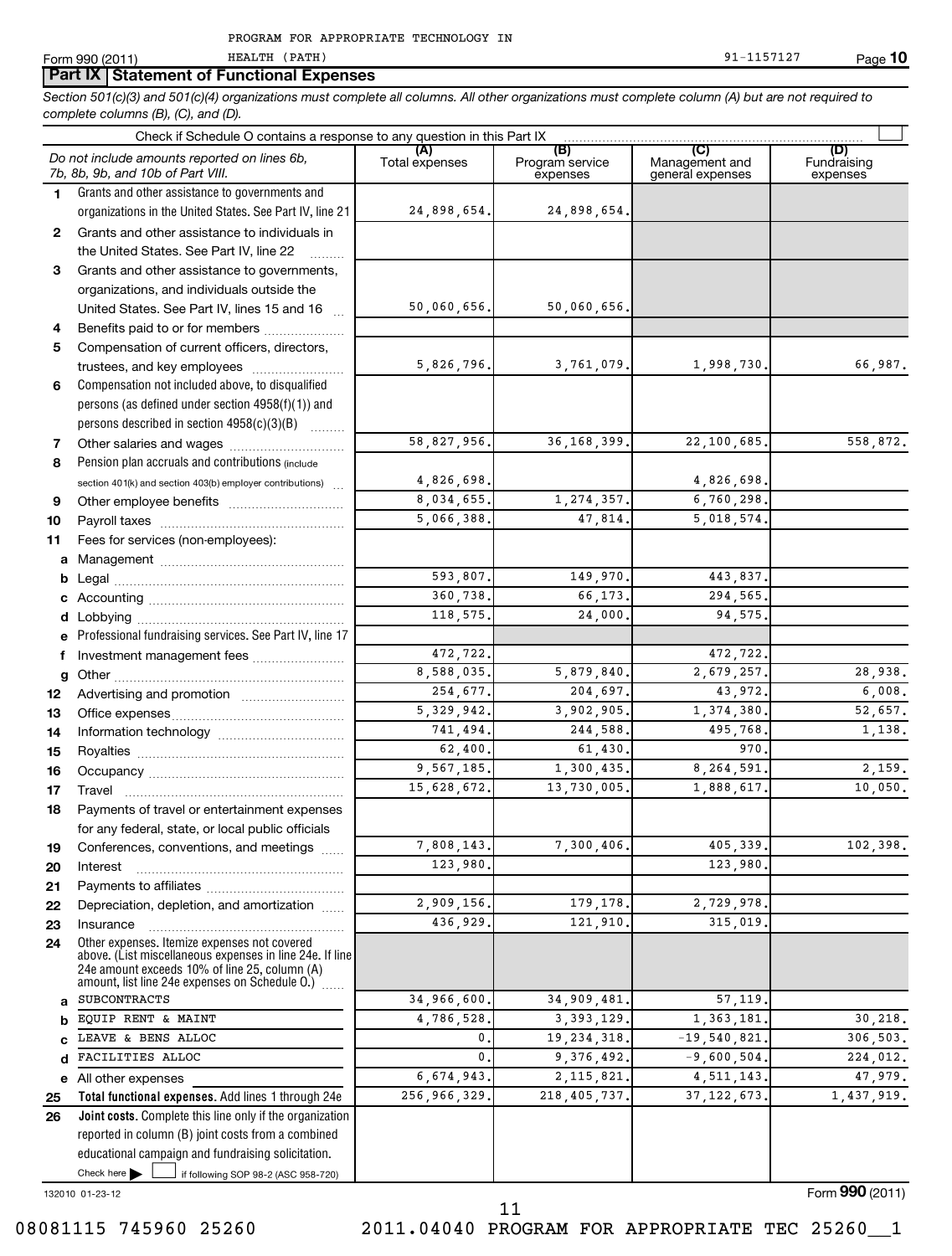|  |  |  | PROGRAM FOR APPROPRIATE TECHNOLOGY IN |  |  |
|--|--|--|---------------------------------------|--|--|
|--|--|--|---------------------------------------|--|--|

**Part X Balance Sheet** 

Form 990 (2011) HEALTH (PATH) 91-1157127 HEALTH (PATH)

**11**

|                             |          |                                                                                                                                                       |  |             | (A)<br>Beginning of year        |                 | (B)<br>End of year              |
|-----------------------------|----------|-------------------------------------------------------------------------------------------------------------------------------------------------------|--|-------------|---------------------------------|-----------------|---------------------------------|
|                             | 1        |                                                                                                                                                       |  |             | 1,850,749.                      | 1               | 7,282,495.                      |
|                             | 2        |                                                                                                                                                       |  |             | 21,823,779.                     | $\mathbf{2}$    | 3, 303, 751.                    |
|                             | З        |                                                                                                                                                       |  |             | 318, 307, 139.                  | 3               | 336, 128, 128.                  |
|                             | 4        |                                                                                                                                                       |  |             | 7,205,996.                      | 4               | 9, 125, 399.                    |
|                             | 5        | Receivables from current and former officers, directors, trustees, key                                                                                |  |             |                                 |                 |                                 |
|                             |          | employees, and highest compensated employees. Complete Part II                                                                                        |  |             |                                 |                 |                                 |
|                             |          | of Schedule L                                                                                                                                         |  |             |                                 | 5               |                                 |
|                             | 6        | Receivables from other disqualified persons (as defined under section                                                                                 |  |             |                                 |                 |                                 |
|                             |          | $4958(f)(1)$ , persons described in section $4958(c)(3)(B)$ , and contributing                                                                        |  |             |                                 |                 |                                 |
|                             |          | employers and sponsoring organizations of section 501(c)(9) voluntary                                                                                 |  |             |                                 |                 |                                 |
|                             |          |                                                                                                                                                       |  |             |                                 | 6               |                                 |
| Assets                      | 7        |                                                                                                                                                       |  |             |                                 | 7               |                                 |
|                             | 8        |                                                                                                                                                       |  |             |                                 | 8               |                                 |
|                             | 9        | Prepaid expenses and deferred charges [11] matter continuum matter and referred charges [11] matter continuum matter                                  |  |             | 2,336,629.                      | 9               | 2,606,825.                      |
|                             |          | <b>10a</b> Land, buildings, and equipment: cost or other                                                                                              |  |             |                                 |                 |                                 |
|                             |          | basis. Complete Part VI of Schedule D    10a                                                                                                          |  | 33,007,384. |                                 |                 |                                 |
|                             |          |                                                                                                                                                       |  | 10,927,248. | 20, 551, 822.                   | 10 <sub>c</sub> | 22,080,136.                     |
|                             | 11       |                                                                                                                                                       |  |             | 248, 516, 086.                  | 11              | 231,566,492.                    |
|                             | 12       |                                                                                                                                                       |  |             |                                 | 12              |                                 |
|                             | 13       |                                                                                                                                                       |  |             |                                 | 13              |                                 |
|                             | 14       |                                                                                                                                                       |  |             | 761,507.                        | 14              | 582,329.                        |
|                             | 15       |                                                                                                                                                       |  |             |                                 | 15              |                                 |
|                             | 16       |                                                                                                                                                       |  |             | 621, 353, 707.<br>54, 530, 127. | 16              | 612, 675, 555.<br>60,627,756.   |
|                             | 17       |                                                                                                                                                       |  |             |                                 | 17              |                                 |
|                             | 18       |                                                                                                                                                       |  |             |                                 | 18              |                                 |
|                             | 19<br>20 |                                                                                                                                                       |  |             |                                 | 19<br>20        |                                 |
|                             | 21       | Tax-exempt bond liabilities [111] Tax-axial materials and liabilities and material material materials and the                                         |  |             |                                 | 21              |                                 |
|                             | 22       | Escrow or custodial account liability. Complete Part IV of Schedule D<br>Payables to current and former officers, directors, trustees, key employees, |  |             |                                 |                 |                                 |
| Liabilities                 |          | highest compensated employees, and disqualified persons. Complete Part II                                                                             |  |             |                                 |                 |                                 |
|                             |          | of Schedule L                                                                                                                                         |  |             |                                 | 22              |                                 |
|                             | 23       | Secured mortgages and notes payable to unrelated third parties <i>manumum</i>                                                                         |  |             | 6,714,085.                      | 23              | 5,980,164.                      |
|                             | 24       |                                                                                                                                                       |  |             |                                 | 24              |                                 |
|                             | 25       | Other liabilities (including federal income tax, payables to related third                                                                            |  |             |                                 |                 |                                 |
|                             |          | parties, and other liabilities not included on lines 17-24). Complete Part X of                                                                       |  |             |                                 |                 |                                 |
|                             |          | Schedule D                                                                                                                                            |  |             |                                 | 25              |                                 |
|                             | 26       | Total liabilities. Add lines 17 through 25                                                                                                            |  |             | 61, 244, 212.                   | 26              | 66,607,920.                     |
|                             |          | Organizations that follow SFAS 117, check here $\blacktriangleright \frac{X}{X}$ and complete                                                         |  |             |                                 |                 |                                 |
|                             |          | lines 27 through 29, and lines 33 and 34.                                                                                                             |  |             |                                 |                 |                                 |
|                             | 27       |                                                                                                                                                       |  |             | 18, 148, 725.                   | 27              | 17,628,634.                     |
|                             | 28       |                                                                                                                                                       |  |             | 538, 593, 817.                  | 28              | 525,069,348.                    |
|                             | 29       | Permanently restricted net assets                                                                                                                     |  |             | 3,366,953.                      | 29              | 3, 369, 653.                    |
|                             |          | Organizations that do not follow SFAS 117, check here $\blacktriangleright \Box$ and                                                                  |  |             |                                 |                 |                                 |
|                             |          | complete lines 30 through 34.                                                                                                                         |  |             |                                 |                 |                                 |
|                             | 30       |                                                                                                                                                       |  |             |                                 | 30              |                                 |
|                             | 31       | Paid-in or capital surplus, or land, building, or equipment fund                                                                                      |  |             |                                 | 31              |                                 |
| Net Assets or Fund Balances | 32       | Retained earnings, endowment, accumulated income, or other funds                                                                                      |  |             |                                 | 32              |                                 |
|                             | 33       |                                                                                                                                                       |  |             | 560,109,495.                    | 33              | 546,067,635.                    |
|                             | 34       |                                                                                                                                                       |  |             | 621, 353, 707.                  | 34              | 612,675,555.<br>Form 990 (2011) |

132011 01-23-12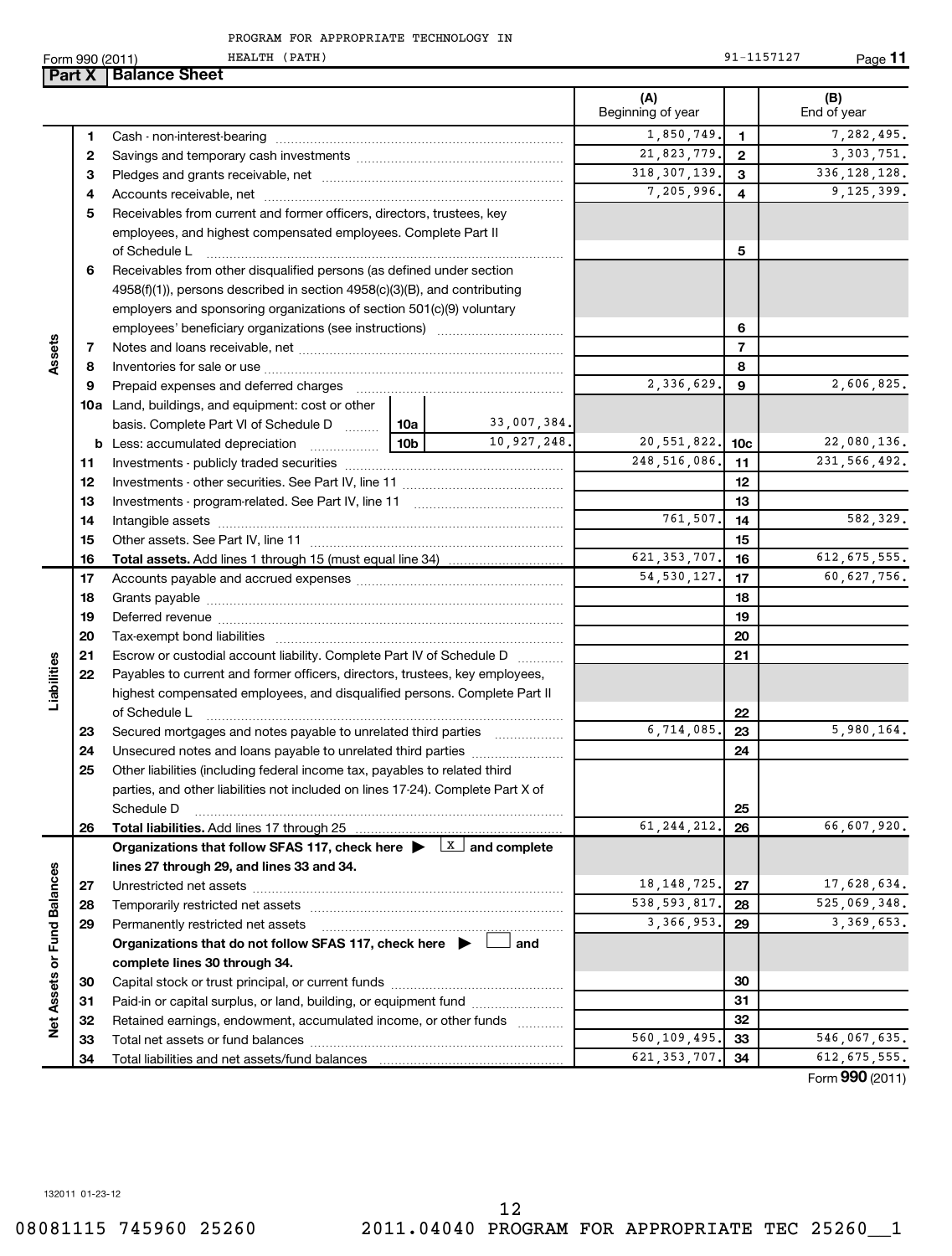|    | PROGRAM FOR APPROPRIATE TECHNOLOGY IN                                                                                                                                                                                   |                         |                |            |                 |
|----|-------------------------------------------------------------------------------------------------------------------------------------------------------------------------------------------------------------------------|-------------------------|----------------|------------|-----------------|
|    | HEALTH (PATH)<br>Form 990 (2011)                                                                                                                                                                                        | 91-1157127              |                |            | Page 12         |
|    | Part XI   Reconciliation of Net Assets                                                                                                                                                                                  |                         |                |            |                 |
|    |                                                                                                                                                                                                                         |                         |                |            | x               |
|    |                                                                                                                                                                                                                         |                         |                |            |                 |
| 1  |                                                                                                                                                                                                                         | $\mathbf{1}$            |                |            | 244, 437, 030.  |
| 2  |                                                                                                                                                                                                                         | $\overline{2}$          |                |            | 256,966,329.    |
| 3  | Revenue less expenses. Subtract line 2 from line 1                                                                                                                                                                      | 3                       |                |            | $-12,529,299.$  |
| 4  |                                                                                                                                                                                                                         | $\overline{\mathbf{4}}$ |                |            | 560,109,495.    |
| 5  |                                                                                                                                                                                                                         | 5                       |                |            | $-1, 512, 561.$ |
| 6  | Net assets or fund balances at end of year. Combine lines 3, 4, and 5 (must equal Part X, line 33, column (B))                                                                                                          | 6                       |                |            | 546,067,635.    |
|    | Part XII Financial Statements and Reporting                                                                                                                                                                             |                         |                |            |                 |
|    |                                                                                                                                                                                                                         |                         |                |            |                 |
| 1  | $\lfloor x \rfloor$ Accrual<br>Accounting method used to prepare the Form 990: [130] Cash<br>Other<br>If the organization changed its method of accounting from a prior year or checked "Other," explain in Schedule O. |                         |                | <b>Yes</b> | <b>No</b>       |
| 2a |                                                                                                                                                                                                                         |                         | 2a             |            | x               |
| b  | Were the organization's financial statements audited by an independent accountant?                                                                                                                                      |                         | 2 <sub>b</sub> | X          |                 |
| c  | If "Yes" to line 2a or 2b, does the organization have a committee that assumes responsibility for oversight of the audit,                                                                                               |                         |                |            |                 |
|    |                                                                                                                                                                                                                         |                         | 2c             | х          |                 |
|    | If the organization changed either its oversight process or selection process during the tax year, explain in Schedule O.                                                                                               |                         |                |            |                 |
|    | d If "Yes" to line 2a or 2b, check a box below to indicate whether the financial statements for the year were issued on a                                                                                               |                         |                |            |                 |
|    | separate basis, consolidated basis, or both:                                                                                                                                                                            |                         |                |            |                 |
|    | $\boxed{\mathbf{X}}$ Consolidated basis<br>Both consolidated and separate basis<br>Separate basis                                                                                                                       |                         |                |            |                 |
|    | 3a As a result of a federal award, was the organization required to undergo an audit or audits as set forth in the Single Audit                                                                                         |                         |                |            |                 |
|    |                                                                                                                                                                                                                         |                         | За             | х          |                 |
|    | b If "Yes," did the organization undergo the required audit or audits? If the organization did not undergo the required audit                                                                                           |                         |                |            |                 |
|    |                                                                                                                                                                                                                         |                         | 3 <sub>b</sub> | х          |                 |
|    |                                                                                                                                                                                                                         |                         |                |            | Form 990 (2011) |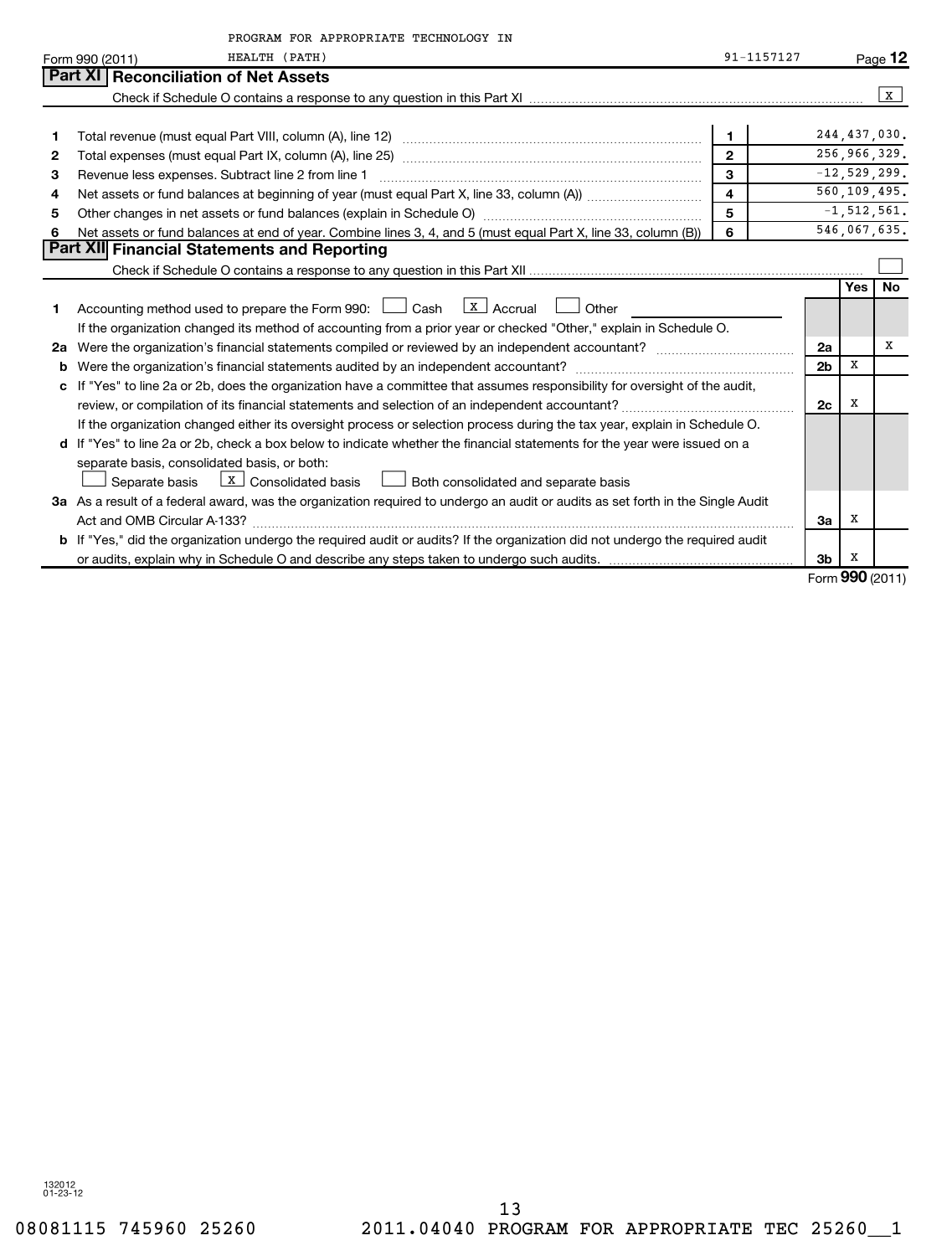|                   | <b>SCHEDULE A</b><br>(Form 990 or 990-EZ)<br>Department of the Treasury<br>Internal Revenue Service |                                               | <b>Public Charity Status and Public Support</b><br>Complete if the organization is a section 501(c)(3) organization or a section<br>4947(a)(1) nonexempt charitable trust.<br>Attach to Form 990 or Form 990-EZ. See separate instructions.                                                                                                                                                                                                                                                                                                |                     |                            |                                                                                                   |    |                                                                      |     | OMB No. 1545-0047<br><b>Open to Public</b><br>Inspection |     |    |
|-------------------|-----------------------------------------------------------------------------------------------------|-----------------------------------------------|--------------------------------------------------------------------------------------------------------------------------------------------------------------------------------------------------------------------------------------------------------------------------------------------------------------------------------------------------------------------------------------------------------------------------------------------------------------------------------------------------------------------------------------------|---------------------|----------------------------|---------------------------------------------------------------------------------------------------|----|----------------------------------------------------------------------|-----|----------------------------------------------------------|-----|----|
|                   | Name of the organization                                                                            |                                               | PROGRAM FOR APPROPRIATE TECHNOLOGY IN                                                                                                                                                                                                                                                                                                                                                                                                                                                                                                      |                     |                            |                                                                                                   |    |                                                                      |     | <b>Employer identification number</b>                    |     |    |
|                   |                                                                                                     | HEALTH (PATH)                                 |                                                                                                                                                                                                                                                                                                                                                                                                                                                                                                                                            |                     |                            |                                                                                                   |    |                                                                      |     | 91-1157127                                               |     |    |
| <b>Part I</b>     |                                                                                                     |                                               | Reason for Public Charity Status (All organizations must complete this part.) See instructions.                                                                                                                                                                                                                                                                                                                                                                                                                                            |                     |                            |                                                                                                   |    |                                                                      |     |                                                          |     |    |
| 1<br>2<br>3<br>4  | city, and state:                                                                                    |                                               | The organization is not a private foundation because it is: (For lines 1 through 11, check only one box.)<br>A church, convention of churches, or association of churches described in section 170(b)(1)(A)(i).<br>A school described in section 170(b)(1)(A)(ii). (Attach Schedule E.)<br>A hospital or a cooperative hospital service organization described in section 170(b)(1)(A)(iii).<br>A medical research organization operated in conjunction with a hospital described in section 170(b)(1)(A)(iii). Enter the hospital's name, |                     |                            |                                                                                                   |    |                                                                      |     |                                                          |     |    |
| 5                 |                                                                                                     |                                               | An organization operated for the benefit of a college or university owned or operated by a governmental unit described in                                                                                                                                                                                                                                                                                                                                                                                                                  |                     |                            |                                                                                                   |    |                                                                      |     |                                                          |     |    |
|                   |                                                                                                     | section 170(b)(1)(A)(iv). (Complete Part II.) |                                                                                                                                                                                                                                                                                                                                                                                                                                                                                                                                            |                     |                            |                                                                                                   |    |                                                                      |     |                                                          |     |    |
| 6                 |                                                                                                     |                                               | A federal, state, or local government or governmental unit described in section 170(b)(1)(A)(v).                                                                                                                                                                                                                                                                                                                                                                                                                                           |                     |                            |                                                                                                   |    |                                                                      |     |                                                          |     |    |
| $\mathbf{x}$<br>7 |                                                                                                     |                                               | An organization that normally receives a substantial part of its support from a governmental unit or from the general public described in                                                                                                                                                                                                                                                                                                                                                                                                  |                     |                            |                                                                                                   |    |                                                                      |     |                                                          |     |    |
|                   |                                                                                                     | section 170(b)(1)(A)(vi). (Complete Part II.) |                                                                                                                                                                                                                                                                                                                                                                                                                                                                                                                                            |                     |                            |                                                                                                   |    |                                                                      |     |                                                          |     |    |
| 8                 |                                                                                                     |                                               | A community trust described in section 170(b)(1)(A)(vi). (Complete Part II.)                                                                                                                                                                                                                                                                                                                                                                                                                                                               |                     |                            |                                                                                                   |    |                                                                      |     |                                                          |     |    |
| 9                 |                                                                                                     |                                               | An organization that normally receives: (1) more than 33 1/3% of its support from contributions, membership fees, and gross receipts from                                                                                                                                                                                                                                                                                                                                                                                                  |                     |                            |                                                                                                   |    |                                                                      |     |                                                          |     |    |
|                   |                                                                                                     |                                               | activities related to its exempt functions - subject to certain exceptions, and (2) no more than 33 1/3% of its support from gross investment                                                                                                                                                                                                                                                                                                                                                                                              |                     |                            |                                                                                                   |    |                                                                      |     |                                                          |     |    |
|                   |                                                                                                     |                                               | income and unrelated business taxable income (less section 511 tax) from businesses acquired by the organization after June 30, 1975.                                                                                                                                                                                                                                                                                                                                                                                                      |                     |                            |                                                                                                   |    |                                                                      |     |                                                          |     |    |
|                   |                                                                                                     | See section 509(a)(2). (Complete Part III.)   |                                                                                                                                                                                                                                                                                                                                                                                                                                                                                                                                            |                     |                            |                                                                                                   |    |                                                                      |     |                                                          |     |    |
| 10                |                                                                                                     |                                               | An organization organized and operated exclusively to test for public safety. See section 509(a)(4).                                                                                                                                                                                                                                                                                                                                                                                                                                       |                     |                            |                                                                                                   |    |                                                                      |     |                                                          |     |    |
| 11                |                                                                                                     |                                               | An organization organized and operated exclusively for the benefit of, to perform the functions of, or to carry out the purposes of one or                                                                                                                                                                                                                                                                                                                                                                                                 |                     |                            |                                                                                                   |    |                                                                      |     |                                                          |     |    |
|                   |                                                                                                     |                                               | more publicly supported organizations described in section 509(a)(1) or section 509(a)(2). See section 509(a)(3). Check the box that<br>describes the type of supporting organization and complete lines 11e through 11h.                                                                                                                                                                                                                                                                                                                  |                     |                            |                                                                                                   |    |                                                                      |     |                                                          |     |    |
|                   | $a \Box$ Type I                                                                                     |                                               | $\mathbf{b}$ $\Box$ Type II                                                                                                                                                                                                                                                                                                                                                                                                                                                                                                                | c l                 |                            | J Type III - Functionally integrated                                                              |    |                                                                      | d l | Type III - Other                                         |     |    |
| e                 |                                                                                                     |                                               | By checking this box, I certify that the organization is not controlled directly or indirectly by one or more disqualified persons other than                                                                                                                                                                                                                                                                                                                                                                                              |                     |                            |                                                                                                   |    |                                                                      |     |                                                          |     |    |
|                   |                                                                                                     |                                               | foundation managers and other than one or more publicly supported organizations described in section 509(a)(1) or section 509(a)(2).                                                                                                                                                                                                                                                                                                                                                                                                       |                     |                            |                                                                                                   |    |                                                                      |     |                                                          |     |    |
| f                 |                                                                                                     |                                               | If the organization received a written determination from the IRS that it is a Type I, Type II, or Type III                                                                                                                                                                                                                                                                                                                                                                                                                                |                     |                            |                                                                                                   |    |                                                                      |     |                                                          |     |    |
|                   |                                                                                                     | supporting organization, check this box       |                                                                                                                                                                                                                                                                                                                                                                                                                                                                                                                                            |                     |                            |                                                                                                   |    |                                                                      |     |                                                          |     |    |
| g                 |                                                                                                     |                                               | Since August 17, 2006, has the organization accepted any gift or contribution from any of the following persons?                                                                                                                                                                                                                                                                                                                                                                                                                           |                     |                            |                                                                                                   |    |                                                                      |     |                                                          |     |    |
|                   | (i)                                                                                                 |                                               | A person who directly or indirectly controls, either alone or together with persons described in (ii) and (iii) below,                                                                                                                                                                                                                                                                                                                                                                                                                     |                     |                            |                                                                                                   |    |                                                                      |     |                                                          | Yes | No |
|                   |                                                                                                     |                                               |                                                                                                                                                                                                                                                                                                                                                                                                                                                                                                                                            |                     |                            |                                                                                                   |    |                                                                      |     | 11g(i)                                                   |     |    |
|                   |                                                                                                     |                                               | (ii) A family member of a person described in (i) above?                                                                                                                                                                                                                                                                                                                                                                                                                                                                                   |                     |                            |                                                                                                   |    |                                                                      |     | 11g(ii)                                                  |     |    |
|                   |                                                                                                     |                                               |                                                                                                                                                                                                                                                                                                                                                                                                                                                                                                                                            |                     |                            |                                                                                                   |    |                                                                      |     | 11g(iii)                                                 |     |    |
| h                 |                                                                                                     |                                               | Provide the following information about the supported organization(s).                                                                                                                                                                                                                                                                                                                                                                                                                                                                     |                     |                            |                                                                                                   |    |                                                                      |     |                                                          |     |    |
|                   |                                                                                                     |                                               |                                                                                                                                                                                                                                                                                                                                                                                                                                                                                                                                            |                     |                            |                                                                                                   |    |                                                                      |     |                                                          |     |    |
|                   | (i) Name of supported<br>organization                                                               | (ii) EIN                                      | (iii) Type of<br>organization<br>(described on lines 1-9<br>above or IRC section                                                                                                                                                                                                                                                                                                                                                                                                                                                           | governing document? | in col. (i) listed in your | (iv) is the organization $(v)$ Did you notify the<br>organization in col.<br>(i) of your support? |    | (vi) is the<br>organizátion in col.<br>(i) organized in the<br>U.S.? |     | (vii) Amount of<br>support                               |     |    |
|                   |                                                                                                     |                                               | (see instructions))                                                                                                                                                                                                                                                                                                                                                                                                                                                                                                                        | Yes                 | No                         | Yes                                                                                               | No | Yes                                                                  | No  |                                                          |     |    |
|                   |                                                                                                     |                                               |                                                                                                                                                                                                                                                                                                                                                                                                                                                                                                                                            |                     |                            |                                                                                                   |    |                                                                      |     |                                                          |     |    |
|                   |                                                                                                     |                                               |                                                                                                                                                                                                                                                                                                                                                                                                                                                                                                                                            |                     |                            |                                                                                                   |    |                                                                      |     |                                                          |     |    |
|                   |                                                                                                     |                                               |                                                                                                                                                                                                                                                                                                                                                                                                                                                                                                                                            |                     |                            |                                                                                                   |    |                                                                      |     |                                                          |     |    |

132021 01-24-12

**Total**

**Form 990 or 990-EZ.**

LHA **For Paperwork Reduction Act Notice, see the Instructions for** 

# 08081115 745960 25260 2011.04040 PROGRAM FOR APPROPRIATE TEC 25260\_\_1

**Schedule A (Form 990 or 990-EZ) 2011**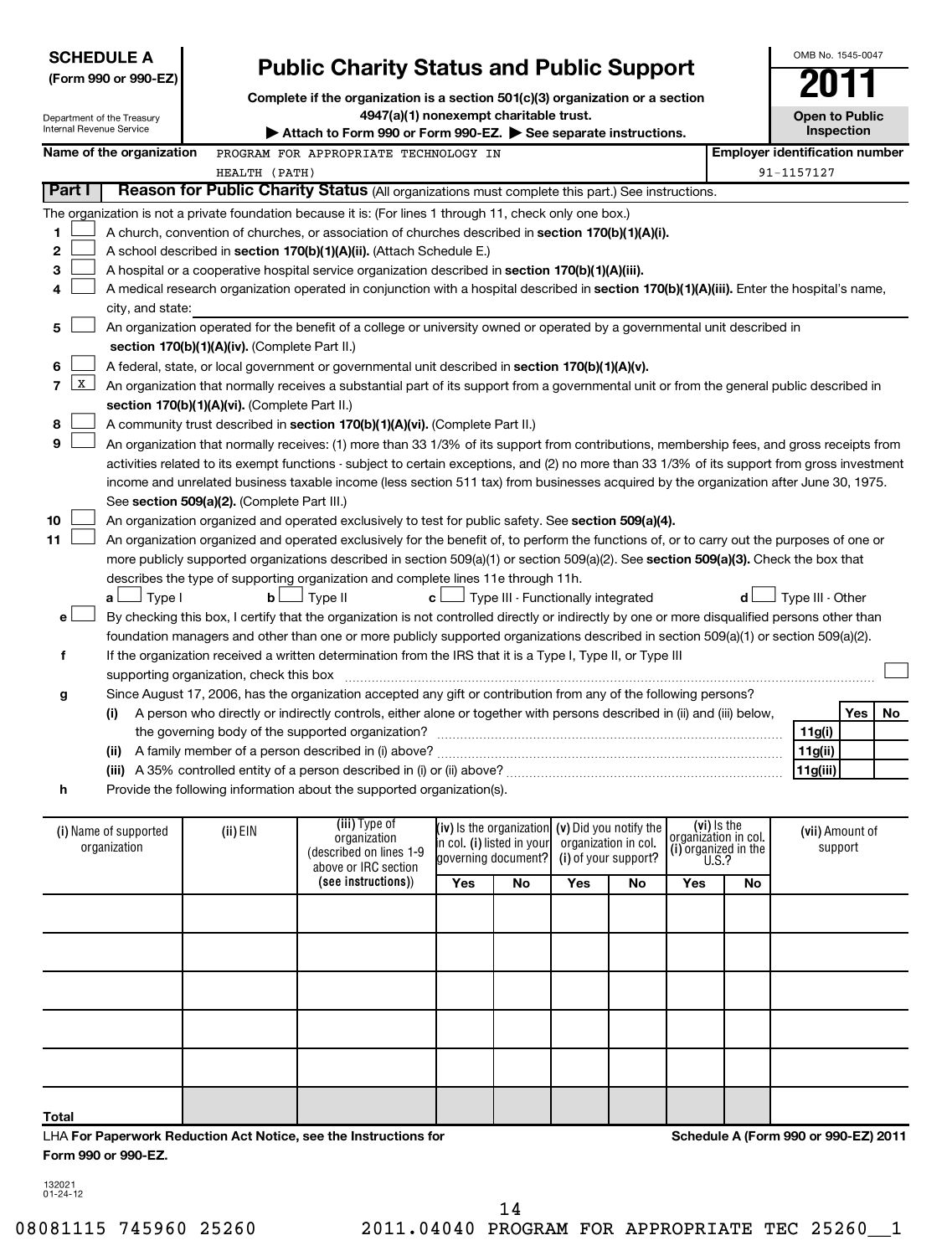|                                                                                                                                                                                                                                | PROGRAM FOR APPROPRIATE TECHNOLOGY IN |                |                |               |             |                     |
|--------------------------------------------------------------------------------------------------------------------------------------------------------------------------------------------------------------------------------|---------------------------------------|----------------|----------------|---------------|-------------|---------------------|
| Schedule A (Form 990 or 990-EZ) 2011 HEALTH (PATH)                                                                                                                                                                             |                                       |                |                |               | 91-1157127  | Page 2              |
| Support Schedule for Organizations Described in Sections 170(b)(1)(A)(iv) and 170(b)(1)(A)(vi)<br>Part II                                                                                                                      |                                       |                |                |               |             |                     |
| (Complete only if you checked the box on line 5, 7, or 8 of Part I or if the organization failed to qualify under Part III. If the organization                                                                                |                                       |                |                |               |             |                     |
| fails to qualify under the tests listed below, please complete Part III.)                                                                                                                                                      |                                       |                |                |               |             |                     |
| <b>Section A. Public Support</b>                                                                                                                                                                                               |                                       |                |                |               |             |                     |
| Calendar year (or fiscal year beginning in)                                                                                                                                                                                    | (a) 2007                              | (b) 2008       | $(c)$ 2009     | $(d)$ 2010    | (e) 2011    | (f) Total           |
| 1 Gifts, grants, contributions, and                                                                                                                                                                                            |                                       |                |                |               |             |                     |
| membership fees received. (Do not<br>include any "unusual grants.")                                                                                                                                                            | 189, 454, 652.                        | 270, 187, 073. | 257, 511, 086. | 152,434,405.  | 240,628,741 | 1110215957.         |
|                                                                                                                                                                                                                                |                                       |                |                |               |             |                     |
| 2 Tax revenues levied for the organ-<br>ization's benefit and either paid to                                                                                                                                                   |                                       |                |                |               |             |                     |
| or expended on its behalf                                                                                                                                                                                                      |                                       |                |                |               |             |                     |
| 3 The value of services or facilities                                                                                                                                                                                          |                                       |                |                |               |             |                     |
| furnished by a governmental unit to                                                                                                                                                                                            |                                       |                |                |               |             |                     |
| the organization without charge                                                                                                                                                                                                |                                       |                |                |               |             |                     |
| 4 Total. Add lines 1 through 3                                                                                                                                                                                                 | 189, 454, 652.                        | 270, 187, 073. | 257, 511, 086. | 152,434,405   | 240,628,741 | 1110215957.         |
| 5 The portion of total contributions                                                                                                                                                                                           |                                       |                |                |               |             |                     |
| by each person (other than a                                                                                                                                                                                                   |                                       |                |                |               |             |                     |
| governmental unit or publicly                                                                                                                                                                                                  |                                       |                |                |               |             |                     |
| supported organization) included                                                                                                                                                                                               |                                       |                |                |               |             |                     |
| on line 1 that exceeds 2% of the                                                                                                                                                                                               |                                       |                |                |               |             |                     |
| amount shown on line 11,                                                                                                                                                                                                       |                                       |                |                |               |             |                     |
| column (f)                                                                                                                                                                                                                     |                                       |                |                |               |             | 478, 185, 536.      |
| 6 Public support. Subtract line 5 from line 4.                                                                                                                                                                                 |                                       |                |                |               |             | 632,030,421.        |
| <b>Section B. Total Support</b>                                                                                                                                                                                                |                                       |                |                |               |             |                     |
| Calendar year (or fiscal year beginning in)                                                                                                                                                                                    | (a) 2007                              | (b) 2008       | $(c)$ 2009     | $(d)$ 2010    | (e) 2011    | (f) Total           |
| <b>7</b> Amounts from line 4                                                                                                                                                                                                   | 189, 454, 652.                        | 270, 187, 073  | 257, 511, 086  | 152, 434, 405 | 240,628,741 | 1110215957.         |
| 8 Gross income from interest,                                                                                                                                                                                                  |                                       |                |                |               |             |                     |
| dividends, payments received on                                                                                                                                                                                                |                                       |                |                |               |             |                     |
| securities loans, rents, royalties                                                                                                                                                                                             | 11,645,679.                           | 9,272,569      | 5,825,631.     | 4,380,066.    | 2,797,154.  | 33,921,099.         |
| and income from similar sources                                                                                                                                                                                                |                                       |                |                |               |             |                     |
| <b>9</b> Net income from unrelated business<br>activities, whether or not the                                                                                                                                                  |                                       |                |                |               |             |                     |
| business is regularly carried on                                                                                                                                                                                               |                                       |                |                |               |             |                     |
| <b>10</b> Other income. Do not include gain                                                                                                                                                                                    |                                       |                |                |               |             |                     |
| or loss from the sale of capital                                                                                                                                                                                               |                                       |                |                |               |             |                     |
| assets (Explain in Part IV.)                                                                                                                                                                                                   | 222,330.                              | 483,060.       | 524,296.       | 1,557,958     | 502,596     | 3, 290, 240.        |
| 11 Total support. Add lines 7 through 10                                                                                                                                                                                       |                                       |                |                |               |             | 1147427296.         |
| 12 Gross receipts from related activities, etc. (see instructions)                                                                                                                                                             |                                       |                |                |               | 12          | 8,993,093.          |
| 13 First five years. If the Form 990 is for the organization's first, second, third, fourth, or fifth tax year as a section 501(c)(3)                                                                                          |                                       |                |                |               |             |                     |
|                                                                                                                                                                                                                                |                                       |                |                |               |             |                     |
| Section C. Computation of Public Support Percentage                                                                                                                                                                            |                                       |                |                |               |             |                     |
|                                                                                                                                                                                                                                |                                       |                |                |               | 14          | 55.08<br>%          |
|                                                                                                                                                                                                                                |                                       |                |                |               | 15          | 46.78<br>%          |
| 16a 33 1/3% support test - 2011. If the organization did not check the box on line 13, and line 14 is 33 1/3% or more, check this box and                                                                                      |                                       |                |                |               |             |                     |
| stop here. The organization qualifies as a publicly supported organization manufaction manufacture or manufacture or the organization manufacture or the organization of the state of the state of the state of the state of t |                                       |                |                |               |             | $\lfloor x \rfloor$ |
| <b>b 33 1/3% support test - 2010.</b> If the organization did not check a box on line 13 or 16a, and line 15 is 33 1/3% or more, check this box                                                                                |                                       |                |                |               |             |                     |
|                                                                                                                                                                                                                                |                                       |                |                |               |             |                     |
| 17a 10% -facts-and-circumstances test - 2011. If the organization did not check a box on line 13, 16a, or 16b, and line 14 is 10% or more,                                                                                     |                                       |                |                |               |             |                     |
| and if the organization meets the "facts-and-circumstances" test, check this box and stop here. Explain in Part IV how the organization                                                                                        |                                       |                |                |               |             |                     |
|                                                                                                                                                                                                                                |                                       |                |                |               |             |                     |
| <b>b 10%</b> -facts-and-circumstances test - 2010. If the organization did not check a box on line 13, 16a, 16b, or 17a, and line 15 is 10% or                                                                                 |                                       |                |                |               |             |                     |
| more, and if the organization meets the "facts-and-circumstances" test, check this box and stop here. Explain in Part IV how the                                                                                               |                                       |                |                |               |             |                     |
| organization meets the "facts-and-circumstances" test. The organization qualifies as a publicly supported organization                                                                                                         |                                       |                |                |               |             |                     |
| 18 Private foundation. If the organization did not check a box on line 13, 16a, 16b, 17a, or 17b, check this box and see instructions                                                                                          |                                       |                |                |               |             |                     |

**Schedule A (Form 990 or 990-EZ) 2011**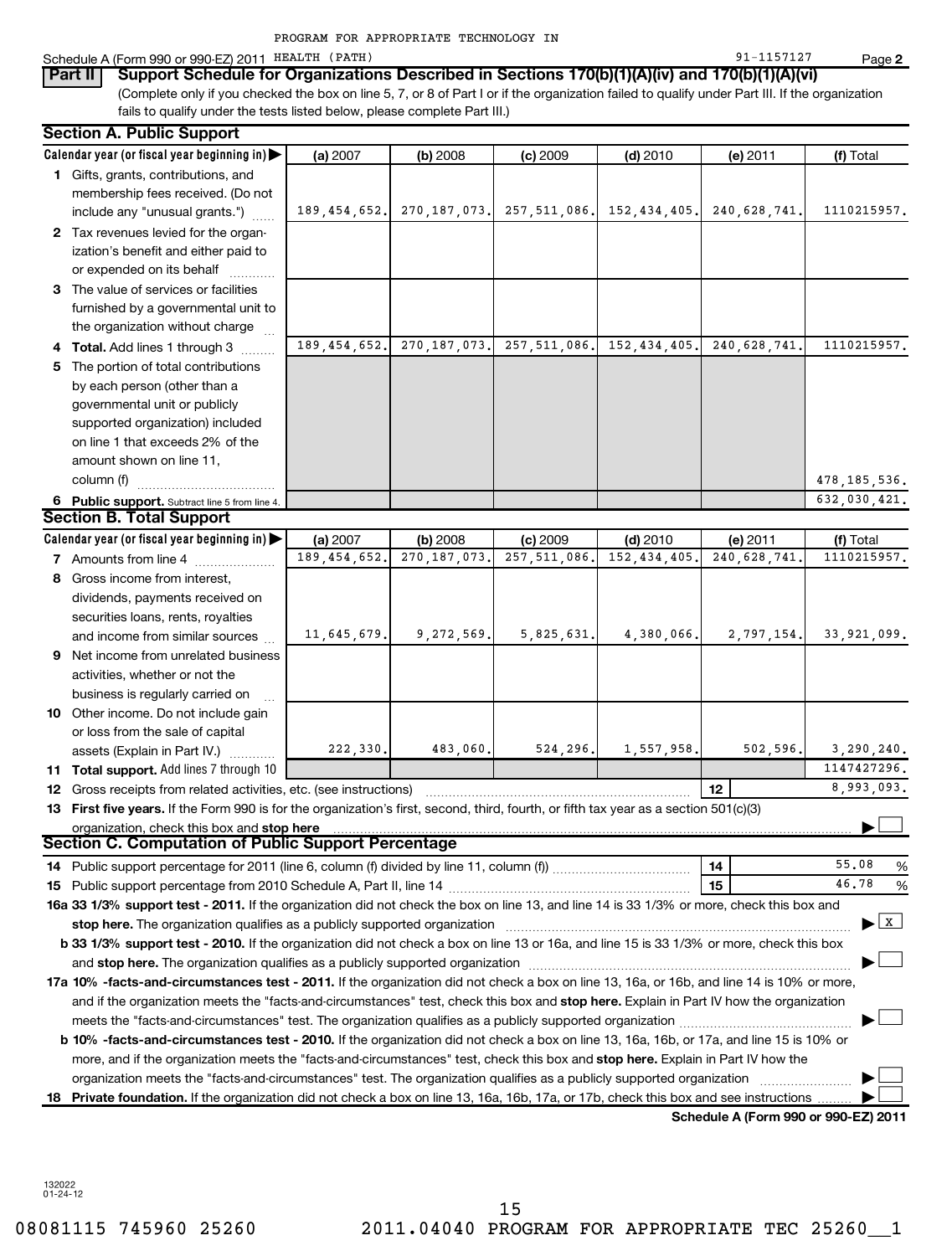# **Part III** Support Schedule for Organizations Described in Section 509(a)(2)

(Complete only if you checked the box on line 9 of Part I or if the organization failed to qualify under Part II. If the organization fails to qualify under the tests listed below, please complete Part II.)

| <b>Section A. Public Support</b>                                                                                                                                                                |          |          |            |            |          |                                      |
|-------------------------------------------------------------------------------------------------------------------------------------------------------------------------------------------------|----------|----------|------------|------------|----------|--------------------------------------|
| Calendar year (or fiscal year beginning in)                                                                                                                                                     | (a) 2007 | (b) 2008 | $(c)$ 2009 | $(d)$ 2010 | (e) 2011 | (f) Total                            |
| 1 Gifts, grants, contributions, and                                                                                                                                                             |          |          |            |            |          |                                      |
| membership fees received. (Do not                                                                                                                                                               |          |          |            |            |          |                                      |
| include any "unusual grants.")                                                                                                                                                                  |          |          |            |            |          |                                      |
| <b>2</b> Gross receipts from admissions,<br>merchandise sold or services per-<br>formed, or facilities furnished in<br>any activity that is related to the<br>organization's tax-exempt purpose |          |          |            |            |          |                                      |
| <b>3</b> Gross receipts from activities that<br>are not an unrelated trade or bus-                                                                                                              |          |          |            |            |          |                                      |
| iness under section 513                                                                                                                                                                         |          |          |            |            |          |                                      |
| 4 Tax revenues levied for the organ-<br>ization's benefit and either paid to<br>or expended on its behalf                                                                                       |          |          |            |            |          |                                      |
| 5 The value of services or facilities                                                                                                                                                           |          |          |            |            |          |                                      |
| furnished by a governmental unit to<br>the organization without charge                                                                                                                          |          |          |            |            |          |                                      |
| <b>6 Total.</b> Add lines 1 through 5                                                                                                                                                           |          |          |            |            |          |                                      |
| 7a Amounts included on lines 1, 2, and                                                                                                                                                          |          |          |            |            |          |                                      |
| 3 received from disqualified persons                                                                                                                                                            |          |          |            |            |          |                                      |
| <b>b</b> Amounts included on lines 2 and 3 received<br>from other than disqualified persons that<br>exceed the greater of \$5,000 or 1% of the<br>amount on line 13 for the year                |          |          |            |            |          |                                      |
| c Add lines 7a and 7b                                                                                                                                                                           |          |          |            |            |          |                                      |
| 8 Public support (Subtract line 7c from line 6.)                                                                                                                                                |          |          |            |            |          |                                      |
| <b>Section B. Total Support</b>                                                                                                                                                                 |          |          |            |            |          |                                      |
| Calendar year (or fiscal year beginning in)                                                                                                                                                     | (a) 2007 | (b) 2008 | (c) 2009   | $(d)$ 2010 | (e) 2011 | (f) Total                            |
| 9 Amounts from line 6                                                                                                                                                                           |          |          |            |            |          |                                      |
| <b>10a</b> Gross income from interest,<br>dividends, payments received on<br>securities loans, rents, royalties<br>and income from similar sources                                              |          |          |            |            |          |                                      |
| <b>b</b> Unrelated business taxable income                                                                                                                                                      |          |          |            |            |          |                                      |
| (less section 511 taxes) from businesses<br>acquired after June 30, 1975<br>1.1.1.1.1.1.1.1.1.1                                                                                                 |          |          |            |            |          |                                      |
| c Add lines 10a and 10b                                                                                                                                                                         |          |          |            |            |          |                                      |
| 11 Net income from unrelated business<br>activities not included in line 10b.<br>whether or not the business is<br>regularly carried on                                                         |          |          |            |            |          |                                      |
| 12 Other income. Do not include gain<br>or loss from the sale of capital<br>assets (Explain in Part IV.) $\cdots$                                                                               |          |          |            |            |          |                                      |
| 13 Total support (Add lines 9, 10c, 11, and 12.)                                                                                                                                                |          |          |            |            |          |                                      |
| 14 First five years. If the Form 990 is for the organization's first, second, third, fourth, or fifth tax year as a section 501(c)(3) organization,                                             |          |          |            |            |          |                                      |
|                                                                                                                                                                                                 |          |          |            |            |          |                                      |
| <b>Section C. Computation of Public Support Percentage</b>                                                                                                                                      |          |          |            |            |          |                                      |
|                                                                                                                                                                                                 |          |          |            |            | 15       | %                                    |
| 16 Public support percentage from 2010 Schedule A, Part III, line 15                                                                                                                            |          |          |            |            | 16       | %                                    |
| Section D. Computation of Investment Income Percentage                                                                                                                                          |          |          |            |            |          |                                      |
| 17 Investment income percentage for 2011 (line 10c, column (f) divided by line 13, column (f))                                                                                                  |          |          |            |            | 17       | %                                    |
| 18 Investment income percentage from 2010 Schedule A, Part III, line 17                                                                                                                         |          |          |            |            | 18       | %                                    |
| 19a 33 1/3% support tests - 2011. If the organization did not check the box on line 14, and line 15 is more than 33 1/3%, and line 17 is not                                                    |          |          |            |            |          |                                      |
| more than 33 1/3%, check this box and stop here. The organization qualifies as a publicly supported organization                                                                                |          |          |            |            |          |                                      |
| b 33 1/3% support tests - 2010. If the organization did not check a box on line 14 or line 19a, and line 16 is more than 33 1/3%, and                                                           |          |          |            |            |          |                                      |
| line 18 is not more than 33 1/3%, check this box and stop here. The organization qualifies as a publicly supported organization                                                                 |          |          |            |            |          |                                      |
| 132023 01-24-12                                                                                                                                                                                 |          |          |            |            |          | Schedule A (Form 990 or 990-EZ) 2011 |
|                                                                                                                                                                                                 |          |          | 16         |            |          |                                      |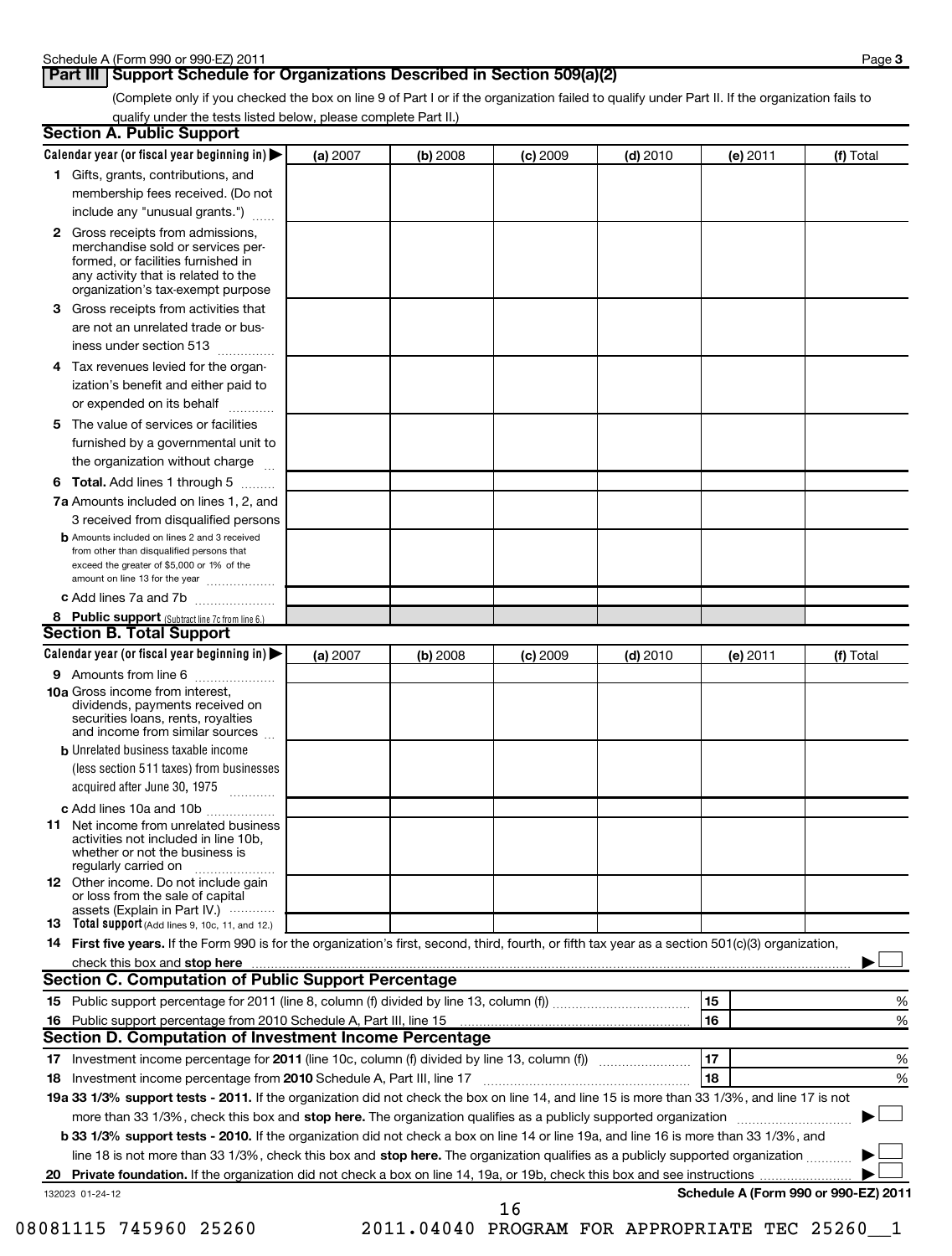|  |  | ** PUBLIC DISCLOSURE COPY ** |  |  |
|--|--|------------------------------|--|--|
|--|--|------------------------------|--|--|

# **Schedule B Schedule of Contributors**

**or 990-PF) | Attach to Form 990, Form 990-EZ, or Form 990-PF.**

OMB No. 1545-0047

**2011**

**Name of the organization Employer identification number**

|  | Name of the organization |
|--|--------------------------|

Department of the Treasury Internal Revenue Service

**(Form 990, 990-EZ,**

| . . | PROGRAM FOR APPROPRIATE TECHNOLOGY<br>ΙN |                |
|-----|------------------------------------------|----------------|
|     | HEALTH<br>(РА ТН                         | $91 - 1157127$ |

**Organization type** (check one):

| Filers of:         | Section:                                                                    |
|--------------------|-----------------------------------------------------------------------------|
| Form 990 or 990-FZ | $\boxed{\text{X}}$ 501(c)( <sup>3</sup> ) (enter number) organization       |
|                    | $4947(a)(1)$ nonexempt charitable trust not treated as a private foundation |
|                    | 527 political organization                                                  |
| Form 990-PF        | 501(c)(3) exempt private foundation                                         |
|                    | 4947(a)(1) nonexempt charitable trust treated as a private foundation       |
|                    | 501(c)(3) taxable private foundation                                        |

Check if your organization is covered by the General Rule or a Special Rule. **Note.**  Only a section 501(c)(7), (8), or (10) organization can check boxes for both the General Rule and a Special Rule. See instructions.

#### **General Rule**

For an organization filing Form 990, 990-EZ, or 990-PF that received, during the year, \$5,000 or more (in money or property) from any one contributor. Complete Parts I and II.  $\left\vert \cdot\right\vert$ 

#### **Special Rules**

509(a)(1) and 170(b)(1)(A)(vi) and received from any one contributor, during the year, a contribution of the greater of (1**)** \$5,000 or (**2**) 2%  $\boxed{\text{X}}$  For a section 501(c)(3) organization filing Form 990 or 990-EZ that met the 33 1/3% support test of the regulations under sections of the amount on (i) Form 990, Part VIII, line 1h, or (ii) Form 990-EZ, line 1. Complete Parts I and II.

total contributions of more than \$1,000 for use exclusively for religious, charitable, scientific, literary, or educational purposes, or For a section 501(c)(7), (8), or (10) organization filing Form 990 or 990-EZ that received from any one contributor, during the year, the prevention of cruelty to children or animals. Complete Parts I, II, and III.  $\left\vert \cdot\right\vert$ 

purpose. Do not complete any of the parts unless the General Rule applies to this organization because it received nonexclusively contributions for use exclusively for religious, charitable, etc., purposes, but these contributions did not total to more than \$1,000. If this box is checked, enter here the total contributions that were received during the year for an exclusively religious, charitable, etc., For a section 501(c)(7), (8), or (10) organization filing Form 990 or 990-EZ that received from any one contributor, during the year, religious, charitable, etc., contributions of \$5,000 or more during the year. ~~~~~~~~~~~~~~~~~ | \$  $\left\vert \cdot\right\vert$ 

**Caution.** An organization that is not covered by the General Rule and/or the Special Rules does not file Schedule B (Form 990, 990-EZ, or 990-PF), but it **must** answer "No" on Part IV, line 2, of its Form 990; or check the box on line H of its Form 990-EZ or on Part I, line 2 of its Form 990-PF, to certify that it does not meet the filing requirements of Schedule B (Form 990, 990-EZ, or 990-PF).

LHA For Paperwork Reduction Act Notice, see the Instructions for Form 990, 990-EZ, or 990-PF. Schedule B (Form 990, 990-EZ, or 990-PF) (2011)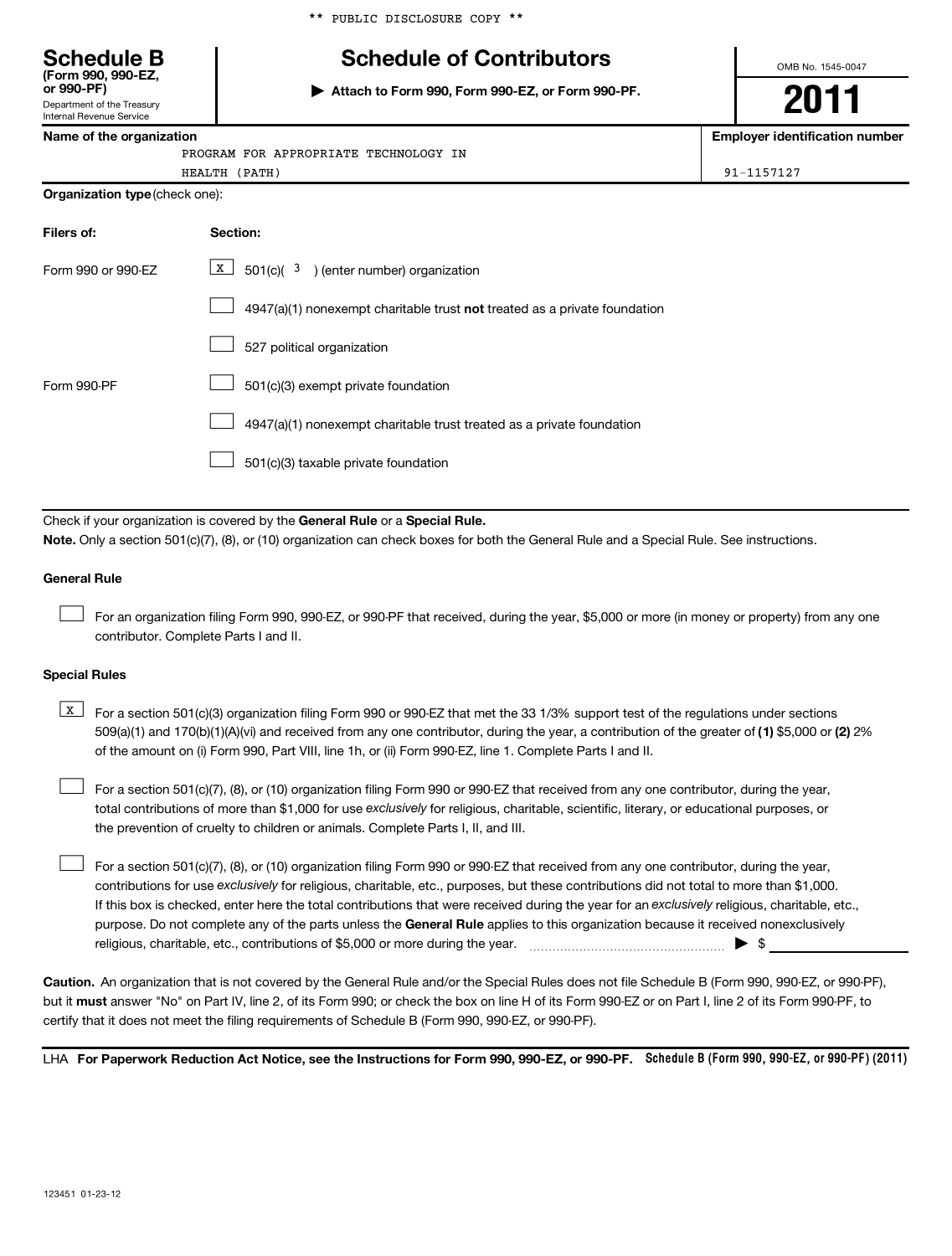| (d)<br>(a)<br>(b)<br>(c)<br><b>Total contributions</b><br>Type of contribution<br>No.<br>Name, address, and ZIP + 4<br>1<br>x<br>Person<br>Payroll<br><b>Noncash</b><br>57,639,953.<br>\$<br>(Complete Part II if there<br>is a noncash contribution.)<br>(b)<br>(d)<br>(a)<br>(c)<br><b>Total contributions</b><br>Type of contribution<br>Name, address, and ZIP + 4<br>No.<br>2<br>x<br>Person<br>Payroll<br>Noncash<br>25,000,000.<br>\$<br>(Complete Part II if there<br>is a noncash contribution.)<br>(b)<br>(c)<br>(d)<br>(a)<br><b>Total contributions</b><br>Type of contribution<br>Name, address, and ZIP + 4<br>No.<br>3<br>Person<br>Payroll<br>Noncash<br>7,610,348.<br>\$<br>(Complete Part II if there<br>is a noncash contribution.)<br>(b)<br>(c)<br>(d)<br>(a)<br><b>Total contributions</b><br>Type of contribution<br>Name, address, and ZIP + 4<br>No.<br>4<br>Person<br>Payroll<br>Noncash<br>5,686,925.<br>\$<br>(Complete Part II if there<br>is a noncash contribution.)<br>(b)<br>(c)<br>(d)<br>(a)<br>Type of contribution<br>Name, address, and ZIP + 4<br><b>Total contributions</b><br>No.<br>5<br>х<br>Person<br>Payroll<br>Noncash<br>15, 337, 195.<br>\$<br>(Complete Part II if there<br>is a noncash contribution.)<br>(b)<br>(c)<br>(d)<br>(a)<br><b>Total contributions</b><br>Type of contribution<br>No.<br>Name, address, and ZIP + 4<br>6<br>х<br>Person<br>Payroll<br>Noncash<br>6,803,040.<br>\$<br>(Complete Part II if there<br>is a noncash contribution.)<br>Schedule B (Form 990, 990-EZ, or 990-PF) (2011)<br>123452 01-23-12 | Part I | Contributors (see instructions). Use duplicate copies of Part I if additional space is needed. |  |
|----------------------------------------------------------------------------------------------------------------------------------------------------------------------------------------------------------------------------------------------------------------------------------------------------------------------------------------------------------------------------------------------------------------------------------------------------------------------------------------------------------------------------------------------------------------------------------------------------------------------------------------------------------------------------------------------------------------------------------------------------------------------------------------------------------------------------------------------------------------------------------------------------------------------------------------------------------------------------------------------------------------------------------------------------------------------------------------------------------------------------------------------------------------------------------------------------------------------------------------------------------------------------------------------------------------------------------------------------------------------------------------------------------------------------------------------------------------------------------------------------------------------------------------------------------------------------------|--------|------------------------------------------------------------------------------------------------|--|
|                                                                                                                                                                                                                                                                                                                                                                                                                                                                                                                                                                                                                                                                                                                                                                                                                                                                                                                                                                                                                                                                                                                                                                                                                                                                                                                                                                                                                                                                                                                                                                                  |        |                                                                                                |  |
|                                                                                                                                                                                                                                                                                                                                                                                                                                                                                                                                                                                                                                                                                                                                                                                                                                                                                                                                                                                                                                                                                                                                                                                                                                                                                                                                                                                                                                                                                                                                                                                  |        |                                                                                                |  |
|                                                                                                                                                                                                                                                                                                                                                                                                                                                                                                                                                                                                                                                                                                                                                                                                                                                                                                                                                                                                                                                                                                                                                                                                                                                                                                                                                                                                                                                                                                                                                                                  |        |                                                                                                |  |
|                                                                                                                                                                                                                                                                                                                                                                                                                                                                                                                                                                                                                                                                                                                                                                                                                                                                                                                                                                                                                                                                                                                                                                                                                                                                                                                                                                                                                                                                                                                                                                                  |        |                                                                                                |  |
|                                                                                                                                                                                                                                                                                                                                                                                                                                                                                                                                                                                                                                                                                                                                                                                                                                                                                                                                                                                                                                                                                                                                                                                                                                                                                                                                                                                                                                                                                                                                                                                  |        |                                                                                                |  |
|                                                                                                                                                                                                                                                                                                                                                                                                                                                                                                                                                                                                                                                                                                                                                                                                                                                                                                                                                                                                                                                                                                                                                                                                                                                                                                                                                                                                                                                                                                                                                                                  |        |                                                                                                |  |
|                                                                                                                                                                                                                                                                                                                                                                                                                                                                                                                                                                                                                                                                                                                                                                                                                                                                                                                                                                                                                                                                                                                                                                                                                                                                                                                                                                                                                                                                                                                                                                                  |        |                                                                                                |  |
|                                                                                                                                                                                                                                                                                                                                                                                                                                                                                                                                                                                                                                                                                                                                                                                                                                                                                                                                                                                                                                                                                                                                                                                                                                                                                                                                                                                                                                                                                                                                                                                  |        |                                                                                                |  |
|                                                                                                                                                                                                                                                                                                                                                                                                                                                                                                                                                                                                                                                                                                                                                                                                                                                                                                                                                                                                                                                                                                                                                                                                                                                                                                                                                                                                                                                                                                                                                                                  |        |                                                                                                |  |
|                                                                                                                                                                                                                                                                                                                                                                                                                                                                                                                                                                                                                                                                                                                                                                                                                                                                                                                                                                                                                                                                                                                                                                                                                                                                                                                                                                                                                                                                                                                                                                                  |        |                                                                                                |  |
|                                                                                                                                                                                                                                                                                                                                                                                                                                                                                                                                                                                                                                                                                                                                                                                                                                                                                                                                                                                                                                                                                                                                                                                                                                                                                                                                                                                                                                                                                                                                                                                  |        |                                                                                                |  |
| 18                                                                                                                                                                                                                                                                                                                                                                                                                                                                                                                                                                                                                                                                                                                                                                                                                                                                                                                                                                                                                                                                                                                                                                                                                                                                                                                                                                                                                                                                                                                                                                               |        |                                                                                                |  |

#### **Name of organization Employer identification number**

PROGRAM FOR APPROPRIATE TECHNOLOGY IN HEALTH (PATH) 91-1157127

**2**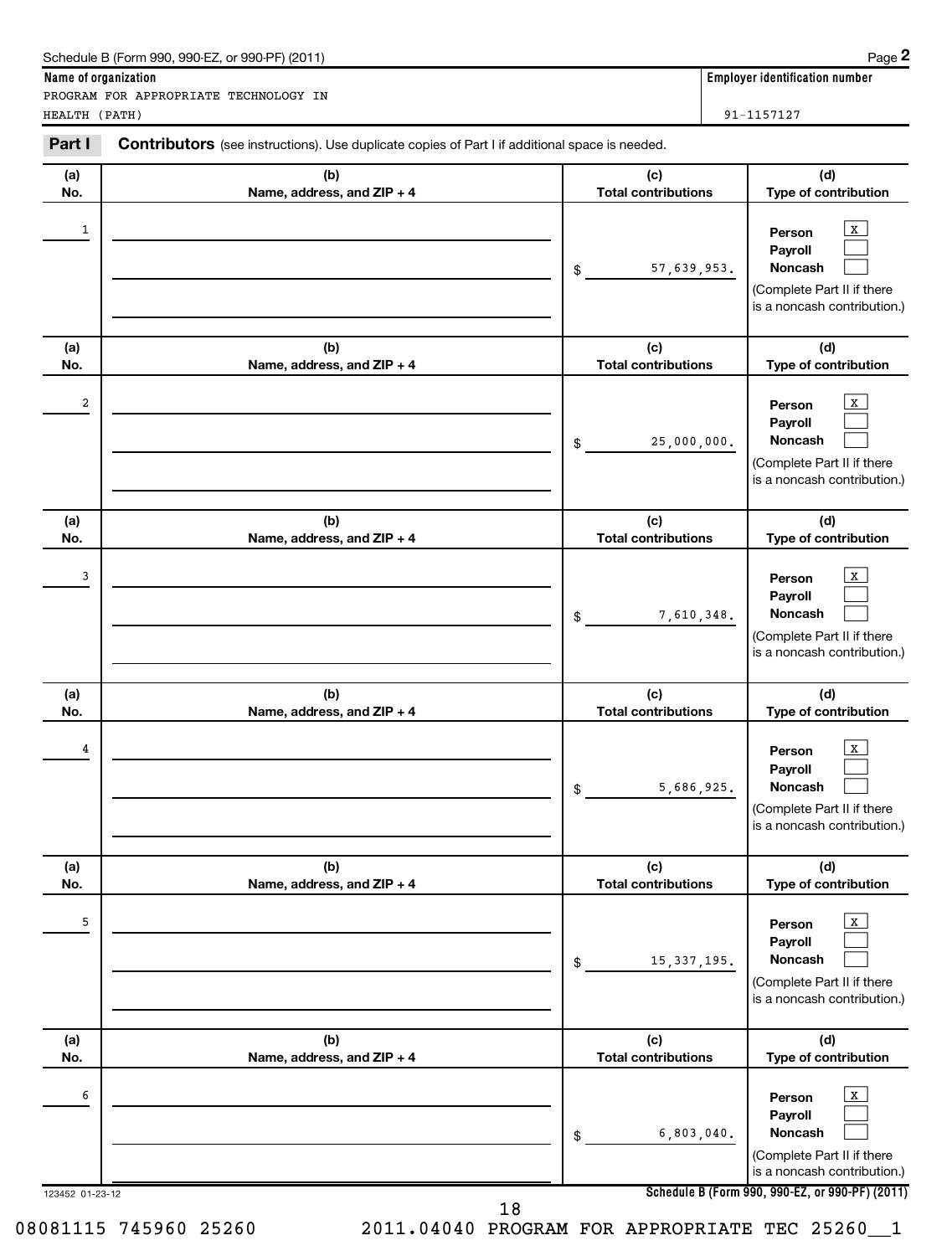| Part I          | Contributors (see instructions). Use duplicate copies of Part I if additional space is needed. |                                   |                                                                                                                                              |
|-----------------|------------------------------------------------------------------------------------------------|-----------------------------------|----------------------------------------------------------------------------------------------------------------------------------------------|
| (a)<br>No.      | (b)<br>Name, address, and ZIP + 4                                                              | (c)<br><b>Total contributions</b> | (d)<br>Type of contribution                                                                                                                  |
| 7               |                                                                                                | 11, 312, 403.<br>\$               | X<br>Person<br>Payroll<br>Noncash<br>(Complete Part II if there<br>is a noncash contribution.)                                               |
| (a)<br>No.      | (b)<br>Name, address, and ZIP + 4                                                              | (c)<br><b>Total contributions</b> | (d)<br>Type of contribution                                                                                                                  |
| 8               |                                                                                                | 66, 339, 647.<br>\$               | X<br>Person<br>Payroll<br>Noncash<br>(Complete Part II if there<br>is a noncash contribution.)                                               |
| (a)<br>No.      | (b)<br>Name, address, and ZIP + 4                                                              | (c)<br><b>Total contributions</b> | (d)<br>Type of contribution                                                                                                                  |
|                 |                                                                                                | \$                                | Person<br>Payroll<br>Noncash<br>(Complete Part II if there<br>is a noncash contribution.)                                                    |
| (a)<br>No.      | (b)<br>Name, address, and ZIP + 4                                                              | (c)<br><b>Total contributions</b> | (d)<br>Type of contribution                                                                                                                  |
|                 |                                                                                                | \$                                | Person<br>Payroll<br>Noncash<br>(Complete Part II if there<br>is a noncash contribution.)                                                    |
| (a)<br>No.      | (b)<br>Name, address, and ZIP + 4                                                              | (c)<br><b>Total contributions</b> | (d)<br>Type of contribution                                                                                                                  |
|                 |                                                                                                | \$                                | Person<br>Payroll<br>Noncash<br>(Complete Part II if there<br>is a noncash contribution.)                                                    |
| (a)<br>No.      | (b)<br>Name, address, and ZIP + 4                                                              | (c)<br><b>Total contributions</b> | (d)<br>Type of contribution                                                                                                                  |
| 123452 01-23-12 |                                                                                                | \$                                | Person<br>Payroll<br>Noncash<br>(Complete Part II if there<br>is a noncash contribution.)<br>Schedule B (Form 990, 990-EZ, or 990-PF) (2011) |
|                 | 19                                                                                             |                                   |                                                                                                                                              |

### **Name of organization Employer identification number**

PROGRAM FOR APPROPRIATE TECHNOLOGY IN HEALTH (PATH) 91-1157127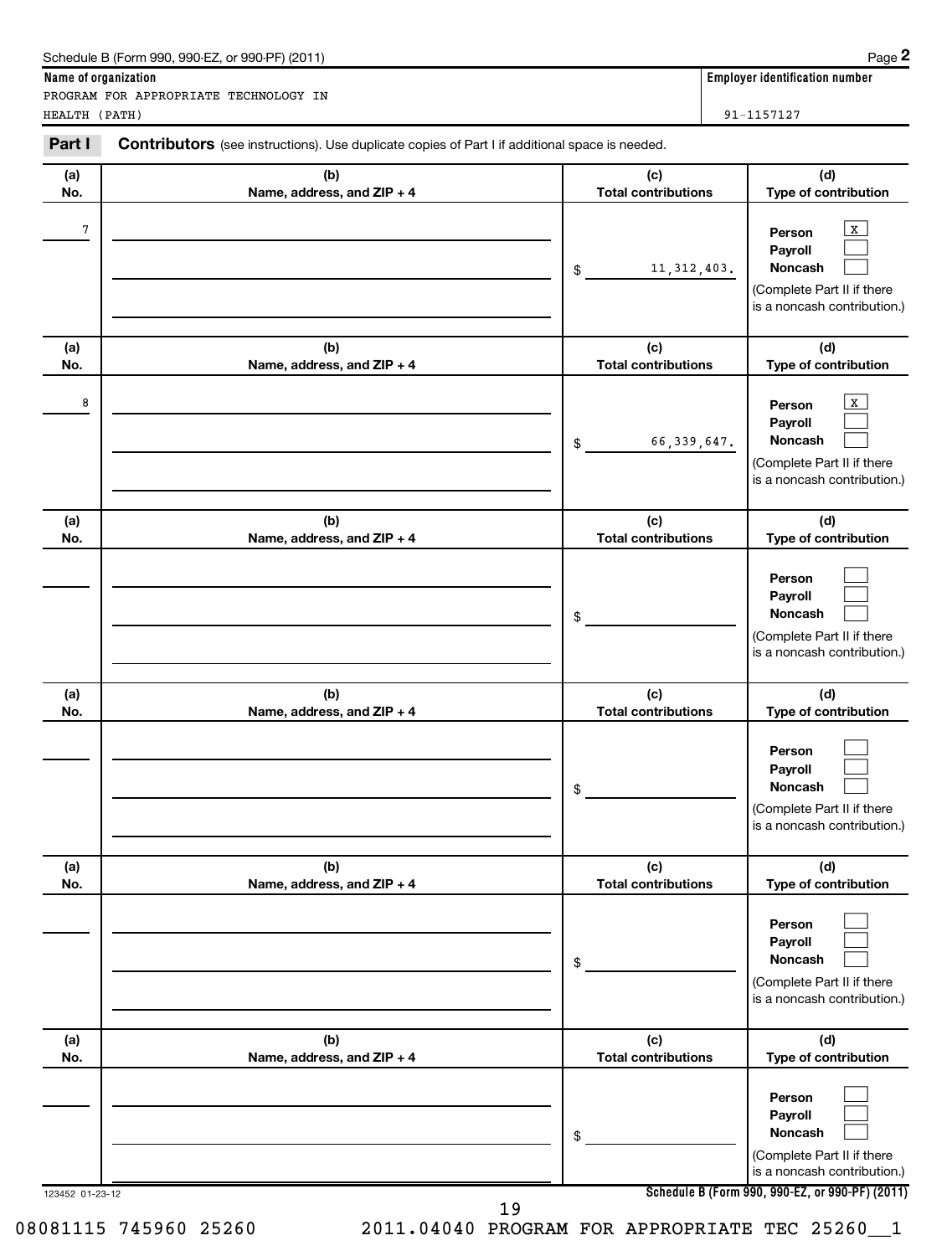| Schedule B (Form 990, 990-EZ, or 990-PF) (2011) | Page $3$                       |
|-------------------------------------------------|--------------------------------|
| Name of organization                            | Emplover identification number |
| PROGRAM FOR APPROPRIATE TECHNOLOGY IN           |                                |
| HEALTH (PATH)                                   | 91-1157127                     |

Part II Noncash Property (see instructions). Use duplicate copies of Part II if additional space is needed.

| (a)<br>No.<br>from<br>Part I | (b)<br>Description of noncash property given | (c)<br>FMV (or estimate)<br>(see instructions) | (d)<br>Date received                            |
|------------------------------|----------------------------------------------|------------------------------------------------|-------------------------------------------------|
|                              |                                              |                                                |                                                 |
|                              |                                              | \$                                             |                                                 |
| (a)                          |                                              |                                                |                                                 |
| No.<br>from<br>Part I        | (b)<br>Description of noncash property given | (c)<br>FMV (or estimate)<br>(see instructions) | (d)<br>Date received                            |
|                              |                                              |                                                |                                                 |
|                              |                                              |                                                |                                                 |
|                              |                                              | \$                                             |                                                 |
| (a)<br>No.<br>from<br>Part I | (b)<br>Description of noncash property given | (c)<br>FMV (or estimate)<br>(see instructions) | (d)<br>Date received                            |
|                              |                                              |                                                |                                                 |
|                              |                                              |                                                |                                                 |
|                              |                                              | \$                                             |                                                 |
| (a)<br>No.<br>from<br>Part I | (b)<br>Description of noncash property given | (c)<br>FMV (or estimate)<br>(see instructions) | (d)<br>Date received                            |
|                              |                                              |                                                |                                                 |
|                              |                                              |                                                |                                                 |
|                              |                                              | \$                                             |                                                 |
| (a)<br>No.<br>from<br>Part I | (b)<br>Description of noncash property given | (c)<br>FMV (or estimate)<br>(see instructions) | (d)<br>Date received                            |
|                              |                                              |                                                |                                                 |
|                              |                                              |                                                |                                                 |
|                              |                                              | \$                                             |                                                 |
| (a)<br>No.<br>from<br>Part I | (b)<br>Description of noncash property given | (c)<br>FMV (or estimate)<br>(see instructions) | (d)<br>Date received                            |
|                              |                                              |                                                |                                                 |
|                              |                                              |                                                |                                                 |
|                              |                                              | \$                                             |                                                 |
| 123453 01-23-12              | 20                                           |                                                | Schedule B (Form 990, 990-EZ, or 990-PF) (2011) |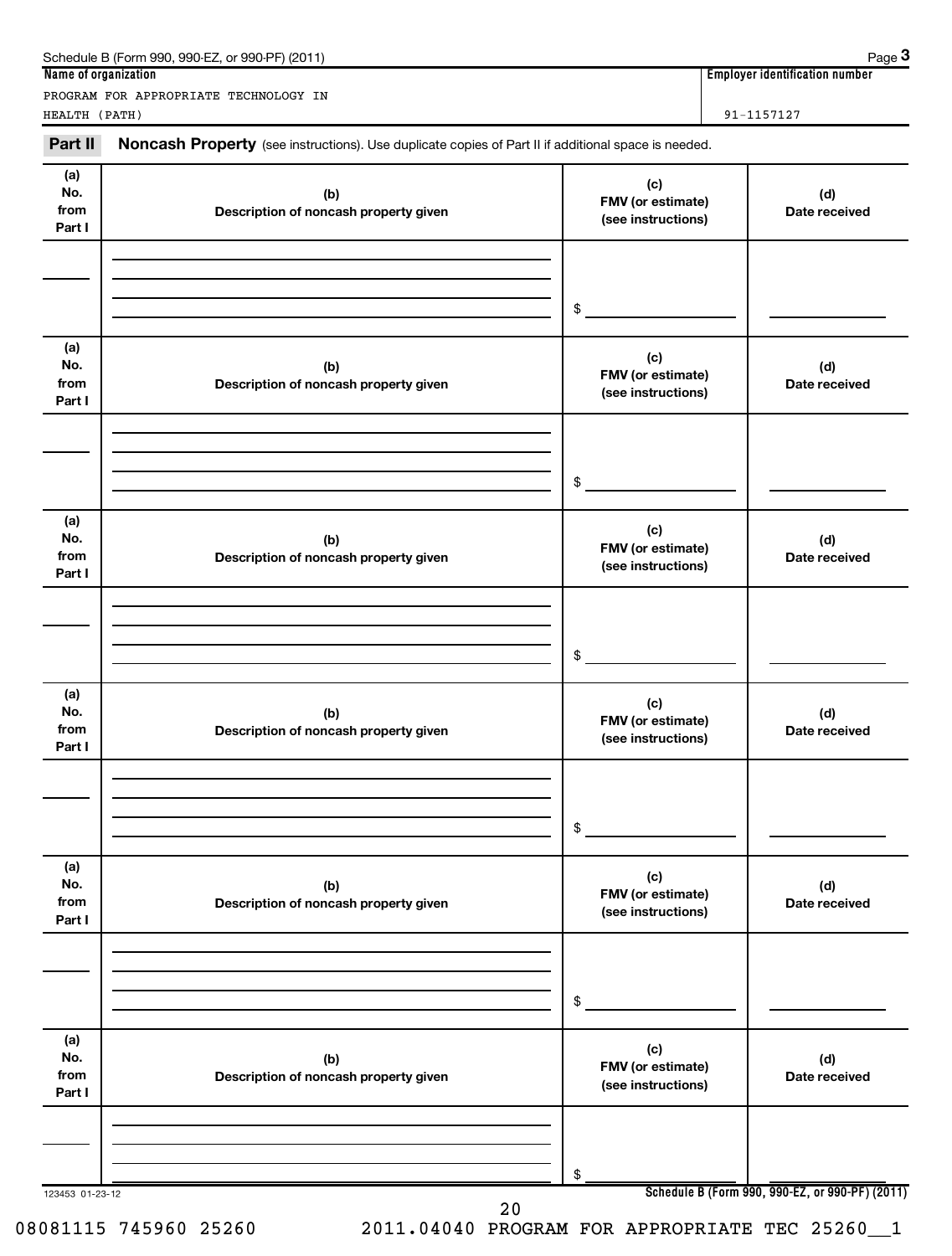| HEALTH (PATH)             | PROGRAM FOR APPROPRIATE TECHNOLOGY IN                                                                                                                                                                                      |                      | <b>Employer identification number</b><br>91-1157127                                                                                                                                                                                 |  |  |
|---------------------------|----------------------------------------------------------------------------------------------------------------------------------------------------------------------------------------------------------------------------|----------------------|-------------------------------------------------------------------------------------------------------------------------------------------------------------------------------------------------------------------------------------|--|--|
| Part III                  | the total of exclusively religious, charitable, etc., contributions of \$1,000 or less for the year. (Enter this information once.) $\triangleright$ \$<br>Use duplicate copies of Part III if additional space is needed. |                      | <i>Exclusively</i> religious, charitable, etc., individual contributions to section 501(c)(7), (8), or (10) organizations that total more than \$1,000 for the year. Complete columns (a) through (e) and the following line entry. |  |  |
| (a) No.<br>from<br>Part I | (b) Purpose of gift                                                                                                                                                                                                        | (c) Use of gift      | (d) Description of how gift is held                                                                                                                                                                                                 |  |  |
|                           | Transferee's name, address, and ZIP + 4                                                                                                                                                                                    | (e) Transfer of gift | Relationship of transferor to transferee                                                                                                                                                                                            |  |  |
|                           |                                                                                                                                                                                                                            |                      |                                                                                                                                                                                                                                     |  |  |
| (a) No.<br>from<br>Part I | (b) Purpose of gift                                                                                                                                                                                                        | (c) Use of gift      | (d) Description of how gift is held                                                                                                                                                                                                 |  |  |
|                           | Transferee's name, address, and ZIP + 4                                                                                                                                                                                    | (e) Transfer of gift | Relationship of transferor to transferee                                                                                                                                                                                            |  |  |
| (a) No.<br>from           |                                                                                                                                                                                                                            |                      |                                                                                                                                                                                                                                     |  |  |
| Part I                    | (b) Purpose of gift                                                                                                                                                                                                        | (c) Use of gift      | (d) Description of how gift is held                                                                                                                                                                                                 |  |  |
|                           | (e) Transfer of gift                                                                                                                                                                                                       |                      |                                                                                                                                                                                                                                     |  |  |
|                           | Transferee's name, address, and ZIP + 4                                                                                                                                                                                    |                      | Relationship of transferor to transferee                                                                                                                                                                                            |  |  |
| (a) No.<br>from<br>Part I | (b) Purpose of gift                                                                                                                                                                                                        | (c) Use of gift      | (d) Description of how gift is held                                                                                                                                                                                                 |  |  |
|                           |                                                                                                                                                                                                                            | (e) Transfer of gift |                                                                                                                                                                                                                                     |  |  |
|                           | Transferee's name, address, and ZIP + 4                                                                                                                                                                                    |                      | Relationship of transferor to transferee                                                                                                                                                                                            |  |  |
| 123454 01-23-12           |                                                                                                                                                                                                                            |                      | Schedule B (Form 990, 990-EZ, or 990-PF) (2011)                                                                                                                                                                                     |  |  |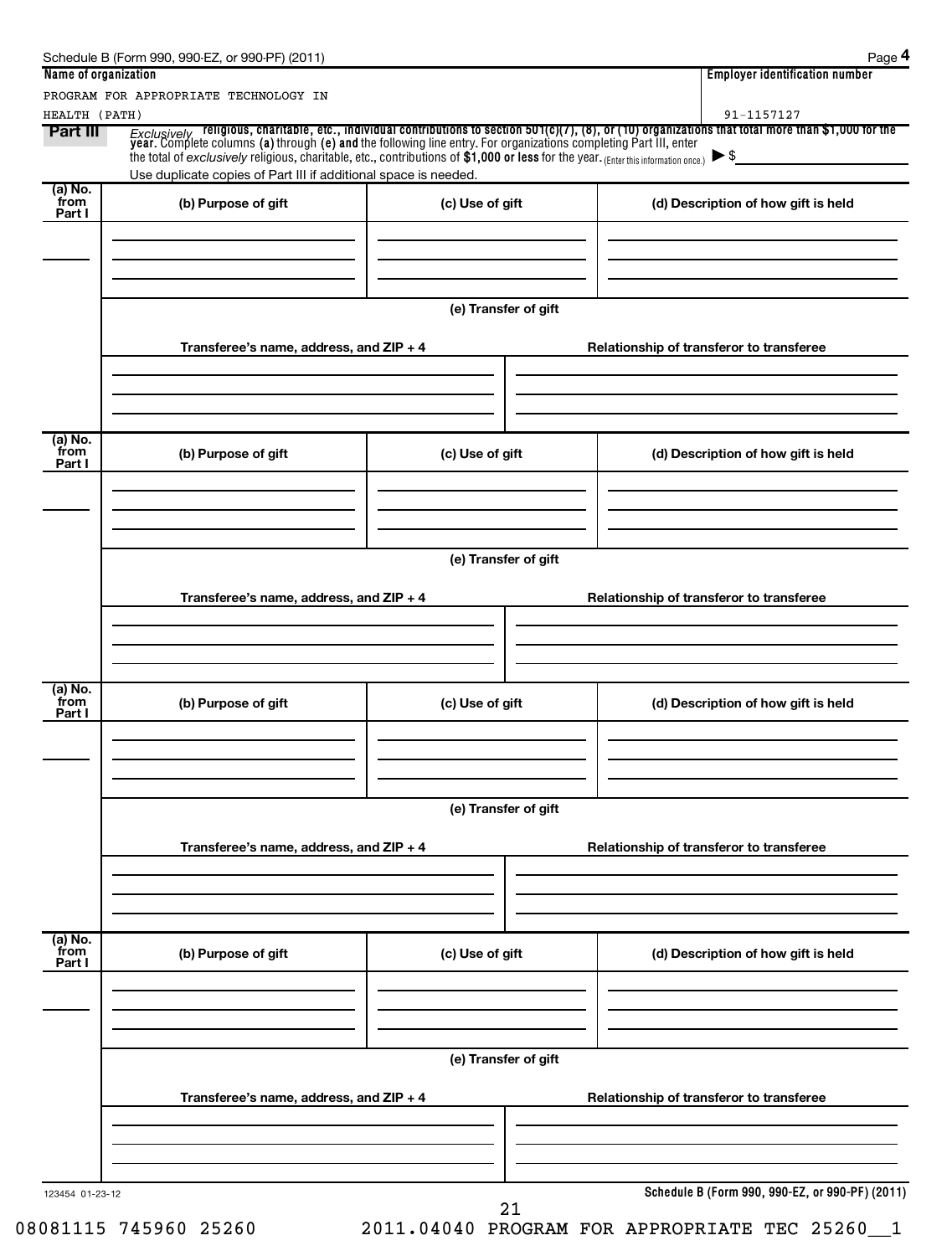| <b>SCHEDULE C</b>                                      |                                                                                                                      | <b>Political Campaign and Lobbying Activities</b>                                                                                                                                                                                                                                              |           |                                                                             | OMB No. 1545-0047                                                                                                                                           |  |
|--------------------------------------------------------|----------------------------------------------------------------------------------------------------------------------|------------------------------------------------------------------------------------------------------------------------------------------------------------------------------------------------------------------------------------------------------------------------------------------------|-----------|-----------------------------------------------------------------------------|-------------------------------------------------------------------------------------------------------------------------------------------------------------|--|
| (Form 990 or 990-EZ)                                   | For Organizations Exempt From Income Tax Under section 501(c) and section 527                                        |                                                                                                                                                                                                                                                                                                |           |                                                                             |                                                                                                                                                             |  |
| Department of the Treasury<br>Internal Revenue Service | Complete if the organization is described below.<br>Attach to Form 990 or Form 990-EZ.<br>See separate instructions. |                                                                                                                                                                                                                                                                                                |           |                                                                             |                                                                                                                                                             |  |
|                                                        |                                                                                                                      | If the organization answered "Yes" to Form 990, Part IV, line 3, or Form 990-EZ, Part V, line 46 (Political Campaign Activities), then                                                                                                                                                         |           |                                                                             |                                                                                                                                                             |  |
|                                                        |                                                                                                                      | • Section 501(c)(3) organizations: Complete Parts I-A and B. Do not complete Part I-C.                                                                                                                                                                                                         |           |                                                                             |                                                                                                                                                             |  |
|                                                        |                                                                                                                      | • Section 501(c) (other than section 501(c)(3)) organizations: Complete Parts I-A and C below. Do not complete Part I-B.                                                                                                                                                                       |           |                                                                             |                                                                                                                                                             |  |
| • Section 527 organizations: Complete Part I-A only.   |                                                                                                                      |                                                                                                                                                                                                                                                                                                |           |                                                                             |                                                                                                                                                             |  |
|                                                        |                                                                                                                      | If the organization answered "Yes" to Form 990, Part IV, line 4, or Form 990-EZ, Part VI, line 47 (Lobbying Activities), then<br>• Section 501(c)(3) organizations that have filed Form 5768 (election under section 501(h)): Complete Part II-A. Do not complete Part II-B.                   |           |                                                                             |                                                                                                                                                             |  |
|                                                        |                                                                                                                      | • Section 501(c)(3) organizations that have NOT filed Form 5768 (election under section 501(h)): Complete Part II-B. Do not complete Part II-A.                                                                                                                                                |           |                                                                             |                                                                                                                                                             |  |
|                                                        |                                                                                                                      | If the organization answered "Yes" to Form 990, Part IV, line 5 (Proxy Tax), or Form 990-EZ, Part V, line 35c (Proxy Tax), then                                                                                                                                                                |           |                                                                             |                                                                                                                                                             |  |
|                                                        |                                                                                                                      | • Section 501(c)(4), (5), or (6) organizations: Complete Part III.                                                                                                                                                                                                                             |           |                                                                             |                                                                                                                                                             |  |
| Name of organization                                   |                                                                                                                      | PROGRAM FOR APPROPRIATE TECHNOLOGY IN                                                                                                                                                                                                                                                          |           |                                                                             | <b>Employer identification number</b>                                                                                                                       |  |
|                                                        | HEALTH (PATH)                                                                                                        |                                                                                                                                                                                                                                                                                                |           |                                                                             | 91-1157127                                                                                                                                                  |  |
| Part I-A                                               |                                                                                                                      | Complete if the organization is exempt under section 501(c) or is a section 527 organization.                                                                                                                                                                                                  |           |                                                                             |                                                                                                                                                             |  |
|                                                        |                                                                                                                      | Provide a description of the organization's direct and indirect political campaign activities in Part IV.                                                                                                                                                                                      |           |                                                                             |                                                                                                                                                             |  |
| 1.<br>2                                                |                                                                                                                      |                                                                                                                                                                                                                                                                                                |           | $\triangleright$ s                                                          |                                                                                                                                                             |  |
|                                                        |                                                                                                                      |                                                                                                                                                                                                                                                                                                |           |                                                                             |                                                                                                                                                             |  |
|                                                        |                                                                                                                      |                                                                                                                                                                                                                                                                                                |           |                                                                             |                                                                                                                                                             |  |
| Part I-B                                               |                                                                                                                      | Complete if the organization is exempt under section 501(c)(3).                                                                                                                                                                                                                                |           |                                                                             |                                                                                                                                                             |  |
|                                                        |                                                                                                                      |                                                                                                                                                                                                                                                                                                |           |                                                                             |                                                                                                                                                             |  |
| 2                                                      |                                                                                                                      |                                                                                                                                                                                                                                                                                                |           |                                                                             |                                                                                                                                                             |  |
| З                                                      |                                                                                                                      |                                                                                                                                                                                                                                                                                                |           |                                                                             | Yes<br>No                                                                                                                                                   |  |
| <b>b</b> If "Yes," describe in Part IV.                |                                                                                                                      |                                                                                                                                                                                                                                                                                                |           |                                                                             | <b>No</b><br>Yes                                                                                                                                            |  |
| Part I-C                                               |                                                                                                                      | Complete if the organization is exempt under section 501(c), except section 501(c)(3).                                                                                                                                                                                                         |           |                                                                             |                                                                                                                                                             |  |
|                                                        |                                                                                                                      | 1 Enter the amount directly expended by the filing organization for section 527 exempt function activities                                                                                                                                                                                     |           |                                                                             | $\blacktriangleright$ \$                                                                                                                                    |  |
|                                                        |                                                                                                                      | 2 Enter the amount of the filing organization's funds contributed to other organizations for section 527                                                                                                                                                                                       |           |                                                                             |                                                                                                                                                             |  |
|                                                        |                                                                                                                      |                                                                                                                                                                                                                                                                                                |           | $\triangleright$ \$                                                         |                                                                                                                                                             |  |
|                                                        |                                                                                                                      | 3 Total exempt function expenditures. Add lines 1 and 2. Enter here and on Form 1120-POL,                                                                                                                                                                                                      |           |                                                                             |                                                                                                                                                             |  |
|                                                        |                                                                                                                      |                                                                                                                                                                                                                                                                                                |           |                                                                             |                                                                                                                                                             |  |
| 4                                                      |                                                                                                                      |                                                                                                                                                                                                                                                                                                |           |                                                                             | Yes<br><b>No</b>                                                                                                                                            |  |
| 5.                                                     |                                                                                                                      | Enter the names, addresses and employer identification number (EIN) of all section 527 political organizations to which the filing organization<br>made payments. For each organization listed, enter the amount paid from the filing organization's funds. Also enter the amount of political |           |                                                                             |                                                                                                                                                             |  |
|                                                        |                                                                                                                      | contributions received that were promptly and directly delivered to a separate political organization, such as a separate segregated fund or a                                                                                                                                                 |           |                                                                             |                                                                                                                                                             |  |
|                                                        |                                                                                                                      | political action committee (PAC). If additional space is needed, provide information in Part IV.                                                                                                                                                                                               |           |                                                                             |                                                                                                                                                             |  |
| (a) Name                                               |                                                                                                                      | (b) Address                                                                                                                                                                                                                                                                                    | $(c)$ EIN | (d) Amount paid from<br>filing organization's<br>funds. If none, enter -0-. | (e) Amount of political<br>contributions received and<br>promptly and directly<br>delivered to a separate<br>political organization.<br>If none, enter -0-. |  |
|                                                        |                                                                                                                      |                                                                                                                                                                                                                                                                                                |           |                                                                             |                                                                                                                                                             |  |
|                                                        |                                                                                                                      |                                                                                                                                                                                                                                                                                                |           |                                                                             |                                                                                                                                                             |  |
|                                                        |                                                                                                                      |                                                                                                                                                                                                                                                                                                |           |                                                                             |                                                                                                                                                             |  |
|                                                        |                                                                                                                      |                                                                                                                                                                                                                                                                                                |           |                                                                             |                                                                                                                                                             |  |
|                                                        |                                                                                                                      |                                                                                                                                                                                                                                                                                                |           |                                                                             |                                                                                                                                                             |  |
|                                                        |                                                                                                                      |                                                                                                                                                                                                                                                                                                |           |                                                                             |                                                                                                                                                             |  |
| LHA                                                    |                                                                                                                      | For Paperwork Reduction Act Notice, see the Instructions for Form 990 or 990-EZ.                                                                                                                                                                                                               |           |                                                                             | Schedule C (Form 990 or 990-EZ) 2011                                                                                                                        |  |

132041 01-27-12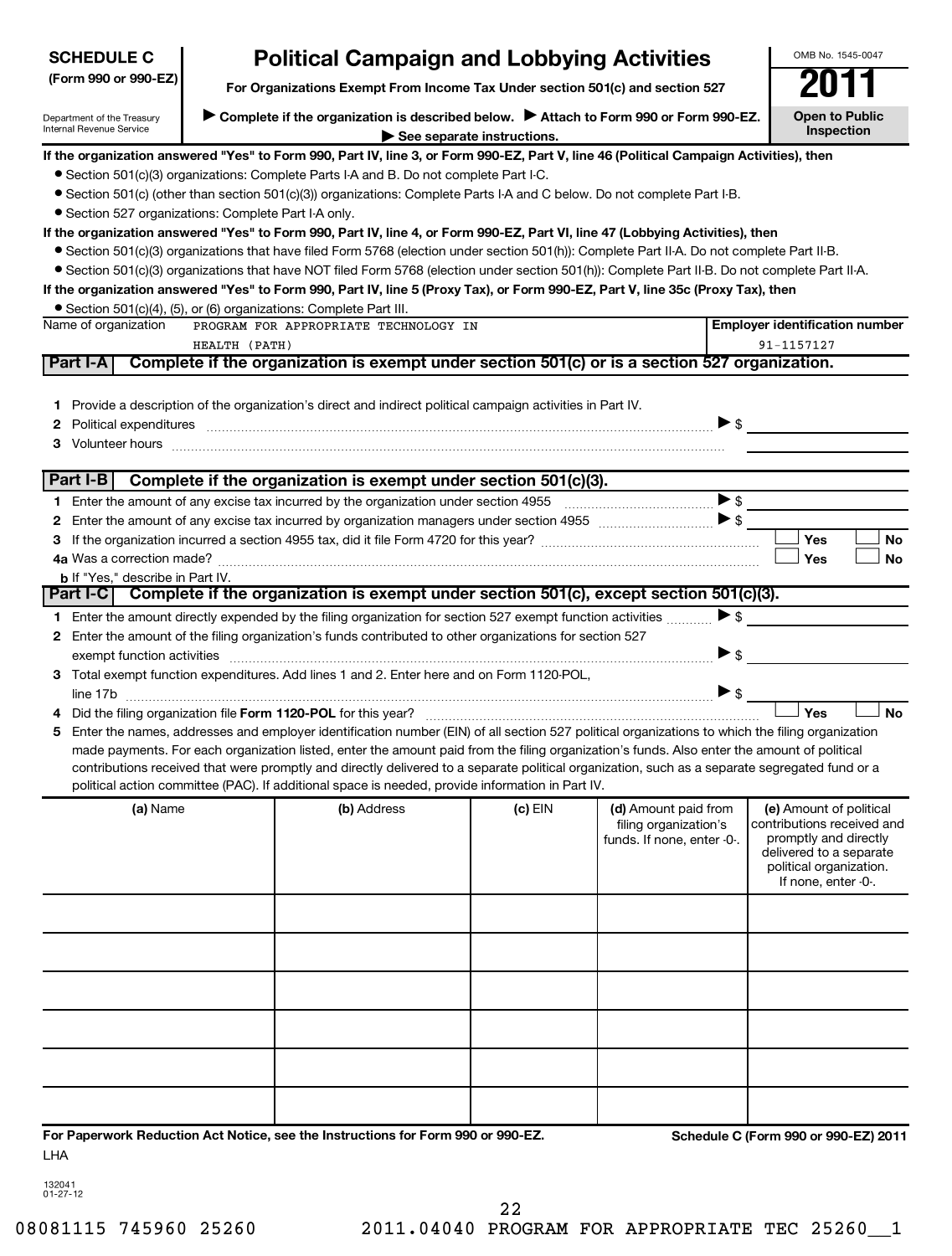|                                                             | PROGRAM FOR APPROPRIATE TECHNOLOGY IN                                                                                             |                                        |                                |
|-------------------------------------------------------------|-----------------------------------------------------------------------------------------------------------------------------------|----------------------------------------|--------------------------------|
| Schedule C (Form 990 or 990-EZ) 2011 HEALTH (PATH)          |                                                                                                                                   | 91-1157127                             | Page 2                         |
| Part II-A                                                   | Complete if the organization is exempt under section 501(c)(3) and filed Form 5768                                                |                                        |                                |
| (election under section 501(h)).                            |                                                                                                                                   |                                        |                                |
| A Check $\blacktriangleright$                               | if the filing organization belongs to an affiliated group (and list in Part IV each affiliated group member's name, address, EIN, |                                        |                                |
|                                                             | expenses, and share of excess lobbying expenditures).                                                                             |                                        |                                |
| <b>B</b> Check $\blacktriangleright$                        | if the filing organization checked box A and "limited control" provisions apply.                                                  |                                        |                                |
|                                                             | <b>Limits on Lobbying Expenditures</b><br>(The term "expenditures" means amounts paid or incurred.)                               | (a) Filing<br>organization's<br>totals | (b) Affiliated group<br>totals |
|                                                             |                                                                                                                                   |                                        |                                |
| b                                                           | Total lobbying expenditures to influence a legislative body (direct lobbying) manuscription of                                    | 197,270.                               |                                |
|                                                             |                                                                                                                                   | 197,270.                               |                                |
| Other exempt purpose expenditures<br>d                      |                                                                                                                                   | 256,769,059.                           |                                |
|                                                             |                                                                                                                                   | 256,966,329.                           |                                |
|                                                             | Lobbying nontaxable amount. Enter the amount from the following table in both columns.                                            | 1,000,000.                             |                                |
| If the amount on line $1e$ , column $(a)$ or $(b)$ is:      | The lobbying nontaxable amount is:                                                                                                |                                        |                                |
| Not over \$500,000                                          | 20% of the amount on line 1e.                                                                                                     |                                        |                                |
| Over \$500,000 but not over \$1,000,000                     | \$100,000 plus 15% of the excess over \$500,000.                                                                                  |                                        |                                |
| Over \$1,000,000 but not over \$1,500,000                   | \$175,000 plus 10% of the excess over \$1,000,000.                                                                                |                                        |                                |
| Over \$1,500,000 but not over \$17,000,000                  | \$225,000 plus 5% of the excess over \$1,500,000.                                                                                 |                                        |                                |
| Over \$17,000,000                                           | \$1,000,000.                                                                                                                      |                                        |                                |
| g Grassroots nontaxable amount (enter 25% of line 1f)       |                                                                                                                                   | 250,000                                |                                |
| h Subtract line 1g from line 1a. If zero or less, enter -0- |                                                                                                                                   | 0                                      |                                |
| i Subtract line 1f from line 1c. If zero or less, enter -0- |                                                                                                                                   | 0                                      |                                |
| reporting section 4911 tax for this year?                   | If there is an amount other than zero on either line 1h or line 1i, did the organization file Form 4720                           |                                        | Yes<br><b>No</b>               |
|                                                             | 4-Year Averaging Period Under Section 501(h)                                                                                      |                                        |                                |
|                                                             | (Some organizations that made a section 501(h) election do not have to complete all of the five                                   |                                        |                                |

**columns below. See the instructions for lines 2a through 2f on page 4.)**

| Lobbying Expenditures During 4-Year Averaging Period |          |          |            |            |     |  |
|------------------------------------------------------|----------|----------|------------|------------|-----|--|
| r vear<br>المرزانيم لمرز لمرمز زبم لمرز              | (a) 2008 | (b) 2009 | $(c)$ 2010 | $(d)$ 2011 | (e) |  |

| Calendar year<br>(or fiscal year beginning in)                                      | (a) 2008   | (b) 2009   | $(c)$ 2010 | $(d)$ 2011 | (e) Total  |
|-------------------------------------------------------------------------------------|------------|------------|------------|------------|------------|
| 2a Lobbying nontaxable amount                                                       | 1,000,000. | 1,000,000. | 1,000,000. | 1,000,000. | 4,000,000. |
| <b>b</b> Lobbying ceiling amount<br>$(150\% \text{ of line } 2a, \text{column}(e))$ |            |            |            |            | 6,000,000. |
| c Total lobbying expenditures                                                       | 244,080.   | 195, 195.  | 219,409.   | 197,270.   | 855,954.   |
| d Grassroots nontaxable amount                                                      | 250,000.   | 250,000.   | 250,000.   | 250,000.   | 1,000,000. |
| e Grassroots ceiling amount<br>(150% of line 2d, column (e))                        |            |            |            |            | 1,500,000. |
| Grassroots lobbying expenditures                                                    | 7,575.     | 4, 137.    | 6,398.     |            | 18,110.    |

**Schedule C (Form 990 or 990-EZ) 2011**

132042 01-27-12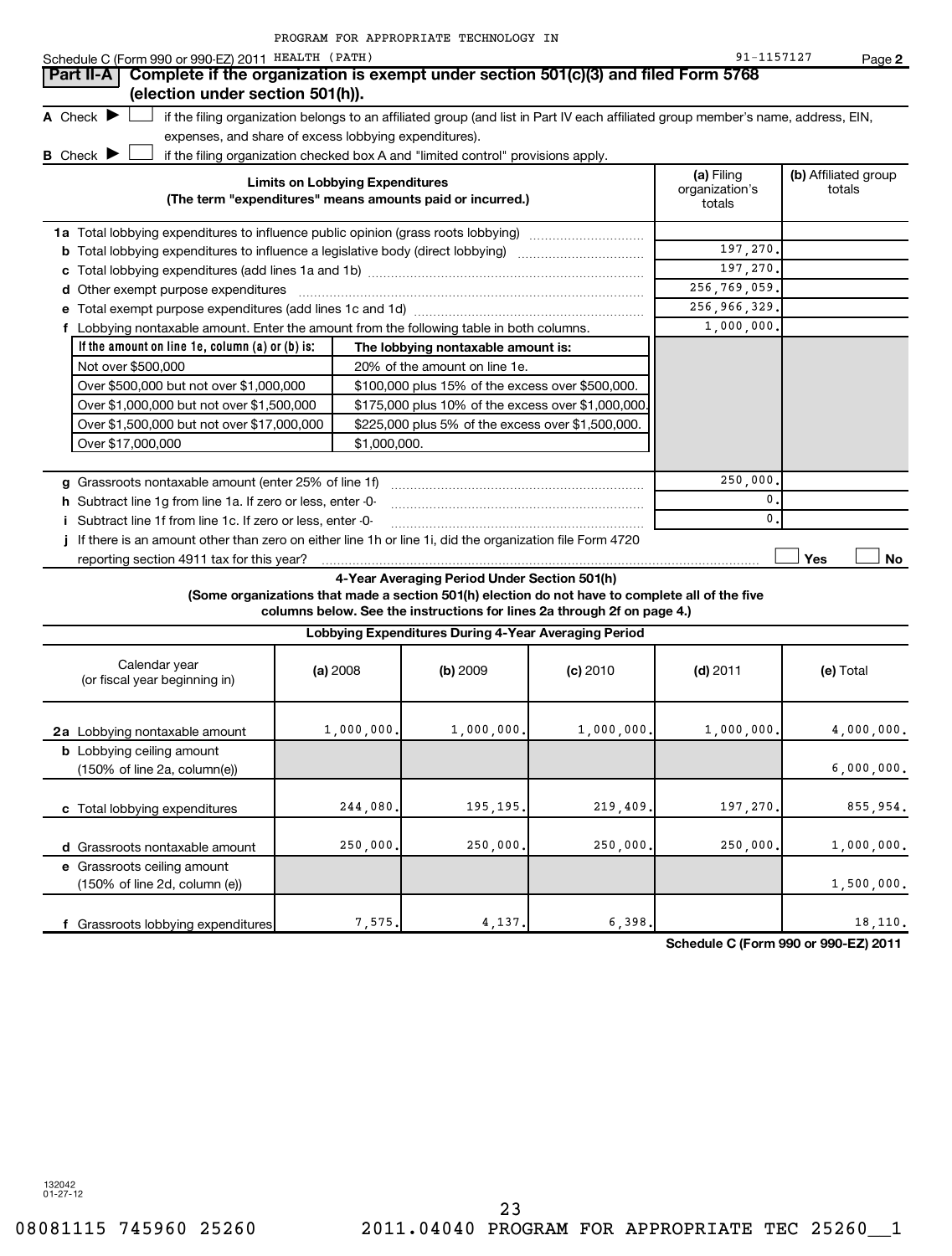#### Schedule C (Form 990 or 990-EZ) 2011 HEALTH (PATH) 30 and 50 and 50 and 50 and 50 and 51-1157127

## **Part II-B Complete if the organization is exempt under section 501(c)(3) and has NOT filed Form 5768 (election under section 501(h)).**

|            | For each "Yes" response to lines 1a through 1i below, provide in Part IV a detailed description                                                                                                                                     |     | (a)                  |     | (b)    |  |
|------------|-------------------------------------------------------------------------------------------------------------------------------------------------------------------------------------------------------------------------------------|-----|----------------------|-----|--------|--|
|            | of the lobbying activity.                                                                                                                                                                                                           | Yes | No                   |     | Amount |  |
| 1          | During the year, did the filing organization attempt to influence foreign, national, state or<br>local legislation, including any attempt to influence public opinion on a legislative matter<br>or referendum, through the use of: |     |                      |     |        |  |
|            | <b>b</b> Paid staff or management (include compensation in expenses reported on lines 1c through 1i)?                                                                                                                               |     |                      |     |        |  |
|            |                                                                                                                                                                                                                                     |     |                      |     |        |  |
|            |                                                                                                                                                                                                                                     |     |                      |     |        |  |
|            |                                                                                                                                                                                                                                     |     |                      |     |        |  |
|            |                                                                                                                                                                                                                                     |     |                      |     |        |  |
|            | g Direct contact with legislators, their staffs, government officials, or a legislative body?                                                                                                                                       |     |                      |     |        |  |
|            | h Rallies, demonstrations, seminars, conventions, speeches, lectures, or any similar means?                                                                                                                                         |     |                      |     |        |  |
| i.         | Other activities?                                                                                                                                                                                                                   |     |                      |     |        |  |
|            | 2a Did the activities in line 1 cause the organization to be not described in section 501(c)(3)?                                                                                                                                    |     |                      |     |        |  |
|            |                                                                                                                                                                                                                                     |     |                      |     |        |  |
|            | c If "Yes," enter the amount of any tax incurred by organization managers under section 4912                                                                                                                                        |     |                      |     |        |  |
|            | d If the filing organization incurred a section 4912 tax, did it file Form 4720 for this year?                                                                                                                                      |     |                      |     |        |  |
|            | Complete if the organization is exempt under section 501(c)(4), section 501(c)(5), or section<br>∣Part III-A⊺                                                                                                                       |     |                      |     |        |  |
|            | $501(c)(6)$ .                                                                                                                                                                                                                       |     |                      |     |        |  |
|            |                                                                                                                                                                                                                                     |     |                      | Yes | No     |  |
| 1          |                                                                                                                                                                                                                                     |     | 1                    |     |        |  |
| 2          |                                                                                                                                                                                                                                     |     | $\overline{2}$       |     |        |  |
| 3          |                                                                                                                                                                                                                                     |     | 3                    |     |        |  |
|            | Part III-B Complete if the organization is exempt under section $501(c)(4)$ , section $501(c)(5)$ , or section                                                                                                                      |     |                      |     |        |  |
|            | 501(c)(6) and if either (a) BOTH Part III-A, lines 1 and 2, are answered "No" OR (b) Part III-A, line 3, is                                                                                                                         |     |                      |     |        |  |
|            | answered "Yes."                                                                                                                                                                                                                     |     |                      |     |        |  |
| 1          | Dues, assessments and similar amounts from members [11] matter content and streamly matter and similar amounts from members [11] matter and streamly matter and similar amounts from members [11] matter and streamly matter a      |     | 1                    |     |        |  |
| 2          | Section 162(e) nondeductible lobbying and political expenditures (do not include amounts of political                                                                                                                               |     |                      |     |        |  |
|            | expenses for which the section 527(f) tax was paid).                                                                                                                                                                                |     |                      |     |        |  |
|            |                                                                                                                                                                                                                                     |     | 2a                   |     |        |  |
|            | b Carryover from last year manufactured and continuum control of the control of the control of the control of the control of the control of the control of the control of the control of the control of the control of the con      |     | 2 <sub>b</sub><br>2c |     |        |  |
|            | Aggregate amount reported in section 6033(e)(1)(A) notices of nondeductible section 162(e) dues manufaction                                                                                                                         |     | 3                    |     |        |  |
| з<br>4     | If notices were sent and the amount on line 2c exceeds the amount on line 3, what portion of the excess                                                                                                                             |     |                      |     |        |  |
|            | does the organization agree to carryover to the reasonable estimate of nondeductible lobbying and political                                                                                                                         |     |                      |     |        |  |
|            |                                                                                                                                                                                                                                     |     | 4                    |     |        |  |
| 5.         |                                                                                                                                                                                                                                     |     | 5                    |     |        |  |
| ∣Part IV ∣ | <b>Supplemental Information</b>                                                                                                                                                                                                     |     |                      |     |        |  |
|            | Complete this part to provide the descriptions required for Part I-A, line 1; Part I-B, line 4; Part I-C, line 5; Part II-A; and Part II-B, line 1. Also, complete                                                                  |     |                      |     |        |  |
|            | this part for any additional information.                                                                                                                                                                                           |     |                      |     |        |  |

**Schedule C (Form 990 or 990-EZ) 2011**

**3**

132043 01-27-12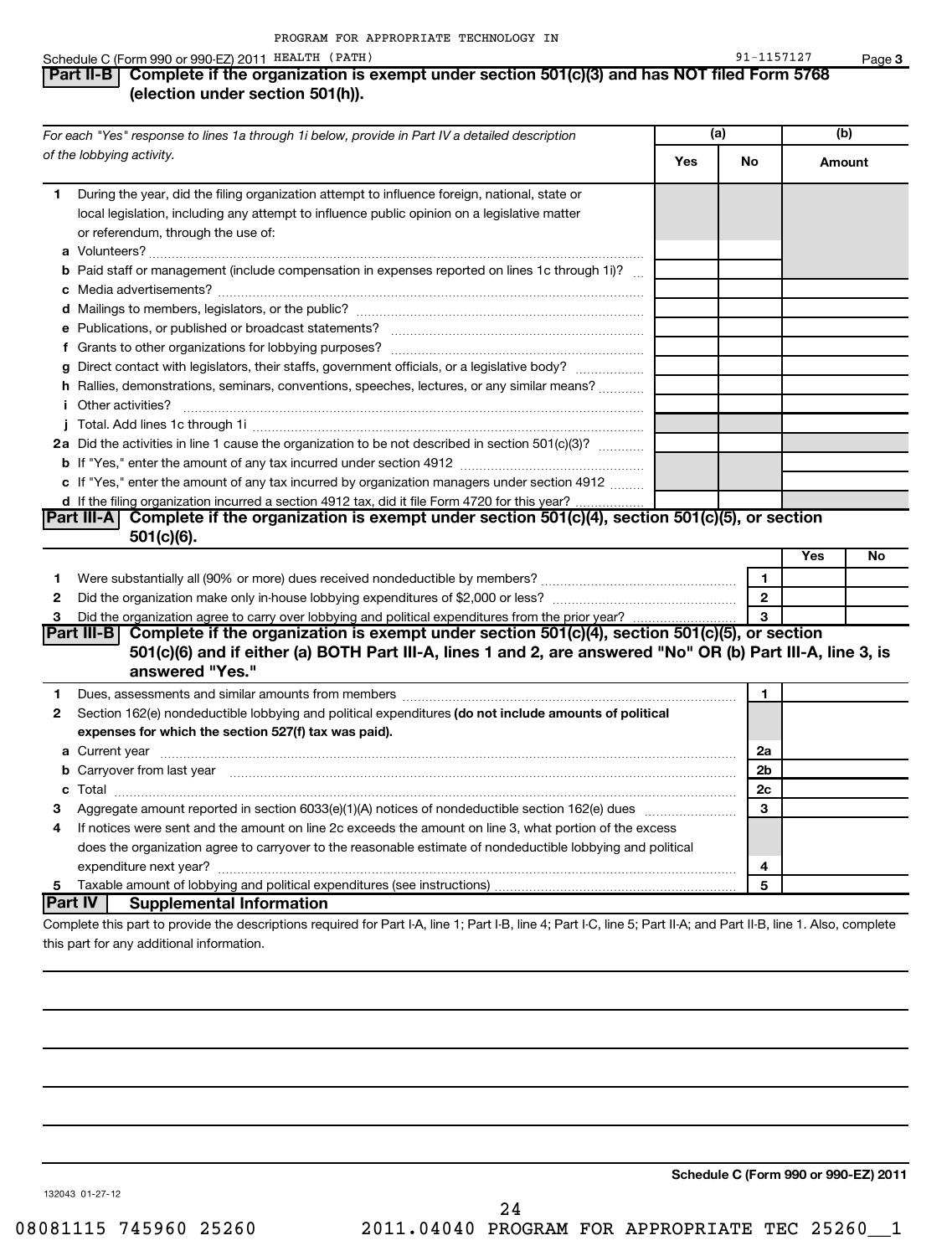**6**

# **Supplemental Financial Statements**

**(Form 990) | Complete if the organization answered "Yes," to Form 990, Part IV, line 6, 7, 8, 9, 10, 11a, 11b, 11c, 11d, 11e, 11f, 12a, or 12b.**

Department of the Treasury Internal Revenue Service **Name of the organization Part I Organizations Maintaining Donor Advise** PROGRAM FOR APPROPRIATE TECH HEALTH (PATH)

| nent of the Treasury<br><b>Revenue Service</b> | <b>Open to Public</b><br><b>Inspection</b>                                                                         |                         |            |                                       |
|------------------------------------------------|--------------------------------------------------------------------------------------------------------------------|-------------------------|------------|---------------------------------------|
| e of the organization                          | PROGRAM FOR APPROPRIATE TECHNOLOGY IN                                                                              |                         |            | <b>Employer identification number</b> |
|                                                | HEALTH (PATH)                                                                                                      |                         | 91-1157127 |                                       |
| t I                                            | Organizations Maintaining Donor Advised Funds or Other Similar Funds or Accounts. Complete if the                  |                         |            |                                       |
|                                                | organization answered "Yes" to Form 990, Part IV, line 6.                                                          |                         |            |                                       |
|                                                |                                                                                                                    | (a) Donor advised funds |            | (b) Funds and other accounts          |
|                                                |                                                                                                                    |                         |            |                                       |
|                                                | Aggregate contributions to (during year)                                                                           |                         |            |                                       |
| Aggregate grants from (during year)            |                                                                                                                    |                         |            |                                       |
| Aggregate value at end of year                 |                                                                                                                    |                         |            |                                       |
|                                                | Did the organization inform all donors and donor advisors in writing that the assets held in donor advised funds   |                         |            |                                       |
|                                                |                                                                                                                    |                         |            | Yes<br><b>No</b>                      |
|                                                | Did the organization inform all grantees, donors, and donor advisors in writing that grant funds can be used only  |                         |            |                                       |
|                                                | for charitable purposes and not for the benefit of the donor or donor advisor, or for any other purpose conferring |                         |            |                                       |

OMB No. 1545-0047

|   | impermissible private benefit?                                                                                                                                                                                                 |                |                                 | <b>Yes</b> | No        |
|---|--------------------------------------------------------------------------------------------------------------------------------------------------------------------------------------------------------------------------------|----------------|---------------------------------|------------|-----------|
|   | Part II<br>Conservation Easements. Complete if the organization answered "Yes" to Form 990, Part IV, line 7.                                                                                                                   |                |                                 |            |           |
| 1 | Purpose(s) of conservation easements held by the organization (check all that apply).                                                                                                                                          |                |                                 |            |           |
|   | Preservation of land for public use (e.g., recreation or education)<br>Preservation of an historically important land area                                                                                                     |                |                                 |            |           |
|   | Protection of natural habitat<br>Preservation of a certified historic structure                                                                                                                                                |                |                                 |            |           |
|   | Preservation of open space                                                                                                                                                                                                     |                |                                 |            |           |
| 2 | Complete lines 2a through 2d if the organization held a qualified conservation contribution in the form of a conservation easement on the last                                                                                 |                |                                 |            |           |
|   | day of the tax year.                                                                                                                                                                                                           |                |                                 |            |           |
|   |                                                                                                                                                                                                                                |                | Held at the End of the Tax Year |            |           |
| а |                                                                                                                                                                                                                                | 2a             |                                 |            |           |
| b |                                                                                                                                                                                                                                | 2 <sub>b</sub> |                                 |            |           |
| с |                                                                                                                                                                                                                                | 2c             |                                 |            |           |
| d | Number of conservation easements included in (c) acquired after 8/17/06, and not on a historic structure                                                                                                                       |                |                                 |            |           |
|   |                                                                                                                                                                                                                                | 2d             |                                 |            |           |
| 3 | Number of conservation easements modified, transferred, released, extinguished, or terminated by the organization during the tax                                                                                               |                |                                 |            |           |
|   | year                                                                                                                                                                                                                           |                |                                 |            |           |
| 4 | Number of states where property subject to conservation easement is located >                                                                                                                                                  |                |                                 |            |           |
| 5 | Does the organization have a written policy regarding the periodic monitoring, inspection, handling of                                                                                                                         |                |                                 |            |           |
|   | violations, and enforcement of the conservation easements it holds?                                                                                                                                                            |                |                                 | Yes        | <b>No</b> |
| 6 | Staff and volunteer hours devoted to monitoring, inspecting, and enforcing conservation easements during the year                                                                                                              |                |                                 |            |           |
| 7 | Amount of expenses incurred in monitoring, inspecting, and enforcing conservation easements during the year $\blacktriangleright$ \$                                                                                           |                |                                 |            |           |
| 8 | Does each conservation easement reported on line 2(d) above satisfy the requirements of section 170(h)(4)(B)(i)                                                                                                                |                |                                 |            |           |
|   |                                                                                                                                                                                                                                |                |                                 | Yes        | <b>No</b> |
| 9 | In Part XIV, describe how the organization reports conservation easements in its revenue and expense statement, and balance sheet, and                                                                                         |                |                                 |            |           |
|   | include, if applicable, the text of the footnote to the organization's financial statements that describes the organization's accounting for                                                                                   |                |                                 |            |           |
|   | conservation easements.                                                                                                                                                                                                        |                |                                 |            |           |
|   | Organizations Maintaining Collections of Art, Historical Treasures, or Other Similar Assets.<br>Part III                                                                                                                       |                |                                 |            |           |
|   | Complete if the organization answered "Yes" to Form 990, Part IV, line 8.                                                                                                                                                      |                |                                 |            |           |
|   | 1a If the organization elected, as permitted under SFAS 116 (ASC 958), not to report in its revenue statement and balance sheet works of art,                                                                                  |                |                                 |            |           |
|   | historical treasures, or other similar assets held for public exhibition, education, or research in furtherance of public service, provide, in Part XIV,                                                                       |                |                                 |            |           |
|   | the text of the footnote to its financial statements that describes these items.                                                                                                                                               |                |                                 |            |           |
|   | <b>b</b> If the organization elected, as permitted under SFAS 116 (ASC 958), to report in its revenue statement and balance sheet works of art, historical                                                                     |                |                                 |            |           |
|   | treasures, or other similar assets held for public exhibition, education, or research in furtherance of public service, provide the following amounts                                                                          |                |                                 |            |           |
|   | relating to these items:                                                                                                                                                                                                       |                |                                 |            |           |
|   |                                                                                                                                                                                                                                |                | \$                              |            |           |
|   |                                                                                                                                                                                                                                |                | -\$                             |            |           |
| 2 | If the organization received or held works of art, historical treasures, or other similar assets for financial gain, provide                                                                                                   |                |                                 |            |           |
|   | the following amounts required to be reported under SFAS 116 (ASC 958) relating to these items:                                                                                                                                |                |                                 |            |           |
| a | Revenues included in Form 990, Part VIII, line 1                                                                                                                                                                               |                | - \$                            |            |           |
| b | Assets included in Form 990, Part X [11] matter contract the state of the State of Table 1 and State 1 and Table 1 and Table 1 and Table 1 and Table 1 and Table 1 and Table 1 and Table 1 and Table 1 and Table 1 and Table 1 |                | -\$                             |            |           |
|   | LHA For Paperwork Reduction Act Notice, see the Instructions for Form 990.                                                                                                                                                     |                | Schedule D (Form 990) 2011      |            |           |

132051 01-23-12

25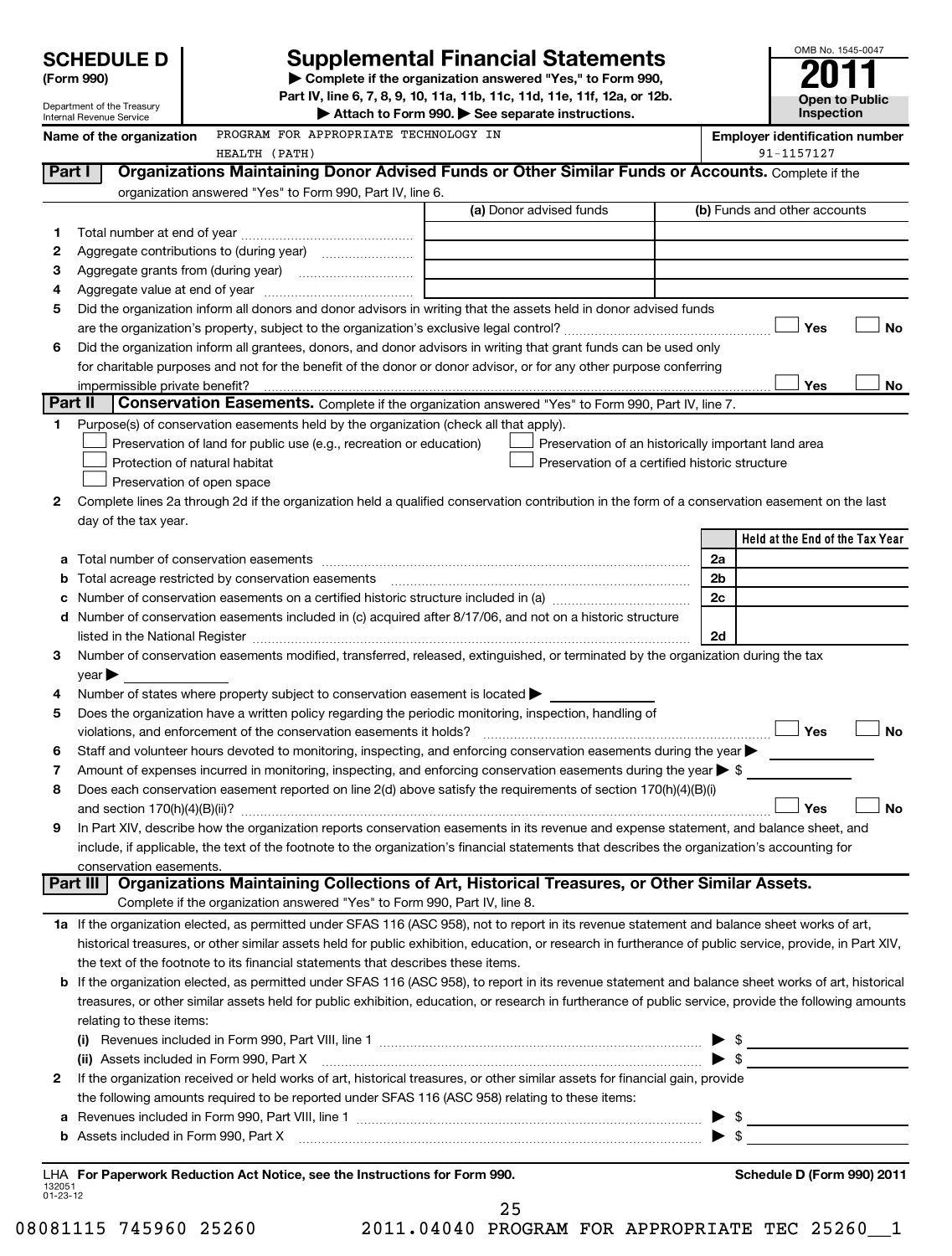|    |                                                                                                                                                                                                                                | PROGRAM FOR APPROPRIATE TECHNOLOGY IN |                                           |                                                                                                                                                                                                                               |              |                 |            |                |                            |
|----|--------------------------------------------------------------------------------------------------------------------------------------------------------------------------------------------------------------------------------|---------------------------------------|-------------------------------------------|-------------------------------------------------------------------------------------------------------------------------------------------------------------------------------------------------------------------------------|--------------|-----------------|------------|----------------|----------------------------|
|    | HEALTH (PATH)<br>Schedule D (Form 990) 2011                                                                                                                                                                                    |                                       |                                           |                                                                                                                                                                                                                               |              |                 | 91-1157127 |                | Page 2                     |
|    | Part III<br>Organizations Maintaining Collections of Art, Historical Treasures, or Other Similar Assets (continued)                                                                                                            |                                       |                                           |                                                                                                                                                                                                                               |              |                 |            |                |                            |
| 3  | Using the organization's acquisition, accession, and other records, check any of the following that are a significant use of its collection items                                                                              |                                       |                                           |                                                                                                                                                                                                                               |              |                 |            |                |                            |
|    | (check all that apply):                                                                                                                                                                                                        |                                       |                                           |                                                                                                                                                                                                                               |              |                 |            |                |                            |
| a  | Public exhibition                                                                                                                                                                                                              | d                                     |                                           | Loan or exchange programs                                                                                                                                                                                                     |              |                 |            |                |                            |
| b  | Scholarly research                                                                                                                                                                                                             | e                                     |                                           | Other and the contract of the contract of the contract of the contract of the contract of the contract of the contract of the contract of the contract of the contract of the contract of the contract of the contract of the |              |                 |            |                |                            |
| c  | Preservation for future generations                                                                                                                                                                                            |                                       |                                           |                                                                                                                                                                                                                               |              |                 |            |                |                            |
| 4  | Provide a description of the organization's collections and explain how they further the organization's exempt purpose in Part XIV.                                                                                            |                                       |                                           |                                                                                                                                                                                                                               |              |                 |            |                |                            |
| 5  | During the year, did the organization solicit or receive donations of art, historical treasures, or other similar assets                                                                                                       |                                       |                                           |                                                                                                                                                                                                                               |              |                 |            |                |                            |
|    |                                                                                                                                                                                                                                |                                       |                                           |                                                                                                                                                                                                                               |              |                 |            |                |                            |
|    | Part IV                                                                                                                                                                                                                        |                                       |                                           |                                                                                                                                                                                                                               |              |                 |            | Yes            | No                         |
|    | <b>Escrow and Custodial Arrangements.</b> Complete if the organization answered "Yes" to Form 990, Part IV, line 9, or<br>reported an amount on Form 990, Part X, line 21.                                                     |                                       |                                           |                                                                                                                                                                                                                               |              |                 |            |                |                            |
|    |                                                                                                                                                                                                                                |                                       |                                           |                                                                                                                                                                                                                               |              |                 |            |                |                            |
|    | 1a Is the organization an agent, trustee, custodian or other intermediary for contributions or other assets not included                                                                                                       |                                       |                                           |                                                                                                                                                                                                                               |              |                 |            |                |                            |
|    |                                                                                                                                                                                                                                |                                       |                                           |                                                                                                                                                                                                                               |              |                 |            | Yes            | No                         |
|    | b If "Yes," explain the arrangement in Part XIV and complete the following table:                                                                                                                                              |                                       |                                           |                                                                                                                                                                                                                               |              |                 |            |                |                            |
|    |                                                                                                                                                                                                                                |                                       |                                           |                                                                                                                                                                                                                               |              |                 |            | Amount         |                            |
|    | c Beginning balance measurements and the contract of the contract of the contract of the contract of the contract of the contract of the contract of the contract of the contract of the contract of the contract of the contr |                                       |                                           |                                                                                                                                                                                                                               |              | 1c              |            |                |                            |
|    |                                                                                                                                                                                                                                |                                       |                                           |                                                                                                                                                                                                                               |              | 1d              |            |                |                            |
|    | e Distributions during the year manufactured and an account of the year manufactured and the year manufactured and the year manufactured and the year manufactured and the year manufactured and the year manufactured and the |                                       |                                           |                                                                                                                                                                                                                               |              | 1e              |            |                |                            |
| f. |                                                                                                                                                                                                                                |                                       |                                           |                                                                                                                                                                                                                               |              | 1f              |            |                |                            |
|    |                                                                                                                                                                                                                                |                                       |                                           |                                                                                                                                                                                                                               |              |                 |            | Yes            | No                         |
|    | <b>b</b> If "Yes," explain the arrangement in Part XIV.                                                                                                                                                                        |                                       |                                           |                                                                                                                                                                                                                               |              |                 |            |                |                            |
|    | Part V<br>Endowment Funds. Complete if the organization answered "Yes" to Form 990, Part IV, line 10.                                                                                                                          |                                       |                                           |                                                                                                                                                                                                                               |              |                 |            |                |                            |
|    |                                                                                                                                                                                                                                | (a) Current year                      | (b) Prior year                            | (c) Two years back $\vert$ (d) Three years back $\vert$ (e) Four years back                                                                                                                                                   |              |                 |            |                |                            |
|    | 1a Beginning of year balance                                                                                                                                                                                                   | 6,671,532.                            | 5,943,911.                                |                                                                                                                                                                                                                               | 4,752,059.   |                 | 6,474,476. |                |                            |
|    |                                                                                                                                                                                                                                | 2,700.                                | 1,790.                                    |                                                                                                                                                                                                                               | 2,039.       |                 | 21,290.    |                |                            |
|    | c Net investment earnings, gains, and losses                                                                                                                                                                                   | 194,535.                              | 725,831.<br>1,189,813.<br>$-1, 591, 603.$ |                                                                                                                                                                                                                               |              |                 |            |                |                            |
|    | d Grants or scholarships                                                                                                                                                                                                       |                                       |                                           |                                                                                                                                                                                                                               |              |                 |            |                |                            |
|    | e Other expenditures for facilities                                                                                                                                                                                            |                                       |                                           |                                                                                                                                                                                                                               |              |                 |            |                |                            |
|    |                                                                                                                                                                                                                                |                                       |                                           |                                                                                                                                                                                                                               |              |                 | 152,104.   |                |                            |
|    |                                                                                                                                                                                                                                |                                       |                                           |                                                                                                                                                                                                                               |              |                 |            |                |                            |
|    | End of year balance                                                                                                                                                                                                            | 6,868,767.                            | 6,671,532.                                |                                                                                                                                                                                                                               | 5, 943, 911. |                 | 4,752,059. |                |                            |
| 2  | Provide the estimated percentage of the current year end balance (line 1g, column (a)) held as:                                                                                                                                |                                       |                                           |                                                                                                                                                                                                                               |              |                 |            |                |                            |
|    | a Board designated or quasi-endowment >                                                                                                                                                                                        | 51,00                                 | %                                         |                                                                                                                                                                                                                               |              |                 |            |                |                            |
|    | 49.00<br>Permanent endowment >                                                                                                                                                                                                 | %                                     |                                           |                                                                                                                                                                                                                               |              |                 |            |                |                            |
|    | c Temporarily restricted endowment                                                                                                                                                                                             |                                       |                                           |                                                                                                                                                                                                                               |              |                 |            |                |                            |
|    | The percentages in lines 2a, 2b, and 2c should equal 100%.                                                                                                                                                                     | ℅                                     |                                           |                                                                                                                                                                                                                               |              |                 |            |                |                            |
|    |                                                                                                                                                                                                                                |                                       |                                           |                                                                                                                                                                                                                               |              |                 |            |                |                            |
|    | 3a Are there endowment funds not in the possession of the organization that are held and administered for the organization                                                                                                     |                                       |                                           |                                                                                                                                                                                                                               |              |                 |            |                |                            |
|    | by:                                                                                                                                                                                                                            |                                       |                                           |                                                                                                                                                                                                                               |              |                 |            |                | Yes<br>No<br>х             |
|    |                                                                                                                                                                                                                                |                                       |                                           |                                                                                                                                                                                                                               |              |                 |            | 3a(i)          |                            |
|    |                                                                                                                                                                                                                                |                                       |                                           |                                                                                                                                                                                                                               |              |                 |            | 3a(ii)         | х                          |
|    |                                                                                                                                                                                                                                |                                       |                                           |                                                                                                                                                                                                                               |              |                 |            | 3b             |                            |
| 4  | Describe in Part XIV the intended uses of the organization's endowment funds.                                                                                                                                                  |                                       |                                           |                                                                                                                                                                                                                               |              |                 |            |                |                            |
|    | <b>Part VI</b><br>Land, Buildings, and Equipment. See Form 990, Part X, line 10.                                                                                                                                               |                                       |                                           |                                                                                                                                                                                                                               |              |                 |            |                |                            |
|    | Description of property                                                                                                                                                                                                        | (a) Cost or other                     |                                           | (b) Cost or other                                                                                                                                                                                                             |              | (c) Accumulated |            | (d) Book value |                            |
|    |                                                                                                                                                                                                                                | basis (investment)                    |                                           | basis (other)                                                                                                                                                                                                                 |              | depreciation    |            |                |                            |
|    |                                                                                                                                                                                                                                |                                       |                                           |                                                                                                                                                                                                                               |              |                 |            |                |                            |
|    |                                                                                                                                                                                                                                |                                       |                                           |                                                                                                                                                                                                                               |              |                 |            |                |                            |
|    |                                                                                                                                                                                                                                |                                       |                                           | 19,858,818.                                                                                                                                                                                                                   |              | 3,498,396.      |            |                | 16,360,422.                |
|    |                                                                                                                                                                                                                                |                                       |                                           | 9,677,725.                                                                                                                                                                                                                    |              | 6,639,497.      |            |                | 3,038,228.                 |
|    |                                                                                                                                                                                                                                |                                       |                                           | 3,470,841.                                                                                                                                                                                                                    |              | 789, 355.       |            |                | 2,681,486.                 |
|    | Total. Add lines 1a through 1e. (Column (d) must equal Form 990, Part X, column (B), line 10(c).)                                                                                                                              |                                       |                                           |                                                                                                                                                                                                                               |              |                 |            |                | 22,080,136.                |
|    |                                                                                                                                                                                                                                |                                       |                                           |                                                                                                                                                                                                                               |              |                 |            |                | Schedule D (Form 990) 2011 |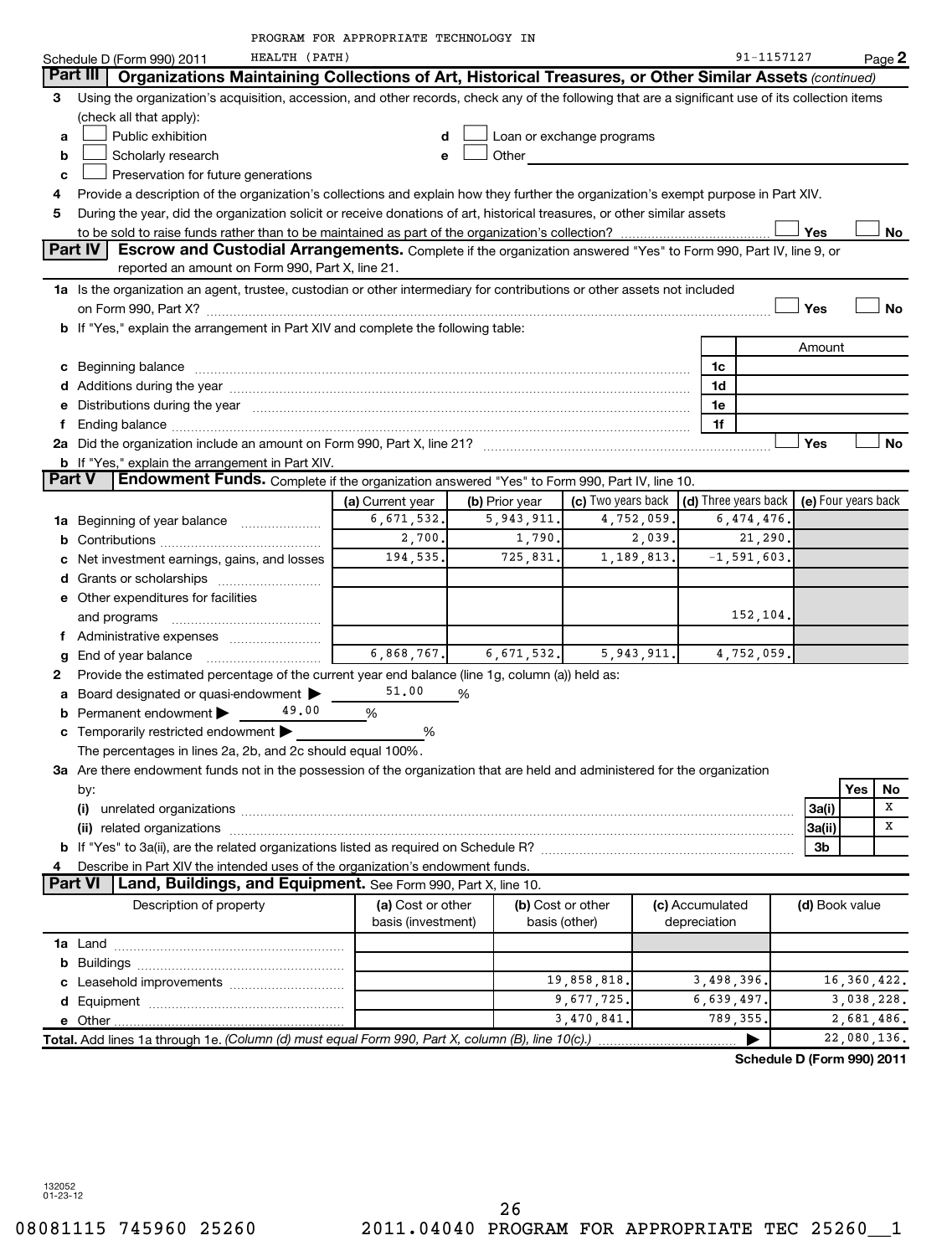| HEALTH (PATH)<br>Schedule D (Form 990) 2011                                                                                                                                                                                                                                               |                 |                | 91-1157127                                                   | Page 3         |
|-------------------------------------------------------------------------------------------------------------------------------------------------------------------------------------------------------------------------------------------------------------------------------------------|-----------------|----------------|--------------------------------------------------------------|----------------|
| Part VII Investments - Other Securities. See Form 990, Part X, line 12.                                                                                                                                                                                                                   |                 |                |                                                              |                |
| (a) Description of security or category<br>(including name of security)                                                                                                                                                                                                                   | (b) Book value  |                | (c) Method of valuation:<br>Cost or end-of-year market value |                |
|                                                                                                                                                                                                                                                                                           |                 |                |                                                              |                |
|                                                                                                                                                                                                                                                                                           |                 |                |                                                              |                |
| (3) Other                                                                                                                                                                                                                                                                                 |                 |                |                                                              |                |
| (A)                                                                                                                                                                                                                                                                                       |                 |                |                                                              |                |
| (B)                                                                                                                                                                                                                                                                                       |                 |                |                                                              |                |
| (C)                                                                                                                                                                                                                                                                                       |                 |                |                                                              |                |
| (D)                                                                                                                                                                                                                                                                                       |                 |                |                                                              |                |
| (E)                                                                                                                                                                                                                                                                                       |                 |                |                                                              |                |
| (F)                                                                                                                                                                                                                                                                                       |                 |                |                                                              |                |
| (G)                                                                                                                                                                                                                                                                                       |                 |                |                                                              |                |
| (H)                                                                                                                                                                                                                                                                                       |                 |                |                                                              |                |
| (1)                                                                                                                                                                                                                                                                                       |                 |                |                                                              |                |
| Total. (Col (b) must equal Form 990, Part X, col (B) line 12.)                                                                                                                                                                                                                            |                 |                |                                                              |                |
| Part VIII Investments - Program Related. See Form 990, Part X, line 13.                                                                                                                                                                                                                   |                 |                |                                                              |                |
| (a) Description of investment type                                                                                                                                                                                                                                                        | (b) Book value  |                | (c) Method of valuation:<br>Cost or end-of-year market value |                |
| (1)                                                                                                                                                                                                                                                                                       |                 |                |                                                              |                |
| (2)                                                                                                                                                                                                                                                                                       |                 |                |                                                              |                |
| (3)                                                                                                                                                                                                                                                                                       |                 |                |                                                              |                |
| (4)                                                                                                                                                                                                                                                                                       |                 |                |                                                              |                |
| (5)                                                                                                                                                                                                                                                                                       |                 |                |                                                              |                |
| (6)                                                                                                                                                                                                                                                                                       |                 |                |                                                              |                |
| (7)<br>(8)                                                                                                                                                                                                                                                                                |                 |                |                                                              |                |
| (9)                                                                                                                                                                                                                                                                                       |                 |                |                                                              |                |
| (10)                                                                                                                                                                                                                                                                                      |                 |                |                                                              |                |
| Total. (Col (b) must equal Form 990, Part X, col (B) line 13.) $\blacktriangleright$                                                                                                                                                                                                      |                 |                |                                                              |                |
| Part IX   Other Assets. See Form 990, Part X, line 15.                                                                                                                                                                                                                                    |                 |                |                                                              |                |
|                                                                                                                                                                                                                                                                                           | (a) Description |                |                                                              | (b) Book value |
| (1)                                                                                                                                                                                                                                                                                       |                 |                |                                                              |                |
| (2)                                                                                                                                                                                                                                                                                       |                 |                |                                                              |                |
| (3)                                                                                                                                                                                                                                                                                       |                 |                |                                                              |                |
| (4)                                                                                                                                                                                                                                                                                       |                 |                |                                                              |                |
| (၁)                                                                                                                                                                                                                                                                                       |                 |                |                                                              |                |
| (6)                                                                                                                                                                                                                                                                                       |                 |                |                                                              |                |
| (7)                                                                                                                                                                                                                                                                                       |                 |                |                                                              |                |
| (8)                                                                                                                                                                                                                                                                                       |                 |                |                                                              |                |
| (9)                                                                                                                                                                                                                                                                                       |                 |                |                                                              |                |
| (10)                                                                                                                                                                                                                                                                                      |                 |                |                                                              |                |
| Total. (Column (b) must equal Form 990, Part X, col (B) line 15.)                                                                                                                                                                                                                         |                 |                |                                                              |                |
| Part X<br>Other Liabilities. See Form 990, Part X, line 25.                                                                                                                                                                                                                               |                 |                |                                                              |                |
| (a) Description of liability<br><u>1.</u>                                                                                                                                                                                                                                                 |                 | (b) Book value |                                                              |                |
| Federal income taxes<br>(1)                                                                                                                                                                                                                                                               |                 |                |                                                              |                |
| (2)                                                                                                                                                                                                                                                                                       |                 |                |                                                              |                |
| (3)                                                                                                                                                                                                                                                                                       |                 |                |                                                              |                |
| (4)                                                                                                                                                                                                                                                                                       |                 |                |                                                              |                |
| (5)                                                                                                                                                                                                                                                                                       |                 |                |                                                              |                |
| (6)                                                                                                                                                                                                                                                                                       |                 |                |                                                              |                |
| (7)                                                                                                                                                                                                                                                                                       |                 |                |                                                              |                |
| (8)                                                                                                                                                                                                                                                                                       |                 |                |                                                              |                |
| (9)                                                                                                                                                                                                                                                                                       |                 |                |                                                              |                |
| (10)                                                                                                                                                                                                                                                                                      |                 |                |                                                              |                |
| (11)                                                                                                                                                                                                                                                                                      |                 |                |                                                              |                |
| Total. (Column (b) must equal Form 990, Part X, col (B) line 25.)<br>Fin 48 (ASC 740) Footnote. In Part XIV, provide the text of the footnote to the organization's financial statements that reports the organization's flability for uncertain tax positions under<br>FIN 48 (ASC 740). |                 |                |                                                              |                |
| 2. FIN4<br>132053<br>01-23-12                                                                                                                                                                                                                                                             |                 |                |                                                              |                |
|                                                                                                                                                                                                                                                                                           |                 |                | Schedule D (Form 990) 2011                                   |                |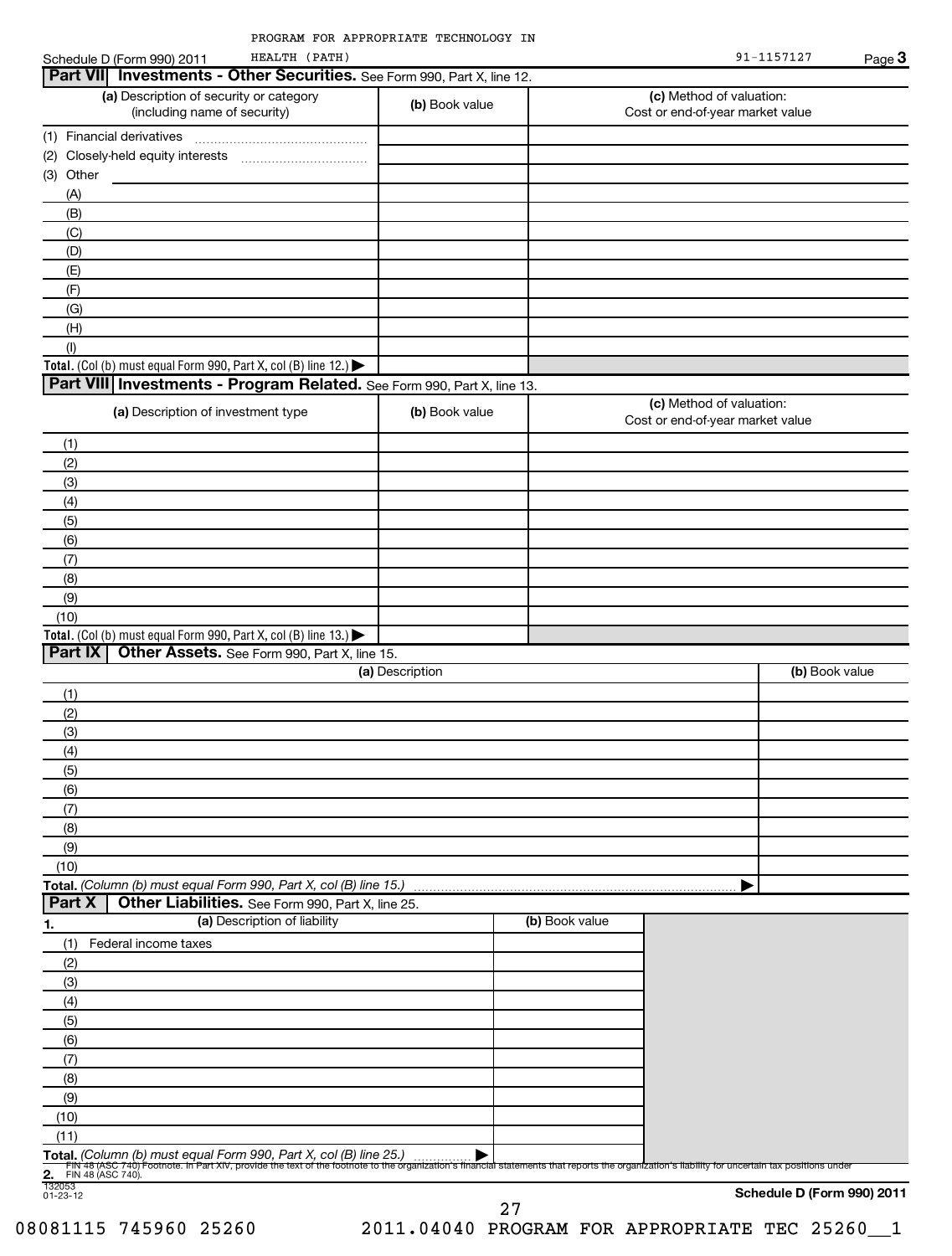|    | PROGRAM FOR APPROPRIATE TECHNOLOGY IN                                                                                                                                                                                               |                |                |            |        |
|----|-------------------------------------------------------------------------------------------------------------------------------------------------------------------------------------------------------------------------------------|----------------|----------------|------------|--------|
|    | HEALTH (PATH)<br>Schedule D (Form 990) 2011                                                                                                                                                                                         |                |                | 91-1157127 | Page 4 |
|    | Reconciliation of Change in Net Assets from Form 990 to Audited Financial Statements<br>Part XI                                                                                                                                     |                |                |            |        |
| 1  | Total revenue (Form 990, Part VIII, column (A), line 12)                                                                                                                                                                            |                | 1              |            |        |
| 2  | Total expenses (Form 990, Part IX, column (A), line 25) [11] [2010] [2010] [2010] [2010] [30] [2010] [30] [30] [                                                                                                                    |                | $\mathbf{2}$   |            |        |
| 3  |                                                                                                                                                                                                                                     |                | 3              |            |        |
| 4  | Net unrealized gains (losses) on investments [11] matter than the contract of the state of the state of the state of the state of the state of the state of the state of the state of the state of the state of the state of t      |                | $\overline{4}$ |            |        |
| 5  |                                                                                                                                                                                                                                     |                | 5              |            |        |
| 6  |                                                                                                                                                                                                                                     |                | 6              |            |        |
| 7  |                                                                                                                                                                                                                                     |                | $\overline{7}$ |            |        |
| 8  | Other (Describe in Part XIV.)                                                                                                                                                                                                       |                | 8              |            |        |
| 9  |                                                                                                                                                                                                                                     |                | 9              |            |        |
| 10 | Excess or (deficit) for the year per audited financial statements. Combine lines 3 and 9                                                                                                                                            |                | 10             |            |        |
|    | Part XII   Reconciliation of Revenue per Audited Financial Statements With Revenue per Return                                                                                                                                       |                |                |            |        |
| 1  | Total revenue, gains, and other support per audited financial statements [11, 11] matter controller and the support per audited financial statements [11] matter controller and the support of the statements and results are       |                |                | 1          |        |
| 2  | Amounts included on line 1 but not on Form 990, Part VIII, line 12:                                                                                                                                                                 |                |                |            |        |
| а  | Net unrealized gains on investments [11] matter contracts and the unrealized gains on investments [11] matter                                                                                                                       | 2a             |                |            |        |
| b  |                                                                                                                                                                                                                                     | 2 <sub>b</sub> |                |            |        |
| с  |                                                                                                                                                                                                                                     | 2c             |                |            |        |
| d  |                                                                                                                                                                                                                                     | 2d             |                |            |        |
| е  | Add lines 2a through 2d                                                                                                                                                                                                             |                |                | 2e         |        |
| 3  |                                                                                                                                                                                                                                     |                |                | 3          |        |
| 4  | Amounts included on Form 990, Part VIII, line 12, but not on line 1:                                                                                                                                                                |                |                |            |        |
| a  | Investment expenses not included on Form 990, Part VIII, line 7b                                                                                                                                                                    | 4a             |                |            |        |
| b  |                                                                                                                                                                                                                                     | 4 <sub>b</sub> |                |            |        |
|    | c Add lines 4a and 4b                                                                                                                                                                                                               |                |                | 4с         |        |
| 5  |                                                                                                                                                                                                                                     |                |                | 5          |        |
|    | Part XIII Reconciliation of Expenses per Audited Financial Statements With Expenses per Return                                                                                                                                      |                |                |            |        |
| 1  |                                                                                                                                                                                                                                     |                |                | 1          |        |
| 2  | Amounts included on line 1 but not on Form 990, Part IX, line 25:                                                                                                                                                                   |                |                |            |        |
| a  |                                                                                                                                                                                                                                     | 2a             |                |            |        |
| b  | Prior year adjustments information and continuum and contact the contract of the contract of the contract of the contract of the contract of the contract of the contract of the contract of the contract of the contract of t      | 2 <sub>b</sub> |                |            |        |
| с  |                                                                                                                                                                                                                                     | 2 <sub>c</sub> |                |            |        |
| d  |                                                                                                                                                                                                                                     | 2d             |                |            |        |
| е  | Add lines 2a through 2d <b>continuum continuum contracts</b> and an analysis of the contract of the contract of the contract of the contract of the contract of the contract of the contract of the contract of the contract of the |                |                | 2e         |        |
| 3  |                                                                                                                                                                                                                                     |                |                | 3          |        |
| 4  | Amounts included on Form 990, Part IX, line 25, but not on line 1:                                                                                                                                                                  |                |                |            |        |
| a  |                                                                                                                                                                                                                                     | 4a             |                |            |        |
| b  | Other (Describe in Part XIV.)                                                                                                                                                                                                       | 4 <sub>b</sub> |                |            |        |
|    | c Add lines 4a and 4b                                                                                                                                                                                                               |                |                | 4с         |        |
|    |                                                                                                                                                                                                                                     |                |                | 5          |        |
|    | Part XIV Supplemental Information                                                                                                                                                                                                   |                |                |            |        |
|    | Complete this part to provide the descriptions required for Dart IL lines 2. 5, and Q: Dart IIL lines 10 and 4: Dart IV lines 16 and 2b: Dart V, line 4: Dart                                                                       |                |                |            |        |

Complete this part to provide the descriptions required for Part II, lines 3, 5, and 9; Part III, lines 1a and 4; Part IV, lines 1b and 2b; Part V, line 4; Part X, line 2; Part XI, line 8; Part XII, lines 2d and 4b; and Part XIII, lines 2d and 4b. Also complete this part to provide any additional information. PART V, LINE 4: PATH UTILIZES THE INVESTED INTEREST EARNINGS FROM THE

ENDOWMENT AS AN IMPORTANT FUNDING SOURCE TO HELP STRENGTHEN OUR EXISTING

PROGRAMMATIC WORK IN GLOBAL HEALTH AND TO FUND NEW OPPORTUNITIES TO EXPAND

OUR REACH AND IMPACT AS AN ORGANIZATION IN THE FIELD OF GLOBAL HEALTH, IN

ACCORDANCE WITH PATH'S ENDOWMENT SPENDING POLICY.

**Schedule D (Form 990) 2011**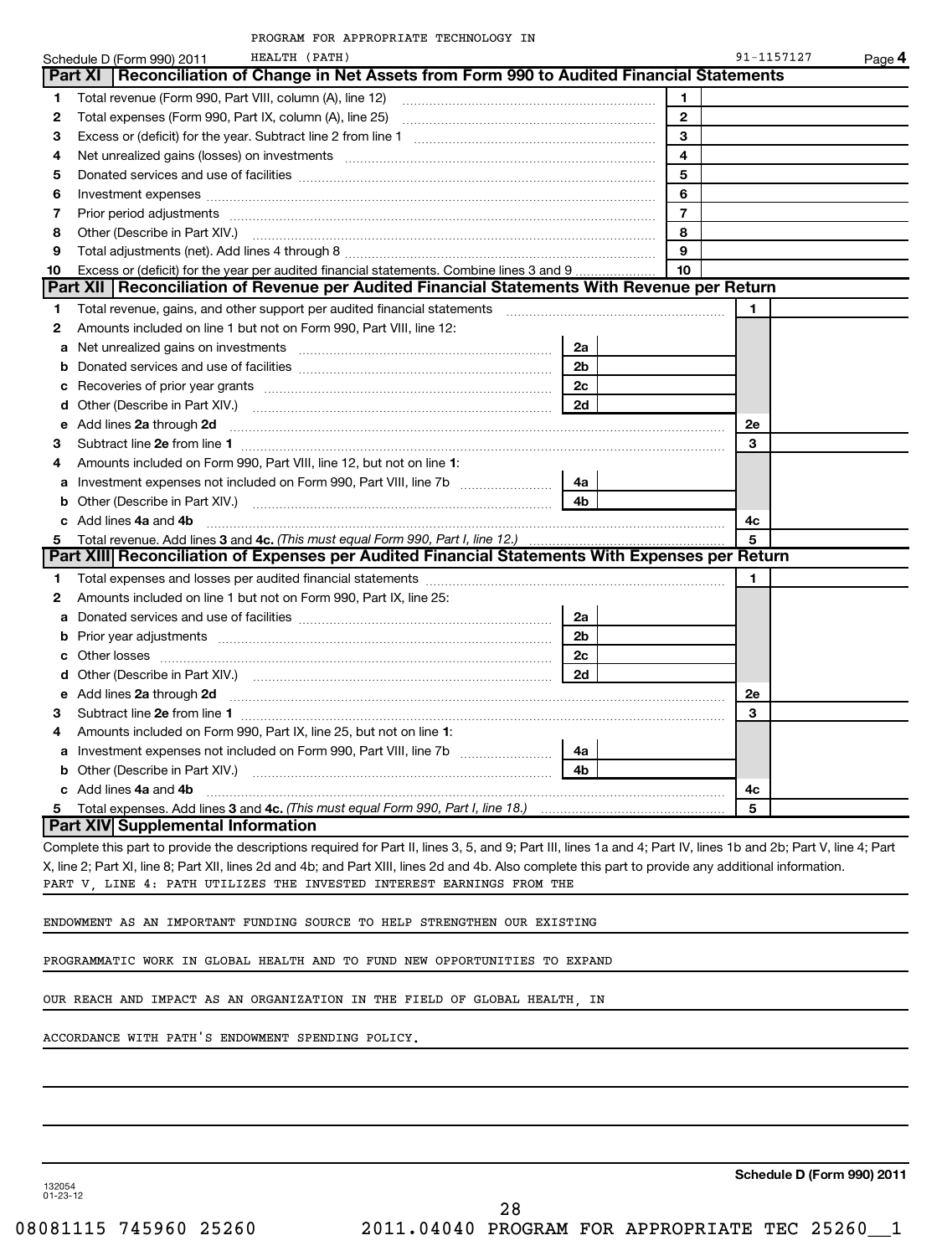| SCHEDULE F<br>(Form 990) |  |
|--------------------------|--|
|                          |  |

Department of the Treasury

# **Statement of Activities Outside the United States**

**| Complete if the organization answered "Yes" to Form 990,**

| OMB No. 1545-0047     |
|-----------------------|
| 20                    |
|                       |
| <b>Open to Public</b> |
| Inspection            |

Internal Revenue Service **Part IV, line 14b, 15, or 16. Conserved Bart IV, Ince 14b, 15, or 16. Conserved Bart IV, 15 See separate instructions. Conserved Bart III Conserved Bart III Conserved Bart II Conserved Bart II Conserved Bart Employer identification number 1 2 For grantmakers.**  Describe in Part V the organization's procedures for monitoring the use of its grants and other assistance outside the **3 For grantmakers.**  Does the organization maintain records to substantiate the amount of its grants and other assistance, the grantees' eligibility for the grants or assistance, and the selection criteria used to award the grants or assistance?  $\Box$  Yes  $\Box$  No (a) Region **(b)** Number of  $|$  (c) Number of  $|$  (d) Activities conducted in region  $|$  (e) If activity listed in (d)  $|$  (f) **3 a** Sub-total .................. **b** Total from continuation **c Totals**  (add lines 3a Name of the organization Part I | General Information on Activities Outside the United States. Complete if the organization answered "Yes" to Form 990, Part IV, line 14b. United States. Activities per Region. (The following Part I, line 3 table can be duplicated if additional space is needed.) (a) Region  $\vert$  (b) Number of offices in the region (c) Number of<br>employees, agents, and independent contractors in region (by type) (e.g., fundraising, program services, investments, grants to recipients located in the region) (e) If activity listed in (d) is a program service, describe specific type of service(s) in region (f) Total expenditures for and investments in region sheets to Part  $1$   $\ldots$ ... and 3b) PROGRAM FOR APPROPRIATE TECHNOLOGY IN HEALTH (PATH) 91-1157127 CENTRAL AMERICA AND THE CARIBBEAN 1 1 13 MANAGEMENT & GENERAL MANAGEMENT & GENERAL 859,263. CENTRAL AMERICA AND THE CARIBBEAN **1** 0 0 PROGRAM SERVICES REPRODUCTIVE HEALTH 343,195. CENTRAL AMERICA AND  $\begin{vmatrix} \cdot & \cdot & \cdot \\ \cdot & \cdot & \cdot \end{vmatrix}$  where  $\begin{vmatrix} \cdot & \cdot & \cdot \\ \cdot & \cdot & \cdot \end{vmatrix}$  where  $\begin{vmatrix} \cdot & \cdot & \cdot \\ \cdot & \cdot & \cdot \end{vmatrix}$ THE CARIBBEAN (CONSTRUCTED ASSERVED ASSOCIATED AND RESOURCES THE CONSTRUCTION OF PROGRAM SERVICES (CONSTRUCTED ASSERVED ASSERVED ASSERVED ASSERVED ASSERVED ASSOCIATED AND A SERVED ASSERVED ASSERVED ASSOCIATED ASSOCIATED AS CENTRAL AMERICA AND THE CARIBBEAN **120** 0 0 PROGRAM SERVICES HEALTH TECHOLOGIES 37,197. CENTRAL AMERICA AND VACCINES AND THE CARIBBEAN  $\begin{array}{ccc} | & 0 & 0 \end{array}$  PROGRAM SERVICES  $\begin{array}{ccc} \texttt{IMMUNIZATIONS} & & \end{array}$  5,948. CENTRAL AMERICA AND THE CARIBBEAN **117,521.** 0 0 PROGRAM SERVICES MATERNAL & CHILD HEALTH 117,521. CENTRAL AMERICA AND THE CARIBBEAN **1** 0 0 PROGRAM SERVICES CROSS PROGRAM 1 7,048. CENTRAL AMERICA AND THE CARIBBEAN (CONSTRUCTED ASSOCIATED AND THE CONSTRUCTED AND THE SERIES OF STATES OF STATES OF STATES OF STATES OF STATES OF STATES OF STATES OF STATES OF STATES OF STATES OF STATES OF STATES OF STATES OF STATES OF STATES  $13$  |  $1,873,851$ . 40 578 120,636,318. 41 591 122,510,169.

**For Paperwork Reduction Act Notice, see the Instructions for Form 990. Schedule F (Form 990) 2011** LHA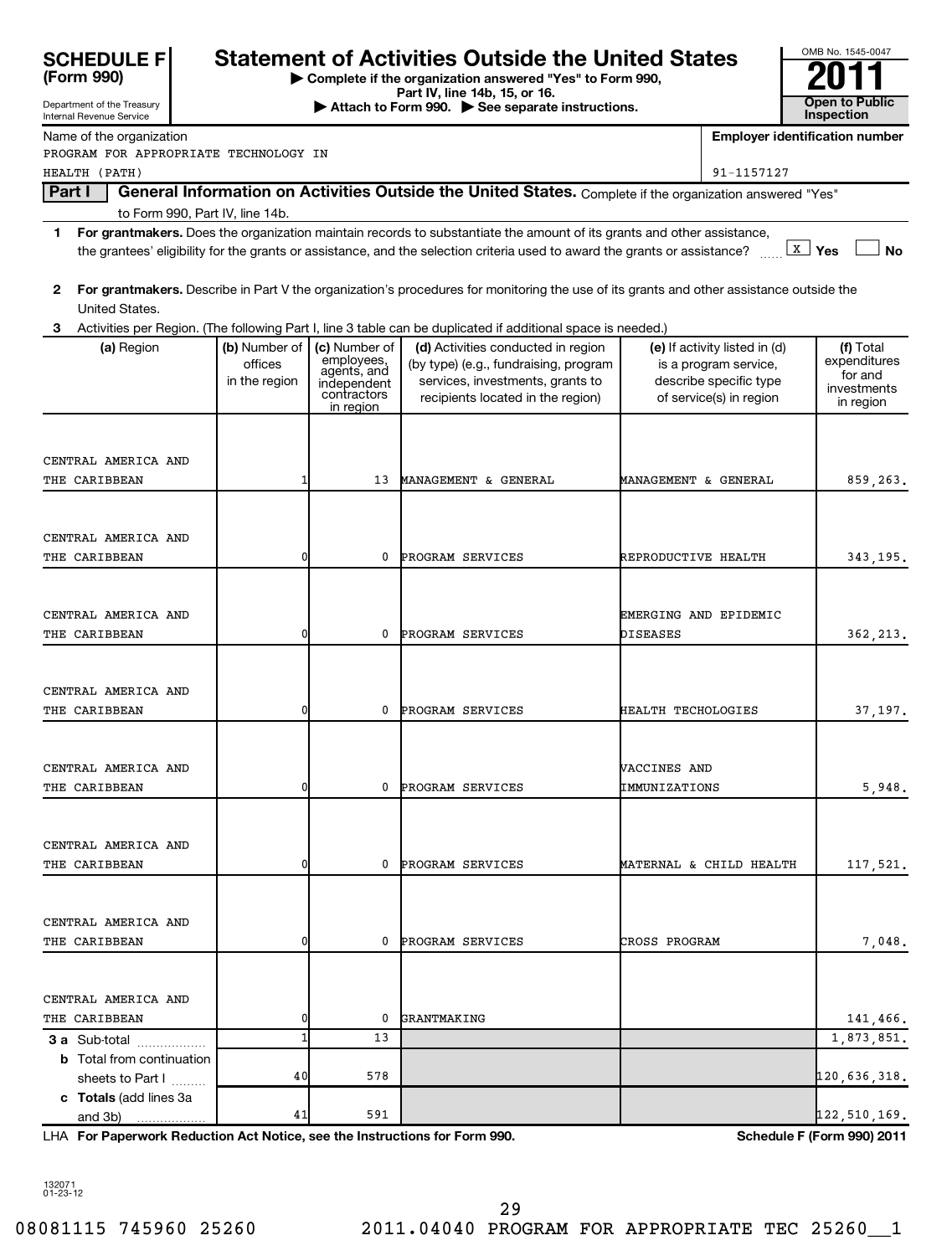| Schedule F (Form 990)        | HEALTH (PATH)                             |                                                      |                                                                                                                                         | 91-1157127                                                                                                  | Page 1                                  |
|------------------------------|-------------------------------------------|------------------------------------------------------|-----------------------------------------------------------------------------------------------------------------------------------------|-------------------------------------------------------------------------------------------------------------|-----------------------------------------|
| <b>Part I</b>                |                                           |                                                      | Continuation of Activities per Region. (Schedule F (Form 990), Part I, line 3)                                                          |                                                                                                             |                                         |
| (a) Region                   | (b) Number of<br>offices<br>in the region | (c) Number of<br>employees or<br>agents in<br>region | (d) Activities conducted in region<br>(by type) (i.e., fundraising,<br>program services, grants to<br>recipients located in the region) | (e) If activity listed in (d)<br>is a program service,<br>describe specific type<br>of service(s) in region | (f) Total<br>expenditures<br>for region |
| EAST ASIA AND THE<br>PACIFIC |                                           | 82                                                   | PROGRAM SERVICES                                                                                                                        | REPRODUCTIVE HEALTH                                                                                         | 892,008.                                |
| EAST ASIA AND THE<br>PACIFIC | 0                                         | 0                                                    | PROGRAM SERVICES                                                                                                                        | EMERGING AND EPIDEMIC<br><b>DISEASES</b>                                                                    | 1,769,323.                              |
| EAST ASIA AND THE<br>PACIFIC | 0                                         | 0                                                    | PROGRAM SERVICES                                                                                                                        | VACCINES AND<br>IMMUNIZATIONS                                                                               | 673,489.                                |
| EAST ASIA AND THE<br>PACIFIC | 0                                         | 0                                                    | PROGRAM SERVICES                                                                                                                        | MATERNAL & CHILD HEALTH                                                                                     | $-13, 312.$                             |
| EAST ASIA AND THE<br>PACIFIC | 0                                         | 0                                                    | PROGRAM SERVICES                                                                                                                        | CROSS PROGRAM                                                                                               | 2,194.                                  |
| EAST ASIA AND THE<br>PACIFIC | 0                                         | 0                                                    | PROGRAM SERVICES                                                                                                                        | HEALTH TECHOLOGIES                                                                                          | 590,373.                                |
| EAST ASIA AND THE<br>PACIFIC | 0                                         | $\mathbf 0$                                          | MANAGEMENT & GENERAL                                                                                                                    | MANAGEMENT & GENERAL                                                                                        | 1,651,554.                              |
| EAST ASIA AND THE<br>PACIFIC | O                                         | U                                                    | GRANTMAKING                                                                                                                             |                                                                                                             | 4,830,191.                              |
| EUROPE                       | 3                                         |                                                      | 45 MANAGEMENT & GENERAL                                                                                                                 | MANAGEMENT & GENERAL                                                                                        | 3, 453, 541.                            |
| EUROPE                       | 0                                         |                                                      | 0 PROGRAM SERVICES                                                                                                                      | CROSS PROGRAM                                                                                               | 5,701.                                  |
| <b>Totals</b>                |                                           |                                                      |                                                                                                                                         |                                                                                                             |                                         |

132181 05-01-11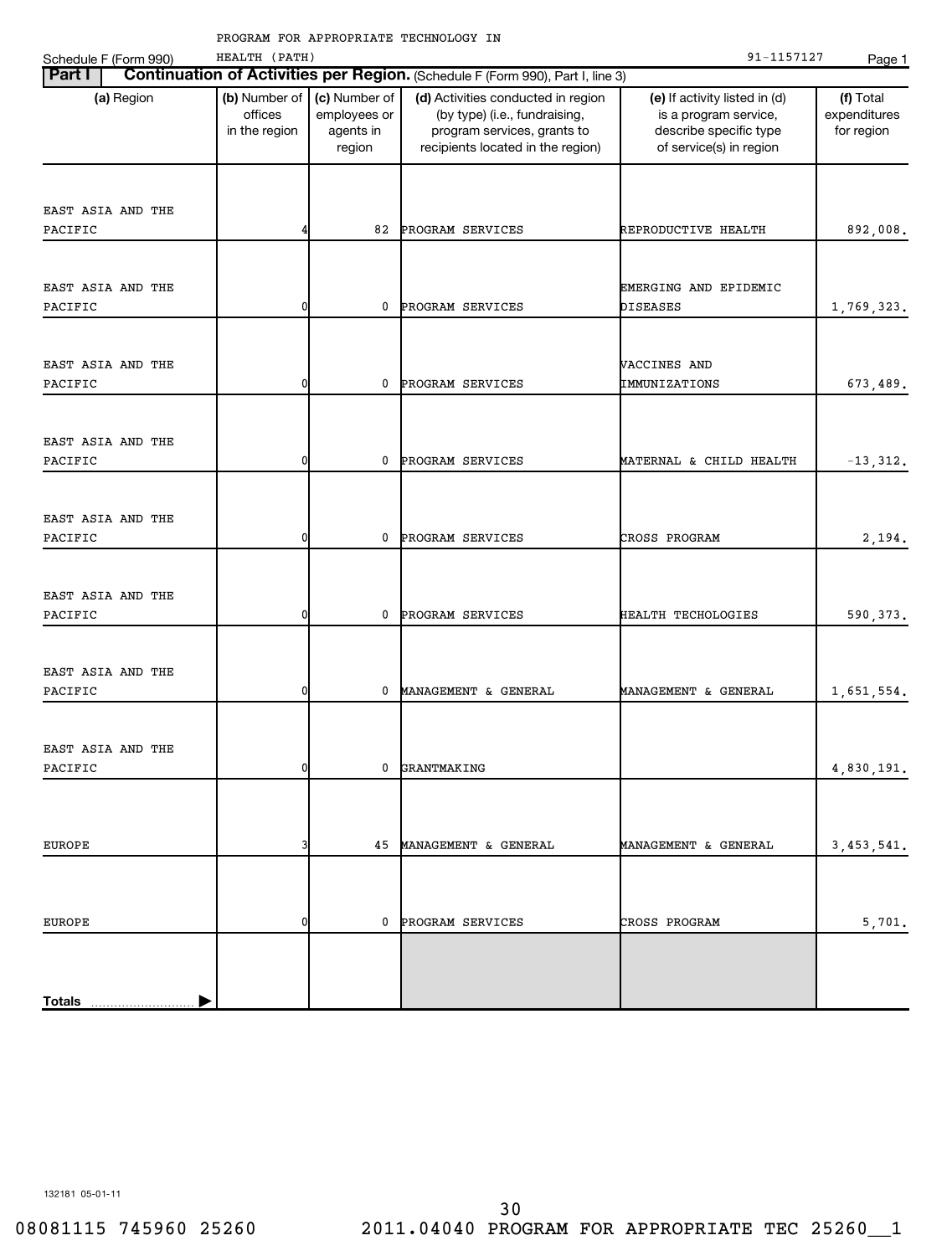| HEALTH (PATH)<br>91-1157127<br>Schedule F (Form 990)<br>Page 1 |                                           |                                                      |                                                                                                                                         |                                                                                                             |                                         |  |  |
|----------------------------------------------------------------|-------------------------------------------|------------------------------------------------------|-----------------------------------------------------------------------------------------------------------------------------------------|-------------------------------------------------------------------------------------------------------------|-----------------------------------------|--|--|
| <b>Part I</b>                                                  |                                           |                                                      | Continuation of Activities per Region. (Schedule F (Form 990), Part I, line 3)                                                          |                                                                                                             |                                         |  |  |
| (a) Region                                                     | (b) Number of<br>offices<br>in the region | (c) Number of<br>employees or<br>agents in<br>region | (d) Activities conducted in region<br>(by type) (i.e., fundraising,<br>program services, grants to<br>recipients located in the region) | (e) If activity listed in (d)<br>is a program service,<br>describe specific type<br>of service(s) in region | (f) Total<br>expenditures<br>for region |  |  |
| EUROPE                                                         | 0                                         | $\mathbf 0$                                          | PROGRAM SERVICES                                                                                                                        | EMERGING AND EPIDEMIC<br><b>DISEASES</b>                                                                    | 2,650,579.                              |  |  |
| EUROPE                                                         | 0                                         | 0                                                    | FUNDRAISING                                                                                                                             |                                                                                                             | 7,001.                                  |  |  |
|                                                                |                                           |                                                      |                                                                                                                                         |                                                                                                             |                                         |  |  |
| EUROPE                                                         | 0                                         | 0                                                    | PROGRAM SERVICES                                                                                                                        | HEALTH TECHOLOGIES                                                                                          | 274,849.                                |  |  |
| EUROPE                                                         | 0                                         | 0                                                    | PROGRAM SERVICES                                                                                                                        | MATERNAL & CHILD HEALTH                                                                                     | 79,921.                                 |  |  |
| EUROPE                                                         | 0                                         | 0                                                    | PROGRAM SERVICES                                                                                                                        | REPRODUCTIVE HEALTH                                                                                         | 906,541.                                |  |  |
| EUROPE                                                         | 0                                         | 0                                                    | PROGRAM SERVICES                                                                                                                        | VACCINES AND<br>IMMUNIZATIONS                                                                               | 7,007,357.                              |  |  |
| <b>EUROPE</b>                                                  | 0                                         | 0                                                    | GRANTMAKING                                                                                                                             |                                                                                                             | 15,888,528.                             |  |  |
| MIDDLE EAST AND<br>NORTH AFRICA                                | 0                                         |                                                      | MANAGEMENT & GENERAL                                                                                                                    |                                                                                                             | $-60.$                                  |  |  |
| MIDDLE EAST AND<br>NORTH AFRICA                                | 0                                         | $\mathbf 0$                                          | PROGRAM SERVICES                                                                                                                        | VACCINES AND<br>IMMUNIZATIONS                                                                               | 151,551.                                |  |  |
| NORTH AMERICA                                                  | 0                                         |                                                      | 0 MANAGEMENT & GENERAL                                                                                                                  |                                                                                                             | 37,000.                                 |  |  |
| Totals                                                         |                                           |                                                      |                                                                                                                                         |                                                                                                             |                                         |  |  |

132181 05-01-11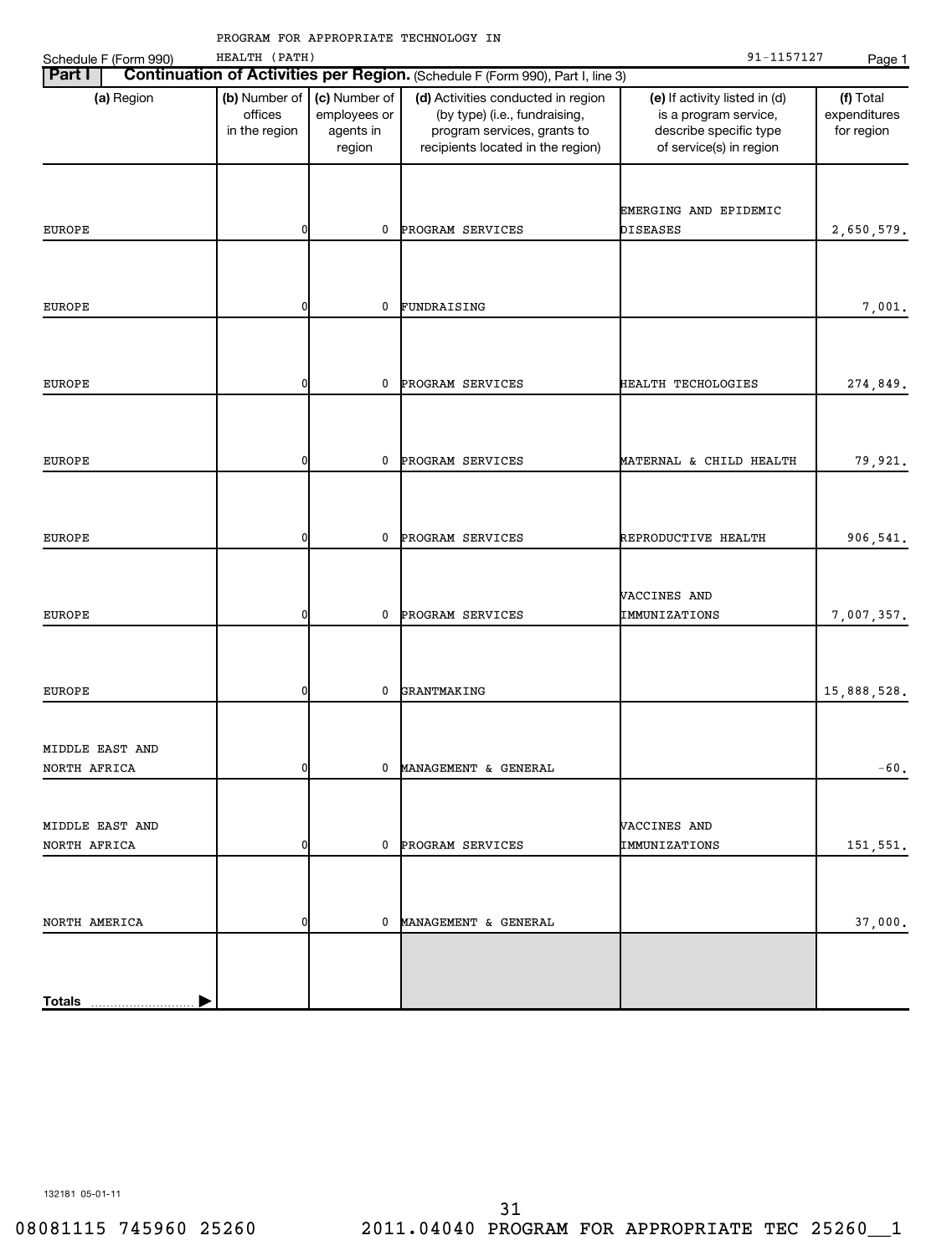| HEALTH (PATH)<br>91-1157127<br>Schedule F (Form 990) |                                           |                                                      |                                                                                                                                         |                                                                                                             |                                         |  |  |
|------------------------------------------------------|-------------------------------------------|------------------------------------------------------|-----------------------------------------------------------------------------------------------------------------------------------------|-------------------------------------------------------------------------------------------------------------|-----------------------------------------|--|--|
| Part I                                               |                                           |                                                      | Continuation of Activities per Region. (Schedule F (Form 990), Part I, line 3)                                                          |                                                                                                             |                                         |  |  |
| (a) Region                                           | (b) Number of<br>offices<br>in the region | (c) Number of<br>employees or<br>agents in<br>region | (d) Activities conducted in region<br>(by type) (i.e., fundraising,<br>program services, grants to<br>recipients located in the region) | (e) If activity listed in (d)<br>is a program service,<br>describe specific type<br>of service(s) in region | (f) Total<br>expenditures<br>for region |  |  |
| NORTH AMERICA                                        | 0                                         | 0                                                    | PROGRAM SERVICES                                                                                                                        | EMERGING AND EPIDEMIC<br><b>DISEASES</b>                                                                    |                                         |  |  |
|                                                      |                                           |                                                      |                                                                                                                                         |                                                                                                             | 129,655.                                |  |  |
| NORTH AMERICA                                        | 0                                         | 0                                                    | PROGRAM SERVICES                                                                                                                        | HEALTH TECHOLOGIES                                                                                          | 10,731.                                 |  |  |
| NORTH AMERICA                                        | 0                                         | 0                                                    | PROGRAM SERVICES                                                                                                                        | MATERNAL & CHILD HEALTH                                                                                     | 37,040.                                 |  |  |
| NORTH AMERICA                                        | 0                                         | 0                                                    | PROGRAM SERVICES                                                                                                                        | REPRODUCTIVE HEALTH                                                                                         | 1,117.                                  |  |  |
| NORTH AMERICA                                        | 0                                         | 0                                                    | PROGRAM SERVICES                                                                                                                        | VACCINES AND<br>IMMUNIZATIONS                                                                               | 221,326.                                |  |  |
| NORTH AMERICA                                        | $\overline{0}$                            | 0                                                    | GRANTMAKING                                                                                                                             |                                                                                                             | 37,361.                                 |  |  |
| RUSSIA AND THE NEWLY<br>INDEPENDENT STATES           | 2                                         | 22                                                   | MANAGEMENT & GENERAL                                                                                                                    |                                                                                                             | 625,897.                                |  |  |
| RUSSIA AND THE NEWLY<br>INDEPENDENT STATES           | 01                                        | 0                                                    | PROGRAM SERVICES                                                                                                                        | EMERGING AND EPIDEMIC<br>DISEASES                                                                           | 1,243,324.                              |  |  |
| RUSSIA AND THE NEWLY<br>INDEPENDENT STATES           | 0                                         | 0                                                    | PROGRAM SERVICES                                                                                                                        | HEALTH TECHOLOGIES                                                                                          | 1,334.                                  |  |  |
| RUSSIA AND THE NEWLY<br>INDEPENDENT STATES           | 0                                         | 0                                                    | PROGRAM SERVICES                                                                                                                        | MATERNAL & CHILD HEALTH                                                                                     | 258.                                    |  |  |
|                                                      |                                           |                                                      |                                                                                                                                         |                                                                                                             |                                         |  |  |

132181 05-01-11

**Totals**

 $\blacktriangleright$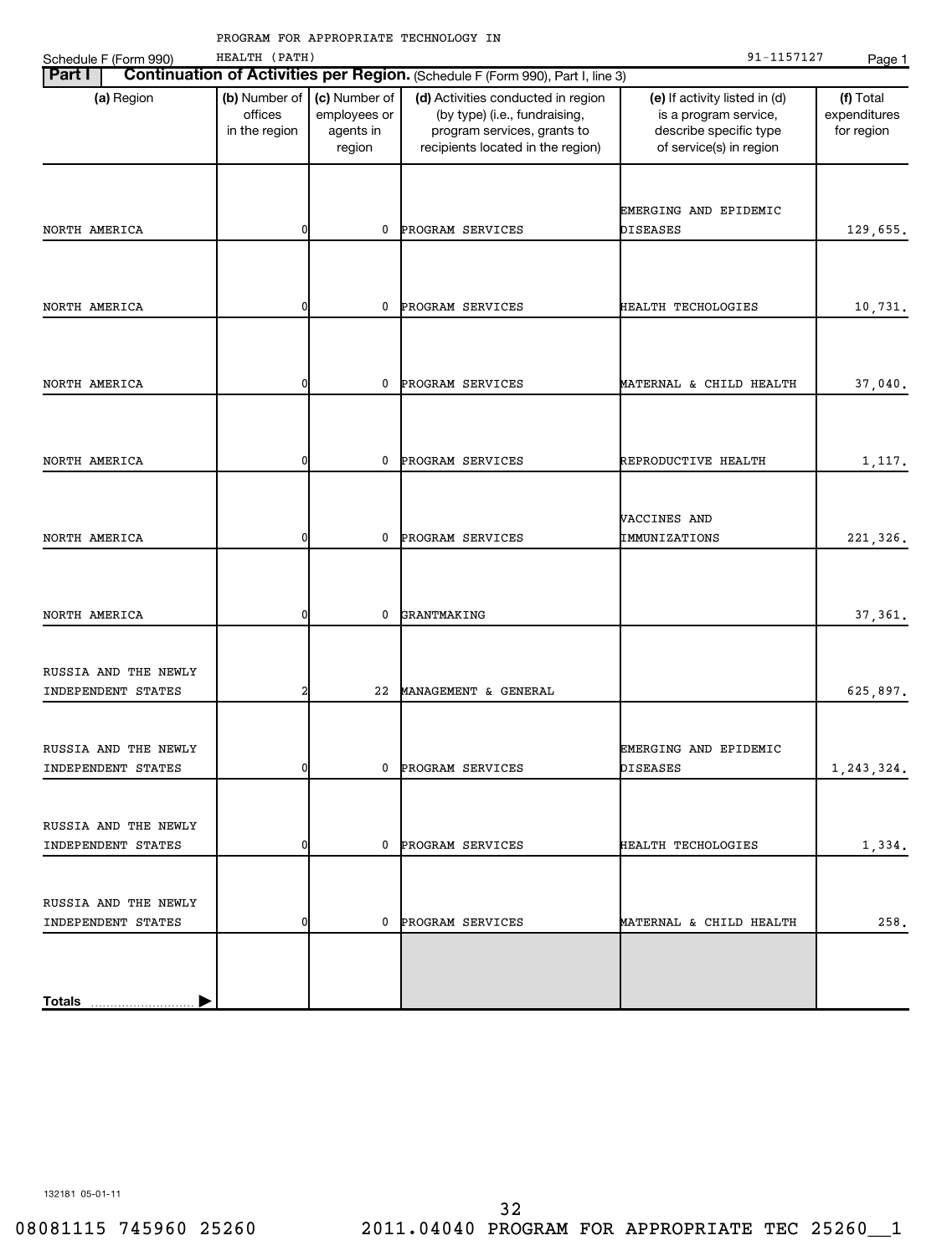| Schedule F (Form 990) | HEALTH (PATH)                                                                                     |    |                                                                                                                                         | 91-1157127                                                                                                  | Page 1                                  |
|-----------------------|---------------------------------------------------------------------------------------------------|----|-----------------------------------------------------------------------------------------------------------------------------------------|-------------------------------------------------------------------------------------------------------------|-----------------------------------------|
| Part I                |                                                                                                   |    | Continuation of Activities per Region. (Schedule F (Form 990), Part I, line 3)                                                          |                                                                                                             |                                         |
| (a) Region            | (c) Number of<br>(b) Number of<br>offices<br>employees or<br>in the region<br>agents in<br>region |    | (d) Activities conducted in region<br>(by type) (i.e., fundraising,<br>program services, grants to<br>recipients located in the region) | (e) If activity listed in (d)<br>is a program service,<br>describe specific type<br>of service(s) in region | (f) Total<br>expenditures<br>for region |
|                       |                                                                                                   |    |                                                                                                                                         |                                                                                                             |                                         |
| RUSSIA AND THE NEWLY  |                                                                                                   |    |                                                                                                                                         |                                                                                                             |                                         |
| INDEPENDENT STATES    | 0                                                                                                 | 0  | PROGRAM SERVICES                                                                                                                        | REPRODUCTIVE HEALTH                                                                                         | 830.                                    |
|                       |                                                                                                   |    |                                                                                                                                         |                                                                                                             |                                         |
| RUSSIA AND THE NEWLY  |                                                                                                   |    |                                                                                                                                         | VACCINES AND                                                                                                |                                         |
| INDEPENDENT STATES    | 0                                                                                                 | 0  | PROGRAM SERVICES                                                                                                                        | IMMUNIZATIONS                                                                                               | 4,712.                                  |
|                       |                                                                                                   |    |                                                                                                                                         |                                                                                                             |                                         |
| RUSSIA AND THE NEWLY  |                                                                                                   |    |                                                                                                                                         |                                                                                                             |                                         |
| INDEPENDENT STATES    | 0                                                                                                 | 0  | GRANTMAKING                                                                                                                             |                                                                                                             | 368,173.                                |
|                       |                                                                                                   |    |                                                                                                                                         |                                                                                                             |                                         |
|                       |                                                                                                   |    |                                                                                                                                         |                                                                                                             |                                         |
| SOUTH AMERICA         | 1                                                                                                 | 0  | MANAGEMENT & GENERAL                                                                                                                    |                                                                                                             | 181,704.                                |
|                       |                                                                                                   |    |                                                                                                                                         |                                                                                                             |                                         |
|                       |                                                                                                   |    |                                                                                                                                         |                                                                                                             |                                         |
| SOUTH AMERICA         | 0                                                                                                 | 0  | PROGRAM SERVICES                                                                                                                        | HEALTH TECHOLOGIES                                                                                          | 99,614.                                 |
|                       |                                                                                                   |    |                                                                                                                                         |                                                                                                             |                                         |
|                       |                                                                                                   |    |                                                                                                                                         |                                                                                                             |                                         |
| SOUTH AMERICA         | 0                                                                                                 | 0  | PROGRAM SERVICES                                                                                                                        | MATERNAL & CHILD HEALTH                                                                                     | 133, 324.                               |
|                       |                                                                                                   |    |                                                                                                                                         |                                                                                                             |                                         |
|                       |                                                                                                   |    |                                                                                                                                         |                                                                                                             |                                         |
| SOUTH AMERICA         | 0                                                                                                 | 0  | PROGRAM SERVICES                                                                                                                        | REPRODUCTIVE HEALTH                                                                                         | 307,328.                                |
|                       |                                                                                                   |    |                                                                                                                                         |                                                                                                             |                                         |
|                       |                                                                                                   |    |                                                                                                                                         | <b>VACCINES AND</b>                                                                                         |                                         |
| SOUTH AMERICA         | 0                                                                                                 | 0  | PROGRAM SERVICES                                                                                                                        | IMMUNIZATIONS                                                                                               | 112,194.                                |
|                       |                                                                                                   |    |                                                                                                                                         |                                                                                                             |                                         |
|                       |                                                                                                   |    |                                                                                                                                         |                                                                                                             |                                         |
| SOUTH AMERICA         | 0                                                                                                 | 0  | GRANTMAKING                                                                                                                             |                                                                                                             | 342,058.                                |
|                       |                                                                                                   |    |                                                                                                                                         |                                                                                                             |                                         |
|                       |                                                                                                   |    |                                                                                                                                         |                                                                                                             |                                         |
| SOUTH ASIA            | 5                                                                                                 | 67 | MANAGEMENT & GENERAL                                                                                                                    |                                                                                                             | 1,643,934.                              |
|                       |                                                                                                   |    |                                                                                                                                         |                                                                                                             |                                         |
|                       |                                                                                                   |    |                                                                                                                                         |                                                                                                             |                                         |
| <b>Totals</b>         |                                                                                                   |    |                                                                                                                                         |                                                                                                             |                                         |

132181 05-01-11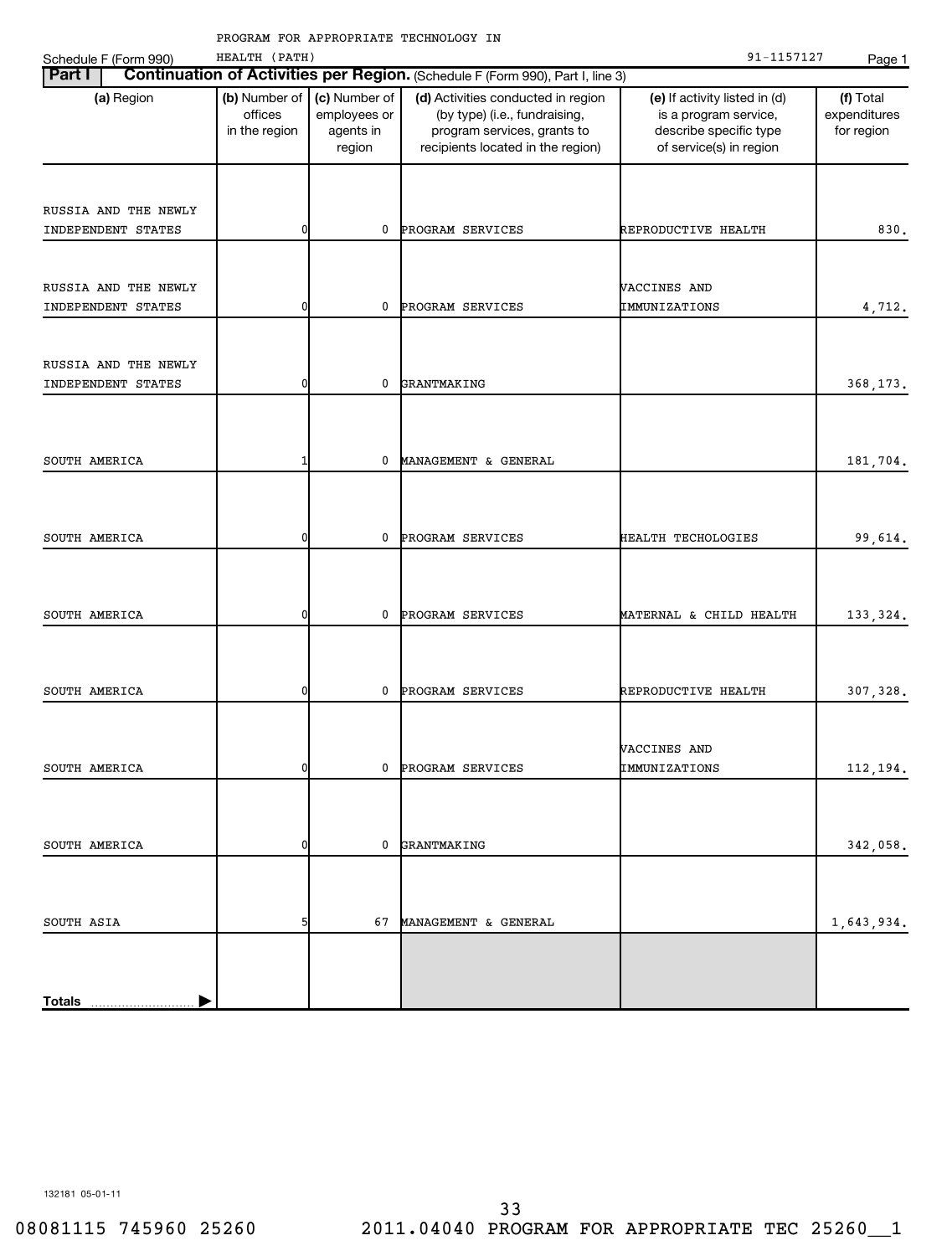| INCONIN ION INTINOINIIII IDCHNODOOI IN<br>91-1157127<br>HEALTH (PATH)<br>Schedule F (Form 990)<br>Continuation of Activities per Region. (Schedule F (Form 990), Part I, line 3) |                                                                                                   |     |                                                                                                                                         |                                                                                                             |                                         |  |  |  |
|----------------------------------------------------------------------------------------------------------------------------------------------------------------------------------|---------------------------------------------------------------------------------------------------|-----|-----------------------------------------------------------------------------------------------------------------------------------------|-------------------------------------------------------------------------------------------------------------|-----------------------------------------|--|--|--|
| Part I                                                                                                                                                                           |                                                                                                   |     |                                                                                                                                         |                                                                                                             |                                         |  |  |  |
| (a) Region                                                                                                                                                                       | (c) Number of<br>(b) Number of<br>offices<br>employees or<br>in the region<br>agents in<br>region |     | (d) Activities conducted in region<br>(by type) (i.e., fundraising,<br>program services, grants to<br>recipients located in the region) | (e) If activity listed in (d)<br>is a program service,<br>describe specific type<br>of service(s) in region | (f) Total<br>expenditures<br>for region |  |  |  |
|                                                                                                                                                                                  |                                                                                                   |     |                                                                                                                                         | EMERGING AND EPIDEMIC                                                                                       |                                         |  |  |  |
| SOUTH ASIA                                                                                                                                                                       | 0                                                                                                 | 0   | PROGRAM SERVICES                                                                                                                        | <b>DISEASES</b>                                                                                             | 866,957.                                |  |  |  |
| SOUTH ASIA                                                                                                                                                                       | 0                                                                                                 | 0   | PROGRAM SERVICES                                                                                                                        | HEALTH TECHOLOGIES                                                                                          | 372, 325.                               |  |  |  |
| SOUTH ASIA                                                                                                                                                                       | 0                                                                                                 | 0   | PROGRAM SERVICES                                                                                                                        | MATERNAL & CHILD HEALTH                                                                                     | 2,074,761.                              |  |  |  |
|                                                                                                                                                                                  |                                                                                                   |     |                                                                                                                                         |                                                                                                             |                                         |  |  |  |
| SOUTH ASIA                                                                                                                                                                       | $\overline{0}$                                                                                    | 0   | PROGRAM SERVICES                                                                                                                        | REPRODUCTIVE HEALTH                                                                                         | 486,141.                                |  |  |  |
| SOUTH ASIA                                                                                                                                                                       | 0                                                                                                 | 0   | PROGRAM SERVICES                                                                                                                        | VACCINES AND<br>IMMUNIZATIONS                                                                               | 418,556.                                |  |  |  |
|                                                                                                                                                                                  |                                                                                                   |     |                                                                                                                                         |                                                                                                             |                                         |  |  |  |
| SOUTH ASIA                                                                                                                                                                       | $\overline{0}$                                                                                    | 0   | GRANTMAKING                                                                                                                             |                                                                                                             | 6,472,569.                              |  |  |  |
| SUB-SAHARAN AFRICA                                                                                                                                                               | 25                                                                                                | 362 | MANAGEMENT & GENERAL                                                                                                                    | MANAGEMENT & GENERAL                                                                                        | 5,664,639.                              |  |  |  |
|                                                                                                                                                                                  |                                                                                                   |     |                                                                                                                                         |                                                                                                             |                                         |  |  |  |
| SUB-SAHARAN AFRICA                                                                                                                                                               | 0l                                                                                                | 0   | PROGRAM SERVICES                                                                                                                        | CROSS PROGRAM                                                                                               | $-6,378.$                               |  |  |  |
| SUB-SAHARAN AFRICA                                                                                                                                                               | 0                                                                                                 | 0   | PROGRAM SERVICES                                                                                                                        | EMERGING AND EPIDEMIC<br>DISEASES                                                                           | 21, 423, 191.                           |  |  |  |
| SUB-SAHARAN AFRICA                                                                                                                                                               | 0                                                                                                 | 0   | FUNDRAISING                                                                                                                             |                                                                                                             | 515.                                    |  |  |  |
|                                                                                                                                                                                  |                                                                                                   |     |                                                                                                                                         |                                                                                                             |                                         |  |  |  |
| Total <u>s </u>                                                                                                                                                                  |                                                                                                   |     |                                                                                                                                         |                                                                                                             |                                         |  |  |  |

132181 05-01-11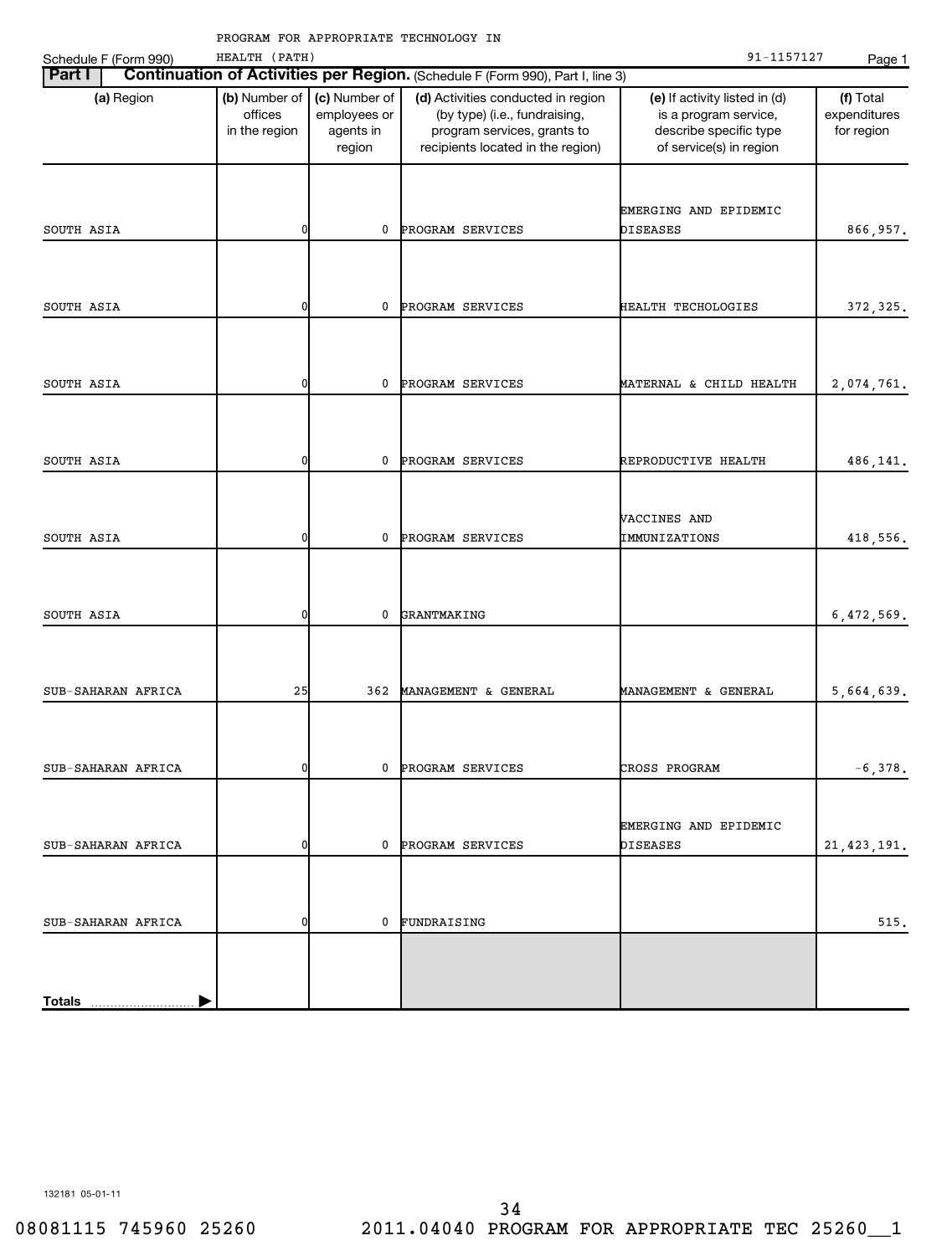|                                                        |                    | HEALTH (PATH)                             |                                                      | PROGRAM FOR APPROPRIATE TECHNOLOGY IN                                                                                                   | 91-1157127                                                                                                  | Page 1                                  |
|--------------------------------------------------------|--------------------|-------------------------------------------|------------------------------------------------------|-----------------------------------------------------------------------------------------------------------------------------------------|-------------------------------------------------------------------------------------------------------------|-----------------------------------------|
| Schedule F (Form 990)<br><b>Part I</b>   <b>Contin</b> |                    |                                           |                                                      | Continuation of Activities per Region. (Schedule F (Form 990), Part I, line 3)                                                          |                                                                                                             |                                         |
| (a) Region                                             |                    | (b) Number of<br>offices<br>in the region | (c) Number of<br>employees or<br>agents in<br>region | (d) Activities conducted in region<br>(by type) (i.e., fundraising,<br>program services, grants to<br>recipients located in the region) | (e) If activity listed in (d)<br>is a program service,<br>describe specific type<br>of service(s) in region | (f) Total<br>expenditures<br>for region |
|                                                        | SUB-SAHARAN AFRICA | 0                                         | 0                                                    | PROGRAM SERVICES                                                                                                                        | HEALTH TECHOLOGIES                                                                                          | 223,884.                                |
|                                                        | SUB-SAHARAN AFRICA | 0                                         | 0                                                    | PROGRAM SERVICES                                                                                                                        | MATERNAL & CHILD HEALTH                                                                                     | 2,825,790.                              |
|                                                        | SUB-SAHARAN AFRICA | 0                                         | 0                                                    | PROGRAM SERVICES                                                                                                                        | REPRODUCTIVE HEALTH                                                                                         | 378,498.                                |
|                                                        | SUB-SAHARAN AFRICA | 0                                         | 0                                                    | PROGRAM SERVICES                                                                                                                        | VACCINES AND<br>IMMUNIZATIONS                                                                               | 11,094,317.                             |
|                                                        |                    |                                           |                                                      |                                                                                                                                         |                                                                                                             |                                         |
|                                                        | SUB-SAHARAN AFRICA | 0                                         | 0                                                    | GRANTMAKING                                                                                                                             |                                                                                                             | 21,980,310.                             |
|                                                        |                    |                                           |                                                      |                                                                                                                                         |                                                                                                             |                                         |
|                                                        |                    |                                           |                                                      |                                                                                                                                         |                                                                                                             |                                         |
|                                                        |                    |                                           |                                                      |                                                                                                                                         |                                                                                                             |                                         |
|                                                        |                    |                                           |                                                      |                                                                                                                                         |                                                                                                             |                                         |
|                                                        |                    |                                           |                                                      |                                                                                                                                         |                                                                                                             |                                         |

132181 05-01-11

**Totals**

40 578 120,636,318.

|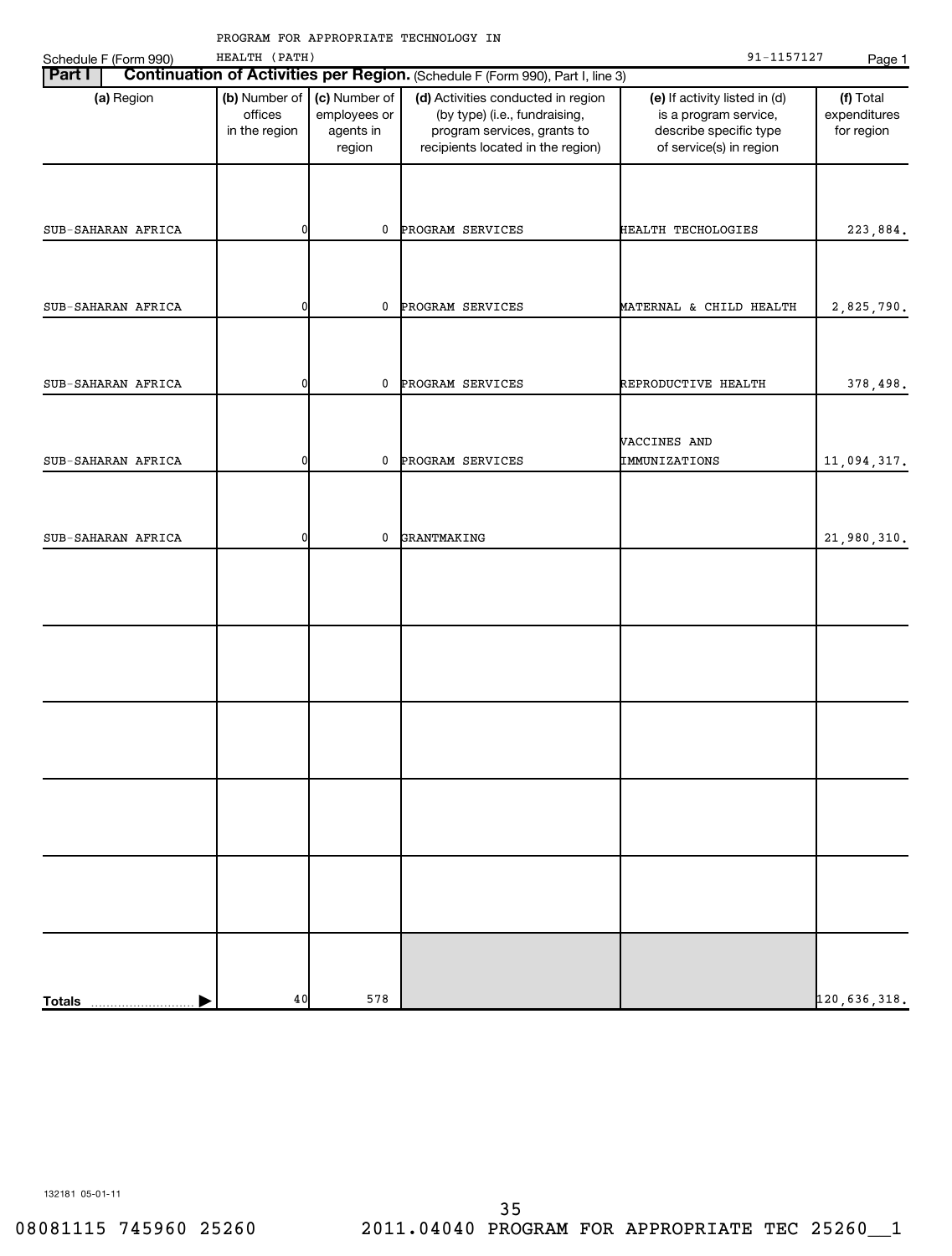| PROGRAM FOR APPROPRIATE TECHNOLOGY IN |
|---------------------------------------|
|---------------------------------------|

Schedule F (Form 990) 2011 HEALTH (PATH) 23 and 2012 11:5712

#### Part II | Grants and Other Assistance to Organizations or Entities Outside the United States. Complete if the organization answered "Yes" to Form 990, Part IV, line 15, for any

recipient who received more than \$5,000. Check this box if no one recipient received more than \$5,000 **with consumediary consumediary and the consumediary consumediary consumediary and the consumediary consumediary consume** 

Part II can be duplicated if additional space is needed.

HEALTH (PATH)

| $\mathbf{1}$ | (a) Name of organization                                                                                | (b) IRS code section<br>and EIN (if applicable) |  | (c) Region      | (d) Purpose of<br>grant                                                                                                                         | (e) Amount<br>of cash grant | (f) Manner of<br>cash disbursement | (g) Amount of<br>non-cash<br>assistance | (h) Description<br>of non-cash<br>assistance | (i) Method of<br>valuation (book, FMV,<br>appraisal, other) |
|--------------|---------------------------------------------------------------------------------------------------------|-------------------------------------------------|--|-----------------|-------------------------------------------------------------------------------------------------------------------------------------------------|-----------------------------|------------------------------------|-----------------------------------------|----------------------------------------------|-------------------------------------------------------------|
|              |                                                                                                         |                                                 |  |                 |                                                                                                                                                 |                             |                                    |                                         |                                              |                                                             |
|              |                                                                                                         |                                                 |  | CENTRAL AMERICA | REPRODUCTIVE HEALTH                                                                                                                             |                             | 19,707. CHECK / WIRE               | $\mathbf{0}$ .                          |                                              |                                                             |
|              |                                                                                                         |                                                 |  |                 |                                                                                                                                                 |                             |                                    |                                         |                                              |                                                             |
|              |                                                                                                         |                                                 |  |                 |                                                                                                                                                 |                             |                                    |                                         |                                              |                                                             |
|              |                                                                                                         |                                                 |  | CENTRAL AMERICA | REPRODUCTIVE HEALTH                                                                                                                             |                             | $12,800$ . CHECK / WIRE            | $\mathbf 0$                             |                                              |                                                             |
|              |                                                                                                         |                                                 |  |                 |                                                                                                                                                 |                             |                                    |                                         |                                              |                                                             |
|              |                                                                                                         |                                                 |  | CENTRAL AMERICA | REPRODUCTIVE HEALTH                                                                                                                             |                             | $8,100$ . CHECK / WIRE             | 0.                                      |                                              |                                                             |
|              |                                                                                                         |                                                 |  |                 |                                                                                                                                                 |                             |                                    |                                         |                                              |                                                             |
|              |                                                                                                         |                                                 |  |                 |                                                                                                                                                 |                             |                                    |                                         |                                              |                                                             |
|              |                                                                                                         |                                                 |  | CENTRAL AMERICA | REPRODUCTIVE HEALTH                                                                                                                             |                             | $12,260$ . CHECK / WIRE            | $\mathbf{0}$ .                          |                                              |                                                             |
|              |                                                                                                         |                                                 |  |                 |                                                                                                                                                 |                             |                                    |                                         |                                              |                                                             |
|              |                                                                                                         |                                                 |  | CENTRAL AMERICA | REPRODUCTIVE HEALTH                                                                                                                             |                             | $9,000$ . CHECK / WIRE             | $\mathbf 0$ .                           |                                              |                                                             |
|              |                                                                                                         |                                                 |  |                 |                                                                                                                                                 |                             |                                    |                                         |                                              |                                                             |
|              |                                                                                                         |                                                 |  |                 |                                                                                                                                                 |                             |                                    |                                         |                                              |                                                             |
|              |                                                                                                         |                                                 |  | CENTRAL AMERICA | REPRODUCTIVE HEALTH                                                                                                                             |                             | $9,117$ . CHECK / WIRE             | $\mathbf{0}$ .                          |                                              |                                                             |
|              |                                                                                                         |                                                 |  |                 |                                                                                                                                                 |                             |                                    |                                         |                                              |                                                             |
|              |                                                                                                         |                                                 |  | CENTRAL AMERICA | REPRODUCTIVE HEALTH                                                                                                                             |                             | $6,083$ . CHECK / WIRE             | 0.                                      |                                              |                                                             |
|              |                                                                                                         |                                                 |  |                 |                                                                                                                                                 |                             |                                    |                                         |                                              |                                                             |
|              |                                                                                                         |                                                 |  |                 |                                                                                                                                                 |                             |                                    |                                         |                                              |                                                             |
|              |                                                                                                         |                                                 |  | CENTRAL AMERICA | REPRODUCTIVE HEALTH                                                                                                                             |                             | $6,300$ . CHECK / WIRE             | $\mathbf 0$ .                           |                                              |                                                             |
| $\mathbf{2}$ |                                                                                                         |                                                 |  |                 | Enter total number of recipient organizations listed above that are recognized as charities by the foreign country, recognized as tax-exempt by |                             |                                    |                                         |                                              |                                                             |
|              | 211<br>the IRS, or for which the grantee or counsel has provided a section 501(c)(3) equivalency letter |                                                 |  |                 |                                                                                                                                                 |                             |                                    |                                         |                                              |                                                             |
|              | 41<br>3 Enter total number of other organizations or entities                                           |                                                 |  |                 |                                                                                                                                                 |                             |                                    |                                         |                                              |                                                             |

36

**Schedule F (Form 990) 2011**

**2**

**|**

| 91-1157127 |  |
|------------|--|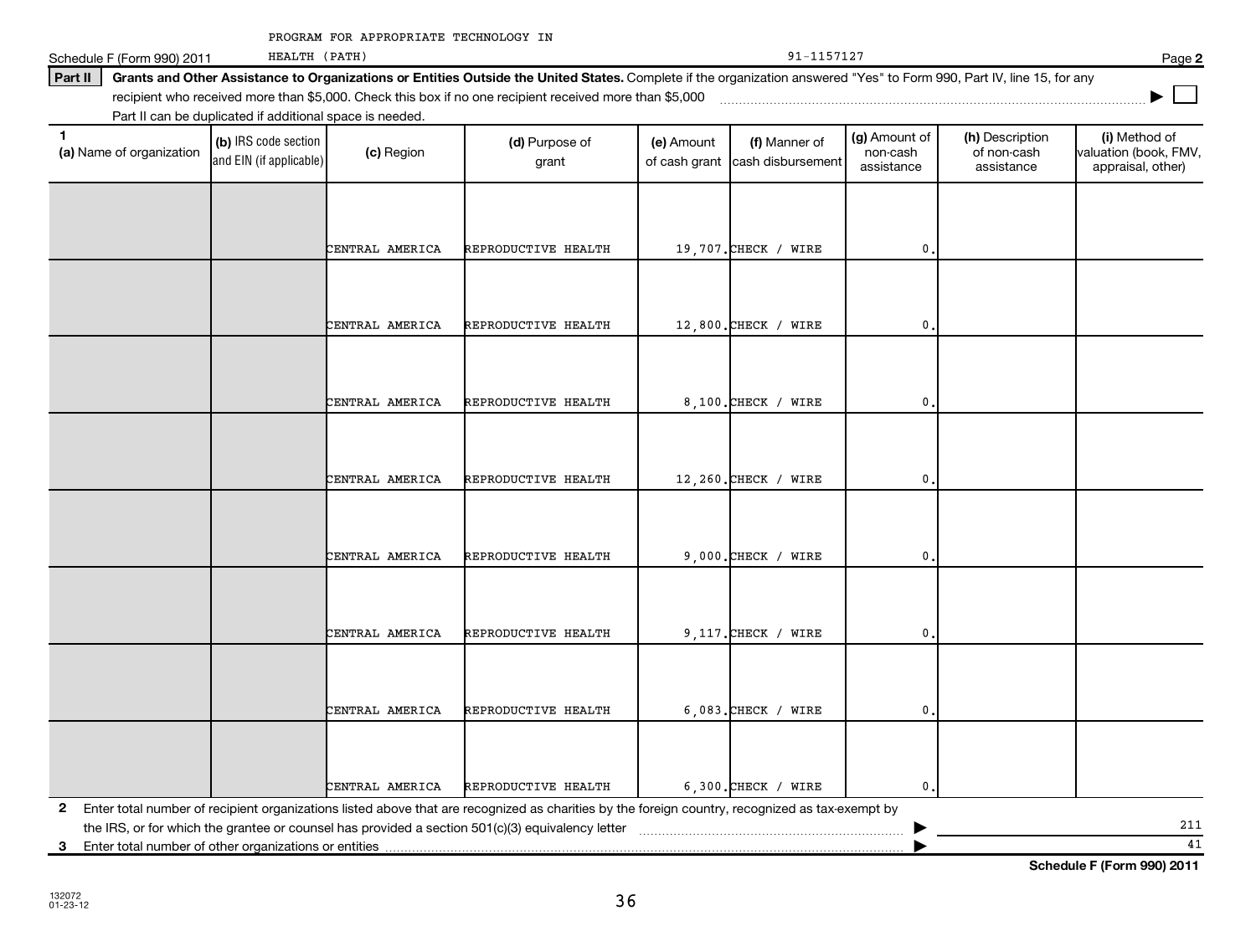|              | HEALTH (PATH)<br>Schedule F (Form 990) |                                                 |                 |                                                                                                                                              |                             |                                    | Page 2                                  |                                              |                                                             |
|--------------|----------------------------------------|-------------------------------------------------|-----------------|----------------------------------------------------------------------------------------------------------------------------------------------|-----------------------------|------------------------------------|-----------------------------------------|----------------------------------------------|-------------------------------------------------------------|
| Part II      |                                        |                                                 |                 | Continuation of Grants and Other Assistance to Organizations or Entities Outside the United States. (Schedule F (Form 990), Part II, line 1) |                             |                                    |                                         |                                              |                                                             |
| $\mathbf{1}$ | (a) Name of organization               | (b) IRS code section<br>and EIN (if applicable) | (c) Region      | (d) Purpose of<br>grant                                                                                                                      | (e) Amount<br>of cash grant | (f) Manner of<br>cash disbursement | (g) Amount of<br>non-cash<br>assistance | (h) Description<br>of non-cash<br>assistance | (i) Method of<br>valuation (book, FMV,<br>appraisal, other) |
|              |                                        |                                                 | CENTRAL AMERICA | REPRODUCTIVE HEALTH                                                                                                                          |                             | $6,300$ . CHECK / WIRE             | 0                                       |                                              |                                                             |
|              |                                        |                                                 | CENTRAL AMERICA | REPRODUCTIVE HEALTH                                                                                                                          |                             | 14,500. CHECK / WIRE               | 0                                       |                                              |                                                             |
|              |                                        |                                                 | CENTRAL AMERICA | MATERNAL & CHILD<br><b>HEALTH</b>                                                                                                            |                             | $12,000$ . CHECK / WIRE            | $\mathbf 0$                             |                                              |                                                             |
|              |                                        |                                                 | CENTRAL AMERICA | MATERNAL & CHILD<br><b>HEALTH</b>                                                                                                            |                             | 13,500. CHECK / WIRE               | 0                                       |                                              |                                                             |
|              |                                        |                                                 | EAST ASIA       | VACCINES AND<br>IMMUNIZATIONS                                                                                                                |                             | 647,360. CHECK / WIRE              | $\mathbf{0}$                            |                                              |                                                             |
|              |                                        |                                                 | EAST ASIA       | VACCINES AND<br>IMMUNIZATIONS                                                                                                                |                             | 91,562. CHECK / WIRE               | 0                                       |                                              |                                                             |
|              |                                        |                                                 | EAST ASIA       | VACCINES AND<br>IMMUNIZATIONS                                                                                                                |                             | 70,937. CHECK / WIRE               | 0                                       |                                              |                                                             |
|              |                                        |                                                 | EAST ASIA       | VACCINES AND<br>IMMUNIZATIONS                                                                                                                |                             | $67, 257$ . CHECK / WIRE           | 0                                       |                                              |                                                             |
|              |                                        |                                                 | EAST ASIA       | HEALTH TECHOLOGIES                                                                                                                           |                             | 29,999. CHECK / WIRE               | $\mathbf 0$ .                           |                                              |                                                             |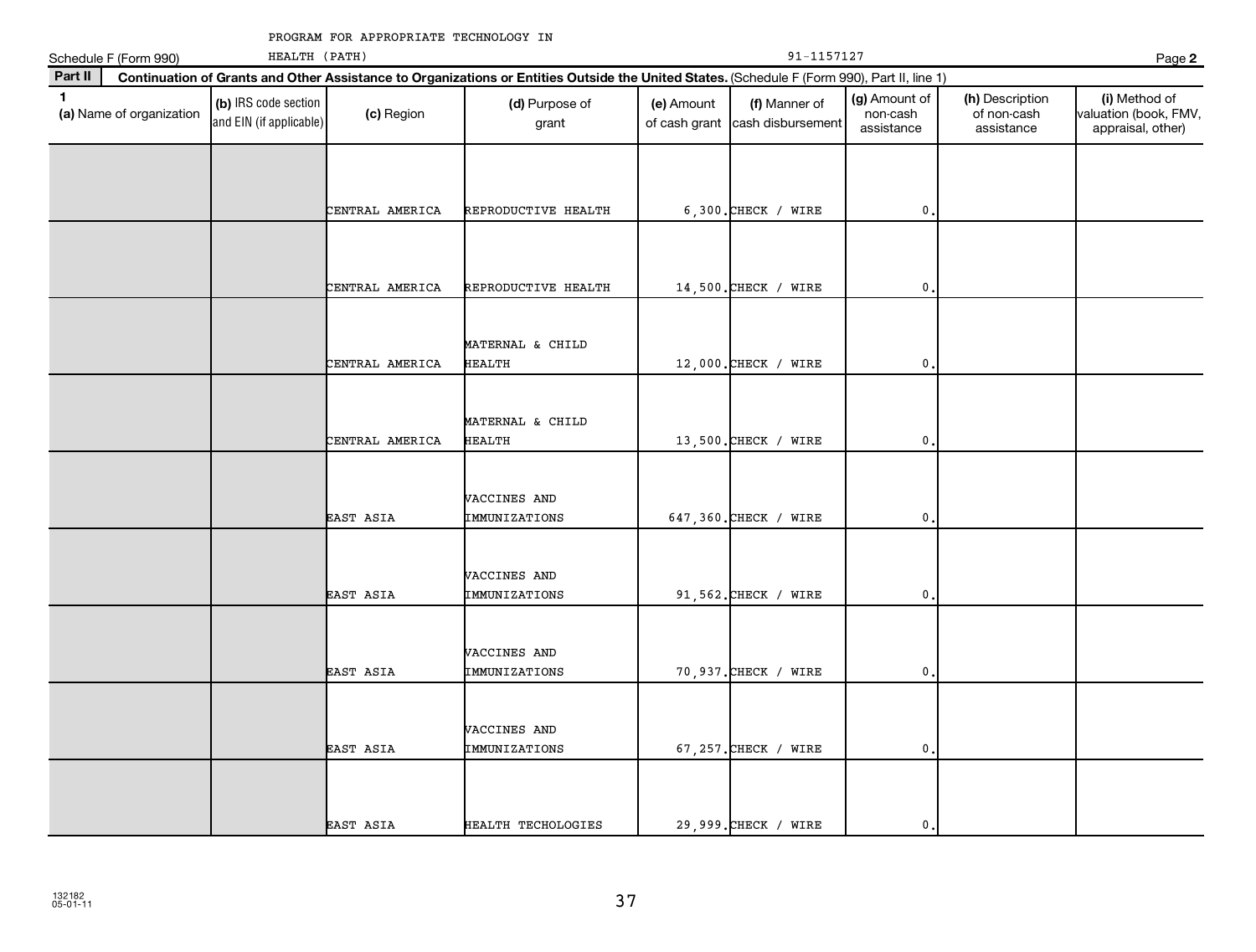|              | Schedule F (Form 990)    | HEALTH (PATH)                                   |                  |                                                                                                                                              |            | 91-1157127                                       |                                         |                                              |                                                             |  |
|--------------|--------------------------|-------------------------------------------------|------------------|----------------------------------------------------------------------------------------------------------------------------------------------|------------|--------------------------------------------------|-----------------------------------------|----------------------------------------------|-------------------------------------------------------------|--|
| Part II      |                          |                                                 |                  | Continuation of Grants and Other Assistance to Organizations or Entities Outside the United States. (Schedule F (Form 990), Part II, line 1) |            |                                                  |                                         |                                              | Page 2                                                      |  |
| $\mathbf{1}$ | (a) Name of organization | (b) IRS code section<br>and EIN (if applicable) | (c) Region       | (d) Purpose of<br>grant                                                                                                                      | (e) Amount | (f) Manner of<br>of cash grant cash disbursement | (g) Amount of<br>non-cash<br>assistance | (h) Description<br>of non-cash<br>assistance | (i) Method of<br>valuation (book, FMV,<br>appraisal, other) |  |
|              |                          |                                                 |                  |                                                                                                                                              |            |                                                  |                                         |                                              |                                                             |  |
|              |                          |                                                 | EAST ASIA        | HEALTH TECHOLOGIES                                                                                                                           |            | 85,500. CHECK / WIRE                             | $\mathbf{0}$ .                          |                                              |                                                             |  |
|              |                          |                                                 | EAST ASIA        | HEALTH TECHOLOGIES                                                                                                                           |            | 15,019. CHECK / WIRE                             | $\pmb{0}$                               |                                              |                                                             |  |
|              |                          |                                                 | <b>EAST ASIA</b> | VACCINES AND<br>IMMUNIZATIONS                                                                                                                |            | 500,000. CHECK / WIRE                            | $\mathbf 0$                             |                                              |                                                             |  |
|              |                          |                                                 |                  |                                                                                                                                              |            |                                                  |                                         |                                              |                                                             |  |
|              |                          |                                                 | EAST ASIA        | HEALTH TECHOLOGIES                                                                                                                           |            | $12,000$ . CHECK / WIRE                          | $\mathbf{0}$                            |                                              |                                                             |  |
|              |                          |                                                 | <b>EAST ASIA</b> | HEALTH TECHOLOGIES                                                                                                                           |            | 10,000. CHECK / WIRE                             | $\mathbf 0$                             |                                              |                                                             |  |
|              |                          |                                                 | EAST ASIA        | HEALTH TECHOLOGIES                                                                                                                           |            | $10,000$ . CHECK / WIRE                          | 0                                       |                                              |                                                             |  |
|              |                          |                                                 |                  | EMERGING AND EPIDEMIC                                                                                                                        |            |                                                  |                                         |                                              |                                                             |  |
|              |                          |                                                 | EAST ASIA        | <b>DISEASES</b>                                                                                                                              |            | 42,063. CHECK / WIRE                             | $\mathbf{0}$                            |                                              |                                                             |  |
|              |                          |                                                 | EAST ASIA        | REPRODUCTIVE HEALTH                                                                                                                          |            | 349, 447. CHECK / WIRE                           | $\mathsf{0}$ .                          |                                              |                                                             |  |
|              |                          |                                                 | <b>EAST ASIA</b> | HEALTH TECHOLOGIES                                                                                                                           |            | 75,914. CHECK / WIRE                             | 0.                                      |                                              |                                                             |  |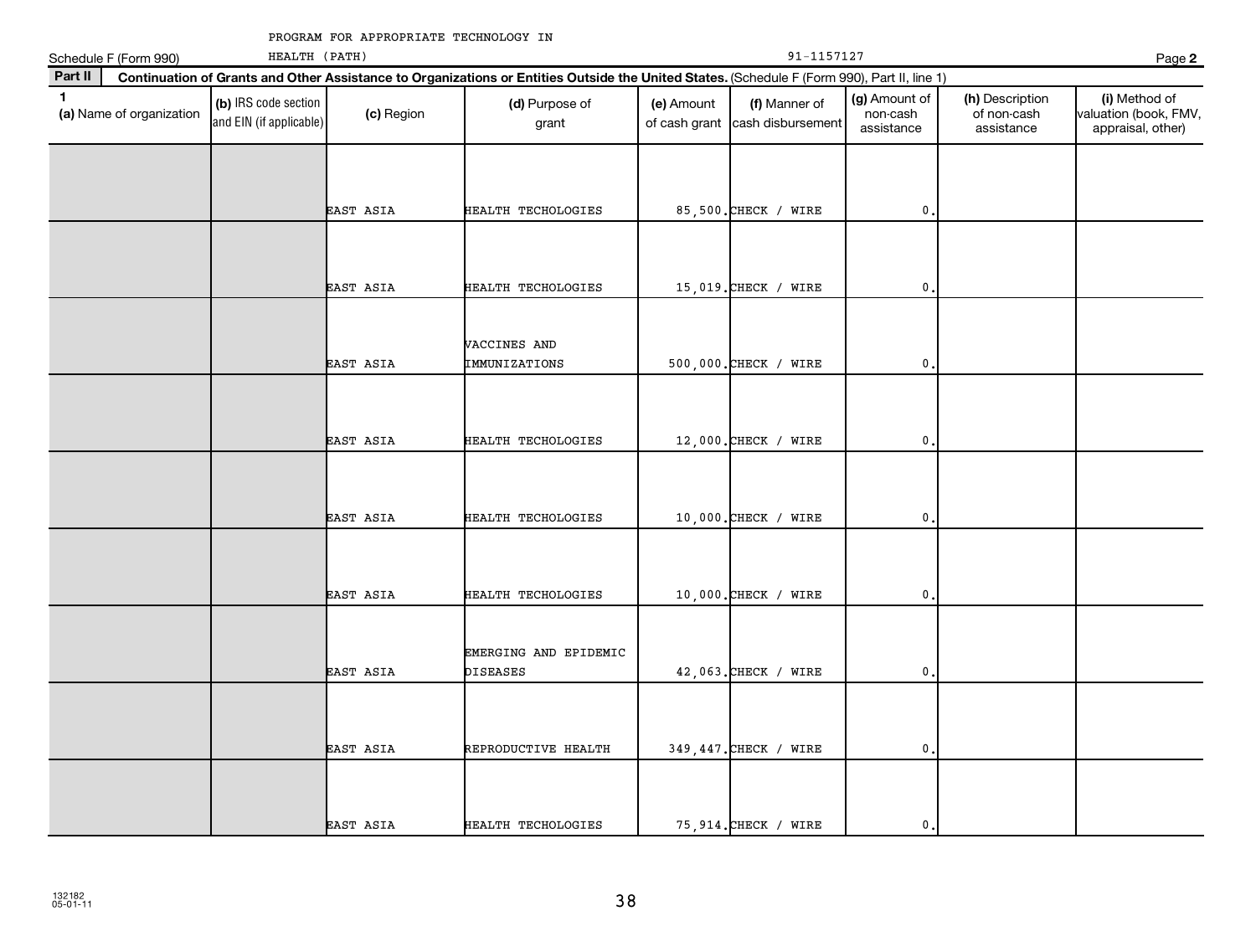|              | Schedule F (Form 990)    | HEALTH (PATH)                                   |                  |                                                                                                                                              |            |                                                  | Page 2                                  |                                              |                                                             |
|--------------|--------------------------|-------------------------------------------------|------------------|----------------------------------------------------------------------------------------------------------------------------------------------|------------|--------------------------------------------------|-----------------------------------------|----------------------------------------------|-------------------------------------------------------------|
| Part II      |                          |                                                 |                  | Continuation of Grants and Other Assistance to Organizations or Entities Outside the United States. (Schedule F (Form 990), Part II, line 1) |            |                                                  |                                         |                                              |                                                             |
| $\mathbf{1}$ | (a) Name of organization | (b) IRS code section<br>and EIN (if applicable) | (c) Region       | (d) Purpose of<br>grant                                                                                                                      | (e) Amount | (f) Manner of<br>of cash grant cash disbursement | (g) Amount of<br>non-cash<br>assistance | (h) Description<br>of non-cash<br>assistance | (i) Method of<br>valuation (book, FMV,<br>appraisal, other) |
|              |                          |                                                 |                  |                                                                                                                                              |            |                                                  |                                         |                                              |                                                             |
|              |                          |                                                 | EAST ASIA        | HEALTH TECHOLOGIES                                                                                                                           |            | 24,675. CHECK / WIRE                             | $\mathbf{0}$                            |                                              |                                                             |
|              |                          |                                                 | EAST ASIA        | VACCINES AND<br>IMMUNIZATIONS                                                                                                                |            | 94, 250. CHECK / WIRE                            | 0                                       |                                              |                                                             |
|              |                          |                                                 | EAST ASIA        | REPRODUCTIVE HEALTH                                                                                                                          |            | $6,790$ . CHECK / WIRE                           | 0                                       |                                              |                                                             |
|              |                          |                                                 | <b>EAST ASIA</b> | EMERGING AND EPIDEMIC<br><b>DISEASES</b>                                                                                                     |            | 106,639. CHECK / WIRE                            | $\mathbf{0}$                            |                                              |                                                             |
|              |                          |                                                 | <b>EAST ASIA</b> | EMERGING AND EPIDEMIC<br><b>DISEASES</b>                                                                                                     |            | 34,678. CHECK / WIRE                             | $\mathfrak o$ .                         |                                              |                                                             |
|              |                          |                                                 | EAST ASIA        | EMERGING AND EPIDEMIC<br>DISEASES                                                                                                            |            | 72,500. CHECK / WIRE                             | 0                                       |                                              |                                                             |
|              |                          |                                                 | <b>EAST ASIA</b> | EMERGING AND EPIDEMIC<br><b>DISEASES</b>                                                                                                     |            | 81, 119. CHECK / WIRE                            | $\mathbf{0}$                            |                                              |                                                             |
|              |                          |                                                 | EAST ASIA        | EMERGING AND EPIDEMIC<br><b>DISEASES</b>                                                                                                     |            | 117,309. CHECK / WIRE                            | $\mathbf{0}$                            |                                              |                                                             |
|              |                          |                                                 | <b>EAST ASIA</b> | EMERGING AND EPIDEMIC<br><b>DISEASES</b>                                                                                                     |            | 64,762. CHECK / WIRE                             | $\mathbf{0}$                            |                                              |                                                             |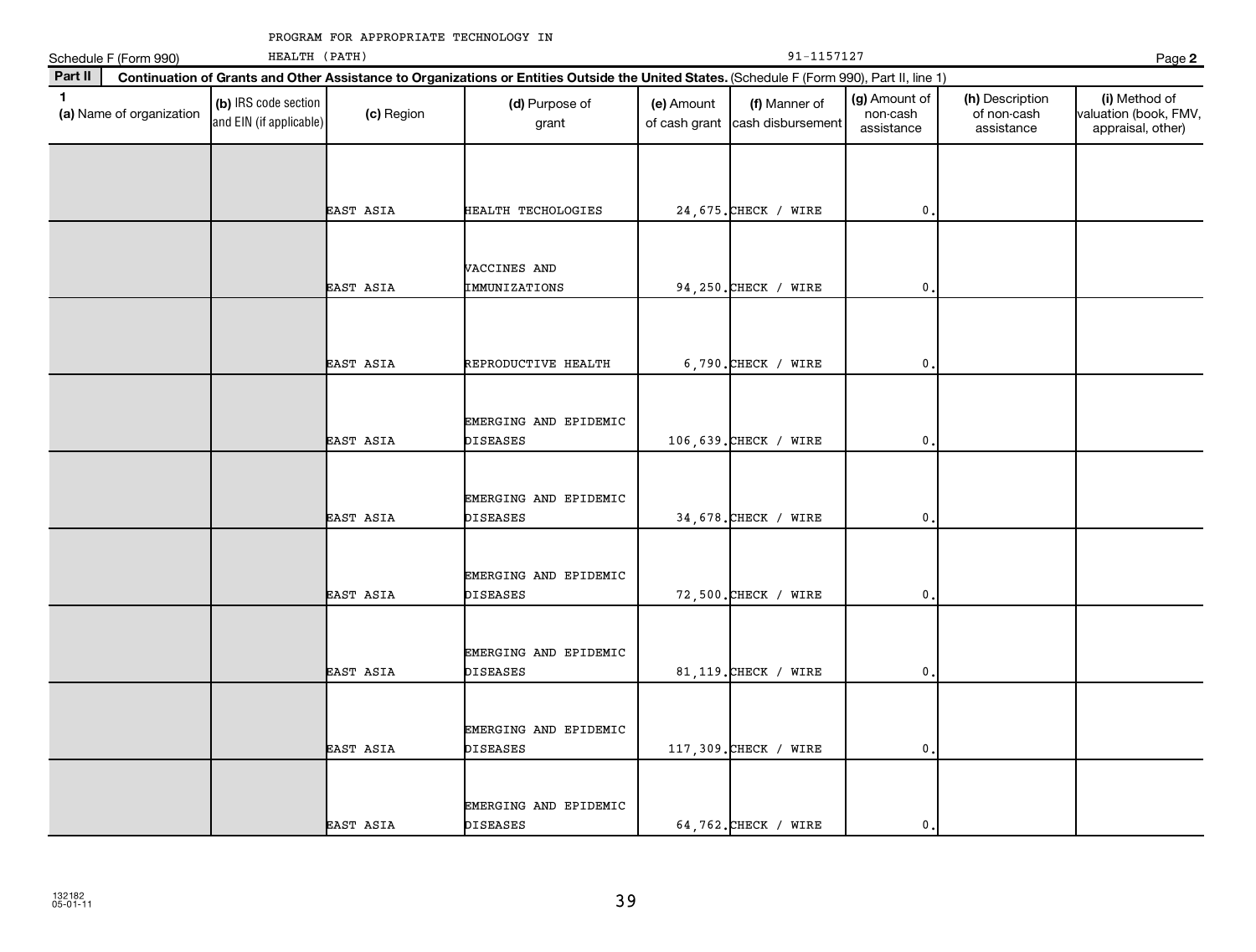|              | Schedule F (Form 990)    | HEALTH (PATH)                                   |                  | 91-1157127<br>Page 2                                                                                                                         |            |                                                  |                                         |                                              |                                                             |
|--------------|--------------------------|-------------------------------------------------|------------------|----------------------------------------------------------------------------------------------------------------------------------------------|------------|--------------------------------------------------|-----------------------------------------|----------------------------------------------|-------------------------------------------------------------|
| Part II      |                          |                                                 |                  | Continuation of Grants and Other Assistance to Organizations or Entities Outside the United States. (Schedule F (Form 990), Part II, line 1) |            |                                                  |                                         |                                              |                                                             |
| $\mathbf{1}$ | (a) Name of organization | (b) IRS code section<br>and EIN (if applicable) | (c) Region       | (d) Purpose of<br>grant                                                                                                                      | (e) Amount | (f) Manner of<br>of cash grant cash disbursement | (g) Amount of<br>non-cash<br>assistance | (h) Description<br>of non-cash<br>assistance | (i) Method of<br>valuation (book, FMV,<br>appraisal, other) |
|              |                          |                                                 | <b>EAST ASIA</b> | EMERGING AND EPIDEMIC<br><b>DISEASES</b>                                                                                                     |            | 70,745. CHECK / WIRE                             | $\mathbf{0}$                            |                                              |                                                             |
|              |                          |                                                 | EAST ASIA        | EMERGING AND EPIDEMIC<br>DISEASES                                                                                                            |            | 87,545. CHECK / WIRE                             | $\mathbf{0}$                            |                                              |                                                             |
|              |                          |                                                 | EAST ASIA        | EMERGING AND EPIDEMIC<br>DISEASES                                                                                                            |            | 45,283. CHECK / WIRE                             | 0                                       |                                              |                                                             |
|              |                          |                                                 | EAST ASIA        | EMERGING AND EPIDEMIC<br><b>DISEASES</b>                                                                                                     |            | 74,673. CHECK / WIRE                             | $\mathbf 0$                             |                                              |                                                             |
|              |                          |                                                 | EAST ASIA        | EMERGING AND EPIDEMIC<br><b>DISEASES</b>                                                                                                     |            | 71,038. CHECK / WIRE                             | $\mathbf{0}$                            |                                              |                                                             |
|              |                          |                                                 | EAST ASIA        | EMERGING AND EPIDEMIC<br><b>DISEASES</b>                                                                                                     |            | 20,343. CHECK / WIRE                             | 0                                       |                                              |                                                             |
|              |                          |                                                 | EAST ASIA        | EMERGING AND EPIDEMIC<br><b>DISEASES</b>                                                                                                     |            | 8,333. CHECK / WIRE                              | $\mathbf{0}$                            |                                              |                                                             |
|              |                          |                                                 | EAST ASIA        | EMERGING AND EPIDEMIC<br><b>DISEASES</b>                                                                                                     |            | 46,465. CHECK / WIRE                             | 0                                       |                                              |                                                             |
|              |                          |                                                 | <b>EAST ASIA</b> | REPRODUCTIVE HEALTH                                                                                                                          |            | 106, 212. CHECK / WIRE                           | $\mathbf{0}$ .                          |                                              |                                                             |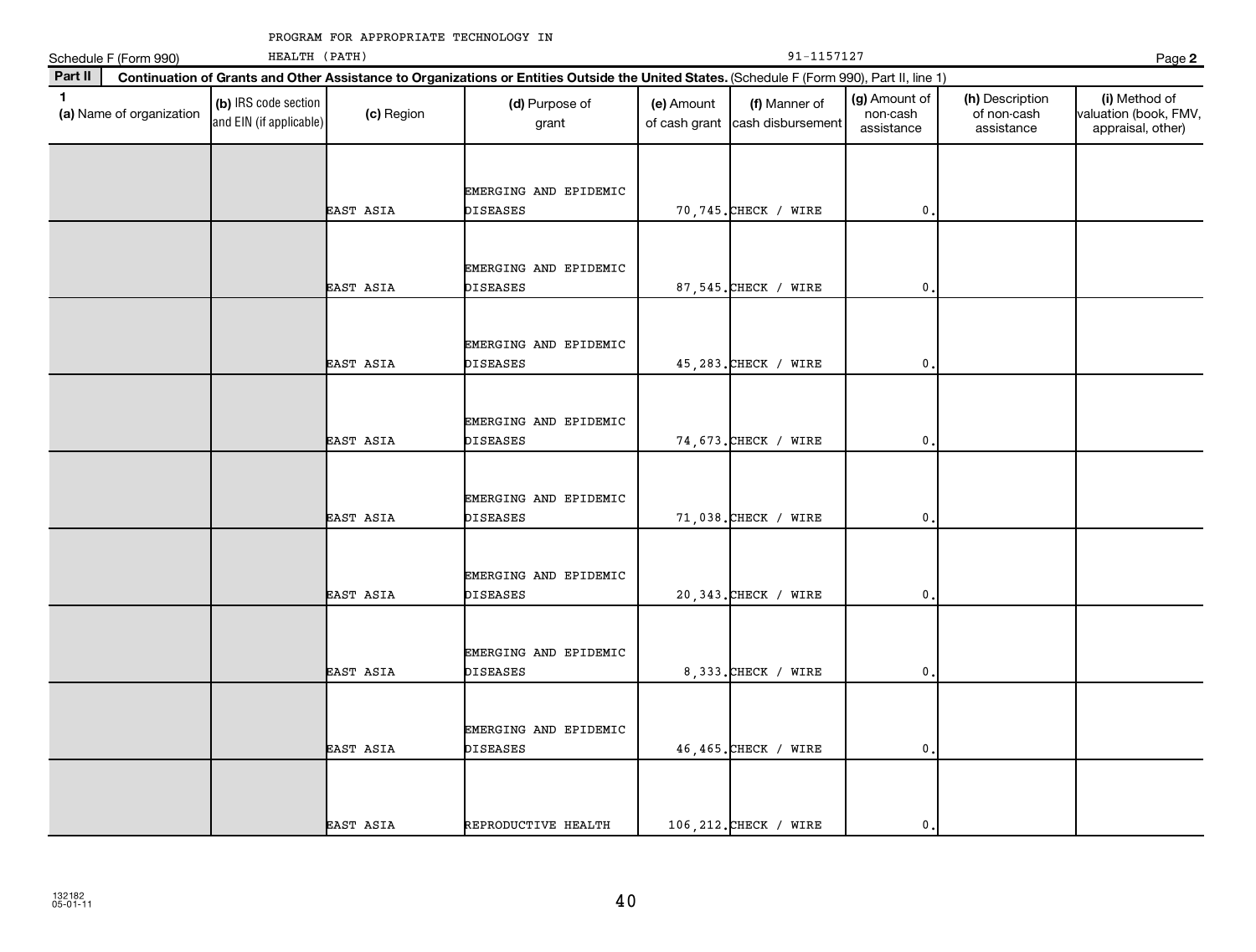|         | Schedule F (Form 990)    | HEALTH (PATH)                                   |                  |                                                                                                                                              |                             | 91-1157127                         |                                         |                                              | Page 2                                                      |
|---------|--------------------------|-------------------------------------------------|------------------|----------------------------------------------------------------------------------------------------------------------------------------------|-----------------------------|------------------------------------|-----------------------------------------|----------------------------------------------|-------------------------------------------------------------|
| Part II |                          |                                                 |                  | Continuation of Grants and Other Assistance to Organizations or Entities Outside the United States. (Schedule F (Form 990), Part II, line 1) |                             |                                    |                                         |                                              |                                                             |
| 1.      | (a) Name of organization | (b) IRS code section<br>and EIN (if applicable) | (c) Region       | (d) Purpose of<br>grant                                                                                                                      | (e) Amount<br>of cash grant | (f) Manner of<br>cash disbursement | (g) Amount of<br>non-cash<br>assistance | (h) Description<br>of non-cash<br>assistance | (i) Method of<br>valuation (book, FMV,<br>appraisal, other) |
|         |                          |                                                 |                  |                                                                                                                                              |                             |                                    |                                         |                                              |                                                             |
|         |                          |                                                 | EAST ASIA        | REPRODUCTIVE HEALTH                                                                                                                          | 28,658. CHECK / WIRE        |                                    | $\mathbf 0$ .                           |                                              |                                                             |
|         |                          |                                                 | EAST ASIA        | VACCINES AND<br>IMMUNIZATIONS                                                                                                                | $11,102$ . CHECK / WIRE     |                                    | $\mathbf{0}$                            |                                              |                                                             |
|         |                          |                                                 |                  |                                                                                                                                              |                             |                                    |                                         |                                              |                                                             |
|         |                          |                                                 | EAST ASIA        | REPRODUCTIVE HEALTH                                                                                                                          | 19,804. CHECK / WIRE        |                                    | $\mathbf{0}$                            |                                              |                                                             |
|         |                          |                                                 | EAST ASIA        | REPRODUCTIVE HEALTH                                                                                                                          | 13,081. CHECK / WIRE        |                                    | $\mathbf{0}$                            |                                              |                                                             |
|         |                          |                                                 | EAST ASIA        | REPRODUCTIVE HEALTH                                                                                                                          |                             | $6,538.$ CHECK / WIRE              | $\mathbf{0}$                            |                                              |                                                             |
|         |                          |                                                 | EAST ASIA        | REPRODUCTIVE HEALTH                                                                                                                          |                             | $9,715$ . CHECK / WIRE             | $\mathbf 0$                             |                                              |                                                             |
|         |                          |                                                 |                  |                                                                                                                                              |                             |                                    |                                         |                                              |                                                             |
|         |                          |                                                 | EAST ASIA        | REPRODUCTIVE HEALTH                                                                                                                          | 269, 233. CHECK / WIRE      |                                    | $\mathbf{0}$                            |                                              |                                                             |
|         |                          |                                                 | EAST ASIA        | EMERGING AND EPIDEMIC<br><b>DISEASES</b>                                                                                                     | 40, 427. CHECK / WIRE       |                                    | $\mathbf{0}$                            |                                              |                                                             |
|         |                          |                                                 | <b>EAST ASIA</b> | VACCINES AND<br>IMMUNIZATIONS                                                                                                                | 401,937. CHECK / WIRE       |                                    | $\mathbf{0}$ .                          |                                              |                                                             |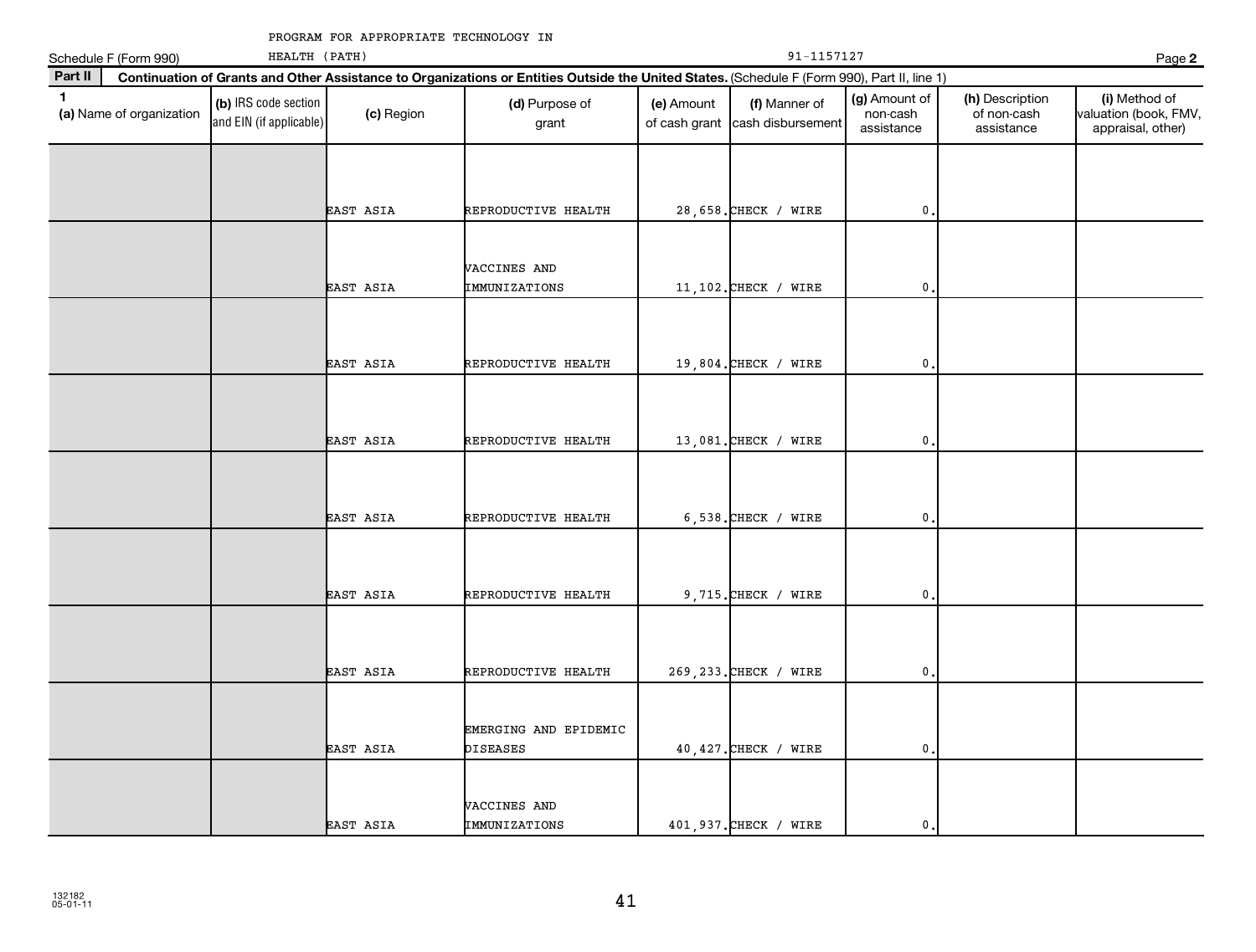| Schedule F (Form 990)                    | HEALTH (PATH)                                   |                  |                                                                                                                                              |            | 91-1157127                                       |                                         |                                              | Page 2                                                      |
|------------------------------------------|-------------------------------------------------|------------------|----------------------------------------------------------------------------------------------------------------------------------------------|------------|--------------------------------------------------|-----------------------------------------|----------------------------------------------|-------------------------------------------------------------|
| Part II                                  |                                                 |                  | Continuation of Grants and Other Assistance to Organizations or Entities Outside the United States. (Schedule F (Form 990), Part II, line 1) |            |                                                  |                                         |                                              |                                                             |
| $\mathbf{1}$<br>(a) Name of organization | (b) IRS code section<br>and EIN (if applicable) | (c) Region       | (d) Purpose of<br>grant                                                                                                                      | (e) Amount | (f) Manner of<br>of cash grant cash disbursement | (g) Amount of<br>non-cash<br>assistance | (h) Description<br>of non-cash<br>assistance | (i) Method of<br>valuation (book, FMV,<br>appraisal, other) |
|                                          |                                                 | EAST ASIA        | REPRODUCTIVE HEALTH                                                                                                                          |            | $60,059$ . CHECK / WIRE                          | $\mathbf{0}$                            |                                              |                                                             |
|                                          |                                                 | EAST ASIA        | REPRODUCTIVE HEALTH                                                                                                                          |            | 40, 124. CHECK / WIRE                            | $\mathbf{0}$                            |                                              |                                                             |
|                                          |                                                 | EAST ASIA        | VACCINES AND<br>IMMUNIZATIONS                                                                                                                |            | 76,744. CHECK / WIRE                             | $\mathbf{0}$                            |                                              |                                                             |
|                                          |                                                 | EAST ASIA        | VACCINES AND<br>IMMUNIZATIONS                                                                                                                |            | 91,427. CHECK / WIRE                             | $\mathbf 0$ .                           |                                              |                                                             |
|                                          |                                                 | EAST ASIA        | REPRODUCTIVE HEALTH                                                                                                                          |            | 27, 411. CHECK / WIRE                            | $\mathbf{0}$                            |                                              |                                                             |
|                                          |                                                 | EAST ASIA        | REPRODUCTIVE HEALTH                                                                                                                          |            | 29,013. CHECK / WIRE                             | $\mathbf 0$ .                           |                                              |                                                             |
|                                          |                                                 | EAST ASIA        | REPRODUCTIVE HEALTH                                                                                                                          |            | 26,436. CHECK / WIRE                             | $\mathbf 0$ .                           |                                              |                                                             |
|                                          |                                                 | EAST ASIA        | REPRODUCTIVE HEALTH                                                                                                                          |            | 29,013. CHECK / WIRE                             | $\mathbf{0}$ .                          |                                              |                                                             |
|                                          |                                                 | <b>EAST ASIA</b> | REPRODUCTIVE HEALTH                                                                                                                          |            | 29,013. CHECK / WIRE                             | $\mathbf{0}$ .                          |                                              |                                                             |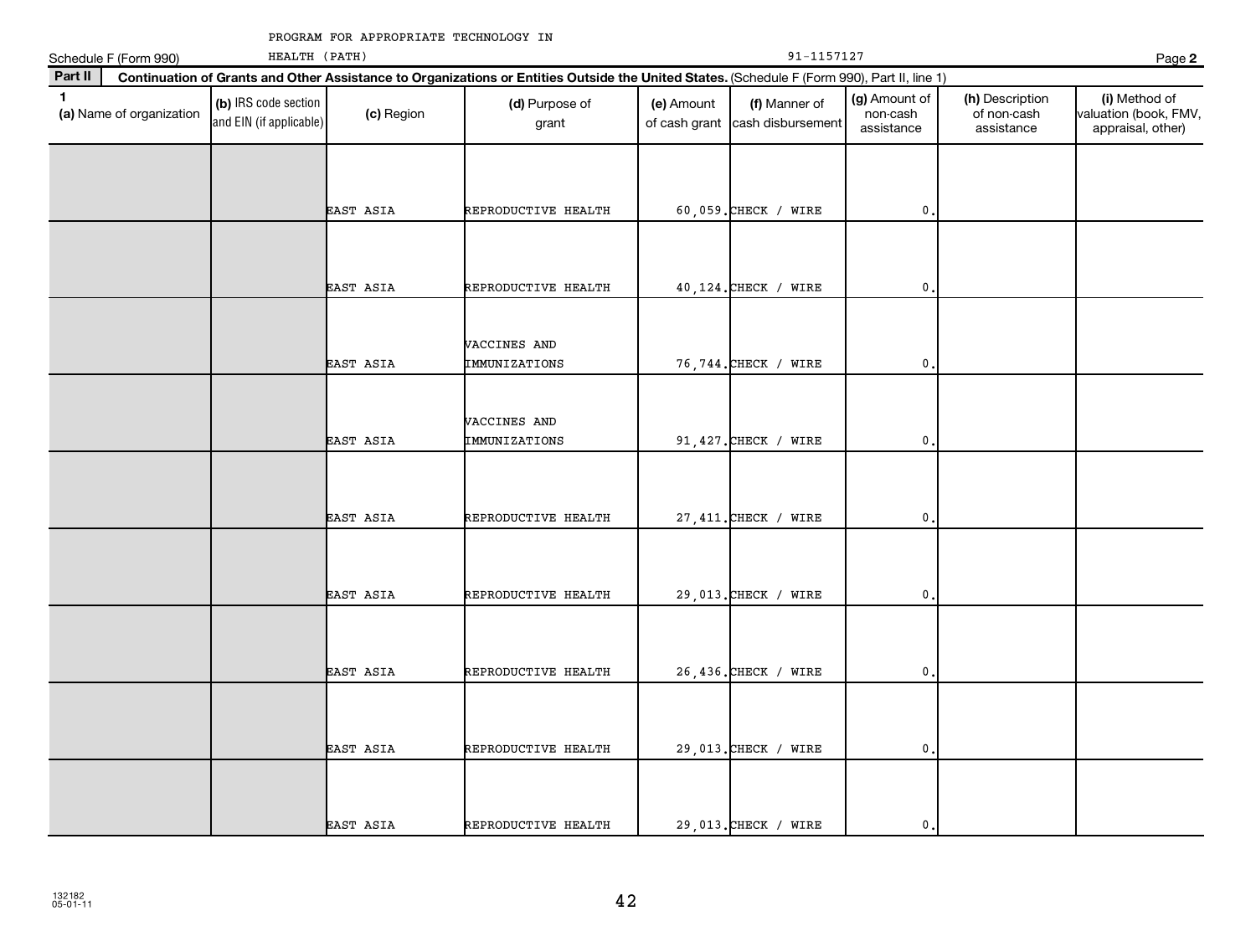|              | Schedule F (Form 990)    | HEALTH (PATH)                                   |            |                                                                                                                                              |            | 91-1157127                                       |                                         |                                              | Page 2                                                      |
|--------------|--------------------------|-------------------------------------------------|------------|----------------------------------------------------------------------------------------------------------------------------------------------|------------|--------------------------------------------------|-----------------------------------------|----------------------------------------------|-------------------------------------------------------------|
| Part II      |                          |                                                 |            | Continuation of Grants and Other Assistance to Organizations or Entities Outside the United States. (Schedule F (Form 990), Part II, line 1) |            |                                                  |                                         |                                              |                                                             |
| $\mathbf{1}$ | (a) Name of organization | (b) IRS code section<br>and EIN (if applicable) | (c) Region | (d) Purpose of<br>grant                                                                                                                      | (e) Amount | (f) Manner of<br>of cash grant cash disbursement | (g) Amount of<br>non-cash<br>assistance | (h) Description<br>of non-cash<br>assistance | (i) Method of<br>valuation (book, FMV,<br>appraisal, other) |
|              |                          |                                                 | EAST ASIA  | VACCINES AND<br>IMMUNIZATIONS                                                                                                                |            | 77,675. CHECK / WIRE                             | 0                                       |                                              |                                                             |
|              |                          |                                                 | EAST ASIA  | REPRODUCTIVE HEALTH                                                                                                                          |            | $9,883$ . CHECK / WIRE                           | $\mathbf 0$                             |                                              |                                                             |
|              |                          |                                                 | EAST ASIA  | REPRODUCTIVE HEALTH                                                                                                                          |            | $9,078$ . CHECK / WIRE                           | 0                                       |                                              |                                                             |
|              |                          |                                                 | EAST ASIA  | EMERGING AND EPIDEMIC<br><b>DISEASES</b>                                                                                                     |            | 45,429. CHECK / WIRE                             | 0                                       |                                              |                                                             |
|              |                          |                                                 | EAST ASIA  | EMERGING AND EPIDEMIC<br><b>DISEASES</b>                                                                                                     |            | 16,691. CHECK / WIRE                             | $\mathbf{0}$                            |                                              |                                                             |
|              |                          |                                                 | EAST ASIA  | EMERGING AND EPIDEMIC<br>DISEASES                                                                                                            |            | 17,378. CHECK / WIRE                             | 0                                       |                                              |                                                             |
|              |                          |                                                 | EAST ASIA  | EMERGING AND EPIDEMIC<br>DISEASES                                                                                                            |            | 56,052. CHECK / WIRE                             | 0                                       |                                              |                                                             |
|              |                          |                                                 | EAST ASIA  | EMERGING AND EPIDEMIC<br>DISEASES                                                                                                            |            | 45,456. CHECK / WIRE                             | 0                                       |                                              |                                                             |
|              |                          |                                                 | EAST ASIA  | EMERGING AND EPIDEMIC<br><b>DISEASES</b>                                                                                                     |            | 80,193. CHECK / WIRE                             | $\mathbf{0}$                            |                                              |                                                             |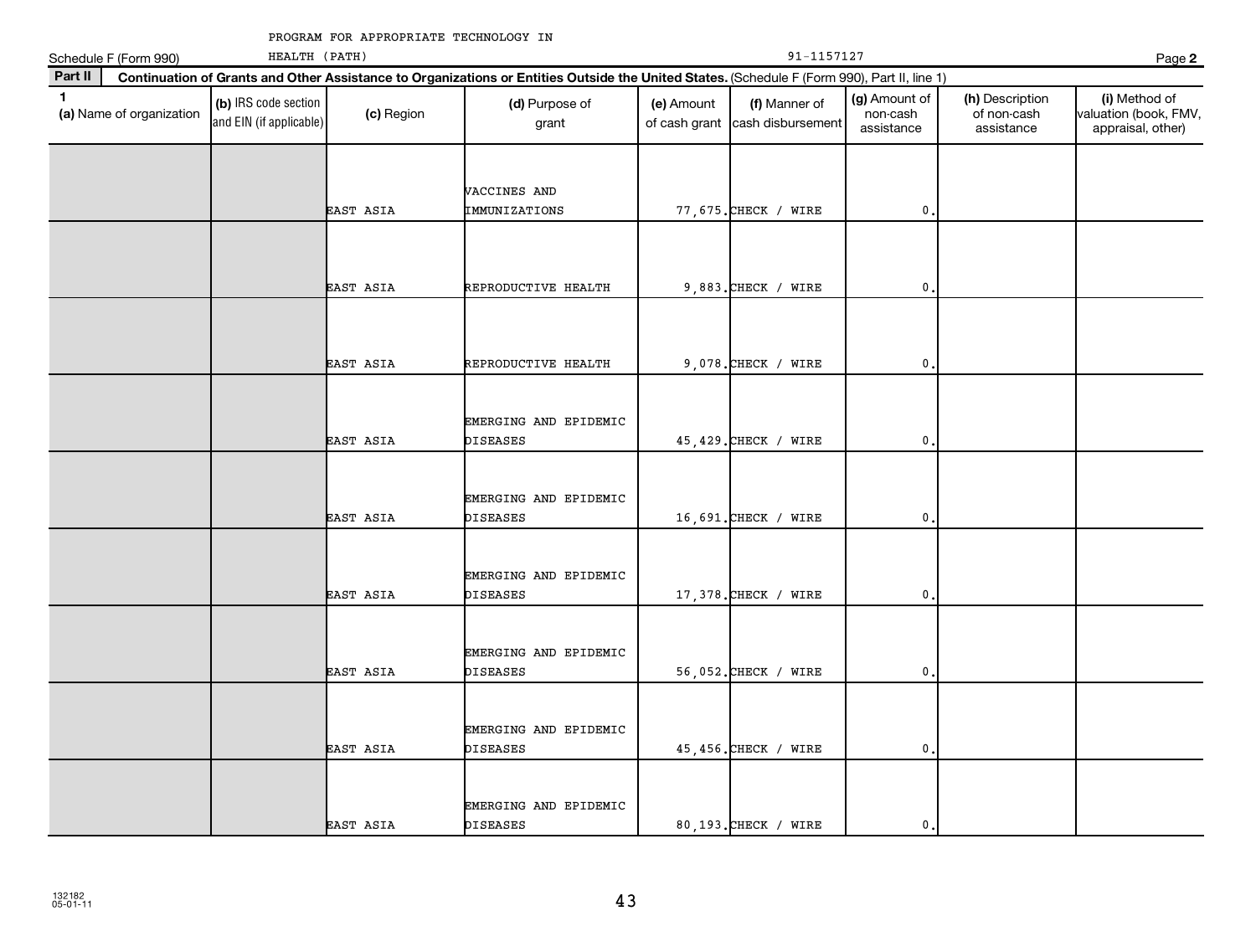| Schedule F (Form 990)                    | HEALTH (PATH)                                   |               |                                                                                                                                              |            | 91-1157127                                       |                                         |                                              | Page 2                                                      |
|------------------------------------------|-------------------------------------------------|---------------|----------------------------------------------------------------------------------------------------------------------------------------------|------------|--------------------------------------------------|-----------------------------------------|----------------------------------------------|-------------------------------------------------------------|
| Part II                                  |                                                 |               | Continuation of Grants and Other Assistance to Organizations or Entities Outside the United States. (Schedule F (Form 990), Part II, line 1) |            |                                                  |                                         |                                              |                                                             |
| $\mathbf{1}$<br>(a) Name of organization | (b) IRS code section<br>and EIN (if applicable) | (c) Region    | (d) Purpose of<br>grant                                                                                                                      | (e) Amount | (f) Manner of<br>of cash grant cash disbursement | (g) Amount of<br>non-cash<br>assistance | (h) Description<br>of non-cash<br>assistance | (i) Method of<br>valuation (book, FMV,<br>appraisal, other) |
|                                          |                                                 | EAST ASIA     | VACCINES AND<br>IMMUNIZATIONS                                                                                                                |            | $9,214.$ CHECK / WIRE                            | $\mathbf{0}$                            |                                              |                                                             |
|                                          |                                                 | <b>EUROPE</b> | VACCINES AND<br>IMMUNIZATIONS                                                                                                                |            | 4, 105, 785. CHECK / WIRE                        | $\mathbf{0}$                            |                                              |                                                             |
|                                          |                                                 | <b>EUROPE</b> | VACCINES AND<br><b>IMMUNIZATIONS</b>                                                                                                         |            | 1,397,139. CHECK / WIRE                          | $\mathbf{0}$                            |                                              |                                                             |
|                                          |                                                 | <b>EUROPE</b> | VACCINES AND<br>IMMUNIZATIONS                                                                                                                |            | 690,899. CHECK / WIRE                            | $\mathbf 0$ .                           |                                              |                                                             |
|                                          |                                                 | <b>EUROPE</b> | VACCINES AND<br>IMMUNIZATIONS                                                                                                                |            | 670, 576. CHECK / WIRE                           | $\mathbf{0}$                            |                                              |                                                             |
|                                          |                                                 | <b>EUROPE</b> | VACCINES AND<br>IMMUNIZATIONS                                                                                                                |            | 12,310. CHECK / WIRE                             | $\mathbf 0$ .                           |                                              |                                                             |
|                                          |                                                 | <b>EUROPE</b> | REPRODUCTIVE HEALTH                                                                                                                          |            | 133, 249. CHECK / WIRE                           | $\mathbf{0}$                            |                                              |                                                             |
|                                          |                                                 | <b>EUROPE</b> | REPRODUCTIVE HEALTH                                                                                                                          |            | 63,925. CHECK / WIRE                             | $\mathbf{0}$ .                          |                                              |                                                             |
|                                          |                                                 | <b>EUROPE</b> | VACCINES AND<br><b>IMMUNIZATIONS</b>                                                                                                         |            | 537, 240. CHECK / WIRE                           | $\mathbf{0}$ .                          |                                              |                                                             |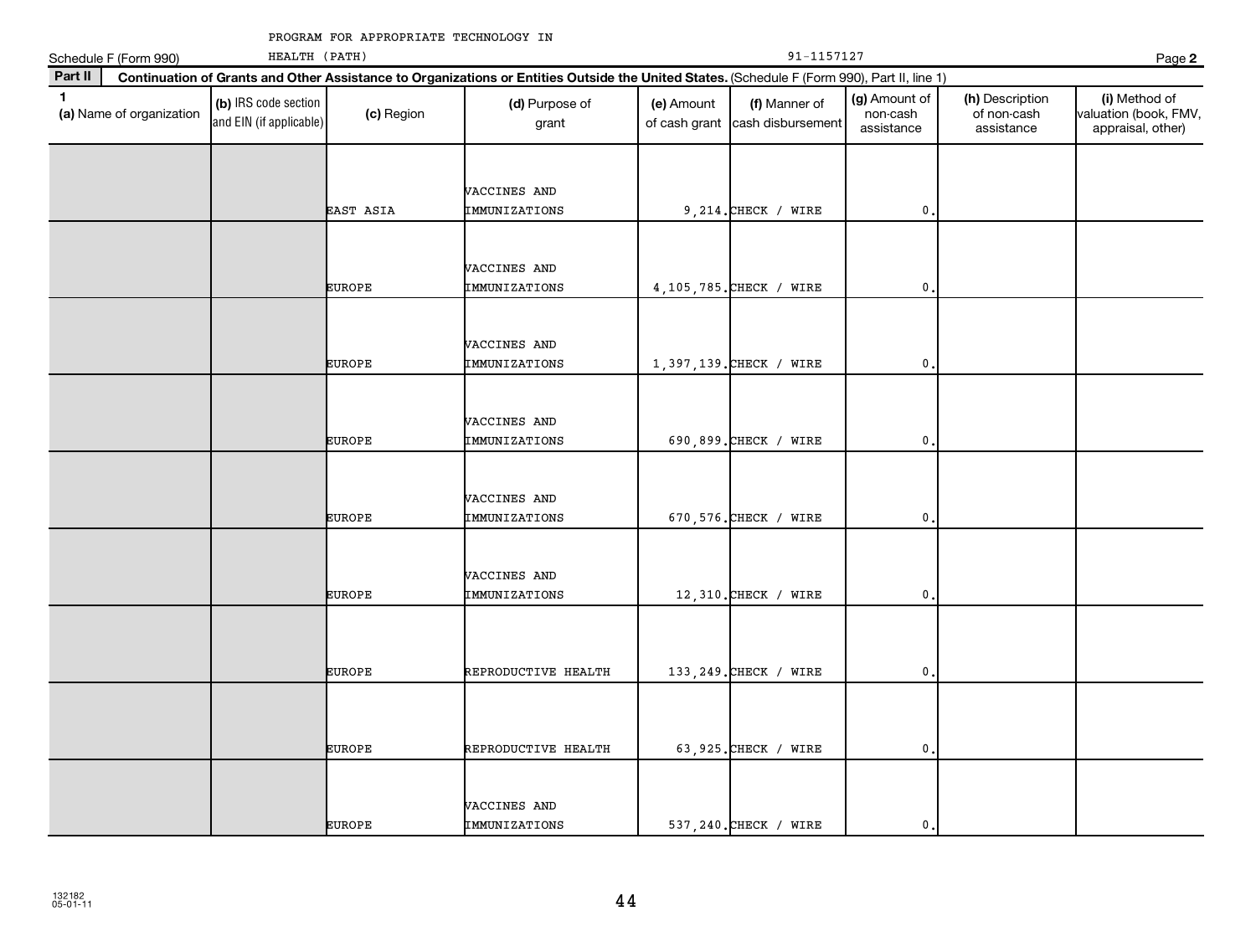| Schedule F (Form 990)                    | HEALTH (PATH)                                   |               |                                                                                                                                              |                             | 91-1157127                         |                                         |                                              | Page 2                                                      |
|------------------------------------------|-------------------------------------------------|---------------|----------------------------------------------------------------------------------------------------------------------------------------------|-----------------------------|------------------------------------|-----------------------------------------|----------------------------------------------|-------------------------------------------------------------|
| Part II                                  |                                                 |               | Continuation of Grants and Other Assistance to Organizations or Entities Outside the United States. (Schedule F (Form 990), Part II, line 1) |                             |                                    |                                         |                                              |                                                             |
| $\mathbf{1}$<br>(a) Name of organization | (b) IRS code section<br>and EIN (if applicable) | (c) Region    | (d) Purpose of<br>grant                                                                                                                      | (e) Amount<br>of cash grant | (f) Manner of<br>cash disbursement | (g) Amount of<br>non-cash<br>assistance | (h) Description<br>of non-cash<br>assistance | (i) Method of<br>valuation (book, FMV,<br>appraisal, other) |
|                                          |                                                 | <b>EUROPE</b> | VACCINES AND<br>IMMUNIZATIONS                                                                                                                |                             | 900,298. CHECK / WIRE              | $\mathbf 0$ .                           |                                              |                                                             |
|                                          |                                                 | <b>EUROPE</b> | EMERGING AND EPIDEMIC<br><b>DISEASES</b>                                                                                                     |                             | 24,785. CHECK / WIRE               | $\mathbf{0}$                            |                                              |                                                             |
|                                          |                                                 | <b>EUROPE</b> | EMERGING AND EPIDEMIC<br><b>DISEASES</b>                                                                                                     |                             | 24,784. CHECK / WIRE               | $\mathbf{0}$                            |                                              |                                                             |
|                                          |                                                 | <b>EUROPE</b> | VACCINES AND<br>IMMUNIZATIONS                                                                                                                |                             | 34,570. CHECK / WIRE               | $\mathbf{0}$                            |                                              |                                                             |
|                                          |                                                 | <b>EUROPE</b> | VACCINES AND<br>IMMUNIZATIONS                                                                                                                |                             | $-34,570$ . CHECK / WIRE           | $\mathbf{0}$                            |                                              |                                                             |
|                                          |                                                 | <b>EUROPE</b> | HEALTH TECHOLOGIES                                                                                                                           |                             | 100,775. CHECK / WIRE              | $\mathbf{0}$                            |                                              |                                                             |
|                                          |                                                 | <b>EUROPE</b> | HEALTH TECHOLOGIES                                                                                                                           |                             | 49, 225. CHECK / WIRE              | $\mathbf 0$ .                           |                                              |                                                             |
|                                          |                                                 | <b>EUROPE</b> | <b>OVERHEAD</b>                                                                                                                              |                             | 31,255. CHECK / WIRE               | $\mathsf{0}$ .                          |                                              |                                                             |
|                                          |                                                 | <b>EUROPE</b> | VACCINES AND<br>IMMUNIZATIONS                                                                                                                |                             | 103, 157. CHECK / WIRE             | $\mathbf{0}$ .                          |                                              |                                                             |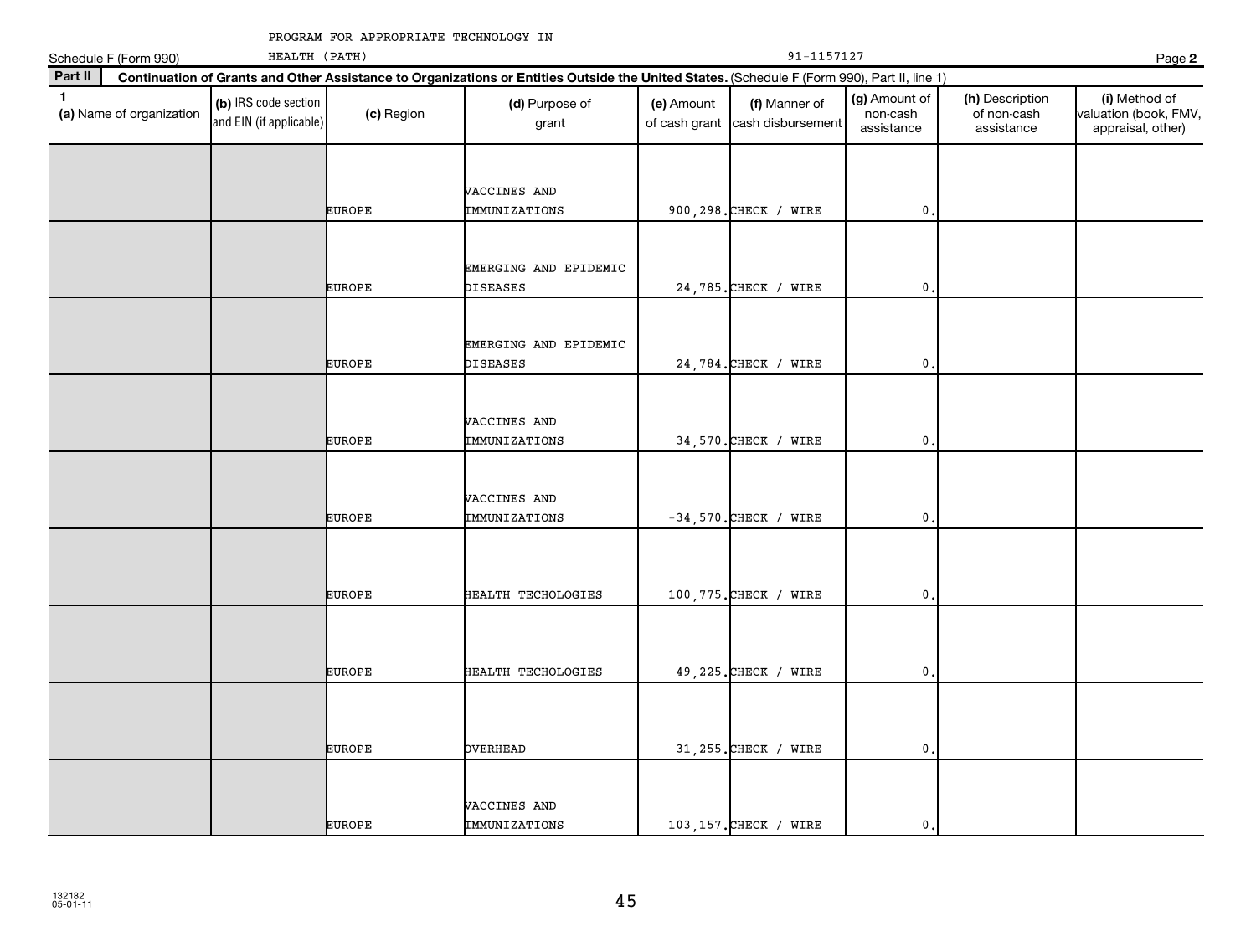|              | Schedule F (Form 990)    | HEALTH (PATH)                                   |               |                                                                                                                                              |                             | 91-1157127                         |                                         |                                              | Page 2                                                      |
|--------------|--------------------------|-------------------------------------------------|---------------|----------------------------------------------------------------------------------------------------------------------------------------------|-----------------------------|------------------------------------|-----------------------------------------|----------------------------------------------|-------------------------------------------------------------|
| Part II      |                          |                                                 |               | Continuation of Grants and Other Assistance to Organizations or Entities Outside the United States. (Schedule F (Form 990), Part II, line 1) |                             |                                    |                                         |                                              |                                                             |
| $\mathbf{1}$ | (a) Name of organization | (b) IRS code section<br>and EIN (if applicable) | (c) Region    | (d) Purpose of<br>grant                                                                                                                      | (e) Amount<br>of cash grant | (f) Manner of<br>cash disbursement | (g) Amount of<br>non-cash<br>assistance | (h) Description<br>of non-cash<br>assistance | (i) Method of<br>valuation (book, FMV,<br>appraisal, other) |
|              |                          |                                                 |               |                                                                                                                                              |                             |                                    |                                         |                                              |                                                             |
|              |                          |                                                 | <b>EUROPE</b> | HEALTH TECHOLOGIES                                                                                                                           |                             | 68, 613. CHECK / WIRE              | 0                                       |                                              |                                                             |
|              |                          |                                                 | <b>EUROPE</b> | VACCINES AND<br>IMMUNIZATIONS                                                                                                                |                             | 496, 435. CHECK / WIRE             | 0                                       |                                              |                                                             |
|              |                          |                                                 |               | VACCINES AND                                                                                                                                 |                             |                                    |                                         |                                              |                                                             |
|              |                          |                                                 | <b>EUROPE</b> | IMMUNIZATIONS                                                                                                                                |                             | 53,566. CHECK / WIRE               | 0                                       |                                              |                                                             |
|              |                          |                                                 | <b>EUROPE</b> | HEALTH TECHOLOGIES                                                                                                                           |                             | 206,636. CHECK / WIRE              | 0                                       |                                              |                                                             |
|              |                          |                                                 | <b>EUROPE</b> | VACCINES AND<br>IMMUNIZATIONS                                                                                                                |                             | 2,180,801. CHECK / WIRE            | 0                                       |                                              |                                                             |
|              |                          |                                                 | <b>EUROPE</b> | EMERGING AND EPIDEMIC<br><b>DISEASES</b>                                                                                                     |                             | 227,600. CHECK / WIRE              | 0                                       |                                              |                                                             |
|              |                          |                                                 | <b>EUROPE</b> | VACCINES AND<br>IMMUNIZATIONS                                                                                                                |                             | 1,503,010. CHECK / WIRE            | $\mathbf 0$                             |                                              |                                                             |
|              |                          |                                                 | <b>EUROPE</b> | VACCINES AND<br>IMMUNIZATIONS                                                                                                                |                             | 282, 326. CHECK / WIRE             | $\mathbf{0}$                            |                                              |                                                             |
|              |                          |                                                 | <b>EUROPE</b> | VACCINES AND<br><b>IMMUNIZATIONS</b>                                                                                                         |                             | 1,575,000. CHECK / WIRE            | 0.                                      |                                              |                                                             |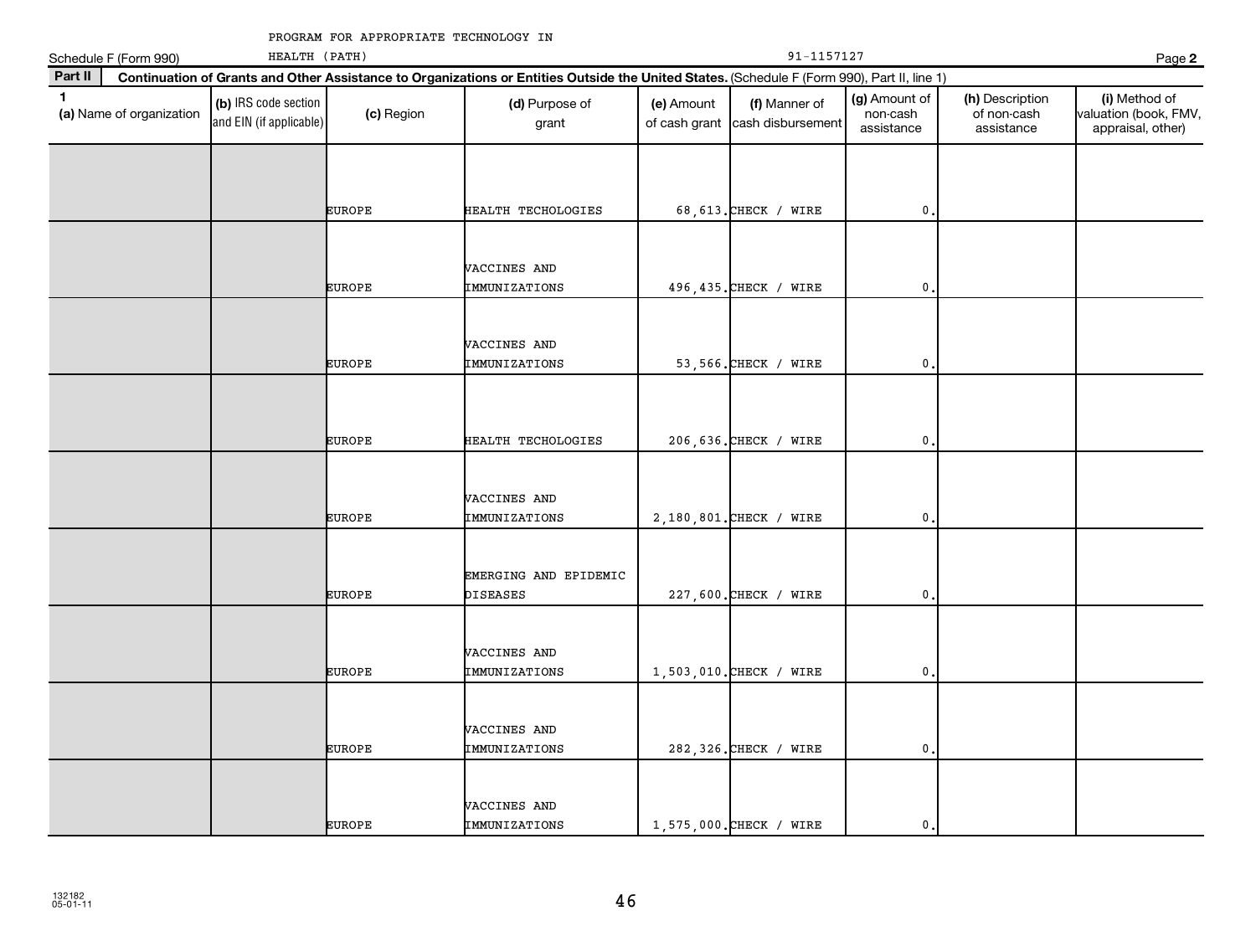|              | Schedule F (Form 990)    | HEALTH (PATH)                                   |               |                                                                                                                                              |                             | 91-1157127                         |                                         |                                              | Page 2                                                      |
|--------------|--------------------------|-------------------------------------------------|---------------|----------------------------------------------------------------------------------------------------------------------------------------------|-----------------------------|------------------------------------|-----------------------------------------|----------------------------------------------|-------------------------------------------------------------|
| Part II      |                          |                                                 |               | Continuation of Grants and Other Assistance to Organizations or Entities Outside the United States. (Schedule F (Form 990), Part II, line 1) |                             |                                    |                                         |                                              |                                                             |
| $\mathbf{1}$ | (a) Name of organization | (b) IRS code section<br>and EIN (if applicable) | (c) Region    | (d) Purpose of<br>grant                                                                                                                      | (e) Amount<br>of cash grant | (f) Manner of<br>cash disbursement | (g) Amount of<br>non-cash<br>assistance | (h) Description<br>of non-cash<br>assistance | (i) Method of<br>valuation (book, FMV,<br>appraisal, other) |
|              |                          |                                                 |               |                                                                                                                                              |                             |                                    |                                         |                                              |                                                             |
|              |                          |                                                 | <b>EUROPE</b> | HEALTH TECHOLOGIES                                                                                                                           |                             | 210,605. CHECK / WIRE              | $\mathbf{0}$                            |                                              |                                                             |
|              |                          |                                                 | <b>EUROPE</b> | VACCINES AND<br>IMMUNIZATIONS                                                                                                                |                             | 59,225. CHECK / WIRE               | $\pmb{0}$                               |                                              |                                                             |
|              |                          |                                                 | <b>EUROPE</b> | EMERGING AND EPIDEMIC<br><b>DISEASES</b>                                                                                                     |                             | 14,584. CHECK / WIRE               | 0                                       |                                              |                                                             |
|              |                          |                                                 | <b>EUROPE</b> | VACCINES AND<br>IMMUNIZATIONS                                                                                                                |                             | 55, 527. CHECK / WIRE              | 0                                       |                                              |                                                             |
|              |                          |                                                 | <b>EUROPE</b> | REPRODUCTIVE HEALTH                                                                                                                          |                             | 47,934. CHECK / WIRE               | $\mathbf{0}$                            |                                              |                                                             |
|              |                          |                                                 | <b>EUROPE</b> | HEALTH TECHOLOGIES                                                                                                                           |                             | 113, 713. CHECK / WIRE             | 0                                       |                                              |                                                             |
|              |                          |                                                 | NORTH AMERICA | REPRODUCTIVE HEALTH                                                                                                                          |                             | $7,361$ . CHECK / WIRE             | 0                                       |                                              |                                                             |
|              |                          |                                                 | NORTH AMERICA | HEALTH TECHOLOGIES                                                                                                                           |                             | 30,000. CHECK / WIRE               | $\mathbf 0$                             |                                              |                                                             |
|              |                          |                                                 | RUSSIA        | VACCINES AND<br><b>IMMUNIZATIONS</b>                                                                                                         |                             | 12,066. CHECK / WIRE               | $\mathbf 0$ .                           |                                              |                                                             |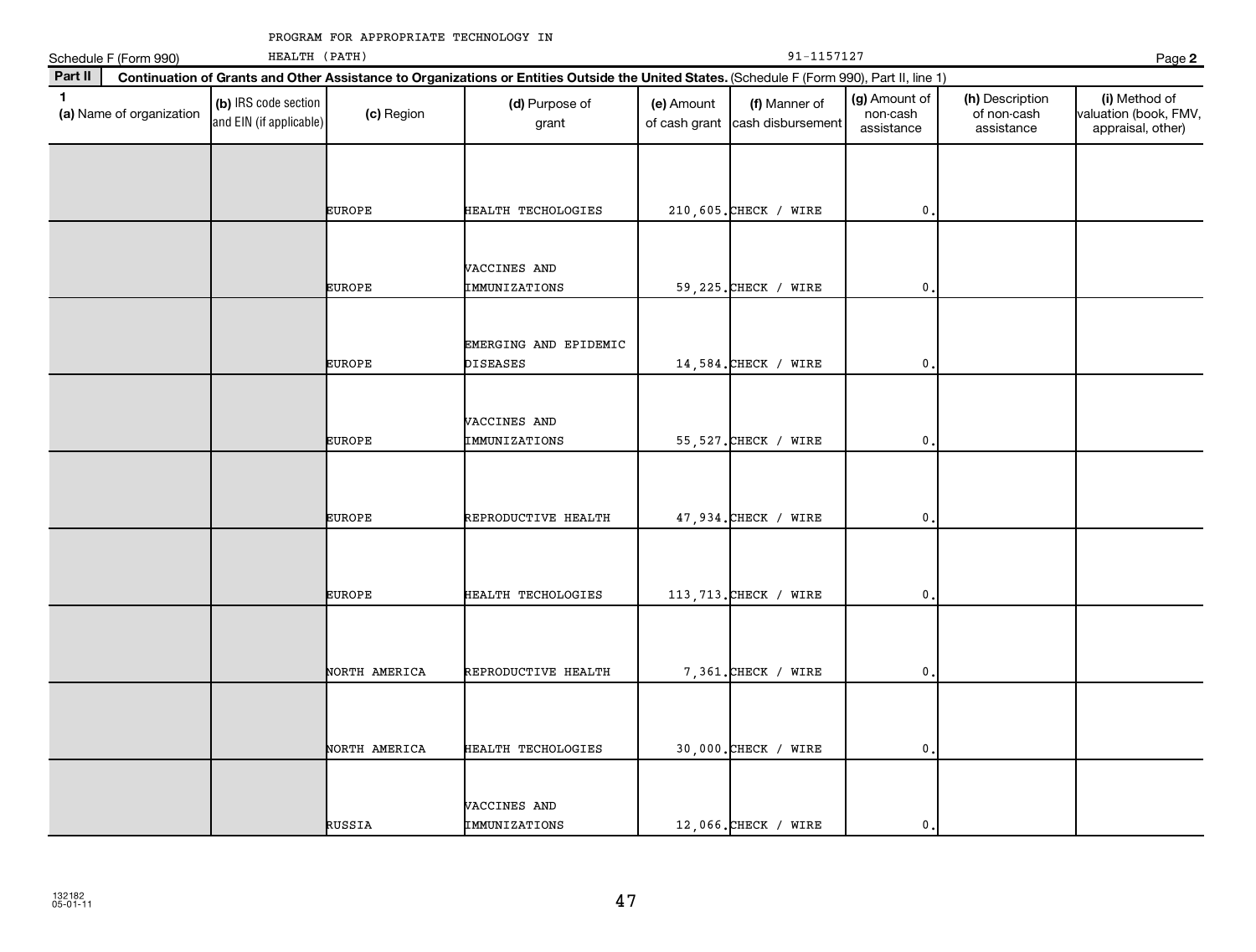|              | HEALTH (PATH)<br>Schedule F (Form 990) |                                                 |               |                                                                                                                                              | 91-1157127 |                                                  |                                         |                                              |                                                             |  |
|--------------|----------------------------------------|-------------------------------------------------|---------------|----------------------------------------------------------------------------------------------------------------------------------------------|------------|--------------------------------------------------|-----------------------------------------|----------------------------------------------|-------------------------------------------------------------|--|
| Part II      |                                        |                                                 |               | Continuation of Grants and Other Assistance to Organizations or Entities Outside the United States. (Schedule F (Form 990), Part II, line 1) |            |                                                  |                                         |                                              | Page 2                                                      |  |
| $\mathbf{1}$ | (a) Name of organization               | (b) IRS code section<br>and EIN (if applicable) | (c) Region    | (d) Purpose of<br>grant                                                                                                                      | (e) Amount | (f) Manner of<br>of cash grant cash disbursement | (g) Amount of<br>non-cash<br>assistance | (h) Description<br>of non-cash<br>assistance | (i) Method of<br>valuation (book, FMV,<br>appraisal, other) |  |
|              |                                        |                                                 |               |                                                                                                                                              |            |                                                  |                                         |                                              |                                                             |  |
|              |                                        |                                                 | SOUTH AMERICA | REPRODUCTIVE HEALTH                                                                                                                          |            | 11,842. CHECK / WIRE                             | $\mathbf{0}$                            |                                              |                                                             |  |
|              |                                        |                                                 | SOUTH AMERICA | MATERNAL & CHILD<br><b>HEALTH</b>                                                                                                            |            | 22,390. CHECK / WIRE                             | $\mathbf{0}$ .                          |                                              |                                                             |  |
|              |                                        |                                                 | SOUTH AMERICA | HEALTH TECHOLOGIES                                                                                                                           |            | 127,899. CHECK / WIRE                            | 0                                       |                                              |                                                             |  |
|              |                                        |                                                 | SOUTH AMERICA | HEALTH TECHOLOGIES                                                                                                                           |            | 33, 111. CHECK / WIRE                            | $\mathfrak o$ .                         |                                              |                                                             |  |
|              |                                        |                                                 | SOUTH AMERICA | MATERNAL & CHILD<br><b>HEALTH</b>                                                                                                            |            | $7,000$ . CHECK / WIRE                           | $\mathbf{0}$ .                          |                                              |                                                             |  |
|              |                                        |                                                 | SOUTH AMERICA | MATERNAL & CHILD<br><b>HEALTH</b>                                                                                                            |            | $6,562$ . CHECK / WIRE                           | $\mathbf{0}$                            |                                              |                                                             |  |
|              |                                        |                                                 | SOUTH AMERICA | REPRODUCTIVE HEALTH                                                                                                                          |            | 50,000. CHECK / WIRE                             | $\mathbf{0}$ .                          |                                              |                                                             |  |
|              |                                        |                                                 | SOUTH AMERICA | REPRODUCTIVE HEALTH                                                                                                                          |            | 62,000. CHECK / WIRE                             | $\mathbf{0}$                            |                                              |                                                             |  |
|              |                                        |                                                 | SOUTH ASIA    | VACCINES AND<br><b>IMMUNIZATIONS</b>                                                                                                         |            | 26, 229. CHECK / WIRE                            | $\mathbf{0}$ .                          |                                              |                                                             |  |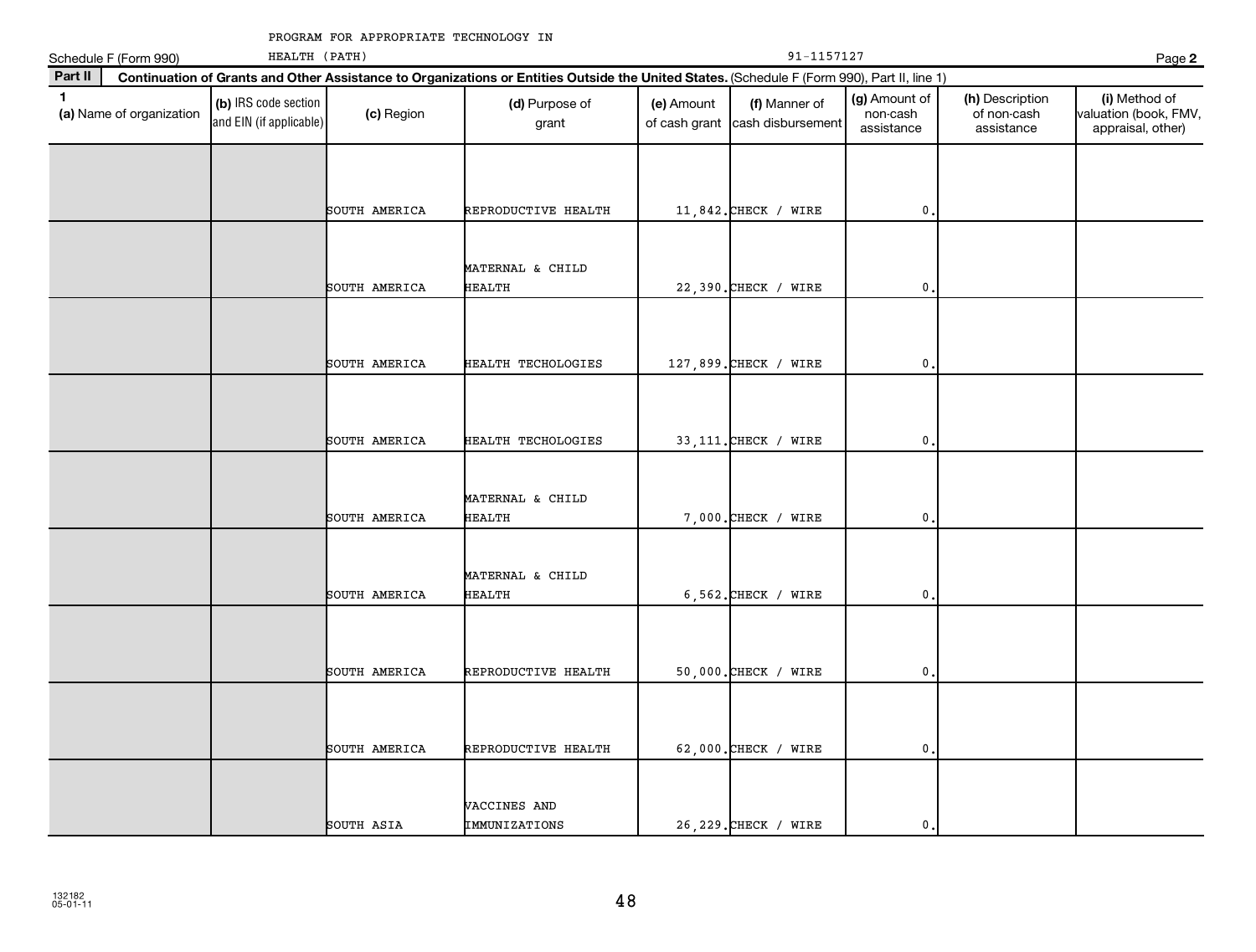|              | Schedule F (Form 990)    | HEALTH (PATH)                                   |            |                                                                                                                                              |                             | Page 2                             |                                         |                                              |                                                             |
|--------------|--------------------------|-------------------------------------------------|------------|----------------------------------------------------------------------------------------------------------------------------------------------|-----------------------------|------------------------------------|-----------------------------------------|----------------------------------------------|-------------------------------------------------------------|
| Part II      |                          |                                                 |            | Continuation of Grants and Other Assistance to Organizations or Entities Outside the United States. (Schedule F (Form 990), Part II, line 1) |                             |                                    |                                         |                                              |                                                             |
| $\mathbf{1}$ | (a) Name of organization | (b) IRS code section<br>and EIN (if applicable) | (c) Region | (d) Purpose of<br>grant                                                                                                                      | (e) Amount<br>of cash grant | (f) Manner of<br>cash disbursement | (g) Amount of<br>non-cash<br>assistance | (h) Description<br>of non-cash<br>assistance | (i) Method of<br>valuation (book, FMV,<br>appraisal, other) |
|              |                          |                                                 | SOUTH ASIA | VACCINES AND<br>IMMUNIZATIONS                                                                                                                |                             | 150,000. CHECK / WIRE              | 0                                       |                                              |                                                             |
|              |                          |                                                 | SOUTH ASIA | MATERNAL & CHILD<br><b>HEALTH</b>                                                                                                            |                             | 86,320. CHECK / WIRE               | $\pmb{0}$                               |                                              |                                                             |
|              |                          |                                                 | SOUTH ASIA | VACCINES AND<br>IMMUNIZATIONS                                                                                                                |                             | 90,824. CHECK / WIRE               | 0                                       |                                              |                                                             |
|              |                          |                                                 | SOUTH ASIA | VACCINES AND<br>IMMUNIZATIONS                                                                                                                |                             | 115,000. CHECK / WIRE              | 0                                       |                                              |                                                             |
|              |                          |                                                 | SOUTH ASIA | VACCINES AND<br>IMMUNIZATIONS                                                                                                                |                             | 47,859. CHECK / WIRE               | $\mathbf 0$                             |                                              |                                                             |
|              |                          |                                                 | SOUTH ASIA | VACCINES AND<br>IMMUNIZATIONS                                                                                                                |                             | 1,750,000. CHECK / WIRE            | $\pmb{0}$                               |                                              |                                                             |
|              |                          |                                                 | SOUTH ASIA | VACCINES AND<br>IMMUNIZATIONS                                                                                                                |                             | 1,020,611. CHECK / WIRE            | 0                                       |                                              |                                                             |
|              |                          |                                                 | SOUTH ASIA | MATERNAL & CHILD<br><b>HEALTH</b>                                                                                                            |                             | 56,430. CHECK / WIRE               | $\mathbf{0}$                            |                                              |                                                             |
|              |                          |                                                 | SOUTH ASIA | MATERNAL & CHILD<br><b>HEALTH</b>                                                                                                            |                             | 78,256. CHECK / WIRE               | $\mathbf{0}$ .                          |                                              |                                                             |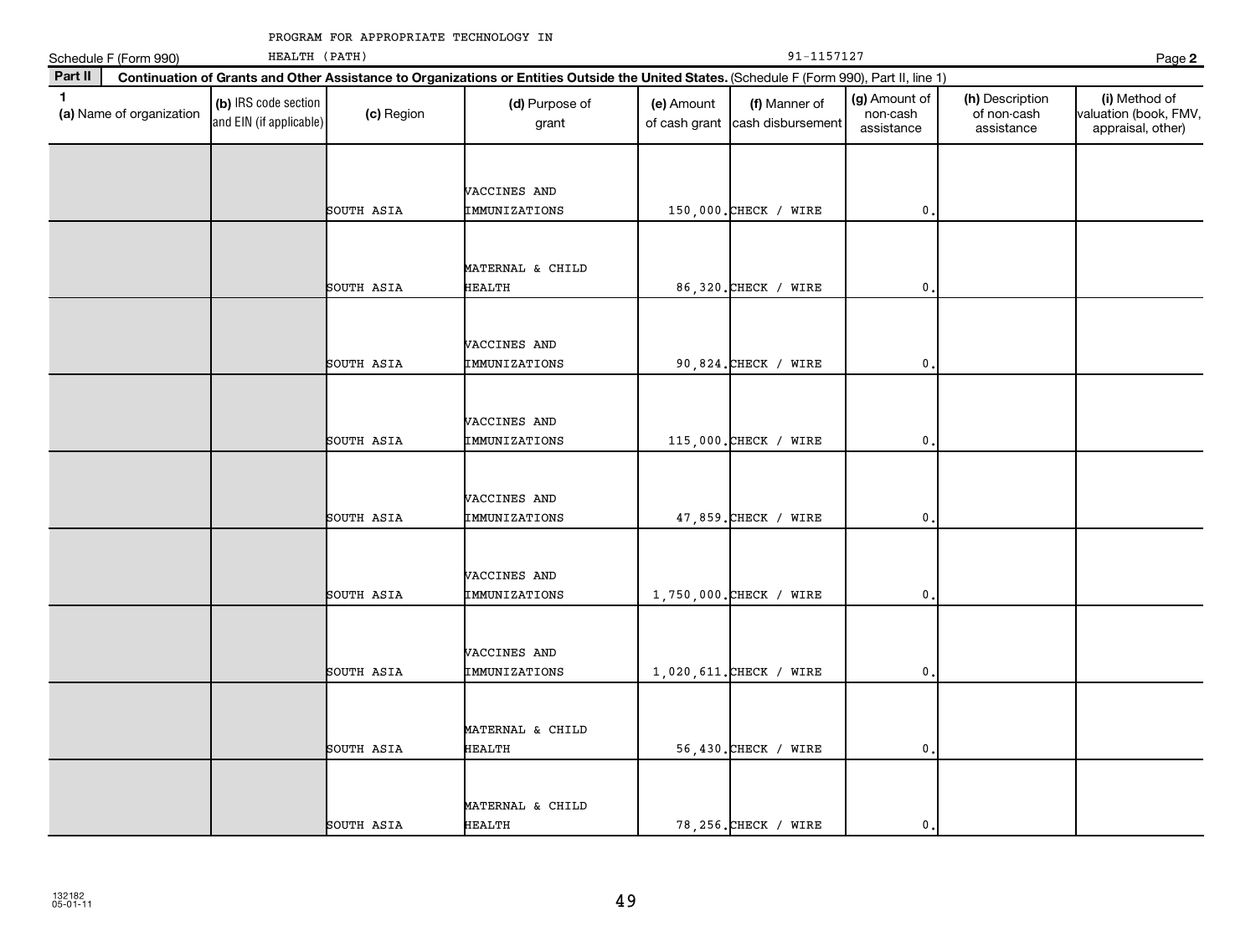| Schedule F (Form 990) |                          | HEALTH (PATH)                                   |            |                                                                                                                                              |                             | 91-1157127                         |                                         |                                              | Page 2                                                      |
|-----------------------|--------------------------|-------------------------------------------------|------------|----------------------------------------------------------------------------------------------------------------------------------------------|-----------------------------|------------------------------------|-----------------------------------------|----------------------------------------------|-------------------------------------------------------------|
| Part II               |                          |                                                 |            | Continuation of Grants and Other Assistance to Organizations or Entities Outside the United States. (Schedule F (Form 990), Part II, line 1) |                             |                                    |                                         |                                              |                                                             |
| $\mathbf{1}$          | (a) Name of organization | (b) IRS code section<br>and EIN (if applicable) | (c) Region | (d) Purpose of<br>grant                                                                                                                      | (e) Amount<br>of cash grant | (f) Manner of<br>cash disbursement | (g) Amount of<br>non-cash<br>assistance | (h) Description<br>of non-cash<br>assistance | (i) Method of<br>valuation (book, FMV,<br>appraisal, other) |
|                       |                          |                                                 | SOUTH ASIA | MATERNAL & CHILD<br>HEALTH                                                                                                                   |                             | 68,765. CHECK / WIRE               | $\mathbf{0}$                            |                                              |                                                             |
|                       |                          |                                                 | SOUTH ASIA | MATERNAL & CHILD<br>HEALTH                                                                                                                   |                             | 34, 155. CHECK / WIRE              | $\mathbf{0}$                            |                                              |                                                             |
|                       |                          |                                                 | SOUTH ASIA | MATERNAL & CHILD<br><b>HEALTH</b>                                                                                                            |                             | 24, 179. CHECK / WIRE              | 0                                       |                                              |                                                             |
|                       |                          |                                                 | SOUTH ASIA | MATERNAL & CHILD<br><b>HEALTH</b>                                                                                                            |                             | 16,613. CHECK / WIRE               | $\mathbf{0}$                            |                                              |                                                             |
|                       |                          |                                                 | SOUTH ASIA | MATERNAL & CHILD<br><b>HEALTH</b>                                                                                                            |                             | $16,584.$ CHECK / WIRE             | $\mathbf 0$                             |                                              |                                                             |
|                       |                          |                                                 | SOUTH ASIA | MATERNAL & CHILD<br>HEALTH                                                                                                                   |                             | 52,802. CHECK / WIRE               | $\mathbf 0$                             |                                              |                                                             |
|                       |                          |                                                 | SOUTH ASIA | MATERNAL & CHILD<br><b>HEALTH</b>                                                                                                            |                             | $9,663.$ CHECK / WIRE              | $\mathbf{0}$                            |                                              |                                                             |
|                       |                          |                                                 | SOUTH ASIA | MATERNAL & CHILD<br>HEALTH                                                                                                                   |                             | 97,302. CHECK / WIRE               | $\mathbf 0$ .                           |                                              |                                                             |
|                       |                          |                                                 | SOUTH ASIA | MATERNAL & CHILD<br>HEALTH                                                                                                                   |                             | 61,817. CHECK / WIRE               | 0.                                      |                                              |                                                             |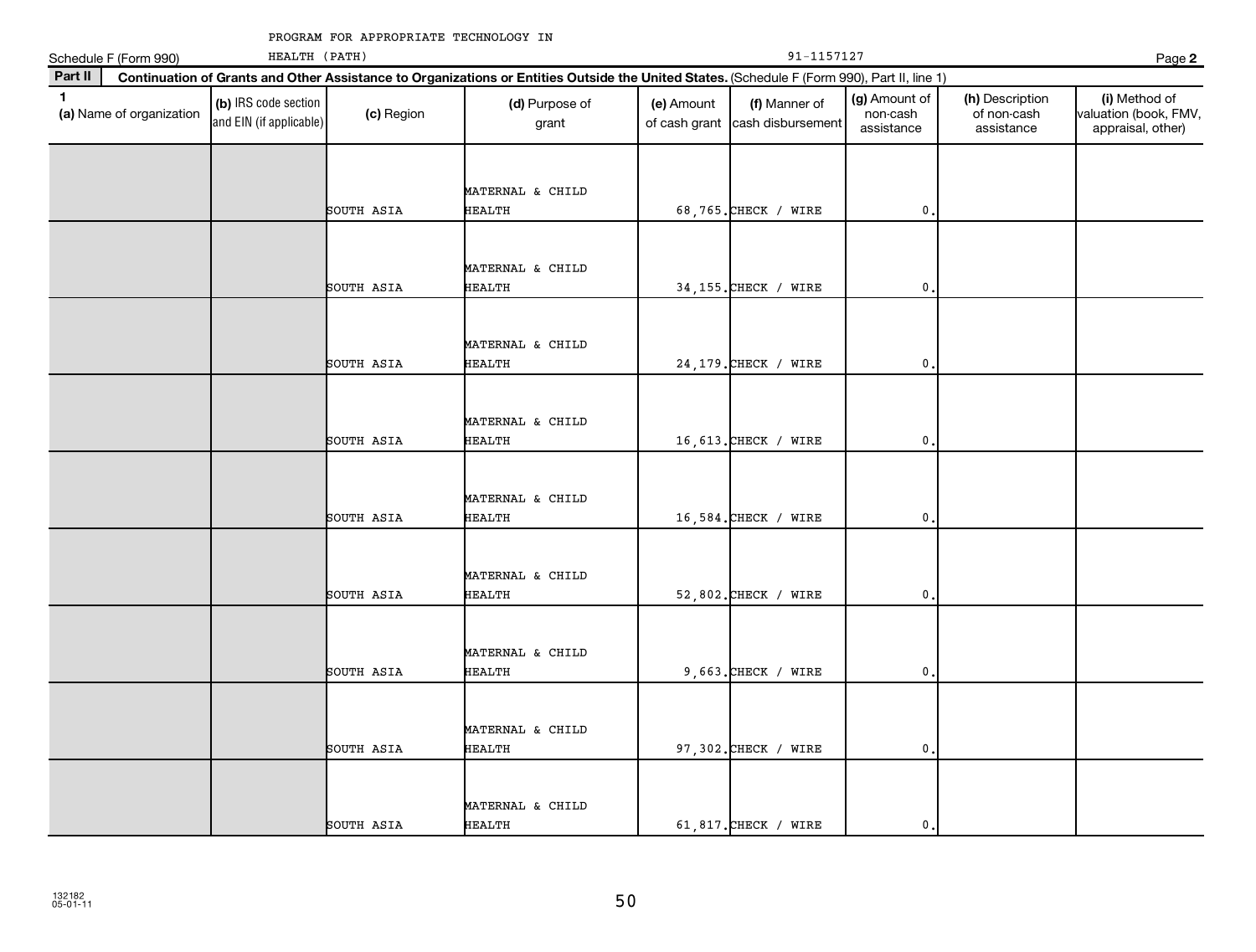|              | Schedule F (Form 990)    | HEALTH (PATH)                                   |            |                                                                                                                                              |                             | 91-1157127                         |                                         |                                              | Page 2                                                      |
|--------------|--------------------------|-------------------------------------------------|------------|----------------------------------------------------------------------------------------------------------------------------------------------|-----------------------------|------------------------------------|-----------------------------------------|----------------------------------------------|-------------------------------------------------------------|
| Part II      |                          |                                                 |            | Continuation of Grants and Other Assistance to Organizations or Entities Outside the United States. (Schedule F (Form 990), Part II, line 1) |                             |                                    |                                         |                                              |                                                             |
| $\mathbf{1}$ | (a) Name of organization | (b) IRS code section<br>and EIN (if applicable) | (c) Region | (d) Purpose of<br>grant                                                                                                                      | (e) Amount<br>of cash grant | (f) Manner of<br>cash disbursement | (g) Amount of<br>non-cash<br>assistance | (h) Description<br>of non-cash<br>assistance | (i) Method of<br>valuation (book, FMV,<br>appraisal, other) |
|              |                          |                                                 | SOUTH ASIA | HEALTH TECHOLOGIES                                                                                                                           |                             | 8,974. CHECK / WIRE                | $\mathbf{0}$                            |                                              |                                                             |
|              |                          |                                                 | SOUTH ASIA | REPRODUCTIVE HEALTH                                                                                                                          |                             | 37,000. CHECK / WIRE               | $\mathbf{0}$                            |                                              |                                                             |
|              |                          |                                                 | SOUTH ASIA | REPRODUCTIVE HEALTH                                                                                                                          |                             | 98,035. CHECK / WIRE               | $\mathbf{0}$                            |                                              |                                                             |
|              |                          |                                                 | SOUTH ASIA | HEALTH TECHOLOGIES                                                                                                                           |                             | $17,582$ . CHECK / WIRE            | $\mathbf 0$ .                           |                                              |                                                             |
|              |                          |                                                 | SOUTH ASIA | VACCINES AND<br>IMMUNIZATIONS                                                                                                                |                             | 300,000. CHECK / WIRE              | $\mathbf{0}$                            |                                              |                                                             |
|              |                          |                                                 | SOUTH ASIA | VACCINES AND<br>IMMUNIZATIONS                                                                                                                |                             | $1,800,000$ . CHECK / WIRE         | 0                                       |                                              |                                                             |
|              |                          |                                                 | EAST ASIA  | MATERNAL & CHILD<br><b>HEALTH</b>                                                                                                            |                             | 92,823. CHECK / WIRE               | $\mathbf{0}$                            |                                              |                                                             |
|              |                          |                                                 | SOUTH ASIA | REPRODUCTIVE HEALTH                                                                                                                          |                             | $5,298$ . CHECK / WIRE             | $\mathbf{0}$                            |                                              |                                                             |
|              |                          |                                                 | SOUTH ASIA | VACCINES AND<br>IMMUNIZATIONS                                                                                                                |                             | 400,000. CHECK / WIRE              | $\mathbf{0}$ .                          |                                              |                                                             |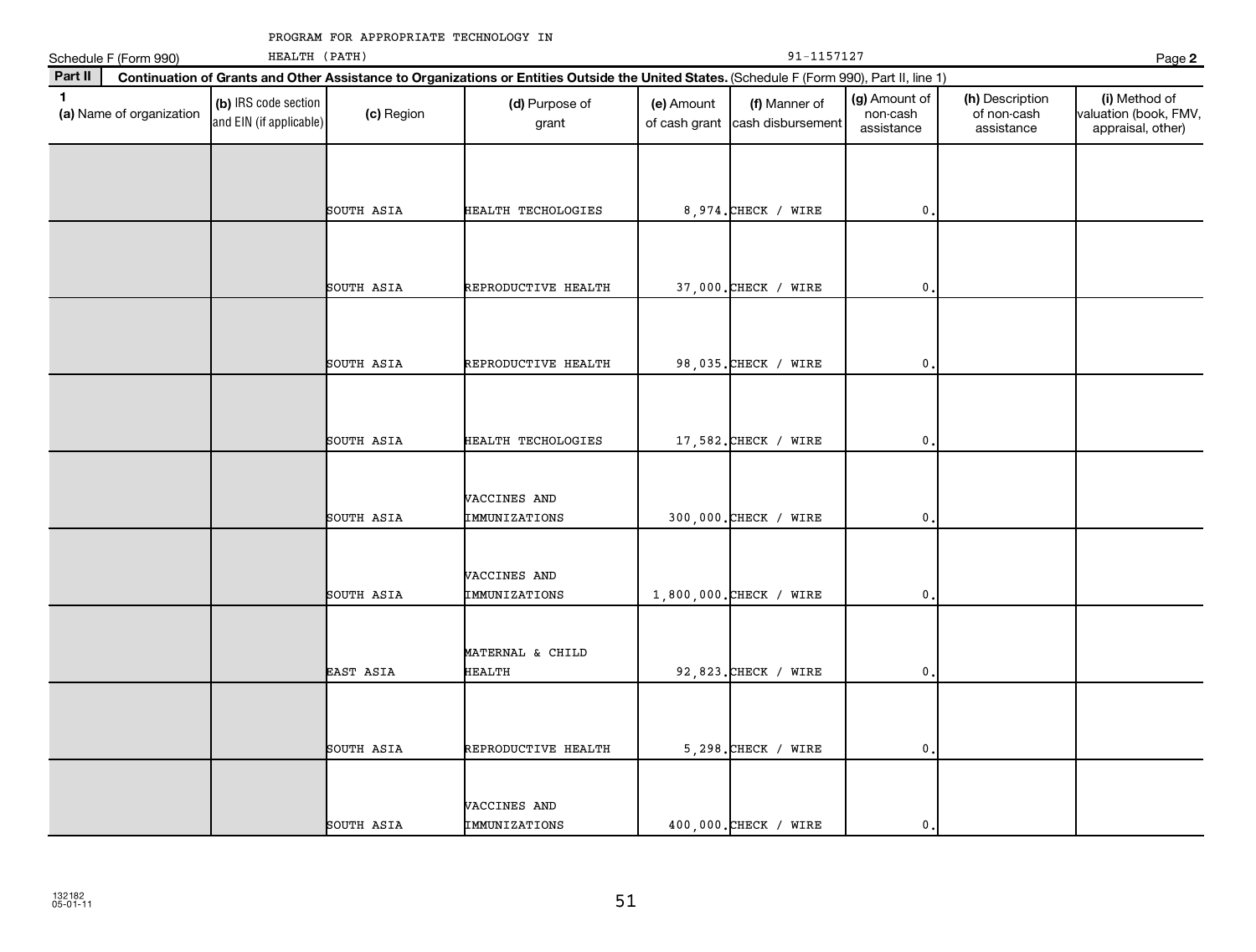| Schedule F (Form 990)                    | HEALTH (PATH)                                   |                              |                                                                                                                                              |                             | 91-1157127                         |                                         |                                              | Page 2                                                      |
|------------------------------------------|-------------------------------------------------|------------------------------|----------------------------------------------------------------------------------------------------------------------------------------------|-----------------------------|------------------------------------|-----------------------------------------|----------------------------------------------|-------------------------------------------------------------|
| Part II                                  |                                                 |                              | Continuation of Grants and Other Assistance to Organizations or Entities Outside the United States. (Schedule F (Form 990), Part II, line 1) |                             |                                    |                                         |                                              |                                                             |
| $\mathbf{1}$<br>(a) Name of organization | (b) IRS code section<br>and EIN (if applicable) | (c) Region                   | (d) Purpose of<br>grant                                                                                                                      | (e) Amount<br>of cash grant | (f) Manner of<br>cash disbursement | (g) Amount of<br>non-cash<br>assistance | (h) Description<br>of non-cash<br>assistance | (i) Method of<br>valuation (book, FMV,<br>appraisal, other) |
|                                          |                                                 | <b>SUB-SAHARAN</b><br>AFRICA | VACCINES AND<br>IMMUNIZATIONS                                                                                                                |                             | 15,349. CHECK / WIRE               | $\mathbf 0$ .                           |                                              |                                                             |
|                                          |                                                 | SUB-SAHARAN<br>AFRICA        | EMERGING AND EPIDEMIC<br><b>DISEASES</b>                                                                                                     |                             | 8,673. CHECK / WIRE                | $\mathbf{0}$                            |                                              |                                                             |
|                                          |                                                 | <b>SUB-SAHARAN</b><br>AFRICA | VACCINES AND<br>IMMUNIZATIONS                                                                                                                |                             | 23,406. CHECK / WIRE               | $\mathbf{0}$                            |                                              |                                                             |
|                                          |                                                 | SUB-SAHARAN<br>AFRICA        | EMERGING AND EPIDEMIC<br><b>DISEASES</b>                                                                                                     |                             | $6,684$ . CHECK / WIRE             | $\mathbf{0}$                            |                                              |                                                             |
|                                          |                                                 | SUB-SAHARAN<br>AFRICA        | EMERGING AND EPIDEMIC<br><b>DISEASES</b>                                                                                                     |                             | 8,664. CHECK / WIRE                | $\mathbf{0}$                            |                                              |                                                             |
|                                          |                                                 | SUB-SAHARAN<br>AFRICA        | EMERGING AND EPIDEMIC<br><b>DISEASES</b>                                                                                                     |                             | $11,025$ . CHECK / WIRE            | $\mathbf{0}$                            |                                              |                                                             |
|                                          |                                                 | SUB-SAHARAN<br>AFRICA        | EMERGING AND EPIDEMIC<br><b>DISEASES</b>                                                                                                     |                             | $7,929$ . CHECK / WIRE             | $\mathbf 0$ .                           |                                              |                                                             |
|                                          |                                                 | SUB-SAHARAN<br>AFRICA        | EMERGING AND EPIDEMIC<br><b>DISEASES</b>                                                                                                     |                             | $9,274.$ CHECK / WIRE              | $\mathbf{0}$ .                          |                                              |                                                             |
|                                          |                                                 | <b>SUB-SAHARAN</b><br>AFRICA | EMERGING AND EPIDEMIC<br><b>DISEASES</b>                                                                                                     |                             | 7,814. CHECK / WIRE                | $\mathbf{0}$ .                          |                                              |                                                             |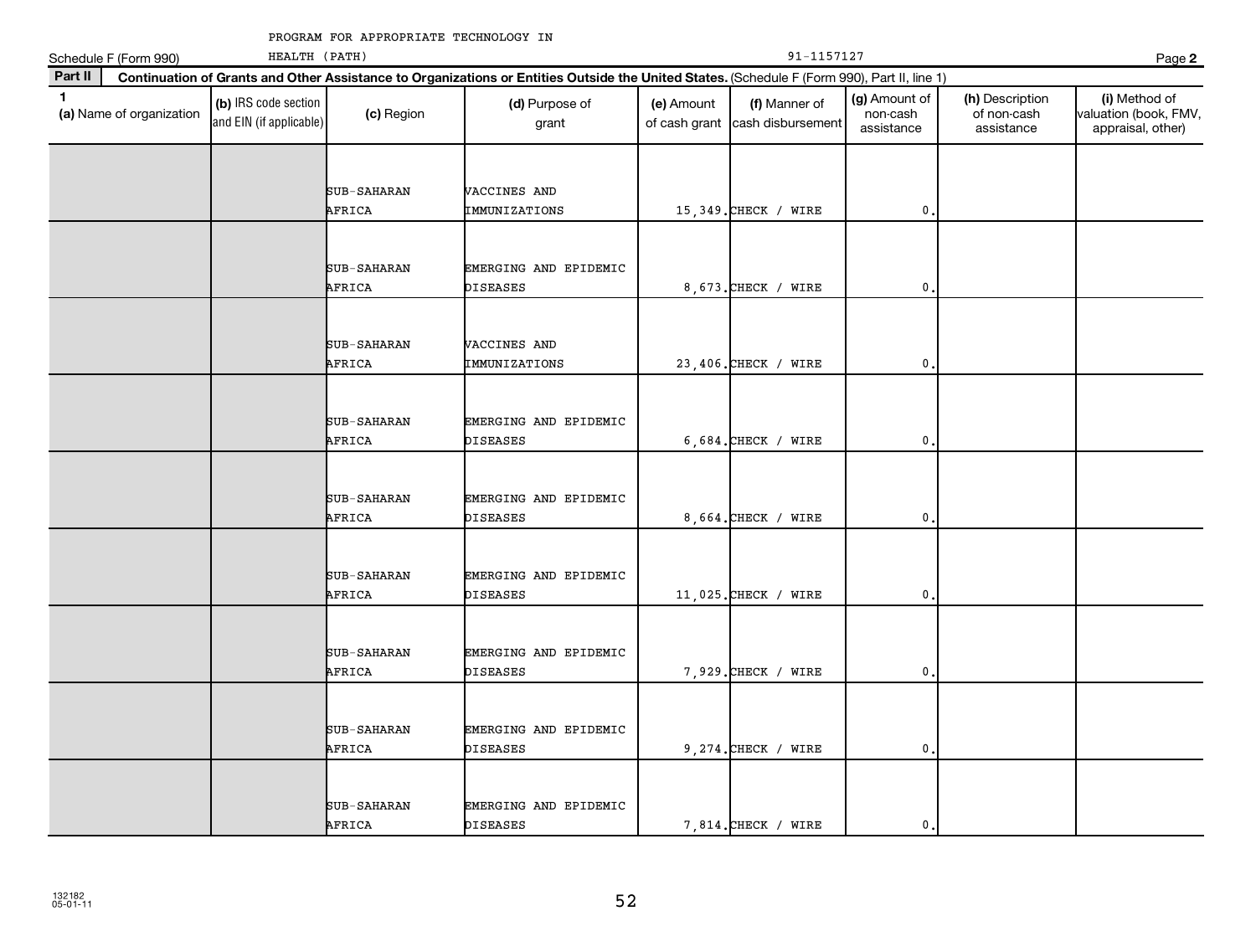|              | Schedule F (Form 990)    | HEALTH (PATH)                                   |                       |                                                                                                                                              |                             | Page 2                             |                                         |                                              |                                                             |
|--------------|--------------------------|-------------------------------------------------|-----------------------|----------------------------------------------------------------------------------------------------------------------------------------------|-----------------------------|------------------------------------|-----------------------------------------|----------------------------------------------|-------------------------------------------------------------|
| Part II      |                          |                                                 |                       | Continuation of Grants and Other Assistance to Organizations or Entities Outside the United States. (Schedule F (Form 990), Part II, line 1) |                             |                                    |                                         |                                              |                                                             |
| $\mathbf{1}$ | (a) Name of organization | (b) IRS code section<br>and EIN (if applicable) | (c) Region            | (d) Purpose of<br>grant                                                                                                                      | (e) Amount<br>of cash grant | (f) Manner of<br>cash disbursement | (g) Amount of<br>non-cash<br>assistance | (h) Description<br>of non-cash<br>assistance | (i) Method of<br>valuation (book, FMV,<br>appraisal, other) |
|              |                          |                                                 | SUB-SAHARAN           | EMERGING AND EPIDEMIC                                                                                                                        |                             |                                    |                                         |                                              |                                                             |
|              |                          |                                                 | AFRICA                | <b>DISEASES</b>                                                                                                                              |                             | 30,577. CHECK / WIRE               | 0                                       |                                              |                                                             |
|              |                          |                                                 | SUB-SAHARAN<br>AFRICA | EMERGING AND EPIDEMIC<br><b>DISEASES</b>                                                                                                     |                             | 10,047. CHECK / WIRE               | $\mathbf 0$                             |                                              |                                                             |
|              |                          |                                                 | SUB-SAHARAN<br>AFRICA | EMERGING AND EPIDEMIC<br><b>DISEASES</b>                                                                                                     |                             | 23,952. CHECK / WIRE               | 0                                       |                                              |                                                             |
|              |                          |                                                 | SUB-SAHARAN           | EMERGING AND EPIDEMIC                                                                                                                        |                             |                                    |                                         |                                              |                                                             |
|              |                          |                                                 | AFRICA                | <b>DISEASES</b>                                                                                                                              |                             | $9,683.$ CHECK / WIRE              | 0                                       |                                              |                                                             |
|              |                          |                                                 | SUB-SAHARAN<br>AFRICA | EMERGING AND EPIDEMIC<br><b>DISEASES</b>                                                                                                     |                             | 24,890. CHECK / WIRE               | $\mathbf{0}$                            |                                              |                                                             |
|              |                          |                                                 | SUB-SAHARAN<br>AFRICA | EMERGING AND EPIDEMIC<br><b>DISEASES</b>                                                                                                     |                             | 24,730. CHECK / WIRE               | 0                                       |                                              |                                                             |
|              |                          |                                                 | SUB-SAHARAN<br>AFRICA | EMERGING AND EPIDEMIC<br><b>DISEASES</b>                                                                                                     |                             | $9,382$ . CHECK / WIRE             | 0                                       |                                              |                                                             |
|              |                          |                                                 | SUB-SAHARAN<br>AFRICA | EMERGING AND EPIDEMIC<br><b>DISEASES</b>                                                                                                     |                             | 11,909. CHECK / WIRE               | $\mathbf 0$                             |                                              |                                                             |
|              |                          |                                                 | SUB-SAHARAN<br>AFRICA | EMERGING AND EPIDEMIC<br><b>DISEASES</b>                                                                                                     |                             | 8.449. CHECK / WIRE                | $\mathbf{0}$ .                          |                                              |                                                             |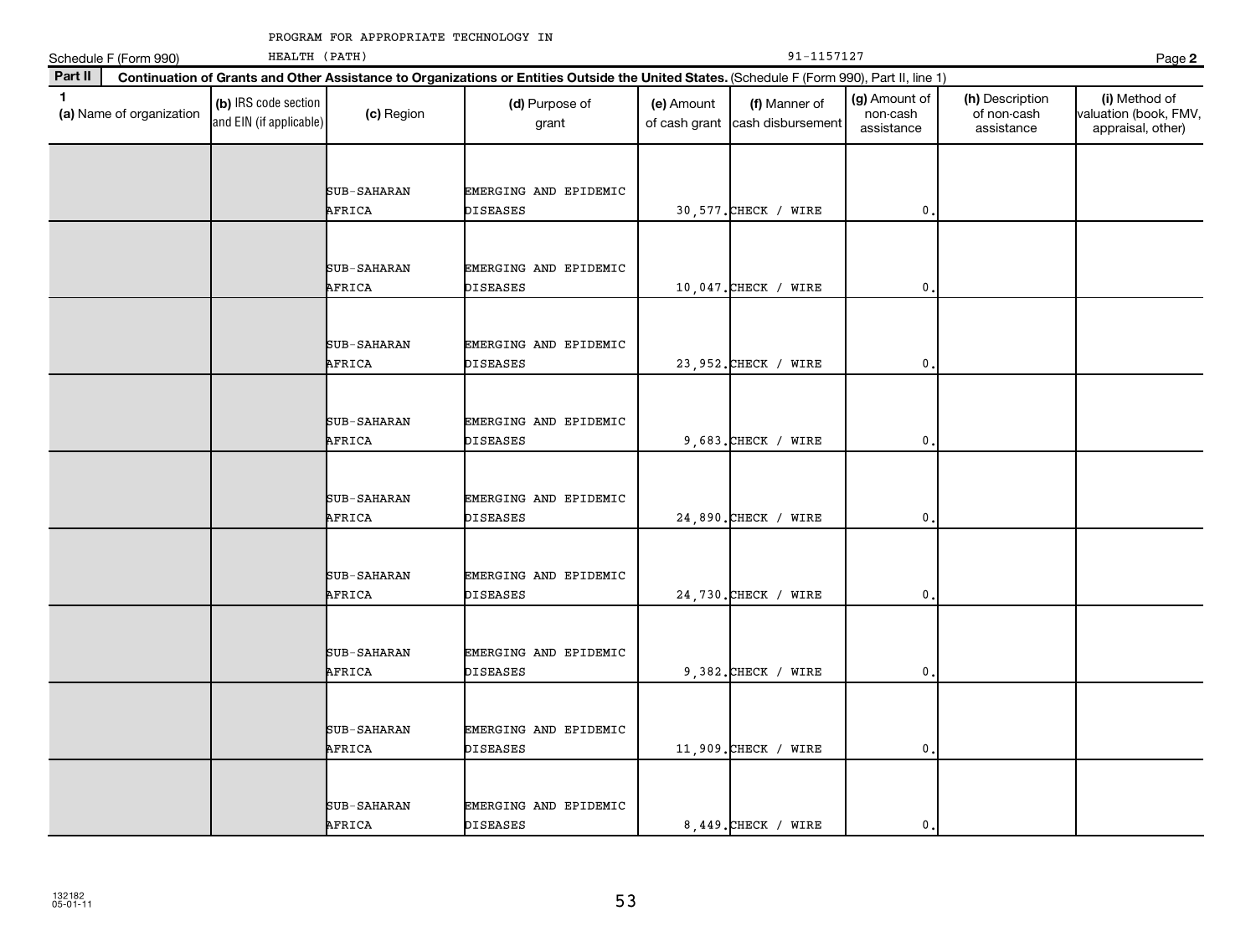|              | Schedule F (Form 990)    | HEALTH (PATH)                                   |                              |                                                                                                                                              | 91-1157127<br>Page 2        |                                    |                                         |                                              |                                                             |  |
|--------------|--------------------------|-------------------------------------------------|------------------------------|----------------------------------------------------------------------------------------------------------------------------------------------|-----------------------------|------------------------------------|-----------------------------------------|----------------------------------------------|-------------------------------------------------------------|--|
| Part II      |                          |                                                 |                              | Continuation of Grants and Other Assistance to Organizations or Entities Outside the United States. (Schedule F (Form 990), Part II, line 1) |                             |                                    |                                         |                                              |                                                             |  |
| $\mathbf{1}$ | (a) Name of organization | (b) IRS code section<br>and EIN (if applicable) | (c) Region                   | (d) Purpose of<br>grant                                                                                                                      | (e) Amount<br>of cash grant | (f) Manner of<br>cash disbursement | (g) Amount of<br>non-cash<br>assistance | (h) Description<br>of non-cash<br>assistance | (i) Method of<br>valuation (book, FMV,<br>appraisal, other) |  |
|              |                          |                                                 | <b>SUB-SAHARAN</b><br>AFRICA | EMERGING AND EPIDEMIC<br><b>DISEASES</b>                                                                                                     |                             | 9,148. CHECK / WIRE                | $\mathbf 0$ .                           |                                              |                                                             |  |
|              |                          |                                                 | SUB-SAHARAN<br>AFRICA        | EMERGING AND EPIDEMIC<br><b>DISEASES</b>                                                                                                     |                             | $5,763$ . CHECK / WIRE             | $\mathbf{0}$                            |                                              |                                                             |  |
|              |                          |                                                 | SUB-SAHARAN<br>AFRICA        | EMERGING AND EPIDEMIC<br>DISEASES                                                                                                            |                             | 7,071. CHECK / WIRE                | $\mathbf{0}$                            |                                              |                                                             |  |
|              |                          |                                                 | SUB-SAHARAN<br>AFRICA        | EMERGING AND EPIDEMIC<br><b>DISEASES</b>                                                                                                     |                             | 10,045. CHECK / WIRE               | $\mathbf{0}$                            |                                              |                                                             |  |
|              |                          |                                                 | SUB-SAHARAN<br>AFRICA        | EMERGING AND EPIDEMIC<br>DISEASES                                                                                                            |                             | 143, 197. CHECK / WIRE             | $\mathbf{0}$                            |                                              |                                                             |  |
|              |                          |                                                 | <b>SUB-SAHARAN</b><br>AFRICA | EMERGING AND EPIDEMIC<br>DISEASES                                                                                                            |                             | 136, 677. CHECK / WIRE             | $\mathbf{0}$                            |                                              |                                                             |  |
|              |                          |                                                 | <b>SUB-SAHARAN</b><br>AFRICA | EMERGING AND EPIDEMIC<br><b>DISEASES</b>                                                                                                     |                             | 377, 415. CHECK / WIRE             | $\mathbf 0$ .                           |                                              |                                                             |  |
|              |                          |                                                 | SUB-SAHARAN<br>AFRICA        | EMERGING AND EPIDEMIC<br><b>DISEASES</b>                                                                                                     |                             | 132,820. CHECK / WIRE              | $\mathbf 0$ .                           |                                              |                                                             |  |
|              |                          |                                                 | SUB-SAHARAN<br>AFRICA        | EMERGING AND EPIDEMIC<br><b>DISEASES</b>                                                                                                     |                             | 48, 437. CHECK / WIRE              | $\mathbf{0}$ .                          |                                              |                                                             |  |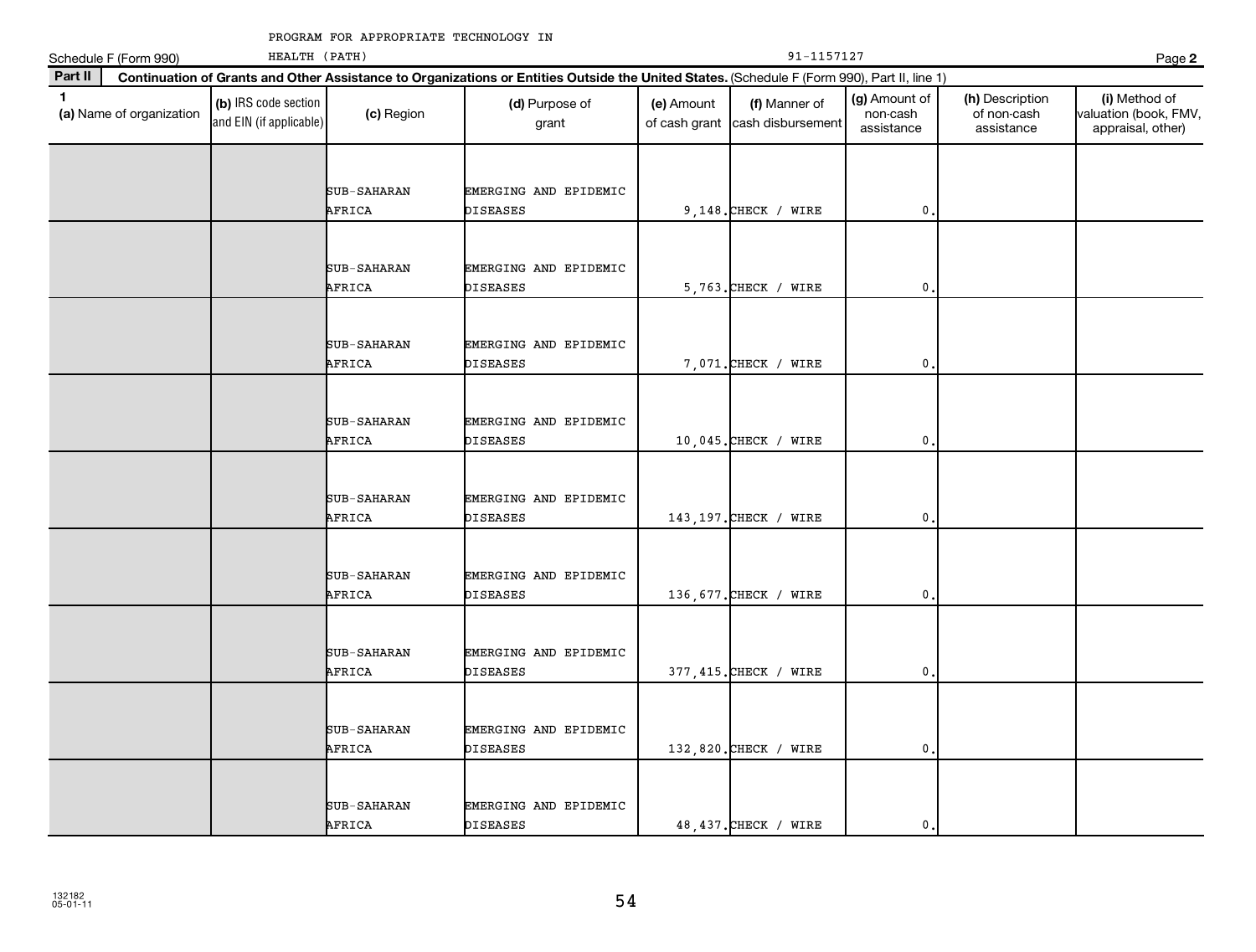|              | Schedule F (Form 990)    | HEALTH (PATH)                                   |                              |                                                                                                                                              |                             | Page 2                             |                                         |                                              |                                                             |
|--------------|--------------------------|-------------------------------------------------|------------------------------|----------------------------------------------------------------------------------------------------------------------------------------------|-----------------------------|------------------------------------|-----------------------------------------|----------------------------------------------|-------------------------------------------------------------|
| Part II      |                          |                                                 |                              | Continuation of Grants and Other Assistance to Organizations or Entities Outside the United States. (Schedule F (Form 990), Part II, line 1) |                             |                                    |                                         |                                              |                                                             |
| $\mathbf{1}$ | (a) Name of organization | (b) IRS code section<br>and EIN (if applicable) | (c) Region                   | (d) Purpose of<br>grant                                                                                                                      | (e) Amount<br>of cash grant | (f) Manner of<br>cash disbursement | (g) Amount of<br>non-cash<br>assistance | (h) Description<br>of non-cash<br>assistance | (i) Method of<br>valuation (book, FMV,<br>appraisal, other) |
|              |                          |                                                 | SUB-SAHARAN<br>AFRICA        | EMERGING AND EPIDEMIC<br>DISEASES                                                                                                            |                             | 164,569. CHECK / WIRE              | $\mathbf{0}$                            |                                              |                                                             |
|              |                          |                                                 | SUB-SAHARAN<br>AFRICA        | EMERGING AND EPIDEMIC<br><b>DISEASES</b>                                                                                                     |                             | 369,592. CHECK / WIRE              | $\mathbf{0}$                            |                                              |                                                             |
|              |                          |                                                 | SUB-SAHARAN<br>AFRICA        | EMERGING AND EPIDEMIC<br>DISEASES                                                                                                            |                             | 168, 261. CHECK / WIRE             | $\mathbf 0$ .                           |                                              |                                                             |
|              |                          |                                                 | SUB-SAHARAN<br>AFRICA        | EMERGING AND EPIDEMIC<br><b>DISEASES</b>                                                                                                     |                             | 131, 413. CHECK / WIRE             | $\mathbf{0}$                            |                                              |                                                             |
|              |                          |                                                 | SUB-SAHARAN<br>AFRICA        | EMERGING AND EPIDEMIC<br><b>DISEASES</b>                                                                                                     |                             | 198,150. CHECK / WIRE              | $\mathbf{0}$                            |                                              |                                                             |
|              |                          |                                                 | <b>SUB-SAHARAN</b><br>AFRICA | EMERGING AND EPIDEMIC<br>DISEASES                                                                                                            |                             | 177, 229. CHECK / WIRE             | $\mathbf{0}$                            |                                              |                                                             |
|              |                          |                                                 | SUB-SAHARAN<br>AFRICA        | EMERGING AND EPIDEMIC<br><b>DISEASES</b>                                                                                                     |                             | 87,365. CHECK / WIRE               | $\mathbf 0$ .                           |                                              |                                                             |
|              |                          |                                                 | SUB-SAHARAN<br>AFRICA        | EMERGING AND EPIDEMIC<br><b>DISEASES</b>                                                                                                     |                             | 137,057. CHECK / WIRE              | $\mathbf 0$ .                           |                                              |                                                             |
|              |                          |                                                 | SUB-SAHARAN<br>AFRICA        | EMERGING AND EPIDEMIC<br><b>DISEASES</b>                                                                                                     |                             | 172, 299. CHECK / WIRE             | $\mathbf{0}$ .                          |                                              |                                                             |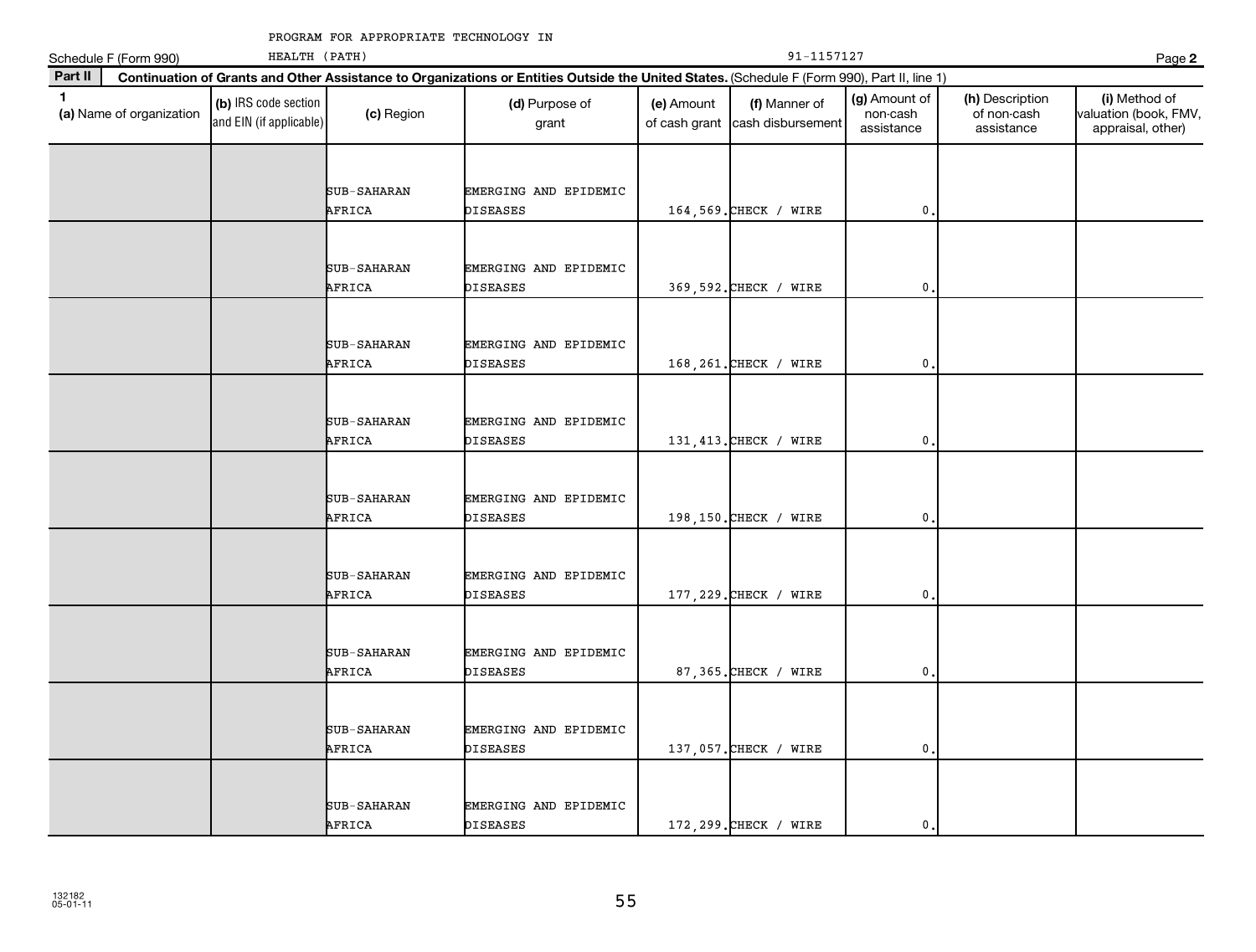|              | HEALTH (PATH)<br>Schedule F (Form 990) |                                                 |                       | 91-1157127<br>Page 2                                                                                                                         |                             |                                    |                                         |                                              |                                                             |  |  |
|--------------|----------------------------------------|-------------------------------------------------|-----------------------|----------------------------------------------------------------------------------------------------------------------------------------------|-----------------------------|------------------------------------|-----------------------------------------|----------------------------------------------|-------------------------------------------------------------|--|--|
| Part II      |                                        |                                                 |                       | Continuation of Grants and Other Assistance to Organizations or Entities Outside the United States. (Schedule F (Form 990), Part II, line 1) |                             |                                    |                                         |                                              |                                                             |  |  |
| $\mathbf{1}$ | (a) Name of organization               | (b) IRS code section<br>and EIN (if applicable) | (c) Region            | (d) Purpose of<br>grant                                                                                                                      | (e) Amount<br>of cash grant | (f) Manner of<br>cash disbursement | (g) Amount of<br>non-cash<br>assistance | (h) Description<br>of non-cash<br>assistance | (i) Method of<br>valuation (book, FMV,<br>appraisal, other) |  |  |
|              |                                        |                                                 | SUB-SAHARAN<br>AFRICA | EMERGING AND EPIDEMIC<br>DISEASES                                                                                                            |                             | $12,543.$ CHECK / WIRE             | $\mathbf{0}$                            |                                              |                                                             |  |  |
|              |                                        |                                                 | SUB-SAHARAN<br>AFRICA | EMERGING AND EPIDEMIC<br>DISEASES                                                                                                            |                             | 15,425. CHECK / WIRE               | $\mathbf 0$                             |                                              |                                                             |  |  |
|              |                                        |                                                 | SUB-SAHARAN<br>AFRICA | EMERGING AND EPIDEMIC<br>DISEASES                                                                                                            |                             | 55,051. CHECK / WIRE               | $\mathbf{0}$                            |                                              |                                                             |  |  |
|              |                                        |                                                 | SUB-SAHARAN<br>AFRICA | REPRODUCTIVE HEALTH                                                                                                                          |                             | $5,312$ . CHECK / WIRE             | $\mathbf{0}$                            |                                              |                                                             |  |  |
|              |                                        |                                                 | SUB-SAHARAN<br>AFRICA | EMERGING AND EPIDEMIC<br>DISEASES                                                                                                            |                             | 530, 587. CHECK / WIRE             | $\mathbf{0}$                            |                                              |                                                             |  |  |
|              |                                        |                                                 | SUB-SAHARAN<br>AFRICA | EMERGING AND EPIDEMIC<br>DISEASES                                                                                                            |                             | 1,106,093. CHECK / WIRE            | 0                                       |                                              |                                                             |  |  |
|              |                                        |                                                 | SUB-SAHARAN<br>AFRICA | EMERGING AND EPIDEMIC<br>DISEASES                                                                                                            |                             | 866,029. CHECK / WIRE              | $\mathbf{0}$                            |                                              |                                                             |  |  |
|              |                                        |                                                 | SUB-SAHARAN<br>AFRICA | EMERGING AND EPIDEMIC<br>DISEASES                                                                                                            |                             | 1,610,018. CHECK / WIRE            | $\mathbf 0$ .                           |                                              |                                                             |  |  |
|              |                                        |                                                 | SUB-SAHARAN<br>AFRICA | EMERGING AND EPIDEMIC<br><b>DISEASES</b>                                                                                                     |                             | $-169$ . CHECK / WIRE              | $\mathbf{0}$ .                          |                                              |                                                             |  |  |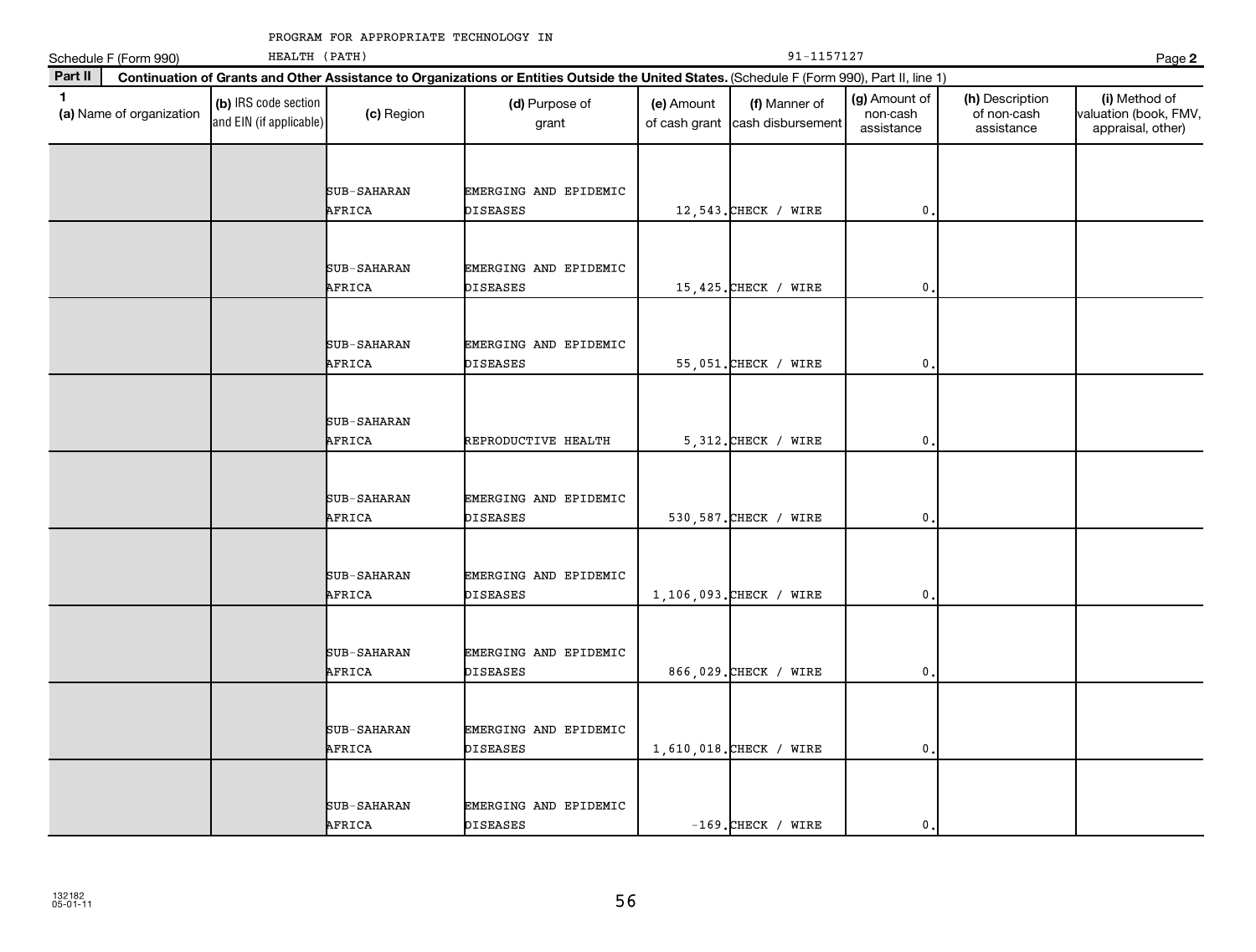|              | Schedule F (Form 990)    |                                                 | 91-1157127                   |                                                                                                                                              |                             |                                    |                                         |                                              |                                                             |
|--------------|--------------------------|-------------------------------------------------|------------------------------|----------------------------------------------------------------------------------------------------------------------------------------------|-----------------------------|------------------------------------|-----------------------------------------|----------------------------------------------|-------------------------------------------------------------|
| Part II      |                          |                                                 |                              | Continuation of Grants and Other Assistance to Organizations or Entities Outside the United States. (Schedule F (Form 990), Part II, line 1) |                             |                                    |                                         |                                              | Page 2                                                      |
| $\mathbf{1}$ | (a) Name of organization | (b) IRS code section<br>and EIN (if applicable) | (c) Region                   | (d) Purpose of<br>grant                                                                                                                      | (e) Amount<br>of cash grant | (f) Manner of<br>cash disbursement | (g) Amount of<br>non-cash<br>assistance | (h) Description<br>of non-cash<br>assistance | (i) Method of<br>valuation (book, FMV,<br>appraisal, other) |
|              |                          |                                                 | SUB-SAHARAN<br>AFRICA        | EMERGING AND EPIDEMIC<br>DISEASES                                                                                                            |                             | 549,047. CHECK / WIRE              | $\mathbf{0}$                            |                                              |                                                             |
|              |                          |                                                 | SUB-SAHARAN<br>AFRICA        | EMERGING AND EPIDEMIC<br><b>DISEASES</b>                                                                                                     |                             | 349,670. CHECK / WIRE              | $\mathbf{0}$                            |                                              |                                                             |
|              |                          |                                                 | SUB-SAHARAN<br>AFRICA        | EMERGING AND EPIDEMIC<br>DISEASES                                                                                                            |                             | 70,759. CHECK / WIRE               | $\mathbf{0}$                            |                                              |                                                             |
|              |                          |                                                 | SUB-SAHARAN<br>AFRICA        | EMERGING AND EPIDEMIC<br><b>DISEASES</b>                                                                                                     |                             | 203, 515. CHECK / WIRE             | $\mathbf{0}$                            |                                              |                                                             |
|              |                          |                                                 | SUB-SAHARAN<br>AFRICA        | EMERGING AND EPIDEMIC<br>DISEASES                                                                                                            |                             | 86,936. CHECK / WIRE               | $\mathbf{0}$ .                          |                                              |                                                             |
|              |                          |                                                 | SUB-SAHARAN<br>AFRICA        | VACCINES AND<br>IMMUNIZATIONS                                                                                                                |                             | 2,683,569. CHECK / WIRE            | $\mathbf{0}$                            |                                              |                                                             |
|              |                          |                                                 | <b>SUB-SAHARAN</b><br>AFRICA | VACCINES AND<br>IMMUNIZATIONS                                                                                                                |                             | 1,363,652. CHECK / WIRE            | $\mathbf 0$ .                           |                                              |                                                             |
|              |                          |                                                 | SUB-SAHARAN<br>AFRICA        | EMERGING AND EPIDEMIC<br><b>DISEASES</b>                                                                                                     |                             | 47,349. CHECK / WIRE               | $\mathbf{0}$                            |                                              |                                                             |
|              |                          |                                                 | SUB-SAHARAN<br>AFRICA        | VACCINES AND<br>IMMUNIZATIONS                                                                                                                |                             | 22,932. CHECK / WIRE               | $\mathbf{0}$ .                          |                                              |                                                             |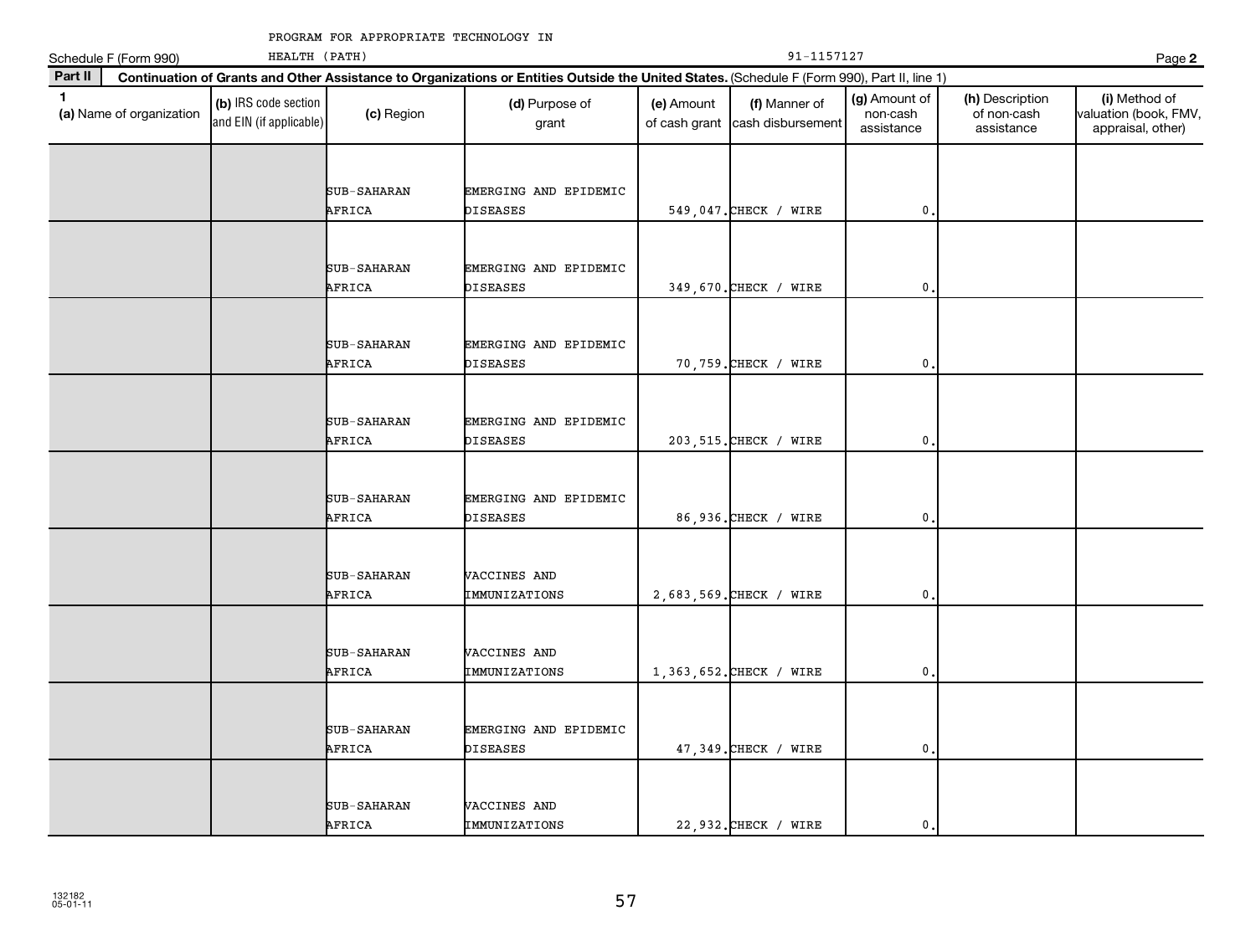|              | Schedule F (Form 990)    | HEALTH (PATH)                                   |                              |                                                                                                                                              |                             | 91-1157127                         |                                         |                                              | Page 2                                                      |
|--------------|--------------------------|-------------------------------------------------|------------------------------|----------------------------------------------------------------------------------------------------------------------------------------------|-----------------------------|------------------------------------|-----------------------------------------|----------------------------------------------|-------------------------------------------------------------|
| Part II      |                          |                                                 |                              | Continuation of Grants and Other Assistance to Organizations or Entities Outside the United States. (Schedule F (Form 990), Part II, line 1) |                             |                                    |                                         |                                              |                                                             |
| $\mathbf{1}$ | (a) Name of organization | (b) IRS code section<br>and EIN (if applicable) | (c) Region                   | (d) Purpose of<br>grant                                                                                                                      | (e) Amount<br>of cash grant | (f) Manner of<br>cash disbursement | (g) Amount of<br>non-cash<br>assistance | (h) Description<br>of non-cash<br>assistance | (i) Method of<br>valuation (book, FMV,<br>appraisal, other) |
|              |                          |                                                 | SUB-SAHARAN<br>AFRICA        | VACCINES AND<br>IMMUNIZATIONS                                                                                                                |                             | $-22,932$ . CHECK / WIRE           | $\mathbf 0$ .                           |                                              |                                                             |
|              |                          |                                                 | SUB-SAHARAN<br>AFRICA        | VACCINES AND<br>IMMUNIZATIONS                                                                                                                |                             | 22,390. CHECK / WIRE               | 0                                       |                                              |                                                             |
|              |                          |                                                 | SUB-SAHARAN<br>AFRICA        | VACCINES AND<br>IMMUNIZATIONS                                                                                                                |                             | 22,932. CHECK / WIRE               | 0                                       |                                              |                                                             |
|              |                          |                                                 | <b>SUB-SAHARAN</b><br>AFRICA | VACCINES AND<br>IMMUNIZATIONS                                                                                                                |                             | 22,967. CHECK / WIRE               | $\mathbf 0$ .                           |                                              |                                                             |
|              |                          |                                                 | SUB-SAHARAN<br>AFRICA        | MATERNAL & CHILD<br><b>HEALTH</b>                                                                                                            |                             | 696,756. CHECK / WIRE              | 0                                       |                                              |                                                             |
|              |                          |                                                 | SUB-SAHARAN<br>AFRICA        | VACCINES AND<br>IMMUNIZATIONS                                                                                                                |                             | 28,968. CHECK / WIRE               | $\mathbf{0}$                            |                                              |                                                             |
|              |                          |                                                 | SUB-SAHARAN<br>AFRICA        | VACCINES AND<br>IMMUNIZATIONS                                                                                                                |                             | 1,400,301. CHECK / WIRE            | $\mathbf{0}$                            |                                              |                                                             |
|              |                          |                                                 | SUB-SAHARAN<br>AFRICA        | VACCINES AND<br>IMMUNIZATIONS                                                                                                                |                             | 528, 147. CHECK / WIRE             | $\mathbf{0}$ .                          |                                              |                                                             |
|              |                          |                                                 | SUB-SAHARAN<br>AFRICA        | VACCINES AND<br>IMMUNIZATIONS                                                                                                                |                             | 16,052. CHECK / WIRE               | $\mathbf{0}$ .                          |                                              |                                                             |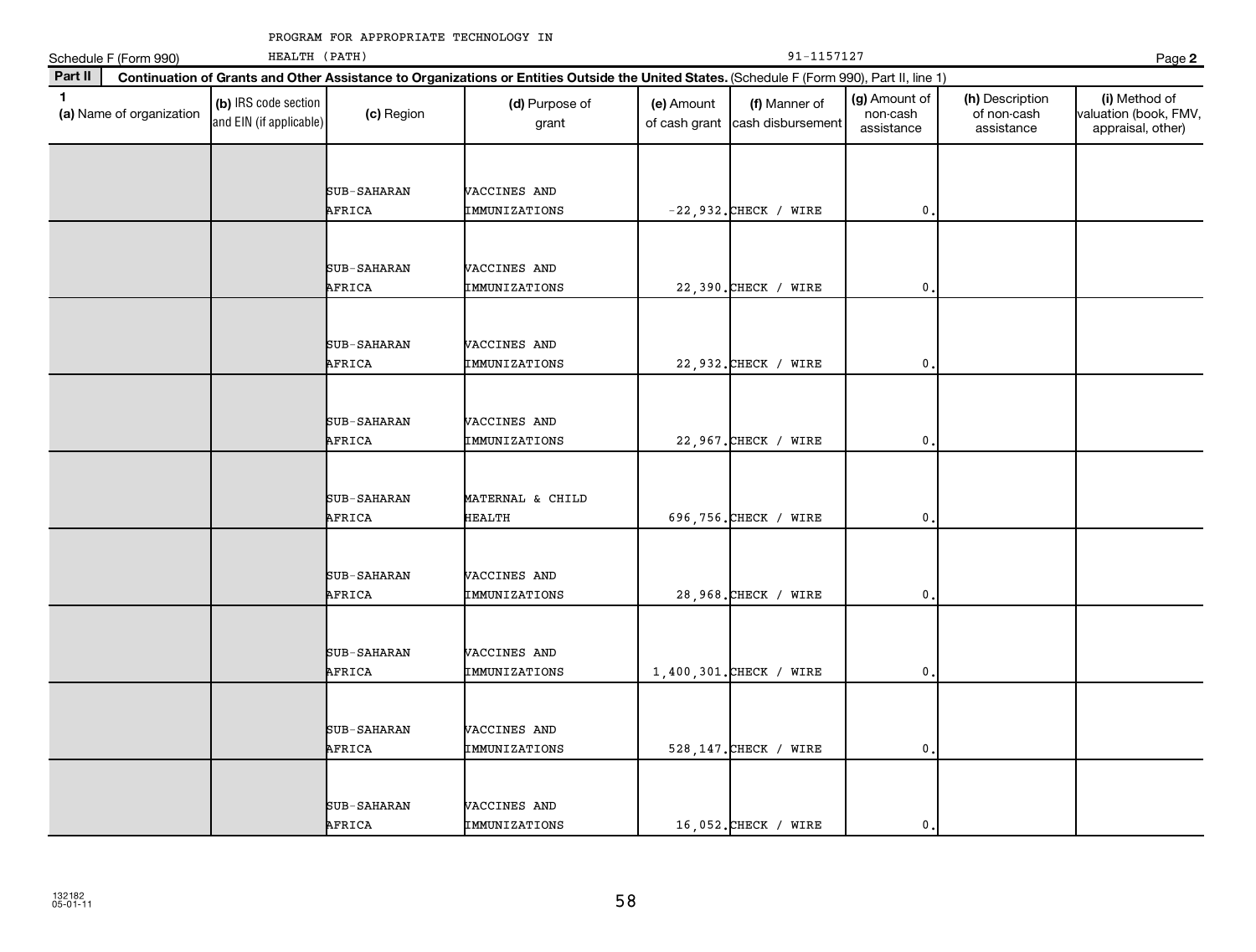|              | Schedule F (Form 990)    | HEALTH (PATH)                                   |                              |                                                                                                                                              |            | 91-1157127                                       |                                         |                                              | Page 2                                                      |
|--------------|--------------------------|-------------------------------------------------|------------------------------|----------------------------------------------------------------------------------------------------------------------------------------------|------------|--------------------------------------------------|-----------------------------------------|----------------------------------------------|-------------------------------------------------------------|
| Part II      |                          |                                                 |                              | Continuation of Grants and Other Assistance to Organizations or Entities Outside the United States. (Schedule F (Form 990), Part II, line 1) |            |                                                  |                                         |                                              |                                                             |
| $\mathbf{1}$ | (a) Name of organization | (b) IRS code section<br>and EIN (if applicable) | (c) Region                   | (d) Purpose of<br>grant                                                                                                                      | (e) Amount | (f) Manner of<br>of cash grant cash disbursement | (g) Amount of<br>non-cash<br>assistance | (h) Description<br>of non-cash<br>assistance | (i) Method of<br>valuation (book, FMV,<br>appraisal, other) |
|              |                          |                                                 | <b>SUB-SAHARAN</b><br>AFRICA | VACCINES AND<br>IMMUNIZATIONS                                                                                                                |            | 23,819. CHECK / WIRE                             | $\mathbf 0$ .                           |                                              |                                                             |
|              |                          |                                                 | SUB-SAHARAN<br>AFRICA        | VACCINES AND<br>IMMUNIZATIONS                                                                                                                |            | 17,375. CHECK / WIRE                             | $\mathbf{0}$                            |                                              |                                                             |
|              |                          |                                                 | SUB-SAHARAN<br>AFRICA        | VACCINES AND<br>IMMUNIZATIONS                                                                                                                |            | $6,443.$ CHECK / WIRE                            | $\mathbf{0}$                            |                                              |                                                             |
|              |                          |                                                 | SUB-SAHARAN<br>AFRICA        | HEALTH TECHOLOGIES                                                                                                                           |            | 12,708. CHECK / WIRE                             | $\mathbf{0}$                            |                                              |                                                             |
|              |                          |                                                 | SUB-SAHARAN<br>AFRICA        | EMERGING AND EPIDEMIC<br><b>DISEASES</b>                                                                                                     |            | 5,880. CHECK / WIRE                              | $\mathbf{0}$                            |                                              |                                                             |
|              |                          |                                                 | SUB-SAHARAN<br>AFRICA        | EMERGING AND EPIDEMIC<br><b>DISEASES</b>                                                                                                     |            | 7,936. CHECK / WIRE                              | $\mathbf{0}$                            |                                              |                                                             |
|              |                          |                                                 | <b>SUB-SAHARAN</b><br>AFRICA | EMERGING AND EPIDEMIC<br><b>DISEASES</b>                                                                                                     |            | 5,329. CHECK / WIRE                              | $\mathbf 0$ .                           |                                              |                                                             |
|              |                          |                                                 | SUB-SAHARAN<br>AFRICA        | EMERGING AND EPIDEMIC<br><b>DISEASES</b>                                                                                                     |            | 5, 272. CHECK / WIRE                             | $\mathbf{0}$                            |                                              |                                                             |
|              |                          |                                                 | SUB-SAHARAN<br>AFRICA        | VACCINES AND<br>IMMUNIZATIONS                                                                                                                |            | 100,000. CHECK / WIRE                            | $\mathbf{0}$ .                          |                                              |                                                             |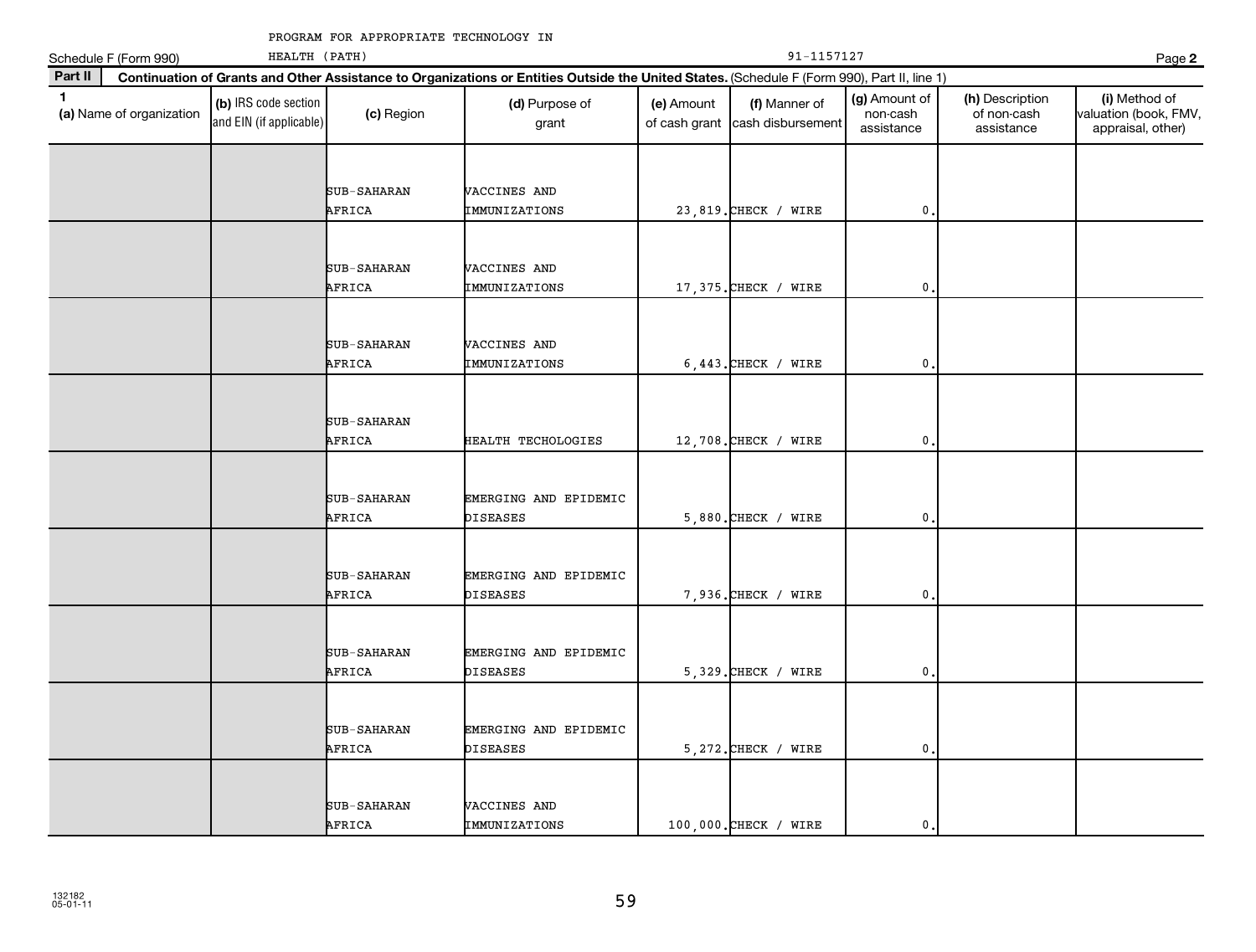| Schedule F (Form 990)                    | HEALTH (PATH)                                   |                              |                                                                                                                                              |                             | 91-1157127                         |                                         |                                              | Page 2                                                      |
|------------------------------------------|-------------------------------------------------|------------------------------|----------------------------------------------------------------------------------------------------------------------------------------------|-----------------------------|------------------------------------|-----------------------------------------|----------------------------------------------|-------------------------------------------------------------|
| Part II                                  |                                                 |                              | Continuation of Grants and Other Assistance to Organizations or Entities Outside the United States. (Schedule F (Form 990), Part II, line 1) |                             |                                    |                                         |                                              |                                                             |
| $\mathbf{1}$<br>(a) Name of organization | (b) IRS code section<br>and EIN (if applicable) | (c) Region                   | (d) Purpose of<br>grant                                                                                                                      | (e) Amount<br>of cash grant | (f) Manner of<br>cash disbursement | (g) Amount of<br>non-cash<br>assistance | (h) Description<br>of non-cash<br>assistance | (i) Method of<br>valuation (book, FMV,<br>appraisal, other) |
|                                          |                                                 | SUB-SAHARAN<br>AFRICA        | VACCINES AND<br>IMMUNIZATIONS                                                                                                                |                             | 300,000. CHECK / WIRE              | 0,                                      |                                              |                                                             |
|                                          |                                                 | SUB-SAHARAN<br>AFRICA        | VACCINES AND<br>IMMUNIZATIONS                                                                                                                |                             | $-300,000$ . CHECK / WIRE          | 0                                       |                                              |                                                             |
|                                          |                                                 | SUB-SAHARAN<br>AFRICA        | VACCINES AND<br>IMMUNIZATIONS                                                                                                                |                             | 1, 146, 805. CHECK / WIRE          | 0                                       |                                              |                                                             |
|                                          |                                                 | <b>SUB-SAHARAN</b><br>AFRICA | VACCINES AND<br>IMMUNIZATIONS                                                                                                                |                             | 44,960. CHECK / WIRE               | 0                                       |                                              |                                                             |
|                                          |                                                 | SUB-SAHARAN<br>AFRICA        | <b>VACCINES AND</b><br>IMMUNIZATIONS                                                                                                         |                             | 339,481. CHECK / WIRE              | $\mathbf{0}$                            |                                              |                                                             |
|                                          |                                                 | SUB-SAHARAN<br>AFRICA        | VACCINES AND<br>IMMUNIZATIONS                                                                                                                |                             | 298, 546. CHECK / WIRE             | 0                                       |                                              |                                                             |
|                                          |                                                 | SUB-SAHARAN<br>AFRICA        | REPRODUCTIVE HEALTH                                                                                                                          |                             | 45,000. CHECK / WIRE               | $\mathbf{0}$                            |                                              |                                                             |
|                                          |                                                 | SUB-SAHARAN<br>AFRICA        | VACCINES AND<br>IMMUNIZATIONS                                                                                                                |                             | 51,303. CHECK / WIRE               | $\mathbf 0$ .                           |                                              |                                                             |
|                                          |                                                 | SUB-SAHARAN<br>AFRICA        | VACCINES AND<br>IMMUNIZATIONS                                                                                                                |                             | 185,484. CHECK / WIRE              | $\mathbf{0}$                            |                                              |                                                             |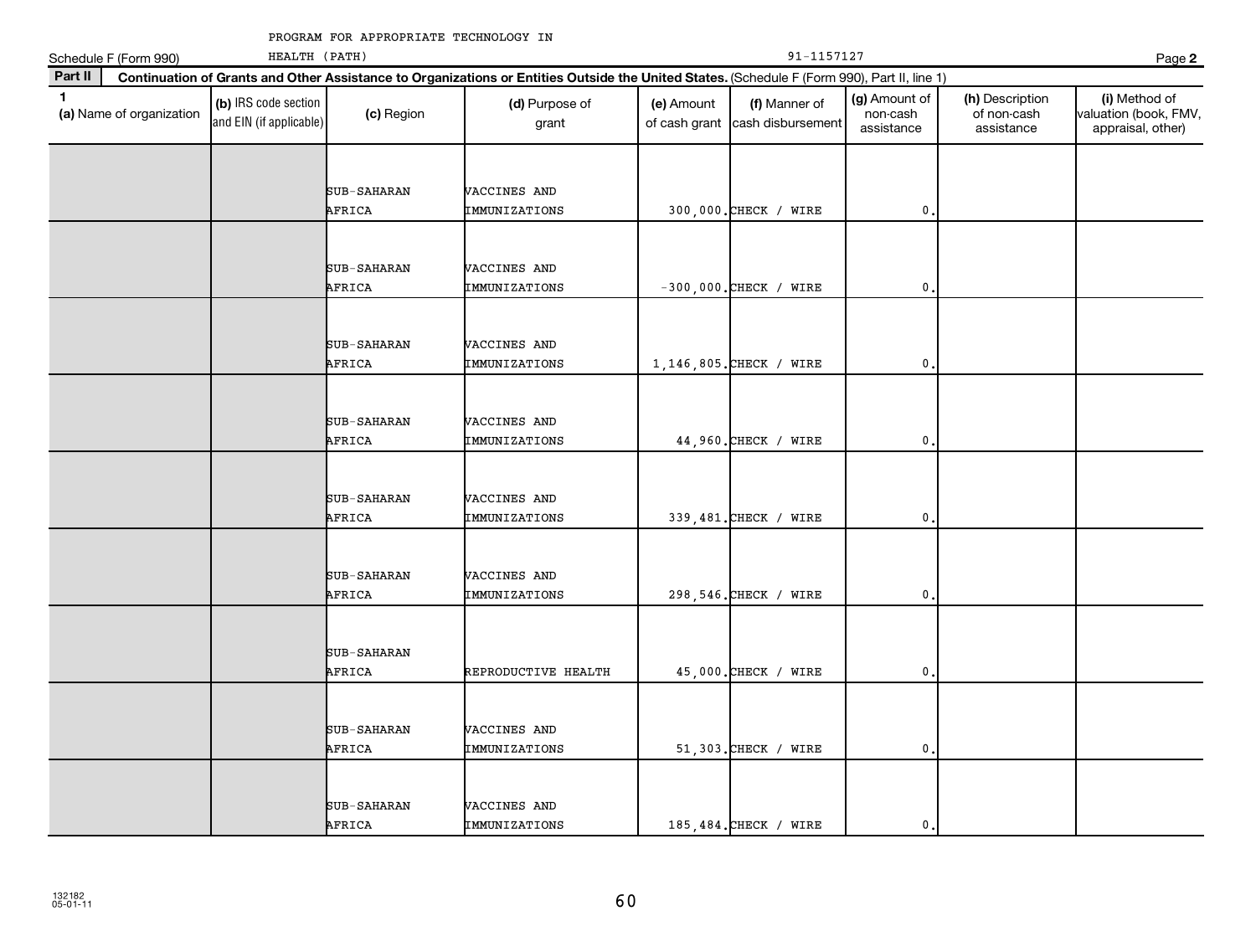|              | Schedule F (Form 990)    | HEALTH (PATH)                                   |                       |                                                                                                                                              |                             | 91-1157127                         |                                         |                                              |                                                             |  |  |
|--------------|--------------------------|-------------------------------------------------|-----------------------|----------------------------------------------------------------------------------------------------------------------------------------------|-----------------------------|------------------------------------|-----------------------------------------|----------------------------------------------|-------------------------------------------------------------|--|--|
| Part II      |                          |                                                 |                       | Continuation of Grants and Other Assistance to Organizations or Entities Outside the United States. (Schedule F (Form 990), Part II, line 1) |                             |                                    |                                         |                                              |                                                             |  |  |
| $\mathbf{1}$ | (a) Name of organization | (b) IRS code section<br>and EIN (if applicable) | (c) Region            | (d) Purpose of<br>grant                                                                                                                      | (e) Amount<br>of cash grant | (f) Manner of<br>cash disbursement | (g) Amount of<br>non-cash<br>assistance | (h) Description<br>of non-cash<br>assistance | (i) Method of<br>valuation (book, FMV,<br>appraisal, other) |  |  |
|              |                          |                                                 | SUB-SAHARAN<br>AFRICA | MATERNAL & CHILD<br><b>HEALTH</b>                                                                                                            |                             | 25,895. CHECK / WIRE               | 0.                                      |                                              |                                                             |  |  |
|              |                          |                                                 | SUB-SAHARAN<br>AFRICA | MATERNAL & CHILD<br><b>HEALTH</b>                                                                                                            |                             | 11,561. CHECK / WIRE               | $\mathbf 0$                             |                                              |                                                             |  |  |
|              |                          |                                                 | SUB-SAHARAN<br>AFRICA | MATERNAL & CHILD<br>HEALTH                                                                                                                   |                             | $-11, 561$ . CHECK / WIRE          | $\mathbf{0}$                            |                                              |                                                             |  |  |
|              |                          |                                                 | SUB-SAHARAN<br>AFRICA | EMERGING AND EPIDEMIC<br>DISEASES                                                                                                            |                             | 31,607. CHECK / WIRE               | $\mathbf{0}$                            |                                              |                                                             |  |  |
|              |                          |                                                 | SUB-SAHARAN<br>AFRICA | EMERGING AND EPIDEMIC<br>DISEASES                                                                                                            |                             | 80,139. CHECK / WIRE               | $\mathbf{0}$                            |                                              |                                                             |  |  |
|              |                          |                                                 | SUB-SAHARAN<br>AFRICA | EMERGING AND EPIDEMIC<br>DISEASES                                                                                                            |                             | 158,685. CHECK / WIRE              | 0                                       |                                              |                                                             |  |  |
|              |                          |                                                 | SUB-SAHARAN<br>AFRICA | EMERGING AND EPIDEMIC<br>DISEASES                                                                                                            |                             | 17,497. CHECK / WIRE               | $\mathbf{0}$                            |                                              |                                                             |  |  |
|              |                          |                                                 | SUB-SAHARAN<br>AFRICA | EMERGING AND EPIDEMIC<br>DISEASES                                                                                                            |                             | 41, 484. CHECK / WIRE              | $\mathbf 0$ .                           |                                              |                                                             |  |  |
|              |                          |                                                 | SUB-SAHARAN<br>AFRICA | HEALTH TECHOLOGIES                                                                                                                           |                             | 29,692. CHECK / WIRE               | $\mathbf{0}$ .                          |                                              |                                                             |  |  |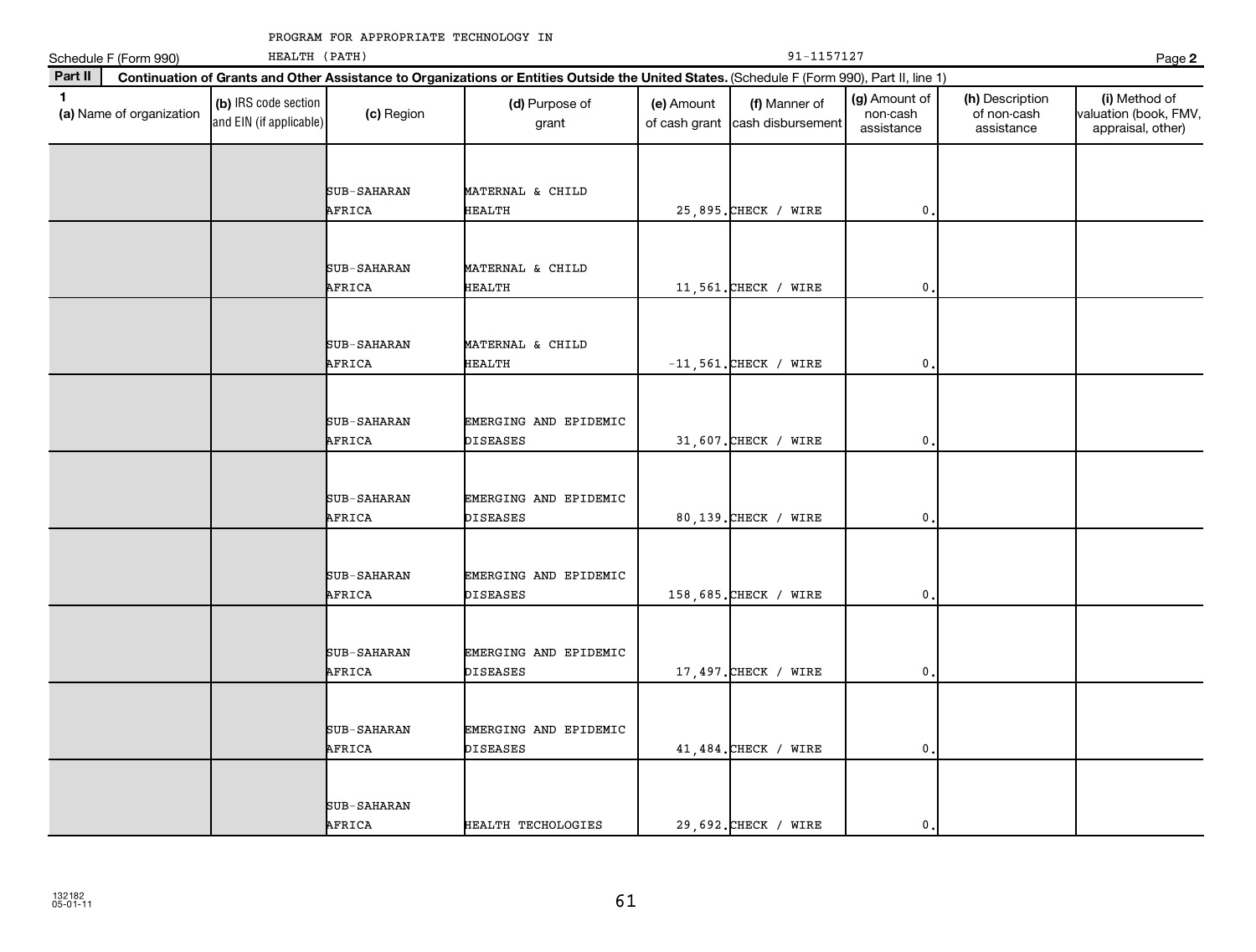|              | Schedule F (Form 990)    | HEALTH (PATH)                                   |                              |                                                                                                                                              |                             | 91-1157127                         |                                         |                                              | Page 2                                                      |
|--------------|--------------------------|-------------------------------------------------|------------------------------|----------------------------------------------------------------------------------------------------------------------------------------------|-----------------------------|------------------------------------|-----------------------------------------|----------------------------------------------|-------------------------------------------------------------|
| Part II      |                          |                                                 |                              | Continuation of Grants and Other Assistance to Organizations or Entities Outside the United States. (Schedule F (Form 990), Part II, line 1) |                             |                                    |                                         |                                              |                                                             |
| $\mathbf{1}$ | (a) Name of organization | (b) IRS code section<br>and EIN (if applicable) | (c) Region                   | (d) Purpose of<br>grant                                                                                                                      | (e) Amount<br>of cash grant | (f) Manner of<br>cash disbursement | (g) Amount of<br>non-cash<br>assistance | (h) Description<br>of non-cash<br>assistance | (i) Method of<br>valuation (book, FMV,<br>appraisal, other) |
|              |                          |                                                 |                              |                                                                                                                                              |                             |                                    |                                         |                                              |                                                             |
|              |                          |                                                 | SUB-SAHARAN                  |                                                                                                                                              |                             |                                    |                                         |                                              |                                                             |
|              |                          |                                                 | AFRICA                       | HEALTH TECHOLOGIES                                                                                                                           |                             | $12,028$ . CHECK / WIRE            | 0                                       |                                              |                                                             |
|              |                          |                                                 |                              |                                                                                                                                              |                             |                                    |                                         |                                              |                                                             |
|              |                          |                                                 | SUB-SAHARAN<br>AFRICA        | VACCINES AND<br>IMMUNIZATIONS                                                                                                                |                             | 3, 183, 510. CHECK / WIRE          | $\pmb{0}$                               |                                              |                                                             |
|              |                          |                                                 |                              |                                                                                                                                              |                             |                                    |                                         |                                              |                                                             |
|              |                          |                                                 | SUB-SAHARAN                  | EMERGING AND EPIDEMIC                                                                                                                        |                             |                                    |                                         |                                              |                                                             |
|              |                          |                                                 | AFRICA                       | DISEASES                                                                                                                                     |                             | 42, 431. CHECK / WIRE              | $\mathbf 0$                             |                                              |                                                             |
|              |                          |                                                 |                              |                                                                                                                                              |                             |                                    |                                         |                                              |                                                             |
|              |                          |                                                 | SUB-SAHARAN                  | EMERGING AND EPIDEMIC                                                                                                                        |                             |                                    |                                         |                                              |                                                             |
|              |                          |                                                 | AFRICA                       | DISEASES                                                                                                                                     |                             | 35,625. CHECK / WIRE               | 0                                       |                                              |                                                             |
|              |                          |                                                 |                              |                                                                                                                                              |                             |                                    |                                         |                                              |                                                             |
|              |                          |                                                 | SUB-SAHARAN                  |                                                                                                                                              |                             |                                    |                                         |                                              |                                                             |
|              |                          |                                                 | AFRICA                       | REPRODUCTIVE HEALTH                                                                                                                          |                             | 15,026. CHECK / WIRE               | $\pmb{0}$                               |                                              |                                                             |
|              |                          |                                                 |                              |                                                                                                                                              |                             |                                    |                                         |                                              |                                                             |
|              |                          |                                                 | <b>SUB-SAHARAN</b><br>AFRICA | VACCINES AND<br>IMMUNIZATIONS                                                                                                                |                             | 150,000. CHECK / WIRE              | 0                                       |                                              |                                                             |
|              |                          |                                                 |                              |                                                                                                                                              |                             |                                    |                                         |                                              |                                                             |
|              |                          |                                                 |                              |                                                                                                                                              |                             |                                    |                                         |                                              |                                                             |
|              |                          |                                                 | SUB-SAHARAN<br>AFRICA        | VACCINES AND<br>IMMUNIZATIONS                                                                                                                |                             | 30,000. CHECK / WIRE               | 0                                       |                                              |                                                             |
|              |                          |                                                 |                              |                                                                                                                                              |                             |                                    |                                         |                                              |                                                             |
|              |                          |                                                 | SUB-SAHARAN                  | VACCINES AND                                                                                                                                 |                             |                                    |                                         |                                              |                                                             |
|              |                          |                                                 | AFRICA                       | IMMUNIZATIONS                                                                                                                                |                             | $10,000$ . CHECK / WIRE            | $\mathbf{0}$                            |                                              |                                                             |
|              |                          |                                                 |                              |                                                                                                                                              |                             |                                    |                                         |                                              |                                                             |
|              |                          |                                                 | SUB-SAHARAN                  |                                                                                                                                              |                             |                                    |                                         |                                              |                                                             |
|              |                          |                                                 | AFRICA                       | REPRODUCTIVE HEALTH                                                                                                                          |                             | 149,557. CHECK / WIRE              | $\mathbf{0}$ .                          |                                              |                                                             |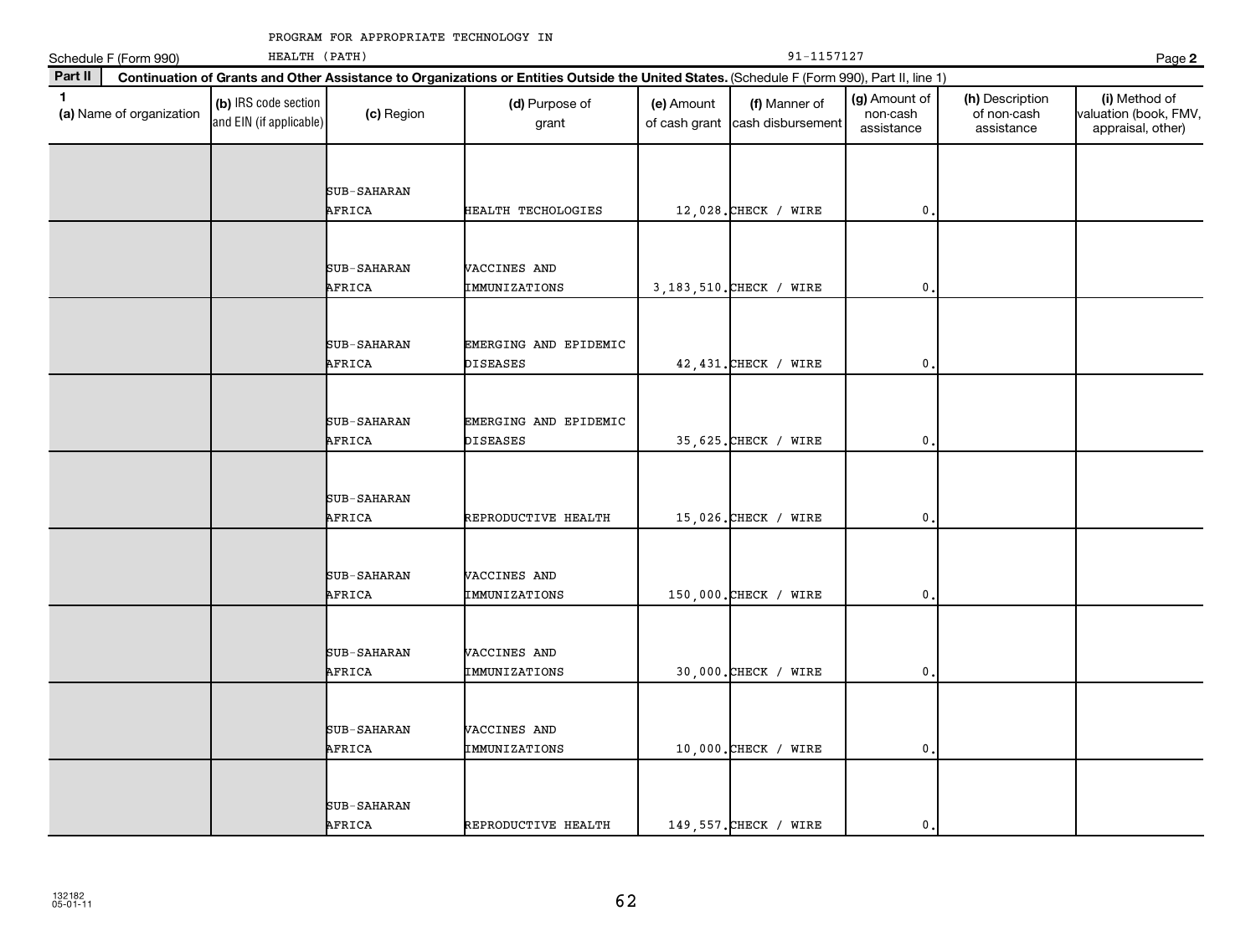|              | Schedule F (Form 990)    | HEALTH (PATH)                                   |                       |                                                                                                                                              |                             | 91-1157127                         |                                         |                                              | Page 2                                                      |
|--------------|--------------------------|-------------------------------------------------|-----------------------|----------------------------------------------------------------------------------------------------------------------------------------------|-----------------------------|------------------------------------|-----------------------------------------|----------------------------------------------|-------------------------------------------------------------|
| Part II      |                          |                                                 |                       | Continuation of Grants and Other Assistance to Organizations or Entities Outside the United States. (Schedule F (Form 990), Part II, line 1) |                             |                                    |                                         |                                              |                                                             |
| $\mathbf{1}$ | (a) Name of organization | (b) IRS code section<br>and EIN (if applicable) | (c) Region            | (d) Purpose of<br>grant                                                                                                                      | (e) Amount<br>of cash grant | (f) Manner of<br>cash disbursement | (g) Amount of<br>non-cash<br>assistance | (h) Description<br>of non-cash<br>assistance | (i) Method of<br>valuation (book, FMV,<br>appraisal, other) |
|              |                          |                                                 |                       |                                                                                                                                              |                             |                                    |                                         |                                              |                                                             |
|              |                          |                                                 | SUB-SAHARAN<br>AFRICA | REPRODUCTIVE HEALTH                                                                                                                          |                             | 142,409. CHECK / WIRE              | 0                                       |                                              |                                                             |
|              |                          |                                                 |                       |                                                                                                                                              |                             |                                    |                                         |                                              |                                                             |
|              |                          |                                                 | SUB-SAHARAN<br>AFRICA | MATERNAL & CHILD<br>HEALTH                                                                                                                   |                             | 129,778. CHECK / WIRE              | $\mathbf 0$                             |                                              |                                                             |
|              |                          |                                                 |                       |                                                                                                                                              |                             |                                    |                                         |                                              |                                                             |
|              |                          |                                                 | SUB-SAHARAN<br>AFRICA | HEALTH TECHOLOGIES                                                                                                                           |                             | 28,000. CHECK / WIRE               | 0                                       |                                              |                                                             |
|              |                          |                                                 |                       |                                                                                                                                              |                             |                                    |                                         |                                              |                                                             |
|              |                          |                                                 | SUB-SAHARAN<br>AFRICA | EMERGING AND EPIDEMIC<br><b>DISEASES</b>                                                                                                     |                             | 60,000. CHECK / WIRE               | 0                                       |                                              |                                                             |
|              |                          |                                                 |                       |                                                                                                                                              |                             |                                    |                                         |                                              |                                                             |
|              |                          |                                                 | SOUTH AMERICA         | MATERNAL & CHILD<br>HEALTH                                                                                                                   |                             | $5,250$ . CHECK / WIRE             | 0                                       |                                              |                                                             |
|              |                          |                                                 |                       |                                                                                                                                              |                             |                                    |                                         |                                              |                                                             |
|              |                          |                                                 | SUB-SAHARAN<br>AFRICA | VACCINES AND<br>IMMUNIZATIONS                                                                                                                |                             | 105,630. CHECK / WIRE              | $\pmb{0}$                               |                                              |                                                             |
|              |                          |                                                 |                       |                                                                                                                                              |                             |                                    |                                         |                                              |                                                             |
|              |                          |                                                 | RUSSIA                | EMERGING AND EPIDEMIC<br><b>DISEASES</b>                                                                                                     |                             | 356,107. CHECK / WIRE              | 0                                       |                                              |                                                             |
|              |                          |                                                 |                       |                                                                                                                                              |                             |                                    |                                         |                                              |                                                             |
|              |                          |                                                 | EAST ASIA             | REPRODUCTIVE HEALTH                                                                                                                          |                             | $2,459$ . CHECK / WIRE             | 0                                       |                                              |                                                             |
|              |                          |                                                 |                       |                                                                                                                                              |                             |                                    |                                         |                                              |                                                             |
|              |                          |                                                 | CENTRAL AMERICA       | REPRODUCTIVE HEALTH                                                                                                                          |                             | $5,000$ . CHECK / WIRE             | 0.                                      |                                              |                                                             |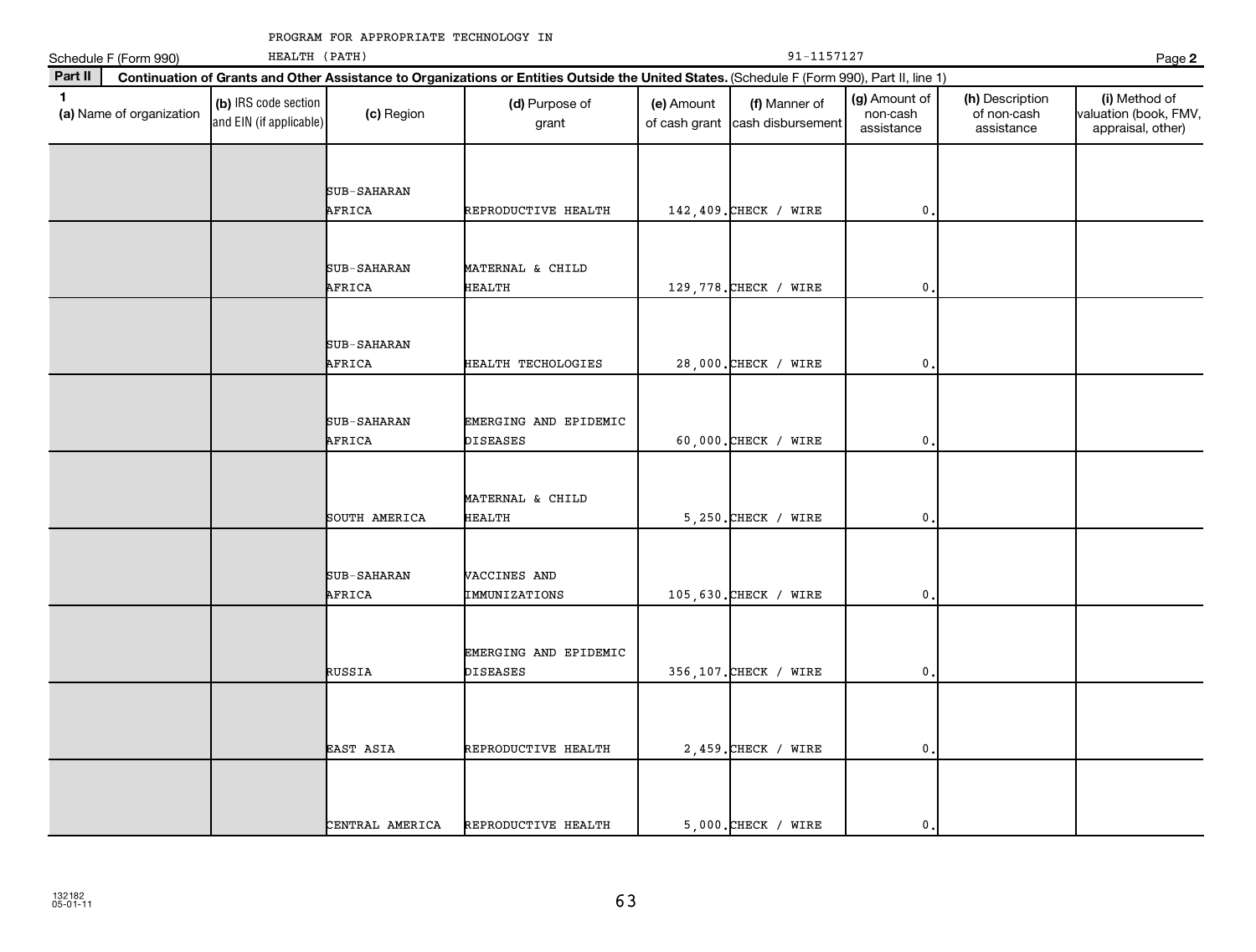|  | PROGRAM FOR APPROPRIATE TECHNOLOGY IN |  |
|--|---------------------------------------|--|
|  |                                       |  |

| Schedule<br>., 2011<br>∙orm         | PATH<br>ᄑᇢᅐ                                           |                                                                                                                            | Paɑe |
|-------------------------------------|-------------------------------------------------------|----------------------------------------------------------------------------------------------------------------------------|------|
| Part III<br><b>Grants and Other</b> | h Individuals Outside the د م<br><b>Assistance to</b> | <b>United States (</b><br>16 Aine<br>. Form 990<br>Part IV<br>"Yes∵<br>" to .<br>heهht the if<br>" ממזמאצמר ממוזדדומרממת י |      |

## Part III Grants and Other Assistance to Individuals Outside the United States. Complete if the organization answered "Yes" to Form 990, Part IV, line 16.

Part III can be duplicated if additional space is needed.

| -------------<br>(a) Type of grant or assistance | (b) Region | (c) Number of<br>recipients | (d) Amount of<br>cash grant | (e) Manner of<br>cash disbursement | (f) Amount of<br>non-cash<br>assistance | (g) Description of<br>non-cash assistance | (h) Method of<br>valuation<br>(book, FMV,<br>appraisal, other) |
|--------------------------------------------------|------------|-----------------------------|-----------------------------|------------------------------------|-----------------------------------------|-------------------------------------------|----------------------------------------------------------------|
|                                                  |            |                             |                             |                                    |                                         |                                           |                                                                |
|                                                  |            |                             |                             |                                    |                                         |                                           |                                                                |
|                                                  |            |                             |                             |                                    |                                         |                                           |                                                                |
|                                                  |            |                             |                             |                                    |                                         |                                           |                                                                |
|                                                  |            |                             |                             |                                    |                                         |                                           |                                                                |
|                                                  |            |                             |                             |                                    |                                         |                                           |                                                                |
|                                                  |            |                             |                             |                                    |                                         |                                           |                                                                |
|                                                  |            |                             |                             |                                    |                                         |                                           |                                                                |
|                                                  |            |                             |                             |                                    |                                         |                                           |                                                                |
|                                                  |            |                             |                             |                                    |                                         |                                           |                                                                |

64

**3**

|  |  | 1157127 |  |  |
|--|--|---------|--|--|
|  |  |         |  |  |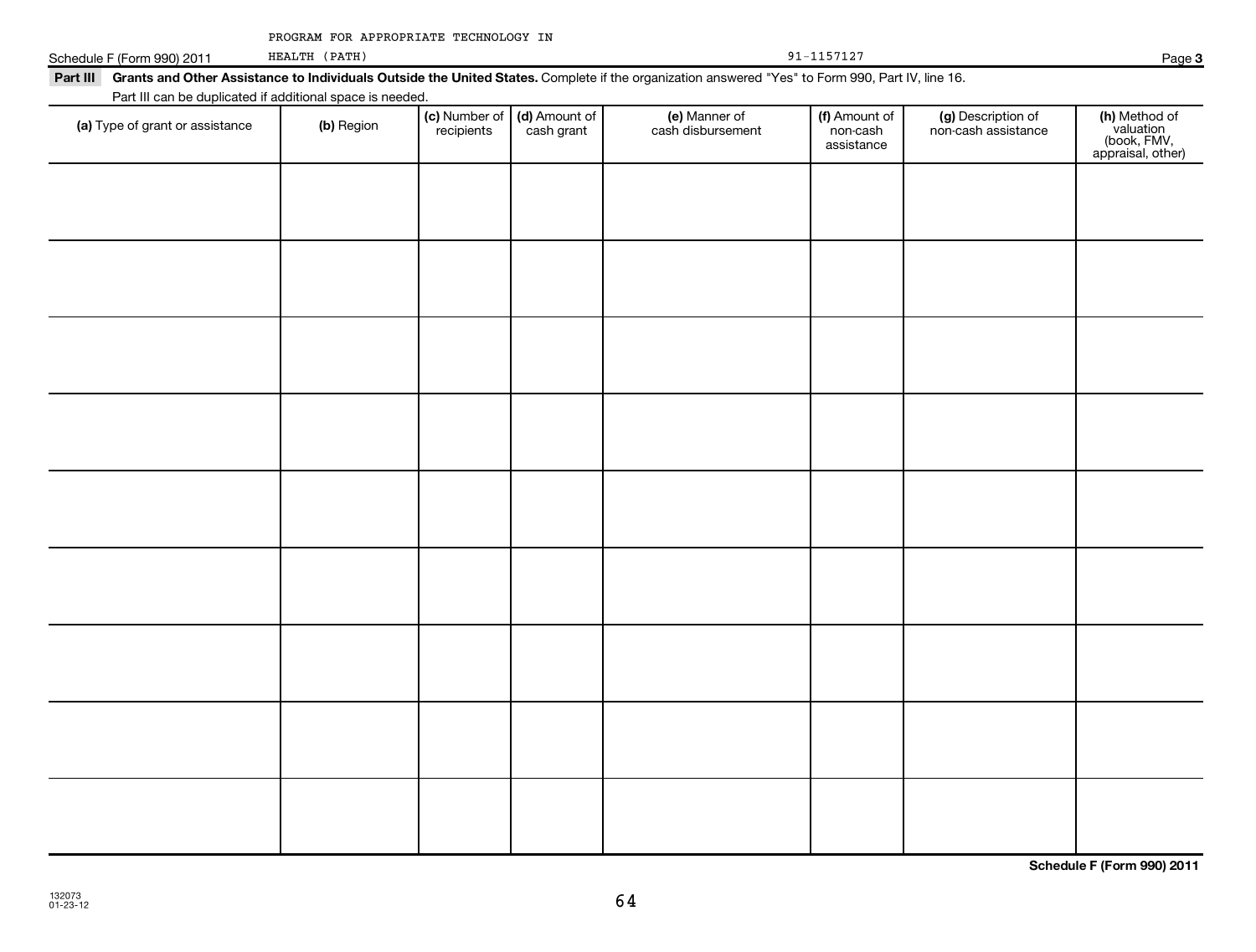|                | PROGRAM FOR APPROPRIATE TECHNOLOGY IN                                                                          |            |                                |
|----------------|----------------------------------------------------------------------------------------------------------------|------------|--------------------------------|
|                | HEALTH (PATH)<br>Schedule F (Form 990) 2011                                                                    | 91-1157127 | Page 4                         |
| <b>Part IV</b> | <b>Foreign Forms</b>                                                                                           |            |                                |
|                |                                                                                                                |            |                                |
| 1              | Was the organization a U.S. transferor of property to a foreign corporation during the tax year? If "Yes," the |            |                                |
|                | organization may be required to file Form 926, Return by a U.S. Transferor of Property to a Foreign            |            |                                |
|                | Corporation (see Instructions for Form 926)                                                                    | Yes        | X<br>N <sub>0</sub>            |
| $\mathbf{2}$   | Did the organization have an interest in a foreign trust during the tax year? If "Yes," the organization       |            |                                |
|                | may be required to file Form 3520, Annual Return to Report Transactions with Foreign Trusts and                |            |                                |
|                | Receipt of Certain Foreign Gifts, and/or Form 3520-A, Annual Information Return of Foreign Trust With          |            |                                |
|                |                                                                                                                | Yes        | X<br>No                        |
| 3              | Did the organization have an ownership interest in a foreign corporation during the tax year? If "Yes,"        |            |                                |
|                | the organization may be required to file Form 5471, Information Return of U.S. Persons With Respect To         |            |                                |
|                |                                                                                                                | Yes        | $\mathbf{x}$<br>No             |
| 4              | Was the organization a direct or indirect shareholder of a passive foreign investment company or a             |            |                                |
|                | qualified electing fund during the tax year? If "Yes," the organization may be required to file Form 8621,     |            |                                |
|                | Information Return by a Shareholder of a Passive Foreign Investment Company or Qualified Electing Fund.        |            |                                |
|                | (see Instructions for Form 8621)                                                                               | Yes        | $\mathbf{X}$<br>N <sub>0</sub> |
| 5              | Did the organization have an ownership interest in a foreign partnership during the tax year? If "Yes,"        |            |                                |
|                | the organization may be required to file Form 8865, Return of U.S. Persons With Respect To Certain             |            |                                |
|                |                                                                                                                | Yes        | $\mathbf{x}$<br>N <sub>0</sub> |
| 6              | Did the organization have any operations in or related to any boycotting countries during the tax year? If     |            |                                |
|                | "Yes," the organization may be required to file Form 5713, International Boycott Report (see Instructions      |            |                                |
|                | for Form 5713)                                                                                                 | Yes        | X                              |
|                |                                                                                                                |            |                                |

**Schedule F (Form 990) 2011**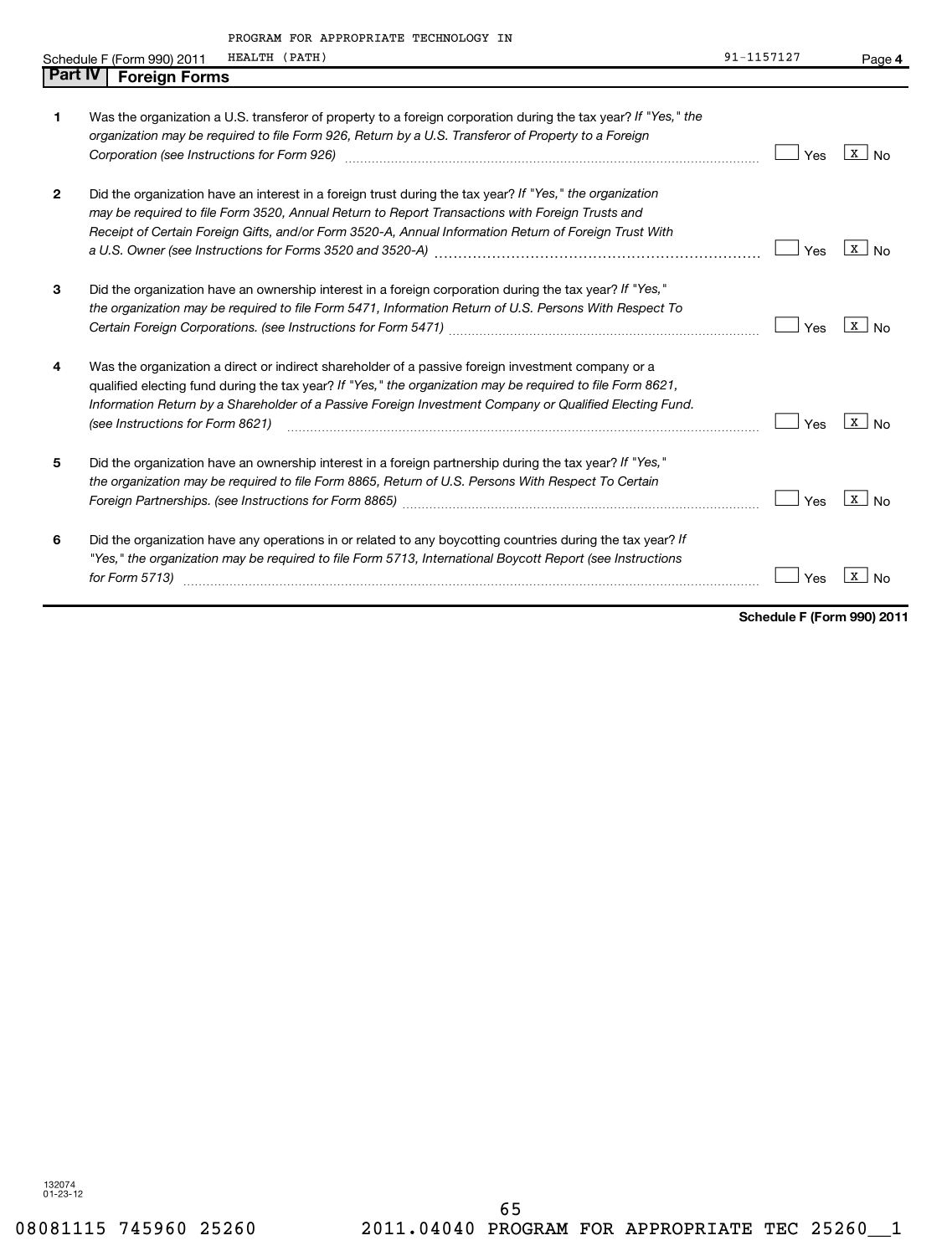|                            | PROGRAM FOR APPROPRIATE TECHNOLOGY IN                                     |                                                                                                                                                |            |        |
|----------------------------|---------------------------------------------------------------------------|------------------------------------------------------------------------------------------------------------------------------------------------|------------|--------|
| Schedule F (Form 990) 2011 | HEALTH (PATH)                                                             |                                                                                                                                                | 91-1157127 | Page 5 |
| Part V                     | <b>Supplemental Information</b>                                           |                                                                                                                                                |            |        |
|                            |                                                                           | Complete this part to provide the information required by Part I, line 2 (monitoring of funds); Part I, line 3, column (f) (accounting method; |            |        |
|                            |                                                                           | amounts of investments vs. expenditures per region); Part II, line 1 (accounting method); Part III (accounting method); and Part III, column   |            |        |
|                            |                                                                           | (c) (estimated number of recipients), as applicable. Also complete this part to provide any additional information.                            |            |        |
|                            | SCHEDULE F, PART I, LINE 2: SUBRECIPIENTS MUST SUBMIT PROGRESS REPORTS    |                                                                                                                                                |            |        |
|                            | THAT ARE REVIEWED BY RESPONSIBLE PATH PROGRAM MANAGERS AND PROGRAM        |                                                                                                                                                |            |        |
|                            | ADMINISTRATORS TO ENSURE THAT PROGRAM GOALS ARE ATTAINED IN ACCORDANCE    |                                                                                                                                                |            |        |
|                            | WITH AGREEMENT REOUIREMENTS. THE RESPONSIBLE PROGRAM MANAGERS AND PROGRAM |                                                                                                                                                |            |        |
|                            | ADMINISTRATORS CONTACT SUBRECIPIENTS WITH QUESTIONS OR FOLLOW UP ON ANY   |                                                                                                                                                |            |        |
|                            | AREA OF CONCERN. IN SOME CASES, SUBAWARD TERMS MAY REQUIRE SPECIFIED      |                                                                                                                                                |            |        |
|                            | DELIVERABLES IN ADDITION TO, OR IN LIEU OF, TECHNICAL REPORTS. IN         |                                                                                                                                                |            |        |
|                            | ADDITION, DISCRETIONARY ON-SITE VISITS ARE CONDUCTED TO EVALUATE BOTH     |                                                                                                                                                |            |        |
|                            | COMPLIANCE WITH THE SCIENTIFIC OBJECTIVES OF THE PROJECT AND THE          |                                                                                                                                                |            |        |
|                            | APPROPRIATENESS OF THE SUBRECIPIENT'S ADMINISTRATIVE SYSTEMS AND          |                                                                                                                                                |            |        |
|                            | PROCESSES. PATH ALSO USES CROSS-PROGRAM INDICATORS TO TRACK OVERALL       |                                                                                                                                                |            |        |
|                            | ORGANIZATIONAL PERFORMANCE AND LINK OUR WORK AND THE WORK OF              |                                                                                                                                                |            |        |
|                            | SUBRECIPIENTS TO SPECIFIC IMPROVEMENTS IN HEALTH-RELATED OUTCOMES.        |                                                                                                                                                |            |        |
|                            | MONITORING THIS SET OF INDICATORS HELPS PATH SET FUTURE BENCHMARKS AND    |                                                                                                                                                |            |        |
|                            | ADOPT BEST PRACTICES THAT IMPROVE PROGRAMMATIC EFFECTIVENESS OVER TIME.   |                                                                                                                                                |            |        |
|                            |                                                                           |                                                                                                                                                |            |        |
|                            |                                                                           |                                                                                                                                                |            |        |

132075 01-23-12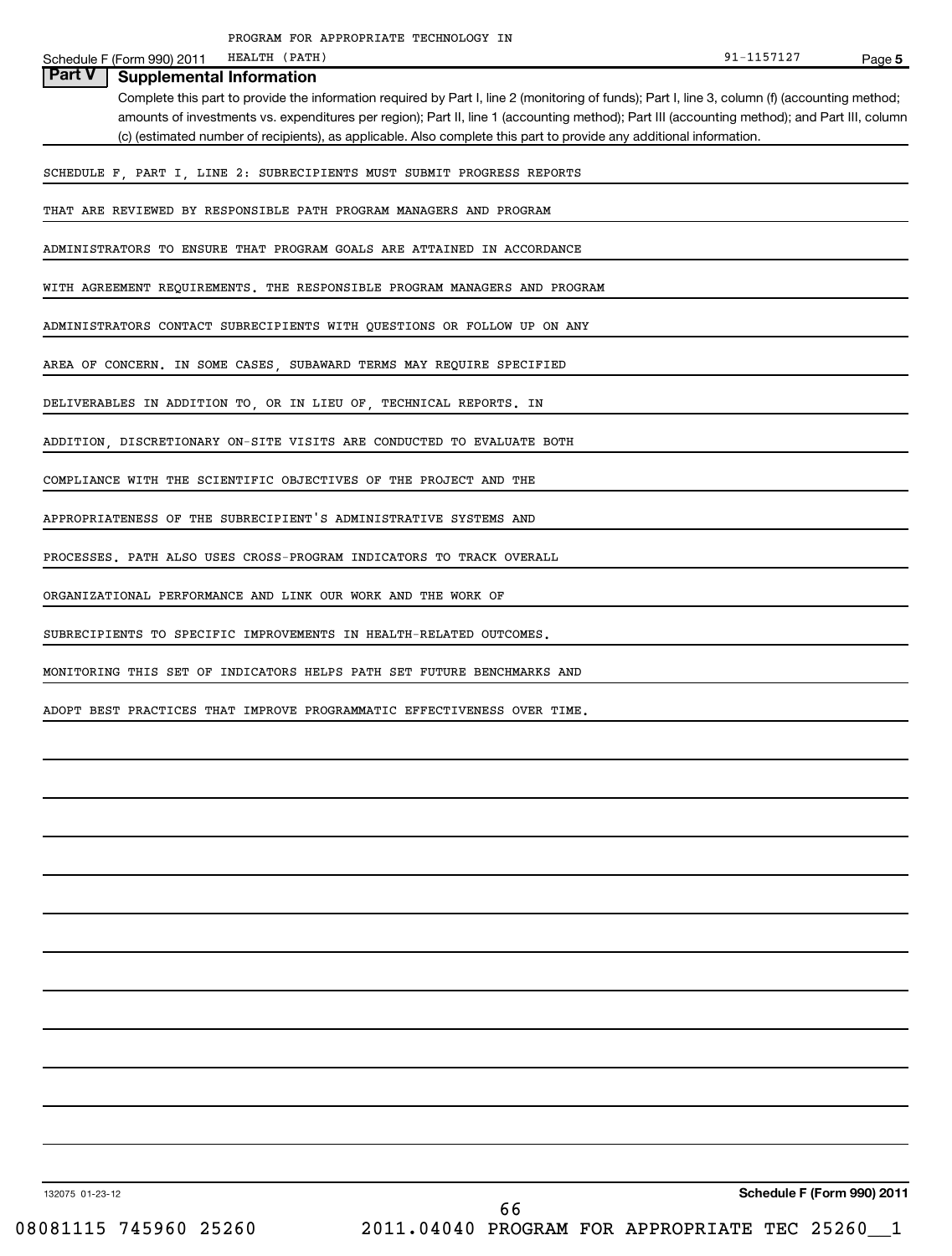| <b>SCHEDULE G</b>                                                                                                            |               | <b>Supplemental Information Regarding</b>                                                                                                                                                                                                                                                                                                                                                                                                                                                                                                          |            |                                                                            |                                                                            |                                                                            | OMB No. 1545-0047                                       |
|------------------------------------------------------------------------------------------------------------------------------|---------------|----------------------------------------------------------------------------------------------------------------------------------------------------------------------------------------------------------------------------------------------------------------------------------------------------------------------------------------------------------------------------------------------------------------------------------------------------------------------------------------------------------------------------------------------------|------------|----------------------------------------------------------------------------|----------------------------------------------------------------------------|----------------------------------------------------------------------------|---------------------------------------------------------|
| (Form 990 or 990-EZ)                                                                                                         |               | <b>Fundraising or Gaming Activities</b>                                                                                                                                                                                                                                                                                                                                                                                                                                                                                                            |            |                                                                            |                                                                            |                                                                            |                                                         |
| Department of the Treasury<br><b>Internal Revenue Service</b>                                                                |               | Complete if the organization answered "Yes" to Form 990, Part IV, lines 17, 18, or 19,<br>or if the organization entered more than \$15,000 on Form 990-EZ, line 6a.<br>Attach to Form 990 or Form 990-EZ. See separate instructions.                                                                                                                                                                                                                                                                                                              |            |                                                                            |                                                                            |                                                                            | <b>Open To Public</b><br>Inspection                     |
| Name of the organization                                                                                                     |               | PROGRAM FOR APPROPRIATE TECHNOLOGY IN                                                                                                                                                                                                                                                                                                                                                                                                                                                                                                              |            |                                                                            |                                                                            |                                                                            | <b>Employer identification number</b>                   |
|                                                                                                                              | HEALTH (PATH) |                                                                                                                                                                                                                                                                                                                                                                                                                                                                                                                                                    |            |                                                                            |                                                                            | 91-1157127                                                                 |                                                         |
| Part I<br>required to complete this part.                                                                                    |               | Fundraising Activities. Complete if the organization answered "Yes" to Form 990, Part IV, line 17. Form 990-EZ filers are not                                                                                                                                                                                                                                                                                                                                                                                                                      |            |                                                                            |                                                                            |                                                                            |                                                         |
| Mail solicitations<br>a<br>Internet and email solicitations<br>b<br>Phone solicitations<br>c<br>In-person solicitations<br>d |               | 1 Indicate whether the organization raised funds through any of the following activities. Check all that apply.<br>e<br>f<br>Special fundraising events<br>g<br>2 a Did the organization have a written or oral agreement with any individual (including officers, directors, trustees or<br>key employees listed in Form 990, Part VII) or entity in connection with professional fundraising services?<br>b If "Yes," list the ten highest paid individuals or entities (fundraisers) pursuant to agreements under which the fundraiser is to be |            |                                                                            | Solicitation of non-government grants<br>Solicitation of government grants | Yes                                                                        | Nο                                                      |
| compensated at least \$5,000 by the organization.                                                                            |               |                                                                                                                                                                                                                                                                                                                                                                                                                                                                                                                                                    |            |                                                                            |                                                                            |                                                                            |                                                         |
| (i) Name and address of individual<br>or entity (fundraiser)                                                                 |               | (ii) Activity                                                                                                                                                                                                                                                                                                                                                                                                                                                                                                                                      |            | (iii) Did<br>fundraiser<br>have custody<br>or control of<br>contributions? | (iv) Gross receipts<br>from activity                                       | (v) Amount paid<br>to (or retained by)<br>fundraiser<br>listed in col. (i) | (vi) Amount paid<br>to (or retained by)<br>organization |
|                                                                                                                              |               |                                                                                                                                                                                                                                                                                                                                                                                                                                                                                                                                                    | <b>Yes</b> | No                                                                         |                                                                            |                                                                            |                                                         |
|                                                                                                                              |               |                                                                                                                                                                                                                                                                                                                                                                                                                                                                                                                                                    |            |                                                                            |                                                                            |                                                                            |                                                         |
|                                                                                                                              |               |                                                                                                                                                                                                                                                                                                                                                                                                                                                                                                                                                    |            |                                                                            |                                                                            |                                                                            |                                                         |
|                                                                                                                              |               |                                                                                                                                                                                                                                                                                                                                                                                                                                                                                                                                                    |            |                                                                            |                                                                            |                                                                            |                                                         |
|                                                                                                                              |               |                                                                                                                                                                                                                                                                                                                                                                                                                                                                                                                                                    |            |                                                                            |                                                                            |                                                                            |                                                         |
|                                                                                                                              |               |                                                                                                                                                                                                                                                                                                                                                                                                                                                                                                                                                    |            |                                                                            |                                                                            |                                                                            |                                                         |
|                                                                                                                              |               |                                                                                                                                                                                                                                                                                                                                                                                                                                                                                                                                                    |            |                                                                            |                                                                            |                                                                            |                                                         |
|                                                                                                                              |               |                                                                                                                                                                                                                                                                                                                                                                                                                                                                                                                                                    |            |                                                                            |                                                                            |                                                                            |                                                         |
|                                                                                                                              |               |                                                                                                                                                                                                                                                                                                                                                                                                                                                                                                                                                    |            |                                                                            |                                                                            |                                                                            |                                                         |
|                                                                                                                              |               |                                                                                                                                                                                                                                                                                                                                                                                                                                                                                                                                                    |            |                                                                            |                                                                            |                                                                            |                                                         |
| Total                                                                                                                        |               |                                                                                                                                                                                                                                                                                                                                                                                                                                                                                                                                                    |            |                                                                            |                                                                            |                                                                            |                                                         |
| or licensing.                                                                                                                |               | 3 List all states in which the organization is registered or licensed to solicit contributions or has been notified it is exempt from registration                                                                                                                                                                                                                                                                                                                                                                                                 |            |                                                                            |                                                                            |                                                                            |                                                         |
|                                                                                                                              |               |                                                                                                                                                                                                                                                                                                                                                                                                                                                                                                                                                    |            |                                                                            |                                                                            |                                                                            |                                                         |
|                                                                                                                              |               |                                                                                                                                                                                                                                                                                                                                                                                                                                                                                                                                                    |            |                                                                            |                                                                            |                                                                            |                                                         |
|                                                                                                                              |               |                                                                                                                                                                                                                                                                                                                                                                                                                                                                                                                                                    |            |                                                                            |                                                                            |                                                                            |                                                         |
|                                                                                                                              |               |                                                                                                                                                                                                                                                                                                                                                                                                                                                                                                                                                    |            |                                                                            |                                                                            |                                                                            |                                                         |
|                                                                                                                              |               |                                                                                                                                                                                                                                                                                                                                                                                                                                                                                                                                                    |            |                                                                            |                                                                            |                                                                            |                                                         |
|                                                                                                                              |               |                                                                                                                                                                                                                                                                                                                                                                                                                                                                                                                                                    |            |                                                                            |                                                                            |                                                                            |                                                         |
|                                                                                                                              |               |                                                                                                                                                                                                                                                                                                                                                                                                                                                                                                                                                    |            |                                                                            |                                                                            |                                                                            |                                                         |
|                                                                                                                              |               |                                                                                                                                                                                                                                                                                                                                                                                                                                                                                                                                                    |            |                                                                            |                                                                            |                                                                            |                                                         |
|                                                                                                                              |               |                                                                                                                                                                                                                                                                                                                                                                                                                                                                                                                                                    |            |                                                                            |                                                                            |                                                                            |                                                         |

**Paperwork Reduction Act Notice, see the Instructions for Form 990 or 990-EZ.** LHA

**Schedule G (Form 990 or 990-EZ) 2011**

132081 01-23-12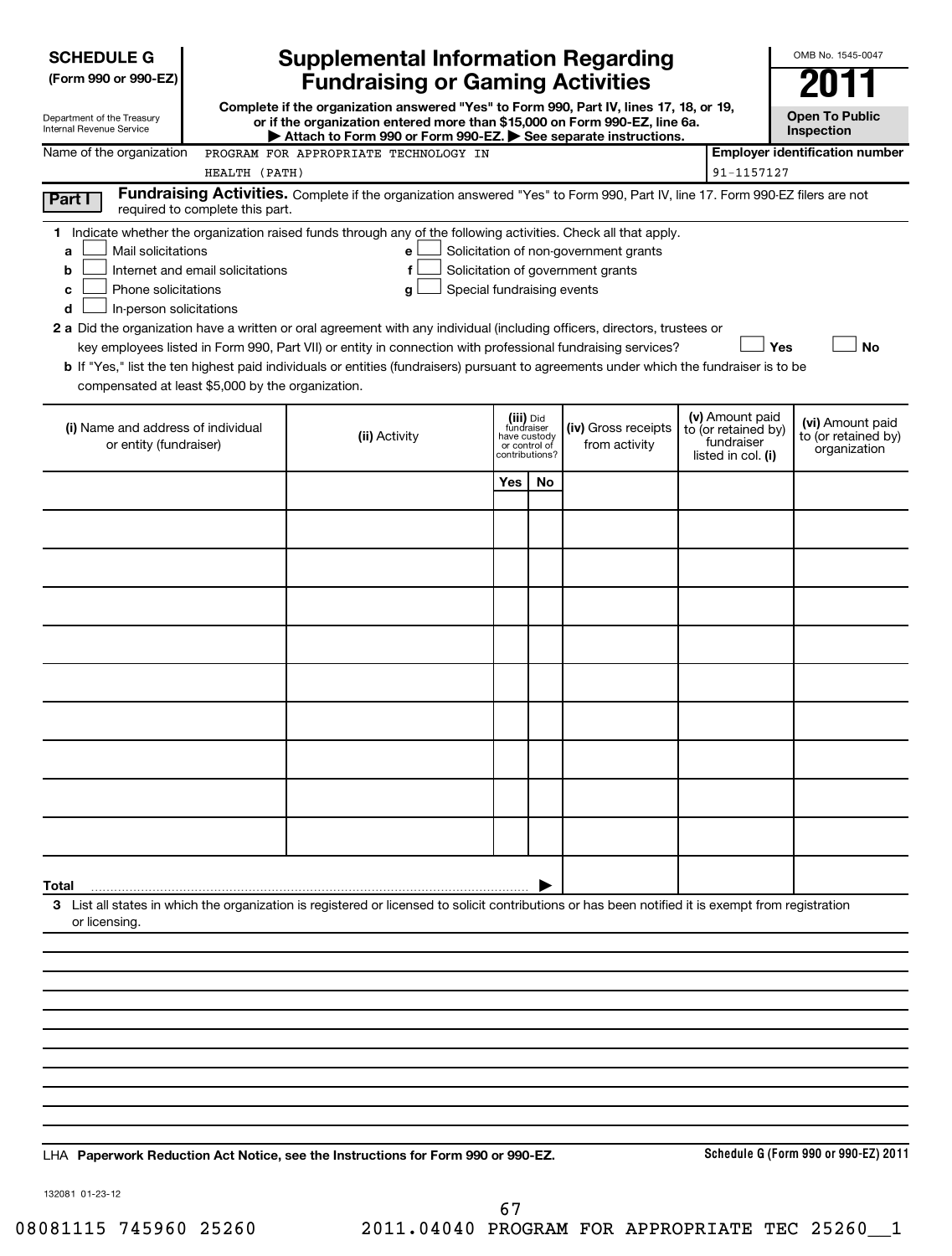|  | Schedule G (Form 990 or 990-EZ) 2011 | HEALTH ( | (PATH) | 0 1<br>، ت ۲۳ ب | Page |  |
|--|--------------------------------------|----------|--------|-----------------|------|--|
|--|--------------------------------------|----------|--------|-----------------|------|--|

**2** 91-1157127

| Part II         |        | Fundraising Events. Complete if the organization answered "Yes" to Form 990, Part IV, line 18, or reported more than \$15,000<br>of fundraising event contributions and gross income on Form 990-EZ, lines 1 and 6b. List events with gross receipts greater than \$5,000. |                                           |                                                  |                                 |                                                     |
|-----------------|--------|----------------------------------------------------------------------------------------------------------------------------------------------------------------------------------------------------------------------------------------------------------------------------|-------------------------------------------|--------------------------------------------------|---------------------------------|-----------------------------------------------------|
|                 |        |                                                                                                                                                                                                                                                                            | (a) Event $#1$<br>PARTY WITH A<br>PURPOSE | (b) Event #2                                     | (c) Other events<br><b>NONE</b> | (d) Total events<br>(add col. (a) through           |
|                 |        |                                                                                                                                                                                                                                                                            | (event type)                              | (event type)                                     | (total number)                  | col. (c))                                           |
| Revenue         | 1      |                                                                                                                                                                                                                                                                            | 22,116.                                   |                                                  |                                 | 22,116.                                             |
|                 |        | 2 Less: Charitable contributions                                                                                                                                                                                                                                           | 11,696.                                   |                                                  |                                 | 11,696.                                             |
|                 | 3      | Gross income (line 1 minus line 2)                                                                                                                                                                                                                                         | 10,420.                                   |                                                  |                                 | 10,420.                                             |
|                 | 4      |                                                                                                                                                                                                                                                                            |                                           |                                                  |                                 |                                                     |
|                 | 5      |                                                                                                                                                                                                                                                                            | 1,740.                                    |                                                  |                                 | 1,740.                                              |
| Direct Expenses | 6      |                                                                                                                                                                                                                                                                            |                                           |                                                  |                                 |                                                     |
|                 | 7      |                                                                                                                                                                                                                                                                            | 8,680.                                    |                                                  |                                 | 8,680.                                              |
|                 | 8<br>9 |                                                                                                                                                                                                                                                                            | 5,114.                                    |                                                  |                                 | 5,114.                                              |
|                 | 10     |                                                                                                                                                                                                                                                                            |                                           |                                                  | ▶                               | 15, 534                                             |
|                 | 11     |                                                                                                                                                                                                                                                                            |                                           |                                                  |                                 | $-5, 114.$                                          |
| Part III        |        | Gaming. Complete if the organization answered "Yes" to Form 990, Part IV, line 19, or reported more than                                                                                                                                                                   |                                           |                                                  |                                 |                                                     |
|                 |        | \$15,000 on Form 990-EZ, line 6a.                                                                                                                                                                                                                                          |                                           |                                                  |                                 |                                                     |
| Revenue         |        |                                                                                                                                                                                                                                                                            | (a) Bingo                                 | (b) Pull tabs/instant<br>bingo/progressive bingo | (c) Other gaming                | (d) Total gaming (add<br>col. (a) through col. (c)) |
|                 | 1      |                                                                                                                                                                                                                                                                            |                                           |                                                  |                                 |                                                     |
|                 | 2      |                                                                                                                                                                                                                                                                            |                                           |                                                  |                                 |                                                     |
| Direct Expenses | 3      |                                                                                                                                                                                                                                                                            |                                           |                                                  |                                 |                                                     |
|                 | 4      |                                                                                                                                                                                                                                                                            |                                           |                                                  |                                 |                                                     |
|                 | 5      |                                                                                                                                                                                                                                                                            |                                           |                                                  |                                 |                                                     |
|                 |        |                                                                                                                                                                                                                                                                            | Yes<br>%                                  | Yes                                              | Yes<br>%<br>%                   |                                                     |
|                 | 6.     | Volunteer labor                                                                                                                                                                                                                                                            | No.                                       | No                                               | No                              |                                                     |
|                 |        | 7 Direct expense summary. Add lines 2 through 5 in column (d) [11] matter contracts are summary and the summary. Add lines 2 through 5 in column (d)                                                                                                                       |                                           |                                                  | ▶                               |                                                     |
|                 | 8      | Net gaming income summary. Combine line 1, column d, and line 7 [11] www.community.community.com                                                                                                                                                                           |                                           |                                                  |                                 |                                                     |
|                 |        | 9 Enter the state(s) in which the organization operates gaming activities:                                                                                                                                                                                                 |                                           |                                                  |                                 | Yes<br><b>No</b>                                    |
|                 |        |                                                                                                                                                                                                                                                                            |                                           |                                                  |                                 | <b>No</b><br><b>Yes</b>                             |
|                 |        |                                                                                                                                                                                                                                                                            |                                           |                                                  |                                 |                                                     |
|                 |        | 132082 01-23-12                                                                                                                                                                                                                                                            |                                           |                                                  |                                 | Schedule G (Form 990 or 990-EZ) 2011                |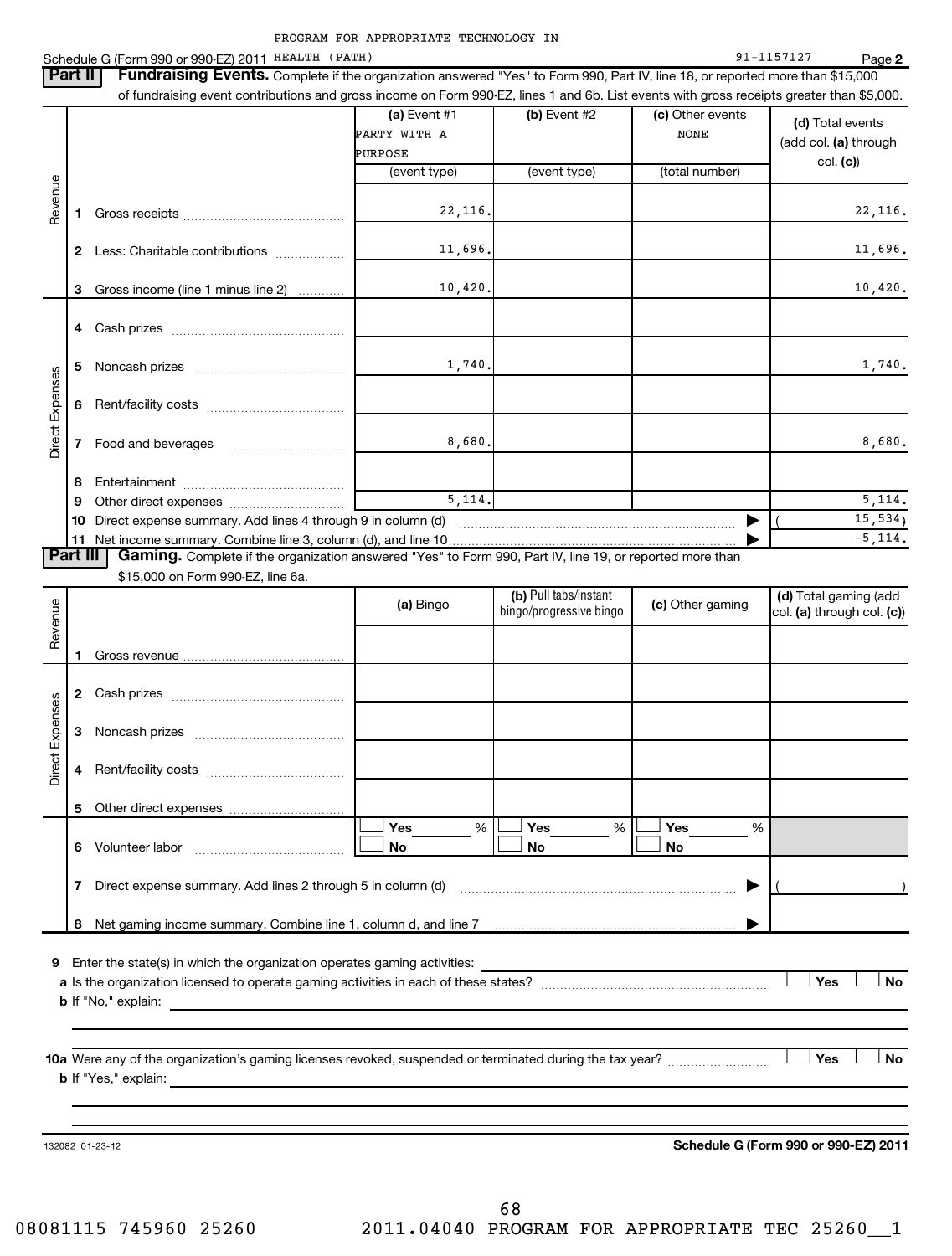| Schedule G (Form 990 or 990-EZ) 2011 HEALTH (PATH)                                                                                                                                                                                                                                      | 91-1157127 |            | Page 3               |
|-----------------------------------------------------------------------------------------------------------------------------------------------------------------------------------------------------------------------------------------------------------------------------------------|------------|------------|----------------------|
|                                                                                                                                                                                                                                                                                         |            | $\Box$ Yes | <b>No</b>            |
| 12 Is the organization a grantor, beneficiary or trustee of a trust or a member of a partnership or other entity formed                                                                                                                                                                 |            |            |                      |
|                                                                                                                                                                                                                                                                                         | $\Box$ Yes |            | No                   |
| 13 Indicate the percentage of gaming activity operated in:                                                                                                                                                                                                                              |            |            |                      |
|                                                                                                                                                                                                                                                                                         | 13a        |            | %                    |
| <b>b</b> An outside facility <i>www.communicality www.communicality.communicality www.communicality www.communicality.communicality www.communicality.com</i>                                                                                                                           | 13b        |            | %                    |
| 14 Enter the name and address of the person who prepares the organization's gaming/special events books and records:                                                                                                                                                                    |            |            |                      |
| Name $\sum_{n=1}^{\infty}$                                                                                                                                                                                                                                                              |            |            |                      |
|                                                                                                                                                                                                                                                                                         |            |            |                      |
| 15a Does the organization have a contract with a third party from whom the organization receives gaming revenue?                                                                                                                                                                        |            | Yes        | No                   |
| of gaming revenue retained by the third party $\triangleright$ \$ $\_\_\_\_\_\_\_\_\_\_\_\_\_$ .                                                                                                                                                                                        |            |            |                      |
| c If "Yes," enter name and address of the third party:                                                                                                                                                                                                                                  |            |            |                      |
|                                                                                                                                                                                                                                                                                         |            |            |                      |
|                                                                                                                                                                                                                                                                                         |            |            |                      |
|                                                                                                                                                                                                                                                                                         |            |            |                      |
|                                                                                                                                                                                                                                                                                         |            |            |                      |
|                                                                                                                                                                                                                                                                                         |            |            |                      |
| <b>16</b> Gaming manager information:                                                                                                                                                                                                                                                   |            |            |                      |
|                                                                                                                                                                                                                                                                                         |            |            |                      |
|                                                                                                                                                                                                                                                                                         |            |            |                      |
| Gaming manager compensation > \$                                                                                                                                                                                                                                                        |            |            |                      |
|                                                                                                                                                                                                                                                                                         |            |            |                      |
|                                                                                                                                                                                                                                                                                         |            |            |                      |
|                                                                                                                                                                                                                                                                                         |            |            |                      |
|                                                                                                                                                                                                                                                                                         |            |            |                      |
| Director/officer<br>Employee<br>Independent contractor                                                                                                                                                                                                                                  |            |            |                      |
|                                                                                                                                                                                                                                                                                         |            |            |                      |
| 17 Mandatory distributions:                                                                                                                                                                                                                                                             |            |            |                      |
| a Is the organization required under state law to make charitable distributions from the gaming proceeds to                                                                                                                                                                             |            |            |                      |
|                                                                                                                                                                                                                                                                                         |            |            | $\Box$ Yes $\Box$ No |
| <b>b</b> Enter the amount of distributions required under state law to be distributed to other exempt organizations or spent in the                                                                                                                                                     |            |            |                      |
| organization's own exempt activities during the tax year $\triangleright$ \$<br><b>Part IV</b>                                                                                                                                                                                          |            |            |                      |
| Supplemental Information. Complete this part to provide the explanations required by Part I, line 2b, columns (iii) and (v), and Part III,<br>lines 9, 9b, 10b, 15b, 15c, 16, and 17b, as applicable. Also complete this part to provide any additional information (see instructions). |            |            |                      |
|                                                                                                                                                                                                                                                                                         |            |            |                      |
|                                                                                                                                                                                                                                                                                         |            |            |                      |
|                                                                                                                                                                                                                                                                                         |            |            |                      |
|                                                                                                                                                                                                                                                                                         |            |            |                      |
|                                                                                                                                                                                                                                                                                         |            |            |                      |
|                                                                                                                                                                                                                                                                                         |            |            |                      |
|                                                                                                                                                                                                                                                                                         |            |            |                      |
|                                                                                                                                                                                                                                                                                         |            |            |                      |
|                                                                                                                                                                                                                                                                                         |            |            |                      |
|                                                                                                                                                                                                                                                                                         |            |            |                      |
|                                                                                                                                                                                                                                                                                         |            |            |                      |
|                                                                                                                                                                                                                                                                                         |            |            |                      |
|                                                                                                                                                                                                                                                                                         |            |            |                      |
|                                                                                                                                                                                                                                                                                         |            |            |                      |
|                                                                                                                                                                                                                                                                                         |            |            |                      |
| Schedule G (Form 990 or 990-EZ) 2011<br>132083 01-23-12                                                                                                                                                                                                                                 |            |            |                      |
| 69                                                                                                                                                                                                                                                                                      |            |            |                      |

08081115 745960 25260 2011.04040 PROGRAM FOR APPROPRIATE TEC 25260\_\_1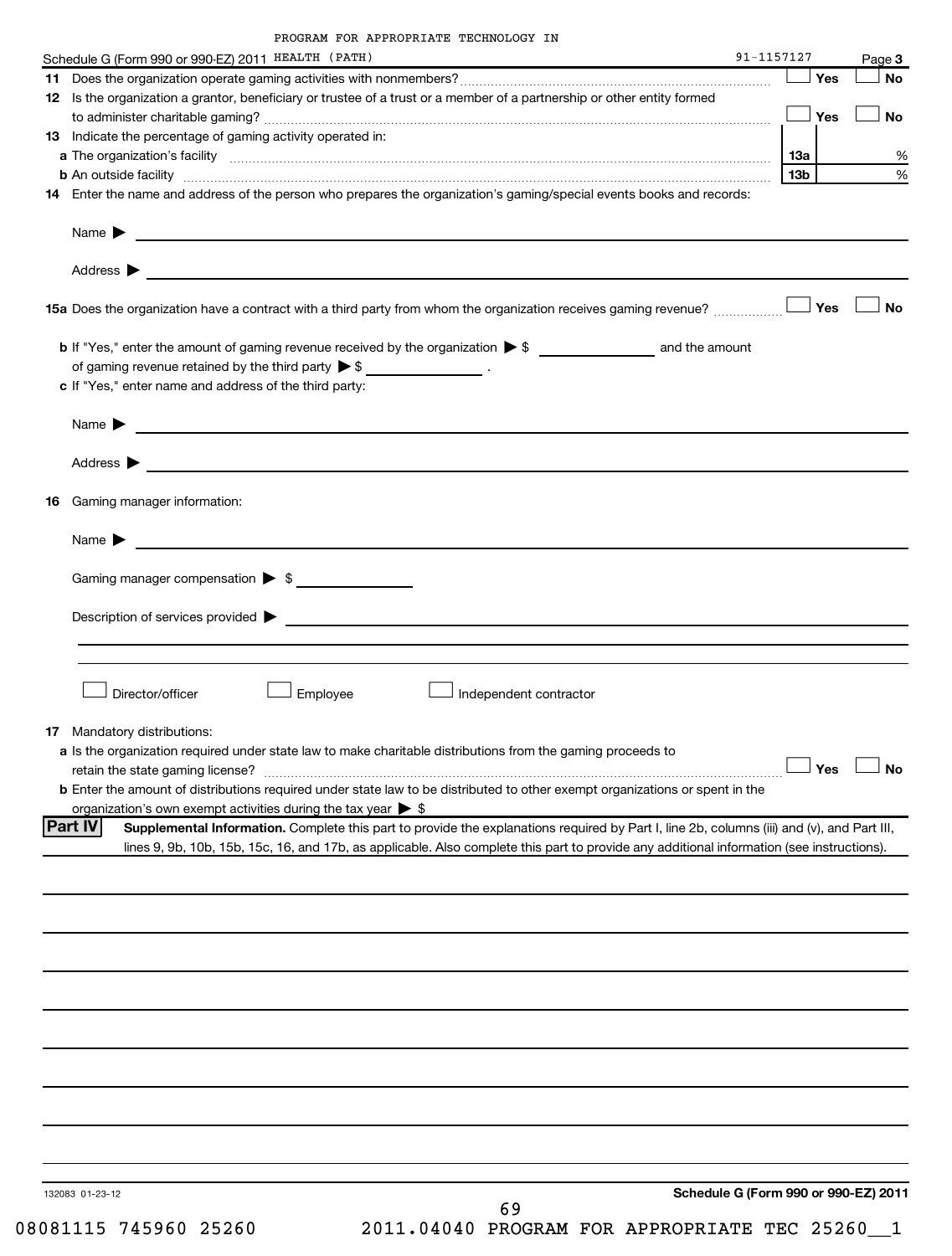| <b>SCHEDULE I</b>                                                                                                                                                                       |                                                                                                                                                                       |                          |                                  |                             |                                         |                                               |                                           | OMB No. 1545-0047                     |  |  |
|-----------------------------------------------------------------------------------------------------------------------------------------------------------------------------------------|-----------------------------------------------------------------------------------------------------------------------------------------------------------------------|--------------------------|----------------------------------|-----------------------------|-----------------------------------------|-----------------------------------------------|-------------------------------------------|---------------------------------------|--|--|
| Grants and Other Assistance to Organizations,<br>(Form 990)<br>Governments, and Individuals in the United States                                                                        |                                                                                                                                                                       |                          |                                  |                             |                                         |                                               |                                           | 201                                   |  |  |
| Department of the Treasury                                                                                                                                                              | Complete if the organization answered "Yes" to Form 990, Part IV, line 21 or 22.                                                                                      |                          |                                  |                             |                                         |                                               |                                           |                                       |  |  |
| Internal Revenue Service                                                                                                                                                                | <b>Open to Public</b><br>Attach to Form 990.                                                                                                                          |                          |                                  |                             |                                         |                                               |                                           |                                       |  |  |
| PROGRAM FOR APPROPRIATE TECHNOLOGY IN<br>Name of the organization<br><b>Employer identification number</b>                                                                              |                                                                                                                                                                       |                          |                                  |                             |                                         |                                               |                                           |                                       |  |  |
| 91-1157127<br>HEALTH (PATH)                                                                                                                                                             |                                                                                                                                                                       |                          |                                  |                             |                                         |                                               |                                           |                                       |  |  |
| Part I<br><b>General Information on Grants and Assistance</b>                                                                                                                           |                                                                                                                                                                       |                          |                                  |                             |                                         |                                               |                                           |                                       |  |  |
| Does the organization maintain records to substantiate the amount of the grants or assistance, the grantees' eligibility for the grants or assistance, and the selection<br>$\mathbf 1$ |                                                                                                                                                                       |                          |                                  |                             |                                         |                                               |                                           |                                       |  |  |
| ∣ <sup>χ</sup> ∣ γ <sub>es</sub><br>l No                                                                                                                                                |                                                                                                                                                                       |                          |                                  |                             |                                         |                                               |                                           |                                       |  |  |
| $\mathbf{2}$<br>Part II                                                                                                                                                                 | Describe in Part IV the organization's procedures for monitoring the use of grant funds in the United States.                                                         |                          |                                  |                             |                                         |                                               |                                           |                                       |  |  |
|                                                                                                                                                                                         | Grants and Other Assistance to Governments and Organizations in the United States. Complete if the organization answered "Yes" to Form 990, Part IV, line 21, for any |                          |                                  |                             |                                         |                                               |                                           |                                       |  |  |
|                                                                                                                                                                                         | recipient that received more than \$5,000. Check this box if no one recipient received more than \$5,000. Part II can be duplicated if additional space is needed     |                          |                                  |                             |                                         | (f) Method of                                 |                                           |                                       |  |  |
|                                                                                                                                                                                         | <b>1 (a)</b> Name and address of organization<br>or government                                                                                                        | (b) $EIN$                | (c) IRC section<br>if applicable | (d) Amount of<br>cash grant | (e) Amount of<br>non-cash<br>assistance | valuation (book,<br>FMV, appraisal,<br>other) | (g) Description of<br>non-cash assistance | (h) Purpose of grant<br>or assistance |  |  |
|                                                                                                                                                                                         |                                                                                                                                                                       |                          |                                  |                             |                                         |                                               |                                           |                                       |  |  |
| <b>IOWH</b>                                                                                                                                                                             |                                                                                                                                                                       |                          |                                  |                             |                                         |                                               |                                           |                                       |  |  |
| 280 UTAH AVENUE, SUITE 250                                                                                                                                                              |                                                                                                                                                                       |                          |                                  |                             |                                         |                                               |                                           |                                       |  |  |
| SOUTH SAN FRANCISCO, CA 94080                                                                                                                                                           |                                                                                                                                                                       | 94-3384500               | 501(C)(3)                        | 364.171                     | $\mathbf{0}$ .                          |                                               |                                           | HEALTH TECHOLOGIES                    |  |  |
| NAT. INS. OF ALLERGY & INFECTIOUS                                                                                                                                                       |                                                                                                                                                                       |                          |                                  |                             |                                         |                                               |                                           |                                       |  |  |
| DISEASE (NIAID) - 6610 ROCKLEDGE                                                                                                                                                        |                                                                                                                                                                       |                          |                                  |                             |                                         |                                               |                                           |                                       |  |  |
| DRIVE, SUITE 2800, MSC 6606 -                                                                                                                                                           |                                                                                                                                                                       |                          |                                  |                             |                                         |                                               |                                           | VACCINES AND                          |  |  |
|                                                                                                                                                                                         | BETHESDA, MD 20892-6606<br>52-0858115<br><b>GOVERNMENT</b><br>309,053<br>$\mathbf{0}$ .                                                                               |                          |                                  |                             |                                         | IMMUNIZATIONS                                 |                                           |                                       |  |  |
| UNIVERSITY OF WASHINGTON                                                                                                                                                                |                                                                                                                                                                       |                          |                                  |                             |                                         |                                               |                                           |                                       |  |  |
| 4333 BROOKLYN AVE, NE, BOX 359472                                                                                                                                                       |                                                                                                                                                                       |                          |                                  |                             |                                         |                                               |                                           |                                       |  |  |
| SEATTLE, WA 98195                                                                                                                                                                       |                                                                                                                                                                       | 91-6001537               | 501(C)(3)                        | 19,051                      | $\mathbf{0}$ .                          |                                               |                                           | HEALTH TECHOLOGIES                    |  |  |
| WALTER REED ARMY INSTITUTE OF                                                                                                                                                           |                                                                                                                                                                       |                          |                                  |                             |                                         |                                               |                                           |                                       |  |  |
| RESEARCH (WRAIR) - 503 ROBERT                                                                                                                                                           |                                                                                                                                                                       |                          |                                  |                             |                                         |                                               |                                           |                                       |  |  |
| GRANT AVENUE - SILVER SPRING, MD                                                                                                                                                        |                                                                                                                                                                       |                          |                                  |                             |                                         |                                               |                                           | VACCINES AND                          |  |  |
| 10910-7500                                                                                                                                                                              |                                                                                                                                                                       | $52 - 0664528$           | GOVERNMENT                       | 182,095                     | $\mathbf 0$                             |                                               |                                           | IMMUNIZATIONS                         |  |  |
|                                                                                                                                                                                         |                                                                                                                                                                       |                          |                                  |                             |                                         |                                               |                                           |                                       |  |  |
| CATHOLIC RELIEF SERVICES                                                                                                                                                                |                                                                                                                                                                       |                          |                                  |                             |                                         |                                               |                                           |                                       |  |  |
| 228 W LEXINGTON ST.                                                                                                                                                                     |                                                                                                                                                                       |                          |                                  |                             |                                         |                                               |                                           |                                       |  |  |
| BALTIMORE, MD 21201-3413                                                                                                                                                                |                                                                                                                                                                       | 13-5563422               | 501(C)(3)                        | 201,228                     | 0.                                      |                                               |                                           | MATERNAL & CHILD HEALTH               |  |  |
|                                                                                                                                                                                         |                                                                                                                                                                       |                          |                                  |                             |                                         |                                               |                                           |                                       |  |  |
| POPULATION COUNCIL                                                                                                                                                                      |                                                                                                                                                                       |                          |                                  |                             |                                         |                                               |                                           |                                       |  |  |
| ONE DAG HAMMARSKJOLD PLAZA                                                                                                                                                              |                                                                                                                                                                       |                          |                                  |                             |                                         |                                               |                                           | EMERGING AND EPIDEMIC                 |  |  |
| NEW YORK, NY 10017                                                                                                                                                                      |                                                                                                                                                                       | $52-0595110$ $501(C)(3)$ |                                  | 474.960.                    | $\mathbf{0}$ .                          |                                               |                                           | <b>DISEASES</b>                       |  |  |
| $\mathbf{2}$                                                                                                                                                                            | Enter total number of section 501(c)(3) and government organizations listed in the line 1 table                                                                       |                          |                                  |                             |                                         |                                               |                                           | 79.                                   |  |  |
| 3                                                                                                                                                                                       | Enter total number of other organizations listed in the line 1 table                                                                                                  |                          |                                  |                             |                                         |                                               |                                           | 52.                                   |  |  |
| LHA For Paperwork Reduction Act Notice, see the Instructions for Form 990.<br>Schedule I (Form 990) (2011)                                                                              |                                                                                                                                                                       |                          |                                  |                             |                                         |                                               |                                           |                                       |  |  |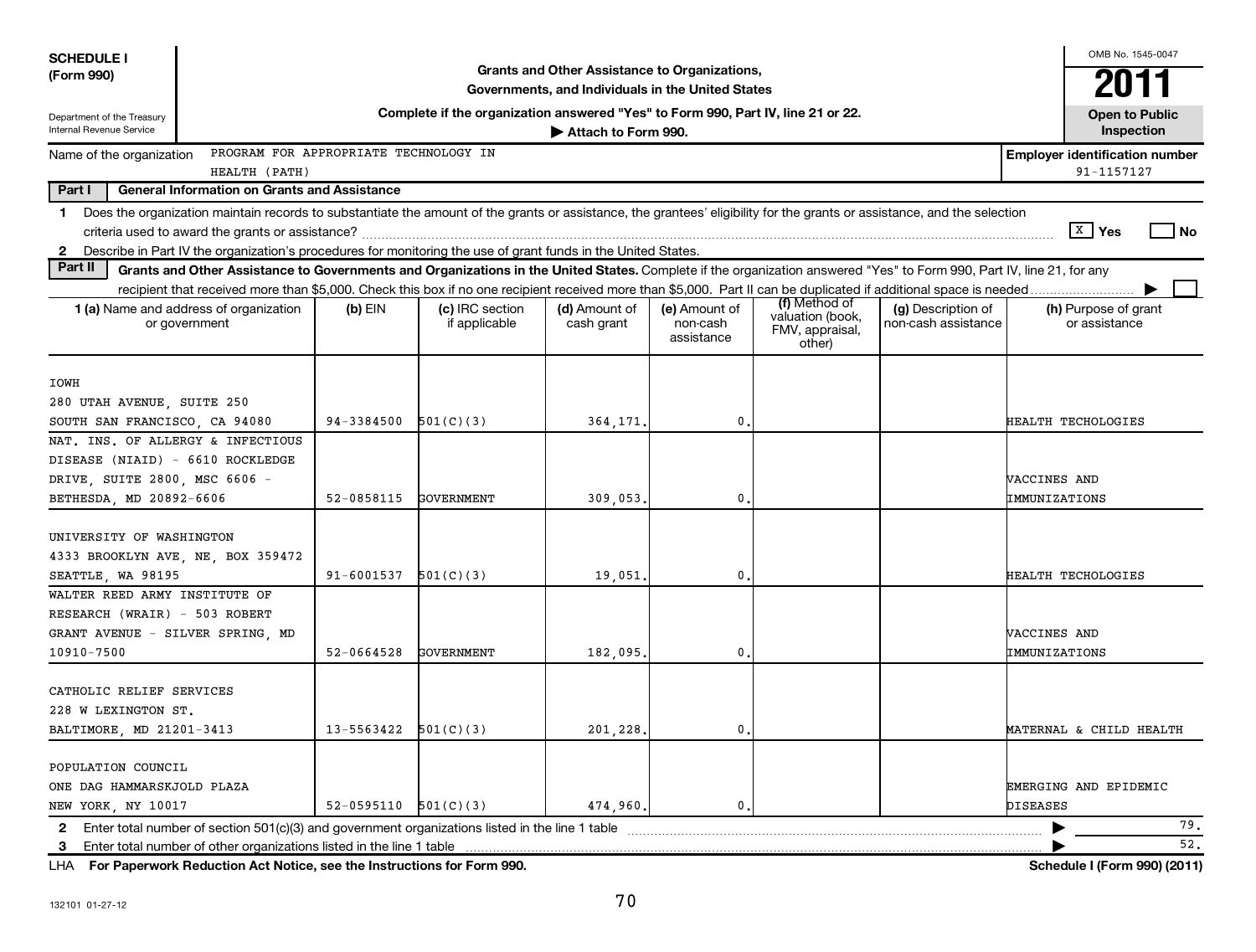Schedule I (Form 990) HEALTH (PATH) Page 1 HEALTH (PATH)

| Part II   Continuation of Grants and Other Assistance to Governments and Organizations in the United States (Schedule I (Form 990), Part II.) |                            |                                  |                             |                                         |                                                                |                                           |                                       |  |
|-----------------------------------------------------------------------------------------------------------------------------------------------|----------------------------|----------------------------------|-----------------------------|-----------------------------------------|----------------------------------------------------------------|-------------------------------------------|---------------------------------------|--|
| (a) Name and address of<br>organization or government                                                                                         | $(b)$ EIN                  | (c) IRC section<br>if applicable | (d) Amount of<br>cash grant | (e) Amount of<br>non-cash<br>assistance | (f) Method of<br>valuation<br>(book, FMV,<br>appraisal, other) | (g) Description of<br>non-cash assistance | (h) Purpose of grant<br>or assistance |  |
| ELIZABETH GLASER PEDIATRIC AIDS                                                                                                               |                            |                                  |                             |                                         |                                                                |                                           |                                       |  |
| FOUNDATION - 1140 CONNECTICUT                                                                                                                 |                            |                                  |                             |                                         |                                                                |                                           | EMERGING AND EPIDEMIC                 |  |
| AVENUE NW - WASHINGTON, DC 20036                                                                                                              | $95 - 4191698$ $501(C)(3)$ |                                  | $-53,281.$                  | 0                                       |                                                                |                                           | <b>DISEASES</b>                       |  |
|                                                                                                                                               |                            |                                  |                             |                                         |                                                                |                                           |                                       |  |
| JHPIEGO                                                                                                                                       |                            |                                  |                             |                                         |                                                                |                                           |                                       |  |
| 1615 THAMES STREET                                                                                                                            |                            |                                  |                             |                                         |                                                                |                                           | EMERGING AND EPIDEMIC                 |  |
| BALTIMORE, MD 21231                                                                                                                           | $23 - 7424444$             | N/A                              | 456.805.                    | $\mathbf 0$ .                           |                                                                |                                           | <b>DISEASES</b>                       |  |
|                                                                                                                                               |                            |                                  |                             |                                         |                                                                |                                           |                                       |  |
| WORLD VISION                                                                                                                                  |                            |                                  |                             |                                         |                                                                |                                           |                                       |  |
| P. O. BOX 9716, DEPT. W                                                                                                                       |                            |                                  |                             |                                         |                                                                |                                           | EMERGING AND EPIDEMIC                 |  |
| FEDERAL WAY, WA 98063-9716                                                                                                                    | $95-1922279$ $501(C)(3)$   |                                  | 824,474.                    | 0                                       |                                                                |                                           | <b>DISEASES</b>                       |  |
|                                                                                                                                               |                            |                                  |                             |                                         |                                                                |                                           |                                       |  |
| THE GLOBAL BUSINESS COALITION                                                                                                                 |                            |                                  |                             |                                         |                                                                |                                           |                                       |  |
| 110 WILLIAM STREET, SUITE 1800                                                                                                                |                            |                                  |                             |                                         |                                                                |                                           | EMERGING AND EPIDEMIC                 |  |
| NEW YORK, NY 10038                                                                                                                            | 13-4185520                 | 501(C)(3)                        | 368,360.                    | 0                                       |                                                                |                                           | <b>DISEASES</b>                       |  |
|                                                                                                                                               |                            |                                  |                             |                                         |                                                                |                                           |                                       |  |
| ELIZABETH GLASER PEDIATRIC AIDS                                                                                                               |                            |                                  |                             |                                         |                                                                |                                           |                                       |  |
| FOUNDATION - 1140 CONNECTICUT                                                                                                                 |                            |                                  |                             |                                         |                                                                |                                           | EMERGING AND EPIDEMIC                 |  |
| AVENUE NW - WASHINGTON, DC 20036                                                                                                              | 95-4191698                 | 501(C)(3)                        | 435,206.                    | 0                                       |                                                                |                                           | <b>DISEASES</b>                       |  |
| JHPIEGO                                                                                                                                       |                            |                                  |                             |                                         |                                                                |                                           |                                       |  |
| 1615 THAMES STREET                                                                                                                            |                            |                                  |                             |                                         |                                                                |                                           | EMERGING AND EPIDEMIC                 |  |
| BALTIMORE, MD 21231                                                                                                                           | $23 - 7424444$             | N/A                              | 30,227.                     | $\mathbf 0$ .                           |                                                                |                                           | <b>DISEASES</b>                       |  |
|                                                                                                                                               |                            |                                  |                             |                                         |                                                                |                                           |                                       |  |
| JHPIEGO                                                                                                                                       |                            |                                  |                             |                                         |                                                                |                                           |                                       |  |
| 1615 THAMES STREET                                                                                                                            |                            |                                  |                             |                                         |                                                                |                                           | EMERGING AND EPIDEMIC                 |  |
| BALTIMORE, MD 21231                                                                                                                           | 23-7424444                 | N/A                              | $-30,227.$                  | 0                                       |                                                                |                                           | <b>DISEASES</b>                       |  |
|                                                                                                                                               |                            |                                  |                             |                                         |                                                                |                                           |                                       |  |
| JHPIEGO                                                                                                                                       |                            |                                  |                             |                                         |                                                                |                                           |                                       |  |
| 1615 THAMES STREET                                                                                                                            |                            |                                  |                             |                                         |                                                                |                                           | EMERGING AND EPIDEMIC                 |  |
| BALTIMORE, MD 21231                                                                                                                           | $23 - 7424444$             | N/A                              | 68,927.                     | 0                                       |                                                                |                                           | <b>DISEASES</b>                       |  |
|                                                                                                                                               |                            |                                  |                             |                                         |                                                                |                                           |                                       |  |
| JHPIEGO                                                                                                                                       |                            |                                  |                             |                                         |                                                                |                                           |                                       |  |
| 1615 THAMES STREET                                                                                                                            |                            |                                  |                             |                                         |                                                                |                                           | EMERGING AND EPIDEMIC                 |  |
| BALTIMORE, MD 21231                                                                                                                           | $23 - 7424444$ N/A         |                                  | $-68,927.$                  | 0.                                      |                                                                |                                           | <b>DISEASES</b>                       |  |

**Schedule I (Form 990)**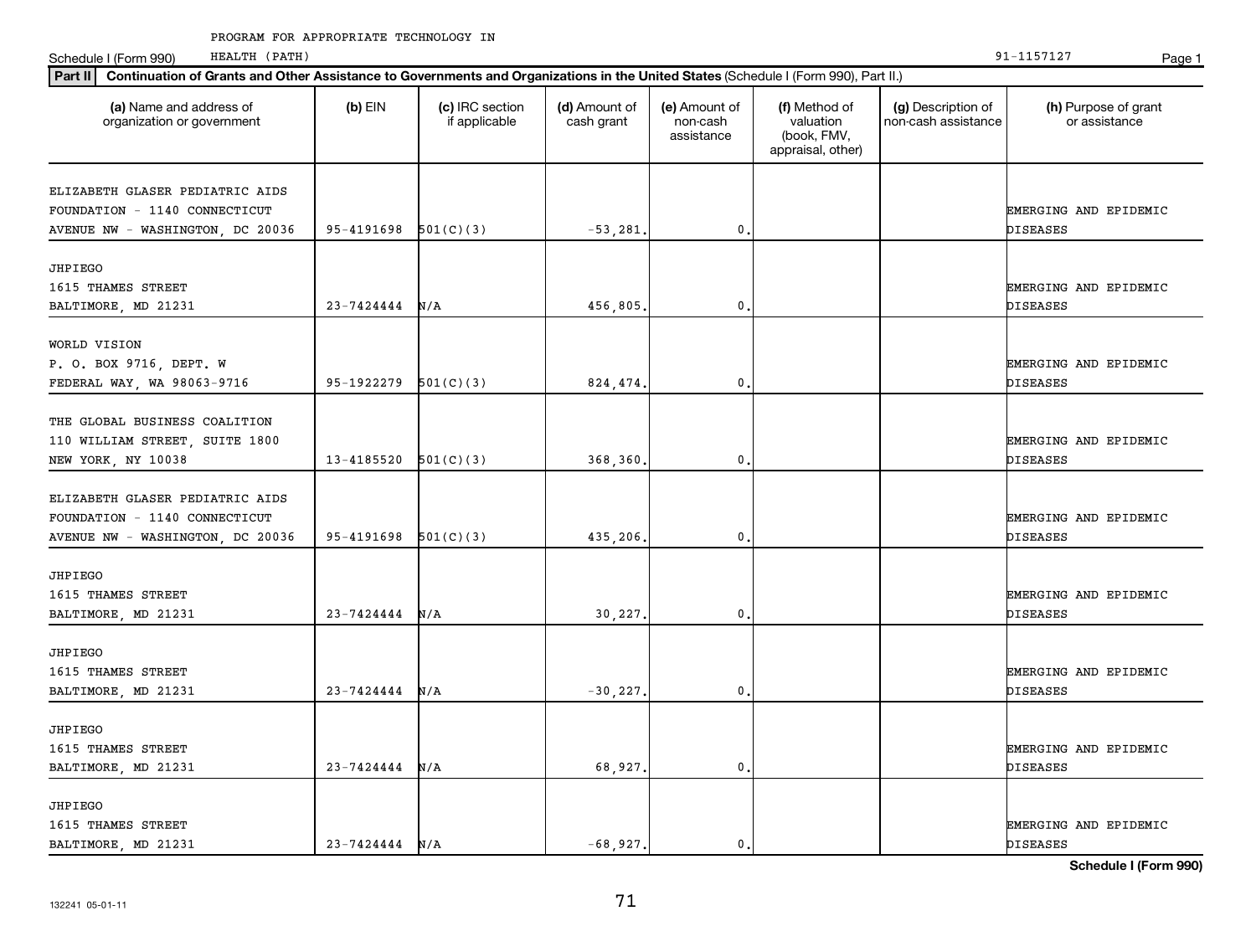Schedule I (Form 990) HEALTH (PATH) Page 1 HEALTH (PATH)

| Part II   Continuation of Grants and Other Assistance to Governments and Organizations in the United States (Schedule I (Form 990), Part II.) |                          |                                  |                             |                                         |                                                                |                                           |                                          |
|-----------------------------------------------------------------------------------------------------------------------------------------------|--------------------------|----------------------------------|-----------------------------|-----------------------------------------|----------------------------------------------------------------|-------------------------------------------|------------------------------------------|
| (a) Name and address of<br>organization or government                                                                                         | $(b)$ EIN                | (c) IRC section<br>if applicable | (d) Amount of<br>cash grant | (e) Amount of<br>non-cash<br>assistance | (f) Method of<br>valuation<br>(book, FMV,<br>appraisal, other) | (g) Description of<br>non-cash assistance | (h) Purpose of grant<br>or assistance    |
| JHPIEGO                                                                                                                                       |                          |                                  |                             |                                         |                                                                |                                           |                                          |
| 1615 THAMES STREET                                                                                                                            |                          |                                  |                             |                                         |                                                                |                                           | EMERGING AND EPIDEMIC                    |
| BALTIMORE, MD 21231                                                                                                                           | 23-7424444               | N/A                              | 202,985                     | 0                                       |                                                                |                                           | <b>DISEASES</b>                          |
| JHPIEGO                                                                                                                                       |                          |                                  |                             |                                         |                                                                |                                           |                                          |
| 1615 THAMES STREET                                                                                                                            |                          |                                  |                             |                                         |                                                                |                                           | EMERGING AND EPIDEMIC                    |
| BALTIMORE, MD 21231                                                                                                                           | 23-7424444               | N/A                              | $-202,985.$                 | 0                                       |                                                                |                                           | <b>DISEASES</b>                          |
|                                                                                                                                               |                          |                                  |                             |                                         |                                                                |                                           |                                          |
| JHPIEGO                                                                                                                                       |                          |                                  |                             |                                         |                                                                |                                           |                                          |
| 1615 THAMES STREET                                                                                                                            |                          |                                  |                             |                                         |                                                                |                                           | EMERGING AND EPIDEMIC                    |
| BALTIMORE, MD 21231                                                                                                                           | 23-7424444               | N/A                              | 710,277.                    | 0.                                      |                                                                |                                           | <b>DISEASES</b>                          |
| JHPIEGO                                                                                                                                       |                          |                                  |                             |                                         |                                                                |                                           |                                          |
| 1615 THAMES STREET                                                                                                                            |                          |                                  |                             |                                         |                                                                |                                           | EMERGING AND EPIDEMIC                    |
| BALTIMORE, MD 21231                                                                                                                           | 23-7424444               | N/A                              | 302,204                     | 0                                       |                                                                |                                           | <b>DISEASES</b>                          |
|                                                                                                                                               |                          |                                  |                             |                                         |                                                                |                                           |                                          |
| ELIZABETH GLASER PEDIATRIC AIDS                                                                                                               |                          |                                  |                             |                                         |                                                                |                                           |                                          |
| FOUNDATION - 1140 CONNECTICUT                                                                                                                 |                          |                                  |                             |                                         |                                                                |                                           | EMERGING AND EPIDEMIC                    |
| AVENUE NW - WASHINGTON, DC 20036                                                                                                              | 95-4191698               | 501(C)(3)                        | 1,803,179.                  | 0                                       |                                                                |                                           | <b>DISEASES</b>                          |
| WORLD VISION                                                                                                                                  |                          |                                  |                             |                                         |                                                                |                                           |                                          |
| P. O. BOX 9716, DEPT. W                                                                                                                       |                          |                                  |                             |                                         |                                                                |                                           | EMERGING AND EPIDEMIC                    |
| FEDERAL WAY, WA 98063-9716                                                                                                                    | 95-1922279               | 501(C)(3)                        | 2,397,056                   | 0.                                      |                                                                |                                           | DISEASES                                 |
|                                                                                                                                               |                          |                                  |                             |                                         |                                                                |                                           |                                          |
| WORLD VISION                                                                                                                                  |                          |                                  |                             |                                         |                                                                |                                           |                                          |
| P. O. BOX 9716, DEPT. W<br>FEDERAL WAY, WA 98063-9716                                                                                         | 95-1922279               | 501(C)(3)                        | $-2,397,056$                | 0                                       |                                                                |                                           | EMERGING AND EPIDEMIC<br><b>DISEASES</b> |
|                                                                                                                                               |                          |                                  |                             |                                         |                                                                |                                           |                                          |
| WORLD VISION                                                                                                                                  |                          |                                  |                             |                                         |                                                                |                                           |                                          |
| P. O. BOX 9716, DEPT. W                                                                                                                       |                          |                                  |                             |                                         |                                                                |                                           | EMERGING AND EPIDEMIC                    |
| FEDERAL WAY, WA 98063-9716                                                                                                                    | 95-1922279               | 501(C)(3)                        | 2,397,056.                  | 0.                                      |                                                                |                                           | <b>DISEASES</b>                          |
| WORLD VISION                                                                                                                                  |                          |                                  |                             |                                         |                                                                |                                           |                                          |
| P. O. BOX 9716, DEPT. W                                                                                                                       |                          |                                  |                             |                                         |                                                                |                                           | EMERGING AND EPIDEMIC                    |
| FEDERAL WAY, WA 98063-9716                                                                                                                    | $95-1922279$ $501(C)(3)$ |                                  | 734,581.                    | 0.                                      |                                                                |                                           | <b>DISEASES</b>                          |
|                                                                                                                                               |                          |                                  |                             |                                         |                                                                |                                           |                                          |

**Schedule I (Form 990)**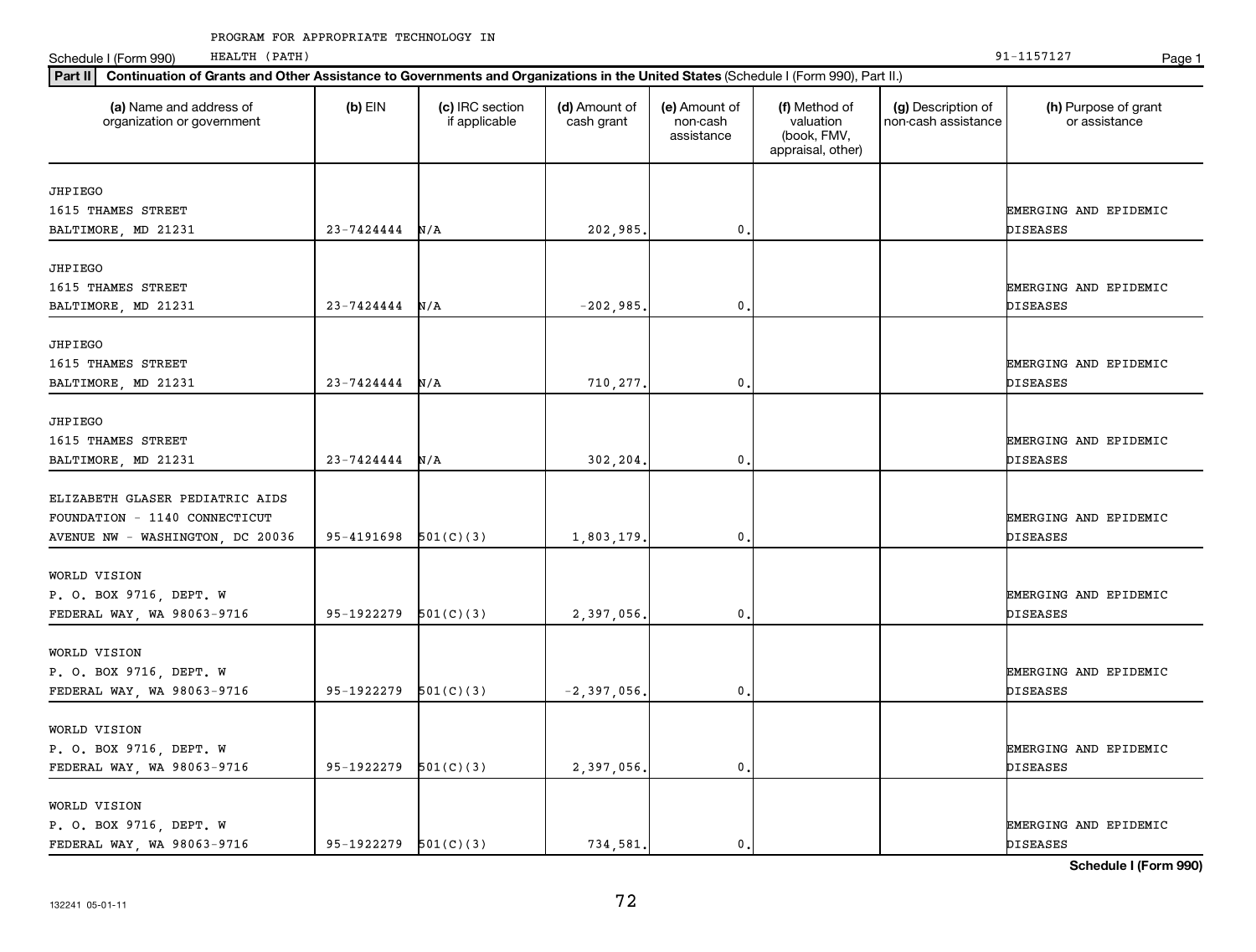| Continuation of Grants and Other Assistance to Governments and Organizations in the United States (Schedule I (Form 990), Part II.)<br>Part II |                            |                                  |                             |                                         |                                                                |                                           |                                          |  |  |  |
|------------------------------------------------------------------------------------------------------------------------------------------------|----------------------------|----------------------------------|-----------------------------|-----------------------------------------|----------------------------------------------------------------|-------------------------------------------|------------------------------------------|--|--|--|
| (a) Name and address of<br>organization or government                                                                                          | $(b)$ EIN                  | (c) IRC section<br>if applicable | (d) Amount of<br>cash grant | (e) Amount of<br>non-cash<br>assistance | (f) Method of<br>valuation<br>(book, FMV,<br>appraisal, other) | (g) Description of<br>non-cash assistance | (h) Purpose of grant<br>or assistance    |  |  |  |
| BROADREACH HEALTHCARE, LLC<br>2500 WILSON BLVD. SUITE 220<br>ARLINGTON, VA 22201-3848                                                          | 86-1052728                 | N/A                              | 52,850                      | 0                                       |                                                                |                                           | EMERGING AND EPIDEMIC<br><b>DISEASES</b> |  |  |  |
| BROADREACH HEALTHCARE, LLC<br>2500 WILSON BLVD. SUITE 220<br>ARLINGTON, VA 22201-3848                                                          | 86-1052728                 | N/A                              | $-52,850,$                  | 0                                       |                                                                |                                           | EMERGING AND EPIDEMIC<br><b>DISEASES</b> |  |  |  |
| BROADREACH HEALTHCARE, LLC<br>2500 WILSON BLVD. SUITE 220<br>ARLINGTON, VA 22201-3848                                                          | 86-1052728                 | N/A                              | 384,592.                    | 0                                       |                                                                |                                           | EMERGING AND EPIDEMIC<br>DISEASES        |  |  |  |
| BROADREACH HEALTHCARE, LLC<br>2500 WILSON BLVD. SUITE 220<br>ARLINGTON, VA 22201-3848                                                          | 86-1052728                 | N/A                              | 52,850                      | $\mathbf{0}$                            |                                                                |                                           | EMERGING AND EPIDEMIC<br><b>DISEASES</b> |  |  |  |
| JOHNS HOPKINS UNIVERSITY<br>615 N. WOLFE STREET<br>BALTIMORE, MD 21205                                                                         | $13-1687001$ $501(C)(3)$   |                                  | 20,000                      | 0                                       |                                                                |                                           | VACCINES AND<br>IMMUNIZATIONS            |  |  |  |
| THE POPULATION COUNCIL<br>ONE DAG HAMMARSKJOLD PLAZA<br>NEW YORK, NY 10017                                                                     | 91-2088484                 | 501(C)(3)                        | 136,033                     | 0                                       |                                                                |                                           | EMERGING AND EPIDEMIC<br><b>DISEASES</b> |  |  |  |
| VILLAGEREACH<br>601 NORTH 34TH STREET<br>SEATTLE, WA 98103                                                                                     | 91-1565985                 | 501(C)(3)                        | 50,000                      | 0                                       |                                                                |                                           | MATERNAL & CHILD HEALTH                  |  |  |  |
| RAINIER CLINICAL RESEARCH CENTER,<br>INC. - 723 SW 10TH STREET, SUITE<br>100 - RENTON, WA 98057                                                | 91-1565985                 | N/A                              | 12,413.                     | 0                                       |                                                                |                                           | HEALTH TECHOLOGIES                       |  |  |  |
| CDC FOUNDATION<br>55 PARK PLACE, SUITE 400<br>ATLANTA, GA 30303                                                                                | $58 - 2106707$ $501(C)(3)$ |                                  | 300.000.                    | $\mathbf{0}$ .                          |                                                                |                                           | VACCINES AND<br>IMMUNIZATIONS            |  |  |  |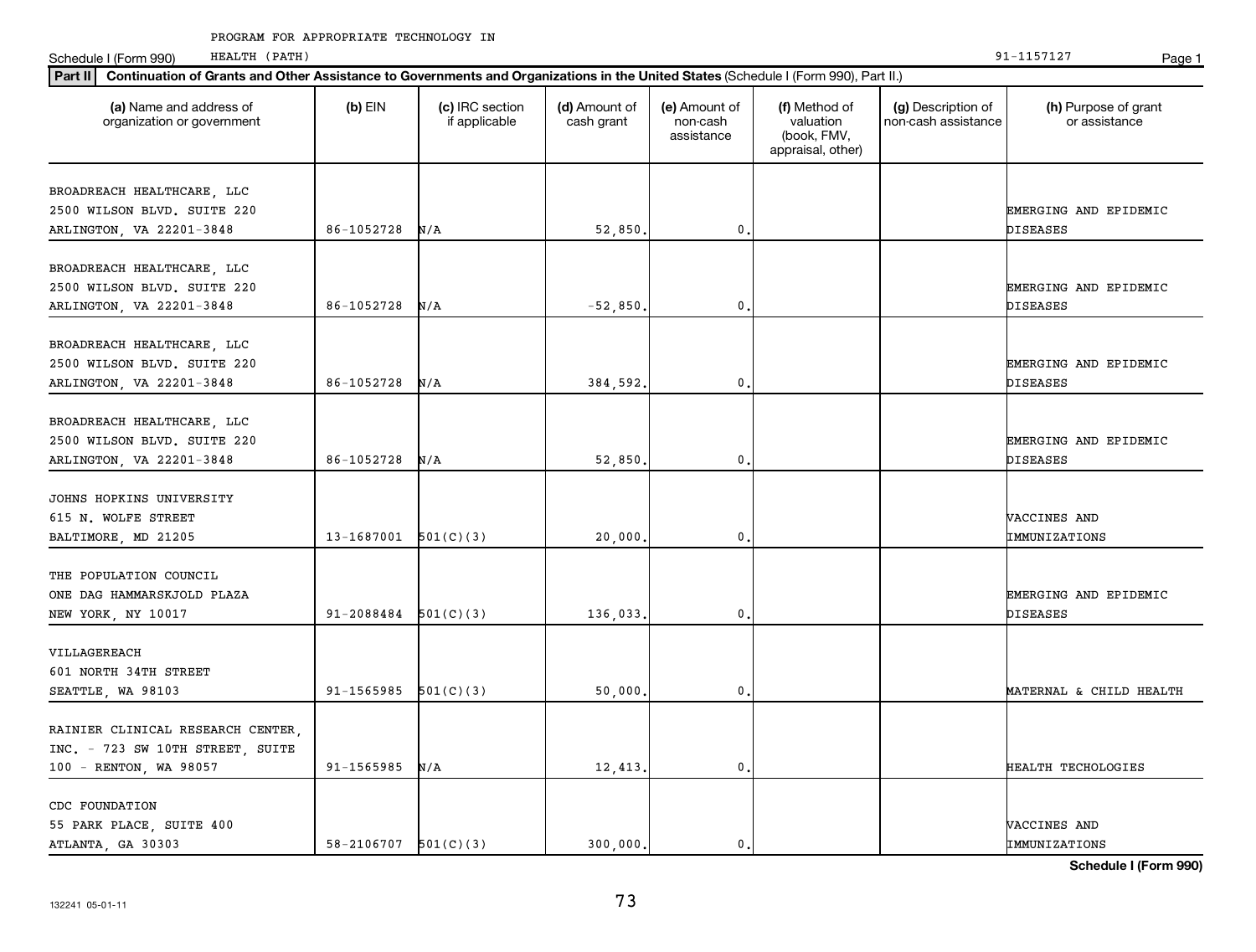| Part II   Continuation of Grants and Other Assistance to Governments and Organizations in the United States (Schedule I (Form 990), Part II.) |            |                                  |                             |                                         |                                                                |                                           |                                       |
|-----------------------------------------------------------------------------------------------------------------------------------------------|------------|----------------------------------|-----------------------------|-----------------------------------------|----------------------------------------------------------------|-------------------------------------------|---------------------------------------|
| (a) Name and address of<br>organization or government                                                                                         | $(b)$ EIN  | (c) IRC section<br>if applicable | (d) Amount of<br>cash grant | (e) Amount of<br>non-cash<br>assistance | (f) Method of<br>valuation<br>(book, FMV,<br>appraisal, other) | (g) Description of<br>non-cash assistance | (h) Purpose of grant<br>or assistance |
| GEORGETOWN UNIVERSITY INSTITUTE                                                                                                               |            |                                  |                             |                                         |                                                                |                                           |                                       |
| FOR REPRODUCTIVE HEALTH - 4301                                                                                                                |            |                                  |                             |                                         |                                                                |                                           |                                       |
| CONNECTICUT AVENUE NW, SUITE 310 -                                                                                                            |            |                                  |                             |                                         |                                                                |                                           |                                       |
| WASHINGTON, DC 20008                                                                                                                          | 50-0196603 | 501(C)(3)                        | 50,000.                     | $\mathbf 0$ .                           |                                                                |                                           | REPRODUCTIVE HEALTH                   |
| INTERNATIONAL PLANNED PARENTHOOD<br>FEDERATION (IPPF) - 120 WALL ST.,<br>9TH FLOOR - NEW YORK, NY 10005                                       | 13-1845455 | N/A                              | 25,000.                     | 0                                       |                                                                |                                           | REPRODUCTIVE HEALTH                   |
|                                                                                                                                               |            |                                  |                             |                                         |                                                                |                                           |                                       |
| UNIVERSITY OF MARYLAND, BALTIMORE<br>620 WEST LEXINGTON ST., 4TH FLOOR<br>BALTIMORE, MD 21201                                                 | 52-6002033 | 501(C)(3)                        | 67,500.                     | $\mathbf 0$ .                           |                                                                |                                           | VACCINES AND<br>IMMUNIZATIONS         |
|                                                                                                                                               |            |                                  |                             |                                         |                                                                |                                           |                                       |
| GUTTMACHER INSTITUTE                                                                                                                          |            |                                  |                             |                                         |                                                                |                                           |                                       |
| 125 MAIDEN LANE, 7TH FLOOR                                                                                                                    |            |                                  |                             |                                         |                                                                |                                           |                                       |
| NEW YORK, NY 10038                                                                                                                            | 13-2890727 | N/A                              | 113,000.                    | 0                                       |                                                                |                                           | REPRODUCTIVE HEALTH                   |
| CHILDREN'S HOSPITAL MEDICAL CENTER<br>3333 BURNET AVENUE                                                                                      |            |                                  |                             |                                         |                                                                |                                           |                                       |
| CINCINNATI, OH 45229-3039                                                                                                                     | 31-1327089 | 501(C)(3)                        | 25,000.                     | $\mathsf 0$ .                           |                                                                |                                           | REPRODUCTIVE HEALTH                   |
| GLOBAL CHANGE NETWORK SEATTLE<br>136 NORTH 81ST STREET<br>SEATTLE, WA 98103                                                                   | 45-0662149 | N/A                              | 8,500.                      | $\mathbf 0$                             |                                                                |                                           | HEALTH TECHOLOGIES                    |
|                                                                                                                                               |            |                                  |                             |                                         |                                                                |                                           |                                       |
| GLOBAL CHANGE NETWORK SEATTLE                                                                                                                 |            |                                  |                             |                                         |                                                                |                                           |                                       |
| 136 NORTH 81ST STREET                                                                                                                         |            |                                  |                             |                                         |                                                                |                                           |                                       |
| SEATTLE, WA 98103                                                                                                                             | 45-0662149 | N/A                              | 8,500.                      | $\mathbf 0$ .                           |                                                                |                                           | HEALTH TECHOLOGIES                    |
| GORDON RESEARCH CONFERENCES                                                                                                                   |            |                                  |                             |                                         |                                                                |                                           |                                       |
| 512 LIBERTY LANE                                                                                                                              |            |                                  |                             |                                         |                                                                |                                           | VACCINES AND                          |
| WEST KINGSTON, RI 02892                                                                                                                       | 05-0300482 | 501(C)(3)                        | 25,000.                     | 0                                       |                                                                |                                           | IMMUNIZATIONS                         |
|                                                                                                                                               |            |                                  |                             |                                         |                                                                |                                           |                                       |
| <b>GMMB</b>                                                                                                                                   |            |                                  |                             |                                         |                                                                |                                           |                                       |
| 1010 WISCONSIN AVE NW, SUITE 800                                                                                                              |            |                                  |                             |                                         |                                                                |                                           |                                       |
| WASHINGTON, DC 20007                                                                                                                          | 52-1305983 | N/A                              | 73.111.                     | $\mathbf{0}$ .                          |                                                                |                                           | REPRODUCTIVE HEALTH                   |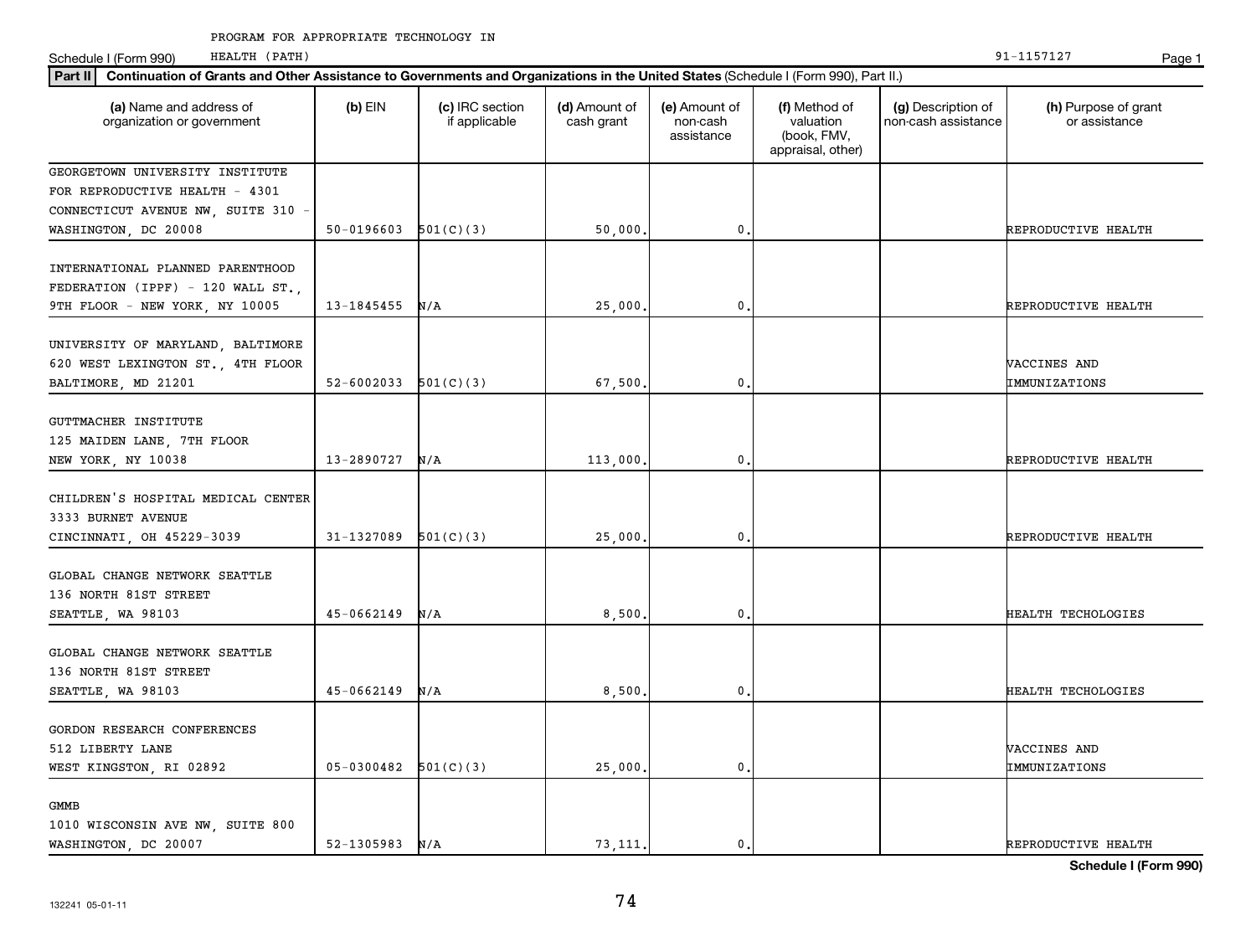HEALTH (PATH) 91-1157127

#### **Part II Continuation of Grants and Other Assistance to Governments and Organizations in the United States**  (Schedule I (Form 990), Part II.) **(a) (b) (c) (d) (e) (f) (g) (h)** Name and address of organization or government  $(b)$  EIN  $(c)$  IRC section if applicable (d) Amount of cash grant (e) Amount of non-cash assistance (f) Method of valuation (book, FMV, appraisal, other) (g) Description of non-cash assistance (h) Purpose of grant or assistance POPULATION REFERENCE BUREAU (PRB) 1875 CONNECTICUT AVENUE NW, SUITE WASHINGTON, DC 20009 SOURROUGHT 53-0214030 GOVERNMENT | 58,350. 0. 0. | REPRODUCTIVE HEALTH WALTER REED ARMY INSTITUTE OF RESEARCH (WRAIR) - 503 ROBERT GRANT AVENUE - SILVER SPRING, MD VACCINES AND 10910-7500 52-0664528 GOVERNMENT 1,750,000. 0. IMMUNIZATIONS JOHNS HOPKINS BLOOMBERG SCHOOL OF PUBLIC HEALTH - OFFICE OF RESEARCH ADMINISTRATION, 615 N WOLFE VACCINES AND STREET, W1100 - BALTIMORE, MD 52-0595110 501(C)(3) 147,858. 0. IMMUNIZATIONS NAT. INS. OF ALLERGY & INFECTIOUS DISEASE (NIAID) - 6610 ROCKLEDGE DRIVE, SUITE 2800, MSC 6606 - VACCINES AND BETHESDA, MD 20892-6606 | 52-0858115 GOVERNMENT | 260,000. 0. 0. | CHEMUNIZATIONS WOMEN DELIVER 588 BROADWAY, SUITE 5033 Noted to the contract of the contract of the contract of the contract of the contract of the contract of the contract of the contract of the contract of the contract of the contract of the contract NEW YORK, NY 10012 26-4462256 N/A 150,000. 0. 0. PROGRAM NAT. INS. OF ALLERGY & INFECTIOUS DISEASE (NIAID) - 6610 ROCKLEDGE DRIVE, SUITE 2800, MSC 6606 - VACCINES AND BETHESDA, MD 20892-6606 | 52-0858115 GOVERNMENT | 61,670. 0. 0. | TMMUNIZATIONS POPULATION ACTION INTERNATIONAL 1300 19TH STREET, NW NOT SPECIFIED/CROSS WASHINGTON, DC 20036  $\begin{vmatrix} 52-0812075 & 501(C)(3) \end{vmatrix}$  125,000. 0. 0. DIAGNOSTIC CONSULTING NETWORK, INC. - 6354 CORTE DEL ABETO - SUITE B - CARLSBAD, CA 92011 | 20-5531959 N/A 10,000. | 0. 0. | CARLSBAD, CA 92011 | 20-5531959 N/A CENTERS FOR DISEASE CONTROL AND PREVENTION - NAT. CTR. IMMUNIZATION & RESP. DISEASES, (NACCINES AND RESP. 2001) [2002] [2002] [2002] [2002] [2002] [2002] [2002] [200 1600 CLIFTON ROAD, N.E. - ATLANTA, 58-2106707 GOVERNMENT | 234,010. 0. 0. | TMMUNIZATIONS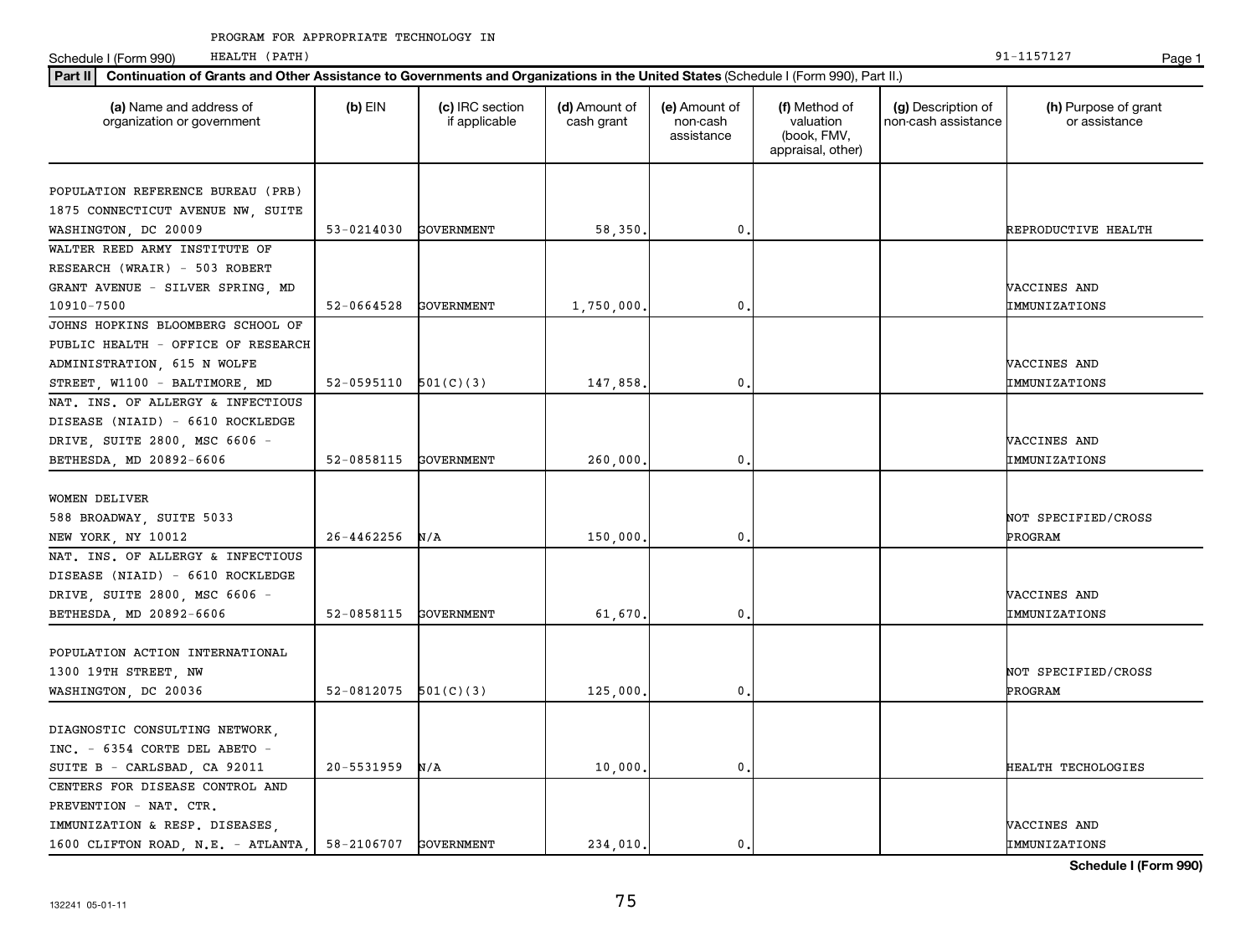|                                                                           | Part II   Continuation of Grants and Other Assistance to Governments and Organizations in the United States (Schedule I (Form 990), Part II.) |                                  |                             |                                         |                                                                |                                           |                                       |  |  |  |
|---------------------------------------------------------------------------|-----------------------------------------------------------------------------------------------------------------------------------------------|----------------------------------|-----------------------------|-----------------------------------------|----------------------------------------------------------------|-------------------------------------------|---------------------------------------|--|--|--|
| (a) Name and address of<br>organization or government                     | $(b)$ EIN                                                                                                                                     | (c) IRC section<br>if applicable | (d) Amount of<br>cash grant | (e) Amount of<br>non-cash<br>assistance | (f) Method of<br>valuation<br>(book, FMV,<br>appraisal, other) | (g) Description of<br>non-cash assistance | (h) Purpose of grant<br>or assistance |  |  |  |
| UNIVERSITY OF WASHINGTON                                                  |                                                                                                                                               |                                  |                             |                                         |                                                                |                                           |                                       |  |  |  |
| 4333 BROOKLYN AVE, NE, BOX 359472                                         |                                                                                                                                               |                                  |                             |                                         |                                                                |                                           |                                       |  |  |  |
| SEATTLE, WA 98195                                                         | 91-6001537                                                                                                                                    | 501(C)(3)                        | 155,901.                    | 0                                       |                                                                |                                           | HEALTH TECHOLOGIES                    |  |  |  |
| FRED HUTCHINSON CANCER RESEARCH<br>CENTER - PO BOX 19024 - SEATTLE,       |                                                                                                                                               |                                  |                             |                                         |                                                                |                                           |                                       |  |  |  |
| WA 98109                                                                  | 23-7156071                                                                                                                                    | 501(C)(3)                        | 80,861                      | 0                                       |                                                                |                                           | <b>HEALTH TECHOLOGIES</b>             |  |  |  |
| SANARIA INC.<br>9800 MEDICAL CENTER DRIVE, SUITE A<br>ROCKVILLE, MD 20850 | 56-2354362                                                                                                                                    | N/A                              | 125,000.                    | 0                                       |                                                                |                                           | VACCINES AND<br>IMMUNIZATIONS         |  |  |  |
|                                                                           |                                                                                                                                               |                                  |                             |                                         |                                                                |                                           |                                       |  |  |  |
| CARE, INC.                                                                |                                                                                                                                               |                                  |                             |                                         |                                                                |                                           |                                       |  |  |  |
| 151 ELLIS STREET NE                                                       |                                                                                                                                               |                                  |                             |                                         |                                                                |                                           |                                       |  |  |  |
| ATLANTA, GA 30030-2440                                                    | 13-1685039                                                                                                                                    | 501(C)(3)                        | 289,917                     | 0                                       |                                                                |                                           | MATERNAL & CHILD HEALTH               |  |  |  |
| CARE, INC.                                                                |                                                                                                                                               |                                  |                             |                                         |                                                                |                                           |                                       |  |  |  |
| 151 ELLIS STREET NE                                                       |                                                                                                                                               |                                  |                             |                                         |                                                                |                                           |                                       |  |  |  |
| ATLANTA, GA 30030-2440                                                    | 13-1685039                                                                                                                                    | 501(C)(3)                        | 24,987                      | 0                                       |                                                                |                                           | MATERNAL & CHILD HEALTH               |  |  |  |
|                                                                           |                                                                                                                                               |                                  |                             |                                         |                                                                |                                           |                                       |  |  |  |
| CARE, INC.                                                                |                                                                                                                                               |                                  |                             |                                         |                                                                |                                           |                                       |  |  |  |
| 151 ELLIS STREET NE<br>ATLANTA, GA 30030-2440                             | 13-1685039                                                                                                                                    | 501(C)(3)                        | 377,883                     | 0                                       |                                                                |                                           | MATERNAL & CHILD HEALTH               |  |  |  |
|                                                                           |                                                                                                                                               |                                  |                             |                                         |                                                                |                                           |                                       |  |  |  |
| CARE, INC.                                                                |                                                                                                                                               |                                  |                             |                                         |                                                                |                                           |                                       |  |  |  |
| 151 ELLIS STREET NE                                                       |                                                                                                                                               |                                  |                             |                                         |                                                                |                                           |                                       |  |  |  |
| ATLANTA, GA 30030-2440                                                    | 13-1685039                                                                                                                                    | 501(C)(3)                        | 63,286                      | 0                                       |                                                                |                                           | MATERNAL & CHILD HEALTH               |  |  |  |
| MANOFF GROUP                                                              |                                                                                                                                               |                                  |                             |                                         |                                                                |                                           |                                       |  |  |  |
| 4301 CONNECTICUT AVENUE NW, SUITE                                         |                                                                                                                                               |                                  |                             |                                         |                                                                |                                           |                                       |  |  |  |
| WASHINGTON, DC 20008                                                      | $04 - 3030192$                                                                                                                                | N/A                              | 98,143                      | 0                                       |                                                                |                                           | MATERNAL & CHILD HEALTH               |  |  |  |
|                                                                           |                                                                                                                                               |                                  |                             |                                         |                                                                |                                           |                                       |  |  |  |
| MANOFF GROUP                                                              |                                                                                                                                               |                                  |                             |                                         |                                                                |                                           |                                       |  |  |  |
| 4301 CONNECTICUT AVENUE NW, SUITE                                         |                                                                                                                                               |                                  |                             |                                         |                                                                |                                           |                                       |  |  |  |
| WASHINGTON, DC 20008                                                      | $04 - 3030192$ N/A                                                                                                                            |                                  | 130,362.                    | $\mathbf{0}$ .                          |                                                                |                                           | MATERNAL & CHILD HEALTH               |  |  |  |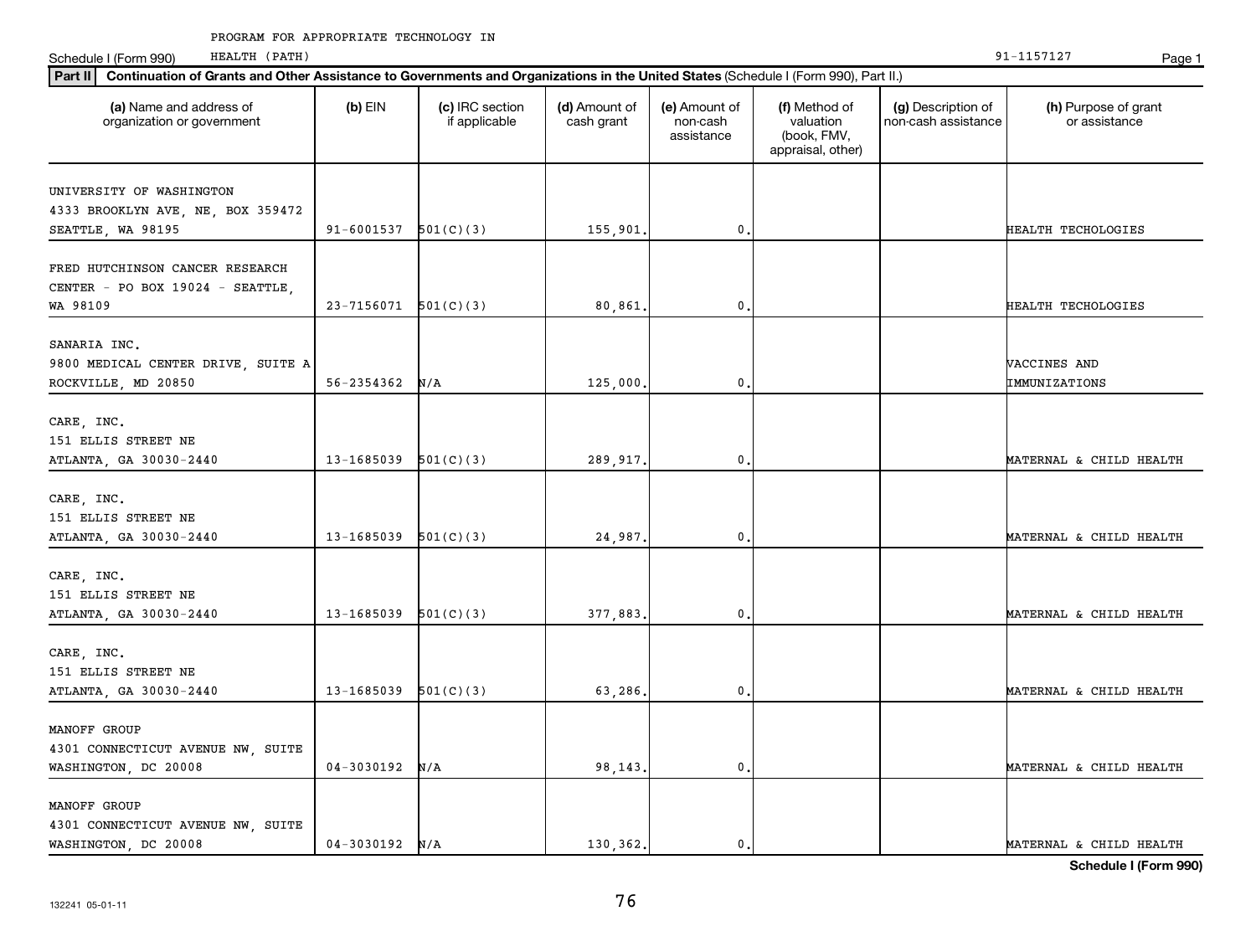Schedule I (Form 990) HEALTH (PATH) Page 1 HEALTH (PATH)

| Part II   Continuation of Grants and Other Assistance to Governments and Organizations in the United States (Schedule I (Form 990), Part II.) |                          |                                  |                             |                                         |                                                                |                                           |                                       |  |  |
|-----------------------------------------------------------------------------------------------------------------------------------------------|--------------------------|----------------------------------|-----------------------------|-----------------------------------------|----------------------------------------------------------------|-------------------------------------------|---------------------------------------|--|--|
| (a) Name and address of<br>organization or government                                                                                         | $(b)$ EIN                | (c) IRC section<br>if applicable | (d) Amount of<br>cash grant | (e) Amount of<br>non-cash<br>assistance | (f) Method of<br>valuation<br>(book, FMV,<br>appraisal, other) | (g) Description of<br>non-cash assistance | (h) Purpose of grant<br>or assistance |  |  |
|                                                                                                                                               |                          |                                  |                             |                                         |                                                                |                                           |                                       |  |  |
| MANOFF GROUP                                                                                                                                  |                          |                                  |                             |                                         |                                                                |                                           |                                       |  |  |
| 4301 CONNECTICUT AVENUE NW, SUITE                                                                                                             |                          |                                  |                             | $\mathbf{0}$                            |                                                                |                                           |                                       |  |  |
| WASHINGTON, DC 20008                                                                                                                          | 04-3030192               | N/A                              | 128,713                     |                                         |                                                                |                                           | MATERNAL & CHILD HEALTH               |  |  |
| MANOFF GROUP                                                                                                                                  |                          |                                  |                             |                                         |                                                                |                                           |                                       |  |  |
| 4301 CONNECTICUT AVENUE NW, SUITE                                                                                                             |                          |                                  |                             |                                         |                                                                |                                           |                                       |  |  |
| WASHINGTON, DC 20008                                                                                                                          | 04-3030192               | N/A                              | 16,188                      | $\mathbf{0}$                            |                                                                |                                           | MATERNAL & CHILD HEALTH               |  |  |
|                                                                                                                                               |                          |                                  |                             |                                         |                                                                |                                           |                                       |  |  |
| MANOFF GROUP                                                                                                                                  |                          |                                  |                             |                                         |                                                                |                                           |                                       |  |  |
| 4301 CONNECTICUT AVENUE NW, SUITE                                                                                                             |                          |                                  |                             |                                         |                                                                |                                           |                                       |  |  |
| WASHINGTON, DC 20008                                                                                                                          | $04 - 3030192$           | N/A                              | 6,628                       | $\mathbf{0}$                            |                                                                |                                           | MATERNAL & CHILD HEALTH               |  |  |
|                                                                                                                                               |                          |                                  |                             |                                         |                                                                |                                           |                                       |  |  |
| MANOFF GROUP                                                                                                                                  |                          |                                  |                             |                                         |                                                                |                                           |                                       |  |  |
| 4301 CONNECTICUT AVENUE NW, SUITE                                                                                                             |                          |                                  |                             |                                         |                                                                |                                           |                                       |  |  |
| WASHINGTON, DC 20008                                                                                                                          | 04-3030192               | N/A                              | 19,892                      | $\mathbf{0}$                            |                                                                |                                           | MATERNAL & CHILD HEALTH               |  |  |
|                                                                                                                                               |                          |                                  |                             |                                         |                                                                |                                           |                                       |  |  |
| MANOFF GROUP                                                                                                                                  |                          |                                  |                             |                                         |                                                                |                                           |                                       |  |  |
| 4301 CONNECTICUT AVENUE NW, SUITE                                                                                                             |                          |                                  |                             |                                         |                                                                |                                           |                                       |  |  |
| WASHINGTON, DC 20008                                                                                                                          | $04 - 3030192$           | N/A                              | 8,739                       | $\mathbf{0}$                            |                                                                |                                           | MATERNAL & CHILD HEALTH               |  |  |
|                                                                                                                                               |                          |                                  |                             |                                         |                                                                |                                           |                                       |  |  |
| MANOFF GROUP                                                                                                                                  |                          |                                  |                             |                                         |                                                                |                                           |                                       |  |  |
| 4301 CONNECTICUT AVENUE NW, SUITE                                                                                                             |                          |                                  |                             |                                         |                                                                |                                           |                                       |  |  |
| WASHINGTON, DC 20008                                                                                                                          | 04-3030192               | N/A                              | 399,372                     | $\mathbf{0}$                            |                                                                |                                           | MATERNAL & CHILD HEALTH               |  |  |
|                                                                                                                                               |                          |                                  |                             |                                         |                                                                |                                           |                                       |  |  |
| CARTER CENTER                                                                                                                                 |                          |                                  |                             |                                         |                                                                |                                           |                                       |  |  |
| ONE COPENHILL, 453 FREEDOM PARKWAY                                                                                                            |                          |                                  |                             |                                         |                                                                |                                           | EMERGING AND EPIDEMIC                 |  |  |
| ATLANTA, GA 30307                                                                                                                             | $58-1454716$ $501(C)(3)$ |                                  | 127,677.                    | $\mathbf{0}$                            |                                                                |                                           | <b>DISEASES</b>                       |  |  |
| SEATTLE INSTITUTE FOR BIOMEDICAL &                                                                                                            |                          |                                  |                             |                                         |                                                                |                                           |                                       |  |  |
| CLINICAL RESEARCH - 1660 S.                                                                                                                   |                          |                                  |                             |                                         |                                                                |                                           |                                       |  |  |
| COLUMBIAN WAY, S-151F - SEATTLE,                                                                                                              |                          |                                  |                             |                                         |                                                                |                                           |                                       |  |  |
| WA 98108                                                                                                                                      | 91-0961784               | 501(C)(3)                        | 13,408                      | $\mathbf{0}$                            |                                                                |                                           | HEALTH TECHOLOGIES                    |  |  |
| WALTER REED ARMY INSTITUTE OF                                                                                                                 |                          |                                  |                             |                                         |                                                                |                                           |                                       |  |  |
| RESEARCH (WRAIR) - 503 ROBERT                                                                                                                 |                          |                                  |                             |                                         |                                                                |                                           |                                       |  |  |
| GRANT AVENUE - SILVER SPRING, MD                                                                                                              |                          |                                  |                             |                                         |                                                                |                                           | VACCINES AND                          |  |  |
| 10910-7500                                                                                                                                    | 52-0664528               | <b>GOVERNMENT</b>                | 213,900.                    | 0.                                      |                                                                |                                           | IMMUNIZATIONS                         |  |  |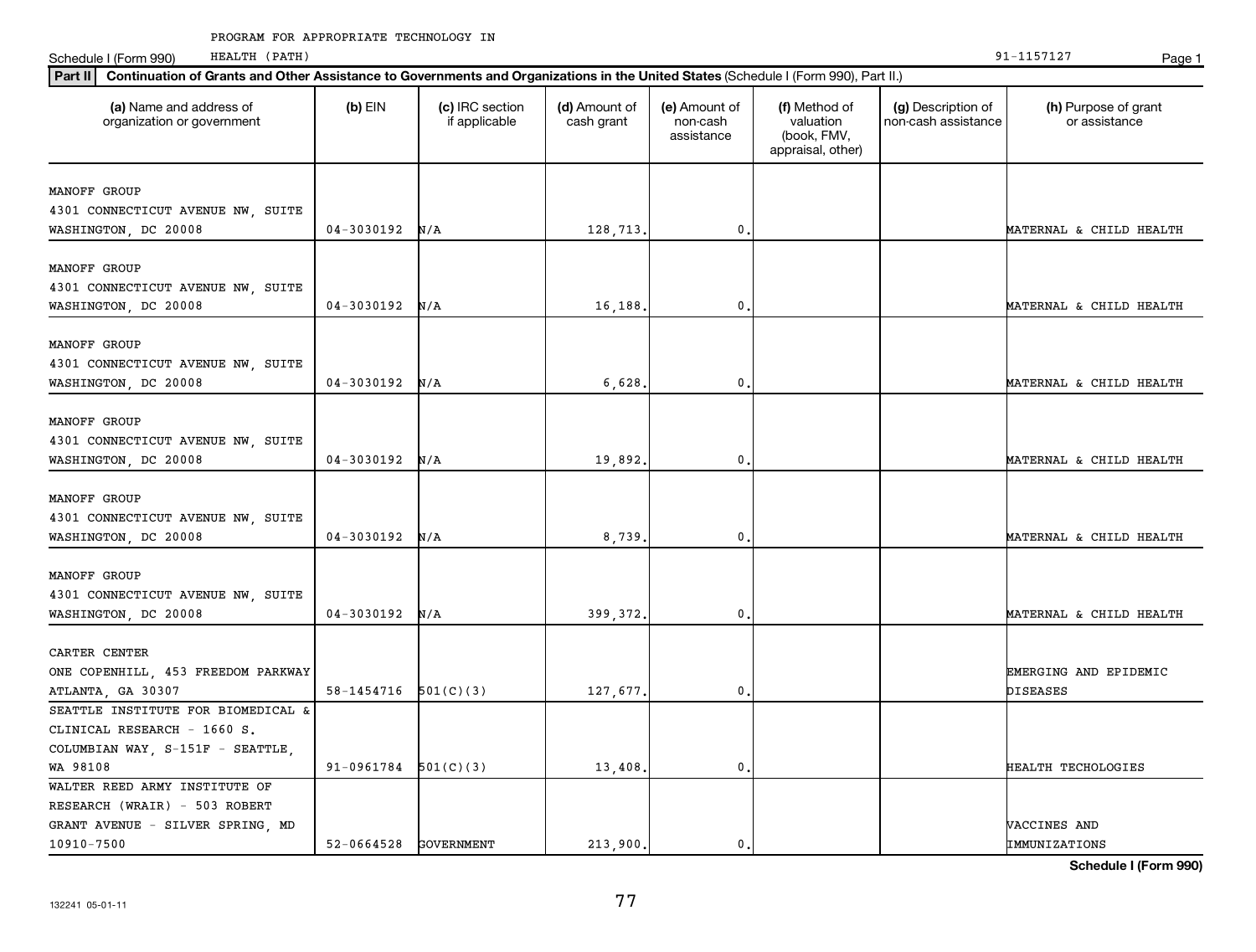Schedule I (Form 990) HEALTH (PATH) Page 1 HEALTH (PATH)

|                                                       | Part II   Continuation of Grants and Other Assistance to Governments and Organizations in the United States (Schedule I (Form 990), Part II.) |                                  |                             |                                         |                                                                |                                           |                                       |  |  |  |
|-------------------------------------------------------|-----------------------------------------------------------------------------------------------------------------------------------------------|----------------------------------|-----------------------------|-----------------------------------------|----------------------------------------------------------------|-------------------------------------------|---------------------------------------|--|--|--|
| (a) Name and address of<br>organization or government | $(b)$ EIN                                                                                                                                     | (c) IRC section<br>if applicable | (d) Amount of<br>cash grant | (e) Amount of<br>non-cash<br>assistance | (f) Method of<br>valuation<br>(book, FMV,<br>appraisal, other) | (g) Description of<br>non-cash assistance | (h) Purpose of grant<br>or assistance |  |  |  |
| FOOD & DRUG ADMINISTRATION (FDA)                      |                                                                                                                                               |                                  |                             |                                         |                                                                |                                           |                                       |  |  |  |
| 10903 NEW HAMPSHIRE AVENUE                            |                                                                                                                                               |                                  |                             |                                         |                                                                |                                           | VACCINES AND                          |  |  |  |
| SILVER SPRING, MD 20093                               | 53-0196965                                                                                                                                    | GOVERNMENT                       | 204,350                     | $\mathbf{0}$                            |                                                                |                                           | IMMUNIZATIONS                         |  |  |  |
|                                                       |                                                                                                                                               |                                  |                             |                                         |                                                                |                                           |                                       |  |  |  |
| FOOD & DRUG ADMINISTRATION (FDA)                      |                                                                                                                                               |                                  |                             |                                         |                                                                |                                           |                                       |  |  |  |
| 10903 NEW HAMPSHIRE AVENUE                            |                                                                                                                                               |                                  |                             |                                         |                                                                |                                           | VACCINES AND                          |  |  |  |
| SILVER SPRING, MD 20093                               | 53-0196965                                                                                                                                    | <b>GOVERNMENT</b>                | 154,350                     | $\mathbf{0}$                            |                                                                |                                           | IMMUNIZATIONS                         |  |  |  |
|                                                       |                                                                                                                                               |                                  |                             |                                         |                                                                |                                           |                                       |  |  |  |
| SEATTLE BIOMEDICAL RESEARCH                           |                                                                                                                                               |                                  |                             |                                         |                                                                |                                           |                                       |  |  |  |
| INSTITUTE - 307 WESTLAKE AVE. N.,                     |                                                                                                                                               |                                  |                             |                                         |                                                                |                                           | VACCINES AND                          |  |  |  |
| SUITE 500 - SEATTLE, WA 98109                         | $91-0961784$ $501(C)(3)$                                                                                                                      |                                  | 1,040,938                   | $\mathbf 0$ .                           |                                                                |                                           | IMMUNIZATIONS                         |  |  |  |
| NAT. INS. OF ALLERGY & INFECTIOUS                     |                                                                                                                                               |                                  |                             |                                         |                                                                |                                           |                                       |  |  |  |
| DISEASE (NIAID) - 6610 ROCKLEDGE                      |                                                                                                                                               |                                  |                             |                                         |                                                                |                                           |                                       |  |  |  |
| DRIVE, SUITE 2800, MSC 6606 -                         |                                                                                                                                               |                                  |                             |                                         |                                                                |                                           | VACCINES AND                          |  |  |  |
| BETHESDA, MD 20892-6606                               | 52-0858115                                                                                                                                    | GOVERNMENT                       | 170,432.                    | $\mathbf{0}$                            |                                                                |                                           | IMMUNIZATIONS                         |  |  |  |
|                                                       |                                                                                                                                               |                                  |                             |                                         |                                                                |                                           |                                       |  |  |  |
| NAVAL MEDICAL RESEARCH CENTER                         |                                                                                                                                               |                                  |                             |                                         |                                                                |                                           |                                       |  |  |  |
| (NMRC) - 503 ROBERT GRANT AVE -                       |                                                                                                                                               |                                  |                             |                                         |                                                                |                                           | VACCINES AND                          |  |  |  |
| SILVER SPRING, MD 20910-7500                          | $47 - 0100048$                                                                                                                                | <b>GOVERNMENT</b>                | 75,319                      | 0.                                      |                                                                |                                           | IMMUNIZATIONS                         |  |  |  |
|                                                       |                                                                                                                                               |                                  |                             |                                         |                                                                |                                           |                                       |  |  |  |
| NAVAL MEDICAL RESEARCH CENTER                         |                                                                                                                                               |                                  |                             |                                         |                                                                |                                           |                                       |  |  |  |
| (NMRC) - 503 ROBERT GRANT AVE -                       |                                                                                                                                               |                                  |                             |                                         |                                                                |                                           | VACCINES AND                          |  |  |  |
| SILVER SPRING, MD 20910-7500                          | $47 - 0100048$                                                                                                                                | <b>GOVERNMENT</b>                | 22,210                      | $\mathbf{0}$                            |                                                                |                                           | IMMUNIZATIONS                         |  |  |  |
| JOHNS HOPKINS BLOOMBERG SCHOOL OF                     |                                                                                                                                               |                                  |                             |                                         |                                                                |                                           |                                       |  |  |  |
| PUBLIC HEALTH - OFFICE OF RESEARCH                    |                                                                                                                                               |                                  |                             |                                         |                                                                |                                           |                                       |  |  |  |
| ADMINISTRATION, 615 N WOLFE                           |                                                                                                                                               |                                  |                             |                                         |                                                                |                                           |                                       |  |  |  |
| STREET, W1100 - BALTIMORE, MD                         | $52-0595110$ $501(C)(3)$                                                                                                                      |                                  | 209,037                     | 0.                                      |                                                                |                                           | MATERNAL & CHILD HEALTH               |  |  |  |
|                                                       |                                                                                                                                               |                                  |                             |                                         |                                                                |                                           |                                       |  |  |  |
| JHPIEGO                                               |                                                                                                                                               |                                  |                             |                                         |                                                                |                                           |                                       |  |  |  |
| 1615 THAMES STREET                                    |                                                                                                                                               |                                  |                             |                                         |                                                                |                                           |                                       |  |  |  |
| BALTIMORE, MD 21231                                   | $23 - 7424444$ N/A                                                                                                                            |                                  | 237,567.                    | 0.                                      |                                                                |                                           | REPRODUCTIVE HEALTH                   |  |  |  |
|                                                       |                                                                                                                                               |                                  |                             |                                         |                                                                |                                           |                                       |  |  |  |
| INOVIO BIOMEDICAL CORPORATION                         |                                                                                                                                               |                                  |                             |                                         |                                                                |                                           |                                       |  |  |  |
| 450 SENTRY PARKWAY                                    |                                                                                                                                               |                                  |                             |                                         |                                                                |                                           | VACCINES AND                          |  |  |  |
| BLUE BELL, PA 19422                                   | $33-0969592$ N/A                                                                                                                              |                                  | 281,537.                    | 0.                                      |                                                                |                                           | IMMUNIZATIONS                         |  |  |  |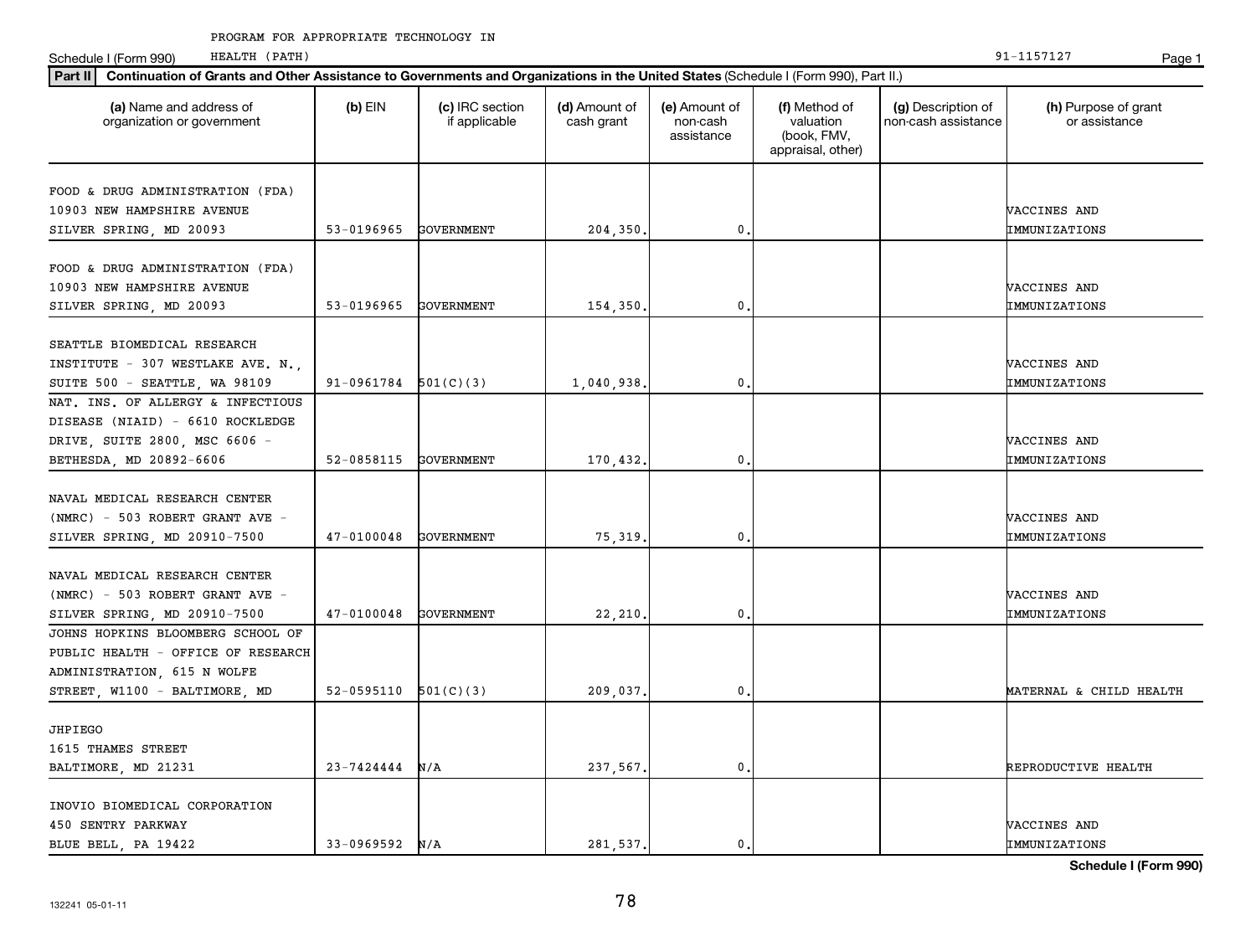Schedule I (Form 990) HEALTH (PATH)<br>Dept II Continuation of Create and Other Assistance to Covernments and Organizations in the United States (Schedule I (Form 000), Dart II) 91-1157127 Page 1 HEALTH (PATH)

| Part II   Continuation of Grants and Other Assistance to Governments and Organizations in the United States (Schedule I (Form 990), Part II.) |                            |                                  |                             |                                         |                                                                |                                           |                                       |
|-----------------------------------------------------------------------------------------------------------------------------------------------|----------------------------|----------------------------------|-----------------------------|-----------------------------------------|----------------------------------------------------------------|-------------------------------------------|---------------------------------------|
| (a) Name and address of<br>organization or government                                                                                         | $(b)$ EIN                  | (c) IRC section<br>if applicable | (d) Amount of<br>cash grant | (e) Amount of<br>non-cash<br>assistance | (f) Method of<br>valuation<br>(book, FMV,<br>appraisal, other) | (g) Description of<br>non-cash assistance | (h) Purpose of grant<br>or assistance |
| AERAS GLOBAL TB VACCINE FOUNDATION                                                                                                            |                            |                                  |                             |                                         |                                                                |                                           |                                       |
| 1405 RESEARCH BLVD.                                                                                                                           |                            |                                  |                             |                                         |                                                                |                                           | VACCINES AND                          |
| ROCKVILLE, MD 20850                                                                                                                           | $52 - 2044704$             | N/A                              | 26,680.                     | $\mathbf{0}$                            |                                                                |                                           | IMMUNIZATIONS                         |
| NAT. INS. OF ALLERGY & INFECTIOUS                                                                                                             |                            |                                  |                             |                                         |                                                                |                                           |                                       |
| DISEASE (NIAID) - 6610 ROCKLEDGE                                                                                                              |                            |                                  |                             |                                         |                                                                |                                           |                                       |
| DRIVE, SUITE 2800, MSC 6606 -                                                                                                                 |                            |                                  |                             |                                         |                                                                |                                           | VACCINES AND                          |
| BETHESDA, MD 20892-6606                                                                                                                       | 52-0858115                 | <b>GOVERNMENT</b>                | 108,882.                    | $\mathbf{0}$                            |                                                                |                                           | IMMUNIZATIONS                         |
|                                                                                                                                               |                            |                                  |                             |                                         |                                                                |                                           |                                       |
| NORTHWESTERN UNIVERSITY                                                                                                                       |                            |                                  |                             |                                         |                                                                |                                           |                                       |
| 633 CLARK STREET                                                                                                                              |                            |                                  |                             |                                         |                                                                |                                           |                                       |
| EVANSTON, IL 60208                                                                                                                            | $36 - 2167817$             | 501(C)(3)                        | 9,444.                      | $\mathbf 0$ .                           |                                                                |                                           | HEALTH TECHOLOGIES                    |
|                                                                                                                                               |                            |                                  |                             |                                         |                                                                |                                           |                                       |
| NORTHWESTERN UNIVERSITY                                                                                                                       |                            |                                  |                             |                                         |                                                                |                                           |                                       |
| 633 CLARK STREET                                                                                                                              |                            |                                  |                             |                                         |                                                                |                                           |                                       |
| EVANSTON, IL 60208                                                                                                                            | 36-2167817                 | 501(C)(3)                        | 64,906.                     | $\mathbf{0}$                            |                                                                |                                           | HEALTH TECHOLOGIES                    |
|                                                                                                                                               |                            |                                  |                             |                                         |                                                                |                                           |                                       |
| PROFECTUS BIOSCIENCES, INC.                                                                                                                   |                            |                                  |                             |                                         |                                                                |                                           |                                       |
| 6411 BECKLEY STREET                                                                                                                           |                            |                                  |                             |                                         |                                                                |                                           | VACCINES AND                          |
| BALTIMORE, MD 21224                                                                                                                           | $02 - 0579416$             | N/A                              | 338,361.                    | $\mathbf 0$ .                           |                                                                |                                           | IMMUNIZATIONS                         |
| TASK FORCE FOR GLOBAL HEALTH,                                                                                                                 |                            |                                  |                             |                                         |                                                                |                                           |                                       |
| PUBLIC HEALTH INFORMATICS                                                                                                                     |                            |                                  |                             |                                         |                                                                |                                           |                                       |
| INSTITUTE (PHII) - 325 SWANTON WAY                                                                                                            |                            |                                  |                             |                                         |                                                                |                                           |                                       |
| $-$ DECATUR, GA 30030                                                                                                                         | 58-1698648                 | N/A                              | 73,532.                     | $\mathbf{0}$                            |                                                                |                                           | HEALTH TECHOLOGIES                    |
| TASK FORCE FOR GLOBAL HEALTH,                                                                                                                 |                            |                                  |                             |                                         |                                                                |                                           |                                       |
| PUBLIC HEALTH INFORMATICS                                                                                                                     |                            |                                  |                             |                                         |                                                                |                                           |                                       |
| INSTITUTE (PHII) - 325 SWANTON WAY                                                                                                            |                            |                                  |                             |                                         |                                                                |                                           |                                       |
| $-$ DECATUR, GA 30030                                                                                                                         | 58-1698648                 | 501(C)(3)                        | 22,103.                     | $\mathbf 0$ .                           |                                                                |                                           | MATERNAL & CHILD HEALTH               |
|                                                                                                                                               |                            |                                  |                             |                                         |                                                                |                                           |                                       |
| BOSTON UNIVERSITY, TRUSTEES OF                                                                                                                |                            |                                  |                             |                                         |                                                                |                                           |                                       |
| OFFICE OF SPONSORED PROGRAMS, 25 B                                                                                                            |                            |                                  |                             |                                         |                                                                |                                           |                                       |
| BOSTON, MA 02215                                                                                                                              | $04-2103547$ $501(C)(3)$   |                                  | 27,622.                     | $\mathbf{0}$                            |                                                                |                                           | HEALTH TECHOLOGIES                    |
|                                                                                                                                               |                            |                                  |                             |                                         |                                                                |                                           |                                       |
| BOSTON UNIVERSITY, TRUSTEES OF                                                                                                                |                            |                                  |                             |                                         |                                                                |                                           |                                       |
| OFFICE OF SPONSORED PROGRAMS, 25 B                                                                                                            |                            |                                  |                             |                                         |                                                                |                                           |                                       |
| BOSTON, MA 02215                                                                                                                              | $04 - 2103547$ $501(C)(3)$ |                                  | 131,837.                    | $\mathfrak{o}$ .                        |                                                                |                                           | HEALTH TECHOLOGIES                    |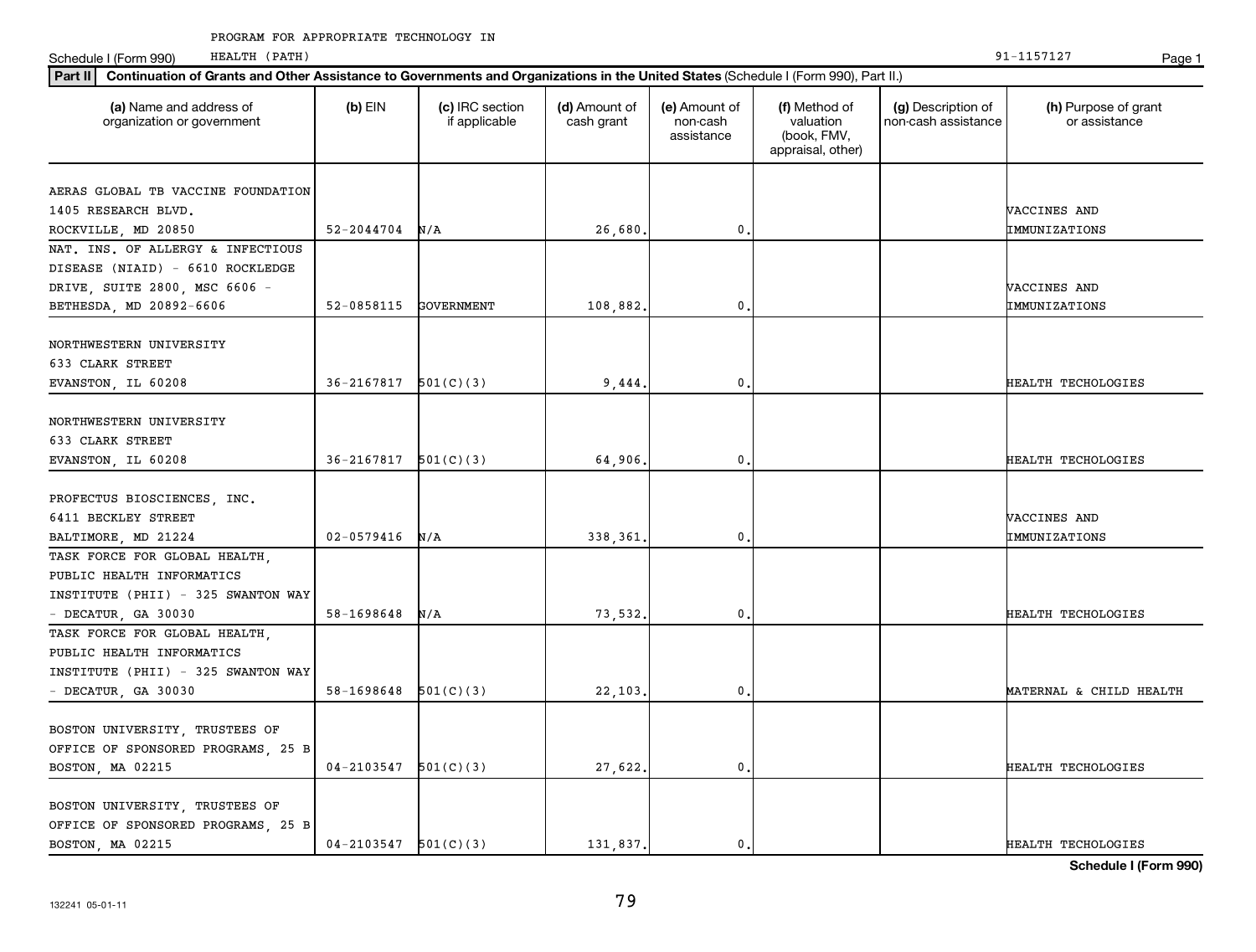Schedule I (Form 990) HEALTH (PATH) Page 1 HEALTH (PATH)

| Part II   Continuation of Grants and Other Assistance to Governments and Organizations in the United States (Schedule I (Form 990), Part II.) |                    |                                  |                             |                                         |                                                                |                                           |                                          |
|-----------------------------------------------------------------------------------------------------------------------------------------------|--------------------|----------------------------------|-----------------------------|-----------------------------------------|----------------------------------------------------------------|-------------------------------------------|------------------------------------------|
| (a) Name and address of<br>organization or government                                                                                         | $(b)$ EIN          | (c) IRC section<br>if applicable | (d) Amount of<br>cash grant | (e) Amount of<br>non-cash<br>assistance | (f) Method of<br>valuation<br>(book, FMV,<br>appraisal, other) | (g) Description of<br>non-cash assistance | (h) Purpose of grant<br>or assistance    |
| NAVAL MEDICAL RESEARCH CENTER<br>(NMRC) - 503 ROBERT GRANT AVE -                                                                              |                    |                                  |                             |                                         |                                                                |                                           | VACCINES AND                             |
| SILVER SPRING, MD 20910-7500                                                                                                                  | $47 - 0100048$     | <b>GOVERNMENT</b>                | 238,414.                    | $\mathbf{0}$                            |                                                                |                                           | IMMUNIZATIONS                            |
| SABIN VACCINE INSTITUTE<br>2000 PENNSYLVANIA AVENUE, SUITE 71<br>WASHINGTON, DC 20006                                                         | 06-1389829         | 501(C)(3)                        | 30,243                      | $\mathbf{0}$                            |                                                                |                                           | VACCINES AND<br>IMMUNIZATIONS            |
| MBIO DIAGNOSTICS, INC.<br>3122 STERLING CIRCLE<br>BOULDER, CO 80301                                                                           |                    | N/A                              | 20,000                      | 0.                                      |                                                                |                                           | HEALTH TECHOLOGIES                       |
| TULANE UNIVERSITY<br>TULANE SCHOOL OF PUBLIC HEALTH,<br>1440 CANAL ST SUITE 2200 - NEW<br>ORLEANS, LA 7                                       | 72-0423889         | 501(C)(3)                        | 169,809                     | $\mathbf{0}$                            |                                                                |                                           | EMERGING AND EPIDEMIC<br>DISEASES        |
| UNIVERSITY OF MARYLAND BALTIMORE<br>P.O. BOX 41428<br>BALTIMORE, MD 21203-6428                                                                | $52 - 6002033$     | N/A                              | 450,000                     | $\mathbf{0}$ .                          |                                                                |                                           | VACCINES AND<br>IMMUNIZATIONS            |
| EPOCH BIOSCIENCES<br>370 W. 1700 S.<br>LOGAN, UT 84321                                                                                        | 87-0284733         | N/A                              | 25,020                      | $\mathbf{0}$                            |                                                                |                                           | EMERGING AND EPIDEMIC<br><b>DISEASES</b> |
| EPOCH BIOSCIENCES<br>370 W. 1700 S.<br>LOGAN, UT 84321                                                                                        | 87-0284733         | N/A                              | $-25,020$                   | 0.                                      |                                                                |                                           | EMERGING AND EPIDEMIC<br><b>DISEASES</b> |
| EPOCH BIOSCIENCES<br>370 W. 1700 S.<br>LOGAN, UT 84321                                                                                        | 87-0284733         | N/A                              | 50,040                      | $\mathbf 0$ .                           |                                                                |                                           | HEALTH TECHOLOGIES                       |
| EPOCH BIOSCIENCES<br>370 W. 1700 S.<br>LOGAN, UT 84321                                                                                        | $87 - 0284733$ N/A |                                  | 47.587.                     | $\mathfrak{o}$ .                        |                                                                |                                           | HEALTH TECHOLOGIES                       |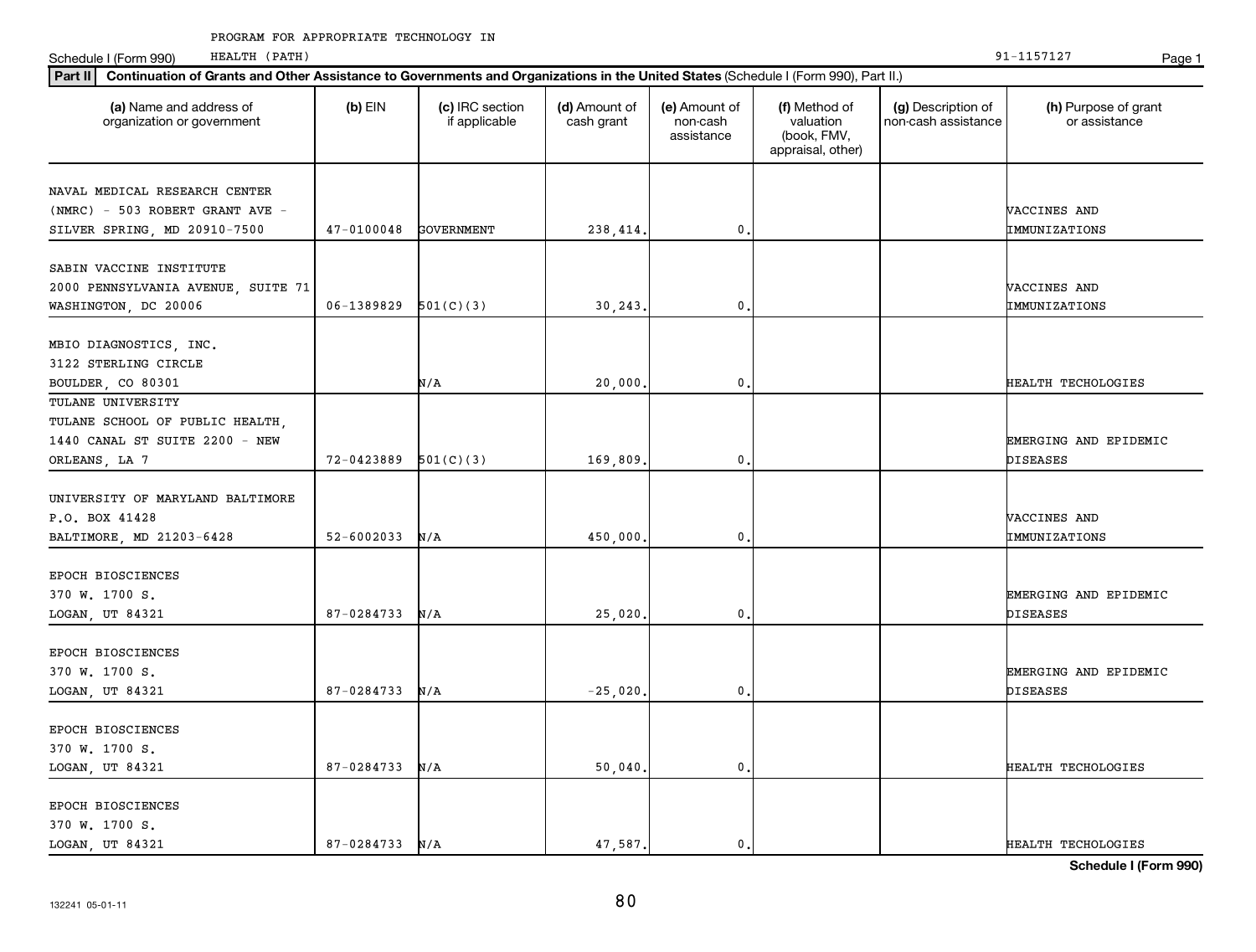| Part II                                               | Continuation of Grants and Other Assistance to Governments and Organizations in the United States (Schedule I (Form 990), Part II.) |                                  |                             |                                         |                                                                |                                           |                                       |  |  |  |
|-------------------------------------------------------|-------------------------------------------------------------------------------------------------------------------------------------|----------------------------------|-----------------------------|-----------------------------------------|----------------------------------------------------------------|-------------------------------------------|---------------------------------------|--|--|--|
| (a) Name and address of<br>organization or government | $(b)$ EIN                                                                                                                           | (c) IRC section<br>if applicable | (d) Amount of<br>cash grant | (e) Amount of<br>non-cash<br>assistance | (f) Method of<br>valuation<br>(book, FMV,<br>appraisal, other) | (g) Description of<br>non-cash assistance | (h) Purpose of grant<br>or assistance |  |  |  |
| EPOCH BIOSCIENCES                                     |                                                                                                                                     |                                  |                             |                                         |                                                                |                                           |                                       |  |  |  |
| 370 W. 1700 S.                                        |                                                                                                                                     |                                  |                             |                                         |                                                                |                                           |                                       |  |  |  |
| LOGAN, UT 84321                                       | 87-0284733                                                                                                                          | N/A                              | 64,491.                     | $\mathbf{0}$                            |                                                                |                                           | HEALTH TECHOLOGIES                    |  |  |  |
|                                                       |                                                                                                                                     |                                  |                             |                                         |                                                                |                                           |                                       |  |  |  |
| PAN AMERICAN HEALTH ORGANIZATION                      |                                                                                                                                     |                                  |                             |                                         |                                                                |                                           |                                       |  |  |  |
| (PAHO) - 525 TWENTY-THIRD STREET,                     |                                                                                                                                     |                                  |                             |                                         |                                                                |                                           |                                       |  |  |  |
| N.W. - WASHINGTON, DC 20037                           | 23-7072046                                                                                                                          | 501(C)(3)                        | 13,830,                     | $\mathbf{0}$                            |                                                                |                                           | REPRODUCTIVE HEALTH                   |  |  |  |
|                                                       |                                                                                                                                     |                                  |                             |                                         |                                                                |                                           |                                       |  |  |  |
| WORLD VISION INC.                                     |                                                                                                                                     |                                  |                             |                                         |                                                                |                                           |                                       |  |  |  |
| 300 I ST., NE                                         |                                                                                                                                     |                                  |                             |                                         |                                                                |                                           | EMERGING AND EPIDEMIC                 |  |  |  |
| WASHINGTON, DC 20002                                  | 95-1922279                                                                                                                          | 501(C)(3)                        | 63,332.                     | 0                                       |                                                                |                                           | <b>DISEASES</b>                       |  |  |  |
|                                                       |                                                                                                                                     |                                  |                             |                                         |                                                                |                                           |                                       |  |  |  |
| FRED HUTCHINSON CANCER RESEARCH                       |                                                                                                                                     |                                  |                             |                                         |                                                                |                                           |                                       |  |  |  |
| CENTER - PO BOX 19024 - SEATTLE,                      |                                                                                                                                     |                                  |                             |                                         |                                                                |                                           | VACCINES AND                          |  |  |  |
| WA 98109                                              | $23-7156071$ $501(C)(3)$                                                                                                            |                                  | 49,423.                     | $\mathbf{0}$                            |                                                                |                                           | IMMUNIZATIONS                         |  |  |  |
| WALTER REED ARMY INSTITUTE OF                         |                                                                                                                                     |                                  |                             |                                         |                                                                |                                           |                                       |  |  |  |
| RESEARCH (WRAIR) - 503 ROBERT                         |                                                                                                                                     |                                  |                             |                                         |                                                                |                                           |                                       |  |  |  |
| GRANT AVENUE - SILVER SPRING, MD                      |                                                                                                                                     |                                  |                             |                                         |                                                                |                                           | VACCINES AND                          |  |  |  |
| 10910-7500                                            | 52-0664528                                                                                                                          | <b>GOVERNMENT</b>                | 341,743.                    | 0                                       |                                                                |                                           | IMMUNIZATIONS                         |  |  |  |
|                                                       |                                                                                                                                     |                                  |                             |                                         |                                                                |                                           |                                       |  |  |  |
| JOHN SNOW, INC.                                       |                                                                                                                                     |                                  |                             |                                         |                                                                |                                           |                                       |  |  |  |
| 1616 N. FORT MYER DRIVE, 16TH FLOO                    |                                                                                                                                     |                                  |                             |                                         |                                                                |                                           |                                       |  |  |  |
| ARLINGTON, VA 22209                                   | $04 - 2578580$                                                                                                                      | N/A                              | 63,917.                     | 0                                       |                                                                |                                           | REPRODUCTIVE HEALTH                   |  |  |  |
| UNIVERSITY OF NORTH CAROLINA AT                       |                                                                                                                                     |                                  |                             |                                         |                                                                |                                           |                                       |  |  |  |
| CHAPEL HILL, THE - ADMINISTRATIVE                     |                                                                                                                                     |                                  |                             |                                         |                                                                |                                           |                                       |  |  |  |
| OFFICE BLDG, SUITE 2200, 104                          |                                                                                                                                     |                                  |                             |                                         |                                                                |                                           | VACCINES AND                          |  |  |  |
| AIRPORT DRIVE, CB# 1350 - CHAPEL                      | $56 - 6001393$ $501(C)(3)$                                                                                                          |                                  | 22,617.                     | $\mathbf{0}$                            |                                                                |                                           | IMMUNIZATIONS                         |  |  |  |
| UNIVERSITY OF NORTH CAROLINA AT                       |                                                                                                                                     |                                  |                             |                                         |                                                                |                                           |                                       |  |  |  |
| CHAPEL HILL, THE - ADMINISTRATIVE                     |                                                                                                                                     |                                  |                             |                                         |                                                                |                                           |                                       |  |  |  |
| OFFICE BLDG, SUITE 2200, 104                          |                                                                                                                                     |                                  |                             |                                         |                                                                |                                           | VACCINES AND                          |  |  |  |
| AIRPORT DRIVE, CB# 1350 - CHAPEL                      |                                                                                                                                     | 501(C)(3)                        | $-22,617.$                  | $\mathbf{0}$                            |                                                                |                                           | IMMUNIZATIONS                         |  |  |  |
| UNIVERSITY OF NORTH CAROLINA AT                       |                                                                                                                                     |                                  |                             |                                         |                                                                |                                           |                                       |  |  |  |
| CHAPEL HILL, THE - ADMINISTRATIVE                     |                                                                                                                                     |                                  |                             |                                         |                                                                |                                           |                                       |  |  |  |
| OFFICE BLDG, SUITE 2200, 104                          |                                                                                                                                     |                                  |                             |                                         |                                                                |                                           | VACCINES AND                          |  |  |  |
| AIRPORT DRIVE, CB# 1350 - CHAPEL                      | $56 - 6001393$ $501(C)(3)$                                                                                                          |                                  | 21,383.                     | 0.                                      |                                                                |                                           | IMMUNIZATIONS                         |  |  |  |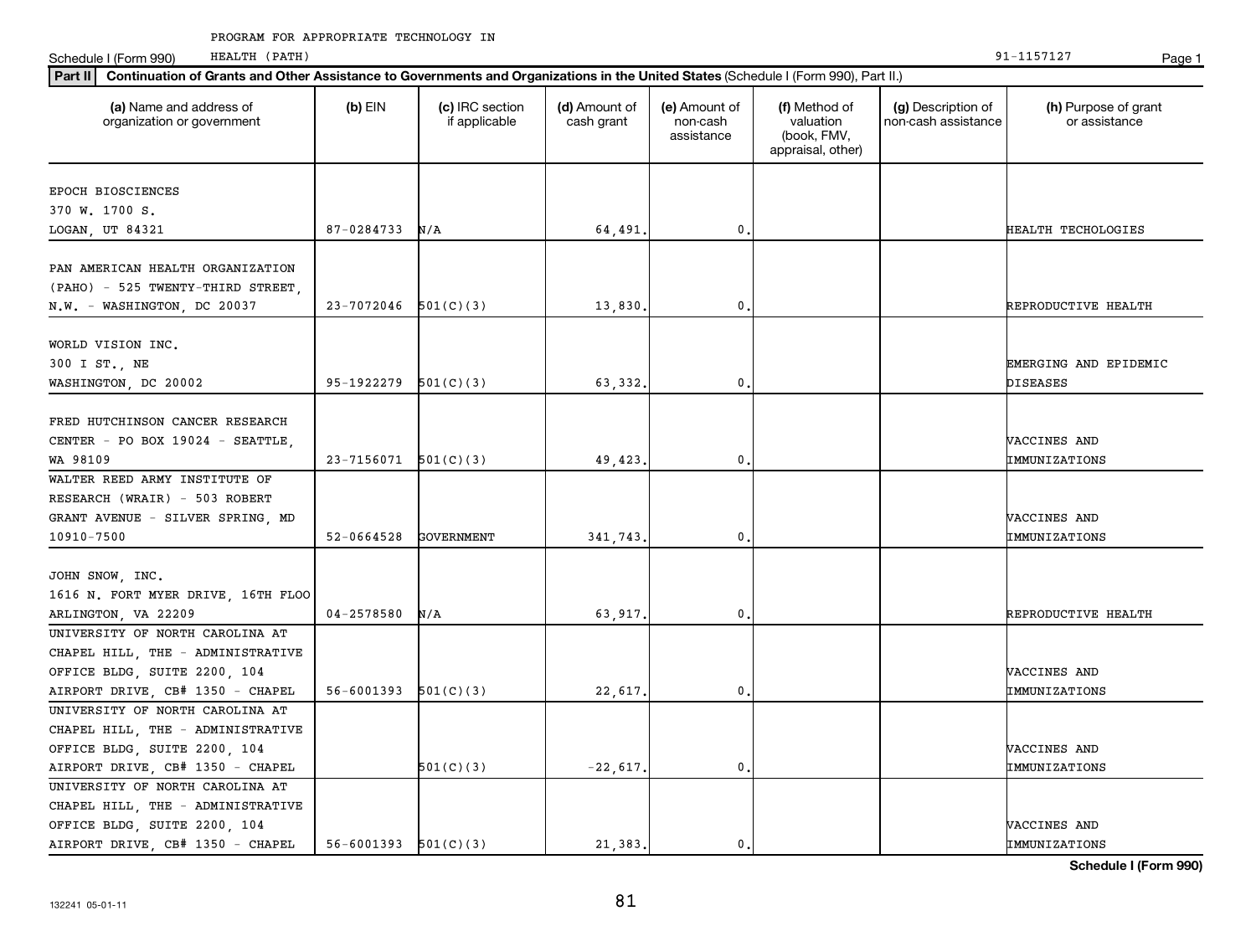| Part II                                                                                                | Continuation of Grants and Other Assistance to Governments and Organizations in the United States (Schedule I (Form 990), Part II.) |                                  |                             |                                         |                                                                |                                           |                                          |  |  |  |
|--------------------------------------------------------------------------------------------------------|-------------------------------------------------------------------------------------------------------------------------------------|----------------------------------|-----------------------------|-----------------------------------------|----------------------------------------------------------------|-------------------------------------------|------------------------------------------|--|--|--|
| (a) Name and address of<br>organization or government                                                  | $(b)$ EIN                                                                                                                           | (c) IRC section<br>if applicable | (d) Amount of<br>cash grant | (e) Amount of<br>non-cash<br>assistance | (f) Method of<br>valuation<br>(book, FMV,<br>appraisal, other) | (g) Description of<br>non-cash assistance | (h) Purpose of grant<br>or assistance    |  |  |  |
| UNIVERSITY OF NORTH CAROLINA AT                                                                        |                                                                                                                                     |                                  |                             |                                         |                                                                |                                           |                                          |  |  |  |
| CHAPEL HILL, THE - ADMINISTRATIVE                                                                      |                                                                                                                                     |                                  |                             |                                         |                                                                |                                           |                                          |  |  |  |
| OFFICE BLDG, SUITE 2200, 104                                                                           |                                                                                                                                     |                                  |                             |                                         |                                                                |                                           | VACCINES AND                             |  |  |  |
| AIRPORT DRIVE, CB# 1350 - CHAPEL                                                                       | $56 - 6001393$ $501(C)(3)$                                                                                                          |                                  | 22,617.                     | 0.                                      |                                                                |                                           | IMMUNIZATIONS                            |  |  |  |
| NEW YORK UNIVERSITY<br>SCHOOL OF MEDICINE, 650 FIRST AVEN<br>NEW YORK, NY 10016                        | 13-5562308                                                                                                                          | 501(C)(3)                        | 165,742.                    | $\mathbf{0}$                            |                                                                |                                           | VACCINES AND<br>IMMUNIZATIONS            |  |  |  |
|                                                                                                        |                                                                                                                                     |                                  |                             |                                         |                                                                |                                           |                                          |  |  |  |
| NEW YORK UNIVERSITY<br>SCHOOL OF MEDICINE, 650 FIRST AVEN<br>NEW YORK, NY 10016                        | 13-5562308                                                                                                                          | 501(C)(3)                        | 63,509                      | $\mathbf 0$ .                           |                                                                |                                           | VACCINES AND<br>IMMUNIZATIONS            |  |  |  |
| CASCADE DESIGNS, INC.<br>4000 FIRST AVENUE SOUTH<br>SEATTLE, WA 98134                                  | 91-0969695                                                                                                                          | N/A                              | 78,150                      | 0.                                      |                                                                |                                           | HEALTH TECHOLOGIES                       |  |  |  |
| PATHFINDER INTERNATIONAL<br>NINE GALEN STREET, SUITE 217<br>WATERTOWN, MA 02472                        | 53-0235320                                                                                                                          | 501(C)(3)                        | 373,462.                    | $\mathbf 0$ .                           |                                                                |                                           | EMERGING AND EPIDEMIC<br><b>DISEASES</b> |  |  |  |
| PATHFINDER INTERNATIONAL<br>NINE GALEN STREET, SUITE 217<br>WATERTOWN, MA 02472                        | 53-0235320                                                                                                                          | 501(C)(3)                        | 25,020                      | $\mathbf{0}$                            |                                                                |                                           | HEALTH TECHOLOGIES                       |  |  |  |
| PATHFINDER INTERNATIONAL<br>NINE GALEN STREET, SUITE 217<br>WATERTOWN, MA 02472                        | 53-0235320                                                                                                                          | 501(C)(3)                        | $-25,020$                   | 0.                                      |                                                                |                                           | HEALTH TECHOLOGIES                       |  |  |  |
| EMORY UNIVERSITY<br>1599 CLIFTON RD NE, 4TH FLOOR,<br>MAILSTOP 1499/001/1BH - ATLANTA,<br>GA 30322-425 | $58-0566256$ $501(C)(3)$                                                                                                            |                                  | 1,438,022.                  | 0.                                      |                                                                |                                           | EMERGING AND EPIDEMIC<br><b>DISEASES</b> |  |  |  |
| UNIVERSITY OF WASHINGTON<br>4333 BROOKLYN AVE, NE, BOX 359472<br>SEATTLE, WA 98195                     | $91 - 6001537$ $501(C)(3)$                                                                                                          |                                  | 33.727.                     | 0.                                      |                                                                |                                           | VACCINES AND<br>IMMUNIZATIONS            |  |  |  |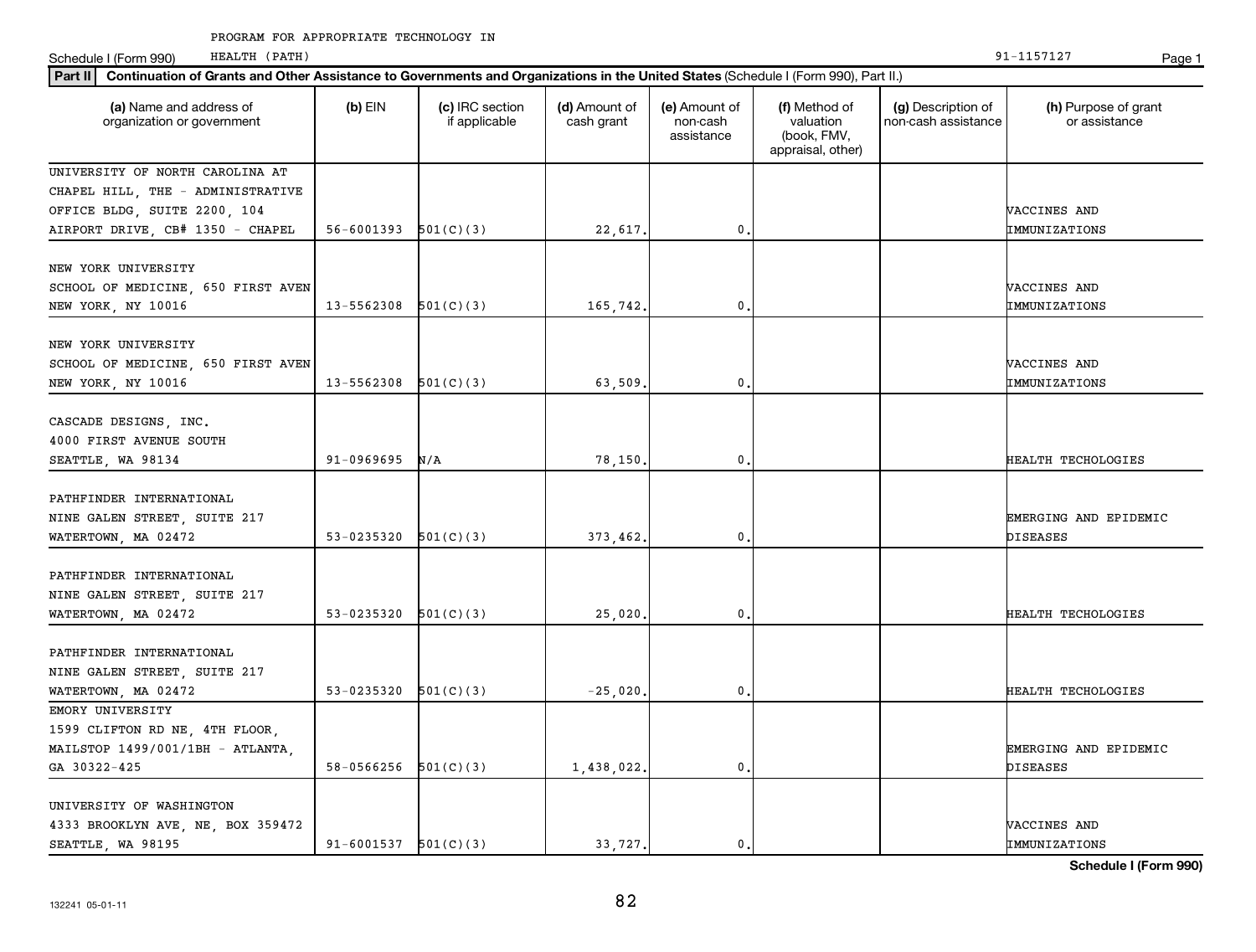HEALTH (PATH) 91-1157127

| Part II                                                                                           | Continuation of Grants and Other Assistance to Governments and Organizations in the United States (Schedule I (Form 990), Part II.) |                                  |                             |                                         |                                                                |                                           |                                       |  |  |  |
|---------------------------------------------------------------------------------------------------|-------------------------------------------------------------------------------------------------------------------------------------|----------------------------------|-----------------------------|-----------------------------------------|----------------------------------------------------------------|-------------------------------------------|---------------------------------------|--|--|--|
| (a) Name and address of<br>organization or government                                             | $(b)$ EIN                                                                                                                           | (c) IRC section<br>if applicable | (d) Amount of<br>cash grant | (e) Amount of<br>non-cash<br>assistance | (f) Method of<br>valuation<br>(book, FMV,<br>appraisal, other) | (g) Description of<br>non-cash assistance | (h) Purpose of grant<br>or assistance |  |  |  |
| EMORY UNIVERSITY                                                                                  |                                                                                                                                     |                                  |                             |                                         |                                                                |                                           |                                       |  |  |  |
| 1599 CLIFTON RD NE, 4TH FLOOR,                                                                    |                                                                                                                                     |                                  |                             |                                         |                                                                |                                           |                                       |  |  |  |
| MAILSTOP 1499/001/1BH - ATLANTA,<br>GA 30322-425                                                  | 58-0566256                                                                                                                          | 501(C)(3)                        | 54,215.                     | $\mathbf 0$ .                           |                                                                |                                           | VACCINES AND<br>IMMUNIZATIONS         |  |  |  |
| SPECTRUM PLASTICS GROUP, INC.<br>SUITE 2100, 7309 WEST 27TH STREET<br>MINNEAPOLIS, MN 55426-3181  | $41 - 1617548$                                                                                                                      | N/A                              | 17,054.                     | 0                                       |                                                                |                                           | VACCINES AND<br>IMMUNIZATIONS         |  |  |  |
| PARTNERS IN HEALTH                                                                                |                                                                                                                                     |                                  |                             |                                         |                                                                |                                           |                                       |  |  |  |
| 888 COMMONWEALTH AVENUE, 3RD FLOOR                                                                |                                                                                                                                     |                                  |                             |                                         |                                                                |                                           |                                       |  |  |  |
| BOSTON, MA 02215                                                                                  | 04-3567502                                                                                                                          | 501(C)(3)                        | 25,000.                     | 0                                       |                                                                |                                           | REPRODUCTIVE HEALTH                   |  |  |  |
| POPULATION ACTION INTERNATIONAL<br>1300 19TH STREET, NW<br>WASHINGTON, DC 20036                   | $52-0812075$ $501(C)(3)$                                                                                                            |                                  | 83,866.                     | $\mathbf 0$ .                           |                                                                |                                           | REPRODUCTIVE HEALTH                   |  |  |  |
|                                                                                                   |                                                                                                                                     |                                  |                             |                                         |                                                                |                                           |                                       |  |  |  |
| ARTEFACT GROUP<br>225 TERRY AVENUE N., SUITE 300                                                  |                                                                                                                                     |                                  |                             |                                         |                                                                |                                           | VACCINES AND                          |  |  |  |
| SEATTLE, WA 98109                                                                                 | 20-3035342                                                                                                                          | N/A                              | 9,785.                      | 0                                       |                                                                |                                           | IMMUNIZATIONS                         |  |  |  |
| ARTEFACT GROUP<br>225 TERRY AVENUE N., SUITE 300<br>SEATTLE, WA 98109                             |                                                                                                                                     | N/A                              | $-9,785.$                   | 0                                       |                                                                |                                           | VACCINES AND<br>IMMUNIZATIONS         |  |  |  |
| WORLD VISION INC.                                                                                 |                                                                                                                                     |                                  |                             |                                         |                                                                |                                           |                                       |  |  |  |
| 300 I ST., NE                                                                                     |                                                                                                                                     |                                  |                             |                                         |                                                                |                                           |                                       |  |  |  |
| WASHINGTON DC, DC 20002                                                                           | 95-1922279                                                                                                                          | 501(C)(3)                        | 125,139.                    | $\mathbf 0$ .                           |                                                                |                                           | MATERNAL & CHILD HEALTH               |  |  |  |
| BIOJECT, INC.<br>20245 SW 95TH AVENUE                                                             |                                                                                                                                     |                                  |                             |                                         |                                                                |                                           | VACCINES AND                          |  |  |  |
| TUALATIN, OR 97062                                                                                | 93-0881020                                                                                                                          | N/A                              | 110,259.                    | $\mathbf 0$ .                           |                                                                |                                           | IMMUNIZATIONS                         |  |  |  |
| SEATTLE BIOMEDICAL RESEARCH<br>INSTITUTE - 307 WESTLAKE AVE. N.,<br>SUITE 500 - SEATTLE, WA 98109 | $91-0961784$ $501(C)(3)$                                                                                                            |                                  | 192,498.                    | $\mathbf{0}$ .                          |                                                                |                                           | VACCINES AND<br>IMMUNIZATIONS         |  |  |  |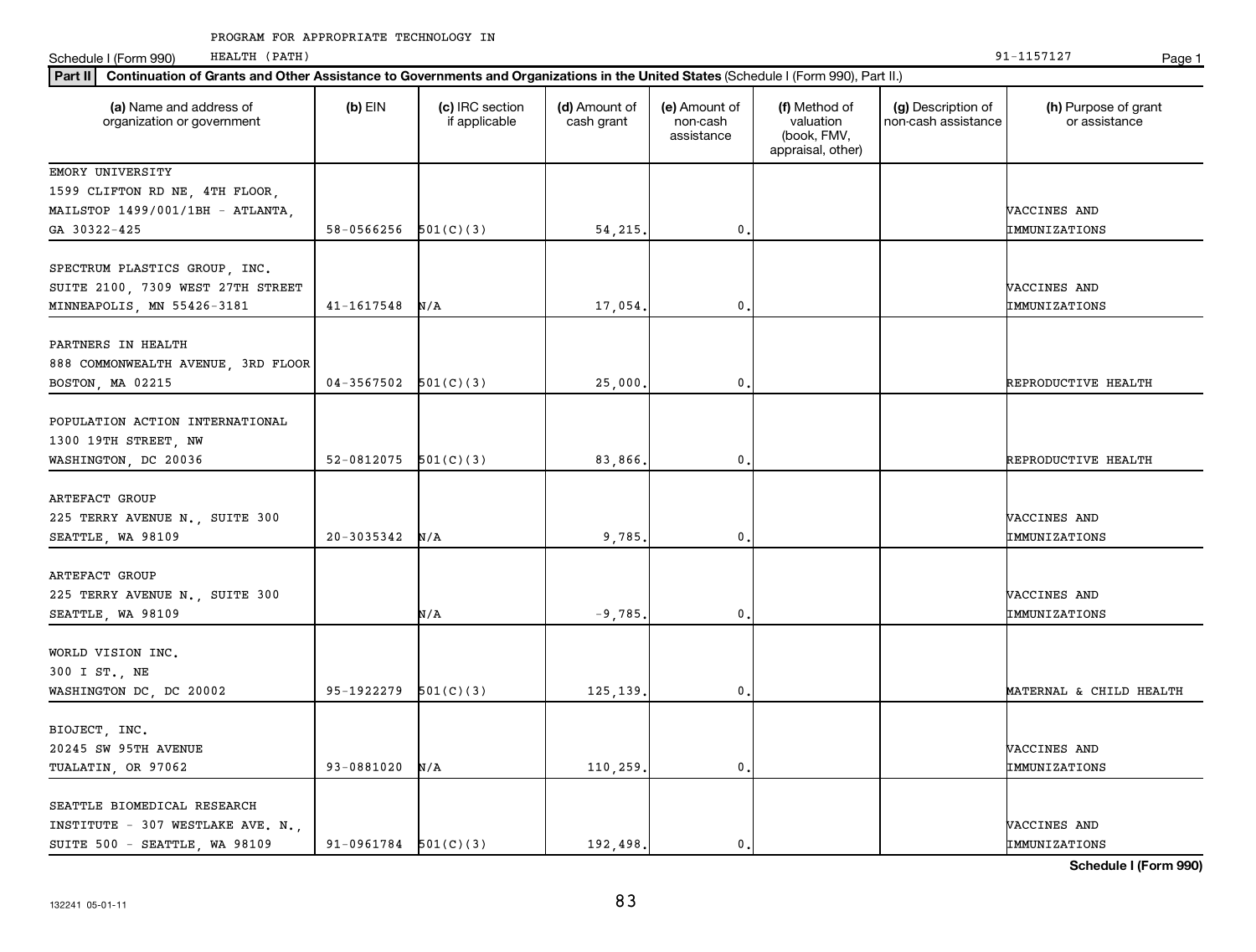| (a) Name and address of<br>organization or government                              | $(b)$ EIN                | (c) IRC section<br>if applicable | (d) Amount of<br>cash grant | (e) Amount of<br>non-cash<br>assistance | (f) Method of<br>valuation<br>(book, FMV,<br>appraisal, other) | (g) Description of<br>non-cash assistance | (h) Purpose of grant<br>or assistance    |
|------------------------------------------------------------------------------------|--------------------------|----------------------------------|-----------------------------|-----------------------------------------|----------------------------------------------------------------|-------------------------------------------|------------------------------------------|
| LIQUIDIA TECHNOLOGIES, INC.<br>419 DAVIS DRIVE, SUITE 100<br>DURHAM, NC 27713      | $20 - 1926605$           | N/A                              | 185, 343.                   | $\mathbf 0$ .                           |                                                                |                                           | EMERGING AND EPIDEMIC<br><b>DISEASES</b> |
| LIQUIDIA TECHNOLOGIES, INC.<br>419 DAVIS DRIVE, SUITE 100<br>DURHAM, NC 27713      | $20 - 1926605$           | N/A                              | 212,717.                    | 0                                       |                                                                |                                           | VACCINES AND<br>IMMUNIZATIONS            |
| IQUUM, INC.<br>700 NICKERSON ROAD<br>MARLBOROUGH, MA 01752                         | $04 - 3471059$           | N/A                              | 131,230.                    | 0                                       |                                                                |                                           | HEALTH TECHOLOGIES                       |
| IQUUM, INC.<br>700 NICKERSON ROAD<br>MARLBOROUGH, MA 01752                         | $04 - 3471059$           | N/A                              | 20,958.                     | $\mathbf 0$ .                           |                                                                |                                           | HEALTH TECHOLOGIES                       |
| UNIVERSITY OF WASHINGTON<br>4333 BROOKLYN AVE, NE, BOX 359472<br>SEATTLE, WA 98195 | 91-6001537               | 501(C)(3)                        | 179,508.                    | 0                                       |                                                                |                                           | HEALTH TECHOLOGIES                       |
| HEALTH ALLIANCE INTERNATIONAL<br>4534 11TH AVE NE<br>SEATTLE, WA 98105             | 94-3047981               | 501(C)(3)                        | 253,403.                    | $\mathbf{0}$                            |                                                                |                                           | EMERGING AND EPIDEMIC<br><b>DISEASES</b> |
| SOUTH AFRICA PARTNERS<br>89 SOUTH STREET, SUITE 700<br>BOSTON, MA 02111-2679       | $04-3396641$ $501(C)(3)$ |                                  | 165,623.                    | $\mathbf 0$ .                           |                                                                |                                           | EMERGING AND EPIDEMIC<br>DISEASES        |
| SOUTH AFRICA PARTNERS<br>89 SOUTH STREET, SUITE 700<br>BOSTON, MA 02111-2679       | $04-3396641$ $501(C)(3)$ |                                  | 180,000.                    | $\mathbf 0$ .                           |                                                                |                                           | EMERGING AND EPIDEMIC<br><b>DISEASES</b> |
|                                                                                    |                          |                                  |                             |                                         |                                                                |                                           |                                          |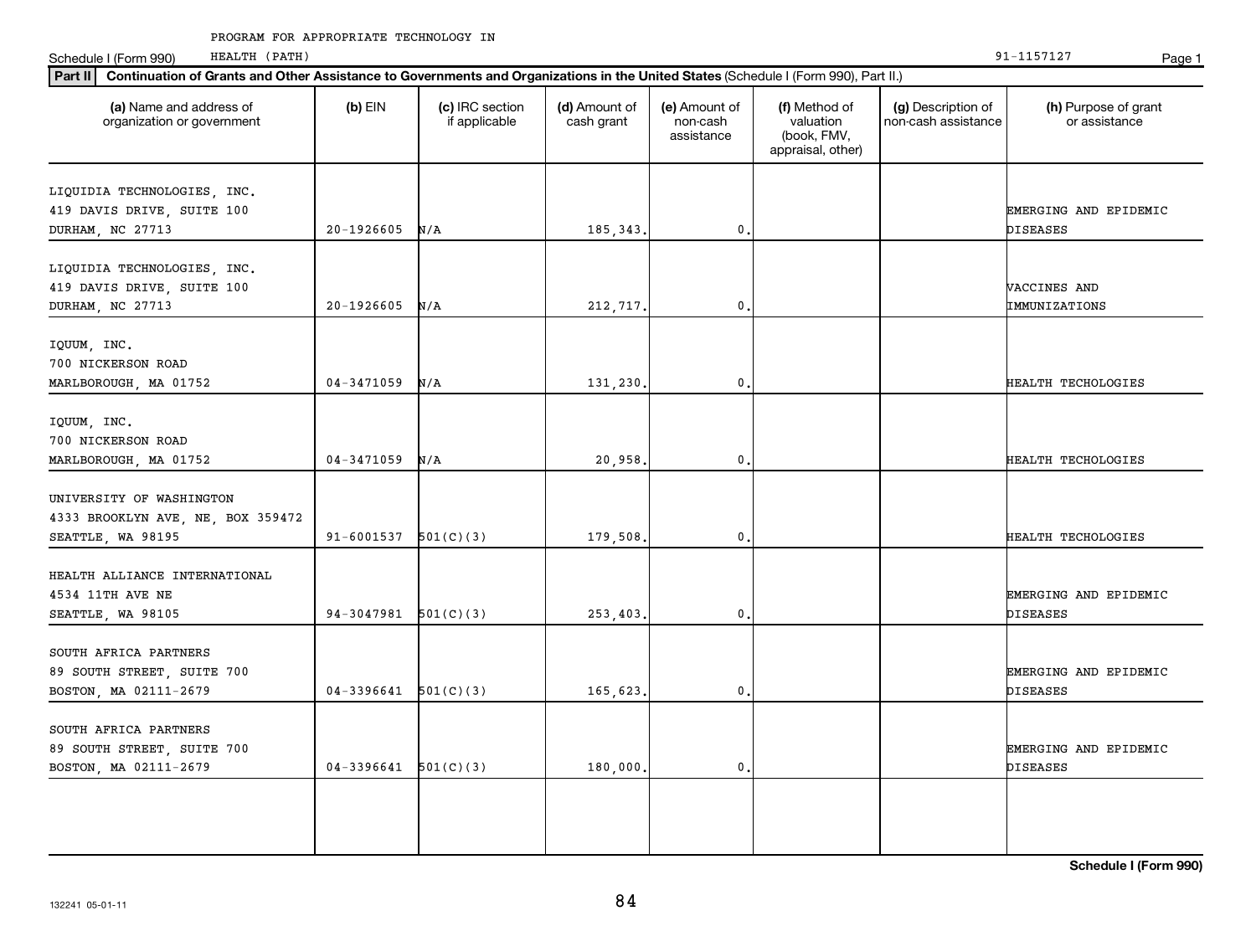Schedule I (Form 990) (2011) HEALTH (PATH) PARTH (PATH) PAGE 2014 PAGE 2014 1157127

### Part III | Grants and Other Assistance to Individuals in the United States. Complete if the organization answered "Yes" to Form 990, Part IV, line 22. Part III can be duplicated if additional space is needed. HEALTH (PATH) 91-1157127

| . .<br>. .                      |                             |                             |                                       |                                                          |                                        |
|---------------------------------|-----------------------------|-----------------------------|---------------------------------------|----------------------------------------------------------|----------------------------------------|
| (a) Type of grant or assistance | (b) Number of<br>recipients | (c) Amount of<br>cash grant | (d) Amount of non-<br>cash assistance | (e) Method of valuation<br>(book, FMV, appraisal, other) | (f) Description of non-cash assistance |
|                                 |                             |                             |                                       |                                                          |                                        |
|                                 |                             |                             |                                       |                                                          |                                        |
|                                 |                             |                             |                                       |                                                          |                                        |
|                                 |                             |                             |                                       |                                                          |                                        |
|                                 |                             |                             |                                       |                                                          |                                        |
|                                 |                             |                             |                                       |                                                          |                                        |
|                                 |                             |                             |                                       |                                                          |                                        |
|                                 |                             |                             |                                       |                                                          |                                        |
|                                 |                             |                             |                                       |                                                          |                                        |
|                                 |                             |                             |                                       |                                                          |                                        |

Part IV | Supplemental Information. Complete this part to provide the information required in Part I, line 2, and any other additional information.

SCHEDULE I, PART I, LINE 2: SUBRECIPIENTS ARE REQUIRED TO SUBMIT PROGRESS

REPORTS, WHICH ARE REVIEWED BY RESPONSIBLE PATH PROGRAM MANAGERS AND

PROGRAM ADMINISTRATORS TO ENSURE THAT PROGRAM GOALS ARE ATTAINED IN

ACCORDANCE WITH AGREEMENT REQUIREMENTS. THE RESPONSIBLE PROGRAM MANAGERS

AND PROGRAM ADMINISTRATORS CONTACT SUBRECIPIENTS WITH QUESTIONS AND FOLLOW

UP ON ANY CONCERNS. IN SOME CASES, SUBAWARD TERMS MAY REQUIRE SPECIFIED

DELIVERABLES IN ADDITION TO, OR IN LIEU OF, TECHNICAL REPORTS. IN ADDITION,

DISCRETIONARY ON-SITE VISITS ARE CONDUCTED TO EVALUATE BOTH COMPLIANCE WITH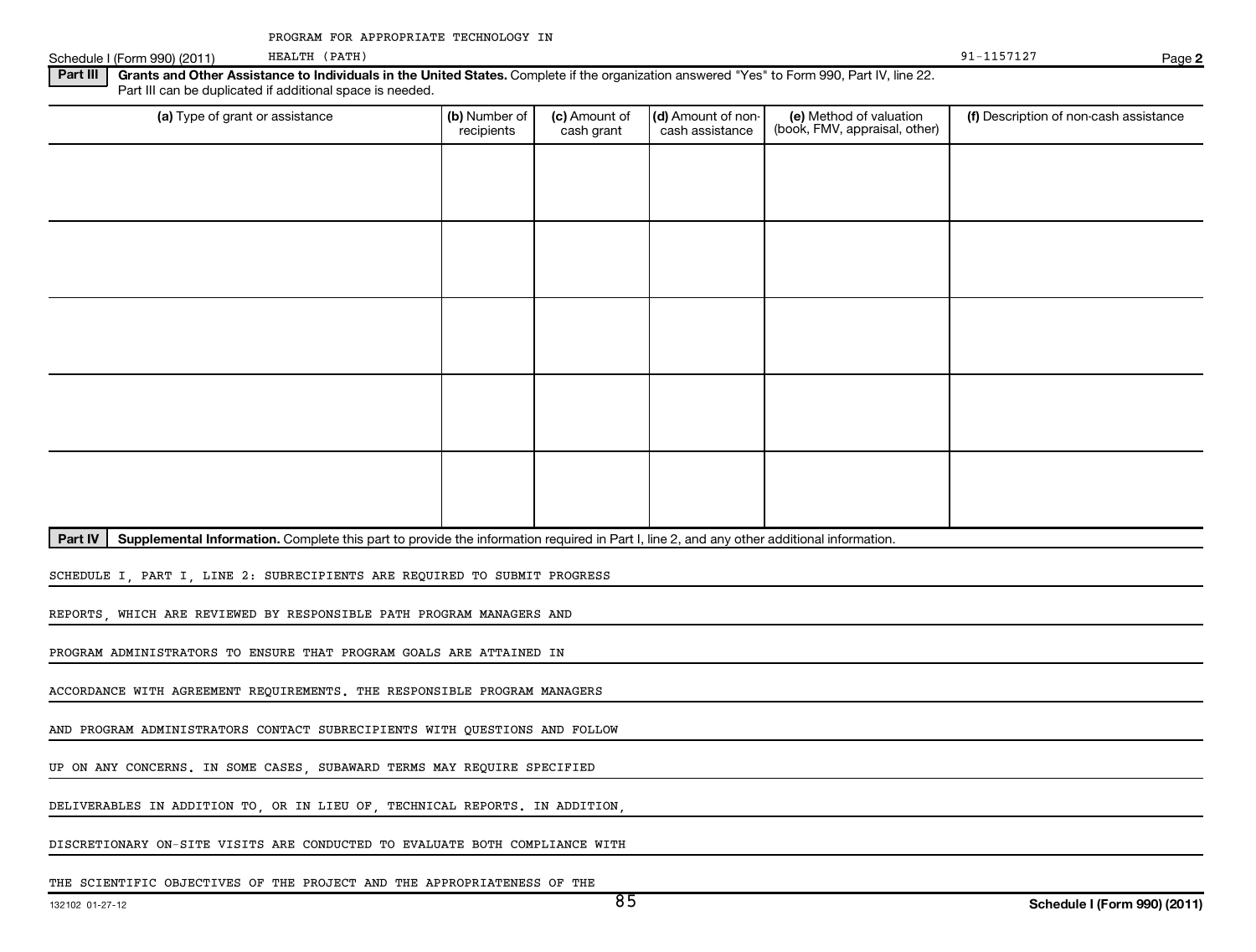**Part IV Supplemental Information**

SUBRECIPIENT'S ADMINISTRATIVE SYSTEMS AND PROCESSES. PATH ALSO USES

HEALTH (PATH)

CROSS-PROGRAM INDICATORS TO TRACK OVERALL ORGANIZATIONAL PERFORMANCE AND

LINK OUR WORK AND THE WORK OF SUBRECIPIENTS TO SPECIFIC IMPROVEMENTS IN

HEALTH-RELATED OUTCOMES. MONITORING THIS SET OF INDICATORS HELPS PATH SET

FUTURE BENCHMARKS AND ADOPT BEST PRACTICES THAT IMPROVE PROGRAMMATIC

EFFECTIVENESS OVER TIME.

**Schedule I (Form 990) 2011**

132291 05-01-11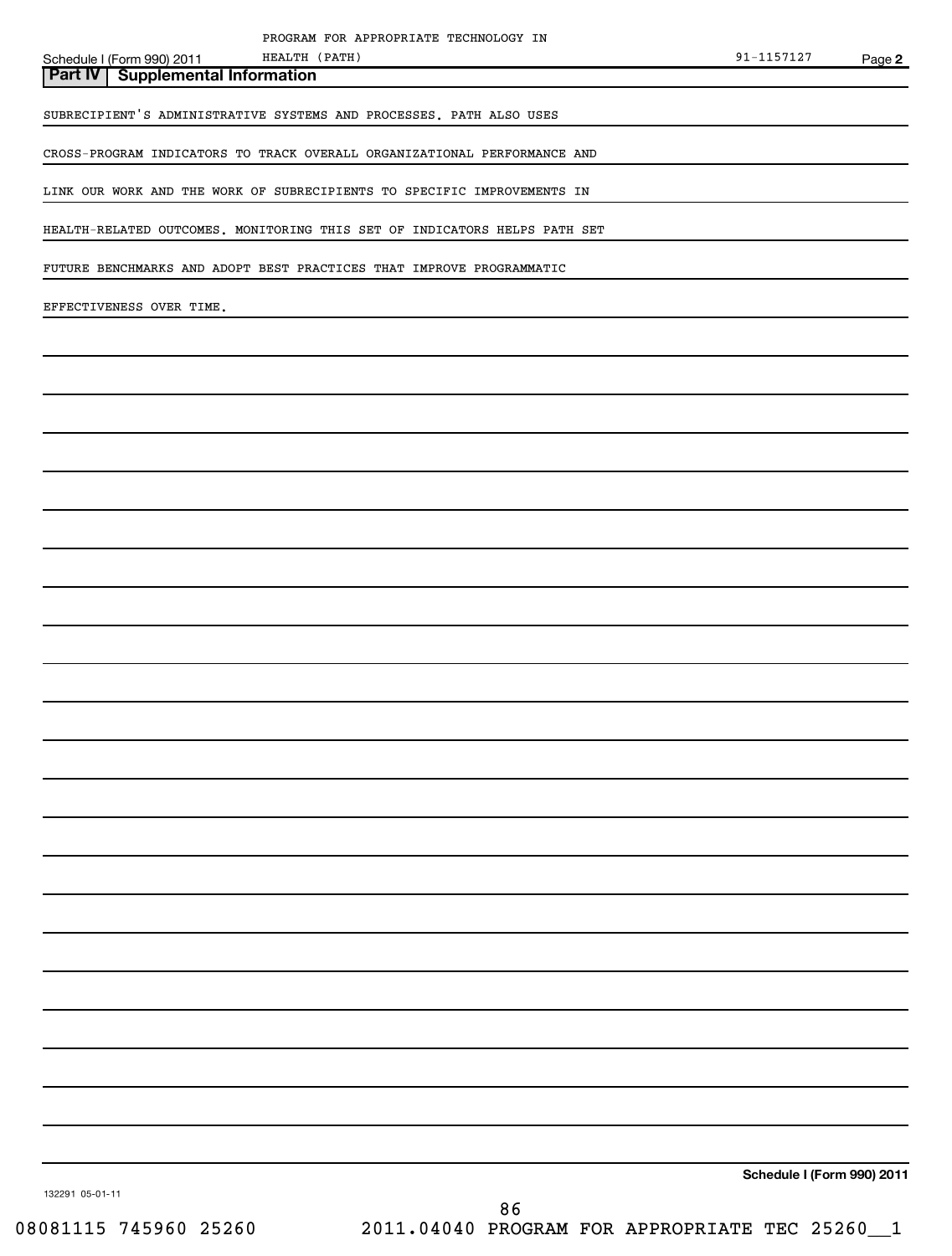|   | <b>Compensation Information</b><br><b>SCHEDULE J</b>                                                               |                                                                                                                                                                                                  |                                       | OMB No. 1545-0047     |     |    |
|---|--------------------------------------------------------------------------------------------------------------------|--------------------------------------------------------------------------------------------------------------------------------------------------------------------------------------------------|---------------------------------------|-----------------------|-----|----|
|   | (Form 990)                                                                                                         | For certain Officers, Directors, Trustees, Key Employees, and Highest                                                                                                                            |                                       |                       |     |    |
|   |                                                                                                                    | <b>Compensated Employees</b><br>Complete if the organization answered "Yes" to Form 990,                                                                                                         |                                       |                       |     |    |
|   | Department of the Treasury                                                                                         | Part IV, line 23.                                                                                                                                                                                |                                       | <b>Open to Public</b> |     |    |
|   | Internal Revenue Service                                                                                           | See separate instructions.<br>► Attach to Form 990.                                                                                                                                              |                                       | Inspection            |     |    |
|   | Name of the organization                                                                                           | PROGRAM FOR APPROPRIATE TECHNOLOGY IN                                                                                                                                                            | <b>Employer identification number</b> |                       |     |    |
|   |                                                                                                                    | HEALTH (PATH)                                                                                                                                                                                    | 91-1157127                            |                       |     |    |
|   | Part I                                                                                                             | <b>Questions Regarding Compensation</b>                                                                                                                                                          |                                       |                       |     |    |
|   |                                                                                                                    |                                                                                                                                                                                                  |                                       |                       | Yes | No |
|   |                                                                                                                    | 1a Check the appropriate box(es) if the organization provided any of the following to or for a person listed in Form 990,                                                                        |                                       |                       |     |    |
|   |                                                                                                                    | Part VII, Section A, line 1a. Complete Part III to provide any relevant information regarding these items.                                                                                       |                                       |                       |     |    |
|   | $\mathbf{X}$<br>First-class or charter travel<br>Housing allowance or residence for personal use                   |                                                                                                                                                                                                  |                                       |                       |     |    |
|   | Travel for companions<br>Payments for business use of personal residence                                           |                                                                                                                                                                                                  |                                       |                       |     |    |
|   |                                                                                                                    | $X$ Tax indemnification and gross-up payments<br>Health or social club dues or initiation fees                                                                                                   |                                       |                       |     |    |
|   |                                                                                                                    | Discretionary spending account<br>Personal services (e.g., maid, chauffeur, chef)                                                                                                                |                                       |                       |     |    |
|   |                                                                                                                    |                                                                                                                                                                                                  |                                       |                       |     |    |
|   |                                                                                                                    | <b>b</b> If any of the boxes on line 1a are checked, did the organization follow a written policy regarding payment or                                                                           |                                       |                       |     |    |
|   |                                                                                                                    |                                                                                                                                                                                                  |                                       | 1b                    | х   |    |
| 2 |                                                                                                                    | Did the organization require substantiation prior to reimbursing or allowing expenses incurred by all officers, directors,                                                                       |                                       |                       |     |    |
|   |                                                                                                                    |                                                                                                                                                                                                  |                                       | $\mathbf{2}$          | х   |    |
|   |                                                                                                                    |                                                                                                                                                                                                  |                                       |                       |     |    |
| З |                                                                                                                    | Indicate which, if any, of the following the filing organization used to establish the compensation of the organization's                                                                        |                                       |                       |     |    |
|   | CEO/Executive Director. Check all that apply. Do not check any boxes for methods used by a related organization to |                                                                                                                                                                                                  |                                       |                       |     |    |
|   | establish compensation of the CEO/Executive Director. Explain in Part III.                                         |                                                                                                                                                                                                  |                                       |                       |     |    |
|   | X Compensation committee<br>X <sub>1</sub><br>Written employment contract                                          |                                                                                                                                                                                                  |                                       |                       |     |    |
|   | $X$ Independent compensation consultant<br>X<br>Compensation survey or study                                       |                                                                                                                                                                                                  |                                       |                       |     |    |
|   |                                                                                                                    | X<br>Approval by the board or compensation committee<br>Form 990 of other organizations                                                                                                          |                                       |                       |     |    |
|   |                                                                                                                    |                                                                                                                                                                                                  |                                       |                       |     |    |
| 4 |                                                                                                                    | During the year, did any person listed in Form 990, Part VII, Section A, line 1a, with respect to the filing                                                                                     |                                       |                       |     |    |
|   | organization or a related organization:                                                                            |                                                                                                                                                                                                  |                                       |                       |     | х  |
| а |                                                                                                                    | Receive a severance payment or change-of-control payment?                                                                                                                                        |                                       | 4a                    |     | х  |
| b |                                                                                                                    |                                                                                                                                                                                                  |                                       | 4b                    |     | х  |
| с |                                                                                                                    |                                                                                                                                                                                                  |                                       | 4c                    |     |    |
|   | If "Yes" to any of lines 4a-c, list the persons and provide the applicable amounts for each item in Part III.      |                                                                                                                                                                                                  |                                       |                       |     |    |
|   |                                                                                                                    |                                                                                                                                                                                                  |                                       |                       |     |    |
|   |                                                                                                                    | Only section 501(c)(3) and 501(c)(4) organizations must complete lines 5-9.<br>For persons listed in Form 990, Part VII, Section A, line 1a, did the organization pay or accrue any compensation |                                       |                       |     |    |
|   | contingent on the revenues of:                                                                                     |                                                                                                                                                                                                  |                                       |                       |     |    |
|   |                                                                                                                    |                                                                                                                                                                                                  |                                       |                       |     | х  |
| a |                                                                                                                    |                                                                                                                                                                                                  |                                       | 5a<br>5b              |     | x  |
|   |                                                                                                                    | If "Yes" to line 5a or 5b, describe in Part III.                                                                                                                                                 |                                       |                       |     |    |
|   |                                                                                                                    | For persons listed in Form 990, Part VII, Section A, line 1a, did the organization pay or accrue any compensation                                                                                |                                       |                       |     |    |
| 6 | contingent on the net earnings of:                                                                                 |                                                                                                                                                                                                  |                                       |                       |     |    |
| a |                                                                                                                    |                                                                                                                                                                                                  |                                       | 6а                    |     | х  |
|   |                                                                                                                    |                                                                                                                                                                                                  |                                       | 6b                    |     | х  |
|   |                                                                                                                    | If "Yes" to line 6a or 6b, describe in Part III.                                                                                                                                                 |                                       |                       |     |    |
|   |                                                                                                                    | 7 For persons listed in Form 990, Part VII, Section A, line 1a, did the organization provide any non-fixed payments                                                                              |                                       |                       |     |    |
|   |                                                                                                                    |                                                                                                                                                                                                  |                                       | $\overline{7}$        |     | х  |
| 8 |                                                                                                                    | Were any amounts reported in Form 990, Part VII, paid or accrued pursuant to a contract that was subject to the                                                                                  |                                       |                       |     |    |
|   |                                                                                                                    |                                                                                                                                                                                                  |                                       | 8                     |     | x  |
| 9 |                                                                                                                    | If "Yes" to line 8, did the organization also follow the rebuttable presumption procedure described in                                                                                           |                                       |                       |     |    |
|   |                                                                                                                    |                                                                                                                                                                                                  |                                       | 9                     |     |    |
|   |                                                                                                                    | LHA For Paperwork Reduction Act Notice, see the Instructions for Form 990.                                                                                                                       | Schedule J (Form 990) 2011            |                       |     |    |
|   |                                                                                                                    |                                                                                                                                                                                                  |                                       |                       |     |    |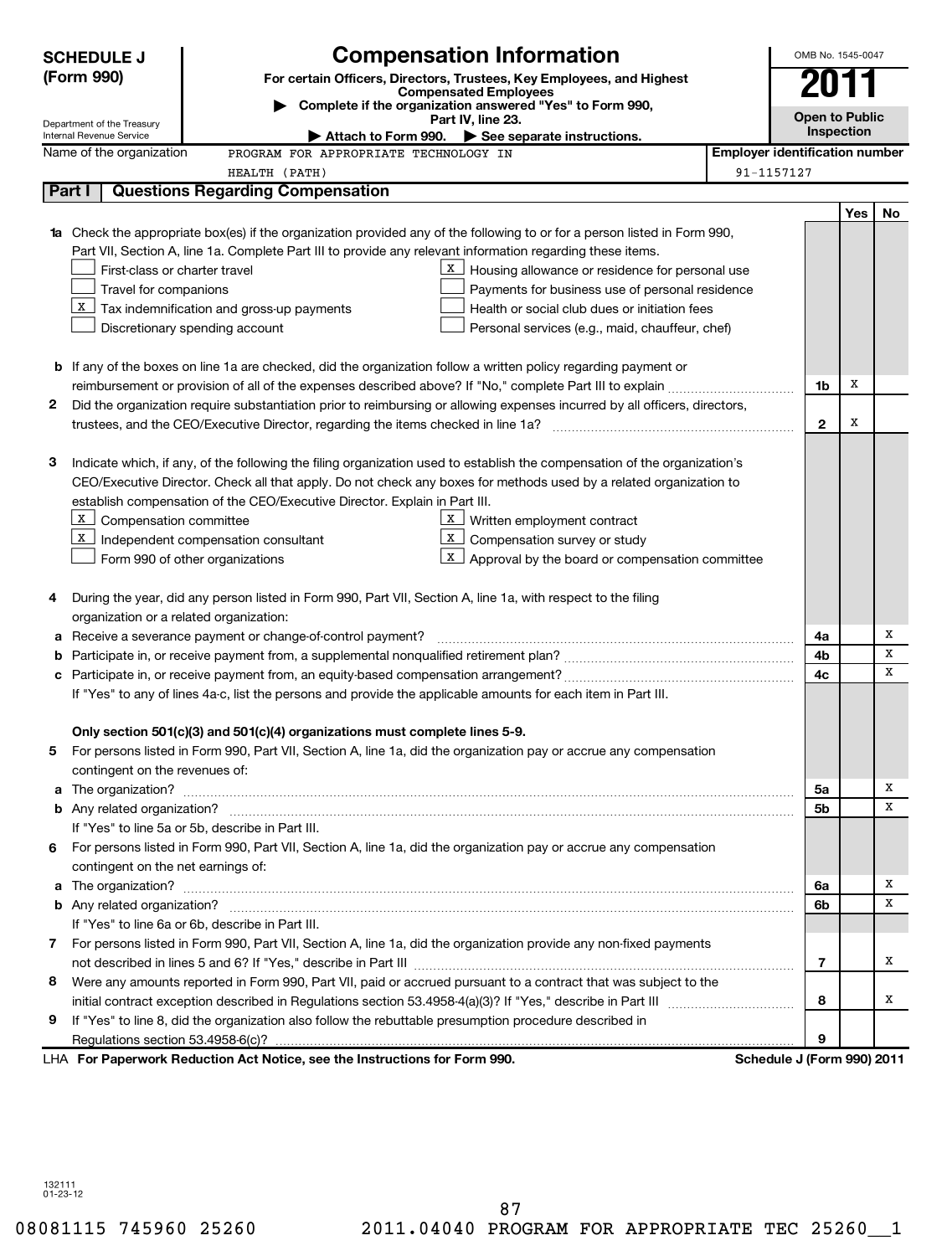HEALTH (PATH)

Schedule J (Form 990) 2011 HEALTH (PATH) 27 (PATH)

#### Part II | Officers, Directors, Trustees, Key Employees, and Highest Compensated Employees. Use duplicate copies if additional space is needed.

For each individual whose compensation must be reported in Schedule J, report compensation from the organization on row (i) and from related organizations, described in the instructions, on row (ii). Do not list any individuals that are not listed on Form 990, Part VII.

Note. The sum of columns (B)(i)-(iii) for each listed individual must equal the total amount of Form 990, Part VII, Section A, line 1a, applicable column (D) and (E) amounts for that individual.

| (A) Name              |      | (B) Breakdown of W-2 and/or 1099-MISC compensation |                                           |                                           | (C)                                              | (D)<br>Nontaxable | (E)                              | (F)                                                       |  |
|-----------------------|------|----------------------------------------------------|-------------------------------------------|-------------------------------------------|--------------------------------------------------|-------------------|----------------------------------|-----------------------------------------------------------|--|
|                       |      | (i) Base<br>compensation                           | (ii) Bonus &<br>incentive<br>compensation | (iii) Other<br>reportable<br>compensation | Retirement and<br>other deferred<br>compensation | benefits          | Total of columns<br>$(B)(i)-(D)$ | Compensation<br>reported as deferred<br>in prior Form 990 |  |
|                       | (i)  | 410,171                                            | 114,074                                   | 200                                       | 28,828                                           | 10,668            | 563,941                          | 0.                                                        |  |
| 1 CHRISTOPHER J ELIAS | (ii) | $\mathbf{0}$                                       | $\mathbf{0}$                              | $\mathbf 0$ .                             | 0                                                | 0                 | 0                                | $\mathbf 0$ .                                             |  |
|                       | (i)  | 234,966                                            | $\mathbf{0}$                              | 370.                                      | 24,546                                           | 10,618            | 270,500                          | $\mathbf 0$ .                                             |  |
| 2 ERIC G WALKER       | (ii) | $\mathbf{0}$                                       | $\mathbf 0$ .                             | 0.                                        | 0                                                | 0                 | 0                                | $\mathsf{0}$ .                                            |  |
|                       | (i)  | 243,724                                            | $\mathbf{0}$ .                            | 300,                                      | 26,044                                           | 5,380             | 275,448                          | $\mathfrak o$ .                                           |  |
| 3 AYORINDE AJAYI      | (ii) | $\mathbf{0}$ .                                     | $\mathbf{0}$ .                            | 0.                                        | $\mathbf{0}$                                     | $^{\circ}$        | 0                                | $\mathfrak o$ .                                           |  |
|                       | (i)  | 194,515                                            | $\mathbf 0$ .                             | 246.                                      | 23,290                                           | 10,510            | 228,561                          | $\mathfrak o$ .                                           |  |
| 4 ERIK A ARNOLD       | (ii) | $\mathbf{0}$                                       | $\mathbf{0}$ .                            | 0.                                        | $\mathbf{0}$                                     | $^{\circ}$        | 0                                | $\mathfrak o$ .                                           |  |
|                       | (i)  | 307,880                                            | $\mathbf{0}$ .                            | 0.                                        | 21,725                                           | 7,680             | 337,285                          | $\mathfrak o$ .                                           |  |
| 5 JOHN W BOSLEGO      | (ii) | $\mathbf{0}$                                       | $\mathbf 0$ .                             | 0.                                        | 0                                                | $^{\circ}$        | 0                                | $\mathfrak o$ .                                           |  |
| CATHERINE             | (i)  | 140,502                                            | $\mathbf 0$ .                             | 99,710.                                   | 20,530                                           | 9,904             | 270,646                          | $\mathfrak o$ .                                           |  |
| 6 BROKENSHIRE-SCOTT   | (ii) | $\mathbf{0}$                                       | 0.                                        | 0.                                        | $\mathbf{0}$                                     | 0 <sup>1</sup>    | 0                                | 0.                                                        |  |
|                       | (i)  | 137,341                                            | $\mathbf 0$ .                             | 88,744.                                   | 29,400                                           | 10,456            | 265,941                          | $\mathsf{0}$ .                                            |  |
| 7 RAMONA ANNE BYRKIT  | (ii) | $\mathbf{0}$                                       | $\mathbf{0}$                              | 0.                                        | $\mathbf{0}$                                     | 0 <sup>1</sup>    | 0                                | 0.                                                        |  |
|                       | (i)  | 212,162                                            | $\mathbf{0}$                              | $\mathbf 0$ .                             | 7,272                                            | 9,763             | 229,197                          | $\mathfrak o$ .                                           |  |
| 8 MICHAEL J FREE      | (ii) | $\mathbf{0}$                                       | $\mathbf{0}$                              | 0.                                        | $\mathbf{0}$                                     | $\mathbf{0}$      | 0                                | $\mathfrak o$ .                                           |  |
|                       | (i)  | 130,219                                            | $\mathbf{0}$                              | 48, 247.                                  | 21,300                                           | 11,299            | 211,065                          | $\mathbf 0$ .                                             |  |
| 9 MICHELLE GARDNER    | (ii) | $\mathbf{0}$                                       | $\mathbf{0}$                              | 0.                                        | 0                                                | $\mathbf{0}$      | 0                                | $\mathbf 0$ .                                             |  |
|                       | (i)  | 170,979                                            | $\mathbf{0}$                              | 0.                                        | 18,306                                           | 10,417            | 199,702                          | $\mathbf 0$ .                                             |  |
| 10 JANE E HUTCHINGS   | (ii) | $\mathbf{0}$                                       | $\mathbf{0}$                              | 0.                                        | 0                                                | $^{\circ}$        | 0                                | $\mathbf 0$ .                                             |  |
|                       | (i)  | 218,818                                            | $\mathbf{0}$                              | 370                                       | 21,109                                           | 10,595            | 250,892                          | $\mathbf 0$ .                                             |  |
| 11 SCOTT JACKSON      | (ii) | 0                                                  | $\mathbf{0}$                              | 0.                                        | 0                                                | $^{\circ}$        |                                  | $\mathfrak o$ .                                           |  |
|                       | (i)  | 195,441                                            | $\mathbf{0}$                              | 2,593                                     | 22,815                                           | 10,508            | 231,357                          | $\mathbf 0$ .                                             |  |
| 12 MARLOW KEE         | (ii) | 0                                                  | $\mathbf{0}$                              | $\mathbf{0}$ .                            | $\mathbf{0}$                                     | $\Omega$          |                                  | $\mathfrak o$ .                                           |  |
|                       | (i)  | 216,939                                            | $\mathbf{0}$                              | $\mathbf 0$ .                             | 23, 217                                          | 10,502            | 250,658                          | $\mathfrak o$ .                                           |  |
| 13 F MARC LAFORCE     | (ii) | $\mathbf{0}$                                       | $\mathbf{0}$                              | 0.                                        | $\mathbf 0$                                      | $\mathbf{0}$      |                                  | $\mathfrak o$ .                                           |  |
|                       | (i)  | 216,927                                            | $\mathbf{0}$                              | $\mathbf 0$ .                             | 16,666                                           | 10,569            | 244,162                          | $\mathbf 0$ .                                             |  |
| 14 DAN LASTER         | (ii) | $\mathbf{0}$                                       | $\mathbf{0}$                              | 0.                                        | 0                                                | $^{\circ}$        |                                  | $\mathbf 0$ .                                             |  |
| CHRISTIAN GEORGES     | (i)  | 280,980                                            | 0.                                        | 254                                       | 11,493                                           | 10,668            | 303,395                          | $\mathbf 0$ .                                             |  |
| <b>15 LOUCQ</b>       | (ii) | $\mathbf{0}$                                       | 0.                                        | 0.                                        | 0                                                | $\mathbf{0}$      | 0                                | $\mathbf 0$ .                                             |  |
|                       | (i)  | 170,517                                            | 0.                                        | 150                                       | 21,799                                           | 7,380             | 199,846                          | $\mathbf 0$ .                                             |  |
| 16 JULIE M PULERWITZ  | (ii) | 0.                                                 | 0.                                        | 0.                                        | $\mathbf{0}$                                     | $\mathbf{0}$ .    | $\mathbf 0$ .                    | $\mathbf 0$ .                                             |  |

**Schedule J (Form 990) 2011**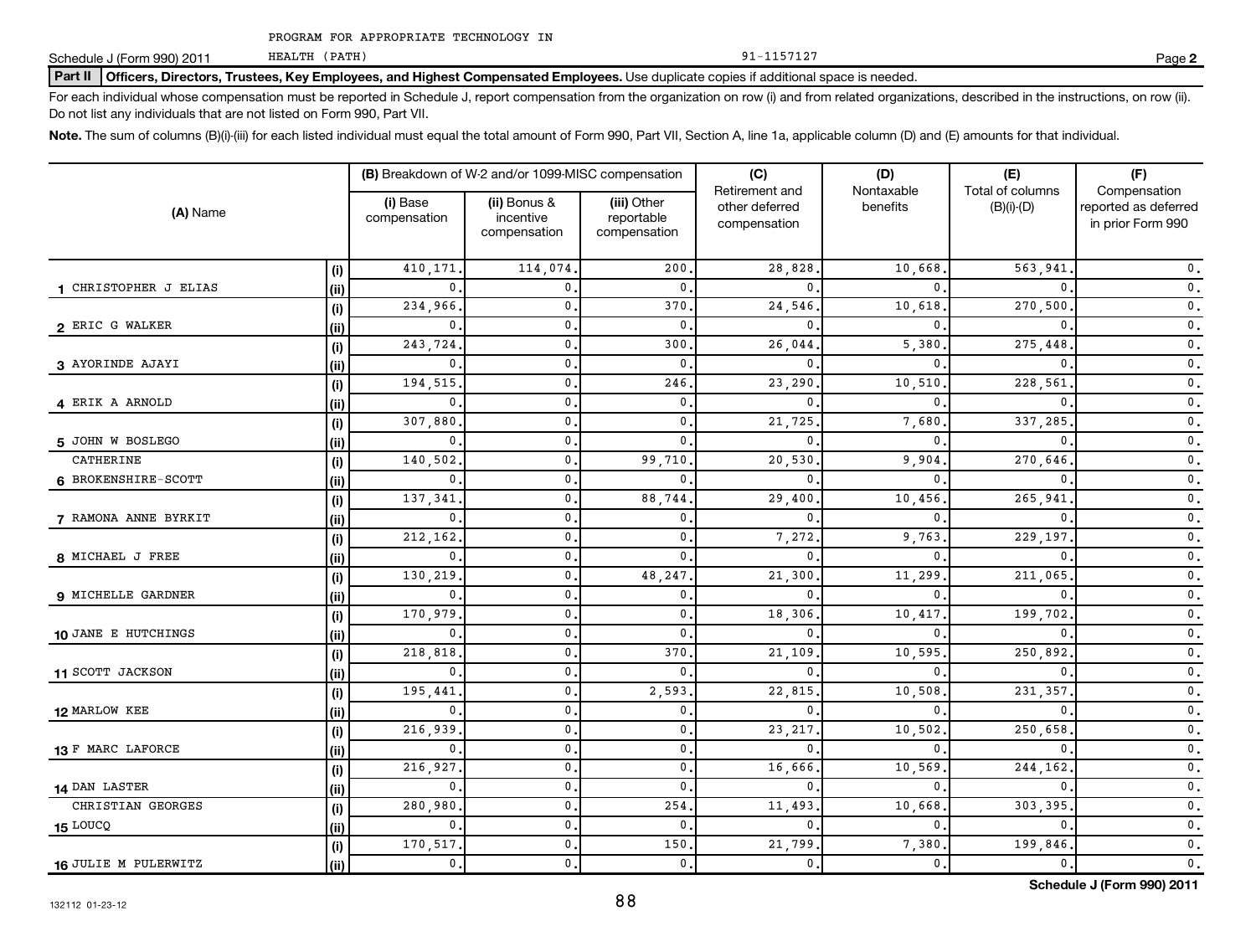HEALTH (PATH)

Schedule J (Form 990) 2011 HEALTH (PATH) 27 (PATH)

### Part II | Officers, Directors, Trustees, Key Employees, and Highest Compensated Employees. Use duplicate copies if additional space is needed.

For each individual whose compensation must be reported in Schedule J, report compensation from the organization on row (i) and from related organizations, described in the instructions, on row (ii). Do not list any individuals that are not listed on Form 990, Part VII.

Note. The sum of columns (B)(i)-(iii) for each listed individual must equal the total amount of Form 990, Part VII, Section A, line 1a, applicable column (D) and (E) amounts for that individual.

| (A) Name               |       |                          | (B) Breakdown of W-2 and/or 1099-MISC compensation |                                           | (C)<br>Retirement and          | (D)<br>Nontaxable | (E)<br>Total of columns | (F)                                                       |  |
|------------------------|-------|--------------------------|----------------------------------------------------|-------------------------------------------|--------------------------------|-------------------|-------------------------|-----------------------------------------------------------|--|
|                        |       | (i) Base<br>compensation | (ii) Bonus &<br>incentive<br>compensation          | (iii) Other<br>reportable<br>compensation | other deferred<br>compensation | benefits          | $(B)(i)-(D)$            | Compensation<br>reported as deferred<br>in prior Form 990 |  |
|                        | (i)   | 244,024.                 | $\mathbf{0}$ .                                     | 300                                       | 17,711                         | 1,391.            | 263,426                 | $\mathfrak o$ .                                           |  |
| 1 JACQUELINE D SHERRIS | (ii)  | 0.                       | $\mathbf{0}$ .                                     | 0.                                        | $\mathbf{0}$                   | $\mathbf{0}$ .    | $\mathbf{0}$            | $\mathfrak o$ .                                           |  |
|                        | (i)   | 199,577                  | $\mathbf{0}$ .                                     | 0.                                        | 21,300                         | 7,049             | 227,926                 | $\mathfrak o$ .                                           |  |
| 2 CATHARINE TAYLOR     | (ii)  | 0.                       | $\mathbf{0}$ .                                     | 0.                                        | $\mathbf{0}$                   | $\mathbf{0}$ .    | $\mathbf{0}$            | $\mathfrak o$ .                                           |  |
|                        | (i)   | 220,785                  | $\mathbf{0}$ .                                     | $\mathbf{0}$ .                            | 26,569                         | 5,652.            | 253,006                 | $\mathfrak o$ .                                           |  |
| 3 SHARON THOMPSON      | (ii)  | $\mathbf 0$ .            | $\mathbf{0}$ .                                     | $\mathbf{0}$ .                            | $\mathbf{0}$                   | $\Omega$          | $\Omega$                | $\mathfrak o$ .                                           |  |
|                        | (i)   | 158,060                  | $\mathbf{0}$ .                                     | 70,658                                    | 19,825                         | 10,766.           | 259,309                 | $\overline{\mathbf{0}}$ .                                 |  |
| 4 RIKKA TRANGSRUD      | (ii)  | $\mathbf 0$ .            | $\mathbf{0}$ .                                     | $\mathbf{0}$                              | $\mathbf{0}$                   | $\Omega$          | $\Omega$                | $\overline{\mathbf{0}}$ .                                 |  |
|                        | (i)   | 221,453                  | $\mathbf{0}$ .                                     | 300                                       | 22,169                         | 10,566.           | 254,488                 | $\mathfrak o$ .                                           |  |
| 5 JOHN ROBERT WECKER   | (ii)  | 0.                       | $\mathbf{0}$ .                                     | 0.                                        | $\mathbf{0}$                   | $\Omega$          |                         | $\mathbf 0$ .                                             |  |
|                        | (i)   | 124,675                  | $\mathbf{0}$ .                                     | 74,012                                    | 26,486                         | 10,874            | 236,047                 | $\mathfrak o$ .                                           |  |
| 6 JOAN LITTLEFIELD     | (ii)  | 0.                       | $\mathbf{0}$ .                                     | $\mathbf{0}$ .                            | $\mathbf{0}$                   | $\Omega$          | $\Omega$                | $\mathfrak o$ .                                           |  |
|                        | (i)   | 226,976                  | $\mathbf{0}$ .                                     | 0.                                        | 16,679                         | 10,596.           | 254,251                 | $\mathbf 0$ .                                             |  |
| 7 ASHLEY BIRKETT       | (ii)  | 0.                       | $\mathbf{0}$ .                                     | 0.                                        | $\mathbf{0}$                   | $\Omega$          | $\Omega$                | $\mathbf 0$ .                                             |  |
|                        | (i)   | 172,373                  | $\mathbf{0}$ .                                     | 154,033                                   | 23,326                         | 12,052.           | 361,784                 | $\mathbf 0$ .                                             |  |
| 8 JOHN SKIBIAK         | (ii)  | $\mathbf{0}$             | $\mathbf{0}$ .                                     | 0.                                        | $\mathbf{0}$                   | $\mathbf 0$       | $\Omega$                | $\mathbf 0$ .                                             |  |
|                        | (i)   | 199,589                  | $\mathbf{0}$ .                                     | 37,995                                    | 23,324                         | 7,054             | 267,962                 | $\mathfrak o$ .                                           |  |
| 9 DUNCAN OWENS EARLE   | (ii)  | $\mathbf{0}$             | 0                                                  | $\mathbf{0}$ .                            | $\mathbf{0}$                   | $\mathbf{0}$      | $\Omega$                | $\mathfrak o$ .                                           |  |
|                        | (i)   | 219,198                  | 0                                                  | 0.                                        | 23,788                         | 10,577            | 253,563                 | $\mathfrak o$ .                                           |  |
| 10 GEORGE ROBERTSON    | (ii)  | $\mathbf 0$ .            | 0                                                  | 0.                                        | $\mathbf{0}$                   | $\mathbf{0}$      | $\mathbf{0}$            | $\mathfrak o$ .                                           |  |
|                        | (i)   | 215,203                  | 0                                                  | 0.                                        | 24,535                         | 10,566.           | 250,304                 | $\mathfrak o$ .                                           |  |
| 11 JORGE FLORES        | (iii) | 0.                       | $\mathbf{0}$ .                                     | 0.                                        | $\mathbf 0$ .                  | $\mathbf 0$ .     | $\mathbf{0}$            | 0.                                                        |  |
|                        | (i)   |                          |                                                    |                                           |                                |                   |                         |                                                           |  |
| <u> 12</u>             | (ii)  |                          |                                                    |                                           |                                |                   |                         |                                                           |  |
|                        | (i)   |                          |                                                    |                                           |                                |                   |                         |                                                           |  |
| 13                     | (ii)  |                          |                                                    |                                           |                                |                   |                         |                                                           |  |
|                        | (i)   |                          |                                                    |                                           |                                |                   |                         |                                                           |  |
| 14                     | (ii)  |                          |                                                    |                                           |                                |                   |                         |                                                           |  |
|                        | (i)   |                          |                                                    |                                           |                                |                   |                         |                                                           |  |
| 15                     | (ii)  |                          |                                                    |                                           |                                |                   |                         |                                                           |  |
|                        | (i)   |                          |                                                    |                                           |                                |                   |                         |                                                           |  |
| <u>16</u>              | (ii)  |                          |                                                    |                                           |                                |                   |                         |                                                           |  |

89

**Schedule J (Form 990) 2011**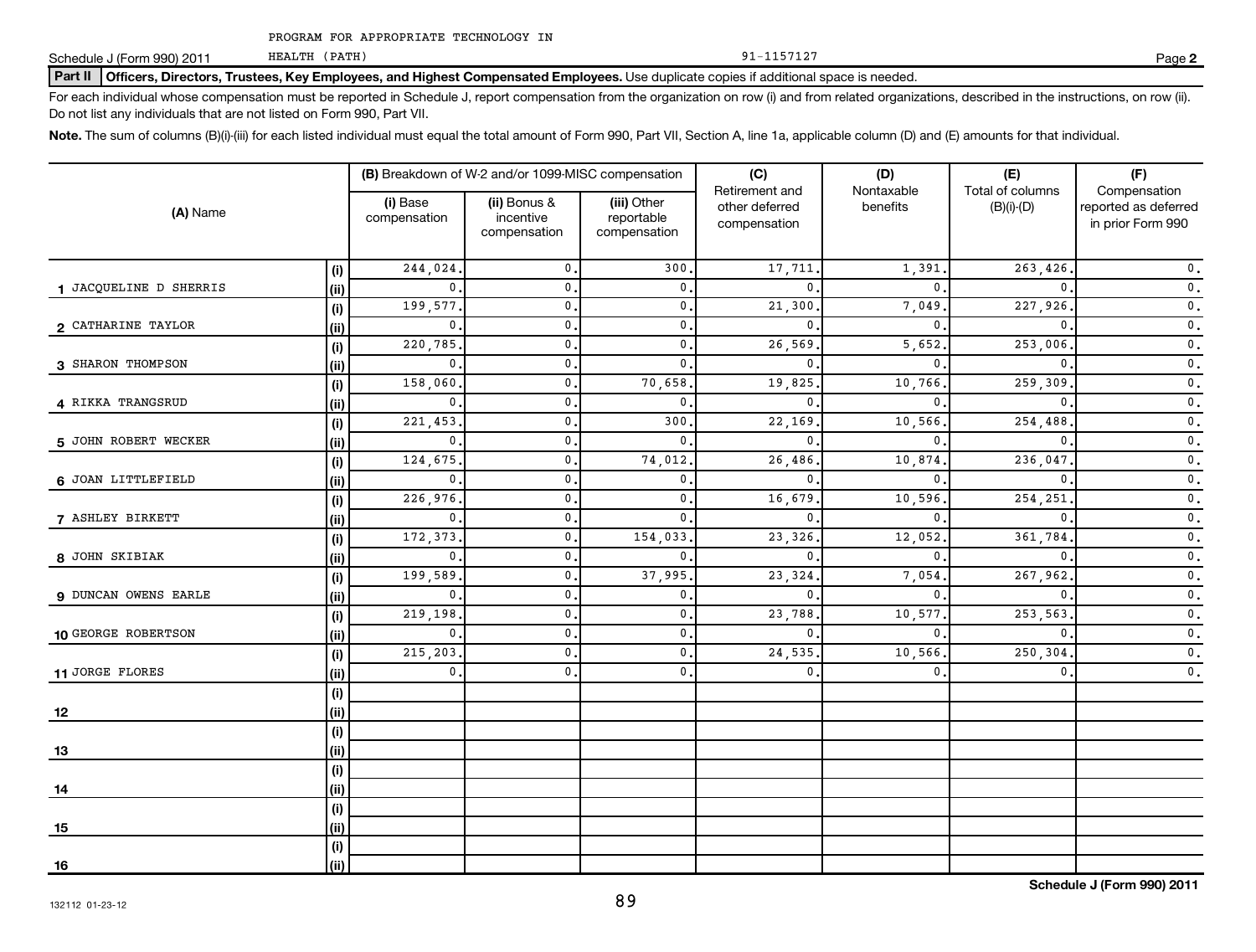Schedule J (Form 990) 2011 HEALTH (PATH) 31-1157127

### **Part III Supplemental Information**

Complete this part to provide the information, explanation, or descriptions required for Part I, lines 1a, 1b, 3, 4a, 4b, 4c, 5a, 5b, 6a, 6b, 7, and 8, and for Part II. Also complete this part for any additional information.

PART I, LINE 1A: HOUSING ALLOWANCE & TAX INDEMNIFICATION ARE ONLY

PROVIDED TO THOSE INDIVIDUALS WHO ARE EXPATRIATE EMPLOYEES. ALL BENEFIT

HEALTH (PATH)

PAYMENTS ARE MADE ACCORDING TO OUR EXPATRIATE POLICY.

Page 3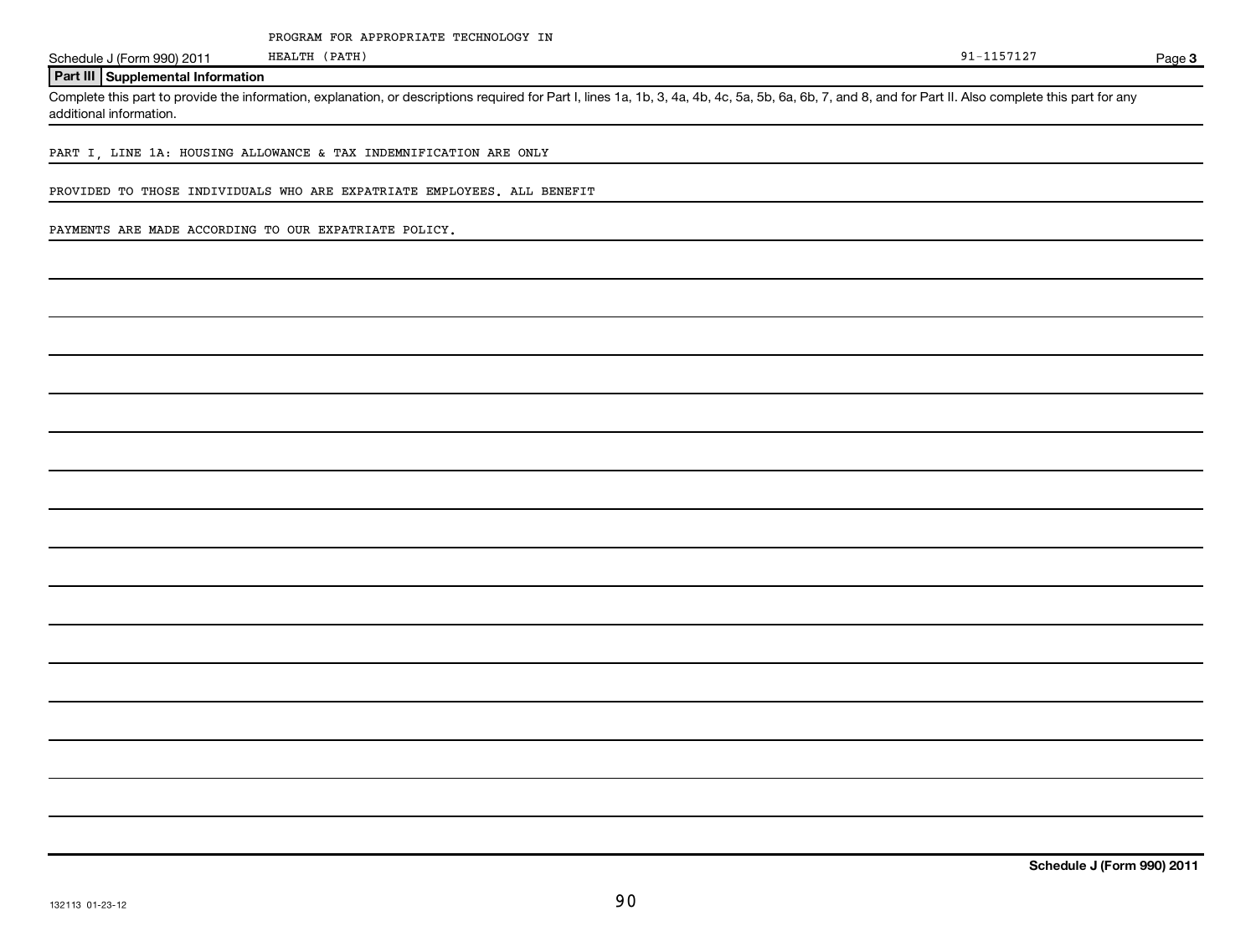# **SCHEDULE M (Form 990)**

# **Noncash Contributions**

**Complete if the organizations answered "Yes" on Form** <sup>J</sup>**2011**

Department of the Treasury Internal Revenue Service

## **990, Part IV, lines 29 or 30. Open to Public Unspection**<br> **■** Attach to Form 990 **Inspection Inspection Inspection Inspection Inspection**

OMB No. 1545-0047

Name of the organization PROGRAM FOR APPROPRIATE TECHNOLOGY IN

**Employer identification number** HEALTH (PATH) 91-1157127

|  | nsayın train      |  |
|--|-------------------|--|
|  | Tynes of Pronerty |  |

| Part I |                             | <b>Types of Property</b>                                                                                                            |            |                               |                                                |                                                       |            |     |    |
|--------|-----------------------------|-------------------------------------------------------------------------------------------------------------------------------------|------------|-------------------------------|------------------------------------------------|-------------------------------------------------------|------------|-----|----|
|        |                             |                                                                                                                                     | (a)        | (b)                           | (c)                                            | (d)                                                   |            |     |    |
|        |                             |                                                                                                                                     | Check if   | Number of<br>contributions or | Noncash contribution<br>amounts reported on    | Method of determining<br>noncash contribution amounts |            |     |    |
|        |                             |                                                                                                                                     | applicable |                               | items contributed Form 990, Part VIII, line 1g |                                                       |            |     |    |
| 1.     |                             |                                                                                                                                     |            |                               |                                                |                                                       |            |     |    |
| 2      |                             |                                                                                                                                     |            |                               |                                                |                                                       |            |     |    |
| 3      |                             | Art - Fractional interests                                                                                                          |            |                               |                                                |                                                       |            |     |    |
| 4      |                             |                                                                                                                                     |            |                               |                                                |                                                       |            |     |    |
| 5      |                             | Clothing and household goods                                                                                                        |            |                               |                                                |                                                       |            |     |    |
| 6      |                             |                                                                                                                                     |            |                               |                                                |                                                       |            |     |    |
| 7      |                             |                                                                                                                                     |            |                               |                                                |                                                       |            |     |    |
| 8      | Intellectual property       |                                                                                                                                     |            |                               |                                                |                                                       |            |     |    |
| 9      |                             | Securities - Publicly traded                                                                                                        | X          | 18                            | 193,865.                                       | FMV                                                   |            |     |    |
| 10     |                             | Securities - Closely held stock                                                                                                     |            |                               |                                                |                                                       |            |     |    |
| 11     |                             | Securities - Partnership, LLC, or                                                                                                   |            |                               |                                                |                                                       |            |     |    |
|        | trust interests             |                                                                                                                                     |            |                               |                                                |                                                       |            |     |    |
| 12     |                             |                                                                                                                                     |            |                               |                                                |                                                       |            |     |    |
| 13     |                             | Qualified conservation contribution -                                                                                               |            |                               |                                                |                                                       |            |     |    |
|        |                             |                                                                                                                                     |            |                               |                                                |                                                       |            |     |    |
| 14     |                             | Qualified conservation contribution - Other                                                                                         |            |                               |                                                |                                                       |            |     |    |
| 15     |                             | Real estate - Residential                                                                                                           |            |                               |                                                |                                                       |            |     |    |
| 16     |                             | Real estate - Commercial                                                                                                            |            |                               |                                                |                                                       |            |     |    |
| 17     |                             |                                                                                                                                     |            |                               |                                                |                                                       |            |     |    |
| 18     |                             |                                                                                                                                     |            |                               |                                                |                                                       |            |     |    |
| 19     |                             |                                                                                                                                     |            |                               |                                                |                                                       |            |     |    |
| 20     |                             | Drugs and medical supplies                                                                                                          |            |                               |                                                |                                                       |            |     |    |
| 21     | Taxidermy                   |                                                                                                                                     |            |                               |                                                |                                                       |            |     |    |
| 22     |                             |                                                                                                                                     |            |                               |                                                |                                                       |            |     |    |
| 23     |                             |                                                                                                                                     |            |                               |                                                |                                                       |            |     |    |
| 24     |                             |                                                                                                                                     |            |                               |                                                |                                                       |            |     |    |
| 25     | Other $\blacktriangleright$ | ( SOFTWARE LIC.                                                                                                                     | x          |                               | 3,684,210.                                     | COST OR SALES PRICE                                   |            |     |    |
| 26     | Other $\blacktriangleright$ | ( SUPPLIES                                                                                                                          | x          | 34                            | 31,021.                                        | COST OR SALES PRICE                                   |            |     |    |
| 27     | Other $\blacktriangleright$ | EVENT BEV.                                                                                                                          | X          | $1\overline{1}$               | 8,680.                                         | COST                                                  |            |     |    |
| 28     | Other $\blacktriangleright$ | EVENT PRIZES                                                                                                                        | x          |                               | 1,740.                                         | COST                                                  |            |     |    |
| 29     |                             | Number of Forms 8283 received by the organization during the tax year for contributions                                             |            |                               |                                                |                                                       |            |     |    |
|        |                             | for which the organization completed Form 8283, Part IV, Donee Acknowledgement                                                      |            |                               | 29                                             |                                                       |            | 0   |    |
|        |                             |                                                                                                                                     |            |                               |                                                |                                                       |            | Yes | No |
|        |                             | 30a During the year, did the organization receive by contribution any property reported in Part I, lines 1-28 that it must hold for |            |                               |                                                |                                                       |            |     |    |
|        |                             | at least three years from the date of the initial contribution, and which is not required to be used for exempt purposes for        |            |                               |                                                |                                                       |            |     |    |
|        |                             |                                                                                                                                     |            |                               |                                                |                                                       | <b>30a</b> |     | х  |
|        |                             | <b>b</b> If "Yes," describe the arrangement in Part II.                                                                             |            |                               |                                                |                                                       |            |     |    |
| 31     |                             | Does the organization have a gift acceptance policy that requires the review of any non-standard contributions?                     |            |                               |                                                |                                                       | 31         | х   |    |
|        |                             | 32a Does the organization hire or use third parties or related organizations to solicit, process, or sell noncash                   |            |                               |                                                |                                                       |            |     |    |
|        | contributions?              |                                                                                                                                     |            |                               |                                                |                                                       | 32a        |     | х  |
|        |                             | <b>b</b> If "Yes," describe in Part II.                                                                                             |            |                               |                                                |                                                       |            |     |    |
| 33     |                             | If the organization did not report an amount in column (c) for a type of property for which column (a) is checked,                  |            |                               |                                                |                                                       |            |     |    |
|        | describe in Part II.        |                                                                                                                                     |            |                               |                                                |                                                       |            |     |    |

**For Paperwork Reduction Act Notice, see the Instructions for Form 990. Schedule M (Form 990) (2011)** LHA

132141 01-23-12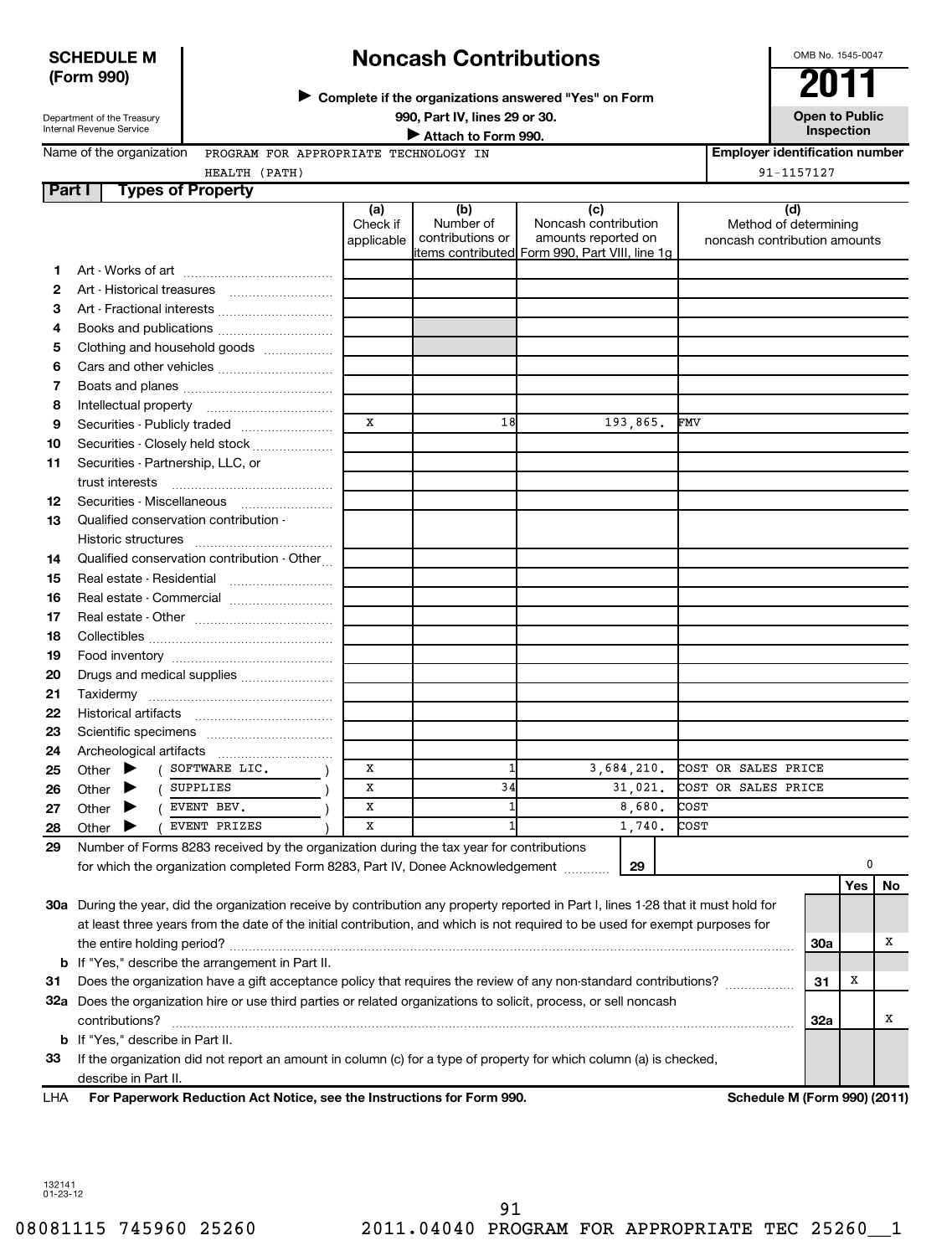| <b>SCHEDULE O</b>                                                              | <b>Supplemental Information to Form 990 or 990-EZ</b>                                                                                                                   | OMB No. 1545-0047                                   |
|--------------------------------------------------------------------------------|-------------------------------------------------------------------------------------------------------------------------------------------------------------------------|-----------------------------------------------------|
| (Form 990 or 990-EZ)<br>Department of the Treasury<br>Internal Revenue Service | Complete to provide information for responses to specific questions on<br>Form 990 or 990-EZ or to provide any additional information.<br>Attach to Form 990 or 990-EZ. | <b>Open to Public</b><br>Inspection                 |
| Name of the organization                                                       | PROGRAM FOR APPROPRIATE TECHNOLOGY IN<br>HEALTH (PATH)                                                                                                                  | <b>Employer identification number</b><br>91-1157127 |
|                                                                                | FORM 990, PART III, LINE 4A, PROGRAM SERVICE ACCOMPLISHMENTS:                                                                                                           |                                                     |
|                                                                                | CERVICAL CANCER PANDEMIC INFLUENZA AND PNEUMOCOCCAL DISEASE.                                                                                                            |                                                     |
|                                                                                | THE MENINGITIS VACCINE PROJECT (MVP), A PARTNERSHIP BETWEEN PATH AND                                                                                                    |                                                     |
|                                                                                | THE WORLD HEALTH ORGANIZATION (WHO), WORKED WITH THE GOVERNMENTS OF                                                                                                     |                                                     |
|                                                                                | CAMEROON CHAD AND NIGERIA TO INTRODUCE MENAFRIVAC A VACCINE                                                                                                             |                                                     |
|                                                                                | DEVELOPED BY MVP TO END EPIDEMICS OF GROUP A MENINGOCOCCAL MENINGITIS                                                                                                   |                                                     |
|                                                                                | IN AFRICA. THESE COUNTRIES JOINED BURKINA FASO, MALI, AND NIGER IN                                                                                                      |                                                     |
|                                                                                | INTRODUCING THE VACCINE AT LARGE SCALE. MORE THAN 54 MILLION AFRICANS                                                                                                   |                                                     |
|                                                                                | RECEIVED THE VACCINE BY THE END OF 2011. NOT A SINGLE CASE OF GROUP A                                                                                                   |                                                     |
|                                                                                | MENINGOCOCCAL MENINGITIS WAS REPORTED AMONG THOSE VACCINATED.                                                                                                           |                                                     |
|                                                                                | THE PATH MALARIA VACCINE INITIATIVE HAS ADVANCED A VACCINE CANDIDATE                                                                                                    |                                                     |
|                                                                                | THAT OFFERS NEW HOPE FOR THE PREVENTION OF MALARIA IN AFRICA. IN 2011                                                                                                   |                                                     |
|                                                                                | THE FIRST RESULTS OF AN ADVANCED CLINICAL TRIAL IN SEVEN AFRICAN                                                                                                        |                                                     |
|                                                                                | COUNTRIES SUGGESTED THAT THE VACCINE CANDIDATE (KNOWN AS RTS S) MAY                                                                                                     |                                                     |
|                                                                                | SUBSTANTIALLY REDUCE MALARIA EPISODES AMONG YOUNG CHILDREN.                                                                                                             |                                                     |
|                                                                                | THE ACCELERATED VACCINE INTRODUCTION (AVI) INITIATIVE AIMS TO DEVELOP A                                                                                                 |                                                     |
|                                                                                | COMMON PLATFORM FOR INTRODUCING NEW VACCINES BY COMBINING SCIENCE AND                                                                                                   |                                                     |
|                                                                                | ADVOCACY TO SUPPORT COUNTRY-LEVEL DECISION-MAKERS IN PLANNING AND                                                                                                       |                                                     |
|                                                                                | SUSTAINING IMPLEMENTATION EFFORTS. AVI'S TECHNICAL ASSISTANCE                                                                                                           |                                                     |
|                                                                                | CONSORTIUM, LED BY PATH, ASSISTED IN ROLLOUTS OF PNEUMOCOCCAL CONJUGATE                                                                                                 |                                                     |
|                                                                                | AND ROTAVIRUS VACCINES IN NUMEROUS COUNTRIES ELIGIBLE FOR SUPPORT                                                                                                       |                                                     |
|                                                                                | THROUGH THE GLOBAL ALLIANCE FOR VACCINES AND IMMUNIZATION (GAVI).                                                                                                       |                                                     |
| 132211<br>01-23-12                                                             | LHA For Paperwork Reduction Act Notice, see the Instructions for Form 990 or 990-EZ.                                                                                    | Schedule O (Form 990 or 990-EZ) (2011)              |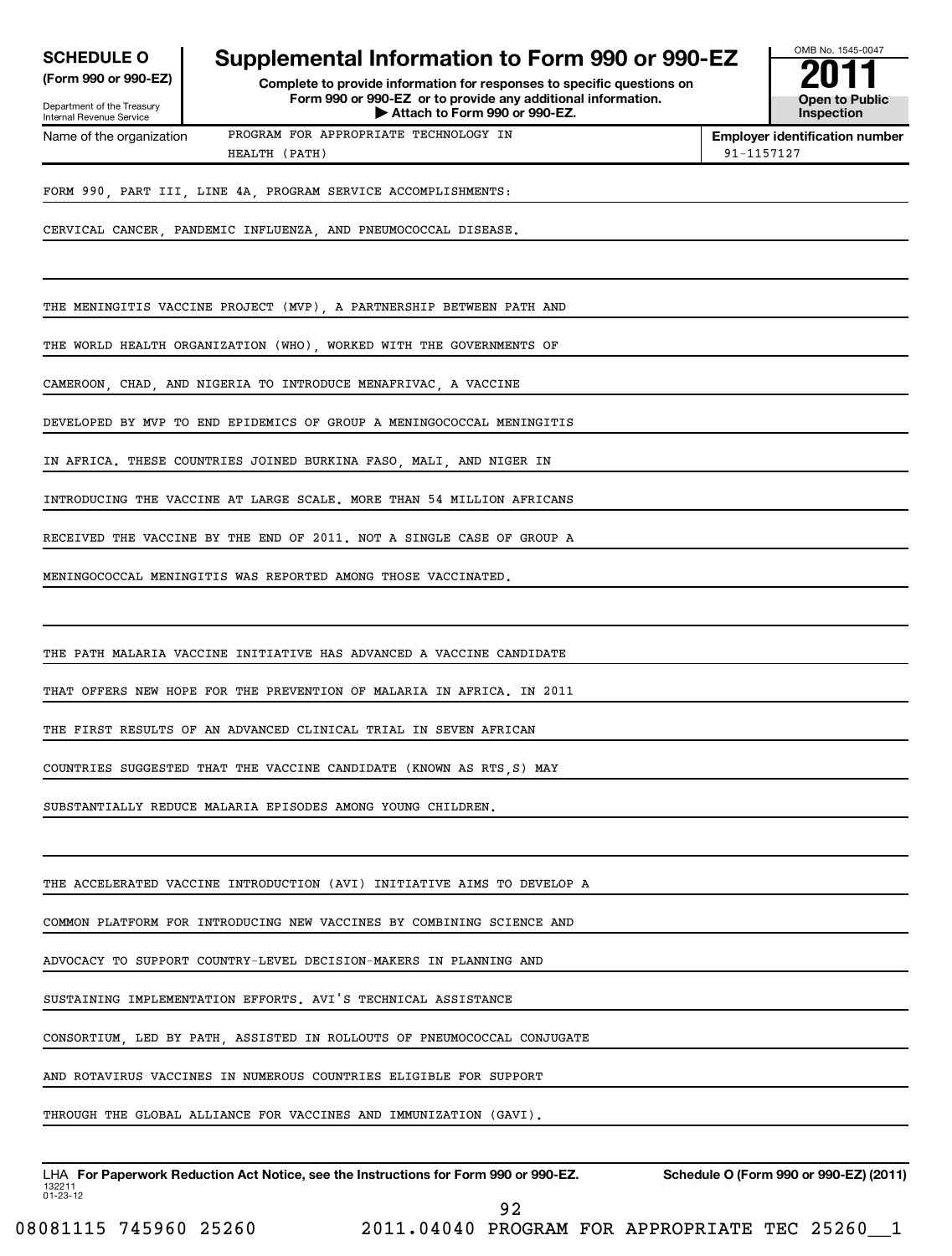| Schedule O (Form 990 or 990-EZ) (2011)                                             | Page 2                                              |
|------------------------------------------------------------------------------------|-----------------------------------------------------|
| PROGRAM FOR APPROPRIATE TECHNOLOGY IN<br>Name of the organization<br>HEALTH (PATH) | <b>Employer identification number</b><br>91-1157127 |
| PROJECT OPTIMIZE, ANOTHER PATH-WHO COLLABORATION, WORKS TO TRANSFORM               |                                                     |
| THE WAY VACCINES AND OTHER HEALTH PRODUCTS REACH UNDERSERVED                       |                                                     |
| POPULATIONS. IN 2011 OPTIMIZE WORKED DIRECTLY WITH THE GOVERNMENTS OF              |                                                     |
| ALBANIA, GUATEMALA, TUNISIA, SENEGAL, AND VIETNAM TO IDENTIFY PROBLEMS             |                                                     |
| IN THE SUPPLY CHAIN AND DEMONSTRATE INNOVATIVE SOLUTIONS. BY ASSEMBLING            |                                                     |
| AN EVIDENCE BASE TO DEFINE THE OPTIMUM VACCINE SUPPLY CHAIN, OPTIMIZE              |                                                     |
| IS RALLYING THE GLOBAL HEALTH COMMUNITY TO STRENGTHEN IMMUNIZATION                 |                                                     |
| SYSTEMS AND INCREASE ACCESS TO NEW VACCINES.                                       |                                                     |
|                                                                                    |                                                     |
| FORM 990, PART III, LINE 4B, PROGRAM SERVICE ACCOMPLISHMENTS:                      |                                                     |
| AND IMPLEMENT A TRANSMISSION ELIMINATION STRATEGY. IN ZAMBIA, WE HELPED            |                                                     |
| TRAIN WORKERS IN ADVANCED MALARIA SURVEILLANCE METHODS IN NEARLY 400               |                                                     |
| CLINICS ACROSS 17 DISTRICTS.                                                       |                                                     |
|                                                                                    |                                                     |
| TO REDUCE THE BURDEN OF HIV, PATH WORKED IN 2011 TO ENHANCE HIV                    |                                                     |
| AWARENESS AND PREVENTION AMONG AT-RISK GROUPS, PREVENT MOTHER-TO-CHILD             |                                                     |
| TRANSMISSION, STRENGTHEN CARE AND TREATMENT SERVICES, AND INTEGRATE                |                                                     |
| RELATED HEALTH SERVICES. IN INDIA, FOR EXAMPLE, WE HELPED PREVENT                  |                                                     |
| INFECTIONS AMONG VULNERABLE POPULATIONS THROUGH EDUCATION AND TREATMENT            |                                                     |
| PROGRAMS. IN SENEGAL, WE EDUCATED AND EMPOWERED WOMEN AT HIGH RISK TO              |                                                     |
| NEGOTIATE CONDOM USE. AND IN ZAMBIA, WE EXPANDED VOLUNTARY COUNSELING              |                                                     |
| AND TESTING SERVICES TO INCREASE TREATMENT AMONG SERODISCORDANT                    |                                                     |
| COUPLES.                                                                           |                                                     |
|                                                                                    |                                                     |
| TO PREVENT MOTHER-TO-CHILD TRANSMISSION, WE EXPANDED USE OF A NEW                  |                                                     |
| TREATMENT PROTOCOL IN ZIMBABWE AND HELPED TENS OF THOUSANDS OF                     |                                                     |
| EXPECTANT MOTHERS IN SOUTH AFRICA RECEIVE IMPORTANT SERVICES TO PROTECT            |                                                     |
| THEIR BABIES FROM HIV. IN THE DEMOCRATIC REPUBLIC OF CONGO, ETHIOPIA,              |                                                     |
| 132212<br>$01 - 23 - 12$<br>93                                                     | Schedule O (Form 990 or 990-EZ) (2011)              |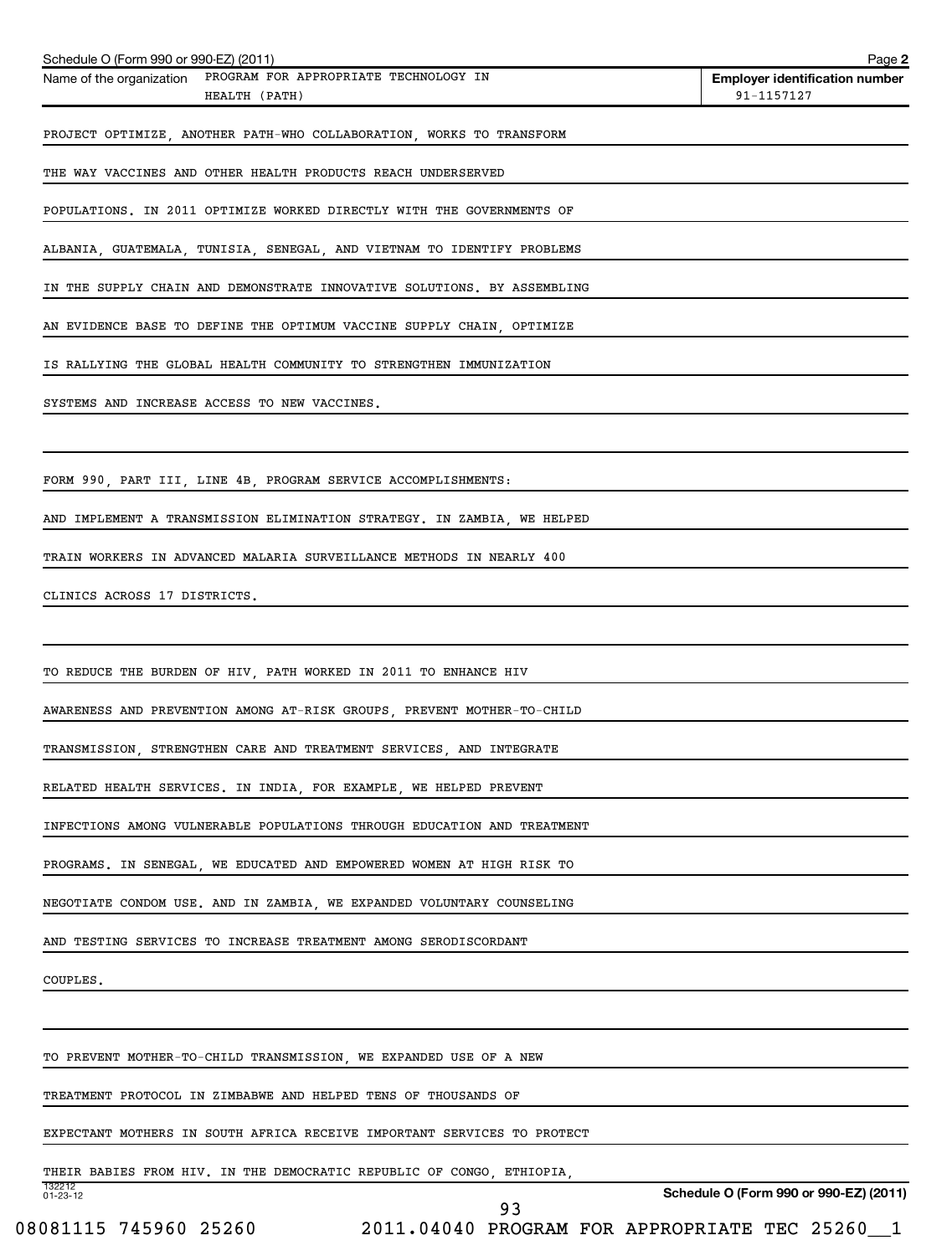| Schedule O (Form 990 or 990-EZ) (2011)                                                        |                                                      | Page 2                                              |
|-----------------------------------------------------------------------------------------------|------------------------------------------------------|-----------------------------------------------------|
| Name of the organization PROGRAM FOR APPROPRIATE TECHNOLOGY IN<br>HEALTH (PATH)               |                                                      | <b>Employer identification number</b><br>91-1157127 |
| AND KENYA, WE BUILT THE CAPACITY OF LOCAL PARTNERS AND COMMUNITIES TO                         |                                                      |                                                     |
| INTEGRATE SERVICES, STRENGTHEN HEALTH SYSTEMS, AND PROVIDE HIV TESTING                        |                                                      |                                                     |
| AND COUNSELING.                                                                               |                                                      |                                                     |
| PATH USES OUR LONG-STANDING EXPERTISE IN GENDER AND HEALTH TO ADDRESS                         |                                                      |                                                     |
| GENDER-BASED CONSTRAINTS THAT CONTRIBUTE TO HIV RISK. IN SENEGAL, FOR                         |                                                      |                                                     |
| EXAMPLE, PATH BEGAN WORK IN 2011 TO ASSESS THE IMPACT OF A                                    |                                                      |                                                     |
| COMMUNITY-BASED HEALTH AND HUMAN RIGHTS PROGRAM ON LEVELS OF                                  |                                                      |                                                     |
| GENDER-BASED VIOLENCE THAT CAN LEAD TO HIV VULNERABILITY.                                     |                                                      |                                                     |
| IN 2011 WE ALSO ADDRESSED THE NEED FOR BETTER TB DIAGNOSIS, TREATMENT,                        |                                                      |                                                     |
| AND CARE BY PROVIDING TECHNICAL ASSISTANCE TO STRENGTHEN HEALTH SYSTEMS                       |                                                      |                                                     |
| AND COLLABORATING WITH NUMEROUS COUNTRIES TO SUPPORT IMPLEMENTATION OF                        |                                                      |                                                     |
| THE INTERNATIONAL STOP TB STRATEGY. IN COLLABORATION WITH THE WORLD                           |                                                      |                                                     |
| HEALTH ORGANIZATION, WE PUBLISHED A TOOLKIT THAT HELPS COUNTRIES                              |                                                      |                                                     |
| STRENGTHEN STRATEGIES FOR DETECTING, TREATING, AND MONITORING                                 |                                                      |                                                     |
| MULTIDRUG-RESISTANT TB.                                                                       |                                                      |                                                     |
| FORM 990, PART III, LINE 4C, PROGRAM SERVICE ACCOMPLISHMENTS:                                 |                                                      |                                                     |
| NEONATAL RESUSCITATORS, CHLORHEXIDINE TO REDUCE NEONATAL DEATHS FROM                          |                                                      |                                                     |
| UMBILICAL STUMP INFECTIONS, AND OXYTOCIN FOR REDUCING DEATHS FROM                             |                                                      |                                                     |
| POSTPARTUM HEMORRHAGE.                                                                        |                                                      |                                                     |
| PATH ALSO ADVANCED POINT-OF-CARE DIAGNOSTICS FOR NEGLECTED TROPICAL                           |                                                      |                                                     |
| DISEASES, HIV AND SEXUALLY TRANSMITTED INFECTIONS, CERVICAL CANCER, AND                       |                                                      |                                                     |
| MALARIA. OUR JET INJECTOR PROJECT FOCUSED ON NEEDLE-FREE DISPOSABLE                           |                                                      |                                                     |
| SYRINGES FOR ADMINISTERING VACCINES, AND IN 2011 WE COMPLETED USER                            |                                                      |                                                     |
| ASSESSEMENTS OF DEVICE PROTOTYPES IN BRAZIL, CHINA, AND INDIA. IN<br>132212<br>$01 - 23 - 12$ |                                                      | Schedule O (Form 990 or 990-EZ) (2011)              |
| 08081115 745960 25260                                                                         | 94<br>2011.04040 PROGRAM FOR APPROPRIATE TEC 25260_1 |                                                     |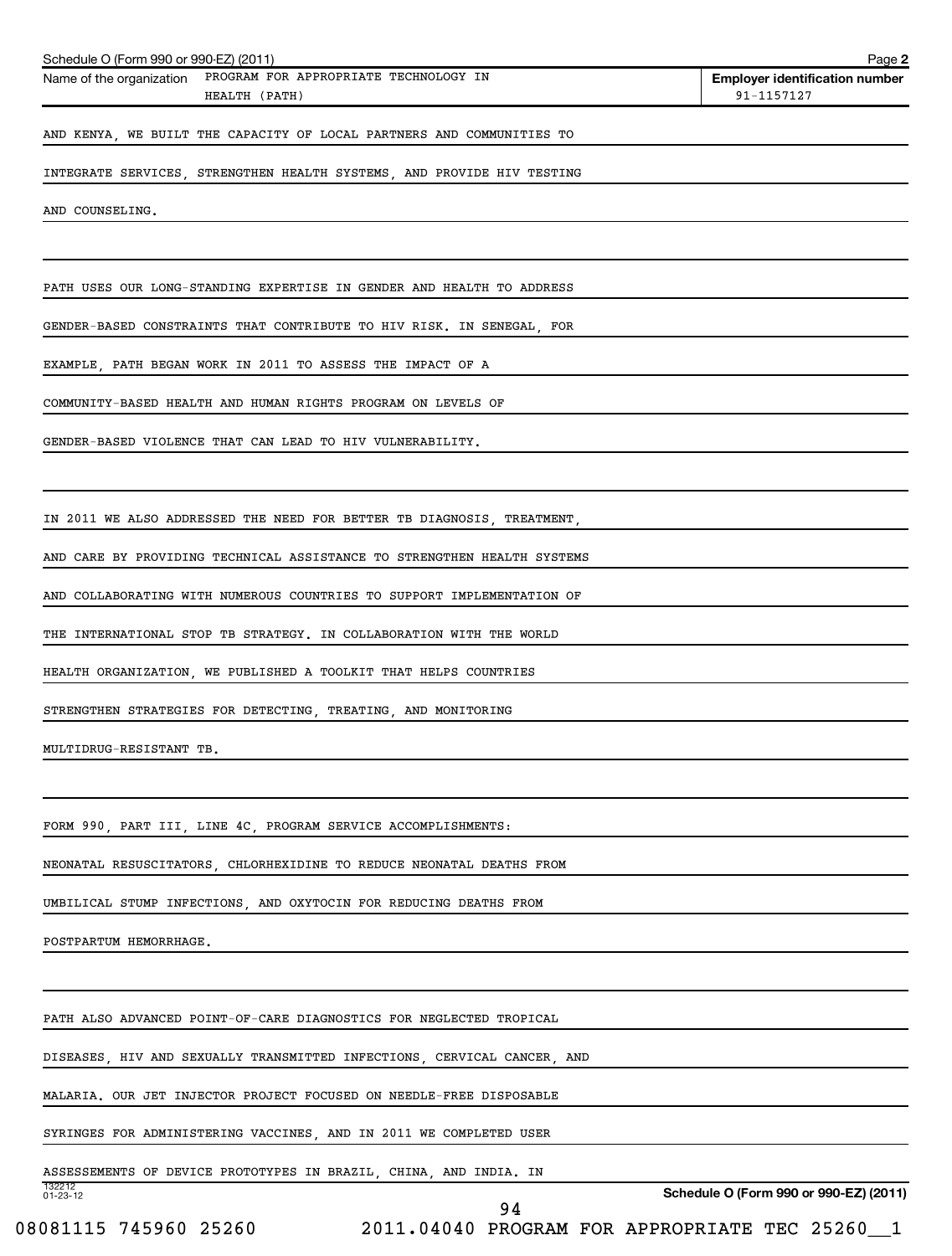| Schedule O (Form 990 or 990-EZ) (2011)                                          | Page 2                                              |
|---------------------------------------------------------------------------------|-----------------------------------------------------|
| Name of the organization PROGRAM FOR APPROPRIATE TECHNOLOGY IN<br>HEALTH (PATH) | <b>Employer identification number</b><br>91-1157127 |
|                                                                                 |                                                     |
| ADDITION, PATH DEVELOPED MARKETS FOR OUR SILCS DIAPHRAGM AND WOMAN'S            |                                                     |
| CONDOM TO OFFER NEW OPTIONS IN CONTRACEPTION AND INFECTION PREVENTION.          |                                                     |
|                                                                                 |                                                     |
| FORM 990, PART III, LINE 4D, OTHER PROGRAM SERVICES:                            |                                                     |
| REPRODUCTIVE HEALTH:                                                            |                                                     |
| PATH WORKS TO IMPROVE REPRODUCTIVE HEALTH BY INTRODUCING CONTRACEPTIVE          |                                                     |
| TECHNOLOGIES, ADDRESSING FAMILY PLANNING NEEDS, PREVENTING CERVICAL AND         |                                                     |
| BREAST CANCERS, PREVENTING SEXUALLY TRANSMITTED INFECTIONS, ADVOCATING          |                                                     |
| FOR SERVICES AND SUPPLIES, AND ENCOURAGING HEALTHIER BEHAVIORS.                 |                                                     |
|                                                                                 |                                                     |
| IN 2011 PATH WORKED BROADLY TO INCREASE CONTRACEPTIVE CHOICE AND                |                                                     |
| ACCESS. WE SERVED AS THE SECRETARIAT FOR THE REPRODUCTIVE HEALTH                |                                                     |
| SUPPLIES COALITION, A GLOBAL PARTNERSHIP OF PUBLIC, PRIVATE, AND                |                                                     |
| NONGOVERNMENTAL ORGANIZATIONS WORKING TO EXPAND ACCESS TO SUPPLIES,             |                                                     |
| SERVICES, AND OPTIONS FOR PREVENTING UNINTENDED PREGNANCIES AND                 |                                                     |
| SEXUALLY TRANSMITTED INFECTIONS. PATH GENERATED EVIDENCE TO HELP                |                                                     |
| COUNTRY DECISION-MAKERS IN AFRICA AND SOUTH ASIA ASSESS DEPO-SUBQ               |                                                     |
| PROVERA 104TM IN THE UNIJECT INJECTION SYSTEM FOR POTENTIAL                     |                                                     |
| INTRODUCTION IN FAMILY PLANNING PROGRAMS. SIMILARLY, PATH HELPED ASSESS         |                                                     |
| THE POTENTIAL AND VALUE OF A CONTRACEPTIVE PILL A WOMAN COULD TAKE ONLY         |                                                     |
| BEFORE OR AFTER SEX, ELIMINATING THE NEED FOR A DAILY CONTRACEPTIVE             |                                                     |
| METHOD. WE ALSO WORKED WITH NICARAGUA, TANZANIA, AND VIETNAM TO FILL A          |                                                     |
| VOID IN DONOR SUPPORT AND CREATE A SUSTAINABLE MODEL TO MAKE                    |                                                     |
| CONTRACEPTIVES AND OTHER IMPORTANT SUPPLIES AVAILABLE TO EVEN THE               |                                                     |
| POOREST POPULATION SEGMENTS.                                                    |                                                     |
|                                                                                 |                                                     |
| ADDITIONALLY, PATH ADVANCED RAPID, LOW-COST SCREENING TESTS FOR THE             |                                                     |
| TYPES OF HUMAN PAPILLOMAVIRUS (HPV) THAT CAUSE CERVICAL CANCER, WITH            |                                                     |
| 132212<br>01-23-12<br>95                                                        | Schedule O (Form 990 or 990-EZ) (2011)              |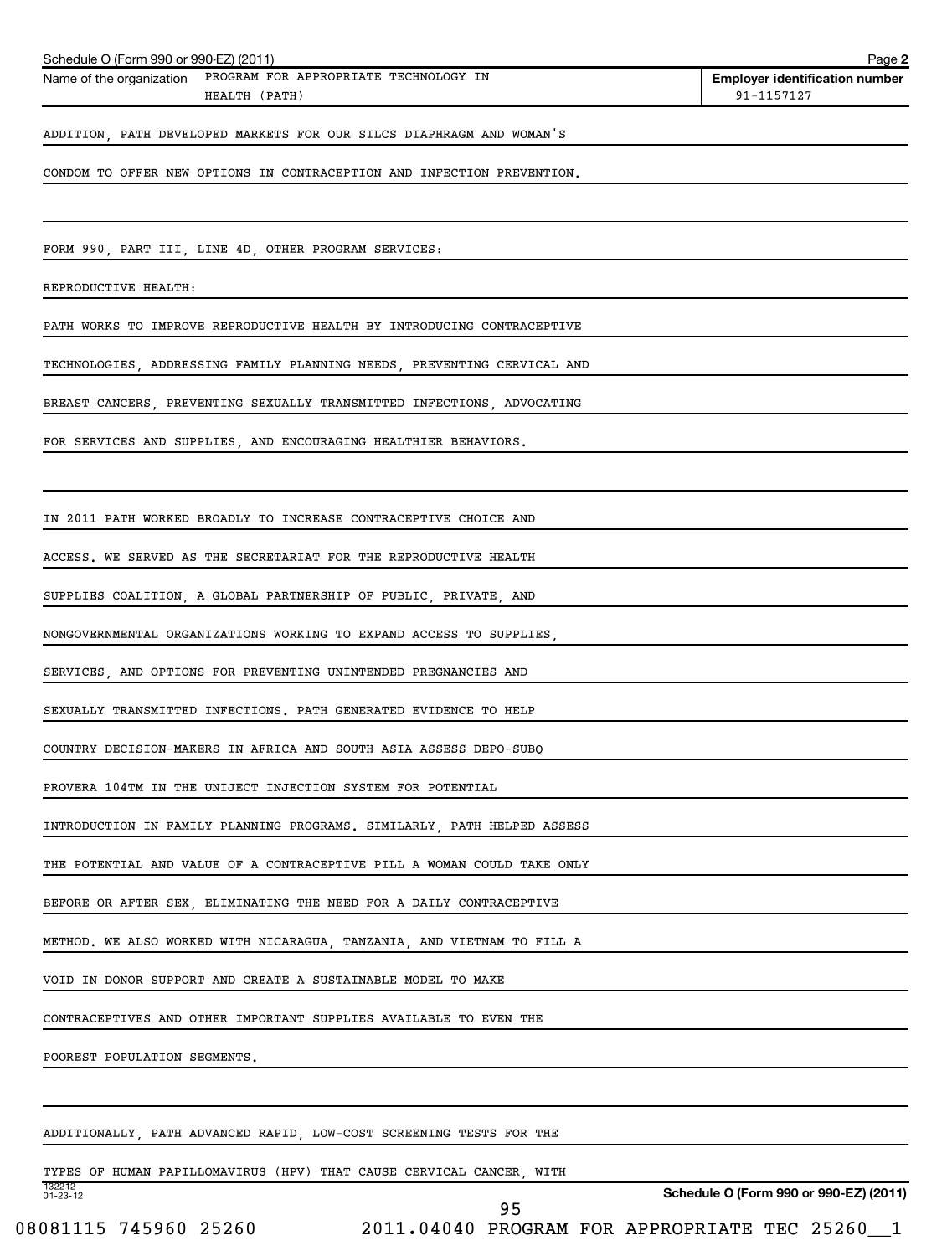| Schedule O (Form 990 or 990-EZ) (2011)                                          | Page 2                                              |
|---------------------------------------------------------------------------------|-----------------------------------------------------|
| Name of the organization PROGRAM FOR APPROPRIATE TECHNOLOGY IN<br>HEALTH (PATH) | <b>Employer identification number</b><br>91-1157127 |
|                                                                                 |                                                     |
| FOUR CLINICAL STUDIES UNDER WAY IN INDIA, NICARAGUA, AND UGANDA. PATH'S         |                                                     |
| WORK CONTRIBUTED TO THE GAVI ALLIANCE'S DECISION TO SUBSIDIZE HPV               |                                                     |
| VACCINES FOR THE WORLD'S POOREST COUNTRIES STARTING IN 2012.                    |                                                     |
|                                                                                 |                                                     |
| EXPENSES \$ 11,934,925. INCL GRANTS OF \$ 2,864,079. REVENUE \$ 12,276.         |                                                     |
|                                                                                 |                                                     |
|                                                                                 |                                                     |
| MATERNAL AND CHILD HEALTH:                                                      |                                                     |
| PATH IMPROVES THE HEALTH OF WOMEN AND CHILDREN BY APPLYING PROMISING            |                                                     |
| APPROACHES TO ADDRESS THE LEADING CAUSES OF MATERNAL AND CHILD DEATH IN         |                                                     |
|                                                                                 |                                                     |
| LOW-INCOME COUNTRIES. OUR PROJECTS FOCUS ON SAFE BIRTH AND NEWBORN              |                                                     |
| CARE, NUTRITION, AND CONTROL OF DIARRHEAL DISEASE.                              |                                                     |
|                                                                                 |                                                     |
|                                                                                 |                                                     |
| KEY EFFORTS IN 2011 INCLUDED THE INFANT AND YOUNG CHILD NUTRITION               |                                                     |
| PROJECT, WHICH WORKED ACROSS 16 COUNTRIES TO IMPROVE NUTRITION FROM             |                                                     |
|                                                                                 |                                                     |
| PREGNANCY THROUGH THE FIRST TWO YEARS OF LIFE. PROJECT STAFF TRAINED            |                                                     |
| HEALTH WORKERS (MORE THAN 2,300 IN 2011), ENCOURAGED HEALTHY BEHAVIORS,         |                                                     |
|                                                                                 |                                                     |
| STRENGTHENED HEALTH SYSTEMS, AND INTEGRATED AGRICULTURE AND NUTRITION.          |                                                     |
|                                                                                 |                                                     |
| SURE START WAS A SEVEN-YEAR PROJECT TO REDUCE MATERNAL AND NEWBORN              |                                                     |
|                                                                                 |                                                     |
| ILLNESS AND DEATH THROUGH COMMUNITY EDUCATION AND IMPROVED ACCESS TO            |                                                     |
| HEALTH SERVICES IN TWO STATES OF INDIA. PATH WORKED WITH 95 PARTNER             |                                                     |
| ORGANIZATIONS TO MOBILIZE COMMUNITIES AND THEIR LEADERS AND STRENGTHEN          |                                                     |
|                                                                                 |                                                     |
| LINKS TO HEALTH CARE PROVIDERS. WE TRAINED MORE THAN 7,000 COMMUNITY            |                                                     |
| HEALTH WORKERS AND ESTABLISHED THOUSANDS OF VILLAGE-LEVEL MOTHERS               |                                                     |
| GROUPS TO BUILD AWARENESS OF MATERNAL AND NEWBORN HEALTH ISSUES. OUR            |                                                     |
|                                                                                 |                                                     |
| WORK REACHED AN ESTIMATED 24.5 MILLION PEOPLE.                                  |                                                     |
|                                                                                 |                                                     |
| BY ADVANCING THE USE OF OXYTOCIN TO PREVENT POSTPARTUM BLEEDING, PATH           |                                                     |
|                                                                                 |                                                     |
| HELPED PAVE THE WAY FOR SIX COUNTRIES TO INTRODUCE OR REGISTER USE OF<br>132212 |                                                     |
| $01 - 23 - 12$<br>96                                                            | Schedule O (Form 990 or 990-EZ) (2011)              |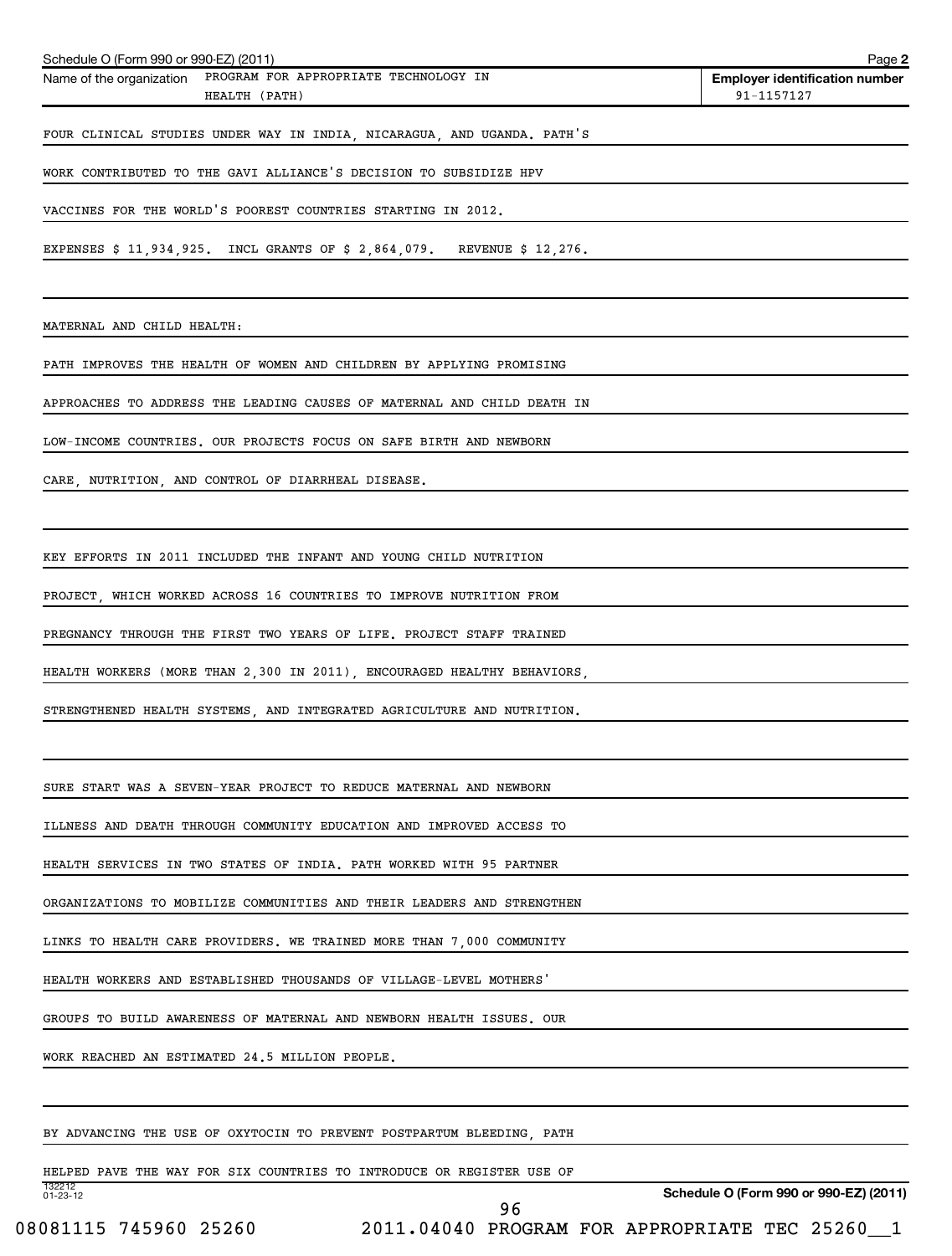| Schedule O (Form 990 or 990-EZ) (2011)                                                                                                                                                                                         | Page 2                                              |
|--------------------------------------------------------------------------------------------------------------------------------------------------------------------------------------------------------------------------------|-----------------------------------------------------|
| PROGRAM FOR APPROPRIATE TECHNOLOGY IN<br>Name of the organization<br>HEALTH (PATH)                                                                                                                                             | <b>Employer identification number</b><br>91-1157127 |
| OXYTOCIN WITH THE UNIJECT INJECTION SYSTEM, ALLOWING HEALTH WORKERS TO                                                                                                                                                         |                                                     |
| DELIVER THIS DRUG OUTSIDE OF HOSPITALS. PATH ALSO LED A REGIONAL                                                                                                                                                               |                                                     |
| ALLIANCE TO SUPPORT DEVELOPMENT OF NATIONAL PLANS TO REDUCE NEONTAL                                                                                                                                                            |                                                     |
| MORTALITY AND PROMOTE NEWBORN HEALTH ACROSS LATIN AMERICA AND THE                                                                                                                                                              |                                                     |
| CARIBBEAN.                                                                                                                                                                                                                     |                                                     |
| EXPENSES $$17,930,865$ . INCLUDING GRANTS OF $$3,773,756$ . REVENUE $$750$ .                                                                                                                                                   |                                                     |
| OTHER PROGRAMS                                                                                                                                                                                                                 |                                                     |
| EXPENSES $$1,389,129$ . INCLUDING GRANTS OF $$306,255$ . REVENUE $$0$ .                                                                                                                                                        |                                                     |
|                                                                                                                                                                                                                                |                                                     |
| FORM 990, PART V, LINE 4B, LIST OF FOREIGN COUNTRIES:                                                                                                                                                                          |                                                     |
| BELGIUM, CAMBODIA, CHINA, COTE D IVOIRE,<br><u> 1989 - Andrea State Barbara, amerikan per</u>                                                                                                                                  |                                                     |
| CONGO, DEM REP, ETHIOPIA, FRANCE, GHANA, NARRA CONGO, DEM REP, ETHIOPIA, FRANCE, GHANA,                                                                                                                                        |                                                     |
| INDIA, KENYA, MALAWI, NICARAGUA,                                                                                                                                                                                               |                                                     |
| PERU, SENEGAL, SOUTH AFRICA, TANZANIA, AND ANNO AN ARREST AND A CHARGE AND A CHARGE AND A CHARGE ASSESSMENT AND A CHARGE AND A CHARGE ASSESSMENT AND A CHARGE ASSESSMENT AND A CHARGE ASSESSMENT ASSESSMENT ASSESSMENT AND A C |                                                     |
| THAILAND, UGANDA, UKRAINE, VIETNAM, WARD AND AND ANNOUNCED AND A CHARGE AND A CHARGE AND A CHARGE AND THE CHARGE AND THE CHARGE AND A CHARGE AND A CHARGE AND A CHARGE AND A CHARGE AND A CHARGE AND A CHARGE AND A CHARGE AND |                                                     |
| ZAMBIA                                                                                                                                                                                                                         |                                                     |
|                                                                                                                                                                                                                                |                                                     |
| FORM 990, PART VI, SECTION B, LINE 11: THE FORM 990 WAS PREPARED BY THE                                                                                                                                                        |                                                     |
| OUTSIDE ACCOUNTING FIRM AND REVIEWED BY SENIOR MANAGEMENT. A COPY OF THE                                                                                                                                                       |                                                     |
| FINAL FORM 990 WAS SENT TO THE BOARD OF DIRECTORS FOR COMMENT. AFTER THE                                                                                                                                                       |                                                     |
| COMMENT PERIOD, THE PRESIDENT AND CEO SIGNED THE RETURN AND FILED WITH THE                                                                                                                                                     |                                                     |
| IRS.                                                                                                                                                                                                                           |                                                     |
|                                                                                                                                                                                                                                |                                                     |
| FORM 990, PART VI, SECTION B, LINE 12C: BOARD MEMBERS, PATH MANAGEMENT                                                                                                                                                         |                                                     |
| AND ALL STAFF ABOVE A DESIGNATED LEVEL IN THE ORGANIZATION MUST COMPLETE A                                                                                                                                                     |                                                     |
| CONFLICT OF INTEREST DISCLOSURE FORM EACH YEAR. ALL FORMS ARE REVIEWED AND                                                                                                                                                     |                                                     |
| KEPT ON FILE. A CONFLICT MANAGEMENT PLAN IS DEVELOPED FOR ANY PERSON WITH A                                                                                                                                                    |                                                     |
| 132212<br>01-23-12<br>97                                                                                                                                                                                                       | Schedule O (Form 990 or 990-EZ) (2011)              |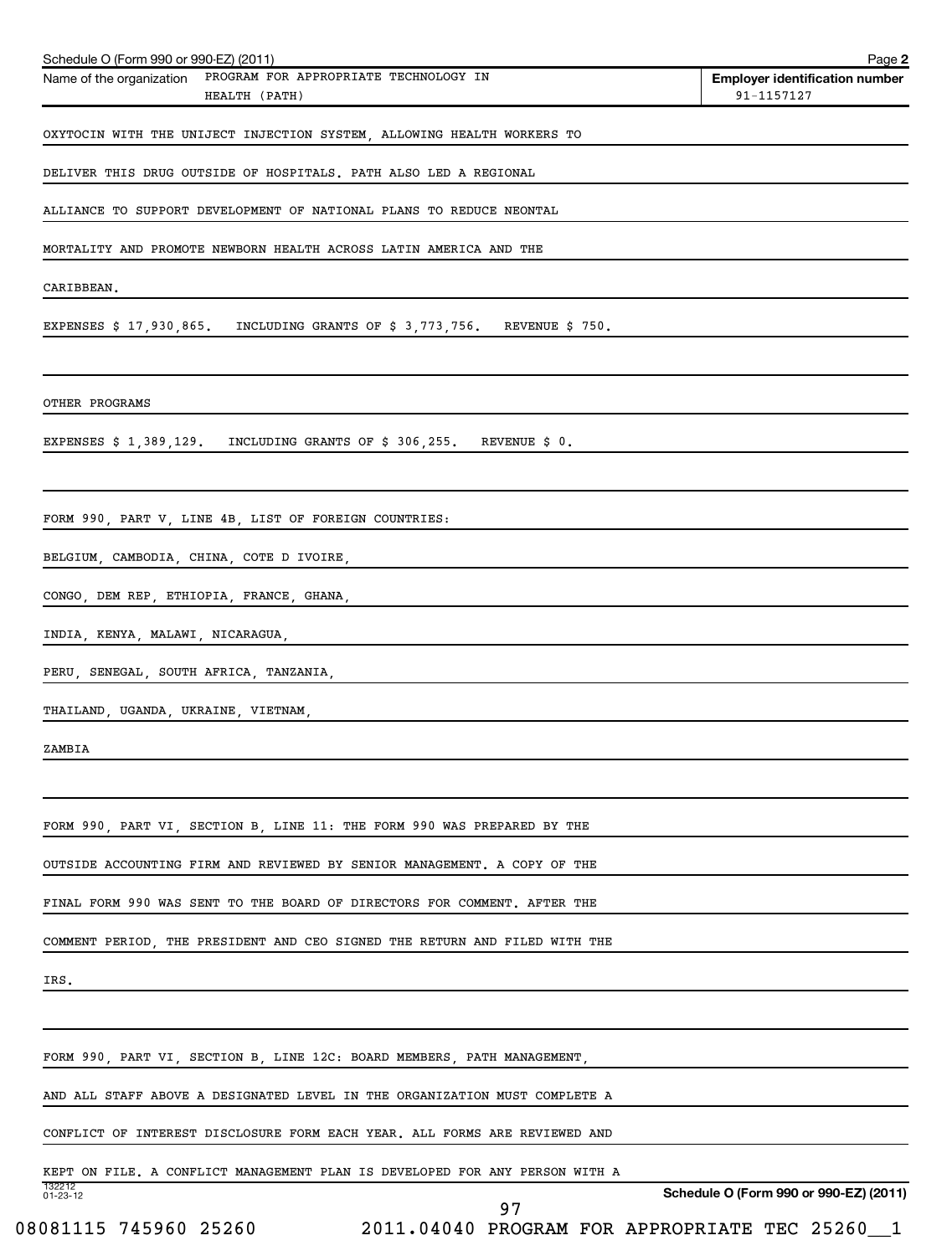| Schedule O (Form 990 or 990-EZ) (2011)                                          | Page 2                                              |
|---------------------------------------------------------------------------------|-----------------------------------------------------|
| Name of the organization PROGRAM FOR APPROPRIATE TECHNOLOGY IN<br>HEALTH (PATH) | <b>Employer identification number</b><br>91-1157127 |
| SIGNIFICANT ACTUAL OR PERCEIVED CONFLICT OF INTEREST.                           |                                                     |
|                                                                                 |                                                     |
| FORM 990, PART VI, SECTION B, LINE 15: THE BOARD'S COMPENSATION COMMITTEE       |                                                     |
| ANNUALLY REVIEWS SALARY AND BENEFITS FOR KEY EMPLOYEE POSITIONS. ANY            |                                                     |
| PROPOSALS FOR CHANGES TO SALARY AND BENEFITS MUST BE APPROVED BY THE            |                                                     |
| COMMITTEE BEFORE CONSIDERATION FOR FINAL APPROVAL BY THE BOARD OF               |                                                     |
| DIRECTORS.                                                                      |                                                     |
|                                                                                 |                                                     |
| THE SALARY AND BENEFITS FOR PATH'S PRESIDENT AND CEO POSITION ARE REVIEWED      |                                                     |
| AND APPROVED BY THE ENTIRE BOARD OF DIRECTORS EACH YEAR AT THE MAY BOARD        |                                                     |
| MEETING.                                                                        |                                                     |
|                                                                                 |                                                     |
| PATH ROUTINELY USES THE SERVICES OF EXTERNAL FIRMS TO ASSESS AND BENCHMARK      |                                                     |
| EXECUTIVE COMPENSATION (PRESIDENT/CEO AND VICE PRESIDENTS). THE LAST MAJOR      |                                                     |
| REVIEW WAS COMPLETED IN 2008, WHEN PATH ENGAGED MERCER (A COMPENSATION,         |                                                     |
| BENEFITS, AND HUMAN RESOURCES CONSULTING FIRM) TO REVIEW CURRENT AND            |                                                     |
| PROPOSED BASE SALARIES OF PATH'S CEO AND VICE PRESIDENTS. MERCER USED DATA      |                                                     |
| FROM MULTIPLE SOURCES TO EVALUATE CURRENT AND PROPOSED BASE SALARIES OF THE     |                                                     |
| CEO, VICE PRESIDENTS, AND OTHER KEY EMPLOYEES. THE BOARD'S COMPENSATION         |                                                     |
| COMMITTEE REVIEWED THE MERCER REPORT AND APPROVED THE COMPENSATION PACKAGES     |                                                     |
| FOR THE VICE PRESIDENTS, WITH RATIFICATION BY THE BOARD. THE COMMITTEE ALSO     |                                                     |
| MADE A RECOMMENDATION TO THE BOARD FOR APPROVAL OF THE PRESIDENT'S              |                                                     |
| COMPENSATION PACKAGE, WHICH THE BOARD SUBSEQUENTLY APPROVED. ADDITIONALLY,      |                                                     |
| MERCER REVIEWED THE PROPOSED TOTAL COMPENSATION FOR THE PRESIDENT AND CEO       |                                                     |
| POSITION AND OBTAINED A SIGNIFICANT NUMBER OF DATA POINTS TO ASCERTAIN ITS      |                                                     |
| REASONABLENESS AND APPROPRIATENESS. THE BOARD REVIEWED MERCER'S FINDINGS        |                                                     |
| AND APPROVED THE PRESIDENT AND CEO POSITION'S COMPENSATION AND BENEFIT          |                                                     |
| PACKAGE.                                                                        |                                                     |
| 132212<br>01-23-12<br>98                                                        | Schedule O (Form 990 or 990-EZ) (2011)              |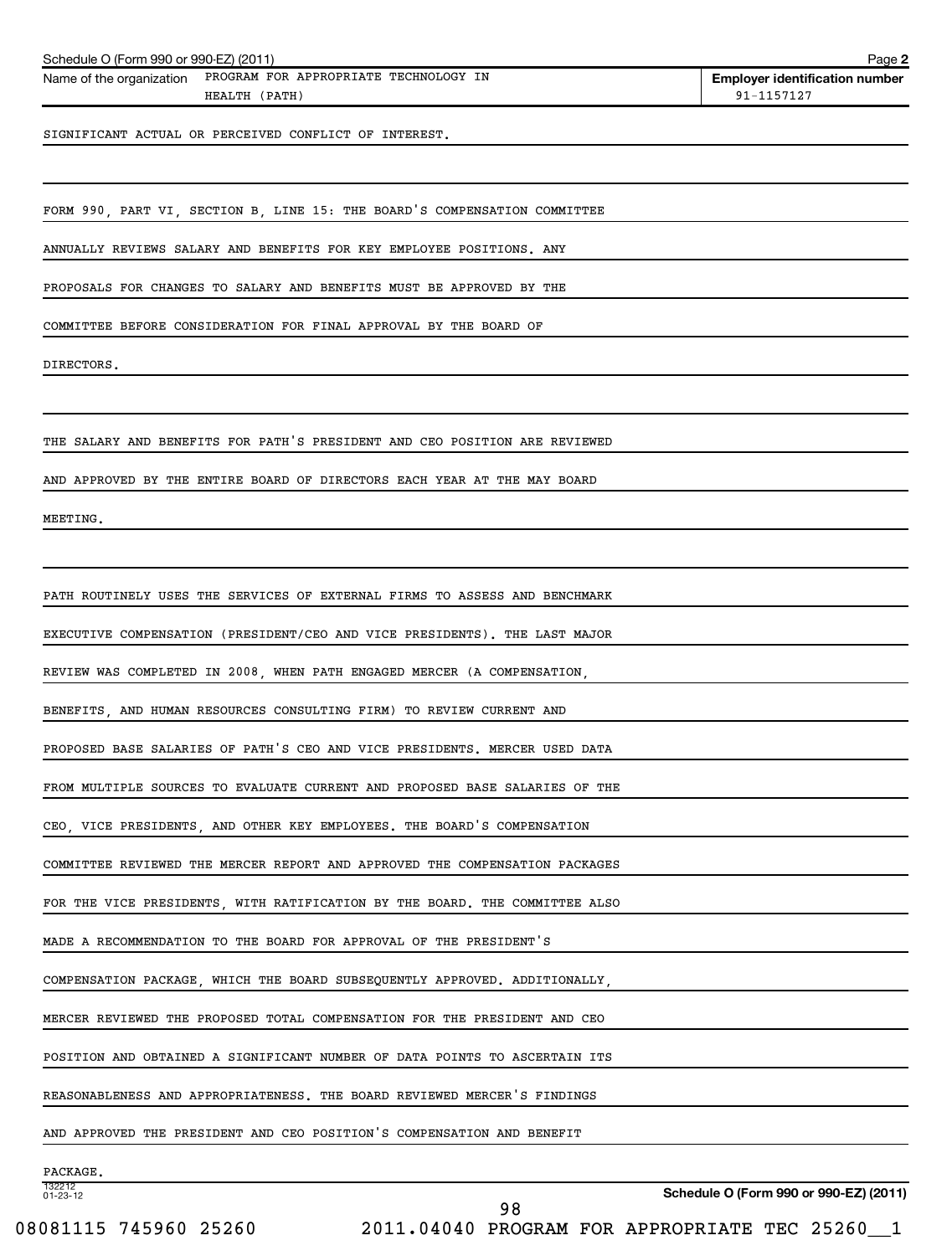| Schedule O (Form 990 or 990-EZ) (2011)                                            |               | Page 2                                              |
|-----------------------------------------------------------------------------------|---------------|-----------------------------------------------------|
| Name of the organization PROGRAM FOR APPROPRIATE TECHNOLOGY IN                    |               | <b>Employer identification number</b><br>91-1157127 |
| HEALTH (PATH)                                                                     |               |                                                     |
| FORM 990, PART VI, LINE 17, LIST OF STATES RECEIVING COPY OF FORM 990:            |               |                                                     |
| $\underline{A}Z$ , CA, CT, FL, IL, MA, MD, NJ, NY, NC, OH, OR, PA, TX, VA, VT, WA |               |                                                     |
|                                                                                   |               |                                                     |
| FORM 990, PART VI, SECTION C, LINE 19: PATH MAKES ITS GOVERNING DOCUMENTS,        |               |                                                     |
| CONFLICT OF INTEREST POLICY, AND FINANCIAL STATEMENTS AVAILABLE TO THE            |               |                                                     |
| PUBLIC UPON REQUEST.                                                              |               |                                                     |
|                                                                                   |               |                                                     |
| FORM 990, PART XI, LINE 5, CHANGES IN NET ASSETS:                                 |               |                                                     |
| NET UNREALIZED LOSSES ON INVESTMENTS:                                             | $-1,512,561.$ |                                                     |
|                                                                                   |               |                                                     |
| FORM 990, PART VII, SECTION A, COLUMN (B): HOURS FOR RELATED ORGANIZATIONS:       |               |                                                     |
| CHRISTOPHER J. ELIAS, PRESIDENT AND CEO DURING 2011, DEVOTED                      |               |                                                     |
| APPROXIMATELY ONE HOUR PER WEEK TO PATH VACCINE SOLUTIONS GOVERNANCE.             |               |                                                     |
| ERIC G. WALKER, VICE PRESIDENT OF CORPORATE SERVICES, DEVOTES                     |               |                                                     |
| APPROXIMATELY ONE HOUR PER WEEK TO PATH VACCINE SOLUTIONS GOVERNANCE.             |               |                                                     |
| JACQUELINE D. SHERRIS, VICE PRESIDENT OF GLOBAL PROGRAMS, DEVOTES                 |               |                                                     |
| APPROXIMATELY ONE HOUR PER WEEK TO PATH VACCINE SOLUTIONS GOVERNANCE.             |               |                                                     |
| DAN LASTER, GENERAL COUNSEL, DEVOTES APPROXIMATELY ONE HOUR PER WEEK TO           |               |                                                     |
| PATH VACCINE SOLUTIONS GOVERNANCE.                                                |               |                                                     |
|                                                                                   |               |                                                     |
|                                                                                   |               |                                                     |
|                                                                                   |               |                                                     |
|                                                                                   |               |                                                     |
|                                                                                   |               |                                                     |
|                                                                                   |               |                                                     |

132212 01-23-12

**Schedule O (Form 990 or 990-EZ) (2011)**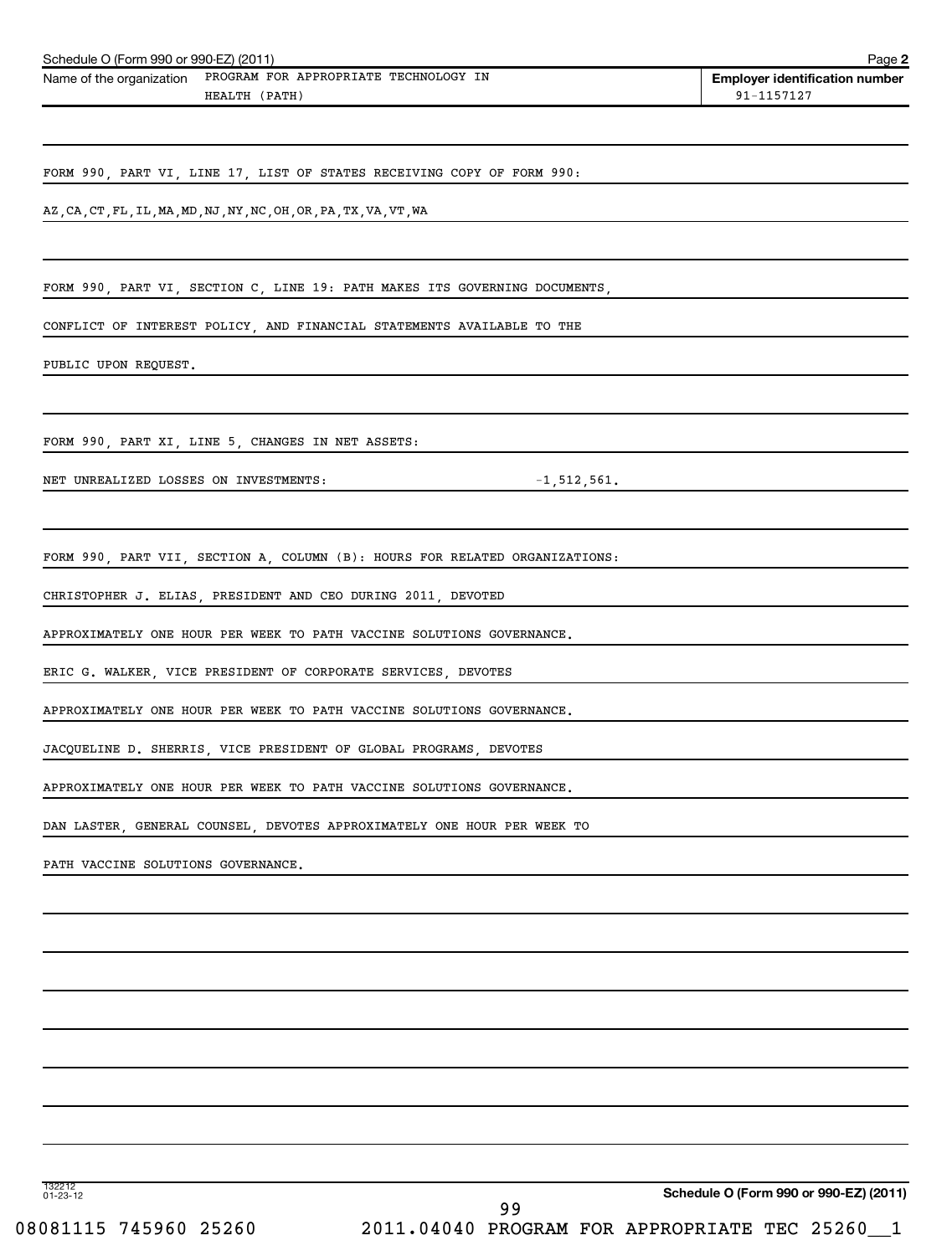| <b>SCHEDULE R</b><br>(Form 990)<br>Department of the Treasury<br>Internal Revenue Service                                                                                                                                     | <b>Related Organizations and Unrelated Partnerships</b><br>Complete if the organization answered "Yes" to Form 990, Part IV, line 33, 34, 35, 36, or 37.<br>Attach to Form 990. | $\blacktriangleright$ See separate instructions.    |                                      |                                             |      |                                                     | OMB No. 1545-0047<br>2011<br><b>Open to Public</b><br>Inspection |                                     |     |                                                            |
|-------------------------------------------------------------------------------------------------------------------------------------------------------------------------------------------------------------------------------|---------------------------------------------------------------------------------------------------------------------------------------------------------------------------------|-----------------------------------------------------|--------------------------------------|---------------------------------------------|------|-----------------------------------------------------|------------------------------------------------------------------|-------------------------------------|-----|------------------------------------------------------------|
| PROGRAM FOR APPROPRIATE TECHNOLOGY IN<br>Name of the organization<br>HEALTH (PATH)                                                                                                                                            |                                                                                                                                                                                 |                                                     |                                      |                                             |      | <b>Employer identification number</b><br>91-1157127 |                                                                  |                                     |     |                                                            |
| Part I<br>Identification of Disregarded Entities (Complete if the organization answered "Yes" to Form 990, Part IV, line 33.)                                                                                                 |                                                                                                                                                                                 |                                                     |                                      |                                             |      |                                                     |                                                                  |                                     |     |                                                            |
| (a)<br>Name, address, and EIN<br>of disregarded entity                                                                                                                                                                        | (b)<br>Primary activity                                                                                                                                                         | (c)<br>Legal domicile (state or<br>foreign country) | (d)<br>Total income                  | (e)<br>End-of-year assets                   |      |                                                     | (f)<br>Direct controlling<br>entity                              |                                     |     |                                                            |
|                                                                                                                                                                                                                               |                                                                                                                                                                                 |                                                     |                                      |                                             |      |                                                     |                                                                  |                                     |     |                                                            |
|                                                                                                                                                                                                                               |                                                                                                                                                                                 |                                                     |                                      |                                             |      |                                                     |                                                                  |                                     |     |                                                            |
| Identification of Related Tax-Exempt Organizations (Complete if the organization answered "Yes" to Form 990, Part IV, line 34 because it had one or more related tax-exempt<br>Part II<br>organizations during the tax year.) |                                                                                                                                                                                 |                                                     |                                      |                                             |      |                                                     |                                                                  |                                     |     |                                                            |
| (a)<br>Name, address, and EIN<br>of related organization                                                                                                                                                                      | (b)<br>Primary activity                                                                                                                                                         | (c)<br>Legal domicile (state or<br>foreign country) | (d)<br><b>Exempt Code</b><br>section | (e)<br>Public charity<br>status (if section |      | 501(c)(3)                                           |                                                                  | (f)<br>Direct controlling<br>entity | Yes | $(g)$<br>Section 512(b)(13)<br>controlled<br>entity?<br>No |
| PATH VACCINE SOLUTIONS<br>$-83 - 0431851$<br>2201 WESTLAKE AVENUE<br>SEATTLE, WA 98109                                                                                                                                        | <b>ADVANCE DEVELOPMENT OF</b><br>VACCINES TO IMPROVE THE<br><b>HEALTH OF CHILDREN</b>                                                                                           | WASHINGTON                                          | 501(C)(3)                            | 11A                                         | РАТН |                                                     | х                                                                |                                     |     |                                                            |
| ORGANIZATION FOR APPROPRIATE TECHNOLOGY IN<br>HEALTH 25 (BUILDING B0 SHOTA RUSTAVELI<br>STR. KYIV UKRAINE                                                                                                                     | REDUCE THE BURDEN IN<br>UKRAINE                                                                                                                                                 | UKRAINE                                             | N/A                                  | N/A                                         | РАТН |                                                     | X                                                                |                                     |     |                                                            |
|                                                                                                                                                                                                                               |                                                                                                                                                                                 |                                                     |                                      |                                             |      |                                                     |                                                                  |                                     |     |                                                            |
|                                                                                                                                                                                                                               |                                                                                                                                                                                 |                                                     |                                      |                                             |      |                                                     |                                                                  |                                     |     |                                                            |

**For Paperwork Reduction Act Notice, see the Instructions for Form 990. Schedule R (Form 990) 2011**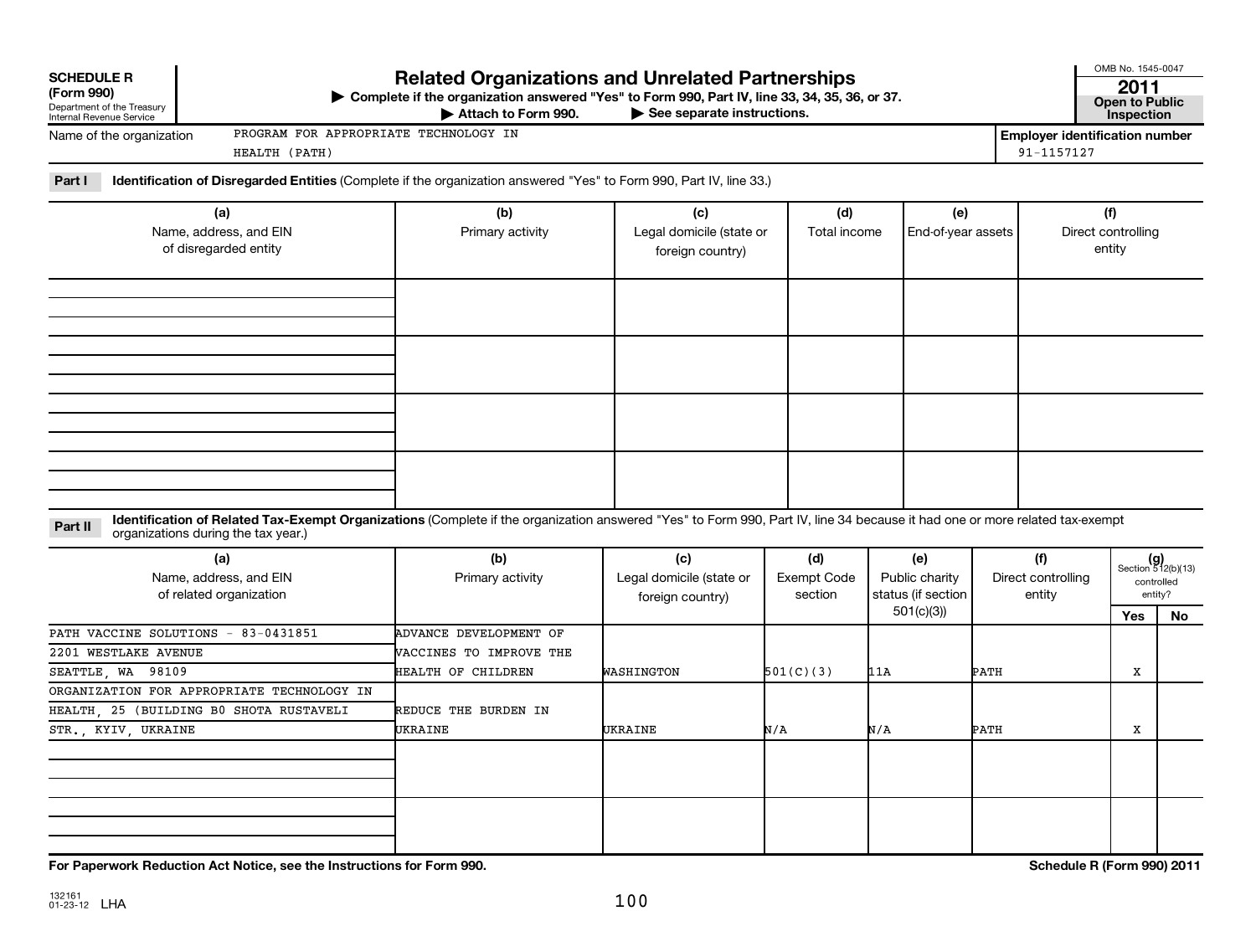Schedule R (Form 990) 2011 REALTH (PATH) Page Page 191-1157127

| (a)                                                                                                                                                                                                                                                                         | (b)              | (c)                  | (d)                          |                                            | (e)                                          | (f)                      |                                    |                  |                            |                             |                       |                                             |  |  |  |  |  |  |  |  |  |  |  |  | (g) |  | (h) | (i) | (j) | (k) |
|-----------------------------------------------------------------------------------------------------------------------------------------------------------------------------------------------------------------------------------------------------------------------------|------------------|----------------------|------------------------------|--------------------------------------------|----------------------------------------------|--------------------------|------------------------------------|------------------|----------------------------|-----------------------------|-----------------------|---------------------------------------------|--|--|--|--|--|--|--|--|--|--|--|--|-----|--|-----|-----|-----|-----|
| Name, address, and EIN<br>of related organization                                                                                                                                                                                                                           | Primary activity | Legal<br>domicile    | Direct controlling<br>entity | Predominant income<br>(related, unrelated, |                                              | Share of total<br>income | Share of<br>end-of-year            | Disproportion-   |                            | Code V-UBI<br>amount in box |                       | General or Percentage<br>nanaging ownership |  |  |  |  |  |  |  |  |  |  |  |  |     |  |     |     |     |     |
|                                                                                                                                                                                                                                                                             |                  | (state or<br>foreign |                              |                                            | excluded from tax under<br>sections 512-514) |                          | assets                             | ate allocations? |                            | 20 of Schedule              | partner?              |                                             |  |  |  |  |  |  |  |  |  |  |  |  |     |  |     |     |     |     |
|                                                                                                                                                                                                                                                                             |                  | country)             |                              |                                            |                                              |                          |                                    |                  | Yes   No                   | K-1 (Form 1065) Yes No      |                       |                                             |  |  |  |  |  |  |  |  |  |  |  |  |     |  |     |     |     |     |
|                                                                                                                                                                                                                                                                             |                  |                      |                              |                                            |                                              |                          |                                    |                  |                            |                             |                       |                                             |  |  |  |  |  |  |  |  |  |  |  |  |     |  |     |     |     |     |
|                                                                                                                                                                                                                                                                             |                  |                      |                              |                                            |                                              |                          |                                    |                  |                            |                             |                       |                                             |  |  |  |  |  |  |  |  |  |  |  |  |     |  |     |     |     |     |
|                                                                                                                                                                                                                                                                             |                  |                      |                              |                                            |                                              |                          |                                    |                  |                            |                             |                       |                                             |  |  |  |  |  |  |  |  |  |  |  |  |     |  |     |     |     |     |
|                                                                                                                                                                                                                                                                             |                  |                      |                              |                                            |                                              |                          |                                    |                  |                            |                             |                       |                                             |  |  |  |  |  |  |  |  |  |  |  |  |     |  |     |     |     |     |
|                                                                                                                                                                                                                                                                             |                  |                      |                              |                                            |                                              |                          |                                    |                  |                            |                             |                       |                                             |  |  |  |  |  |  |  |  |  |  |  |  |     |  |     |     |     |     |
|                                                                                                                                                                                                                                                                             |                  |                      |                              |                                            |                                              |                          |                                    |                  |                            |                             |                       |                                             |  |  |  |  |  |  |  |  |  |  |  |  |     |  |     |     |     |     |
|                                                                                                                                                                                                                                                                             |                  |                      |                              |                                            |                                              |                          |                                    |                  |                            |                             |                       |                                             |  |  |  |  |  |  |  |  |  |  |  |  |     |  |     |     |     |     |
|                                                                                                                                                                                                                                                                             |                  |                      |                              |                                            |                                              |                          |                                    |                  |                            |                             |                       |                                             |  |  |  |  |  |  |  |  |  |  |  |  |     |  |     |     |     |     |
|                                                                                                                                                                                                                                                                             |                  |                      |                              |                                            |                                              |                          |                                    |                  |                            |                             |                       |                                             |  |  |  |  |  |  |  |  |  |  |  |  |     |  |     |     |     |     |
|                                                                                                                                                                                                                                                                             |                  |                      |                              |                                            |                                              |                          |                                    |                  |                            |                             |                       |                                             |  |  |  |  |  |  |  |  |  |  |  |  |     |  |     |     |     |     |
|                                                                                                                                                                                                                                                                             |                  |                      |                              |                                            |                                              |                          |                                    |                  |                            |                             |                       |                                             |  |  |  |  |  |  |  |  |  |  |  |  |     |  |     |     |     |     |
|                                                                                                                                                                                                                                                                             |                  |                      |                              |                                            |                                              |                          |                                    |                  |                            |                             |                       |                                             |  |  |  |  |  |  |  |  |  |  |  |  |     |  |     |     |     |     |
|                                                                                                                                                                                                                                                                             |                  |                      |                              |                                            |                                              |                          |                                    |                  |                            |                             |                       |                                             |  |  |  |  |  |  |  |  |  |  |  |  |     |  |     |     |     |     |
| Identification of Related Organizations Taxable as a Corporation or Trust (Complete if the organization answered "Yes" to Form 990, Part IV, line 34 because it had one or more related<br>Part IV<br>organizations treated as a corporation or trust during the tax year.) |                  |                      |                              |                                            |                                              |                          |                                    |                  |                            |                             |                       |                                             |  |  |  |  |  |  |  |  |  |  |  |  |     |  |     |     |     |     |
| (a)                                                                                                                                                                                                                                                                         |                  |                      | (b)                          |                                            | (c)                                          | (d)                      | (e)                                |                  | (f)                        |                             | (g)                   | (h)                                         |  |  |  |  |  |  |  |  |  |  |  |  |     |  |     |     |     |     |
| Name, address, and EIN                                                                                                                                                                                                                                                      |                  |                      | Primary activity             |                                            | Legal domicile                               | Direct controlling       | Type of entity<br>(C corp, S corp, |                  | Share of total<br>Share of |                             | Percentage            |                                             |  |  |  |  |  |  |  |  |  |  |  |  |     |  |     |     |     |     |
| of related organization                                                                                                                                                                                                                                                     |                  |                      |                              |                                            | (state or<br>foreign                         | entity                   | or trust)                          |                  | income                     |                             | end-of-year<br>assets | ownership                                   |  |  |  |  |  |  |  |  |  |  |  |  |     |  |     |     |     |     |
|                                                                                                                                                                                                                                                                             |                  |                      |                              |                                            | country)                                     |                          |                                    |                  |                            |                             |                       |                                             |  |  |  |  |  |  |  |  |  |  |  |  |     |  |     |     |     |     |
|                                                                                                                                                                                                                                                                             |                  |                      |                              |                                            |                                              |                          |                                    |                  |                            |                             |                       |                                             |  |  |  |  |  |  |  |  |  |  |  |  |     |  |     |     |     |     |
|                                                                                                                                                                                                                                                                             |                  |                      |                              |                                            |                                              |                          |                                    |                  |                            |                             |                       |                                             |  |  |  |  |  |  |  |  |  |  |  |  |     |  |     |     |     |     |
|                                                                                                                                                                                                                                                                             |                  |                      |                              |                                            |                                              |                          |                                    |                  |                            |                             |                       |                                             |  |  |  |  |  |  |  |  |  |  |  |  |     |  |     |     |     |     |
|                                                                                                                                                                                                                                                                             |                  |                      |                              |                                            |                                              |                          |                                    |                  |                            |                             |                       |                                             |  |  |  |  |  |  |  |  |  |  |  |  |     |  |     |     |     |     |
|                                                                                                                                                                                                                                                                             |                  |                      |                              |                                            |                                              |                          |                                    |                  |                            |                             |                       |                                             |  |  |  |  |  |  |  |  |  |  |  |  |     |  |     |     |     |     |
|                                                                                                                                                                                                                                                                             |                  |                      |                              |                                            |                                              |                          |                                    |                  |                            |                             |                       |                                             |  |  |  |  |  |  |  |  |  |  |  |  |     |  |     |     |     |     |
|                                                                                                                                                                                                                                                                             |                  |                      |                              |                                            |                                              |                          |                                    |                  |                            |                             |                       |                                             |  |  |  |  |  |  |  |  |  |  |  |  |     |  |     |     |     |     |
|                                                                                                                                                                                                                                                                             |                  |                      |                              |                                            |                                              |                          |                                    |                  |                            |                             |                       |                                             |  |  |  |  |  |  |  |  |  |  |  |  |     |  |     |     |     |     |
|                                                                                                                                                                                                                                                                             |                  |                      |                              |                                            |                                              |                          |                                    |                  |                            |                             |                       |                                             |  |  |  |  |  |  |  |  |  |  |  |  |     |  |     |     |     |     |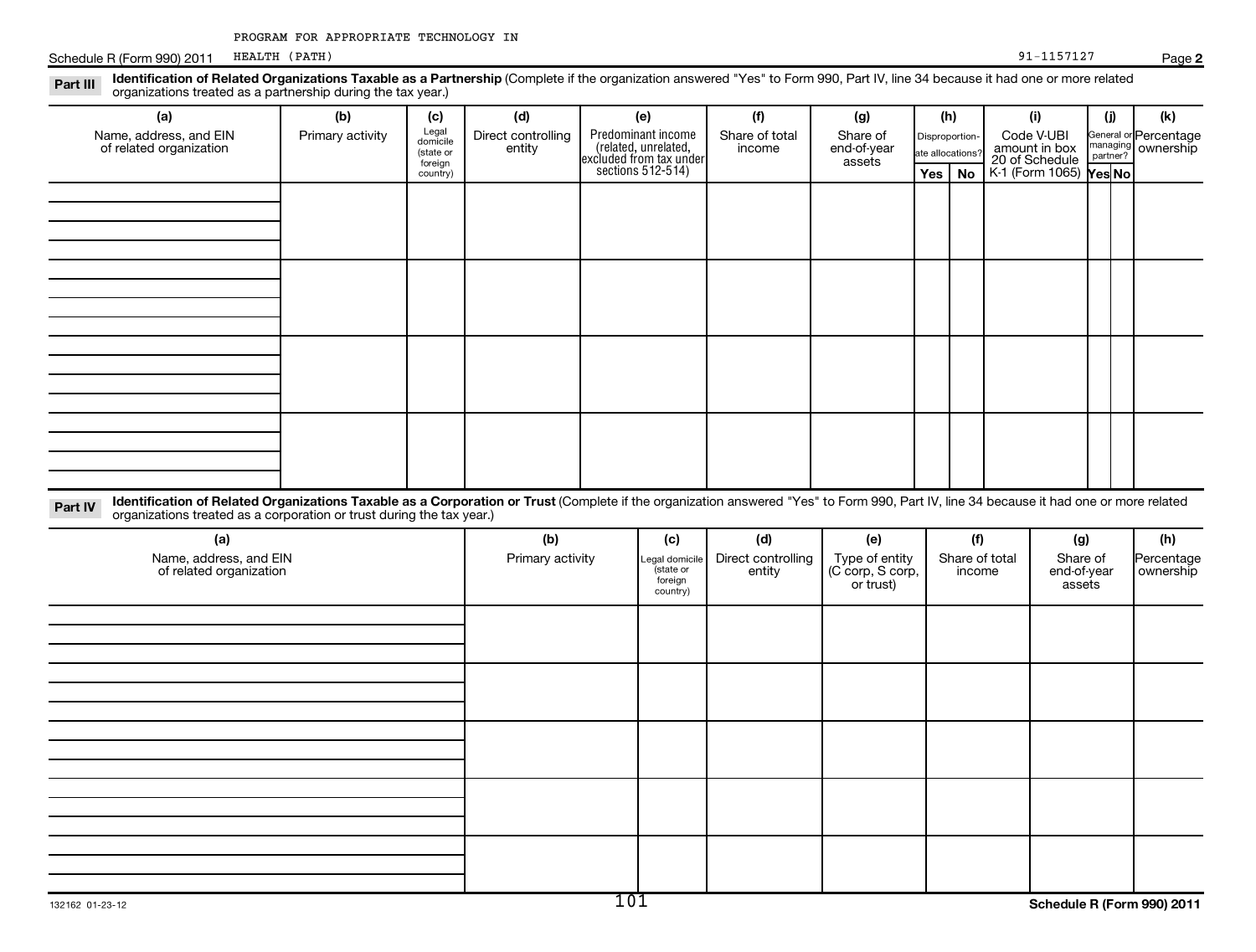Schedule R (Form 990) 2011 REALTH (PATH) Page Page 191-1157127

| Note. Complete line 1 if any entity is listed in Parts II, III, or IV of this schedule.                                                                                                                                        |                           |                        |                                                 |                | Yes         | No           |
|--------------------------------------------------------------------------------------------------------------------------------------------------------------------------------------------------------------------------------|---------------------------|------------------------|-------------------------------------------------|----------------|-------------|--------------|
| During the tax year, did the organization engage in any of the following transactions with one or more related organizations listed in Parts II-IV?<br>1.                                                                      |                           |                        |                                                 |                |             |              |
|                                                                                                                                                                                                                                |                           |                        |                                                 | 1a             |             | x            |
|                                                                                                                                                                                                                                |                           |                        |                                                 | 1 <sub>b</sub> | $\mathbf x$ |              |
|                                                                                                                                                                                                                                |                           |                        |                                                 | 1c             | $\mathbf X$ |              |
| d Loans or loan guarantees to or for related organization(s) encourance contains and contains a container and container and container and container and container and container and container and container and container and  |                           |                        |                                                 | 1 <sub>d</sub> |             | x            |
| e Loans or loan guarantees by related organization(s) www.array.com/www.array.com/www.array.com/www.array.com/www.array.com/www.array.com/www.array.com/www.array.com/www.array.com/www.array.com/www.array.com/www.array.com/ |                           |                        |                                                 | 1e             |             | $\, {\rm x}$ |
| f Sale of assets to related organization(s) www.assettion.com/www.assettion.com/www.assettion.com/www.assettion.com/www.assettion.com/www.assettion.com/www.assettion.com/www.assettion.com/www.assettion.com/www.assettion.co |                           |                        |                                                 | 1f             |             | x            |
| g Purchase of assets from related organization(s) manufactured content to the content of the content of the content of the content of the content of the content of the content of the content of the content of the content o |                           |                        |                                                 | 1g             |             | X            |
|                                                                                                                                                                                                                                |                           |                        |                                                 | 1h             |             | x            |
| i Lease of facilities, equipment, or other assets to related organization(s) manufaction content and content to the assets to related organization(s) manufaction content and content and content and content and content and  |                           |                        |                                                 | 1i.            |             | X            |
|                                                                                                                                                                                                                                |                           |                        |                                                 |                |             | x            |
|                                                                                                                                                                                                                                |                           |                        |                                                 | 1j             |             | x            |
|                                                                                                                                                                                                                                |                           |                        |                                                 | 1k             |             | X            |
|                                                                                                                                                                                                                                |                           |                        |                                                 | 11             |             | X            |
|                                                                                                                                                                                                                                |                           |                        |                                                 | 1 <sub>m</sub> |             | X            |
| n Sharing of paid employees with related organization(s) manufactured and content to the content of the content of the content of the content of the content of the content of the content of the content of the content of th |                           |                        |                                                 | 1n             |             |              |
|                                                                                                                                                                                                                                |                           |                        |                                                 | 10             |             | x            |
|                                                                                                                                                                                                                                |                           |                        |                                                 | 1 <sub>p</sub> | $\mathbf X$ |              |
|                                                                                                                                                                                                                                |                           |                        |                                                 | 1q             |             | х            |
|                                                                                                                                                                                                                                |                           |                        |                                                 | 1r             |             | X            |
| If the answer to any of the above is "Yes," see the instructions for information on who must complete this line, including covered relationships and transaction thresholds.                                                   |                           |                        |                                                 |                |             |              |
|                                                                                                                                                                                                                                | (b)                       |                        |                                                 |                |             |              |
| (a)<br>Name of other organization                                                                                                                                                                                              | Transaction<br>type (a-r) | (c)<br>Amount involved | (d)<br>Method of determining<br>amount involved |                |             |              |
| (1) PATH VACCINE SOLUTIONS                                                                                                                                                                                                     | С                         | 11, 312, 403. FMV      |                                                 |                |             |              |
| (2) PATH VACCINE SOLUTIONS                                                                                                                                                                                                     | P                         | 25,924,712.FMV         |                                                 |                |             |              |
| (3) ORGANIZATION FOR APPROPRIATE TECHNOLOGY IN HEALTH                                                                                                                                                                          | в                         | 861,435.FMV            |                                                 |                |             |              |
| (4) ORGANIZATION FOR APPROPRIATE TECHNOLOGY IN HEALTH                                                                                                                                                                          | C                         | 24,197.FMV             |                                                 |                |             |              |
| (5) ORGANIZATION FOR APPROPRIATE TECHNOLOGY IN HEALTH                                                                                                                                                                          | Ρ                         | 2,085,562.FMV          |                                                 |                |             |              |
| (6)                                                                                                                                                                                                                            |                           |                        |                                                 |                |             |              |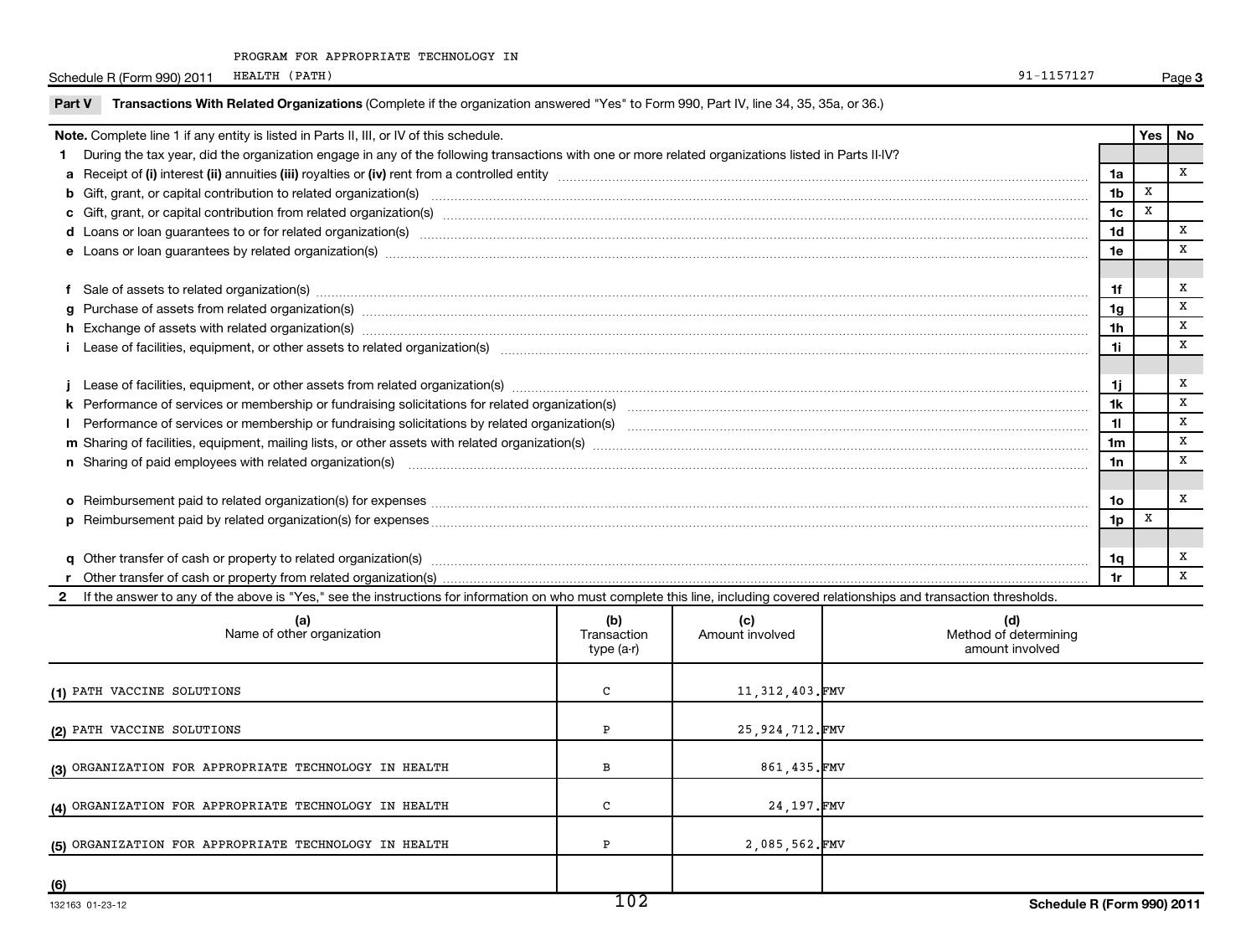Schedule R (Form 990) 2011 HEALTH (PATH) 31-1157127 HEALTH (PATH) 91-1157127

**4**

#### Part VI Unrelated Organizations Taxable as a Partnership (Complete if the organization answered "Yes" to Form 990, Part IV, line 37.)

Provide the following information for each entity taxed as a partnership through which the organization conducted more than five percent of its activities (measured by total assets or gross revenue) that was not a related organization. See instructions regarding exclusion for certain investment partnerships.

| (a)<br>Name, address, and EIN<br>of entity | (b)<br>Primary activity | (c)<br>Legal domicile<br>(state or foreign<br>country) | (d)<br>Predominant income<br>(related, unrelated, and the security of the security of the security of the security of the security of the security of the security of the security of the security of the security of the security of t | $(e)$<br>Are all | (f)<br>Share of<br>total<br>income | (g)<br>Share of<br>end-of-year<br>assets | (h)<br>Disproportionate<br>allocations?<br>Yes No | (i)<br>Code V-UBI<br>amount in box 20<br>of Schedule K-1<br>(Form 1065) | (i)<br>Yes NO | $(\mathsf{k})$<br>General or Percentage<br>managing ownership |
|--------------------------------------------|-------------------------|--------------------------------------------------------|-----------------------------------------------------------------------------------------------------------------------------------------------------------------------------------------------------------------------------------------|------------------|------------------------------------|------------------------------------------|---------------------------------------------------|-------------------------------------------------------------------------|---------------|---------------------------------------------------------------|
|                                            |                         |                                                        |                                                                                                                                                                                                                                         |                  |                                    |                                          |                                                   |                                                                         |               |                                                               |
|                                            |                         |                                                        |                                                                                                                                                                                                                                         |                  |                                    |                                          |                                                   |                                                                         |               |                                                               |
|                                            |                         |                                                        |                                                                                                                                                                                                                                         |                  |                                    |                                          |                                                   |                                                                         |               |                                                               |
|                                            |                         |                                                        |                                                                                                                                                                                                                                         |                  |                                    |                                          |                                                   |                                                                         |               |                                                               |
|                                            |                         |                                                        |                                                                                                                                                                                                                                         |                  |                                    |                                          |                                                   |                                                                         |               |                                                               |
|                                            |                         |                                                        |                                                                                                                                                                                                                                         |                  |                                    |                                          |                                                   |                                                                         |               |                                                               |
|                                            |                         |                                                        |                                                                                                                                                                                                                                         |                  |                                    |                                          |                                                   |                                                                         |               |                                                               |
|                                            |                         |                                                        |                                                                                                                                                                                                                                         |                  |                                    |                                          |                                                   |                                                                         |               |                                                               |
|                                            |                         |                                                        |                                                                                                                                                                                                                                         |                  |                                    |                                          |                                                   |                                                                         |               |                                                               |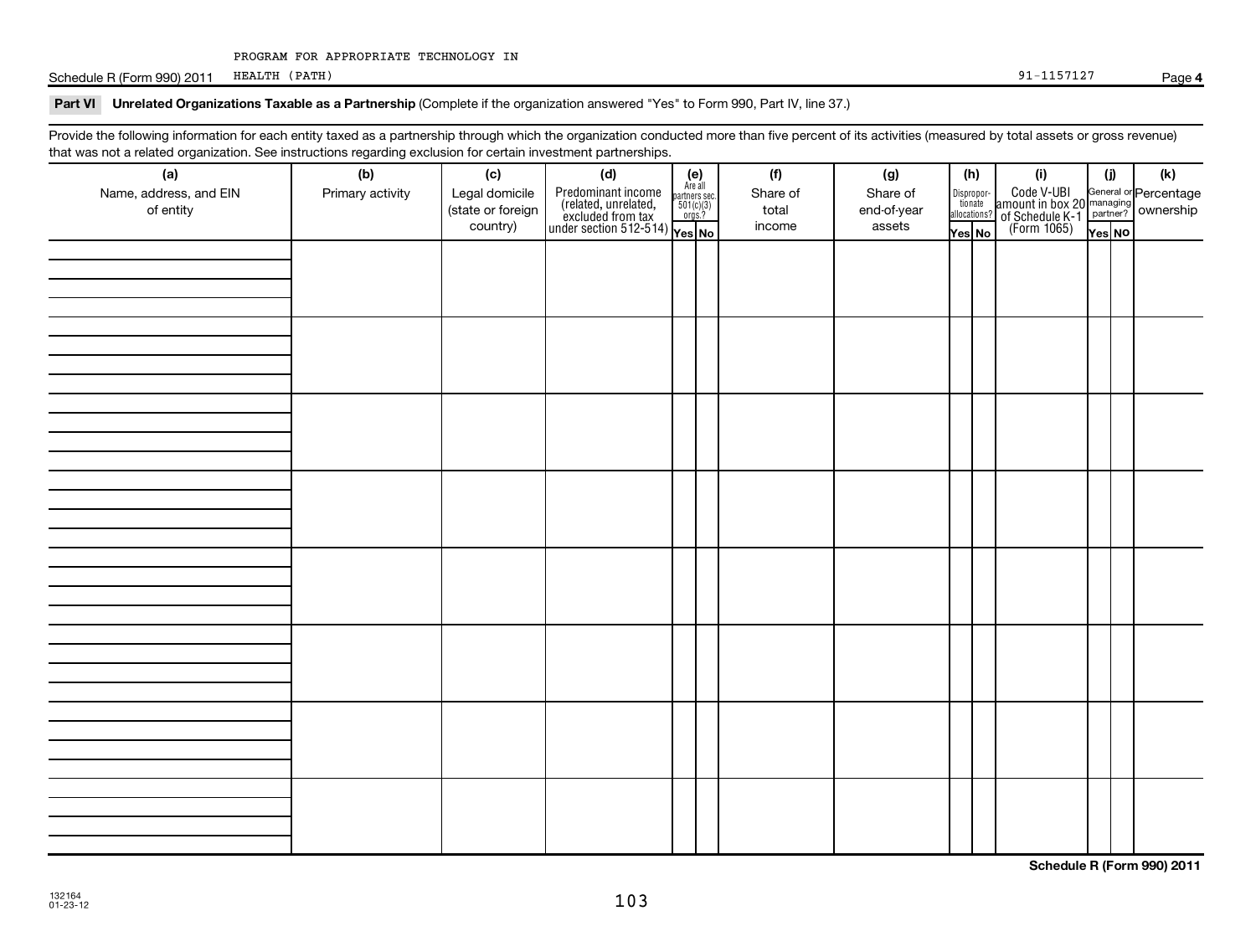| <b>Part VII   Supplemental Information</b> |  | Complete this part to provide additional information for responses to questions on Schedule R (see instructions). |                            |
|--------------------------------------------|--|-------------------------------------------------------------------------------------------------------------------|----------------------------|
|                                            |  |                                                                                                                   |                            |
|                                            |  |                                                                                                                   |                            |
|                                            |  |                                                                                                                   |                            |
|                                            |  |                                                                                                                   |                            |
|                                            |  |                                                                                                                   |                            |
|                                            |  |                                                                                                                   |                            |
|                                            |  |                                                                                                                   |                            |
|                                            |  |                                                                                                                   |                            |
|                                            |  |                                                                                                                   |                            |
|                                            |  |                                                                                                                   |                            |
|                                            |  |                                                                                                                   |                            |
|                                            |  |                                                                                                                   |                            |
|                                            |  |                                                                                                                   |                            |
|                                            |  |                                                                                                                   |                            |
|                                            |  |                                                                                                                   |                            |
|                                            |  |                                                                                                                   |                            |
|                                            |  |                                                                                                                   |                            |
|                                            |  |                                                                                                                   |                            |
|                                            |  |                                                                                                                   |                            |
|                                            |  |                                                                                                                   |                            |
|                                            |  |                                                                                                                   |                            |
|                                            |  |                                                                                                                   |                            |
|                                            |  |                                                                                                                   |                            |
|                                            |  |                                                                                                                   |                            |
|                                            |  |                                                                                                                   |                            |
|                                            |  |                                                                                                                   |                            |
|                                            |  |                                                                                                                   |                            |
|                                            |  |                                                                                                                   |                            |
|                                            |  |                                                                                                                   |                            |
|                                            |  |                                                                                                                   |                            |
|                                            |  |                                                                                                                   |                            |
|                                            |  |                                                                                                                   |                            |
|                                            |  |                                                                                                                   |                            |
|                                            |  |                                                                                                                   |                            |
|                                            |  |                                                                                                                   |                            |
|                                            |  |                                                                                                                   |                            |
|                                            |  |                                                                                                                   |                            |
|                                            |  |                                                                                                                   |                            |
|                                            |  |                                                                                                                   |                            |
|                                            |  |                                                                                                                   |                            |
|                                            |  |                                                                                                                   |                            |
|                                            |  |                                                                                                                   |                            |
|                                            |  |                                                                                                                   |                            |
|                                            |  |                                                                                                                   |                            |
|                                            |  |                                                                                                                   |                            |
|                                            |  |                                                                                                                   |                            |
|                                            |  |                                                                                                                   |                            |
|                                            |  |                                                                                                                   |                            |
|                                            |  |                                                                                                                   |                            |
|                                            |  |                                                                                                                   |                            |
|                                            |  |                                                                                                                   |                            |
|                                            |  |                                                                                                                   |                            |
|                                            |  |                                                                                                                   |                            |
|                                            |  |                                                                                                                   |                            |
|                                            |  |                                                                                                                   |                            |
|                                            |  |                                                                                                                   |                            |
|                                            |  | 104<br>2011.04040 PROGRAM FOR APPROPRIATE TEC 25260_1<br>08081115 745960 25260                                    | Schedule R (Form 990) 2011 |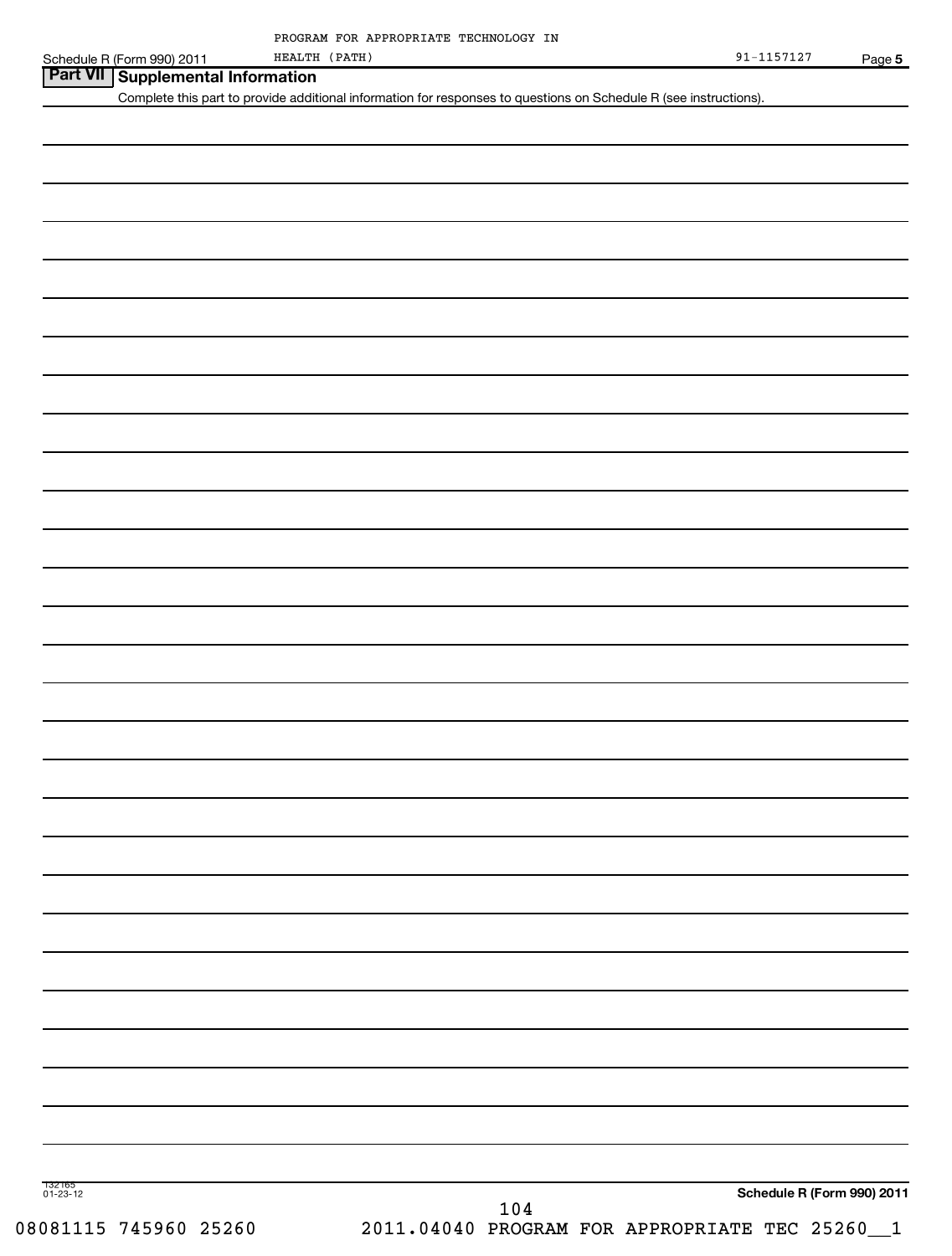● If you are filing for an Additional (Not Automatic) 3-Month Extension, complete only Part II and check this box <sub>……………………</sub>………

**Note.**  Only complete Part II if you have already been granted an automatic 3-month extension on a previously filed Form 8868.

|                                                                                                                                                       | . If you are filing for an Automatic 3-Month Extension, complete only Part I (on page 1).                                                                                                                                                               |                                         |                                                                |                            |    |                              |                          |
|-------------------------------------------------------------------------------------------------------------------------------------------------------|---------------------------------------------------------------------------------------------------------------------------------------------------------------------------------------------------------------------------------------------------------|-----------------------------------------|----------------------------------------------------------------|----------------------------|----|------------------------------|--------------------------|
| <b>Part II</b>                                                                                                                                        | Additional (Not Automatic) 3-Month Extension of Time. Only file the original (no copies needed).                                                                                                                                                        |                                         |                                                                |                            |    |                              |                          |
|                                                                                                                                                       |                                                                                                                                                                                                                                                         |                                         | Enter filer's identifying number, see instructions             |                            |    |                              |                          |
| Type or<br>print                                                                                                                                      | Name of exempt organization or other filer, see instructions<br>PROGRAM FOR APPROPRIATE TECHNOLOGY IN                                                                                                                                                   | Employer identification number (EIN) or |                                                                |                            |    |                              |                          |
| File by the                                                                                                                                           | HEALTH (PATH)                                                                                                                                                                                                                                           | 91-1157127                              |                                                                |                            |    |                              |                          |
| due date for<br>Number, street, and room or suite no. If a P.O. box, see instructions.<br>filing your<br>2201 WESTLAKE AVENUE, NO. 200<br>return. See |                                                                                                                                                                                                                                                         |                                         |                                                                |                            |    | Social security number (SSN) |                          |
| instructions.                                                                                                                                         | City, town or post office, state, and ZIP code. For a foreign address, see instructions.<br>SEATTLE, WA 98121                                                                                                                                           |                                         |                                                                |                            |    |                              |                          |
|                                                                                                                                                       | Enter the Return code for the return that this application is for (file a separate application for each return)                                                                                                                                         |                                         |                                                                |                            |    |                              | $0 \mid 1$               |
|                                                                                                                                                       | Application                                                                                                                                                                                                                                             | Return                                  | Application                                                    |                            |    |                              | Return                   |
| Is For                                                                                                                                                |                                                                                                                                                                                                                                                         | Code                                    | Is For                                                         |                            |    |                              | Code                     |
| Form 990                                                                                                                                              |                                                                                                                                                                                                                                                         | 01                                      |                                                                |                            |    |                              |                          |
|                                                                                                                                                       | Form 990-BL                                                                                                                                                                                                                                             | 02                                      | Form 1041-A                                                    |                            |    |                              | 08                       |
|                                                                                                                                                       | Form 990-EZ                                                                                                                                                                                                                                             | 01                                      | Form 4720                                                      |                            |    |                              | 09                       |
|                                                                                                                                                       | Form 990-PF                                                                                                                                                                                                                                             | 04                                      | Form 5227                                                      |                            |    |                              | 10                       |
|                                                                                                                                                       | Form 6069<br>05<br>Form 990-T (sec. 401(a) or 408(a) trust)                                                                                                                                                                                             |                                         |                                                                |                            |    |                              | 11                       |
| 06<br>Form 8870<br>Form 990-T (trust other than above)                                                                                                |                                                                                                                                                                                                                                                         |                                         |                                                                |                            |    |                              | 12                       |
|                                                                                                                                                       | STOP! Do not complete Part II if you were not already granted an automatic 3-month extension on a previously filed Form 8868.                                                                                                                           |                                         |                                                                |                            |    |                              |                          |
|                                                                                                                                                       | MARLOW KEE, CHIEF FINANCIAL OFFICER<br>• The books are in the care of > 2201 WESTLAKE AVE., SUITE 200 - SEATTLE, WA 98121<br>Telephone No. 206-285-3500                                                                                                 |                                         | FAX No. ▶                                                      |                            |    |                              |                          |
|                                                                                                                                                       |                                                                                                                                                                                                                                                         |                                         |                                                                |                            |    |                              |                          |
|                                                                                                                                                       | • If this is for a Group Return, enter the organization's four digit Group Exemption Number (GEN) [167]. If this is for the whole group, check this                                                                                                     |                                         |                                                                |                            |    |                              |                          |
| $box \triangleright$                                                                                                                                  | . If it is for part of t <u>he group, check this box <math>\blacktriangleright\Box</math> and attach a list with the names and EINs of all members the extension is for.</u>                                                                            |                                         |                                                                |                            |    |                              |                          |
| 4                                                                                                                                                     | I request an additional 3-month extension of time until                                                                                                                                                                                                 |                                         | NOVEMBER 15, 2012                                              |                            |    |                              |                          |
| 5                                                                                                                                                     | For calendar year 2011, or other tax year beginning ________________                                                                                                                                                                                    |                                         | , and ending                                                   |                            |    |                              |                          |
| 6                                                                                                                                                     | If the tax year entered in line 5 is for less than 12 months, check reason: $\Box$<br>Change in accounting period                                                                                                                                       |                                         | Initial return                                                 | Final return               |    |                              |                          |
| 7                                                                                                                                                     | State in detail why you need the extension                                                                                                                                                                                                              |                                         |                                                                |                            |    |                              |                          |
|                                                                                                                                                       | ADDITIONAL TIME IS REQUIRED TO FILE A COMPLETE AND ACCURATE RETURN.                                                                                                                                                                                     |                                         |                                                                |                            |    |                              |                          |
|                                                                                                                                                       |                                                                                                                                                                                                                                                         |                                         |                                                                |                            |    |                              |                          |
|                                                                                                                                                       |                                                                                                                                                                                                                                                         |                                         |                                                                |                            |    |                              |                          |
|                                                                                                                                                       | 8a If this application is for Form 990-BL, 990-PF, 990-T, 4720, or 6069, enter the tentative tax, less any                                                                                                                                              |                                         |                                                                |                            |    |                              |                          |
|                                                                                                                                                       | nonrefundable credits. See instructions.                                                                                                                                                                                                                |                                         |                                                                | 8a                         | \$ |                              |                          |
| b                                                                                                                                                     | If this application is for Form 990-PF, 990-T, 4720, or 6069, enter any refundable credits and estimated                                                                                                                                                |                                         |                                                                |                            |    |                              |                          |
|                                                                                                                                                       | tax payments made. Include any prior year overpayment allowed as a credit and any amount paid                                                                                                                                                           |                                         |                                                                |                            |    |                              |                          |
|                                                                                                                                                       | previously with Form 8868.                                                                                                                                                                                                                              |                                         |                                                                | 8b                         | \$ |                              | 0.                       |
| с                                                                                                                                                     | Balance due. Subtract line 8b from line 8a. Include your payment with this form, if required, by using                                                                                                                                                  |                                         |                                                                |                            |    |                              |                          |
|                                                                                                                                                       | EFTPS (Electronic Federal Tax Payment System). See instructions.                                                                                                                                                                                        |                                         |                                                                | 8с                         | \$ |                              | 0.                       |
|                                                                                                                                                       | Under penalties of perjury, I declare that I have examined this form, including accompanying schedules and statements, and to the best of my knowledge and belief,<br>it is true, correct, and complete, and that I am authorized to prepare this form. |                                         | Signature and Verification must be completed for Part II only. |                            |    |                              |                          |
|                                                                                                                                                       | $Title \triangleright CPA$<br>Signature $\blacktriangleright$                                                                                                                                                                                           |                                         |                                                                | Date $\blacktriangleright$ |    |                              |                          |
|                                                                                                                                                       |                                                                                                                                                                                                                                                         |                                         |                                                                |                            |    |                              | $0.000 (D_{21} + 0.010)$ |

Form 8868 (Rev. 1-2012)

**2**

 $\lfloor x \rfloor$ 

123842 01-06-12